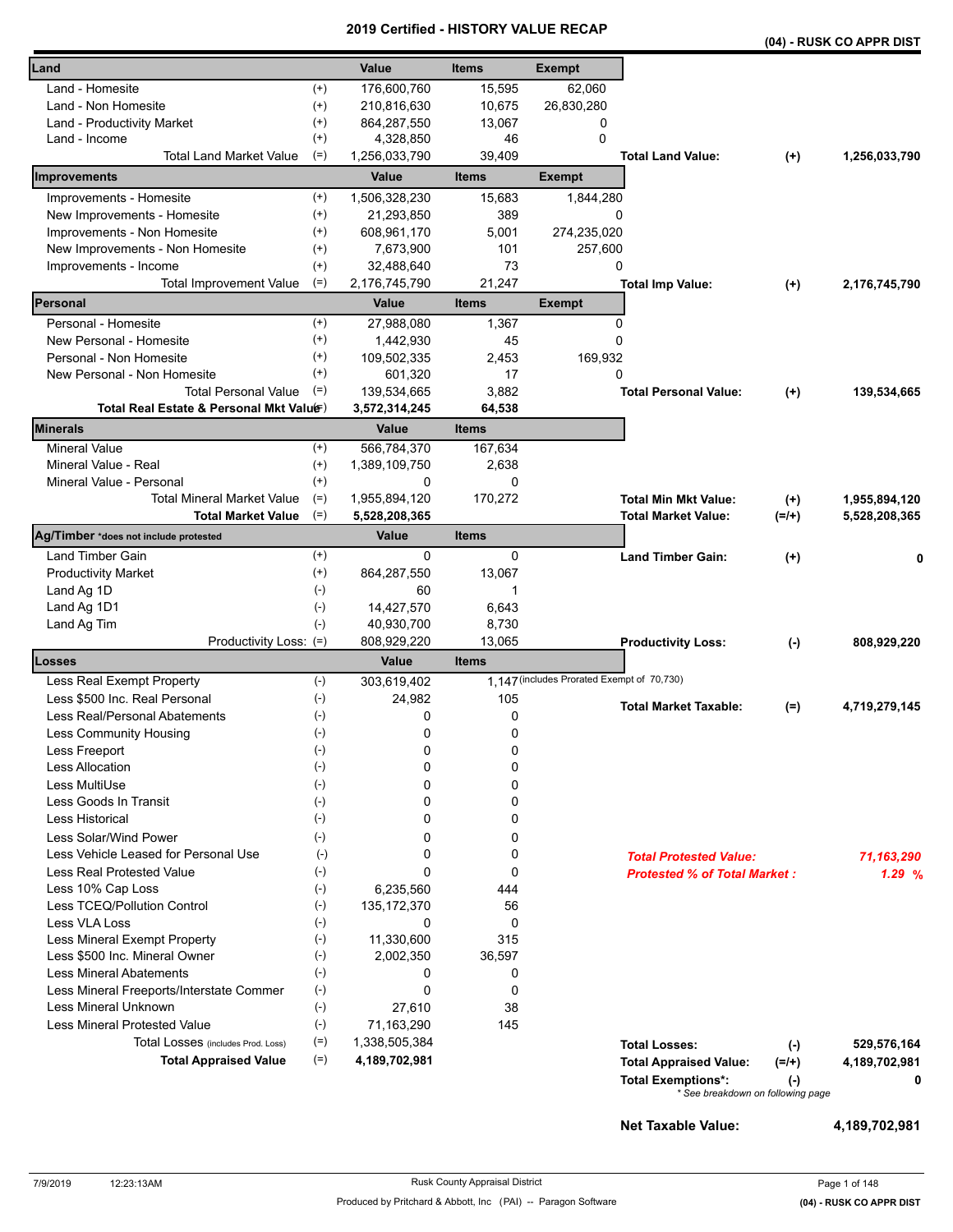**(04) - RUSK CO APPR DIST** 

| <b>Count of Homesteads</b>                                         |            |   |           |                                                      |                      |       |                |        |                                                                      |                                            |                                         |                      |                                                                                                                  |
|--------------------------------------------------------------------|------------|---|-----------|------------------------------------------------------|----------------------|-------|----------------|--------|----------------------------------------------------------------------|--------------------------------------------|-----------------------------------------|----------------------|------------------------------------------------------------------------------------------------------------------|
| н                                                                  | s          | F |           | в<br>D                                               |                      | W     | O              | DV     | <b>DV100</b>                                                         | <b>SS First Resp</b>                       |                                         | <b>SS Svc Member</b> |                                                                                                                  |
| 6,273                                                              | 5,446      | 4 |           | 398                                                  | $\mathbf{1}$         | 3     | 8              | 442    | 181                                                                  | $\pmb{0}$                                  |                                         | 0                    |                                                                                                                  |
| <b>Owner and Parcel Counts</b>                                     |            |   |           |                                                      |                      |       |                |        |                                                                      |                                            |                                         |                      |                                                                                                                  |
| <b>Total Parcels*:</b>                                             |            |   |           |                                                      |                      |       |                |        | 211,853 * Parcel count is figured by parcel per ownership sequences. |                                            |                                         |                      |                                                                                                                  |
| <b>Total Owners:</b>                                               |            |   |           | 55,606                                               |                      |       |                |        |                                                                      |                                            |                                         |                      |                                                                                                                  |
| <b>Ported Homestead/Charity Amounts</b>                            |            |   |           |                                                      |                      | Value |                |        | <b>Items</b>                                                         |                                            |                                         |                      |                                                                                                                  |
| DV Donated Home (Charity)                                          |            |   |           |                                                      | $(+)$                |       |                | 0      |                                                                      | 0                                          |                                         |                      |                                                                                                                  |
| SS of a Service Member Ported Amount                               |            |   |           |                                                      | $(+)$                |       |                | 0      |                                                                      | 0                                          |                                         |                      |                                                                                                                  |
| SS of a First Responder Ported Amount                              |            |   |           |                                                      | $^{(+)}$             |       |                | 0      |                                                                      | 0                                          |                                         |                      |                                                                                                                  |
| SS of DV Donated Home Ported Amount<br>SS of 100% DV Ported Amount |            |   |           |                                                      | $^{(+)}$<br>$(+)$    |       |                | 0<br>0 |                                                                      | 0<br>0                                     |                                         |                      |                                                                                                                  |
| <b>Homestead Exemptions</b>                                        |            |   |           |                                                      |                      | Value |                |        | <b>Items</b>                                                         |                                            |                                         |                      |                                                                                                                  |
| Homestead H,S                                                      |            |   |           |                                                      | $^{(+)}$             |       |                | 0      |                                                                      | $\pmb{0}$                                  |                                         |                      |                                                                                                                  |
| Senior S                                                           |            |   |           |                                                      | $^{(+)}$             |       |                | 0      |                                                                      | 0                                          | H - Homestead<br>S - Over 65            |                      | D - Disabled Only<br>W - Widow                                                                                   |
| Disabled B                                                         |            |   |           |                                                      | $^{(+)}$             |       |                | 0      |                                                                      | 0                                          | F - Disabled Widow                      |                      | O - Over 65 (No HS)                                                                                              |
| DV 100%                                                            |            |   |           |                                                      | $^{(+)}$             |       |                | 0      |                                                                      | 0                                          | B - Disabled                            |                      | DV - Disabled Veteran                                                                                            |
| Surviving Spouse of a Service Member                               |            |   |           |                                                      | $^{(+)}$             |       |                | 0      |                                                                      | 0                                          | DV100 (1, 2, 3) - 100% Disabled Veteran |                      |                                                                                                                  |
| Survivng Spouse of a First Responder                               |            |   |           |                                                      | $^{(+)}$             |       |                | 0      |                                                                      | 0                                          |                                         |                      | 4 (4B, 4H, 4S) - Surviving Spouse of a Service Member<br>5* (5B, 5H, 5S) - Surviving Spouse of a First Responder |
|                                                                    |            |   |           | Total Reimbursable (=)                               |                      |       |                | 0      |                                                                      | 0                                          |                                         |                      |                                                                                                                  |
| Local Discount                                                     |            |   |           |                                                      | $^{(+)}$             |       |                | 0<br>0 |                                                                      | 0<br>0                                     |                                         |                      |                                                                                                                  |
| Disabled Veteran<br>Optional 65                                    |            |   |           |                                                      | $^{(+)}$<br>$^{(+)}$ |       |                | 0      |                                                                      | 0                                          |                                         |                      |                                                                                                                  |
| Local Disabled                                                     |            |   |           |                                                      | $^{(+)}$             |       |                | 0      |                                                                      | 0                                          |                                         |                      |                                                                                                                  |
| <b>State Homestead</b>                                             |            |   |           |                                                      | $^{(+)}$             |       |                | 0      |                                                                      | 0                                          |                                         |                      |                                                                                                                  |
| <b>Total Exemptions</b>                                            |            |   |           |                                                      | $(=)$                |       |                |        |                                                                      | <b>0</b> (includes Ported/Charity Amounts) |                                         |                      |                                                                                                                  |
| <b>Special Certified Totals</b>                                    |            |   |           |                                                      |                      |       |                |        |                                                                      |                                            |                                         |                      |                                                                                                                  |
|                                                                    |            |   |           | <b>Exempt Value of First Time Absolute Exemption</b> |                      |       |                |        | \$441,980                                                            |                                            |                                         |                      |                                                                                                                  |
|                                                                    |            |   |           |                                                      |                      |       |                |        |                                                                      |                                            |                                         |                      |                                                                                                                  |
|                                                                    |            |   |           | <b>Exempt Value of First Time Partial Exemption</b>  |                      |       |                |        | \$0                                                                  |                                            |                                         |                      |                                                                                                                  |
| <b>New AG/Timber</b>                                               |            |   |           |                                                      |                      |       |                |        |                                                                      |                                            |                                         |                      |                                                                                                                  |
| Market                                                             |            |   |           |                                                      |                      |       |                |        | \$121,950                                                            |                                            |                                         |                      |                                                                                                                  |
| Taxable                                                            |            |   |           |                                                      |                      |       |                |        | \$7,290                                                              |                                            |                                         |                      |                                                                                                                  |
|                                                                    | Value Loss |   |           |                                                      |                      |       |                |        | \$114,660                                                            |                                            |                                         |                      |                                                                                                                  |
| New Improvement/Personal                                           |            |   |           |                                                      |                      |       |                |        |                                                                      |                                            |                                         |                      |                                                                                                                  |
| Market                                                             |            |   |           |                                                      |                      |       |                |        | \$30,754,400                                                         |                                            |                                         |                      |                                                                                                                  |
| Taxable                                                            |            |   |           |                                                      |                      |       |                |        | \$30,727,180                                                         |                                            |                                         |                      |                                                                                                                  |
| Average Values* (includes protested & exempt value)                |            |   |           |                                                      |                      |       |                |        |                                                                      |                                            |                                         |                      |                                                                                                                  |
| Average Homestead Value A*                                         |            |   |           |                                                      |                      |       | <b>Parcels</b> |        |                                                                      |                                            | Total Homestead Value A*                |                      |                                                                                                                  |
| <b>Market</b>                                                      |            |   | \$101,042 |                                                      |                      |       |                | 13,645 |                                                                      |                                            | <b>Market</b>                           | \$1,378,723,310      |                                                                                                                  |
| <b>Taxable</b>                                                     |            |   | \$100,731 |                                                      |                      |       |                |        |                                                                      |                                            | <b>Taxable</b>                          | \$1,386,532,610      |                                                                                                                  |
| Average Homestead Value A* and E*                                  |            |   |           |                                                      |                      |       | <b>Parcels</b> |        |                                                                      |                                            | Total Homestead Value A* and E*         |                      |                                                                                                                  |
|                                                                    |            |   |           |                                                      |                      |       |                |        |                                                                      |                                            | Market                                  | \$1,418,685,680      |                                                                                                                  |
| <b>Market</b>                                                      |            |   | \$101,334 |                                                      |                      |       |                | 14,000 |                                                                      |                                            | Taxable                                 | \$1,430,811,170      |                                                                                                                  |
| Taxable                                                            |            |   | \$101,020 |                                                      |                      |       |                |        |                                                                      |                                            |                                         |                      |                                                                                                                  |
| Average Homestead Value A* and E* and M1                           |            |   |           |                                                      |                      |       | <b>Parcels</b> |        |                                                                      |                                            |                                         |                      | Total Homestead Value A* and E* and M1                                                                           |
| <b>Market</b>                                                      |            |   | \$93,971  |                                                      |                      |       |                | 15,418 |                                                                      |                                            | Market                                  | \$1,448,853,030      |                                                                                                                  |
| Taxable                                                            |            |   | \$93,680  |                                                      |                      |       |                |        |                                                                      |                                            | Taxable                                 | \$1,461,015,610      |                                                                                                                  |
| <b>Average Homestead Value M1</b>                                  |            |   |           |                                                      |                      |       | <b>Parcels</b> |        |                                                                      |                                            | <b>Total Homestead Value M1</b>         |                      |                                                                                                                  |
| <b>Market</b>                                                      |            |   | \$21,274  |                                                      |                      |       |                | 1,418  |                                                                      |                                            | <b>Market</b>                           | \$30,167,350         |                                                                                                                  |
| <b>Taxable</b>                                                     |            |   | \$21,209  |                                                      |                      |       |                |        |                                                                      |                                            | Taxable                                 | \$30,204,440         |                                                                                                                  |
|                                                                    |            |   |           |                                                      |                      |       |                |        |                                                                      |                                            |                                         |                      |                                                                                                                  |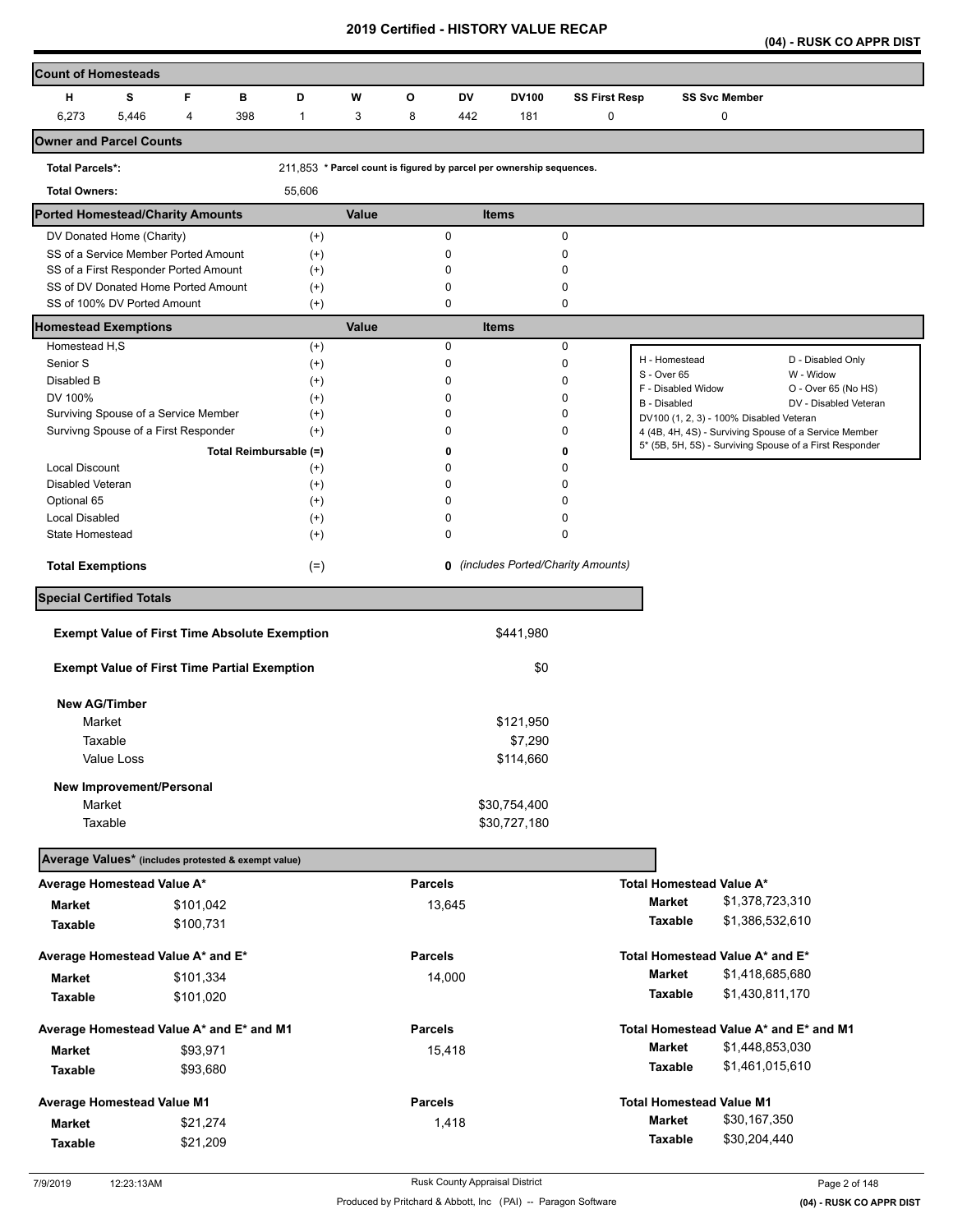# **(04) - RUSK CO APPR DIST**

|                  |                         |              |             |            |                                      | <b>Category Code Breakdown</b> |                     |          |                |                                    |                                    |
|------------------|-------------------------|--------------|-------------|------------|--------------------------------------|--------------------------------|---------------------|----------|----------------|------------------------------------|------------------------------------|
| Cat<br>Code      | <b>Items</b>            | <b>Acres</b> | Land        | Ag/Timber  | <b>Productivity</b><br><b>Market</b> | <b>Taxable</b><br>Land         | <b>Improvements</b> | Personal | <b>Mineral</b> | <b>Total Mkt</b><br><b>Taxable</b> | <b>Total Net</b><br><b>Taxable</b> |
| M <sub>1</sub>   | 1                       | 0.000        | 0           | 0          | 0                                    | $\pmb{0}$                      | 38,530              | 0        | 0              | 38,530                             | 38,530                             |
| $\star$          | 1                       | 0.000        | 0           | 0          | 0                                    | 0                              | 38,530              | 0        | 0              | 38,530                             | 38,530                             |
| A1               | 11,973                  | 18,135.344   | 140,244,890 | 0          | 0                                    | 140,244,890                    | 1,091,373,160       | 0        | 0              | 1,231,618,050 1,228,212,800        |                                    |
| A2               | 1,988                   | 4,076.082    | 21,504,830  | 0          | 0                                    | 21,504,830                     | 33,957,790          | 100,600  | 0              | 55,563,220                         | 55,213,020                         |
| A <sub>3</sub>   | 1,360                   | 80.853       | 455,970     | 0          | 0                                    | 455,970                        | 165,873,190         | 318,370  | 0              | 166,647,530                        | 166,277,490                        |
| A4               | 163                     | 284.164      | 1,170,700   | 0          | 0                                    | 1,170,700                      | 5,041,660           | 0        | 0              | 6,212,360                          | 6,147,540                          |
| A <sub>5</sub>   | 127                     | 0.000        | 1,811,000   | 0          | 0                                    | 1,811,000                      | 7,051,090           | 0        | 0              | 8,862,090                          | 8,756,480                          |
| A*               | 15,611                  | 22,576.444   | 165,187,390 | 0          | 0                                    | 165,187,390                    | 1,303,296,890       | 418,970  | 0              |                                    | 1,468,903,250 1,464,607,330        |
| <b>B1</b>        | 31                      | 65.574       | 1,530,060   | 0          | 0                                    | 1,530,060                      | 15,920,540          | 0        | 0              | 17,450,600                         | 17,450,600                         |
| B <sub>2</sub>   | 87                      | 50.577       | 990,030     | 0          | 0                                    | 990,030                        | 8,228,850           | 0        | 0              | 9,218,880                          | 9,218,880                          |
| B*               | 118                     | 116.151      | 2,520,090   | 0          | 0                                    | 2,520,090                      | 24,149,390          | 0        | 0              | 26,669,480                         | 26,669,480                         |
| C <sub>1</sub>   | 2,020                   | 1,341.722    | 10,514,920  | 0          | 0                                    | 10,514,920                     | 154,510             | 0        | 0              | 10,669,430                         | 10,669,430                         |
| C <sub>10</sub>  | 13                      | 812.347      | 16,018,460  | 0          | 0                                    | 16,018,460                     | 0                   | 0        | 0              | 16,018,460                         | 16,018,460                         |
| C <sub>1</sub> B | 134                     | 461.830      | 2,813,640   | 0          | 0                                    | 2,813,640                      | 35,520              | 0        | 0              | 2,849,160                          | 2,849,160                          |
| C <sub>1R</sub>  | 2,916                   | 9,143.847    | 21,381,760  | 0          | 0                                    | 21,381,760                     | 924,100             | 0        | 0              | 22,305,860                         | 22,283,460                         |
| C <sub>1</sub> S | 33                      | 0.000        | 183,350     | 0          | 0                                    | 183,350                        | 3,410               | 0        | 0              | 186,760                            | 186,760                            |
| C <sub>2</sub>   | $\mathbf{1}$            | 1.000        | 10,000      | 0          | 0                                    | 10,000                         | 0                   | 0        | 0              | 10,000                             | 10,000                             |
| C <sub>3</sub>   | $\mathbf{1}$            | 3.420        | 10,940      | 0          | 0                                    | 10,940                         | 0                   | 0        | 0              | 10,940                             | 10,940                             |
| <b>CIR</b>       | 1                       | 2.720        | 12,700      | 0          | 0                                    | 12,700                         | 0                   | 0        | 0              | 12,700                             | 12,700                             |
| C*               | 5,119                   | 11,766.885   | 50,945,770  | 0          | 0                                    | 50,945,770                     | 1,117,540           | 0        | 0              | 52,063,310                         | 52,040,910                         |
| D <sub>1</sub>   | 13,067                  | 497,463.114  | 0           | 55,358,330 | 864,287,550                          | 55,358,330                     | 0                   | 0        | 0              | 55,358,330                         | 55,358,330                         |
| D <sub>2</sub>   | 1,153                   | 0.000        | 0           | 0          | 0                                    | 0                              | 34,724,100          | 0        | 0              | 34,724,100                         | 34,724,100                         |
| D*               | 14,220                  | 497,463.114  | 0           | 55,358,330 | 864,287,550                          | 55,358,330                     | 34,724,100          | 0        | 0              | 90,082,430                         | 90,082,430                         |
|                  |                         |              |             |            |                                      |                                |                     |          |                |                                    |                                    |
| Е                | 818                     | 7,041.212    | 15,158,900  | 0          | 0                                    | 15,158,900                     | 30,061,120          | 0        | 0              | 45,220,020                         | 45,089,740                         |
| E <sub>1</sub>   | 2,842                   | 11,964.735   | 33,696,920  | 0          | 0                                    | 33,696,920                     | 263,156,810         | 0        | 0              | 296,853,730                        | 295, 163, 490                      |
| E <sub>2</sub>   | 246                     | 467.137      | 1,870,310   | 0          | 0                                    | 1,870,310                      | 4,726,750           | 0        | 0              | 6,597,060                          | 6,521,950                          |
| E <sub>4</sub>   | $\overline{\mathbf{c}}$ | 6.000        | 26,900      | 0          | 0                                    | 26,900                         | 37,380              | 0        | 0              | 64,280                             | 64,280                             |
| <b>ENQ</b>       | 320                     | 8,716.696    | 16,861,840  | 0          | 0                                    | 16,861,840                     | 266,220             | 0        | 0              | 17,128,060                         | 17,128,060                         |
| E*               | 4,228                   | 28,195.780   | 67,614,870  | 0          | 0                                    | 67,614,870                     | 298,248,280         | 0        | 0              | 365,863,150                        | 363,967,520                        |
| F1               | 916                     | 1,316.300    | 36,618,640  | 0          | 0                                    | 36,618,640                     | 185,059,060         | 0        | 0              | 221,677,700                        | 221,677,700                        |
| F <sub>1</sub>   | 916                     | 1,316.300    | 36,618,640  | 0          | $\bf{0}$                             | 36,618,640                     | 185,059,060         | 0        | 0              | 221,677,700                        | 221,677,700                        |
| F2               | 506                     | 14,700.130   | 28,076,570  | 0          | 0                                    | 28,076,570                     | 47,434,930          | 0        | 579,271,730    | 654,783,230                        | 529,866,600                        |
| F <sub>2</sub>   | 506                     | 14,700.130   | 28,076,570  | $\pmb{0}$  | 0                                    | 28,076,570                     | 47,434,930          | 0        | 579,271,730    | 654,783,230                        | 529,866,600                        |
| F*               | 1,422                   | 16,016.430   | 64,695,210  | 0          | 0                                    | 64,695,210                     | 232,493,990         | 0        | 579,271,730    | 876,460,930                        | 751,544,300                        |
| G1               | 130,789                 | 0.000        | 0           | 0          | 0                                    | 0                              | 0                   | 0        | 563,388,480    | 563,388,480                        | 563,360,870                        |
| G <sub>2</sub> A | 2                       | 0.000        | 0           | 0          | 0                                    | 0                              | 0                   | 0        | 5,323,970      | 5,323,970                          | 5,323,970                          |
| G*               | 130,791                 | 0.000        | 0           | 0          | 0                                    | 0                              | 0                   | 0        | 568,712,450    | 568,712,450                        | 568,684,840                        |
| J1               | 63                      | 0.000        | 0           | 0          | 0                                    | 0                              | 0                   | 0        | 3,536,110      | 3,536,110                          | 108,230                            |
| J2               | 28                      | 34.103       | 84,290      | 0          | 0                                    | 84,290                         | 840                 | 0        | 2,843,260      | 2,928,390                          | 2,928,390                          |
| J <sub>2</sub> A | 3                       | 0.000        | $\pmb{0}$   | 0          | 0                                    | $\pmb{0}$                      | 0                   | 0        | 207,840        | 207,840                            | 207,840                            |
| J3               | 130                     | 8,108.848    | 11,611,350  | 0          | 0                                    | 11,611,350                     | 1,911,100           | 0        | 84,476,150     | 97,998,600                         | 97,998,600                         |
| J3A              | 8                       | 0.000        | 0           | 0          | 0                                    | 0                              | 0                   | 0        | 4,753,990      | 4,753,990                          | 4,753,990                          |
| J4               | 88                      | 93.305       | 442,990     | 0          | 0                                    | 442,990                        | 2,910,820           | 0        | 14,710,440     | 18,064,250                         | 18,064,250                         |
| J4A              | 4                       | 0.000        | 0           | 0          | 0                                    | 0                              | 0                   | 0        | 2,618,850      | 2,618,850                          | 2,618,850                          |
| J5               | 45                      | 964.986      | 1,385,120   | 0          | 0                                    | 1,385,120                      | 1,860               | 0        | 18,798,010     | 20,184,990                         | 13,686,610                         |
| J5A              | 2                       | 0.000        | 0           | 0          | 0                                    | 0                              | $\pmb{0}$           | 0        | 36,000         | 36,000                             | 36,000                             |
| J6               | 1,262                   | 88.393       | 209,770     | 0          | 0                                    | 209,770                        | 23,800              | 0        | 240,860,350    | 241,093,920                        | 195,606,570                        |
| J6A              | 223                     | 0.000        | 0           | 0          | 0                                    | 0                              | 0                   | 0        | 62,464,390     | 62,464,390                         | 54,532,010                         |
| J7               | 16                      | 0.000        | 0           | 0          | 0                                    | 0                              | 0                   | 0        | 7,235,300      | 7,235,300                          | 7,235,300                          |
| J8               | $\overline{\mathbf{c}}$ | 1.697        | 7,550       | 0          | 0                                    | 7,550                          | 0                   | 0        | 0              | 7,550                              | 7,550                              |
| J*               | 1,874                   | 9,291.333    | 13,741,070  | 0          | 0                                    | 13,741,070                     | 4,848,420           | 0        | 442,540,690    | 461,130,180                        | 397,784,190                        |

Produced by Pritchard & Abbott, Inc (PAI) -- Paragon Software **(04) - RUSK CO APPR DIST**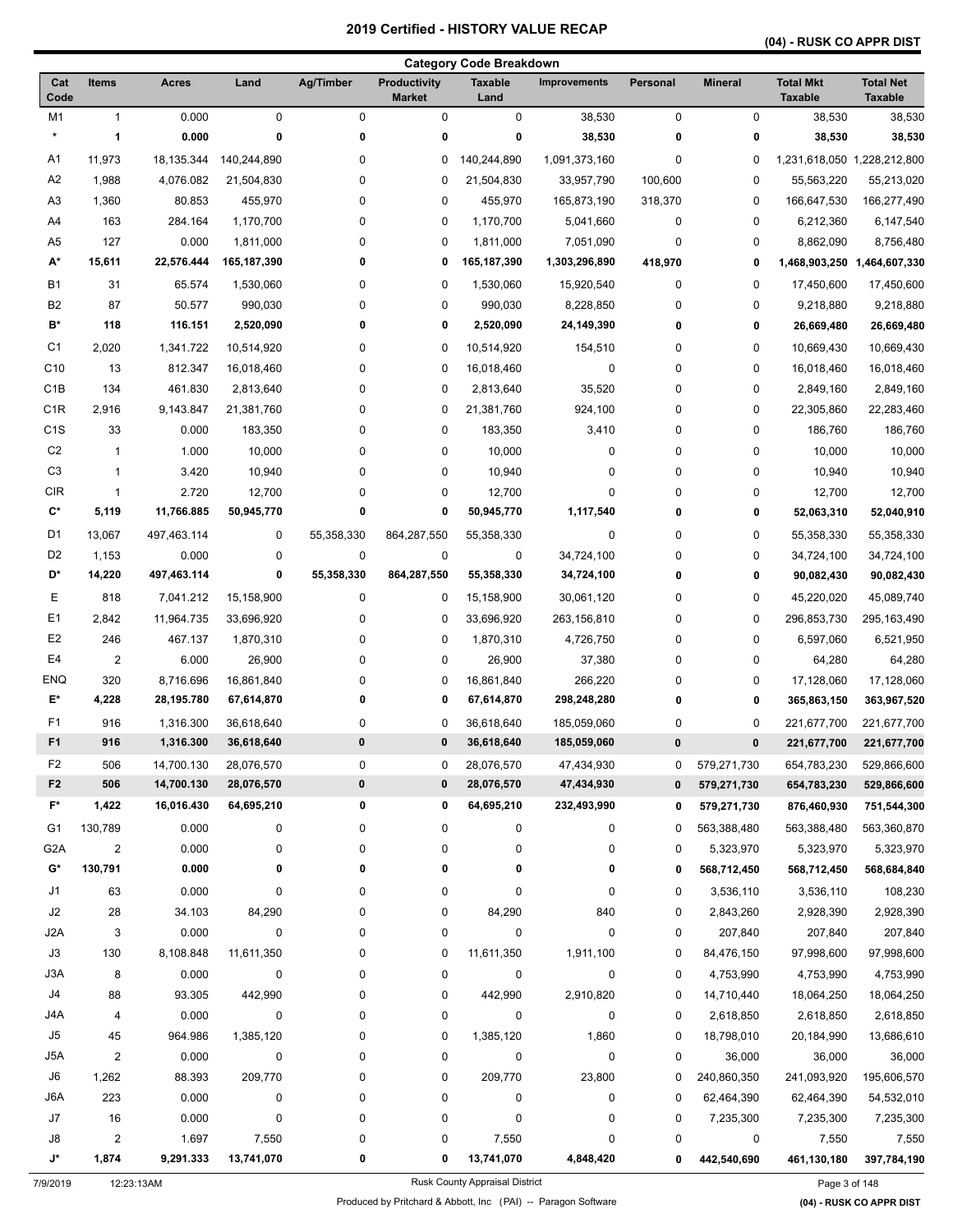### **(04) - RUSK CO APPR DIST**

|                  |                |              |                         |             |                                      | <b>Category Code Breakdown</b> |                     |             |                                         |                                    |                                    |
|------------------|----------------|--------------|-------------------------|-------------|--------------------------------------|--------------------------------|---------------------|-------------|-----------------------------------------|------------------------------------|------------------------------------|
| Cat<br>Code      | <b>Items</b>   | <b>Acres</b> | Land                    | Ag/Timber   | <b>Productivity</b><br><b>Market</b> | <b>Taxable</b><br>Land         | <b>Improvements</b> | Personal    | <b>Mineral</b>                          | <b>Total Mkt</b><br><b>Taxable</b> | <b>Total Net</b><br><b>Taxable</b> |
| L1               | 1,658          | 0.000        | 0                       | $\pmb{0}$   | $\pmb{0}$                            | $\pmb{0}$                      | 0                   | 93,274,931  | 0                                       | 93,274,931                         | 93,274,931                         |
| L1               | 1,658          | 0.000        | $\pmb{0}$               | $\bf{0}$    | $\pmb{0}$                            | 0                              | 0                   | 93,274,931  | 0                                       | 93,274,931                         | 93,274,931                         |
| L2               | $\mathbf{1}$   | 0.000        | 0                       | 0           | 0                                    | 0                              | 0                   | 170,769     | 0                                       | 170,769                            | 170,769                            |
| L <sub>2</sub> A | 71             | 0.000        | 0                       | 0           | 0                                    | $\pmb{0}$                      | 0                   | 0           | 17,290,170                              | 17,290,170                         | 17,281,420                         |
| L <sub>2</sub> B | 5              | 0.000        | 0                       | 0           | 0                                    | $\pmb{0}$                      | 0                   | 0           | 806,500                                 | 806,500                            | 806,500                            |
| L <sub>2</sub> C | 109            | 0.000        | 0                       | 0           | 0                                    | $\pmb{0}$                      | 0                   | $\mathbf 0$ | 93,214,630                              | 93,214,630                         | 92,811,040                         |
| L <sub>2</sub> D | 90             | 0.000        | 0                       | 0           | 0                                    | 0                              | 0                   | 0           | 5,361,460                               | 5,361,460                          | 5,361,460                          |
| L <sub>2</sub> F | $\overline{2}$ | 0.000        | 0                       | 0           | 0                                    | 0                              | 0                   | 0           | 9,872,500                               | 9,872,500                          | 9,872,500                          |
| L2G              | 188            | 0.000        | 0                       | 0           | 0                                    | 0                              | 0                   | 0           | 193,191,600                             | 193,191,600                        | 165,650,800                        |
| L <sub>2</sub> H | 59             | 0.000        | 0                       | 0           | 0                                    | 0                              | 0                   | 0           | 5,951,040                               | 5,951,040                          | 5,951,040                          |
| L2I              | 6              | 0.000        | 0                       | 0           | 0                                    | $\pmb{0}$                      | 0                   | 0           | 129,320                                 | 129,320                            | 103,820                            |
| L <sub>2</sub> J | 85             | 0.000        | 0                       | 0           | 0                                    | $\pmb{0}$                      | 0                   | 0           | 1,149,860                               | 1,149,860                          | 1,147,860                          |
| L <sub>2</sub> L | $\overline{7}$ | 0.000        | 0                       | 0           | 0                                    | 0                              | 0                   | 0           | 11,306,440                              | 11,306,440                         | 11,306,440                         |
| L2M              | 75             | 0.000        | 0                       | 0           | 0                                    | 0                              | 0                   | 0           | 8,698,520                               | 8,698,520                          | 8,683,020                          |
| L <sub>20</sub>  | 40             | 0.000        | 0                       | 0           | 0                                    | 0                              | 0                   | 0           | 444,810                                 | 444,810                            | 443,560                            |
| L <sub>2</sub> P | 47             | 0.000        | 0                       | 0           | 0                                    | 0                              | 0                   | $\mathbf 0$ | 3,961,660                               | 3,961,660                          | 3,961,660                          |
| L <sub>2</sub> Q | 101            | 0.000        | 0                       | 0           | 0                                    | $\pmb{0}$                      | 0                   | $\mathbf 0$ | 7,943,800                               | 7,943,800                          | 7,931,090                          |
| L <sub>2</sub> S | $\mathbf{1}$   | 0.000        | 0                       | 0           | 0                                    | $\pmb{0}$                      | 0                   | 0           | 189,140                                 | 189,140                            | 189,140                            |
| L <sub>2</sub> T | 16             | 0.000        | 0                       | $\pmb{0}$   | 0                                    | $\pmb{0}$                      | 0                   | 0           | 2,460,960                               | 2,460,960                          | 2,460,960                          |
| L2               | 903            | 0.000        | $\pmb{0}$               | $\pmb{0}$   | $\pmb{0}$                            | $\pmb{0}$                      | $\pmb{0}$           | 170,769     | 361,972,410                             | 362, 143, 179                      | 334,133,079                        |
| L*               | 2,561          | 0.000        | 0                       | 0           | 0                                    | 0                              | 0                   | 93,445,700  | 361,972,410                             | 455,418,110                        | 427,408,010                        |
| M <sub>1</sub>   | 2,094          | 0.000        | 0                       | 0           | 0                                    | $\pmb{0}$                      | 1,491,750           | 37,878,770  | 0                                       | 39,370,520                         | 39,278,180                         |
| M*               | 2,094          | 0.000        | 0                       | $\mathbf 0$ | 0                                    | 0                              | 1,491,750           | 37,878,770  | 0                                       | 39,370,520                         | 39,278,180                         |
| S                | 19             | 0.000        | 0                       | 0           | 0                                    | 0                              | 0                   | 7,597,261   | 0                                       | 7,597,261                          | 7,597,261                          |
| $\mathbf{S}^*$   | 19             | 0.000        | 0                       | $\mathbf 0$ | 0                                    | 0                              | 0                   | 7,597,261   | 0                                       | 7,597,261                          | 7,597,261                          |
| XB               | 105            | 0.000        | 0                       | 0           | 0                                    | 0                              | 0                   | 24,032      | 950                                     | 24,982                             | $\mathbf 0$                        |
| XC               | 36,597         | 0.000        | 0                       | 0           | 0                                    | $\pmb{0}$                      | 0                   | 0           | 2,002,350                               | 2,002,350                          | U                                  |
| <b>XD</b>        | $\mathbf{1}$   | 0.205        | 2,000                   | 0           | 0                                    | 2,000                          | 0                   | 0           | 0                                       | 2,000                              |                                    |
| XJ               | $\mathbf{1}$   | 31.100       | 96,410                  | 0           | 0                                    | 96,410                         | 949,890             | 0           | 0                                       | 1,046,300                          |                                    |
| XV               | 250            | 0.107        | 13,750                  | 0           | 0                                    | 13,750                         | 81,620              | 3,500       | 1,393,540                               | 1,492,410                          |                                    |
| <b>XVA</b>       | 406            | 698.823      | 6,079,160               | 0           | 0                                    | 6,079,160                      | 46,364,680          | 0           | 0                                       | 52,443,840                         | 0                                  |
| XVB              | 206            | 944.326      | 5,302,530               | 0           | 0                                    | 5,302,530                      | 19,669,710          | 1,390       | 0                                       | 24,973,630                         | O                                  |
| <b>XVC</b>       | 129            | 844.901      | 4,330,640               | 0           | 0                                    | 4,330,640                      | 139,276,190         | 0           | 0                                       | 143,606,830                        | 0                                  |
| <b>XVD</b>       | 82             | 623.249      | 3,644,880               | 0           | 0                                    | 3,644,880                      | 15,188,690          | 0           | 0                                       | 18,833,570                         |                                    |
| <b>XVE</b>       | 103            | 1,175.096    | 2,064,930               | 0           | 0                                    | 2,064,930                      | 288,680             | 0           | 0                                       | 2,353,610                          |                                    |
| <b>XVF</b>       | 91             | 267.618      | 1,101,570               | 0           | 0                                    | 1,101,570                      | 1,125,430           | 0           | 0                                       | 2,227,000                          |                                    |
| <b>XVG</b>       | 37             | 218.395      | 925,790                 | 0           | 0                                    | 925,790                        | 4,352,670           | 165,042     | 0                                       | 5,443,502                          |                                    |
| <b>XVH</b>       | 48             | 1,327.146    | 3,122,970               | 0           | 0                                    | 3,122,970                      | 46,124,380          | 0           | 0                                       | 49,247,350                         |                                    |
| XVJ              | $\overline{7}$ | 16.351       | 90,600                  | 0           | 0                                    | 90,600                         | 573,520             | 0           | 0                                       | 664,120                            |                                    |
| <b>XVK</b>       | 6              | 4.439        | 49,650                  | 0           | 0                                    | 49,650                         | 746,800             | 0           | 0                                       | 796,450                            |                                    |
| <b>XVL</b>       | 4              | 15.315       | 68,350                  | 0           | 0                                    | 68,350                         | 633,760             | 0           | 0                                       | 702,110                            | ŋ                                  |
| <b>XVM</b>       | 4              | 0.189        | 40,830                  | 0           | 0                                    | 40,830                         | 549,030             | 0           | 0                                       | 589,860                            |                                    |
| <b>XVO</b>       | 3              | 0.000        | 0                       | 0           | 0                                    | 0                              | 0                   | 0           | 0                                       | 0                                  |                                    |
| <b>XVP</b>       | 2              | 1.324        | 30,650                  | 0           | 0                                    | 30,650                         | 388,410             | 0           | 0                                       | 419,060                            |                                    |
| XVQ              | 2              | 9.397        | 31,950                  | 0           | 0                                    | 31,950                         | 0                   | 0           | 0                                       | 31,950                             |                                    |
| <b>XVR</b>       | $\overline{2}$ | 4.190        | 45,180                  | 0           | 0                                    | 45,180                         | 23,440              | 0           | 0                                       | 68,620                             |                                    |
| X*               | 38,086         | 6,182.172    | 27,041,840              | 0           | 0                                    | 27,041,840                     | 276,336,900         | 193,964     | 3,396,840                               | 306,969,544                        |                                    |
|                  | 216,144        |              | 591,608.308 391,746,240 | 55,358,330  |                                      | 864,287,550 447,104,570        |                     |             | 2,176,745,790 139,534,665 1,955,894,120 | 4,719,279,145 4,189,702,981        |                                    |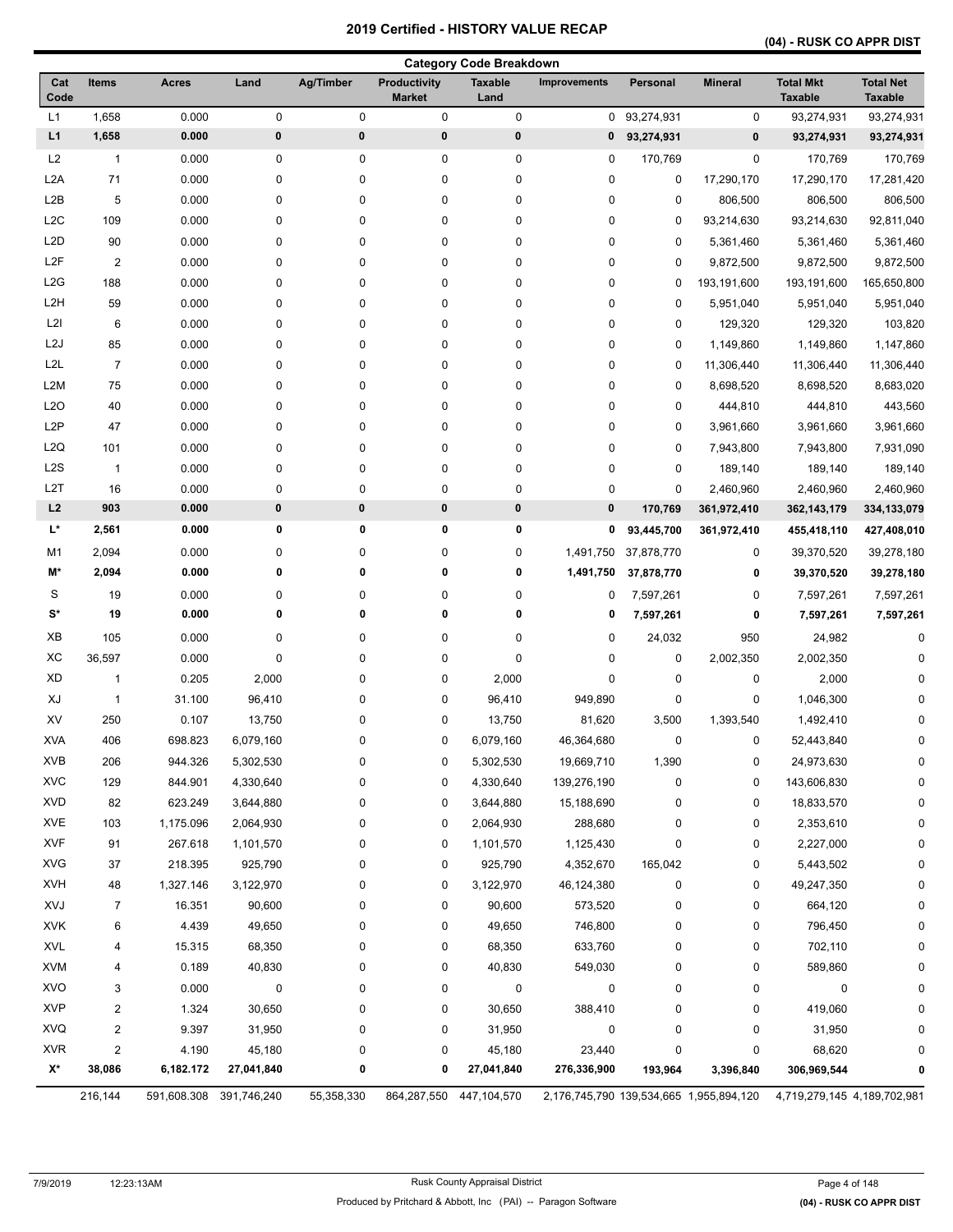|                                          |           |                      |                        |                                            |                                     |           | (05) - RUSK COUNTY |
|------------------------------------------|-----------|----------------------|------------------------|--------------------------------------------|-------------------------------------|-----------|--------------------|
| Land                                     |           | Value                | <b>Items</b>           | <b>Exempt</b>                              |                                     |           |                    |
| Land - Homesite                          | $^{(+)}$  | 176,422,540          | 15,586                 | 62,060                                     |                                     |           |                    |
| Land - Non Homesite                      | $^{(+)}$  | 210,804,780          | 10,673                 | 26,830,280                                 |                                     |           |                    |
| Land - Productivity Market               | $^{(+)}$  | 864,287,550          | 13,067                 | 0                                          |                                     |           |                    |
| Land - Income                            | $^{(+)}$  | 4,328,850            | 46                     | $\mathbf 0$                                |                                     |           |                    |
| <b>Total Land Market Value</b>           | $(=)$     | 1,255,843,720        | 39,398                 |                                            | <b>Total Land Value:</b>            | $(+)$     | 1,255,843,720      |
| <b>Improvements</b>                      |           | Value                | <b>Items</b>           | <b>Exempt</b>                              |                                     |           |                    |
| Improvements - Homesite                  | $^{(+)}$  | 1,504,541,630        | 15,674                 | 1,844,280                                  |                                     |           |                    |
| New Improvements - Homesite              | $^{(+)}$  | 21,293,850           | 389                    | 0                                          |                                     |           |                    |
| Improvements - Non Homesite              | $^{(+)}$  | 608,865,070          | 4,999                  | 274,235,020                                |                                     |           |                    |
| New Improvements - Non Homesite          | $^{(+)}$  | 7,673,900            | 101                    | 257,600                                    |                                     |           |                    |
| Improvements - Income                    | $^{(+)}$  | 32,488,640           | 73                     | 0                                          |                                     |           |                    |
| Total Improvement Value                  | $(=)$     | 2,174,863,090        | 21,236                 |                                            | <b>Total Imp Value:</b>             | $^{(+)}$  | 2,174,863,090      |
| Personal                                 |           | Value                | <b>Items</b>           | <b>Exempt</b>                              |                                     |           |                    |
| Personal - Homesite                      | $^{(+)}$  | 27,988,080           | 1,367                  | 0                                          |                                     |           |                    |
| New Personal - Homesite                  | $^{(+)}$  | 1,442,930            | 45                     | 0                                          |                                     |           |                    |
| Personal - Non Homesite                  | $^{(+)}$  | 109,502,335          | 2,453                  | 169,932                                    |                                     |           |                    |
| New Personal - Non Homesite              | $^{(+)}$  | 601,320              | 17                     | $\Omega$                                   |                                     |           |                    |
| <b>Total Personal Value</b>              | $(=)$     | 139,534,665          | 3,882                  |                                            | <b>Total Personal Value:</b>        | $^{(+)}$  | 139,534,665        |
| Total Real Estate & Personal Mkt Valuer) |           | 3,570,241,475        | 64,516                 |                                            |                                     |           |                    |
| <b>Minerals</b>                          |           | Value                | <b>Items</b>           |                                            |                                     |           |                    |
| <b>Mineral Value</b>                     | $^{(+)}$  | 566,784,370          | 167,634                |                                            |                                     |           |                    |
| Mineral Value - Real                     | $^{(+)}$  | 1,389,109,750        | 2,638                  |                                            |                                     |           |                    |
| Mineral Value - Personal                 | $(+)$     | 0                    | $\Omega$               |                                            |                                     |           |                    |
| <b>Total Mineral Market Value</b>        | $(=)$     | 1,955,894,120        | 170,272                |                                            | <b>Total Min Mkt Value:</b>         | $(+)$     | 1,955,894,120      |
| <b>Total Market Value</b>                | $(=)$     | 5,526,135,595        |                        |                                            | <b>Total Market Value:</b>          | $(=/+)$   | 5,526,135,595      |
| Ag/Timber *does not include protested    |           | Value                | <b>Items</b>           |                                            |                                     |           |                    |
| Land Timber Gain                         | $^{(+)}$  | 0                    | 0                      |                                            | <b>Land Timber Gain:</b>            | $^{(+)}$  | 0                  |
| <b>Productivity Market</b>               | $^{(+)}$  | 864,287,550          | 13,067                 |                                            |                                     |           |                    |
| Land Ag 1D                               | $(-)$     | 60                   | 1                      |                                            |                                     |           |                    |
| Land Ag 1D1                              | $(-)$     | 14,427,570           | 6,643                  |                                            |                                     |           |                    |
| Land Ag Tim                              | $(-)$     | 40,930,700           | 8,730                  |                                            |                                     |           |                    |
| Productivity Loss: (=)<br>Losses         |           | 808,929,220<br>Value | 13,065<br><b>Items</b> |                                            | <b>Productivity Loss:</b>           | $(\cdot)$ | 808,929,220        |
| Less Real Exempt Property                | $(-)$     | 303,619,402          |                        | 1,147 (includes Prorated Exempt of 70,730) |                                     |           |                    |
| Less \$500 Inc. Real Personal            | $(-)$     | 24,982               | 105                    |                                            |                                     |           |                    |
| Less Real/Personal Abatements            | $(-)$     | 10,020               | 1                      |                                            | <b>Total Market Taxable:</b>        | $(=)$     | 4,717,206,375      |
| Less Community Housing                   | $(-)$     |                      | 0                      |                                            |                                     |           |                    |
| Less Freeport                            | $(\cdot)$ | U<br>14,050          | 1                      |                                            |                                     |           |                    |
| <b>Less Allocation</b>                   | $(-)$     | 1,936,270            | 9                      |                                            |                                     |           |                    |
| Less MultiUse                            | $(-)$     | 3,287,275            | 108                    |                                            |                                     |           |                    |
| Less Goods In Transit                    | $(\cdot)$ | 0                    | 0                      |                                            |                                     |           |                    |
| <b>Less Historical</b>                   | $(-)$     | 0                    | 0                      |                                            |                                     |           |                    |
| Less Solar/Wind Power                    | $(-)$     | 0                    | 0                      |                                            |                                     |           |                    |
| Less Vehicle Leased for Personal Use     | $(-)$     | 2,412,840            | 49                     |                                            | <b>Total Protested Value:</b>       |           | 71,163,290         |
| Less Real Protested Value                | $(-)$     | 0                    | 0                      |                                            | <b>Protested % of Total Market:</b> |           | 1.29%              |
| Less 10% Cap Loss                        | $(-)$     | 6,235,560            | 444                    |                                            |                                     |           |                    |
| Less TCEQ/Pollution Control              | $(-)$     | 135, 172, 370        | 56                     |                                            |                                     |           |                    |
| Less VLA Loss                            | $(-)$     | 0                    | 0                      |                                            |                                     |           |                    |
| Less Mineral Exempt Property             | $(-)$     | 11,330,600           | 315                    |                                            |                                     |           |                    |
| Less \$500 Inc. Mineral Owner            | $(-)$     | 2,002,350            | 36,597                 |                                            |                                     |           |                    |
| <b>Less Mineral Abatements</b>           | $(-)$     | 0                    | 0                      |                                            |                                     |           |                    |
| Less Mineral Freeports/Interstate Commer | $(-)$     | 16,594,590           | 11                     |                                            |                                     |           |                    |
| Less Mineral Unknown                     | $(-)$     | 27,610               | 38                     |                                            |                                     |           |                    |
| <b>Less Mineral Protested Value</b>      | $(-)$     | 71,163,290           | 145                    |                                            |                                     |           |                    |
| Total Losses (includes Prod. Loss)       | $(=)$     | 1,362,760,429        |                        |                                            | <b>Total Losses:</b>                | $(-)$     | 551,418,369        |
| <b>Total Appraised Value</b>             | $(=)$     | 4, 163, 375, 166     |                        |                                            | <b>Total Appraised Value:</b>       | $(=/+)$   | 4, 163, 375, 166   |
|                                          |           |                      |                        |                                            | <b>Total Exemptions*:</b>           | $(\cdot)$ | 377,373,180        |
|                                          |           |                      |                        |                                            | * See breakdown on following page   |           |                    |
|                                          |           |                      |                        |                                            |                                     |           |                    |
|                                          |           |                      |                        |                                            | <b>Net Taxable Value:</b>           |           | 3,786,001,986      |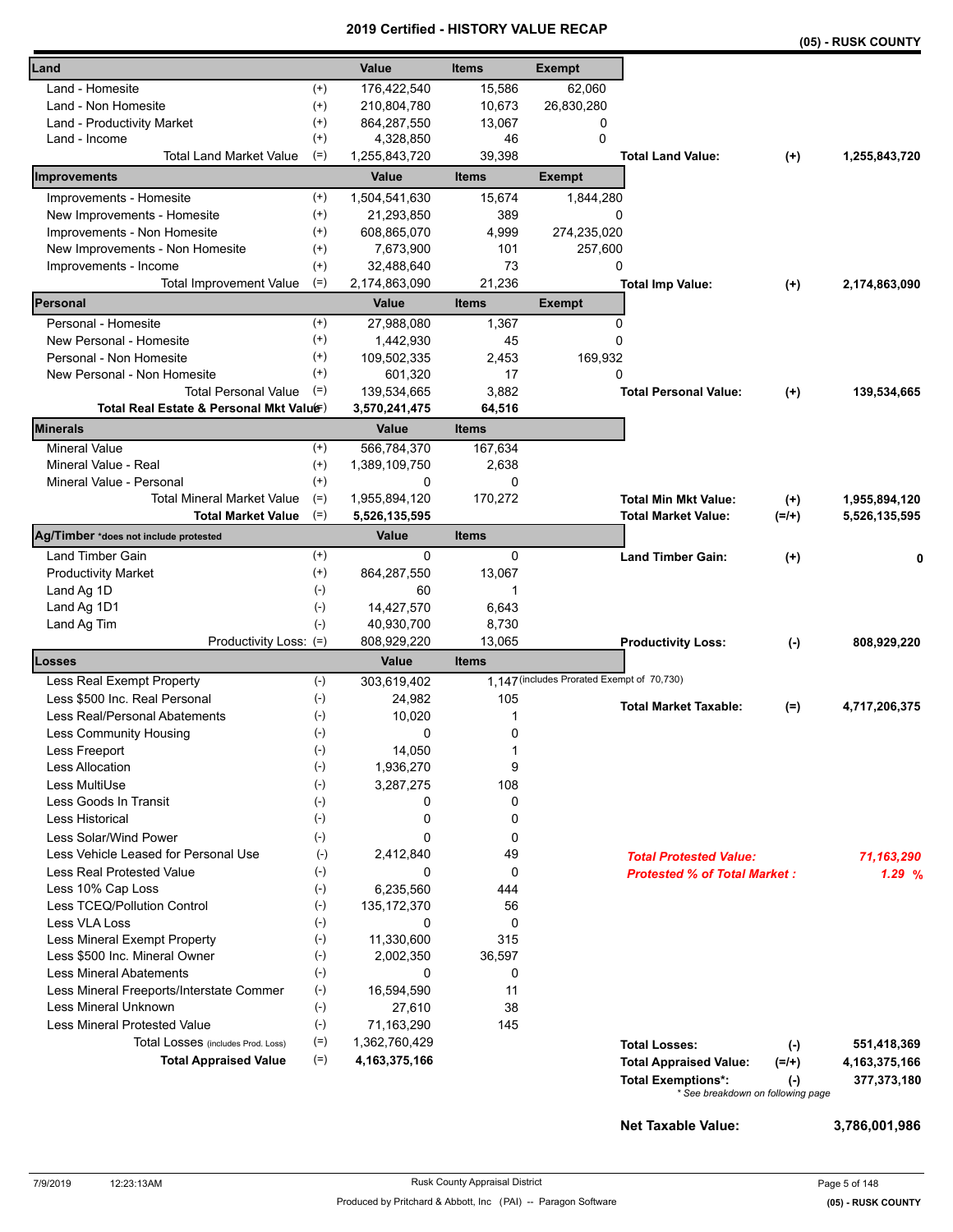|                                                                                                                                                                                                          |              |                                                                      |                                               |                      | (05) - RUSK COUNTY                                                                               |
|----------------------------------------------------------------------------------------------------------------------------------------------------------------------------------------------------------|--------------|----------------------------------------------------------------------|-----------------------------------------------|----------------------|--------------------------------------------------------------------------------------------------|
| *** Freeze Totals: (This is only for Effective Tax Rate Calculation)                                                                                                                                     |              |                                                                      |                                               |                      |                                                                                                  |
| <b>Total Ceiling Tax:</b>                                                                                                                                                                                |              | 1,451,786.00                                                         |                                               |                      |                                                                                                  |
| <b>Total Freeze Taxable:</b>                                                                                                                                                                             |              | 391,630,180                                                          |                                               |                      |                                                                                                  |
| New Imp/Pers with Ceiling: +                                                                                                                                                                             |              | 1,250,640                                                            |                                               |                      |                                                                                                  |
| **Freeze Adjusted Taxable:                                                                                                                                                                               |              |                                                                      |                                               |                      | 3,395,622,446**This number DOES NOT represent any Jurisdiction's Certified Taxable Value**       |
|                                                                                                                                                                                                          |              |                                                                      |                                               |                      |                                                                                                  |
| Estimated Total Levy: ((Net Taxable Value - Total Freeze Taxable + New Imp/Pers with Ceiling) * Tax Rate / 100) + Total Ceiling Tax<br>or (Freeze Adjusted Taxable * Tax Rate / 100) + Total Ceiling Tax |              |                                                                      |                                               |                      |                                                                                                  |
|                                                                                                                                                                                                          |              |                                                                      |                                               |                      |                                                                                                  |
| <b>Count of Homesteads</b>                                                                                                                                                                               |              |                                                                      |                                               |                      |                                                                                                  |
| s<br>F<br>н<br>в                                                                                                                                                                                         | D            | W<br>o                                                               | DV<br><b>DV100</b>                            | <b>SS First Resp</b> | <b>SS Svc Member</b>                                                                             |
| 6,271<br>398<br>5,440<br>4                                                                                                                                                                               | $\mathbf{1}$ | 3<br>8                                                               | 442<br>181                                    | 0                    | $\overline{c}$                                                                                   |
| <b>Owner and Parcel Counts</b>                                                                                                                                                                           |              |                                                                      |                                               |                      |                                                                                                  |
| <b>Total Parcels*:</b>                                                                                                                                                                                   |              | 211,842 * Parcel count is figured by parcel per ownership sequences. |                                               |                      |                                                                                                  |
| <b>Total Owners:</b>                                                                                                                                                                                     | 55,606       |                                                                      |                                               |                      |                                                                                                  |
| <b>Ported Homestead/Charity Amounts</b>                                                                                                                                                                  |              | Value                                                                | <b>Items</b>                                  |                      |                                                                                                  |
| DV Donated Home (Charity)                                                                                                                                                                                | $^{(+)}$     | $\pmb{0}$                                                            | 0                                             |                      |                                                                                                  |
| SS of a Service Member Ported Amount                                                                                                                                                                     | $^{(+)}$     | 0                                                                    | 0                                             |                      |                                                                                                  |
| SS of a First Responder Ported Amount                                                                                                                                                                    | $^{(+)}$     | 0                                                                    | 0                                             |                      |                                                                                                  |
| SS of DV Donated Home Ported Amount                                                                                                                                                                      | $^{(+)}$     | 0                                                                    | 0                                             |                      |                                                                                                  |
| SS of 100% DV Ported Amount                                                                                                                                                                              | $^{(+)}$     | 355,530                                                              | 3                                             |                      |                                                                                                  |
| <b>Homestead Exemptions</b><br>Homestead H,S                                                                                                                                                             | $^{(+)}$     | Value<br>0                                                           | <b>Items</b><br>0                             |                      |                                                                                                  |
| Senior S                                                                                                                                                                                                 | $^{(+)}$     | 0                                                                    | 0                                             |                      | H - Homestead<br>D - Disabled Only                                                               |
| Disabled B                                                                                                                                                                                               | $^{(+)}$     | $\mathbf 0$                                                          | 0                                             |                      | S - Over 65<br>W - Widow                                                                         |
| DV 100%                                                                                                                                                                                                  | $^{(+)}$     | 21,867,210                                                           | 181                                           |                      | F - Disabled Widow<br>O - Over 65 (No HS)                                                        |
| Surviving Spouse of a Service Member                                                                                                                                                                     | $^{(+)}$     | 66,970                                                               | $\overline{2}$                                |                      | <b>B</b> - Disabled<br>DV - Disabled Veteran                                                     |
| Survivng Spouse of a First Responder                                                                                                                                                                     | $^{(+)}$     | 0                                                                    | 0                                             |                      | DV100 (1, 2, 3) - 100% Disabled Veteran<br>4 (4B, 4H, 4S) - Surviving Spouse of a Service Member |
| Total Reimbursable (=)                                                                                                                                                                                   |              | 21,934,180                                                           | 67,151                                        |                      | 5* (5B, 5H, 5S) - Surviving Spouse of a First Responder                                          |
| Local Discount                                                                                                                                                                                           | $^{(+)}$     | 274,418,580                                                          | 12,115                                        |                      |                                                                                                  |
| Disabled Veteran                                                                                                                                                                                         | $^{(+)}$     | 3,490,720                                                            | 334                                           |                      |                                                                                                  |
| Optional 65                                                                                                                                                                                              | $^{(+)}$     | 77, 174, 170                                                         | 5,404                                         |                      |                                                                                                  |
| <b>Local Disabled</b>                                                                                                                                                                                    | $^{(+)}$     | 0                                                                    | 0                                             |                      |                                                                                                  |
| <b>State Homestead</b>                                                                                                                                                                                   | $^{(+)}$     | $\pmb{0}$                                                            | 0                                             |                      |                                                                                                  |
| <b>Total Exemptions</b>                                                                                                                                                                                  | $(=)$        |                                                                      | 377,373,180 (includes Ported/Charity Amounts) |                      |                                                                                                  |
| <b>Special Certified Totals</b>                                                                                                                                                                          |              |                                                                      |                                               |                      |                                                                                                  |
|                                                                                                                                                                                                          |              |                                                                      |                                               |                      |                                                                                                  |
| <b>Exempt Value of First Time Absolute Exemption</b>                                                                                                                                                     |              |                                                                      | \$441,980                                     |                      |                                                                                                  |
| <b>Exempt Value of First Time Partial Exemption</b>                                                                                                                                                      |              |                                                                      | \$5,556,180                                   |                      |                                                                                                  |
| <b>New AG/Timber</b>                                                                                                                                                                                     |              |                                                                      |                                               |                      |                                                                                                  |
| Market                                                                                                                                                                                                   |              |                                                                      | \$121,950                                     |                      |                                                                                                  |
| Taxable                                                                                                                                                                                                  |              |                                                                      | \$7,290                                       |                      |                                                                                                  |
| Value Loss                                                                                                                                                                                               |              |                                                                      | \$114,660                                     |                      |                                                                                                  |
| New Improvement/Personal                                                                                                                                                                                 |              |                                                                      |                                               |                      |                                                                                                  |
| Market                                                                                                                                                                                                   |              |                                                                      | \$30,754,400                                  |                      |                                                                                                  |
| Taxable                                                                                                                                                                                                  |              |                                                                      | \$27,157,020                                  |                      |                                                                                                  |
|                                                                                                                                                                                                          |              |                                                                      |                                               |                      |                                                                                                  |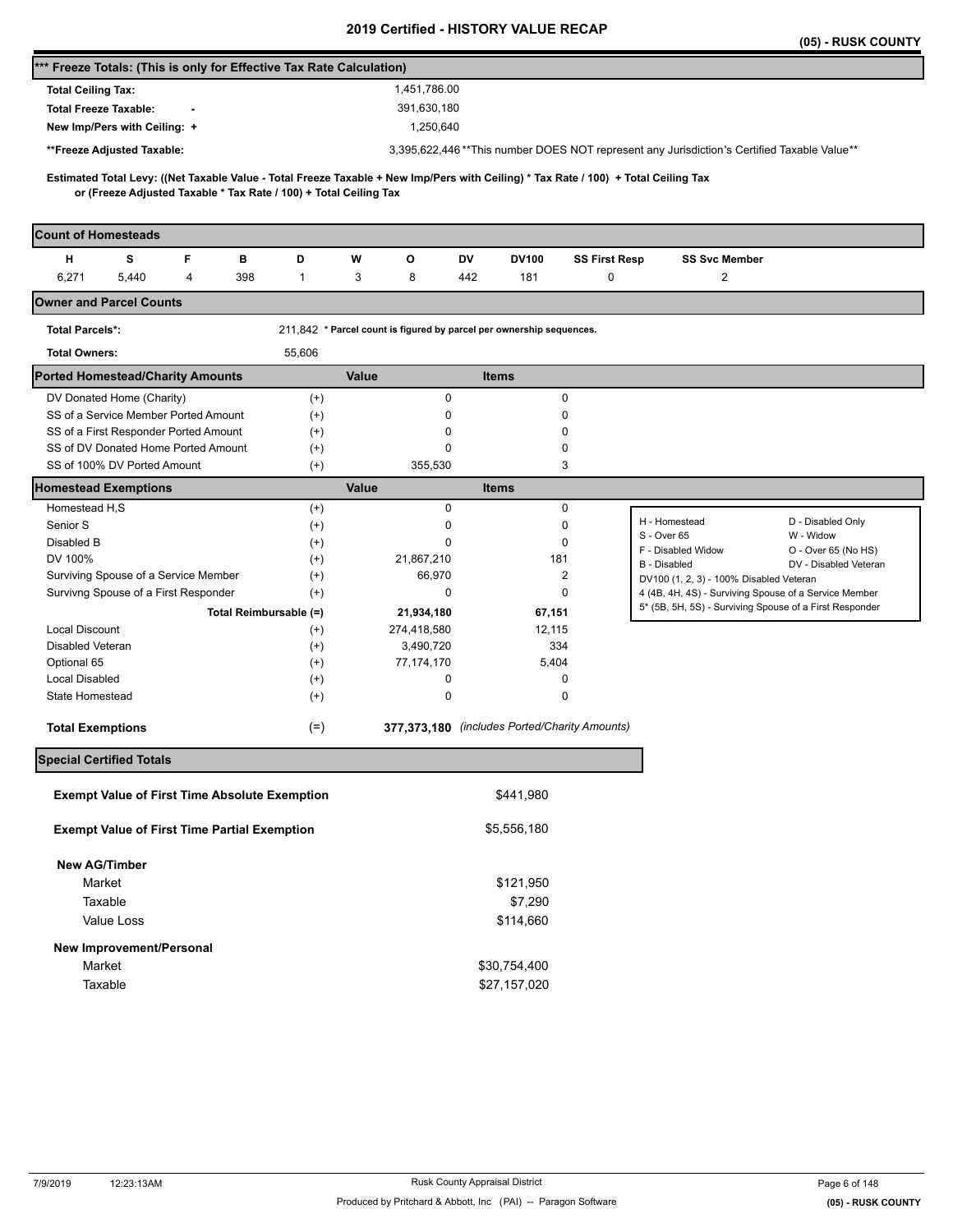|           | <b>Parcels</b>                                                                                                                                                                                          | Total Homestead Value A*        |                                        |
|-----------|---------------------------------------------------------------------------------------------------------------------------------------------------------------------------------------------------------|---------------------------------|----------------------------------------|
| \$100,964 | 13,636                                                                                                                                                                                                  | Market                          | \$1,376,758,490                        |
| \$80.523  |                                                                                                                                                                                                         | Taxable                         | \$1,086,749,400                        |
|           | <b>Parcels</b>                                                                                                                                                                                          |                                 | Total Homestead Value A* and E*        |
| \$101.259 | 13,991                                                                                                                                                                                                  | <b>Market</b>                   | \$1,416,720,860                        |
| \$80.755  |                                                                                                                                                                                                         | Taxable                         | \$1,122,804,990                        |
|           | <b>Parcels</b>                                                                                                                                                                                          |                                 | Total Homestead Value A* and E* and M1 |
| \$93,898  | 15,409                                                                                                                                                                                                  | Market                          | \$1,446,888,210                        |
| \$74.887  |                                                                                                                                                                                                         | Taxable                         | \$1,145,089,620                        |
|           | <b>Parcels</b>                                                                                                                                                                                          | <b>Total Homestead Value M1</b> |                                        |
| \$21,274  | 1,418                                                                                                                                                                                                   | Market                          | \$30,167,350                           |
| \$16,209  |                                                                                                                                                                                                         | Taxable                         | \$22,284,630                           |
|           | Average Values* (includes protested & exempt value)<br>Average Homestead Value A*<br>Average Homestead Value A* and E*<br>Average Homestead Value A* and E* and M1<br><b>Average Homestead Value M1</b> |                                 |                                        |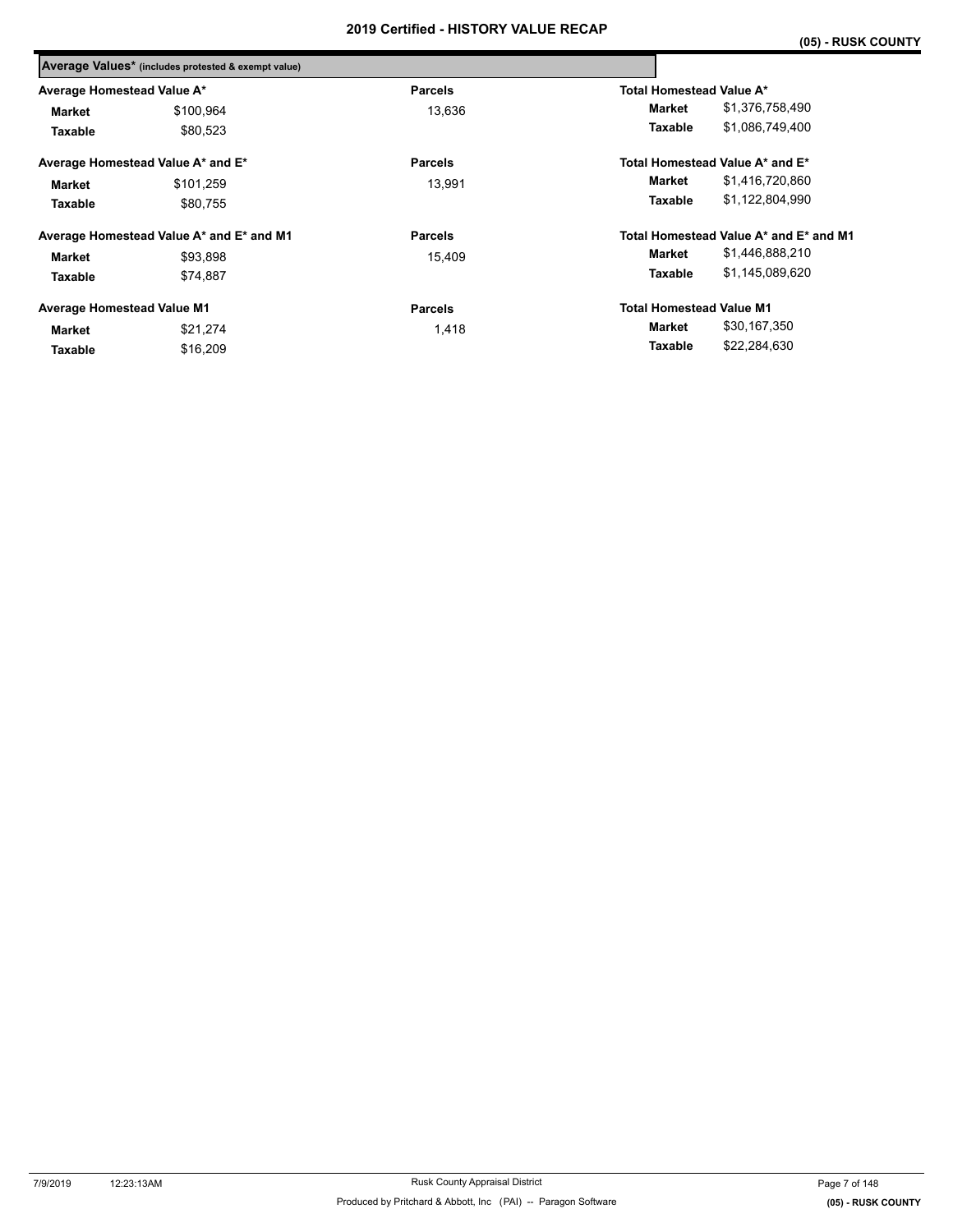|                  |                |                          |                          |                |                                      | <b>Category Code Breakdown</b> |                            |               |                            |                                    |                                    |
|------------------|----------------|--------------------------|--------------------------|----------------|--------------------------------------|--------------------------------|----------------------------|---------------|----------------------------|------------------------------------|------------------------------------|
| Cat<br>Code      | <b>Items</b>   | <b>Acres</b>             | Land                     | Ag/Timber      | <b>Productivity</b><br><b>Market</b> | <b>Taxable</b><br>Land         | Improvements               | Personal      | <b>Mineral</b>             | <b>Total Mkt</b><br><b>Taxable</b> | <b>Total Net</b><br><b>Taxable</b> |
| M1               | 1              | 0.000                    | $\mathbf 0$              | 0              | $\pmb{0}$                            | 0                              | 38,530                     | 0             | 0                          | 38,530                             | 38,530                             |
| $\star$          | 1              | 0.000                    | 0                        | 0              | 0                                    | 0                              | 38,530                     | 0             | 0                          | 38,530                             | 38,530                             |
| A1               | 11,962         | 18,120.173               | 140,054,820              | 0              | 0                                    | 140,054,820                    | 1,089,490,460              | 0             | 0                          | 1,229,545,280                      | 970,363,770                        |
| A <sub>2</sub>   | 1,988          | 4,076.082                | 21,504,830               | 0              | 0                                    | 21,504,830                     | 33,957,790                 | 100,600       | 0                          | 55,563,220                         | 42,264,340                         |
| A <sub>3</sub>   | 1,360          | 80.853                   | 455,970                  | 0              | 0                                    | 455,970                        | 165,873,190                | 318,370       | 0                          | 166,647,530                        | 138,970,760                        |
| A4               | 163            | 284.164                  | 1,170,700                | 0              | 0                                    | 1,170,700                      | 5,041,660                  | 0             | 0                          | 6,212,360                          | 5,666,440                          |
| A <sub>5</sub>   | 127            | 0.000                    | 1,811,000                | 0              | 0                                    | 1,811,000                      | 7,051,090                  | 0             | 0                          | 8,862,090                          | 7,354,360                          |
| A*               | 15,600         | 22,561.272               | 164,997,320              | 0              | 0                                    | 164,997,320                    | 1,301,414,190              | 418,970       | 0                          |                                    | 1,466,830,480 1,164,619,670        |
| <b>B1</b>        | 31             | 65.574                   | 1,530,060                | 0              | 0                                    | 1,530,060                      | 15,920,540                 | 0             | 0                          | 17,450,600                         | 17,450,600                         |
| B <sub>2</sub>   | 87             | 50.577                   | 990,030                  | 0              | 0                                    | 990,030                        | 8,228,850                  | 0             | 0                          | 9,218,880                          | 9,182,790                          |
| B*               | 118            | 116.151                  | 2,520,090                | 0              | 0                                    | 2,520,090                      | 24,149,390                 | 0             | 0                          | 26,669,480                         | 26,633,390                         |
| C <sub>1</sub>   | 2,020          | 1,341.722                | 10,514,920               | 0              | 0                                    | 10,514,920                     | 154,510                    | 0             | 0                          | 10,669,430                         | 10,642,270                         |
| C <sub>10</sub>  | 13             | 812.347                  | 16,018,460               | 0              | 0                                    | 16,018,460                     | 0                          | 0             | 0                          | 16,018,460                         | 16,018,460                         |
| C <sub>1</sub> B | 134            | 461.830                  | 2,813,640                | 0              | 0                                    | 2,813,640                      | 35,520                     | 0             | 0                          | 2,849,160                          | 2,849,160                          |
| C <sub>1</sub> R | 2,916          | 9,143.847                | 21,381,760               | 0              | 0                                    | 21,381,760                     | 924,100                    | 0             | 0                          | 22,305,860                         | 22,166,880                         |
| C <sub>1</sub> S | 33             | 0.000                    | 183,350                  | 0              | 0                                    | 183,350                        | 3,410                      | 0             | 0                          | 186,760                            | 183,130                            |
| C <sub>2</sub>   | $\mathbf{1}$   | 1.000                    | 10,000                   | 0              | 0                                    | 10,000                         | 0                          | 0             | 0                          | 10,000                             | 10,000                             |
| C <sub>3</sub>   | $\mathbf{1}$   | 3.420                    | 10,940                   | 0              | 0                                    | 10,940                         | 0                          | 0             | 0                          | 10,940                             | 10,940                             |
| <b>CIR</b>       | $\mathbf{1}$   | 2.720                    | 12,700                   | 0              | 0                                    | 12,700                         | 0                          | 0             | 0                          | 12,700                             | 12,700                             |
| C*               | 5,119          | 11,766.885               | 50,945,770               | 0              | 0                                    | 50,945,770                     | 1,117,540                  | 0             | 0                          | 52,063,310                         | 51,893,540                         |
| D <sub>1</sub>   | 13,067         | 497,463.114              | $\mathbf 0$              | 55,358,330     | 864,287,550                          | 55,358,330                     | 0                          | 0             | 0                          | 55,358,330                         | 55,262,680                         |
| D <sub>2</sub>   | 1,153          | 0.000                    | 0                        | 0              | 0                                    | 0                              | 34,724,100                 | 0             | 0                          | 34,724,100                         | 34,680,710                         |
| D*               | 14,220         | 497,463.114              | 0                        | 55,358,330     | 864,287,550                          | 55,358,330                     | 34,724,100                 | 0             | 0                          | 90,082,430                         | 89,943,390                         |
| Е                | 818            | 7,041.212                | 15,158,900               | 0              | 0                                    | 15,158,900                     | 30,061,120                 | 0             | 0                          | 45,220,020                         | 39,172,770                         |
| E <sub>1</sub>   | 2,842          | 11,964.735               | 33,696,920               | 0              | 0                                    | 33,696,920                     | 263,156,810                | 0             | 0                          | 296,853,730                        | 231,641,360                        |
| E <sub>2</sub>   | 246            | 467.137                  | 1,870,310                | 0              | 0                                    | 1,870,310                      | 4,726,750                  | 0             | 0                          | 6,597,060                          | 4,787,520                          |
| E <sub>4</sub>   | $\overline{2}$ | 6.000                    | 26,900                   | 0              | 0                                    | 26,900                         | 37,380                     | 0             | 0                          | 64,280                             | 55,320                             |
| <b>ENQ</b>       | 320            | 8,716.696                | 16,861,840               | 0              | 0                                    | 16,861,840                     | 266,220                    | 0             | 0                          | 17,128,060                         | 17,103,170                         |
| E*               | 4,228          | 28,195.780               | 67,614,870               | 0              | 0                                    | 67,614,870                     | 298,248,280                | 0             | 0                          | 365,863,150                        | 292,760,140                        |
| F <sub>1</sub>   | 916            |                          | 36,618,640               | 0              | 0                                    | 36,618,640                     |                            | 0             | 0                          |                                    | 221,659,080                        |
| F <sub>1</sub>   | 916            | 1,316.300<br>1,316.300   | 36,618,640               | $\bf{0}$       | 0                                    | 36,618,640                     | 185,059,060<br>185,059,060 | 0             | 0                          | 221,677,700<br>221,677,700         | 221,659,080                        |
| F <sub>2</sub>   |                |                          |                          |                |                                      |                                |                            |               |                            |                                    | 529,866,600                        |
| F <sub>2</sub>   | 506<br>506     | 14,700.130<br>14,700.130 | 28,076,570<br>28,076,570 | 0<br>$\pmb{0}$ | 0<br>0                               | 28,076,570<br>28,076,570       | 47,434,930<br>47,434,930   | 0<br>$\bf{0}$ | 579,271,730<br>579,271,730 | 654,783,230<br>654,783,230         | 529,866,600                        |
| F*               | 1,422          | 16,016.430               | 64,695,210               | 0              | 0                                    | 64,695,210                     | 232,493,990                |               |                            |                                    |                                    |
|                  |                |                          |                          |                |                                      |                                |                            | 0             | 579,271,730                | 876,460,930                        | 751,525,680                        |
| G1               | 130,789        | 0.000                    | 0                        | 0              | $\pmb{0}$                            | 0                              | 0                          | 0             | 563,388,480                | 563,388,480                        | 563,360,870                        |
| G <sub>2</sub> A | $\overline{2}$ | 0.000                    | 0                        | 0              | $\pmb{0}$                            | 0                              | 0                          | 0             | 5,323,970                  | 5,323,970                          | 5,323,970                          |
| G*               | 130,791        | 0.000                    | 0                        | 0              | 0                                    | 0                              | 0                          | 0             | 568,712,450                | 568,712,450                        | 568,684,840                        |
| J1               | 63             | 0.000                    | 0                        | 0              | 0                                    | 0                              | 0                          | 0             | 3,536,110                  | 3,536,110                          | 108,230                            |
| J2               | 28             | 34.103                   | 84,290                   | 0              | 0                                    | 84,290                         | 840                        | 0             | 2,843,260                  | 2,928,390                          | 2,928,390                          |
| J2A              | 3              | 0.000                    | 0                        | 0              | $\pmb{0}$                            | 0                              | 0                          | 0             | 207,840                    | 207,840                            | 207,840                            |
| J3               | 130            | 8,108.848                | 11,611,350               | 0              | 0                                    | 11,611,350                     | 1,911,100                  | 0             | 84,476,150                 | 97,998,600                         | 97,998,600                         |
| J3A              | 8              | 0.000                    | $\boldsymbol{0}$         | 0              | 0                                    | $\mathbf 0$                    | 0                          | 0             | 4,753,990                  | 4,753,990                          | 4,753,990                          |
| J4               | 88             | 93.305                   | 442,990                  | 0              | 0                                    | 442,990                        | 2,910,820                  | 0             | 14,710,440                 | 18,064,250                         | 18,064,250                         |
| J4A              | 4              | 0.000                    | 0                        | 0              | 0                                    | 0                              | 0                          | 0             | 2,618,850                  | 2,618,850                          | 2,618,850                          |
| J5               | 45             | 964.986                  | 1,385,120                | 0              | 0                                    | 1,385,120                      | 1,860                      | 0             | 18,798,010                 | 20,184,990                         | 13,686,610                         |
| J5A              | $\overline{2}$ | 0.000                    | $\boldsymbol{0}$         | 0              | $\pmb{0}$                            | $\boldsymbol{0}$               | $\pmb{0}$                  | 0             | 36,000                     | 36,000                             | 36,000                             |
| J6               | 1,262          | 88.393                   | 209,770                  | 0              | 0                                    | 209,770                        | 23,800                     | 0             | 240,860,350                | 241,093,920                        | 195,606,570                        |
| J6A              | 223            | 0.000                    | $\mathbf 0$              | 0              | 0                                    | 0                              | 0                          | 0             | 62,464,390                 | 62,464,390                         | 54,532,010                         |
| J7               | 16             | 0.000                    | 0                        | 0              | 0                                    | 0                              | 0                          | 0             | 7,235,300                  | 7,235,300                          | 7,235,300                          |
| J8               | $\overline{2}$ | 1.697                    | 7,550                    | 0              | 0                                    | 7,550                          | 0                          | 0             | 0                          | 7,550                              | 7,550                              |
| J*               | 1,874          | 9,291.333                | 13,741,070               | 0              | 0                                    | 13,741,070                     | 4,848,420                  | 0             | 442,540,690                | 461,130,180                        | 397,784,190                        |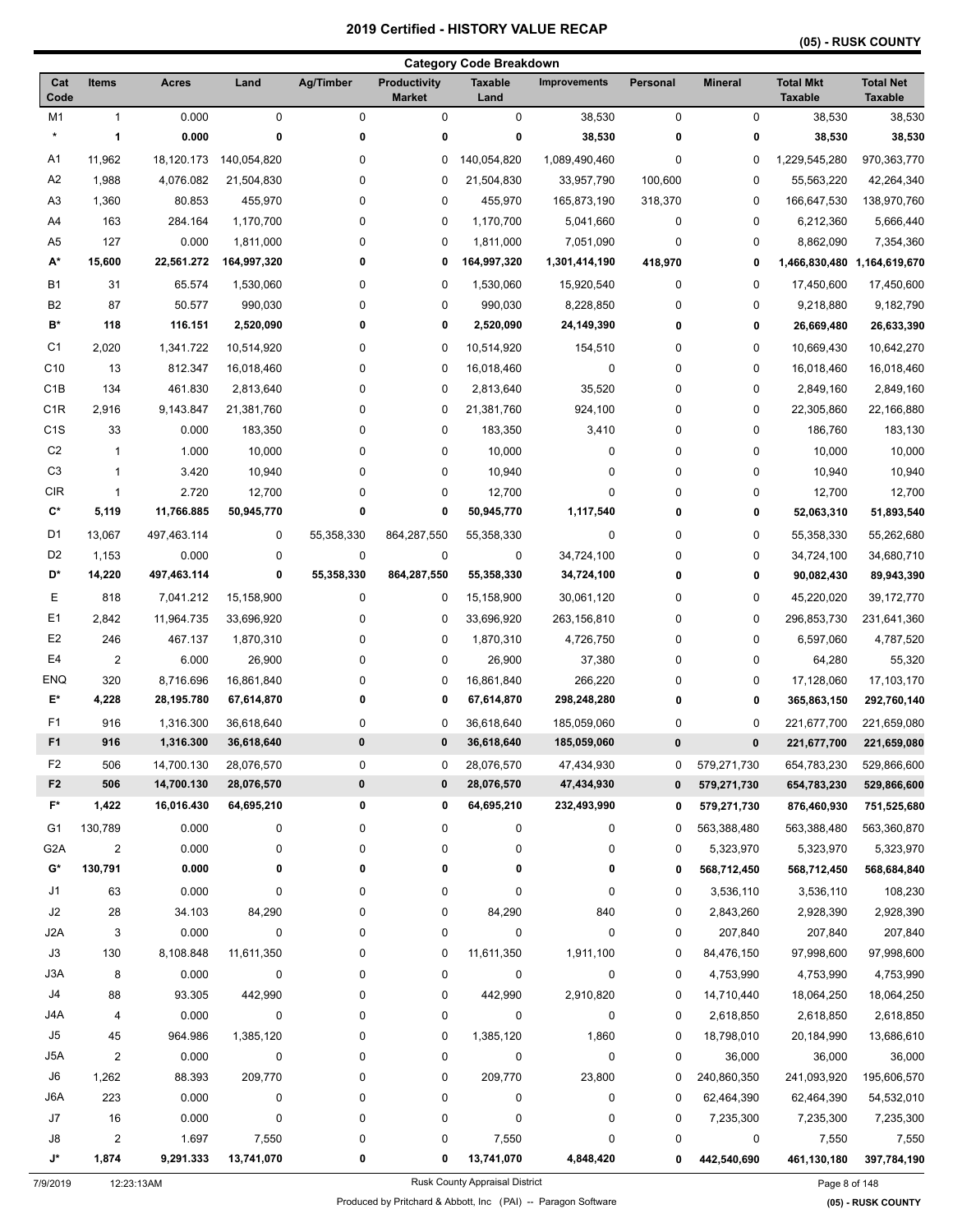|  |  |  | (05) - RUSK COUNTY |  |
|--|--|--|--------------------|--|
|  |  |  |                    |  |

|                    |                |             |             |            |                                      | <b>Category Code Breakdown</b> |                     |              |                                         |                                    |                                    |
|--------------------|----------------|-------------|-------------|------------|--------------------------------------|--------------------------------|---------------------|--------------|-----------------------------------------|------------------------------------|------------------------------------|
| Cat<br>Code        | <b>Items</b>   | Acres       | Land        | Ag/Timber  | <b>Productivity</b><br><b>Market</b> | <b>Taxable</b><br>Land         | <b>Improvements</b> | Personal     | <b>Mineral</b>                          | <b>Total Mkt</b><br><b>Taxable</b> | <b>Total Net</b><br><b>Taxable</b> |
| L1                 | 1,658          | 0.000       | 0           | 0          | 0                                    | 0                              |                     | 0 93,274,931 | 0                                       | 93,274,931                         | 85,624,496                         |
| L1                 | 1,658          | 0.000       | $\pmb{0}$   | $\pmb{0}$  | $\pmb{0}$                            | $\pmb{0}$                      | 0                   | 93,274,931   | $\pmb{0}$                               | 93,274,931                         | 85,624,496                         |
| L2                 | 1              | 0.000       | 0           | 0          | 0                                    | 0                              | 0                   | 170,769      | 0                                       | 170,769                            | 170,769                            |
| L2A                | 71             | 0.000       | 0           | 0          | 0                                    | 0                              | 0                   | 0            | 17,290,170                              | 17,290,170                         | 17,281,420                         |
| L2B                | 5              | 0.000       | 0           | 0          | 0                                    | 0                              | 0                   | 0            | 806,500                                 | 806,500                            | 806,500                            |
| L <sub>2</sub> C   | 109            | 0.000       | 0           | 0          | 0                                    | 0                              | 0                   | 0            | 93,214,630                              | 93,214,630                         | 76,216,450                         |
| L <sub>2</sub> D   | 90             | 0.000       | 0           | 0          | 0                                    | 0                              | 0                   | 0            | 5,361,460                               | 5,361,460                          | 5,361,460                          |
| L <sub>2F</sub>    | 2              | 0.000       | 0           | 0          | 0                                    | 0                              | 0                   | 0            | 9,872,500                               | 9,872,500                          | 9,872,500                          |
| L2G                | 188            | 0.000       | 0           | 0          | 0                                    | 0                              | 0                   | 0            | 193,191,600                             | 193,191,600                        | 165,650,800                        |
| L <sub>2</sub> H   | 59             | 0.000       | 0           | 0          | 0                                    | 0                              | 0                   | 0            | 5,951,040                               | 5,951,040                          | 5,951,040                          |
| L2I                | 6              | 0.000       | 0           | 0          | 0                                    | 0                              | 0                   | 0            | 129,320                                 | 129,320                            | 103,820                            |
| L <sub>2</sub> J   | 85             | 0.000       | 0           | 0          | 0                                    | $\pmb{0}$                      | 0                   | 0            | 1,149,860                               | 1,149,860                          | 1,147,860                          |
| L <sub>2</sub> L   | $\overline{7}$ | 0.000       | 0           | 0          | 0                                    | 0                              | 0                   | 0            | 11,306,440                              | 11,306,440                         | 11,306,440                         |
| L <sub>2</sub> M   | 75             | 0.000       | 0           | 0          | 0                                    | 0                              | 0                   | 0            | 8,698,520                               | 8,698,520                          | 8,683,020                          |
| L <sub>20</sub>    | 40             | 0.000       | 0           | 0          | 0                                    | 0                              | 0                   | 0            | 444,810                                 | 444,810                            | 443,560                            |
| L <sub>2</sub> P   | 47             | 0.000       | 0           | 0          | 0                                    | 0                              | 0                   | 0            | 3,961,660                               | 3,961,660                          | 3,961,660                          |
| L <sub>2</sub> Q   | 101            | 0.000       | 0           | 0          | 0                                    | $\pmb{0}$                      | 0                   | 0            | 7,943,800                               | 7,943,800                          | 7,931,090                          |
| L <sub>2</sub> S   | $\overline{1}$ | 0.000       | 0           | 0          | 0                                    | $\pmb{0}$                      | 0                   | 0            | 189,140                                 | 189,140                            | 189,140                            |
| L <sub>2</sub> T   | 16             | 0.000       | 0           | $\pmb{0}$  | 0                                    | $\mathbf 0$                    | 0                   | 0            | 2,460,960                               | 2,460,960                          | 2,460,960                          |
| L2                 | 903            | 0.000       | $\pmb{0}$   | $\pmb{0}$  | $\pmb{0}$                            | $\pmb{0}$                      | 0                   | 170,769      | 361,972,410                             | 362, 143, 179                      | 317,538,489                        |
| $\mathsf{L}^\star$ | 2,561          | 0.000       | 0           | 0          | 0                                    | 0                              | 0                   | 93,445,700   | 361,972,410                             | 455,418,110                        | 403,162,985                        |
| M <sub>1</sub>     | 2,094          | 0.000       | 0           | 0          | 0                                    | $\pmb{0}$                      | 1,491,750           | 37,878,770   | 0                                       | 39,370,520                         | 31,358,370                         |
| M*                 | 2,094          | 0.000       | 0           | 0          | 0                                    | 0                              | 1,491,750           | 37,878,770   | 0                                       | 39,370,520                         | 31,358,370                         |
| S                  | 19             | 0.000       | 0           | 0          | 0                                    | 0                              | 0                   | 7,597,261    | 0                                       | 7,597,261                          | 7,597,261                          |
| S*                 | 19             | 0.000       | 0           | 0          | 0                                    | 0                              | 0                   | 7,597,261    | 0                                       | 7,597,261                          | 7,597,261                          |
| XB                 | 105            | 0.000       | 0           | 0          | 0                                    | 0                              | 0                   | 24,032       | 950                                     | 24,982                             | $\mathbf 0$                        |
| XC                 | 36,597         | 0.000       | 0           | 0          | 0                                    | $\pmb{0}$                      | 0                   | 0            | 2,002,350                               | 2,002,350                          | U                                  |
| <b>XD</b>          | 1              | 0.205       | 2,000       | 0          | 0                                    | 2,000                          | 0                   | 0            | 0                                       | 2,000                              |                                    |
| XJ                 | 1              | 31.100      | 96,410      | 0          | 0                                    | 96,410                         | 949,890             | 0            | 0                                       | 1,046,300                          |                                    |
| XV                 | 250            | 0.107       | 13,750      | 0          | 0                                    | 13,750                         | 81,620              | 3,500        | 1,393,540                               | 1,492,410                          |                                    |
| <b>XVA</b>         | 406            | 698.823     | 6,079,160   | 0          | 0                                    | 6,079,160                      | 46,364,680          | 0            | 0                                       | 52,443,840                         | 0                                  |
| XVB                | 206            | 944.326     | 5,302,530   | 0          | 0                                    | 5,302,530                      | 19,669,710          | 1,390        | 0                                       | 24,973,630                         | O                                  |
| <b>XVC</b>         | 129            | 844.901     | 4,330,640   | 0          | 0                                    | 4,330,640                      | 139,276,190         | 0            | 0                                       | 143,606,830                        | 0                                  |
| <b>XVD</b>         | 82             | 623.249     | 3,644,880   | 0          | 0                                    | 3,644,880                      | 15,188,690          | 0            | 0                                       | 18,833,570                         |                                    |
| <b>XVE</b>         | 103            | 1,175.096   | 2,064,930   | 0          | 0                                    | 2,064,930                      | 288,680             | 0            | 0                                       | 2,353,610                          |                                    |
| <b>XVF</b>         | 91             | 267.618     | 1,101,570   | 0          | 0                                    | 1,101,570                      | 1,125,430           | 0            | 0                                       | 2,227,000                          |                                    |
| <b>XVG</b>         | 37             | 218.395     | 925,790     | 0          | 0                                    | 925,790                        | 4,352,670           | 165,042      | 0                                       | 5,443,502                          |                                    |
| <b>XVH</b>         | 48             | 1,327.146   | 3,122,970   | 0          | 0                                    | 3,122,970                      | 46,124,380          | 0            | 0                                       | 49,247,350                         |                                    |
| XVJ                | 7              | 16.351      | 90,600      | 0          | 0                                    | 90,600                         | 573,520             | 0            | 0                                       | 664,120                            |                                    |
| <b>XVK</b>         | 6              | 4.439       | 49,650      | 0          | 0                                    | 49,650                         | 746,800             | 0            | 0                                       | 796,450                            |                                    |
| <b>XVL</b>         | 4              | 15.315      | 68,350      | 0          | 0                                    | 68,350                         | 633,760             | 0            | 0                                       | 702,110                            | ŋ                                  |
| <b>XVM</b>         | 4              | 0.189       | 40,830      | 0          | 0                                    | 40,830                         | 549,030             | 0            | 0                                       | 589,860                            |                                    |
| <b>XVO</b>         | 3              | 0.000       | 0           | 0          | 0                                    | 0                              | 0                   | 0            | 0                                       | 0                                  | 0                                  |
| <b>XVP</b>         | 2              | 1.324       | 30,650      | 0          | 0                                    | 30,650                         | 388,410             | 0            | 0                                       | 419,060                            |                                    |
| XVQ                | $\overline{c}$ | 9.397       | 31,950      | 0          | 0                                    | 31,950                         | 0                   | 0            | 0                                       | 31,950                             |                                    |
| <b>XVR</b>         | $\overline{c}$ | 4.190       | 45,180      | 0          | 0                                    | 45,180                         | 23,440              | 0            | 0                                       | 68,620                             |                                    |
| X*                 | 38,086         | 6,182.172   | 27,041,840  | 0          | 0                                    | 27,041,840                     | 276,336,900         | 193,964      | 3,396,840                               | 306,969,544                        |                                    |
|                    | 216,133        | 591,593.137 | 391,556,170 | 55,358,330 | 864,287,550                          | 446,914,500                    |                     |              | 2,174,863,090 139,534,665 1,955,894,120 | 4,717,206,375 3,786,001,986        |                                    |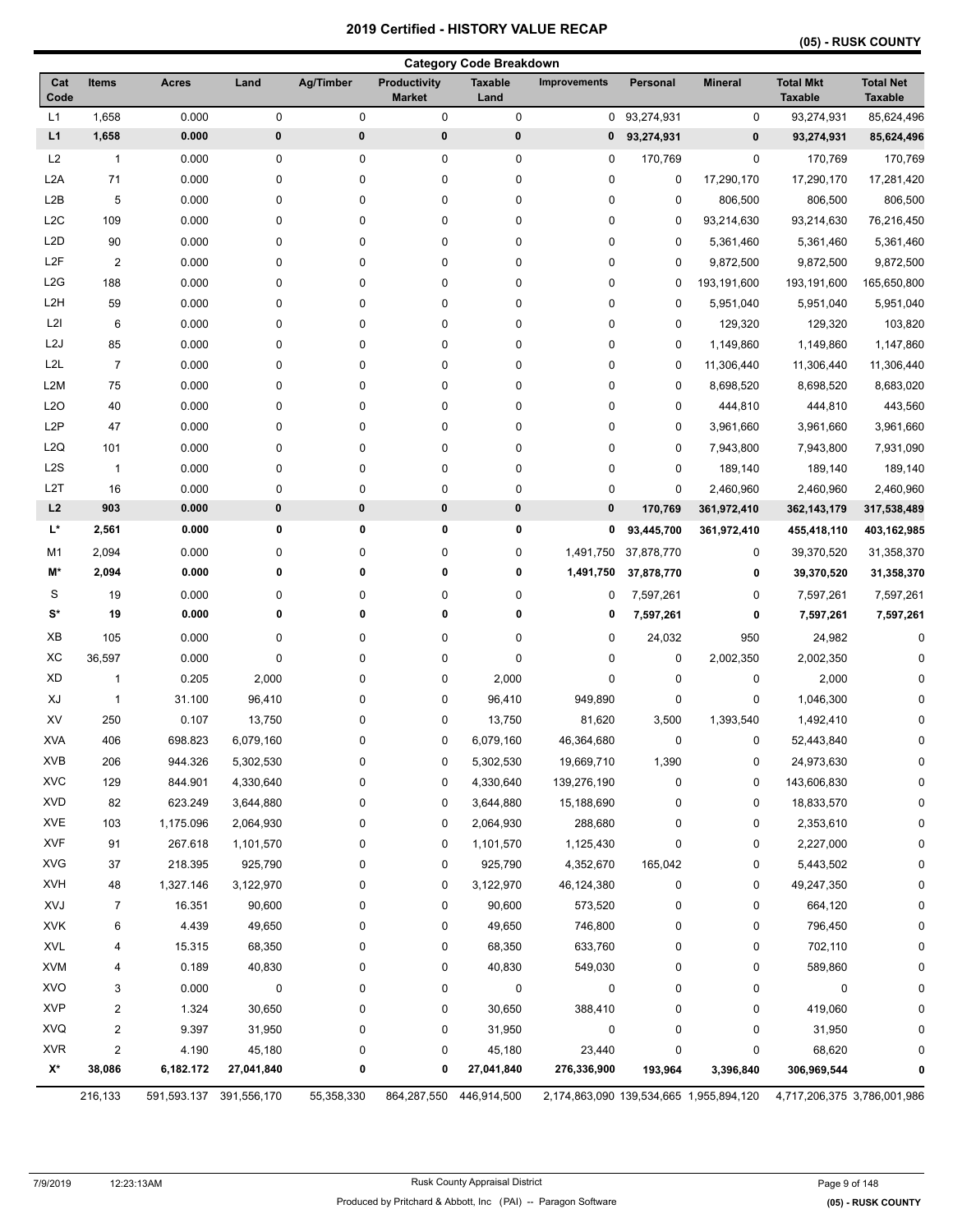|                                                             |                      |                    |                  |                                            |                                     |                     | (05R) - RUSK COUNTY SPEC ROAD  |
|-------------------------------------------------------------|----------------------|--------------------|------------------|--------------------------------------------|-------------------------------------|---------------------|--------------------------------|
| Land                                                        |                      | Value              | <b>Items</b>     | <b>Exempt</b>                              |                                     |                     |                                |
| Land - Homesite                                             | $^{(+)}$             | 176,422,540        | 15,586           | 62,060                                     |                                     |                     |                                |
| Land - Non Homesite                                         | $^{(+)}$             | 210,804,780        | 10,673           | 26,830,280                                 |                                     |                     |                                |
| Land - Productivity Market                                  | $^{(+)}$             | 864,287,550        | 13,067           | 0                                          |                                     |                     |                                |
| Land - Income                                               | $^{(+)}$             | 4,328,850          | 46               | $\mathbf 0$                                |                                     |                     |                                |
| <b>Total Land Market Value</b>                              | $(=)$                | 1,255,843,720      | 39,398           |                                            | <b>Total Land Value:</b>            | $^{(+)}$            | 1,255,843,720                  |
| <b>Improvements</b>                                         |                      | Value              | <b>Items</b>     | <b>Exempt</b>                              |                                     |                     |                                |
| Improvements - Homesite                                     | $^{(+)}$             | 1,504,541,630      | 15,674           | 1,844,280                                  |                                     |                     |                                |
| New Improvements - Homesite                                 | $^{(+)}$             | 21,293,850         | 389              | 0                                          |                                     |                     |                                |
| Improvements - Non Homesite                                 | $^{(+)}$             | 608,865,070        | 4,999            | 274,235,020                                |                                     |                     |                                |
| New Improvements - Non Homesite                             | $^{(+)}$             | 7,673,900          | 101              | 257,600                                    |                                     |                     |                                |
| Improvements - Income                                       | $^{(+)}$             | 32,488,640         | 73               | 0                                          |                                     |                     |                                |
| <b>Total Improvement Value</b>                              | $(=)$                | 2,174,863,090      | 21,236           |                                            | <b>Total Imp Value:</b>             | $^{(+)}$            | 2,174,863,090                  |
| Personal                                                    |                      | Value              | <b>Items</b>     | <b>Exempt</b>                              |                                     |                     |                                |
| Personal - Homesite                                         | $^{(+)}$             | 27,988,080         | 1,367            | 0                                          |                                     |                     |                                |
| New Personal - Homesite                                     | $^{(+)}$             | 1,442,930          | 45               | 0                                          |                                     |                     |                                |
| Personal - Non Homesite                                     | $^{(+)}$             | 109,502,335        | 2,453            | 169,932                                    |                                     |                     |                                |
| New Personal - Non Homesite                                 | $^{(+)}$             | 601,320            | 17               | 0                                          |                                     |                     |                                |
| <b>Total Personal Value</b>                                 | $(=)$                | 139,534,665        | 3,882            |                                            | <b>Total Personal Value:</b>        | $(+)$               | 139,534,665                    |
| Total Real Estate & Personal Mkt Valuer)<br><b>Minerals</b> |                      | 3,570,241,475      | 64,516           |                                            |                                     |                     |                                |
| <b>Mineral Value</b>                                        |                      | Value              | <b>Items</b>     |                                            |                                     |                     |                                |
| Mineral Value - Real                                        | $^{(+)}$<br>$^{(+)}$ | 566,784,370        | 167,634<br>2,638 |                                            |                                     |                     |                                |
| Mineral Value - Personal                                    | $^{(+)}$             | 1,389,109,750<br>0 | 0                |                                            |                                     |                     |                                |
| <b>Total Mineral Market Value</b>                           | $(=)$                | 1,955,894,120      | 170,272          |                                            | <b>Total Min Mkt Value:</b>         |                     |                                |
| <b>Total Market Value</b>                                   | $(=)$                | 5,526,135,595      |                  |                                            | <b>Total Market Value:</b>          | $^{(+)}$<br>$(=/+)$ | 1,955,894,120<br>5,526,135,595 |
| Ag/Timber *does not include protested                       |                      | <b>Value</b>       | <b>Items</b>     |                                            |                                     |                     |                                |
| <b>Land Timber Gain</b>                                     | $^{(+)}$             | 0                  | 0                |                                            | <b>Land Timber Gain:</b>            | $(+)$               |                                |
| <b>Productivity Market</b>                                  | $^{(+)}$             | 864,287,550        | 13,067           |                                            |                                     |                     |                                |
| Land Ag 1D                                                  | $(-)$                | 60                 | 1                |                                            |                                     |                     |                                |
| Land Ag 1D1                                                 | $(\cdot)$            | 14,427,570         | 6,643            |                                            |                                     |                     |                                |
| Land Ag Tim                                                 | $(-)$                | 40,930,700         | 8,730            |                                            |                                     |                     |                                |
| Productivity Loss: (=)                                      |                      | 808,929,220        | 13,065           |                                            | <b>Productivity Loss:</b>           | $(\cdot)$           | 808,929,220                    |
| Losses                                                      |                      | Value              | <b>Items</b>     |                                            |                                     |                     |                                |
| Less Real Exempt Property                                   | $(-)$                | 303,619,402        |                  | 1,147 (includes Prorated Exempt of 70,730) |                                     |                     |                                |
| Less \$500 Inc. Real Personal                               | $(-)$                | 24,982             | 105              |                                            |                                     |                     |                                |
| Less Real/Personal Abatements                               | $(-)$                | 10,020             | 1                |                                            | <b>Total Market Taxable:</b>        | (=)                 | 4,717,206,375                  |
| <b>Less Community Housing</b>                               | $(\text{-})$         | 0                  | 0                |                                            |                                     |                     |                                |
| Less Freeport                                               | $(\text{-})$         | 14,050             | 1                |                                            |                                     |                     |                                |
| <b>Less Allocation</b>                                      | $(-)$                | 1,936,270          | 9                |                                            |                                     |                     |                                |
| Less MultiUse                                               | $(\cdot)$            | 3,287,275          | 108              |                                            |                                     |                     |                                |
| Less Goods In Transit                                       | $(-)$                | 0                  | 0                |                                            |                                     |                     |                                |
| Less Historical                                             | $(-)$                | 0                  | 0                |                                            |                                     |                     |                                |
| Less Solar/Wind Power                                       | $(-)$                | 0                  | 0                |                                            |                                     |                     |                                |
| Less Vehicle Leased for Personal Use                        | $(-)$                | 2,412,840          | 49               |                                            | <b>Total Protested Value:</b>       |                     | 71.163.290                     |
| <b>Less Real Protested Value</b>                            | $(-)$                | 0                  | 0                |                                            | <b>Protested % of Total Market:</b> |                     | 1.29%                          |
| Less 10% Cap Loss                                           | $(-)$                | 6,235,560          | 444              |                                            |                                     |                     |                                |
| Less TCEQ/Pollution Control                                 | $(\cdot)$            | 135, 172, 370      | 56               |                                            |                                     |                     |                                |
| Less VLA Loss                                               | $(-)$                | 0                  | 0                |                                            |                                     |                     |                                |
| Less Mineral Exempt Property                                | $(-)$                | 11,330,600         | 315              |                                            |                                     |                     |                                |
| Less \$500 Inc. Mineral Owner                               | $(\text{-})$         | 2,002,350          | 36,597           |                                            |                                     |                     |                                |
| <b>Less Mineral Abatements</b>                              | $(-)$                | 0                  | 0                |                                            |                                     |                     |                                |
| Less Mineral Freeports/Interstate Commer                    | $(-)$                | 16,594,590         | 11               |                                            |                                     |                     |                                |
| Less Mineral Unknown                                        | $(\text{-})$         | 27,610             | 38               |                                            |                                     |                     |                                |
| <b>Less Mineral Protested Value</b>                         | $(-)$                | 71,163,290         | 145              |                                            |                                     |                     |                                |
| Total Losses (includes Prod. Loss)                          | $(=)$                | 1,362,760,429      |                  |                                            | <b>Total Losses:</b>                | $(-)$               | 551,418,369                    |
| <b>Total Appraised Value</b>                                | $(=)$                | 4, 163, 375, 166   |                  |                                            | <b>Total Appraised Value:</b>       | $(=/+)$             | 4, 163, 375, 166               |
|                                                             |                      |                    |                  |                                            | <b>Total Exemptions*:</b>           | $(-)$               | 396,584,520                    |
|                                                             |                      |                    |                  |                                            | * See breakdown on following page   |                     |                                |

**Net Taxable Value: 3,766,790,646**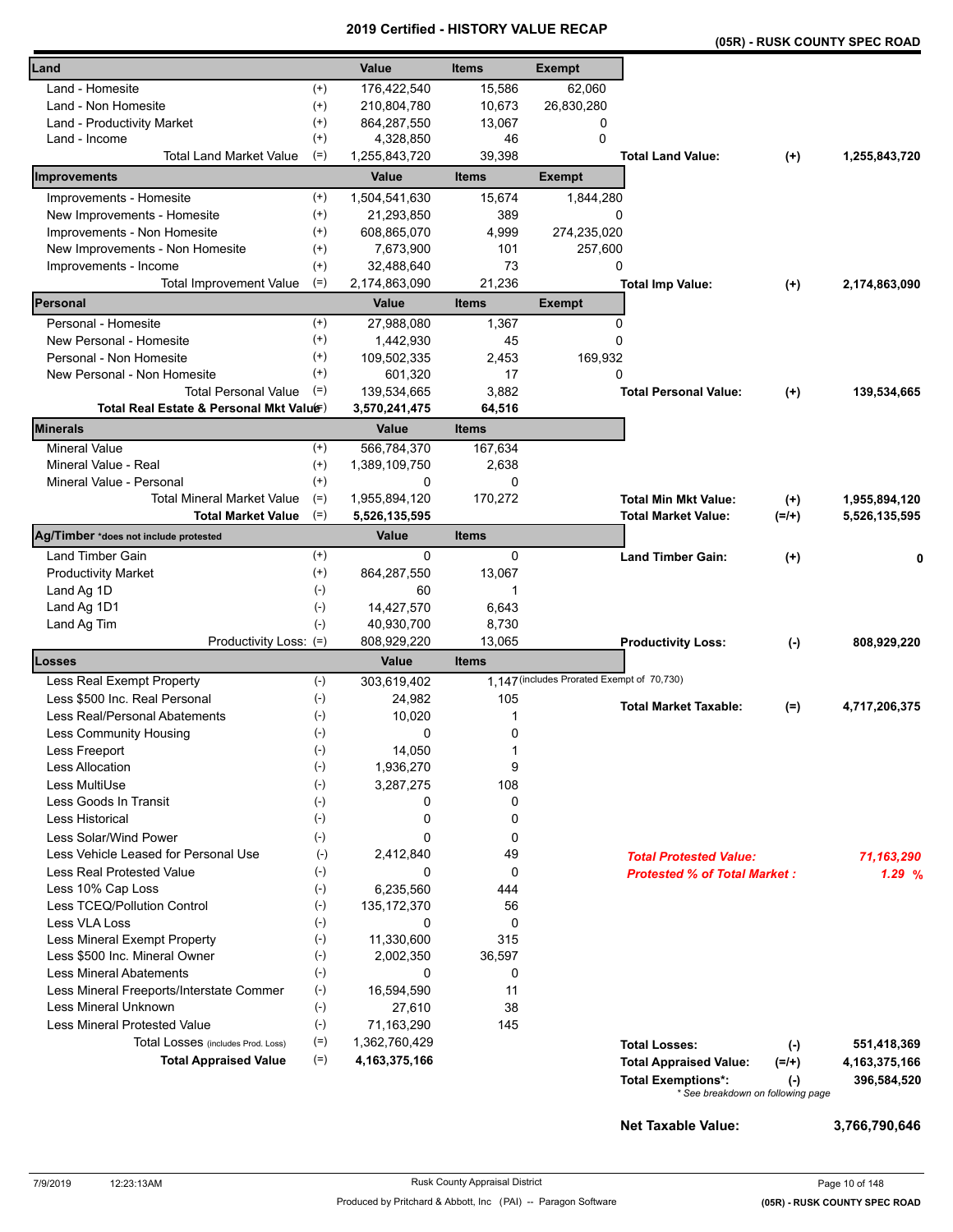|                                                                                                                                                                                                          |                      |                                                                      |                                               |                      | (05R) - RUSK COUNTY SPEC ROAD                                                                                    |                       |
|----------------------------------------------------------------------------------------------------------------------------------------------------------------------------------------------------------|----------------------|----------------------------------------------------------------------|-----------------------------------------------|----------------------|------------------------------------------------------------------------------------------------------------------|-----------------------|
| *** Freeze Totals: (This is only for Effective Tax Rate Calculation)                                                                                                                                     |                      |                                                                      |                                               |                      |                                                                                                                  |                       |
| <b>Total Ceiling Tax:</b>                                                                                                                                                                                |                      | 1,451,771.00                                                         |                                               |                      |                                                                                                                  |                       |
| <b>Total Freeze Taxable:</b>                                                                                                                                                                             |                      | 390,588,560                                                          |                                               |                      |                                                                                                                  |                       |
| New Imp/Pers with Ceiling: +                                                                                                                                                                             |                      | 1,250,640                                                            |                                               |                      |                                                                                                                  |                       |
| **Freeze Adjusted Taxable:                                                                                                                                                                               |                      |                                                                      |                                               |                      | 3,377,452,726**This number DOES NOT represent any Jurisdiction's Certified Taxable Value**                       |                       |
|                                                                                                                                                                                                          |                      |                                                                      |                                               |                      |                                                                                                                  |                       |
| Estimated Total Levy: ((Net Taxable Value - Total Freeze Taxable + New Imp/Pers with Ceiling) * Tax Rate / 100) + Total Ceiling Tax<br>or (Freeze Adjusted Taxable * Tax Rate / 100) + Total Ceiling Tax |                      |                                                                      |                                               |                      |                                                                                                                  |                       |
|                                                                                                                                                                                                          |                      |                                                                      |                                               |                      |                                                                                                                  |                       |
| <b>Count of Homesteads</b>                                                                                                                                                                               |                      |                                                                      |                                               |                      |                                                                                                                  |                       |
| s<br>F<br>в<br>н                                                                                                                                                                                         | D                    | W<br>o                                                               | DV<br><b>DV100</b>                            | <b>SS First Resp</b> | <b>SS Svc Member</b>                                                                                             |                       |
| 6,271<br>$\overline{4}$<br>5,440<br>398                                                                                                                                                                  | $\mathbf{1}$         | 3<br>8                                                               | 442<br>181                                    | 0                    | 2                                                                                                                |                       |
| <b>Owner and Parcel Counts</b>                                                                                                                                                                           |                      |                                                                      |                                               |                      |                                                                                                                  |                       |
| <b>Total Parcels*:</b>                                                                                                                                                                                   |                      | 211,842 * Parcel count is figured by parcel per ownership sequences. |                                               |                      |                                                                                                                  |                       |
| <b>Total Owners:</b>                                                                                                                                                                                     | 55,606               |                                                                      |                                               |                      |                                                                                                                  |                       |
| <b>Ported Homestead/Charity Amounts</b>                                                                                                                                                                  |                      | Value                                                                | <b>Items</b>                                  |                      |                                                                                                                  |                       |
| DV Donated Home (Charity)                                                                                                                                                                                | $^{(+)}$             | $\pmb{0}$                                                            | 0                                             |                      |                                                                                                                  |                       |
| SS of a Service Member Ported Amount                                                                                                                                                                     | $^{(+)}$             | 0                                                                    | 0                                             |                      |                                                                                                                  |                       |
| SS of a First Responder Ported Amount                                                                                                                                                                    | $^{(+)}$             | 0                                                                    | 0                                             |                      |                                                                                                                  |                       |
| SS of DV Donated Home Ported Amount                                                                                                                                                                      | $^{(+)}$             | 0                                                                    | 0                                             |                      |                                                                                                                  |                       |
| SS of 100% DV Ported Amount                                                                                                                                                                              | $^{(+)}$             | 355,530                                                              | 3                                             |                      |                                                                                                                  |                       |
| <b>Homestead Exemptions</b>                                                                                                                                                                              |                      | Value                                                                | <b>Items</b>                                  |                      |                                                                                                                  |                       |
| Homestead H,S                                                                                                                                                                                            | $^{(+)}$             | 0                                                                    | 0                                             |                      | D - Disabled Only<br>H - Homestead                                                                               |                       |
| Senior S                                                                                                                                                                                                 | $^{(+)}$             | 0                                                                    | 0                                             |                      | S - Over 65<br>W - Widow                                                                                         |                       |
| Disabled B                                                                                                                                                                                               | $^{(+)}$             | 0                                                                    | 0                                             |                      | F - Disabled Widow                                                                                               | O - Over 65 (No HS)   |
| DV 100%                                                                                                                                                                                                  | $^{(+)}$             | 21,867,210                                                           | 181<br>$\overline{2}$                         |                      | B - Disabled                                                                                                     | DV - Disabled Veteran |
| Surviving Spouse of a Service Member<br>Survivng Spouse of a First Responder                                                                                                                             | $^{(+)}$<br>$^{(+)}$ | 66,970<br>0                                                          | 0                                             |                      | DV100 (1, 2, 3) - 100% Disabled Veteran                                                                          |                       |
| Total Reimbursable (=)                                                                                                                                                                                   |                      |                                                                      |                                               |                      | 4 (4B, 4H, 4S) - Surviving Spouse of a Service Member<br>5* (5B, 5H, 5S) - Surviving Spouse of a First Responder |                       |
| <b>Local Discount</b>                                                                                                                                                                                    | $^{(+)}$             | 21,934,180<br>274,418,580                                            | 67,151<br>12,115                              |                      |                                                                                                                  |                       |
| Disabled Veteran                                                                                                                                                                                         | $^{(+)}$             | 3,490,720                                                            | 334                                           |                      |                                                                                                                  |                       |
| Optional 65                                                                                                                                                                                              | $^{(+)}$             | 77,174,170                                                           | 5,404                                         |                      |                                                                                                                  |                       |
| <b>Local Disabled</b>                                                                                                                                                                                    | $^{(+)}$             | 0                                                                    | 0                                             |                      |                                                                                                                  |                       |
| State Homestead                                                                                                                                                                                          | $^{(+)}$             | 19,211,340                                                           | 6,616                                         |                      |                                                                                                                  |                       |
| <b>Total Exemptions</b>                                                                                                                                                                                  | $(=)$                |                                                                      | 396,584,520 (includes Ported/Charity Amounts) |                      |                                                                                                                  |                       |
| <b>Special Certified Totals</b>                                                                                                                                                                          |                      |                                                                      |                                               |                      |                                                                                                                  |                       |
|                                                                                                                                                                                                          |                      |                                                                      |                                               |                      |                                                                                                                  |                       |
| <b>Exempt Value of First Time Absolute Exemption</b>                                                                                                                                                     |                      |                                                                      | \$441,980                                     |                      |                                                                                                                  |                       |
| <b>Exempt Value of First Time Partial Exemption</b>                                                                                                                                                      |                      |                                                                      | \$4,722,880                                   |                      |                                                                                                                  |                       |
| <b>New AG/Timber</b>                                                                                                                                                                                     |                      |                                                                      |                                               |                      |                                                                                                                  |                       |
| Market                                                                                                                                                                                                   |                      |                                                                      | \$121,950                                     |                      |                                                                                                                  |                       |
| Taxable                                                                                                                                                                                                  |                      |                                                                      | \$7,290                                       |                      |                                                                                                                  |                       |
| Value Loss                                                                                                                                                                                               |                      |                                                                      | \$114,660                                     |                      |                                                                                                                  |                       |
|                                                                                                                                                                                                          |                      |                                                                      |                                               |                      |                                                                                                                  |                       |
| New Improvement/Personal                                                                                                                                                                                 |                      |                                                                      |                                               |                      |                                                                                                                  |                       |
| Market                                                                                                                                                                                                   |                      |                                                                      | \$30,754,400                                  |                      |                                                                                                                  |                       |
| Taxable                                                                                                                                                                                                  |                      |                                                                      | \$27,114,970                                  |                      |                                                                                                                  |                       |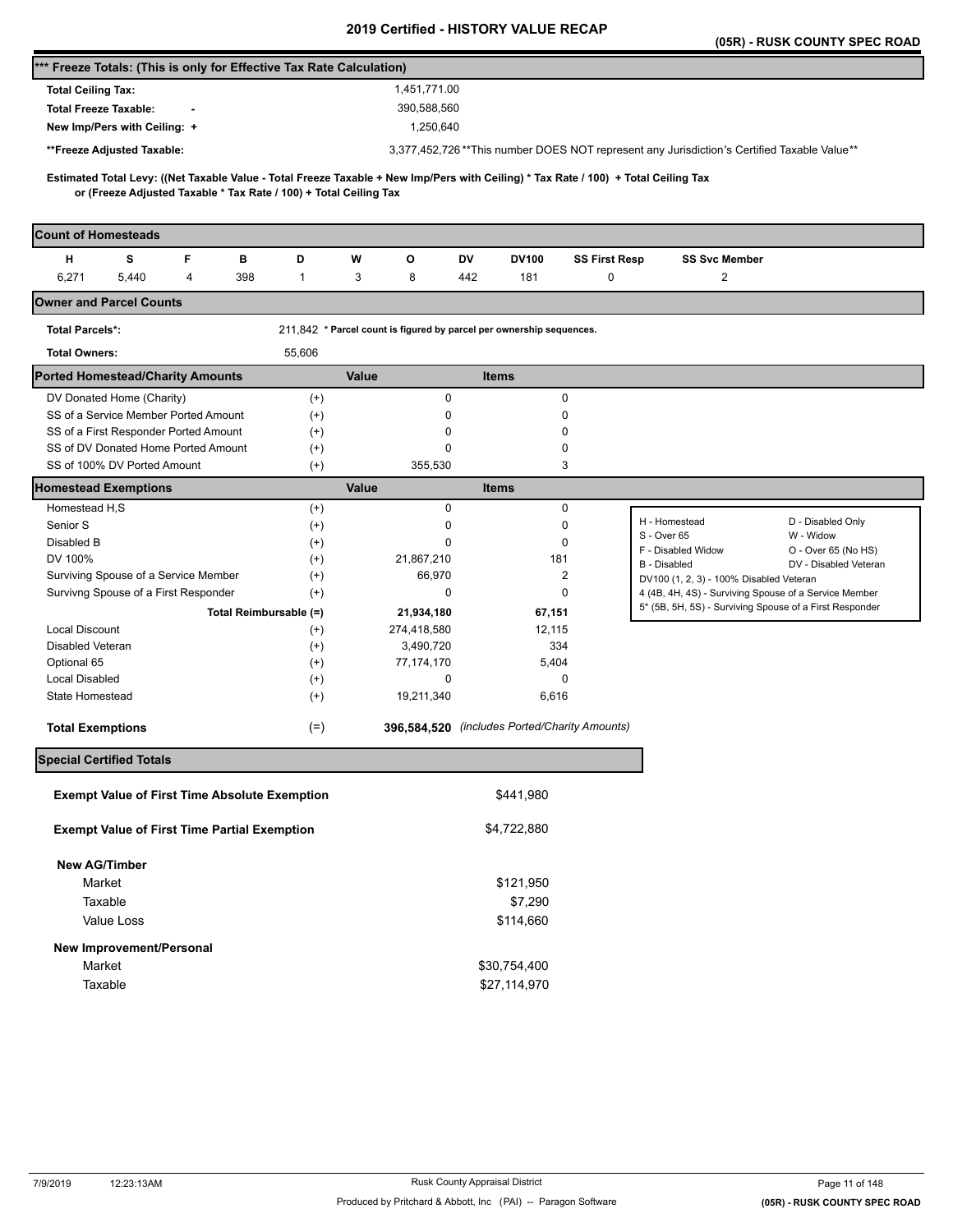|                                   | Average Values* (includes protested & exempt value) |                |                                 |                                        |
|-----------------------------------|-----------------------------------------------------|----------------|---------------------------------|----------------------------------------|
| Average Homestead Value A*        |                                                     | <b>Parcels</b> | <b>Total Homestead Value A*</b> |                                        |
| Market                            | \$100,964                                           | 13.636         | Market                          | \$1,376,758,490                        |
| Taxable                           | \$77,523                                            |                | Taxable                         | \$1,071,284,660                        |
|                                   | Average Homestead Value A* and E*                   | <b>Parcels</b> |                                 | Total Homestead Value A* and E*        |
| <b>Market</b>                     | \$101,259                                           | 13.991         | Market                          | \$1,416,720,860                        |
| Taxable                           | \$77,755                                            |                | Taxable                         | \$1,107,076,130                        |
|                                   | Average Homestead Value A* and E* and M1            | <b>Parcels</b> |                                 | Total Homestead Value A* and E* and M1 |
| <b>Market</b>                     | \$93,898                                            | 15,409         | Market                          | \$1,446,888,210                        |
| Taxable                           | \$71,887                                            |                | Taxable                         | \$1,128,136,380                        |
| <b>Average Homestead Value M1</b> |                                                     | <b>Parcels</b> | <b>Total Homestead Value M1</b> |                                        |
| <b>Market</b>                     | \$21,274                                            | 1,418          | Market                          | \$30,167,350                           |
| Taxable                           | \$13,209                                            |                | Taxable                         | \$21,060,250                           |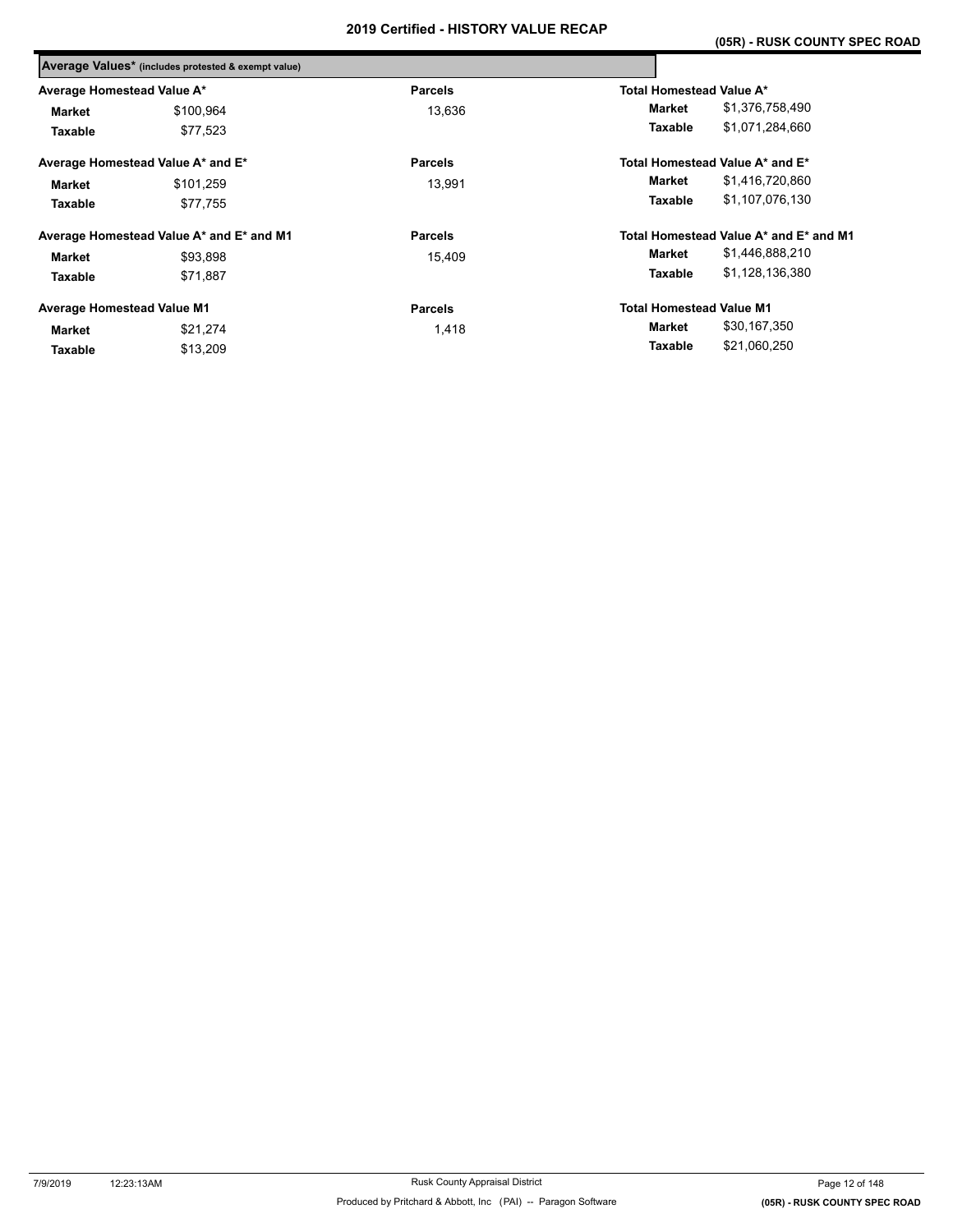# **(05R) - RUSK COUNTY SPEC ROAD**

|                      |                         |                          |                          |            |                                      | <b>Category Code Breakdown</b> |                            |               |                |                                    |                                    |
|----------------------|-------------------------|--------------------------|--------------------------|------------|--------------------------------------|--------------------------------|----------------------------|---------------|----------------|------------------------------------|------------------------------------|
| Cat<br>Code          | <b>Items</b>            | <b>Acres</b>             | Land                     | Ag/Timber  | <b>Productivity</b><br><b>Market</b> | <b>Taxable</b><br>Land         | <b>Improvements</b>        | Personal      | <b>Mineral</b> | <b>Total Mkt</b><br><b>Taxable</b> | <b>Total Net</b><br><b>Taxable</b> |
| M <sub>1</sub>       | $\mathbf{1}$            | 0.000                    | $\mathbf 0$              | 0          | $\pmb{0}$                            | 0                              | 38,530                     | $\mathbf 0$   | 0              | 38,530                             | 38,530                             |
| $\star$              | 1                       | 0.000                    | 0                        | 0          | 0                                    | 0                              | 38,530                     | 0             | 0              | 38,530                             | 38,530                             |
| A1                   | 11,962                  | 18,120.173               | 140,054,820              | 0          | 0                                    | 140,054,820                    | 1,089,490,460              | 0             | 0              | 1,229,545,280                      | 957,402,700                        |
| A2                   | 1,988                   | 4,076.082                | 21,504,830               | 0          | 0                                    | 21,504,830                     | 33,957,790                 | 100,600       | 0              | 55,563,220                         | 40,658,350                         |
| A <sub>3</sub>       | 1,360                   | 80.853                   | 455,970                  | 0          | 0                                    | 455,970                        | 165,873,190                | 318,370       | 0              | 166,647,530                        | 138, 134, 340                      |
| A4                   | 163                     | 284.164                  | 1,170,700                | 0          | 0                                    | 1,170,700                      | 5,041,660                  | 0             | 0              | 6,212,360                          | 5,657,440                          |
| A <sub>5</sub>       | 127                     | 0.000                    | 1,811,000                | 0          | 0                                    | 1,811,000                      | 7,051,090                  | 0             | 0              | 8,862,090                          | 7,302,100                          |
| A*                   | 15,600                  | 22,561.272               | 164,997,320              | 0          | 0                                    | 164,997,320                    | 1,301,414,190              | 418,970       | 0              | 1,466,830,480                      | 1,149,154,930                      |
| <b>B1</b>            | 31                      | 65.574                   | 1,530,060                | 0          | 0                                    | 1,530,060                      | 15,920,540                 | 0             | 0              | 17,450,600                         | 17,450,600                         |
| B <sub>2</sub>       | 87                      | 50.577                   | 990,030                  | 0          | 0                                    | 990,030                        | 8,228,850                  | 0             | 0              | 9,218,880                          | 9,182,790                          |
| B*                   | 118                     | 116.151                  | 2,520,090                | 0          | 0                                    | 2,520,090                      | 24,149,390                 | 0             | 0              | 26,669,480                         | 26,633,390                         |
| C <sub>1</sub>       | 2,020                   | 1,341.722                | 10,514,920               | 0          | 0                                    | 10,514,920                     | 154,510                    | 0             | 0              | 10,669,430                         | 10,639,120                         |
| C <sub>10</sub>      | 13                      | 812.347                  | 16,018,460               | 0          | 0                                    | 16,018,460                     | $\pmb{0}$                  | 0             | 0              | 16,018,460                         | 16,018,460                         |
| C <sub>1</sub> B     | 134                     | 461.830                  | 2,813,640                | 0          | 0                                    | 2,813,640                      | 35,520                     | 0             | 0              | 2,849,160                          | 2,849,160                          |
| C <sub>1</sub> R     | 2,916                   | 9,143.847                | 21,381,760               | 0          | 0                                    | 21,381,760                     | 924,100                    | 0             | 0              | 22,305,860                         | 22,152,400                         |
| C <sub>1</sub> S     | 33                      | 0.000                    | 183,350                  | 0          | $\pmb{0}$                            | 183,350                        | 3,410                      | 0             | 0              | 186.760                            | 182,830                            |
| C <sub>2</sub>       | $\mathbf{1}$            | 1.000                    | 10,000                   | 0          | 0                                    | 10,000                         | 0                          | 0             | 0              | 10,000                             | 10,000                             |
| C <sub>3</sub>       | $\mathbf{1}$            | 3.420                    | 10,940                   | 0          | 0                                    | 10,940                         | 0                          | 0             | 0              | 10,940                             | 10,940                             |
| CIR                  | 1                       | 2.720                    | 12,700                   | 0          | 0                                    | 12,700                         | 0                          | 0             | 0              | 12,700                             | 12,700                             |
| C*                   | 5,119                   | 11,766.885               | 50,945,770               | 0          | 0                                    | 50,945,770                     | 1,117,540                  | 0             | 0              | 52,063,310                         | 51,875,610                         |
| D <sub>1</sub>       | 13,067                  | 497,463.114              | 0                        | 55,358,330 | 864,287,550                          | 55,358,330                     | 0                          | 0             | 0              | 55,358,330                         | 55,262,680                         |
| D <sub>2</sub>       | 1,153                   | 0.000                    | 0                        | 0          | $\pmb{0}$                            | 0                              | 34,724,100                 | 0             | 0              | 34,724,100                         | 34,680,710                         |
| D*                   | 14,220                  | 497,463.114              | 0                        | 55,358,330 | 864,287,550                          | 55,358,330                     | 34,724,100                 | 0             | 0              | 90,082,430                         | 89,943,390                         |
| Е                    | 818                     | 7,041.212                | 15,158,900               | 0          | 0                                    | 15,158,900                     | 30,061,120                 | 0             | 0              | 45,220,020                         | 38,856,710                         |
| E <sub>1</sub>       | 2,842                   | 11,964.735               | 33,696,920               | 0          | 0                                    | 33,696,920                     | 263,156,810                | 0             | 0              | 296,853,730                        | 229,640,560                        |
| E <sub>2</sub>       | 246                     | 467.137                  | 1,870,310                | 0          | 0                                    | 1,870,310                      | 4,726,750                  | 0             | 0              | 6,597,060                          | 4,609,210                          |
| E <sub>4</sub>       | $\boldsymbol{2}$        | 6.000                    | 26,900                   | 0          | 0                                    | 26,900                         | 37,380                     | 0             | 0              | 64,280                             | 52,320                             |
| <b>ENQ</b>           | 320                     | 8,716.696                | 16,861,840               | 0          | 0                                    | 16,861,840                     | 266,220                    | 0             | 0              | 17,128,060                         | 17,100,050                         |
| E*                   | 4,228                   | 28,195.780               | 67,614,870               | 0          | 0                                    | 67,614,870                     | 298,248,280                | 0             | 0              | 365,863,150                        | 290,258,850                        |
| F1                   |                         |                          |                          |            |                                      |                                |                            |               |                |                                    |                                    |
| F <sub>1</sub>       | 916<br>916              | 1,316.300<br>1,316.300   | 36,618,640<br>36,618,640 | 0<br>0     | 0<br>0                               | 36,618,640<br>36,618,640       | 185,059,060<br>185,059,060 | 0<br>$\bf{0}$ | 0<br>0         | 221,677,700<br>221,677,700         | 221,656,080                        |
|                      |                         |                          |                          |            |                                      |                                |                            |               |                |                                    | 221,656,080                        |
| F2<br>F <sub>2</sub> | 506<br>506              | 14,700.130<br>14,700.130 | 28,076,570               | 0<br>0     | 0<br>0                               | 28,076,570<br>28,076,570       | 47,434,930<br>47,434,930   | 0             | 579,271,730    | 654,783,230                        | 529,866,600                        |
| F*                   | 1,422                   | 16,016.430               | 28,076,570               | 0          |                                      |                                |                            | $\bf{0}$      | 579,271,730    | 654,783,230                        | 529,866,600                        |
|                      |                         |                          | 64,695,210               |            | 0                                    | 64,695,210                     | 232,493,990                | 0             | 579,271,730    | 876,460,930                        | 751,522,680                        |
| G1                   | 130,789                 | 0.000                    | 0                        | 0          | $\pmb{0}$                            | 0                              | 0                          | 0             | 563,388,480    | 563,388,480                        | 563,360,870                        |
| G <sub>2</sub> A     | $\overline{c}$          | 0.000                    | 0                        | 0          | $\pmb{0}$                            | 0                              | 0                          | 0             | 5,323,970      | 5,323,970                          | 5,323,970                          |
| G*                   | 130,791                 | 0.000                    | 0                        | 0          | 0                                    | 0                              | 0                          | 0             | 568,712,450    | 568,712,450                        | 568,684,840                        |
| J1                   | 63                      | 0.000                    | 0                        | 0          | 0                                    | 0                              | 0                          | 0             | 3,536,110      | 3,536,110                          | 108,230                            |
| J2                   | 28                      | 34.103                   | 84,290                   | 0          | 0                                    | 84,290                         | 840                        | 0             | 2,843,260      | 2,928,390                          | 2,928,390                          |
| J2A                  | 3                       | 0.000                    | $\pmb{0}$                | 0          | $\pmb{0}$                            | 0                              | 0                          | 0             | 207,840        | 207,840                            | 207,840                            |
| J3                   | 130                     | 8,108.848                | 11,611,350               | 0          | 0                                    | 11,611,350                     | 1,911,100                  | 0             | 84,476,150     | 97,998,600                         | 97,998,600                         |
| J3A                  | 8                       | 0.000                    | 0                        | 0          | 0                                    | 0                              | 0                          | 0             | 4,753,990      | 4,753,990                          | 4,753,990                          |
| J4                   | 88                      | 93.305                   | 442,990                  | 0          | 0                                    | 442,990                        | 2,910,820                  | 0             | 14,710,440     | 18,064,250                         | 18,064,250                         |
| J4A                  | 4                       | 0.000                    | 0                        | 0          | 0                                    | 0                              | 0                          | 0             | 2,618,850      | 2,618,850                          | 2,618,850                          |
| J5                   | 45                      | 964.986                  | 1,385,120                | 0          | 0                                    | 1,385,120                      | 1,860                      | 0             | 18,798,010     | 20,184,990                         | 13,686,610                         |
| J5A                  | $\overline{\mathbf{c}}$ | 0.000                    | 0                        | 0          | $\pmb{0}$                            | 0                              | $\pmb{0}$                  | 0             | 36,000         | 36,000                             | 36,000                             |
| J6                   | 1,262                   | 88.393                   | 209,770                  | 0          | 0                                    | 209,770                        | 23,800                     | 0             | 240,860,350    | 241,093,920                        | 195,606,570                        |
| J6A                  | 223                     | 0.000                    | 0                        | 0          | 0                                    | 0                              | 0                          | 0             | 62,464,390     | 62,464,390                         | 54,532,010                         |
| J7                   | 16                      | 0.000                    | 0                        | 0          | 0                                    | 0                              | 0                          | 0             | 7,235,300      | 7,235,300                          | 7,235,300                          |
| J8                   | $\overline{\mathbf{c}}$ | 1.697                    | 7,550                    | 0          | 0                                    | 7,550                          | 0                          | 0             | 0              | 7,550                              | 7,550                              |
| J*                   | 1,874                   | 9,291.333                | 13,741,070               | 0          | 0                                    | 13,741,070                     | 4,848,420                  | 0             | 442,540,690    | 461,130,180                        | 397,784,190                        |

7/9/2019 12:23:13AM Rusk County Appraisal District Page 13 of 148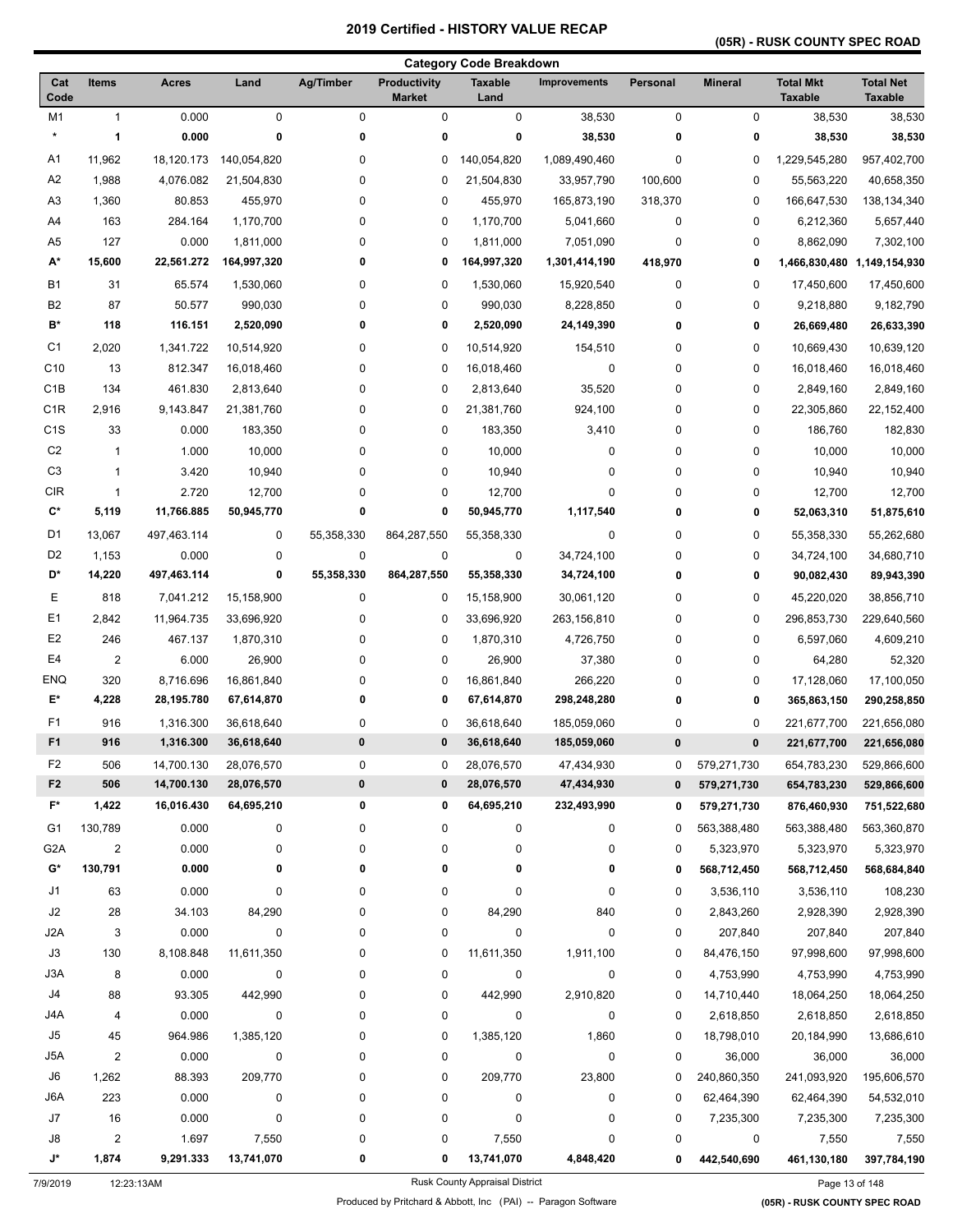# **(05R) - RUSK COUNTY SPEC ROAD**

|                  |                         |                         |            |             |                                      | <b>Category Code Breakdown</b> |                                         |              |                |                                    |                                    |
|------------------|-------------------------|-------------------------|------------|-------------|--------------------------------------|--------------------------------|-----------------------------------------|--------------|----------------|------------------------------------|------------------------------------|
| Cat<br>Code      | <b>Items</b>            | <b>Acres</b>            | Land       | Ag/Timber   | <b>Productivity</b><br><b>Market</b> | <b>Taxable</b><br>Land         | <b>Improvements</b>                     | Personal     | <b>Mineral</b> | <b>Total Mkt</b><br><b>Taxable</b> | <b>Total Net</b><br><b>Taxable</b> |
| L1               | 1,658                   | 0.000                   | $\pmb{0}$  | 0           | 0                                    | 0                              |                                         | 0 93,274,931 | 0              | 93,274,931                         | 85,624,496                         |
| L1               | 1,658                   | 0.000                   | $\pmb{0}$  | $\bf{0}$    | 0                                    | 0                              | 0                                       | 93,274,931   | $\pmb{0}$      | 93,274,931                         | 85,624,496                         |
| L2               | $\mathbf{1}$            | 0.000                   | 0          | 0           | 0                                    | 0                              | 0                                       | 170,769      | 0              | 170,769                            | 170,769                            |
| L <sub>2</sub> A | 71                      | 0.000                   | 0          | $\pmb{0}$   | 0                                    | 0                              | 0                                       | 0            | 17,290,170     | 17,290,170                         | 17,281,420                         |
| L <sub>2</sub> B | 5                       | 0.000                   | 0          | 0           | 0                                    | 0                              | 0                                       | 0            | 806,500        | 806,500                            | 806,500                            |
| L <sub>2</sub> C | 109                     | 0.000                   | 0          | $\pmb{0}$   | 0                                    | 0                              | 0                                       | $\mathbf 0$  | 93,214,630     | 93,214,630                         | 76,216,450                         |
| L <sub>2</sub> D | 90                      | 0.000                   | 0          | 0           | 0                                    | 0                              | 0                                       | 0            | 5,361,460      | 5,361,460                          | 5,361,460                          |
| L <sub>2</sub> F | $\overline{2}$          | 0.000                   | 0          | 0           | 0                                    | 0                              | 0                                       | 0            | 9,872,500      | 9,872,500                          | 9,872,500                          |
| L2G              | 188                     | 0.000                   | 0          | 0           | 0                                    | 0                              | 0                                       | 0            | 193,191,600    | 193,191,600                        | 165,650,800                        |
| L <sub>2</sub> H | 59                      | 0.000                   | 0          | 0           | 0                                    | 0                              | 0                                       | 0            | 5,951,040      | 5,951,040                          | 5,951,040                          |
| L2I              | 6                       | 0.000                   | 0          | $\pmb{0}$   | 0                                    | 0                              | 0                                       | 0            | 129,320        | 129,320                            | 103,820                            |
| L <sub>2</sub> J | 85                      | 0.000                   | $\pmb{0}$  | $\pmb{0}$   | 0                                    | 0                              | 0                                       | 0            | 1,149,860      | 1,149,860                          | 1,147,860                          |
| L2L              | $\overline{7}$          | 0.000                   | 0          | $\pmb{0}$   | 0                                    | 0                              | 0                                       | $\mathbf 0$  | 11,306,440     | 11,306,440                         | 11,306,440                         |
| L2M              | 75                      | 0.000                   | 0          | 0           | 0                                    | 0                              | 0                                       | 0            | 8,698,520      | 8,698,520                          | 8,683,020                          |
| L2O              | 40                      | 0.000                   | 0          | 0           | 0                                    | 0                              | 0                                       | 0            | 444,810        | 444,810                            | 443,560                            |
| L <sub>2</sub> P | 47                      | 0.000                   | 0          | 0           | 0                                    | 0                              | 0                                       | 0            | 3,961,660      | 3,961,660                          | 3,961,660                          |
| L <sub>2</sub> Q | 101                     | 0.000                   | 0          | $\pmb{0}$   | 0                                    | 0                              | 0                                       | 0            | 7,943,800      | 7,943,800                          | 7,931,090                          |
| L <sub>2</sub> S | $\overline{1}$          | 0.000                   | 0          | $\pmb{0}$   | 0                                    | 0                              | 0                                       | 0            | 189,140        | 189,140                            | 189,140                            |
| L <sub>2</sub> T | 16                      | 0.000                   | 0          | $\mathbf 0$ | 0                                    | 0                              | 0                                       | $\pmb{0}$    | 2,460,960      | 2,460,960                          | 2,460,960                          |
| L2               | 903                     | 0.000                   | $\pmb{0}$  | $\pmb{0}$   | 0                                    | $\pmb{0}$                      | 0                                       | 170,769      | 361,972,410    | 362, 143, 179                      | 317,538,489                        |
| L*               | 2,561                   | 0.000                   | 0          | 0           | 0                                    | 0                              | 0                                       | 93,445,700   | 361,972,410    | 455,418,110                        | 403,162,985                        |
| M1               | 2,094                   | 0.000                   | 0          | $\pmb{0}$   | 0                                    | 0                              | 1,491,750                               | 37,878,770   | 0              | 39,370,520                         | 30,133,990                         |
| M*               | 2,094                   | 0.000                   | 0          | $\mathbf 0$ | 0                                    | 0                              | 1,491,750                               | 37,878,770   | 0              | 39,370,520                         | 30,133,990                         |
| S                | 19                      | 0.000                   | 0          | 0           | 0                                    | 0                              | 0                                       | 7,597,261    | 0              | 7,597,261                          | 7,597,261                          |
| s*               | 19                      | 0.000                   | 0          | $\mathbf 0$ | 0                                    | 0                              | 0                                       | 7,597,261    | 0              | 7,597,261                          | 7,597,261                          |
| XB               | 105                     | 0.000                   | 0          | 0           | 0                                    | 0                              | 0                                       | 24,032       | 950            | 24,982                             | 0                                  |
| XC               | 36,597                  | 0.000                   | 0          | 0           | 0                                    | 0                              | 0                                       | 0            | 2,002,350      | 2,002,350                          | 0                                  |
| <b>XD</b>        | $\mathbf{1}$            | 0.205                   | 2,000      | 0           | 0                                    | 2,000                          | 0                                       | 0            | 0              | 2,000                              | O                                  |
| XJ               | $\mathbf{1}$            | 31.100                  | 96,410     | 0           | 0                                    | 96,410                         | 949,890                                 | 0            | 0              | 1,046,300                          | O                                  |
| XV               | 250                     | 0.107                   | 13,750     | 0           | 0                                    | 13,750                         | 81,620                                  | 3,500        | 1,393,540      | 1,492,410                          | $\Omega$                           |
| <b>XVA</b>       | 406                     | 698.823                 | 6,079,160  | 0           | 0                                    | 6,079,160                      | 46,364,680                              | 0            | 0              | 52,443,840                         | 0                                  |
| XVB              | 206                     | 944.326                 | 5,302,530  | 0           | 0                                    | 5,302,530                      | 19,669,710                              | 1,390        | 0              | 24,973,630                         | 0                                  |
| <b>XVC</b>       | 129                     | 844.901                 | 4,330,640  | 0           | 0                                    | 4,330,640                      | 139,276,190                             | 0            | 0              | 143,606,830                        | 0                                  |
| <b>XVD</b>       | 82                      | 623.249                 | 3,644,880  | 0           | 0                                    | 3,644,880                      | 15,188,690                              | 0            | 0              | 18,833,570                         | 0                                  |
| <b>XVE</b>       | 103                     | 1,175.096               | 2,064,930  | 0           | 0                                    | 2,064,930                      | 288,680                                 | 0            | 0              | 2,353,610                          | 0                                  |
| <b>XVF</b>       | 91                      | 267.618                 | 1,101,570  | 0           | 0                                    | 1,101,570                      | 1,125,430                               | 0            | 0              | 2,227,000                          | 0                                  |
| <b>XVG</b>       | 37                      | 218.395                 | 925,790    | 0           | 0                                    | 925,790                        | 4,352,670                               | 165,042      | 0              | 5,443,502                          | 0                                  |
| <b>XVH</b>       | 48                      | 1,327.146               | 3,122,970  | 0           | 0                                    | 3,122,970                      | 46,124,380                              | 0            | 0              | 49,247,350                         | 0                                  |
| XVJ              | $\overline{7}$          | 16.351                  | 90,600     | 0           | 0                                    | 90,600                         | 573,520                                 | 0            | 0              | 664,120                            | 0                                  |
| <b>XVK</b>       | 6                       | 4.439                   | 49,650     | 0           | 0                                    | 49,650                         | 746,800                                 | 0            | 0              | 796,450                            | 0                                  |
| <b>XVL</b>       | 4                       | 15.315                  | 68,350     | 0           | 0                                    | 68,350                         | 633,760                                 | 0            | 0              | 702,110                            | 0                                  |
| <b>XVM</b>       | 4                       | 0.189                   | 40,830     | 0           | 0                                    | 40,830                         | 549,030                                 | 0            | 0              | 589,860                            | 0                                  |
| <b>XVO</b>       | 3                       | 0.000                   | 0          | 0           | 0                                    | 0                              | 0                                       | 0            | 0              | 0                                  | 0                                  |
| <b>XVP</b>       | $\overline{\mathbf{c}}$ | 1.324                   | 30,650     | 0           | 0                                    | 30,650                         | 388,410                                 | 0            | 0              | 419,060                            | 0                                  |
| XVQ              | $\overline{\mathbf{c}}$ | 9.397                   | 31,950     | 0           | 0                                    | 31,950                         | 0                                       | 0            | 0              | 31,950                             | 0                                  |
| <b>XVR</b>       | $\overline{2}$          | 4.190                   | 45,180     | 0           | 0                                    | 45,180                         | 23,440                                  | 0            | 0              | 68,620                             | 0                                  |
| X*               | 38,086                  | 6,182.172               | 27,041,840 | 0           | 0                                    | 27,041,840                     | 276,336,900                             | 193,964      | 3,396,840      | 306,969,544                        | 0                                  |
|                  | 216,133                 | 591,593.137 391,556,170 |            | 55,358,330  | 864,287,550                          | 446,914,500                    | 2,174,863,090 139,534,665 1,955,894,120 |              |                | 4,717,206,375 3,766,790,646        |                                    |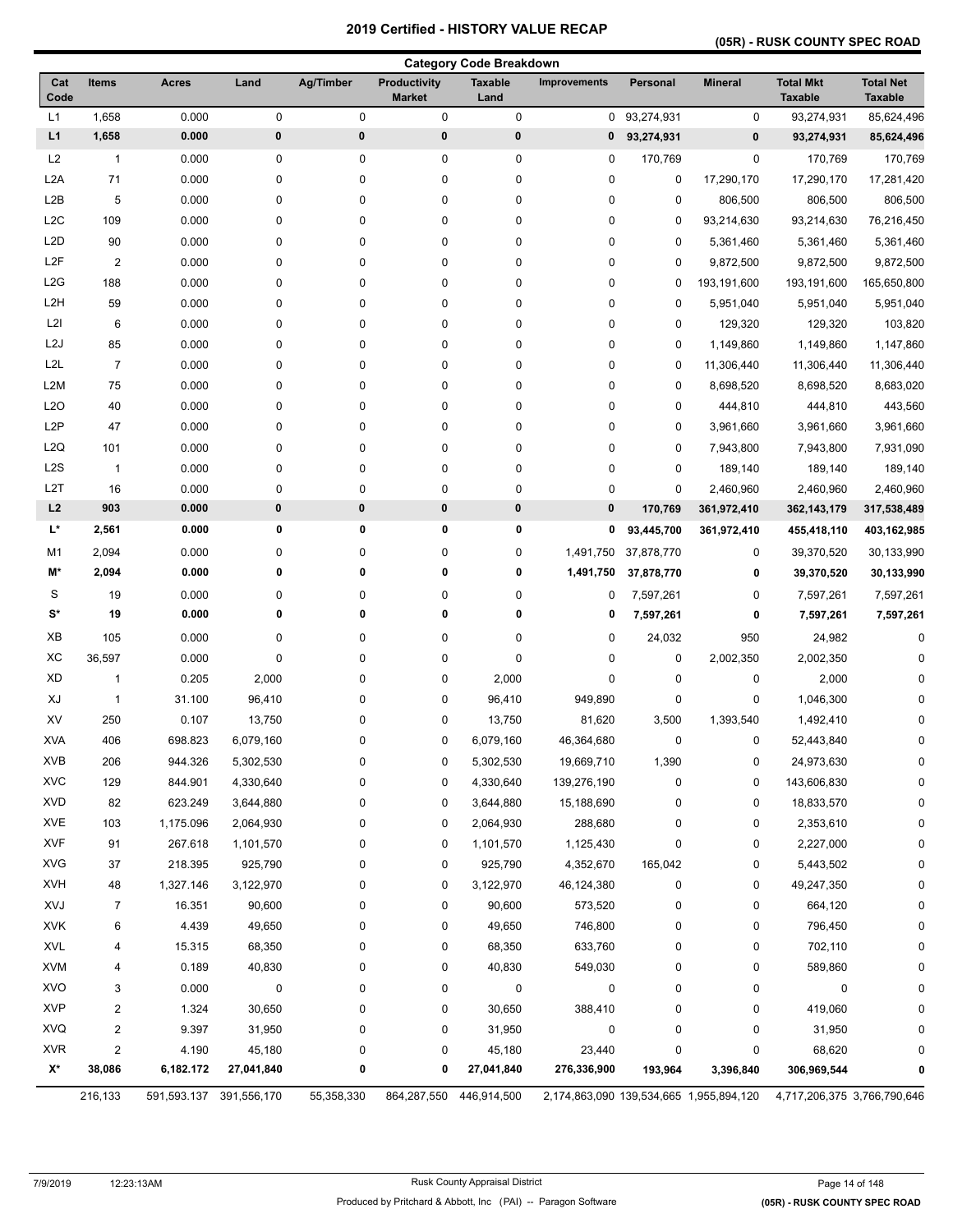|                                          |              |                  |              |                                            |                                                                |           | (05S) - COUNTY SCHOOL |
|------------------------------------------|--------------|------------------|--------------|--------------------------------------------|----------------------------------------------------------------|-----------|-----------------------|
| Land                                     |              | Value            | <b>Items</b> | <b>Exempt</b>                              |                                                                |           |                       |
| Land - Homesite                          | $^{(+)}$     | 176,422,540      | 15,586       | 62,060                                     |                                                                |           |                       |
| Land - Non Homesite                      | $^{(+)}$     | 210,804,780      | 10,673       | 26,830,280                                 |                                                                |           |                       |
| Land - Productivity Market               | $^{(+)}$     | 864,287,550      | 13,067       | 0                                          |                                                                |           |                       |
| Land - Income                            | $^{(+)}$     | 4,328,850        | 46           | 0                                          |                                                                |           |                       |
| <b>Total Land Market Value</b>           | $(=)$        | 1,255,843,720    | 39,398       |                                            | <b>Total Land Value:</b>                                       | $^{(+)}$  | 1,255,843,720         |
| Improvements                             |              | Value            | <b>Items</b> | <b>Exempt</b>                              |                                                                |           |                       |
| Improvements - Homesite                  | $^{(+)}$     | 1,504,541,630    | 15,674       | 1,844,280                                  |                                                                |           |                       |
| New Improvements - Homesite              | $^{(+)}$     | 21,293,850       | 389          | 0                                          |                                                                |           |                       |
| Improvements - Non Homesite              | $^{(+)}$     | 608,865,070      | 4,999        | 274,235,020                                |                                                                |           |                       |
| New Improvements - Non Homesite          | $^{(+)}$     | 7,673,900        | 101          | 257,600                                    |                                                                |           |                       |
| Improvements - Income                    | $^{(+)}$     | 32,488,640       | 73           | 0                                          |                                                                |           |                       |
| <b>Total Improvement Value</b>           | $(=)$        | 2,174,863,090    | 21,236       |                                            | <b>Total Imp Value:</b>                                        | $(+)$     | 2,174,863,090         |
| Personal                                 |              | Value            | <b>Items</b> | <b>Exempt</b>                              |                                                                |           |                       |
| Personal - Homesite                      | $^{(+)}$     | 27,988,080       | 1,367        | 0                                          |                                                                |           |                       |
| New Personal - Homesite                  | $^{(+)}$     | 1,442,930        | 45           | 0                                          |                                                                |           |                       |
| Personal - Non Homesite                  | $^{(+)}$     | 109,502,335      | 2,453        | 169,932                                    |                                                                |           |                       |
| New Personal - Non Homesite              | $^{(+)}$     | 601,320          | 17           | 0                                          |                                                                |           |                       |
| <b>Total Personal Value</b>              | $(=)$        | 139,534,665      | 3,882        |                                            | <b>Total Personal Value:</b>                                   | $(+)$     | 139,534,665           |
| Total Real Estate & Personal Mkt Valuer) |              | 3,570,241,475    | 64,516       |                                            |                                                                |           |                       |
| Minerals                                 |              | Value            | <b>Items</b> |                                            |                                                                |           |                       |
| <b>Mineral Value</b>                     | $^{(+)}$     | 566,784,370      | 167,634      |                                            |                                                                |           |                       |
| Mineral Value - Real                     | $^{(+)}$     | 1,389,109,750    | 2,638        |                                            |                                                                |           |                       |
| Mineral Value - Personal                 | $^{(+)}$     | 0                | 0            |                                            |                                                                |           |                       |
| <b>Total Mineral Market Value</b>        | $(=)$        | 1,955,894,120    | 170,272      |                                            | <b>Total Min Mkt Value:</b>                                    | $(+)$     | 1,955,894,120         |
| <b>Total Market Value</b>                | $(=)$        | 5,526,135,595    |              |                                            | <b>Total Market Value:</b>                                     | $(=/+)$   | 5,526,135,595         |
| Ag/Timber *does not include protested    |              | Value            | <b>Items</b> |                                            |                                                                |           |                       |
| <b>Land Timber Gain</b>                  | $^{(+)}$     | 0                | 0            |                                            | <b>Land Timber Gain:</b>                                       | $(+)$     |                       |
| <b>Productivity Market</b>               | $^{(+)}$     | 864,287,550      | 13,067       |                                            |                                                                |           |                       |
| Land Ag 1D                               | $(-)$        | 60               | 1            |                                            |                                                                |           |                       |
| Land Ag 1D1                              | $(-)$        | 14,427,570       | 6,643        |                                            |                                                                |           |                       |
| Land Ag Tim                              | $(-)$        | 40,930,700       | 8,730        |                                            |                                                                |           |                       |
| Productivity Loss: (=)                   |              | 808,929,220      | 13,065       |                                            | <b>Productivity Loss:</b>                                      | $(\cdot)$ | 808,929,220           |
| Losses                                   |              | Value            | <b>Items</b> |                                            |                                                                |           |                       |
| Less Real Exempt Property                | $(-)$        | 303,619,402      |              | 1,147 (includes Prorated Exempt of 70,730) |                                                                |           |                       |
| Less \$500 Inc. Real Personal            | $(-)$        | 24,982           | 105          |                                            | <b>Total Market Taxable:</b>                                   | $(=)$     | 4,717,206,375         |
| Less Real/Personal Abatements            | $(-)$        | 0                | 0            |                                            |                                                                |           |                       |
| Less Community Housing                   | $(\hbox{-})$ | 0                | 0            |                                            |                                                                |           |                       |
| Less Freeport                            | $(-)$        | 14,050           | 1            |                                            |                                                                |           |                       |
| <b>Less Allocation</b>                   | $(-)$        | 1,936,270        | 9            |                                            |                                                                |           |                       |
| Less MultiUse                            | $(-)$        | 3,287,275        | 108          |                                            |                                                                |           |                       |
| Less Goods In Transit                    | $(-)$        | 0                | 0            |                                            |                                                                |           |                       |
| Less Historical                          | $(-)$        | 0                | 0            |                                            |                                                                |           |                       |
| Less Solar/Wind Power                    | $(-)$        | 0                | 0            |                                            |                                                                |           |                       |
| Less Vehicle Leased for Personal Use     | $(-)$        | 2,412,840        | 49           |                                            | <b>Total Protested Value:</b>                                  |           | 71,163,290            |
| <b>Less Real Protested Value</b>         | $(-)$        | 0                | 0            |                                            | <b>Protested % of Total Market:</b>                            |           | 1.29%                 |
| Less 10% Cap Loss                        | $(-)$        | 6,235,560        | 444          |                                            |                                                                |           |                       |
| Less TCEQ/Pollution Control              | $(-)$        | 135, 172, 370    | 56           |                                            |                                                                |           |                       |
| Less VLA Loss                            | $(-)$        | 0                | 0            |                                            |                                                                |           |                       |
| Less Mineral Exempt Property             | $(-)$        | 11,330,600       | 315          |                                            |                                                                |           |                       |
| Less \$500 Inc. Mineral Owner            | $(-)$        | 2,002,350        | 36,597       |                                            |                                                                |           |                       |
| <b>Less Mineral Abatements</b>           | $(-)$        | 0                | 0            |                                            |                                                                |           |                       |
| Less Mineral Freeports/Interstate Commer | $(-)$        | 16,594,590       | 11           |                                            |                                                                |           |                       |
| Less Mineral Unknown                     | $(-)$        | 27,610           | 38           |                                            |                                                                |           |                       |
| <b>Less Mineral Protested Value</b>      | $(-)$        | 71,163,290       | 145          |                                            |                                                                |           |                       |
| Total Losses (includes Prod. Loss)       | $(=)$        | 1,362,750,409    |              |                                            | <b>Total Losses:</b>                                           | $(-)$     | 551,408,349           |
| <b>Total Appraised Value</b>             | $(=)$        | 4, 163, 385, 186 |              |                                            | <b>Total Appraised Value:</b>                                  | $(=/+)$   | 4, 163, 385, 186      |
|                                          |              |                  |              |                                            | <b>Total Exemptions*:</b><br>* See breakdown on following page | $(-)$     | 377,373,180           |
|                                          |              |                  |              |                                            |                                                                |           |                       |

**Net Taxable Value: 3,786,012,006**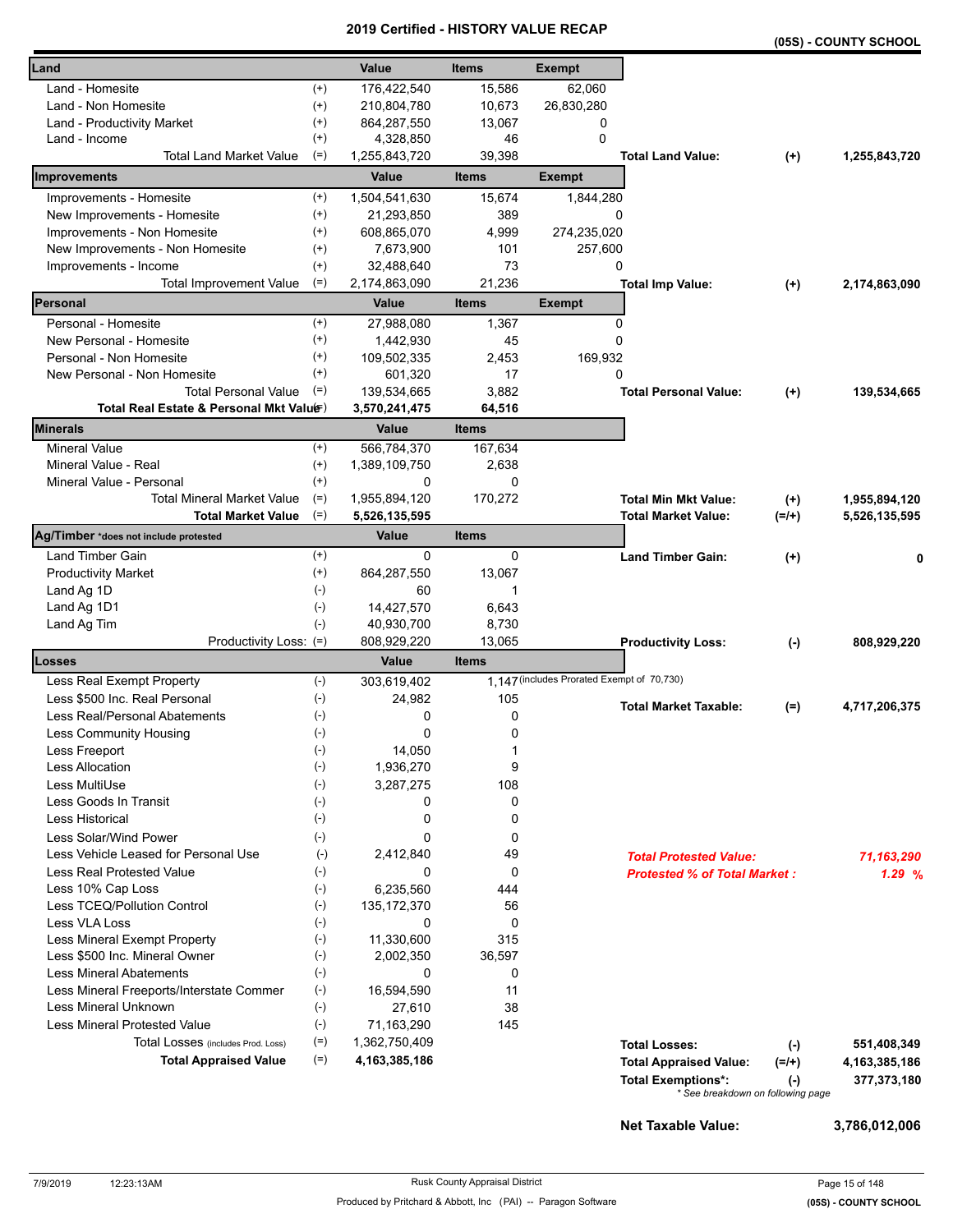**(05S) - COUNTY SCHOOL** 

| <b>Count of Homesteads</b>               |                             |                                                      |     |                        |       |                |           |                                                                      |                      |                              |                                         |                                                         |
|------------------------------------------|-----------------------------|------------------------------------------------------|-----|------------------------|-------|----------------|-----------|----------------------------------------------------------------------|----------------------|------------------------------|-----------------------------------------|---------------------------------------------------------|
| н                                        | s                           | F                                                    | в   | D                      | W     | O              | <b>DV</b> | <b>DV100</b>                                                         | <b>SS First Resp</b> |                              | <b>SS Svc Member</b>                    |                                                         |
| 6,271                                    | 5,440                       | 4                                                    | 398 | 1                      | 3     | 8              | 442       | 181                                                                  | 0                    |                              | 2                                       |                                                         |
| <b>Owner and Parcel Counts</b>           |                             |                                                      |     |                        |       |                |           |                                                                      |                      |                              |                                         |                                                         |
| <b>Total Parcels*:</b>                   |                             |                                                      |     |                        |       |                |           | 211,842 * Parcel count is figured by parcel per ownership sequences. |                      |                              |                                         |                                                         |
| <b>Total Owners:</b>                     |                             |                                                      |     | 55,606                 |       |                |           |                                                                      |                      |                              |                                         |                                                         |
| <b>Ported Homestead/Charity Amounts</b>  |                             |                                                      |     |                        | Value |                |           | <b>Items</b>                                                         |                      |                              |                                         |                                                         |
|                                          | DV Donated Home (Charity)   |                                                      |     | $^{(+)}$               |       | $\mathbf 0$    |           | $\pmb{0}$                                                            |                      |                              |                                         |                                                         |
|                                          |                             | SS of a Service Member Ported Amount                 |     | $^{(+)}$               |       | 0              |           | 0                                                                    |                      |                              |                                         |                                                         |
|                                          |                             | SS of a First Responder Ported Amount                |     | $(+)$                  |       | 0              |           | 0                                                                    |                      |                              |                                         |                                                         |
|                                          |                             | SS of DV Donated Home Ported Amount                  |     | $^{(+)}$               |       | 0              |           | 0                                                                    |                      |                              |                                         |                                                         |
|                                          | SS of 100% DV Ported Amount |                                                      |     | $(+)$                  |       | 355,530        |           | 3                                                                    |                      |                              |                                         |                                                         |
| <b>Homestead Exemptions</b>              |                             |                                                      |     |                        | Value |                |           | <b>Items</b>                                                         |                      |                              |                                         |                                                         |
| Homestead H,S                            |                             |                                                      |     | $^{(+)}$               |       | $\mathbf 0$    |           | 0                                                                    |                      |                              |                                         |                                                         |
| Senior S                                 |                             |                                                      |     | $(+)$                  |       | 0              |           | 0                                                                    |                      | H - Homestead<br>S - Over 65 |                                         | D - Disabled Only<br>W - Widow                          |
| Disabled B                               |                             |                                                      |     | $^{(+)}$               |       | 0              |           | 0                                                                    |                      | F - Disabled Widow           |                                         | O - Over 65 (No HS)                                     |
| DV 100%                                  |                             |                                                      |     | $(+)$                  |       | 21,867,210     |           | 181                                                                  |                      | B - Disabled                 |                                         | DV - Disabled Veteran                                   |
|                                          |                             | Surviving Spouse of a Service Member                 |     | $^{(+)}$               |       | 66,970         |           | 2                                                                    |                      |                              | DV100 (1, 2, 3) - 100% Disabled Veteran |                                                         |
|                                          |                             | Survivng Spouse of a First Responder                 |     | $^{(+)}$               |       | 0              |           | 0                                                                    |                      |                              |                                         | 4 (4B, 4H, 4S) - Surviving Spouse of a Service Member   |
|                                          |                             |                                                      |     | Total Reimbursable (=) |       | 21,934,180     |           | 67,151                                                               |                      |                              |                                         | 5* (5B, 5H, 5S) - Surviving Spouse of a First Responder |
| Local Discount                           |                             |                                                      |     | $^{(+)}$               |       | 274,418,580    |           | 12,115                                                               |                      |                              |                                         |                                                         |
| Disabled Veteran                         |                             |                                                      |     | $(+)$                  |       | 3,490,720      |           | 334                                                                  |                      |                              |                                         |                                                         |
| Optional 65                              |                             |                                                      |     | $^{(+)}$               |       | 77,174,170     |           | 5,404                                                                |                      |                              |                                         |                                                         |
| <b>Local Disabled</b>                    |                             |                                                      |     | $^{(+)}$               |       | 0              |           | 0                                                                    |                      |                              |                                         |                                                         |
| State Homestead                          |                             |                                                      |     | $^{(+)}$               |       | 0              |           | 0                                                                    |                      |                              |                                         |                                                         |
| <b>Total Exemptions</b>                  |                             |                                                      |     | $(=)$                  |       |                |           | 377,373,180 (includes Ported/Charity Amounts)                        |                      |                              |                                         |                                                         |
| <b>Special Certified Totals</b>          |                             |                                                      |     |                        |       |                |           |                                                                      |                      |                              |                                         |                                                         |
|                                          |                             | <b>Exempt Value of First Time Absolute Exemption</b> |     |                        |       |                |           | \$441,980                                                            |                      |                              |                                         |                                                         |
|                                          |                             |                                                      |     |                        |       |                |           |                                                                      |                      |                              |                                         |                                                         |
|                                          |                             | <b>Exempt Value of First Time Partial Exemption</b>  |     |                        |       |                |           | \$5,556,180                                                          |                      |                              |                                         |                                                         |
| <b>New AG/Timber</b>                     |                             |                                                      |     |                        |       |                |           |                                                                      |                      |                              |                                         |                                                         |
| Market                                   |                             |                                                      |     |                        |       |                |           | \$121,950                                                            |                      |                              |                                         |                                                         |
|                                          | Taxable                     |                                                      |     |                        |       |                |           | \$7,290                                                              |                      |                              |                                         |                                                         |
|                                          | Value Loss                  |                                                      |     |                        |       |                |           | \$114,660                                                            |                      |                              |                                         |                                                         |
|                                          | New Improvement/Personal    |                                                      |     |                        |       |                |           |                                                                      |                      |                              |                                         |                                                         |
| Market                                   |                             |                                                      |     |                        |       |                |           | \$30,754,400                                                         |                      |                              |                                         |                                                         |
|                                          | Taxable                     |                                                      |     |                        |       |                |           | \$27,157,020                                                         |                      |                              |                                         |                                                         |
|                                          |                             | Average Values* (includes protested & exempt value)  |     |                        |       |                |           |                                                                      |                      |                              |                                         |                                                         |
| Average Homestead Value A*               |                             |                                                      |     |                        |       | <b>Parcels</b> |           |                                                                      |                      |                              | Total Homestead Value A*                |                                                         |
| <b>Market</b>                            |                             | \$100,964                                            |     |                        |       | 13,636         |           |                                                                      |                      | Market                       | \$1,376,758,490                         |                                                         |
| Taxable                                  |                             | \$80,523                                             |     |                        |       |                |           |                                                                      |                      | Taxable                      | \$1,086,749,400                         |                                                         |
|                                          |                             |                                                      |     |                        |       |                |           |                                                                      |                      |                              |                                         |                                                         |
| Average Homestead Value A* and E*        |                             |                                                      |     |                        |       | <b>Parcels</b> |           |                                                                      |                      |                              | Total Homestead Value A* and E*         |                                                         |
| <b>Market</b>                            |                             | \$101,259                                            |     |                        |       | 13,991         |           |                                                                      |                      | <b>Market</b>                | \$1,416,720,860                         |                                                         |
| Taxable                                  |                             | \$80,755                                             |     |                        |       |                |           |                                                                      |                      | Taxable                      | \$1,122,804,990                         |                                                         |
| Average Homestead Value A* and E* and M1 |                             |                                                      |     |                        |       | <b>Parcels</b> |           |                                                                      |                      |                              |                                         | Total Homestead Value A* and E* and M1                  |
| Market                                   |                             | \$93,898                                             |     |                        |       | 15,409         |           |                                                                      |                      | <b>Market</b>                | \$1,446,888,210                         |                                                         |
| Taxable                                  |                             | \$74,887                                             |     |                        |       |                |           |                                                                      |                      | Taxable                      | \$1,145,089,620                         |                                                         |
|                                          |                             |                                                      |     |                        |       |                |           |                                                                      |                      |                              |                                         |                                                         |
| <b>Average Homestead Value M1</b>        |                             |                                                      |     |                        |       | <b>Parcels</b> |           |                                                                      |                      |                              | <b>Total Homestead Value M1</b>         |                                                         |
| Market                                   |                             | \$21,274                                             |     |                        |       | 1,418          |           |                                                                      |                      | <b>Market</b>                | \$30,167,350                            |                                                         |
| Taxable                                  |                             | \$16,209                                             |     |                        |       |                |           |                                                                      |                      | Taxable                      | \$22,284,630                            |                                                         |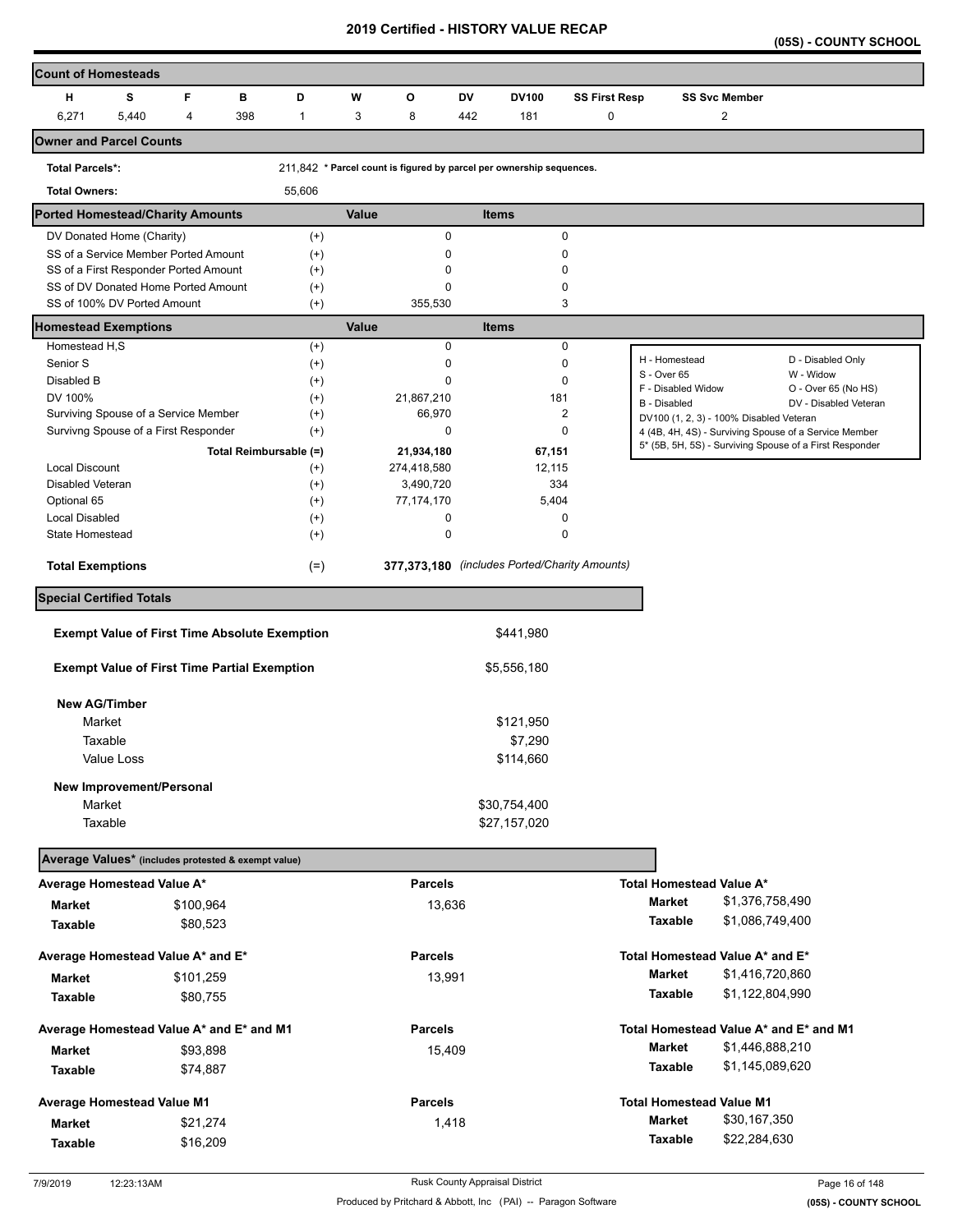# **(05S) - COUNTY SCHOOL**

|                      |                                  |                    |                     |                  |                                      | <b>Category Code Breakdown</b> |                        |             |                  |                                    |                                    |
|----------------------|----------------------------------|--------------------|---------------------|------------------|--------------------------------------|--------------------------------|------------------------|-------------|------------------|------------------------------------|------------------------------------|
| Cat<br>Code          | <b>Items</b>                     | <b>Acres</b>       | Land                | <b>Ag/Timber</b> | <b>Productivity</b><br><b>Market</b> | <b>Taxable</b><br>Land         | <b>Improvements</b>    | Personal    | <b>Mineral</b>   | <b>Total Mkt</b><br><b>Taxable</b> | <b>Total Net</b><br><b>Taxable</b> |
| M1                   | $\mathbf{1}$                     | 0.000              | $\pmb{0}$           | $\mathbf 0$      | 0                                    | $\pmb{0}$                      | 38,530                 | $\mathbf 0$ | $\pmb{0}$        | 38,530                             | 38,530                             |
| $\star$              | 1                                | 0.000              | 0                   | 0                | 0                                    | $\bf{0}$                       | 38,530                 | 0           | 0                | 38,530                             | 38,530                             |
| A1                   | 11,962                           | 18,120.173         | 140,054,820         | 0                | 0                                    | 140,054,820                    | 1,089,490,460          | 0           | 0                | 1,229,545,280                      | 970,363,770                        |
| A <sub>2</sub>       | 1,988                            | 4,076.082          | 21,504,830          | 0                | 0                                    | 21,504,830                     | 33,957,790             | 100,600     | 0                | 55,563,220                         | 42,264,340                         |
| A <sub>3</sub>       | 1,360                            | 80.853             | 455,970             | 0                | 0                                    | 455,970                        | 165,873,190            | 318,370     | 0                | 166,647,530                        | 138,970,760                        |
| A4                   | 163                              | 284.164            | 1,170,700           | 0                | 0                                    | 1,170,700                      | 5,041,660              | 0           | 0                | 6,212,360                          | 5,666,440                          |
| A <sub>5</sub>       | 127                              | 0.000              | 1,811,000           | 0                | 0                                    | 1,811,000                      | 7,051,090              | 0           | 0                | 8,862,090                          | 7,354,360                          |
| A*                   | 15,600                           | 22,561.272         | 164,997,320         | 0                | 0                                    | 164,997,320                    | 1,301,414,190          | 418,970     | 0                | 1,466,830,480                      | 1,164,619,670                      |
| <b>B1</b>            | 31                               | 65.574             | 1,530,060           | 0                | 0                                    | 1,530,060                      | 15,920,540             | 0           | 0                | 17,450,600                         | 17,450,600                         |
| B <sub>2</sub>       | 87                               | 50.577             | 990,030             | 0                | 0                                    | 990,030                        | 8,228,850              | 0           | 0                | 9,218,880                          | 9,182,790                          |
| B*                   | 118                              | 116.151            | 2,520,090           | 0                | 0                                    | 2,520,090                      | 24,149,390             | 0           | 0                | 26,669,480                         | 26,633,390                         |
| C <sub>1</sub>       | 2,020                            | 1,341.722          | 10,514,920          | 0                | 0                                    | 10,514,920                     | 154,510                | 0           | 0                | 10,669,430                         | 10,642,270                         |
| C10                  | 13                               | 812.347            | 16,018,460          | 0                | 0                                    | 16,018,460                     | $\pmb{0}$              | 0           | 0                | 16,018,460                         | 16,018,460                         |
| C <sub>1</sub> B     | 134                              | 461.830            | 2,813,640           | 0                | 0                                    | 2,813,640                      | 35,520                 | 0           | 0                | 2,849,160                          | 2,849,160                          |
| C <sub>1R</sub>      | 2,916                            | 9,143.847          | 21,381,760          | 0                | 0                                    | 21,381,760                     | 924,100                | 0           | 0                | 22,305,860                         | 22,166,880                         |
| C <sub>1</sub> S     | 33                               | 0.000              | 183,350             | 0                | 0                                    | 183,350                        | 3,410                  | 0           | 0                | 186,760                            | 183,130                            |
| C <sub>2</sub>       | $\mathbf{1}$                     | 1.000              | 10,000              | 0                | 0                                    | 10,000                         | $\pmb{0}$              | 0           | 0                | 10,000                             | 10,000                             |
| C <sub>3</sub>       | $\mathbf{1}$                     | 3.420              | 10,940              | 0                | 0                                    | 10,940                         | 0                      | 0           | 0                | 10,940                             | 10,940                             |
| <b>CIR</b>           | $\mathbf{1}$                     | 2.720              | 12,700              | 0                | 0                                    | 12,700                         | 0                      | 0           | 0                | 12,700                             | 12,700                             |
| $\mathbf{C}^{\star}$ | 5,119                            | 11,766.885         | 50,945,770          | 0                | 0                                    | 50,945,770                     | 1,117,540              | 0           | 0                | 52,063,310                         | 51,893,540                         |
| D <sub>1</sub>       | 13,067                           | 497,463.114        | 0                   | 55,358,330       | 864,287,550                          | 55,358,330                     | $\pmb{0}$              | 0           | 0                | 55,358,330                         | 55,262,680                         |
| D <sub>2</sub>       | 1,153                            | 0.000              | 0                   | $\mathbf 0$      | 0                                    | 0                              | 34,724,100             | 0           | 0                | 34,724,100                         | 34,680,710                         |
| D*                   | 14,220                           | 497,463.114        | 0                   | 55,358,330       | 864,287,550                          | 55,358,330                     | 34,724,100             | 0           | 0                | 90,082,430                         | 89,943,390                         |
| Ε                    | 818                              | 7,041.212          | 15,158,900          | $\mathbf 0$      | 0                                    | 15,158,900                     | 30,061,120             | 0           | 0                | 45,220,020                         | 39,172,770                         |
| E <sub>1</sub>       | 2,842                            | 11,964.735         | 33,696,920          | 0                | 0                                    | 33,696,920                     | 263,156,810            | 0           | 0                | 296,853,730                        | 231,641,360                        |
| E <sub>2</sub>       | 246                              | 467.137            | 1,870,310           | 0                | 0                                    | 1,870,310                      | 4,726,750              | 0           | 0                | 6,597,060                          | 4,787,520                          |
| E <sub>4</sub>       | $\overline{2}$                   | 6.000              | 26,900              | 0                | 0                                    | 26,900                         | 37,380                 | 0           | 0                | 64,280                             | 55,320                             |
| <b>ENQ</b>           | 320                              | 8,716.696          | 16,861,840          | 0                | 0                                    | 16,861,840                     | 266,220                | 0           | 0                | 17,128,060                         | 17,103,170                         |
| E*                   | 4,228                            | 28,195.780         | 67,614,870          | 0                | 0                                    | 67,614,870                     | 298,248,280            | 0           | 0                | 365,863,150                        | 292,760,140                        |
| F <sub>1</sub>       | 916                              | 1,316.300          | 36,618,640          | 0                | 0                                    | 36,618,640                     | 185,059,060            | 0           | 0                | 221,677,700                        | 221,669,100                        |
| F <sub>1</sub>       | 916                              | 1,316.300          | 36,618,640          | $\pmb{0}$        | 0                                    | 36,618,640                     | 185,059,060            | 0           | $\pmb{0}$        | 221,677,700                        | 221,669,100                        |
| F <sub>2</sub>       | 506                              | 14,700.130         | 28,076,570          | 0                | 0                                    | 28,076,570                     | 47,434,930             | 0           | 579,271,730      | 654,783,230                        | 529,866,600                        |
| F2                   | 506                              | 14,700.130         | 28,076,570          | $\pmb{0}$        | 0                                    | 28,076,570                     | 47,434,930             | $\bf{0}$    | 579,271,730      | 654,783,230                        | 529,866,600                        |
| F*                   | 1,422                            | 16,016.430         | 64,695,210          | 0                | 0                                    | 64,695,210                     | 232,493,990            | 0           | 579,271,730      | 876,460,930                        | 751,535,700                        |
| G1                   | 130.789                          | 0.000              | 0                   | 0                | 0                                    | 0                              | 0                      | 0           | 563,388,480      | 563,388,480                        | 563,360,870                        |
| G <sub>2</sub> A     | $\overline{2}$                   | 0.000              | 0                   | 0                | 0                                    | 0                              | 0                      | 0           | 5,323,970        | 5,323,970                          | 5,323,970                          |
| G*                   | 130,791                          | 0.000              | 0                   | 0                | 0                                    | 0                              | 0                      | 0           | 568,712,450      | 568,712,450                        | 568,684,840                        |
| J1                   | 63                               | 0.000              | $\pmb{0}$           | 0                |                                      | 0                              | 0                      | 0           |                  |                                    | 108,230                            |
| J2                   |                                  |                    |                     |                  | 0                                    |                                |                        |             | 3,536,110        | 3,536,110                          |                                    |
|                      | 28                               | 34.103             | 84,290<br>$\pmb{0}$ | 0                | 0                                    | 84,290                         | 840<br>$\pmb{0}$       | 0           | 2,843,260        | 2,928,390                          | 2,928,390                          |
| J2A<br>J3            | 3                                | 0.000              |                     | 0                | 0                                    | 0                              |                        | 0           | 207,840          | 207,840                            | 207,840                            |
|                      | 130                              | 8,108.848          | 11,611,350          | 0                | 0                                    | 11,611,350                     | 1,911,100              | 0           | 84,476,150       | 97,998,600                         | 97,998,600                         |
| J3A<br>J4            | 8                                | 0.000              | 0                   | 0                | 0                                    | 0                              | 0                      | 0           | 4,753,990        | 4,753,990                          | 4,753,990                          |
|                      | 88                               | 93.305             | 442,990             | 0                | 0                                    | 442,990                        | 2,910,820              | 0           | 14,710,440       | 18,064,250                         | 18,064,250                         |
| J4A                  | 4                                | 0.000              | $\pmb{0}$           | 0                | 0                                    | 0                              | $\pmb{0}$              | 0           | 2,618,850        | 2,618,850                          | 2,618,850                          |
| J5                   | 45                               | 964.986            | 1,385,120           | 0                | 0                                    | 1,385,120                      | 1,860                  | 0           | 18,798,010       | 20,184,990                         | 13,686,610                         |
| J5A                  | $\overline{2}$                   | 0.000              | 0                   | 0                | 0                                    | 0                              | 0                      | 0           | 36,000           | 36,000                             | 36,000                             |
| J6                   | 1,262                            | 88.393             | 209,770             | 0                | 0                                    | 209,770                        | 23,800                 | 0           | 240,860,350      | 241,093,920                        | 195,606,570                        |
| J6A<br>$\sf J7$      | 223                              | 0.000<br>0.000     | 0                   | 0                | 0                                    | 0<br>0                         | 0                      | 0           | 62,464,390       | 62,464,390                         | 54,532,010                         |
|                      | 16                               |                    | $\pmb{0}$           | 0                | 0                                    |                                | 0                      | 0           | 7,235,300        | 7,235,300                          | 7,235,300                          |
| ${\sf J}8$<br>J*     | $\overline{\mathbf{c}}$<br>1,874 | 1.697<br>9,291.333 | 7,550<br>13,741,070 | 0<br>0           | 0<br>0                               | 7,550<br>13,741,070            | $\pmb{0}$<br>4,848,420 | 0<br>0      | 0<br>442,540,690 | 7,550<br>461,130,180               | 7,550<br>397,784,190               |
|                      |                                  |                    |                     |                  |                                      |                                |                        |             |                  |                                    |                                    |

7/9/2019 12:23:13AM Rusk County Appraisal District Page 17 of 148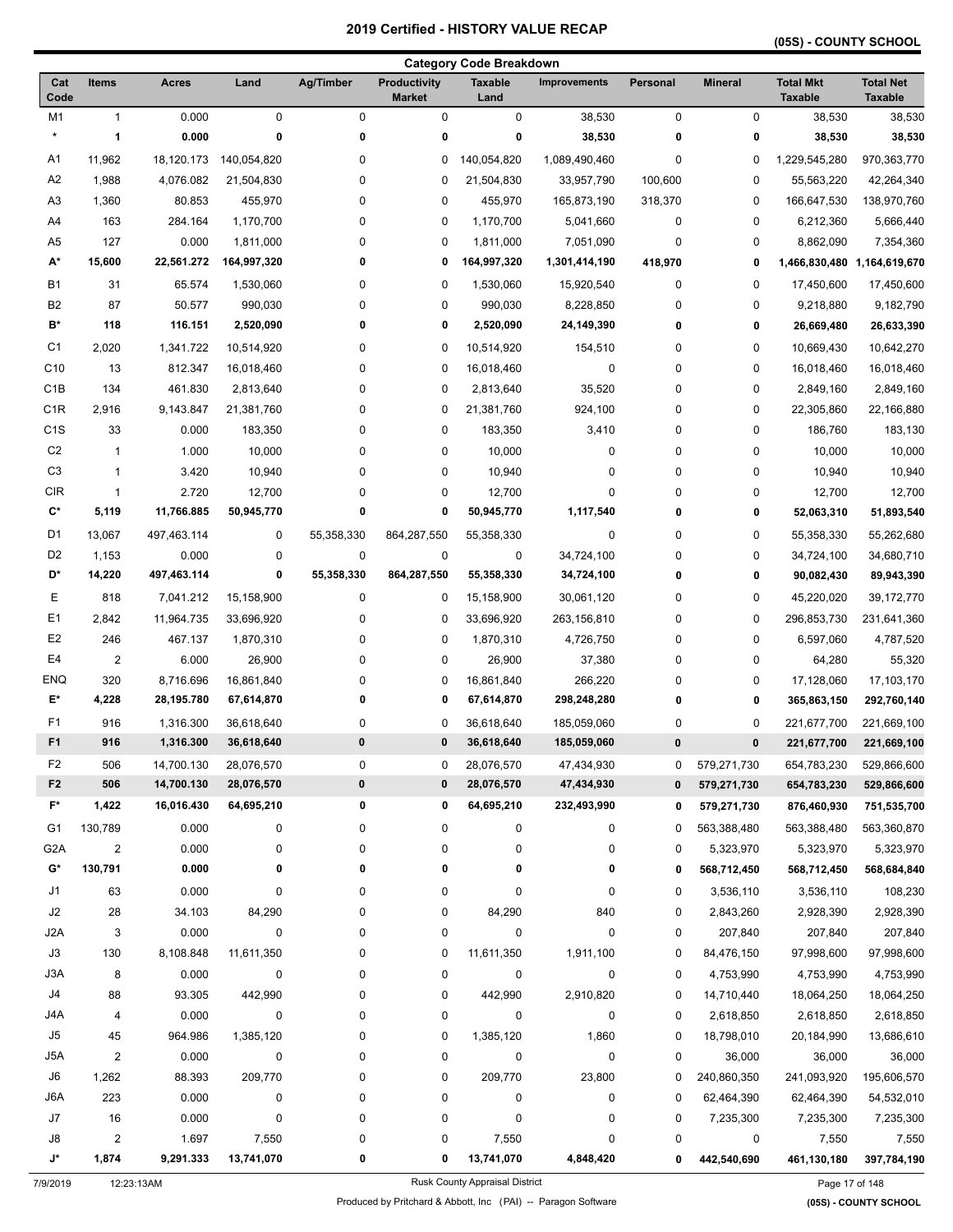# **(05S) - COUNTY SCHOOL**

|                  |                |              |                         |             |                                      | <b>Category Code Breakdown</b> |                     |             |                                         |                                    |                                    |
|------------------|----------------|--------------|-------------------------|-------------|--------------------------------------|--------------------------------|---------------------|-------------|-----------------------------------------|------------------------------------|------------------------------------|
| Cat<br>Code      | <b>Items</b>   | <b>Acres</b> | Land                    | Ag/Timber   | <b>Productivity</b><br><b>Market</b> | <b>Taxable</b><br>Land         | <b>Improvements</b> | Personal    | <b>Mineral</b>                          | <b>Total Mkt</b><br><b>Taxable</b> | <b>Total Net</b><br><b>Taxable</b> |
| L1               | 1,658          | 0.000        | 0                       | 0           | $\pmb{0}$                            | $\pmb{0}$                      | 0                   | 93,274,931  | 0                                       | 93,274,931                         | 85,624,496                         |
| L1               | 1,658          | 0.000        | $\pmb{0}$               | $\bf{0}$    | $\pmb{0}$                            | 0                              | 0                   | 93,274,931  | 0                                       | 93,274,931                         | 85,624,496                         |
| L2               | $\mathbf{1}$   | 0.000        | 0                       | 0           | 0                                    | 0                              | 0                   | 170,769     | 0                                       | 170,769                            | 170,769                            |
| L <sub>2</sub> A | 71             | 0.000        | 0                       | 0           | 0                                    | $\pmb{0}$                      | 0                   | 0           | 17,290,170                              | 17,290,170                         | 17,281,420                         |
| L <sub>2</sub> B | 5              | 0.000        | 0                       | 0           | 0                                    | $\pmb{0}$                      | 0                   | 0           | 806,500                                 | 806,500                            | 806,500                            |
| L <sub>2</sub> C | 109            | 0.000        | 0                       | 0           | 0                                    | $\pmb{0}$                      | 0                   | $\mathbf 0$ | 93,214,630                              | 93,214,630                         | 76,216,450                         |
| L <sub>2</sub> D | 90             | 0.000        | 0                       | 0           | 0                                    | 0                              | 0                   | 0           | 5,361,460                               | 5,361,460                          | 5,361,460                          |
| L <sub>2</sub> F | $\overline{2}$ | 0.000        | 0                       | 0           | 0                                    | 0                              | 0                   | 0           | 9,872,500                               | 9,872,500                          | 9,872,500                          |
| L2G              | 188            | 0.000        | 0                       | 0           | 0                                    | 0                              | 0                   | 0           | 193,191,600                             | 193,191,600                        | 165,650,800                        |
| L <sub>2</sub> H | 59             | 0.000        | 0                       | 0           | 0                                    | 0                              | 0                   | 0           | 5,951,040                               | 5,951,040                          | 5,951,040                          |
| L2I              | 6              | 0.000        | 0                       | 0           | 0                                    | $\pmb{0}$                      | 0                   | 0           | 129,320                                 | 129,320                            | 103,820                            |
| L <sub>2</sub> J | 85             | 0.000        | 0                       | 0           | 0                                    | $\pmb{0}$                      | 0                   | 0           | 1,149,860                               | 1,149,860                          | 1,147,860                          |
| L <sub>2</sub> L | $\overline{7}$ | 0.000        | 0                       | 0           | 0                                    | 0                              | 0                   | 0           | 11,306,440                              | 11,306,440                         | 11,306,440                         |
| L2M              | 75             | 0.000        | 0                       | 0           | 0                                    | 0                              | 0                   | 0           | 8,698,520                               | 8,698,520                          | 8,683,020                          |
| L <sub>20</sub>  | 40             | 0.000        | 0                       | 0           | 0                                    | 0                              | 0                   | 0           | 444,810                                 | 444,810                            | 443,560                            |
| L <sub>2</sub> P | 47             | 0.000        | 0                       | 0           | 0                                    | 0                              | 0                   | $\mathbf 0$ | 3,961,660                               | 3,961,660                          | 3,961,660                          |
| L <sub>2</sub> Q | 101            | 0.000        | 0                       | 0           | 0                                    | $\pmb{0}$                      | 0                   | $\mathbf 0$ | 7,943,800                               | 7,943,800                          | 7,931,090                          |
| L <sub>2</sub> S | $\mathbf{1}$   | 0.000        | 0                       | 0           | 0                                    | $\pmb{0}$                      | 0                   | 0           | 189,140                                 | 189,140                            | 189,140                            |
| L <sub>2</sub> T | 16             | 0.000        | 0                       | $\pmb{0}$   | 0                                    | $\pmb{0}$                      | 0                   | 0           | 2,460,960                               | 2,460,960                          | 2,460,960                          |
| L2               | 903            | 0.000        | $\pmb{0}$               | $\pmb{0}$   | $\pmb{0}$                            | $\pmb{0}$                      | $\pmb{0}$           | 170,769     | 361,972,410                             | 362, 143, 179                      | 317,538,489                        |
| L*               | 2,561          | 0.000        | 0                       | 0           | 0                                    | 0                              | 0                   | 93,445,700  | 361,972,410                             | 455,418,110                        | 403,162,985                        |
| M <sub>1</sub>   | 2,094          | 0.000        | 0                       | 0           | 0                                    | $\pmb{0}$                      | 1,491,750           | 37,878,770  | 0                                       | 39,370,520                         | 31,358,370                         |
| M*               | 2,094          | 0.000        | 0                       | $\mathbf 0$ | 0                                    | 0                              | 1,491,750           | 37,878,770  | 0                                       | 39,370,520                         | 31,358,370                         |
| S                | 19             | 0.000        | 0                       | 0           | 0                                    | 0                              | 0                   | 7,597,261   | 0                                       | 7,597,261                          | 7,597,261                          |
| $\mathbf{S}^*$   | 19             | 0.000        | 0                       | $\mathbf 0$ | 0                                    | 0                              | 0                   | 7,597,261   | 0                                       | 7,597,261                          | 7,597,261                          |
| XB               | 105            | 0.000        | 0                       | 0           | 0                                    | 0                              | 0                   | 24,032      | 950                                     | 24,982                             | $\mathbf 0$                        |
| XC               | 36,597         | 0.000        | 0                       | 0           | 0                                    | $\pmb{0}$                      | 0                   | 0           | 2,002,350                               | 2,002,350                          | U                                  |
| <b>XD</b>        | $\mathbf{1}$   | 0.205        | 2,000                   | 0           | 0                                    | 2,000                          | 0                   | 0           | 0                                       | 2,000                              |                                    |
| XJ               | $\mathbf{1}$   | 31.100       | 96,410                  | 0           | 0                                    | 96,410                         | 949,890             | 0           | 0                                       | 1,046,300                          |                                    |
| XV               | 250            | 0.107        | 13,750                  | 0           | 0                                    | 13,750                         | 81,620              | 3,500       | 1,393,540                               | 1,492,410                          |                                    |
| <b>XVA</b>       | 406            | 698.823      | 6,079,160               | 0           | 0                                    | 6,079,160                      | 46,364,680          | 0           | 0                                       | 52,443,840                         | 0                                  |
| XVB              | 206            | 944.326      | 5,302,530               | 0           | 0                                    | 5,302,530                      | 19,669,710          | 1,390       | 0                                       | 24,973,630                         | O                                  |
| <b>XVC</b>       | 129            | 844.901      | 4,330,640               | 0           | 0                                    | 4,330,640                      | 139,276,190         | 0           | 0                                       | 143,606,830                        | 0                                  |
| <b>XVD</b>       | 82             | 623.249      | 3,644,880               | 0           | 0                                    | 3,644,880                      | 15,188,690          | 0           | 0                                       | 18,833,570                         |                                    |
| <b>XVE</b>       | 103            | 1,175.096    | 2,064,930               | 0           | 0                                    | 2,064,930                      | 288,680             | 0           | 0                                       | 2,353,610                          |                                    |
| <b>XVF</b>       | 91             | 267.618      | 1,101,570               | 0           | 0                                    | 1,101,570                      | 1,125,430           | 0           | 0                                       | 2,227,000                          |                                    |
| <b>XVG</b>       | 37             | 218.395      | 925,790                 | 0           | 0                                    | 925,790                        | 4,352,670           | 165,042     | 0                                       | 5,443,502                          |                                    |
| <b>XVH</b>       | 48             | 1,327.146    | 3,122,970               | 0           | 0                                    | 3,122,970                      | 46,124,380          | 0           | 0                                       | 49,247,350                         |                                    |
| XVJ              | $\overline{7}$ | 16.351       | 90,600                  | 0           | 0                                    | 90,600                         | 573,520             | 0           | 0                                       | 664,120                            |                                    |
| <b>XVK</b>       | 6              | 4.439        | 49,650                  | 0           | 0                                    | 49,650                         | 746,800             | 0           | 0                                       | 796,450                            |                                    |
| <b>XVL</b>       | 4              | 15.315       | 68,350                  | 0           | 0                                    | 68,350                         | 633,760             | 0           | 0                                       | 702,110                            | ŋ                                  |
| <b>XVM</b>       | 4              | 0.189        | 40,830                  | 0           | 0                                    | 40,830                         | 549,030             | 0           | 0                                       | 589,860                            |                                    |
| <b>XVO</b>       | 3              | 0.000        | 0                       | 0           | 0                                    | 0                              | 0                   | 0           | 0                                       | 0                                  | 0                                  |
| <b>XVP</b>       | 2              | 1.324        | 30,650                  | 0           | 0                                    | 30,650                         | 388,410             | 0           | 0                                       | 419,060                            |                                    |
| XVQ              | 2              | 9.397        | 31,950                  | 0           | 0                                    | 31,950                         | 0                   | 0           | 0                                       | 31,950                             |                                    |
| <b>XVR</b>       | $\overline{2}$ | 4.190        | 45,180                  | 0           | 0                                    | 45,180                         | 23,440              | 0           | 0                                       | 68,620                             |                                    |
| X*               | 38,086         | 6,182.172    | 27,041,840              | 0           | 0                                    | 27,041,840                     | 276,336,900         | 193,964     | 3,396,840                               | 306,969,544                        |                                    |
|                  | 216,133        |              | 591,593.137 391,556,170 | 55,358,330  | 864,287,550                          | 446,914,500                    |                     |             | 2,174,863,090 139,534,665 1,955,894,120 | 4,717,206,375 3,786,012,006        |                                    |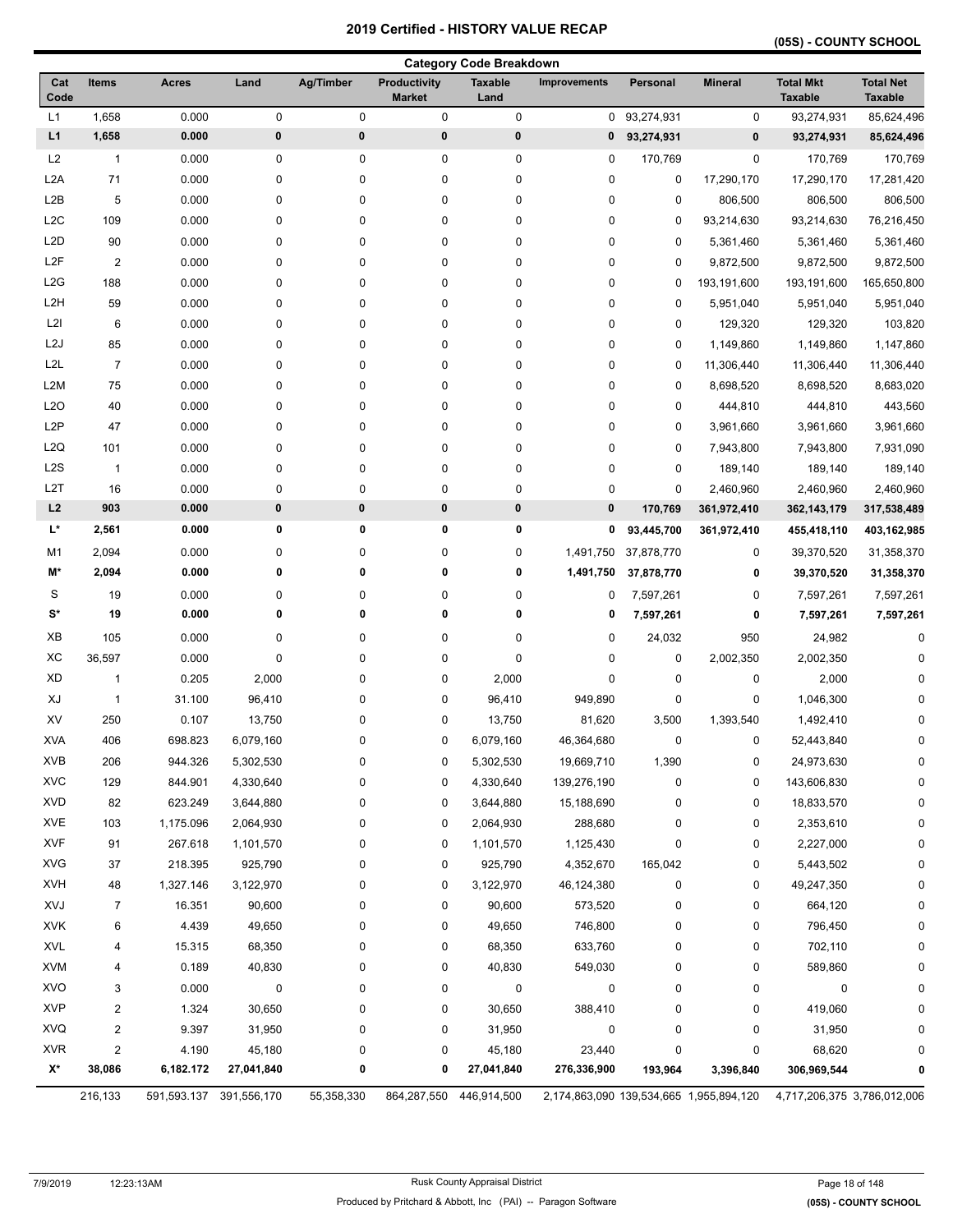|                                          |                    |                     |                |               |                                     |           | (08) - CITY OF EASTON |
|------------------------------------------|--------------------|---------------------|----------------|---------------|-------------------------------------|-----------|-----------------------|
| Land                                     |                    | Value               | <b>Items</b>   | <b>Exempt</b> |                                     |           |                       |
| Land - Homesite                          | $^{(+)}$           | 168,440             | 21             | 0             |                                     |           |                       |
| Land - Non Homesite                      | $^{(+)}$           | 207,900             | 16             | 92,720        |                                     |           |                       |
| Land - Productivity Market               | $^{(+)}$           | 600,120             | 57             | 0             |                                     |           |                       |
| Land - Income                            | $^{(+)}$           | 0                   | 0              | $\Omega$      |                                     |           |                       |
| <b>Total Land Market Value</b>           | $(=)$              | 976,460             | 94             |               | <b>Total Land Value:</b>            | $(+)$     | 976,460               |
| Improvements                             |                    | Value               | <b>Items</b>   | <b>Exempt</b> |                                     |           |                       |
| Improvements - Homesite                  | $^{(+)}$           | 616,080             | 14             |               | 0                                   |           |                       |
| New Improvements - Homesite              | $^{(+)}$           | 0                   | 0              |               | 0                                   |           |                       |
| Improvements - Non Homesite              | $^{(+)}$           | 204,210             | 2              | 201,530       |                                     |           |                       |
| New Improvements - Non Homesite          | $^{(+)}$           | 0                   | 0              |               | 0                                   |           |                       |
| Improvements - Income                    | $^{(+)}$           | 0                   | 0              |               | 0                                   |           |                       |
| <b>Total Improvement Value</b>           | $(=)$              | 820,290             | 16             |               | <b>Total Imp Value:</b>             | $(+)$     | 820,290               |
| Personal                                 |                    | Value               | <b>Items</b>   | <b>Exempt</b> |                                     |           |                       |
| Personal - Homesite                      | $^{(+)}$           | 17,760              | $\overline{c}$ |               | 0                                   |           |                       |
| New Personal - Homesite                  | $^{(+)}$           | 0                   | 0              |               | 0                                   |           |                       |
| Personal - Non Homesite                  | $^{(+)}$           | 13,584              | 2              | 0             |                                     |           |                       |
| New Personal - Non Homesite              | $^{(+)}$           | 0                   | 0              | 0             |                                     |           |                       |
| <b>Total Personal Value</b>              | $(=)$              | 31.344              | 4              |               | <b>Total Personal Value:</b>        | $(+)$     | 31,344                |
| Total Real Estate & Personal Mkt Valuer) |                    | 1,828,094           | 114            |               |                                     |           |                       |
| <b>Minerals</b>                          |                    | Value               | <b>Items</b>   |               |                                     |           |                       |
| <b>Mineral Value</b>                     | $^{(+)}$           | 19,669,930          | 1,235          |               |                                     |           |                       |
| Mineral Value - Real                     | $^{(+)}$           | 627,330             | 8              |               |                                     |           |                       |
| Mineral Value - Personal                 | $^{(+)}$           | 0                   | 0              |               |                                     |           |                       |
| <b>Total Mineral Market Value</b>        | $(=)$              | 20,297,260          | 1,243          |               | <b>Total Min Mkt Value:</b>         | $(+)$     | 20,297,260            |
| <b>Total Market Value</b>                | $(=)$              | 22,125,354<br>Value |                |               | <b>Total Market Value:</b>          | $(=/+)$   | 22, 125, 354          |
| Ag/Timber *does not include protested    |                    |                     | <b>Items</b>   |               |                                     |           |                       |
| Land Timber Gain                         | $^{(+)}$           | 0                   | 0              |               | <b>Land Timber Gain:</b>            | $(+)$     |                       |
| <b>Productivity Market</b>               | $^{(+)}$           | 600,120             | 57             |               |                                     |           |                       |
| Land Ag 1D                               | $(-)$              | 0                   | 0              |               |                                     |           |                       |
| Land Ag 1D1                              | $(\text{-})$       | 1,540               | 2              |               |                                     |           |                       |
| Land Ag Tim                              | $(-)$              | 63,320<br>535,260   | 57<br>57       |               |                                     |           | 535,260               |
| Productivity Loss: (=)<br><b>Losses</b>  |                    | Value               | <b>Items</b>   |               | <b>Productivity Loss:</b>           | $(-)$     |                       |
| Less Real Exempt Property                | $(-)$              | 294,250             | 5              |               |                                     |           |                       |
| Less \$500 Inc. Real Personal            | $(-)$              | 184                 |                |               |                                     |           |                       |
| <b>Less Real/Personal Abatements</b>     | $(\textnormal{-})$ | 0                   | 0              |               | <b>Total Market Taxable:</b>        | $(=)$     | 21,590,094            |
| <b>Less Community Housing</b>            | $(\text{-})$       | 0                   | 0              |               |                                     |           |                       |
| Less Freeport                            | $(\text{-})$       | 0                   | 0              |               |                                     |           |                       |
| <b>Less Allocation</b>                   | $(-)$              | 0                   | 0              |               |                                     |           |                       |
| Less MultiUse                            | $(-)$              | 0                   | 0              |               |                                     |           |                       |
| Less Goods In Transit                    | $(\text{-})$       | 0                   | 0              |               |                                     |           |                       |
| <b>Less Historical</b>                   | $(-)$              | 0                   | 0              |               |                                     |           |                       |
| Less Solar/Wind Power                    | $(-)$              | 0                   | 0              |               |                                     |           |                       |
| Less Vehicle Leased for Personal Use     | $(-)$              | 0                   | 0              |               | <b>Total Protested Value:</b>       |           | 180                   |
| Less Real Protested Value                | $(-)$              | 0                   | 0              |               | <b>Protested % of Total Market:</b> |           | 0.00%                 |
| Less 10% Cap Loss                        | $(-)$              | 8,130               | 2              |               |                                     |           |                       |
| Less TCEQ/Pollution Control              | $(-)$              | 0                   | 0              |               |                                     |           |                       |
| <b>Less VLA Loss</b>                     | $(\cdot)$          | 0                   | 0              |               |                                     |           |                       |
| Less Mineral Exempt Property             | $(-)$              | 0                   | 0              |               |                                     |           |                       |
| Less \$500 Inc. Mineral Owner            | $(-)$              | 40,050              | 633            |               |                                     |           |                       |
| <b>Less Mineral Abatements</b>           | $(-)$              | 0                   | 0              |               |                                     |           |                       |
| Less Mineral Freeports/Interstate Commer | $(-)$              | 0                   | 0              |               |                                     |           |                       |
| Less Mineral Unknown                     | $(-)$              | 0                   | 0              |               |                                     |           |                       |
| <b>Less Mineral Protested Value</b>      | $(-)$              | 180                 | 1              |               |                                     |           |                       |
| Total Losses (includes Prod. Loss)       | $(=)$              | 878,054             |                |               | <b>Total Losses:</b>                | $(-)$     | 342,794               |
| <b>Total Appraised Value</b>             | $(=)$              | 21,247,300          |                |               | <b>Total Appraised Value:</b>       | $(=/+)$   | 21,247,300            |
|                                          |                    |                     |                |               | <b>Total Exemptions*:</b>           | $(\cdot)$ | 0                     |
|                                          |                    |                     |                |               | * See breakdown on following page   |           |                       |
|                                          |                    |                     |                |               | <b>Net Taxable Value:</b>           |           | 21,247,300            |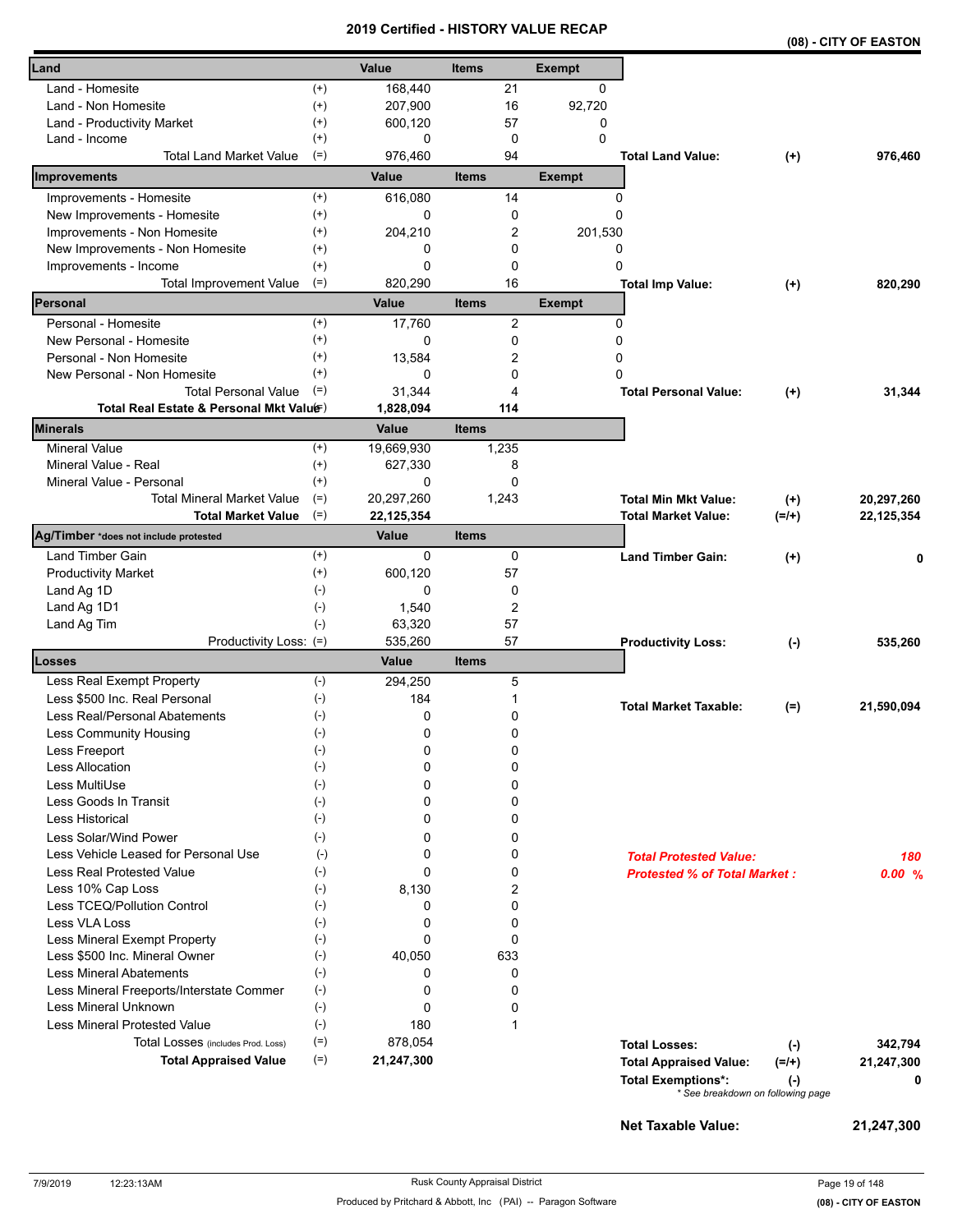| (08) - CITY OF EASTON |
|-----------------------|
|-----------------------|

| <b>Count of Homesteads</b>                                                   |            |             |                |                                                      |       |                |                         |                                                                    |                      |                                         |                      |                                                                                                                  |
|------------------------------------------------------------------------------|------------|-------------|----------------|------------------------------------------------------|-------|----------------|-------------------------|--------------------------------------------------------------------|----------------------|-----------------------------------------|----------------------|------------------------------------------------------------------------------------------------------------------|
| н                                                                            | s          | F           | в              | D                                                    | W     | O              | DV                      | DV100                                                              | <b>SS First Resp</b> |                                         | <b>SS Svc Member</b> |                                                                                                                  |
| 5                                                                            | 3          | $\mathbf 0$ | $\overline{c}$ | $\pmb{0}$                                            | 0     | $\mathbf 0$    | 0                       | $\pmb{0}$                                                          | 0                    |                                         | 0                    |                                                                                                                  |
| Owner and Parcel Counts                                                      |            |             |                |                                                      |       |                |                         |                                                                    |                      |                                         |                      |                                                                                                                  |
| <b>Total Parcels*:</b>                                                       |            |             |                |                                                      |       |                |                         | 1,341 * Parcel count is figured by parcel per ownership sequences. |                      |                                         |                      |                                                                                                                  |
| <b>Total Owners:</b>                                                         |            |             |                | 697                                                  |       |                |                         |                                                                    |                      |                                         |                      |                                                                                                                  |
| <b>Ported Homestead/Charity Amounts</b>                                      |            |             |                |                                                      | Value |                |                         | <b>Items</b>                                                       |                      |                                         |                      |                                                                                                                  |
| DV Donated Home (Charity)                                                    |            |             |                | $(+)$                                                |       |                | 0                       |                                                                    | 0                    |                                         |                      |                                                                                                                  |
| SS of a Service Member Ported Amount                                         |            |             |                | $(+)$                                                |       |                | 0                       |                                                                    | 0                    |                                         |                      |                                                                                                                  |
| SS of a First Responder Ported Amount<br>SS of DV Donated Home Ported Amount |            |             |                | $^{(+)}$<br>$^{(+)}$                                 |       |                | 0<br>0                  |                                                                    | 0<br>0               |                                         |                      |                                                                                                                  |
| SS of 100% DV Ported Amount                                                  |            |             |                | $^{(+)}$                                             |       |                | 0                       |                                                                    | 0                    |                                         |                      |                                                                                                                  |
| <b>Homestead Exemptions</b>                                                  |            |             |                |                                                      | Value |                |                         | <b>Items</b>                                                       |                      |                                         |                      |                                                                                                                  |
| Homestead H,S                                                                |            |             |                | $^{(+)}$                                             |       |                | 0                       |                                                                    | 0                    |                                         |                      |                                                                                                                  |
| Senior S                                                                     |            |             |                | $^{(+)}$                                             |       |                | 0                       |                                                                    | $\mathbf 0$          | H - Homestead<br>S - Over 65            |                      | D - Disabled Only<br>W - Widow                                                                                   |
| Disabled B                                                                   |            |             |                | $^{(+)}$                                             |       |                | 0                       |                                                                    | $\Omega$             | F - Disabled Widow                      |                      | O - Over 65 (No HS)                                                                                              |
| DV 100%                                                                      |            |             |                | $^{(+)}$                                             |       |                | 0                       |                                                                    | 0                    | B - Disabled                            |                      | DV - Disabled Veteran                                                                                            |
| Surviving Spouse of a Service Member                                         |            |             |                | $^{(+)}$                                             |       |                | 0                       |                                                                    | $\mathbf 0$          | DV100 (1, 2, 3) - 100% Disabled Veteran |                      |                                                                                                                  |
| Survivng Spouse of a First Responder                                         |            |             |                | $^{(+)}$                                             |       |                | 0                       |                                                                    | 0                    |                                         |                      | 4 (4B, 4H, 4S) - Surviving Spouse of a Service Member<br>5* (5B, 5H, 5S) - Surviving Spouse of a First Responder |
|                                                                              |            |             |                | Total Reimbursable (=)                               |       |                | 0                       |                                                                    | 0                    |                                         |                      |                                                                                                                  |
| <b>Local Discount</b>                                                        |            |             |                | $^{(+)}$                                             |       |                | 0                       |                                                                    | $\Omega$             |                                         |                      |                                                                                                                  |
| Disabled Veteran                                                             |            |             |                | $^{(+)}$                                             |       |                | $\Omega$                |                                                                    | $\Omega$             |                                         |                      |                                                                                                                  |
| Optional 65                                                                  |            |             |                | $^{(+)}$                                             |       |                | 0                       |                                                                    | $\Omega$             |                                         |                      |                                                                                                                  |
| <b>Local Disabled</b><br><b>State Homestead</b>                              |            |             |                | $^{(+)}$                                             |       |                | 0<br>0                  |                                                                    | 0<br>0               |                                         |                      |                                                                                                                  |
|                                                                              |            |             |                | $^{(+)}$                                             |       |                |                         |                                                                    |                      |                                         |                      |                                                                                                                  |
| <b>Total Exemptions</b>                                                      |            |             |                | $(=)$                                                |       |                |                         | 0 (includes Ported/Charity Amounts)                                |                      |                                         |                      |                                                                                                                  |
| <b>Special Certified Totals</b>                                              |            |             |                |                                                      |       |                |                         |                                                                    |                      |                                         |                      |                                                                                                                  |
|                                                                              |            |             |                | <b>Exempt Value of First Time Absolute Exemption</b> |       |                |                         | \$0                                                                |                      |                                         |                      |                                                                                                                  |
| <b>Exempt Value of First Time Partial Exemption</b>                          |            |             |                |                                                      |       |                |                         | \$0                                                                |                      |                                         |                      |                                                                                                                  |
| <b>New AG/Timber</b>                                                         |            |             |                |                                                      |       |                |                         |                                                                    |                      |                                         |                      |                                                                                                                  |
| Market                                                                       |            |             |                |                                                      |       |                |                         | \$0                                                                |                      |                                         |                      |                                                                                                                  |
| Taxable                                                                      |            |             |                |                                                      |       |                |                         | \$0                                                                |                      |                                         |                      |                                                                                                                  |
|                                                                              | Value Loss |             |                |                                                      |       |                |                         | \$0                                                                |                      |                                         |                      |                                                                                                                  |
| New Improvement/Personal                                                     |            |             |                |                                                      |       |                |                         |                                                                    |                      |                                         |                      |                                                                                                                  |
| Market                                                                       |            |             |                |                                                      |       |                |                         | \$0                                                                |                      |                                         |                      |                                                                                                                  |
| Taxable                                                                      |            |             |                |                                                      |       |                |                         | \$0                                                                |                      |                                         |                      |                                                                                                                  |
| Average Values* (includes protested & exempt value)                          |            |             |                |                                                      |       |                |                         |                                                                    |                      |                                         |                      |                                                                                                                  |
| Average Homestead Value A*                                                   |            |             |                |                                                      |       | <b>Parcels</b> |                         |                                                                    |                      | Total Homestead Value A*                |                      |                                                                                                                  |
|                                                                              |            |             |                |                                                      |       |                |                         |                                                                    |                      | <b>Market</b>                           | \$647,160            |                                                                                                                  |
| Market                                                                       |            | \$49,781    |                |                                                      |       |                | 13                      |                                                                    |                      | Taxable                                 | \$639,030            |                                                                                                                  |
| <b>Taxable</b>                                                               |            | \$49,156    |                |                                                      |       |                |                         |                                                                    |                      |                                         |                      |                                                                                                                  |
| Average Homestead Value A* and E*                                            |            |             |                |                                                      |       | <b>Parcels</b> |                         |                                                                    |                      | Total Homestead Value A* and E*         |                      |                                                                                                                  |
| <b>Market</b>                                                                |            | \$52,621    |                |                                                      |       |                | 14                      |                                                                    |                      | <b>Market</b>                           | \$736,700            |                                                                                                                  |
| Taxable                                                                      |            | \$52,040    |                |                                                      |       |                |                         |                                                                    |                      | Taxable                                 | \$728,570            |                                                                                                                  |
| Average Homestead Value A* and E* and M1                                     |            |             |                |                                                      |       | <b>Parcels</b> |                         |                                                                    |                      |                                         |                      | Total Homestead Value A* and E* and M1                                                                           |
| <b>Market</b>                                                                |            | \$47,153    |                |                                                      |       |                | 16                      |                                                                    |                      | <b>Market</b>                           | \$754,460            |                                                                                                                  |
| Taxable                                                                      |            | \$46,645    |                |                                                      |       |                |                         |                                                                    |                      | Taxable                                 | \$746,330            |                                                                                                                  |
| Average Homestead Value M1                                                   |            |             |                |                                                      |       | <b>Parcels</b> |                         |                                                                    |                      | <b>Total Homestead Value M1</b>         |                      |                                                                                                                  |
|                                                                              |            |             |                |                                                      |       |                |                         |                                                                    |                      | <b>Market</b>                           | \$17,760             |                                                                                                                  |
| Market                                                                       |            | \$8,880     |                |                                                      |       |                | $\overline{\mathbf{c}}$ |                                                                    |                      | Taxable                                 | \$17,760             |                                                                                                                  |
| <b>Taxable</b>                                                               |            | \$8,880     |                |                                                      |       |                |                         |                                                                    |                      |                                         |                      |                                                                                                                  |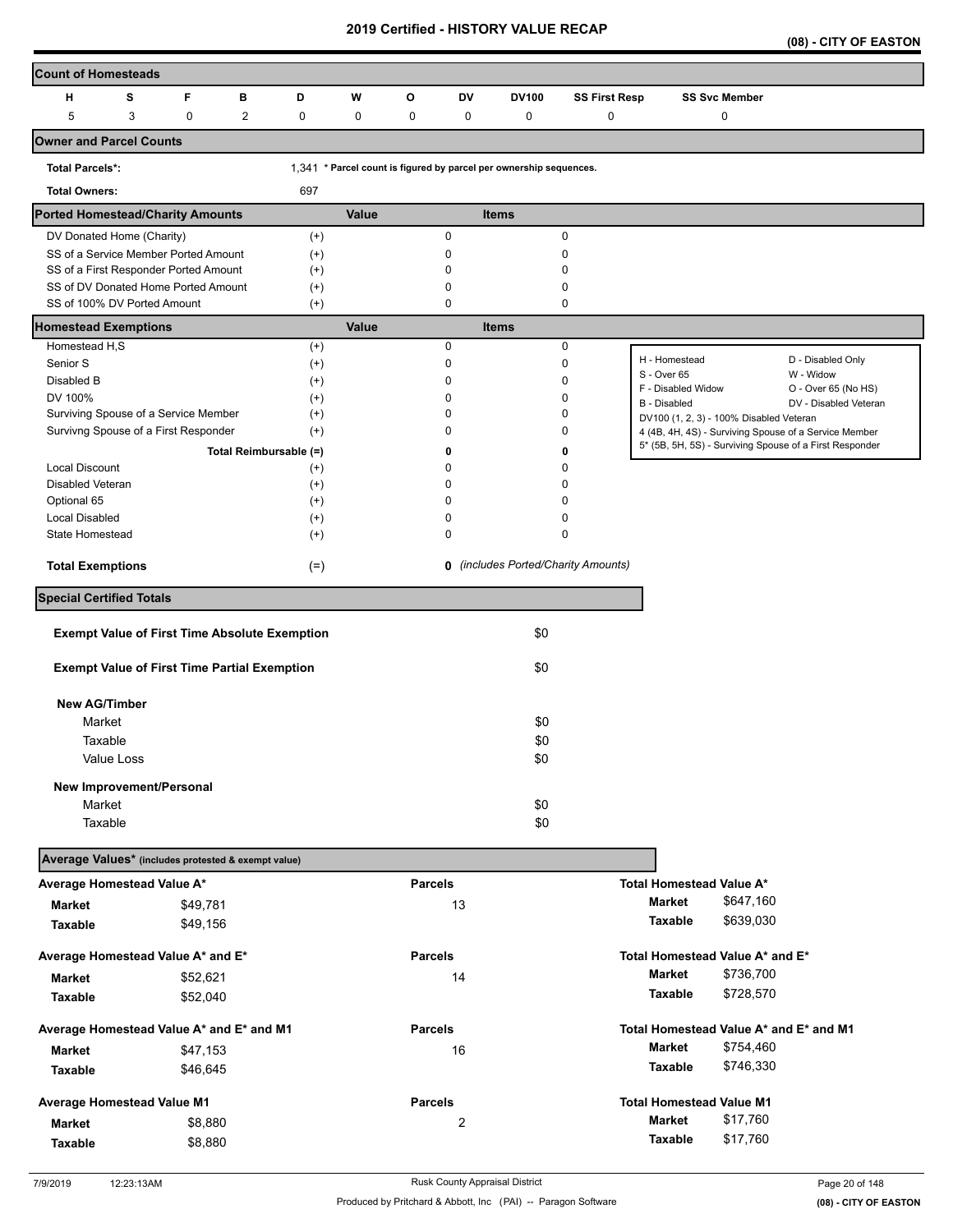| <b>Category Code Breakdown</b> |                |              |           |             |                                      |                        |                     |                 |                |                                    |                                    |  |
|--------------------------------|----------------|--------------|-----------|-------------|--------------------------------------|------------------------|---------------------|-----------------|----------------|------------------------------------|------------------------------------|--|
| Cat<br>Code                    | <b>Items</b>   | <b>Acres</b> | Land      | Ag/Timber   | <b>Productivity</b><br><b>Market</b> | <b>Taxable</b><br>Land | <b>Improvements</b> | <b>Personal</b> | <b>Mineral</b> | <b>Total Mkt</b><br><b>Taxable</b> | <b>Total Net</b><br><b>Taxable</b> |  |
| A <sub>1</sub>                 | 8              | 21.377       | 87,810    | 0           | 0                                    | 87,810                 | 469,480             | 0               | 0              | 557,290                            | 557,290                            |  |
| A <sub>2</sub>                 | $\overline{7}$ | 4.794        | 33,420    | 0           | 0                                    | 33,420                 | 66,130              | 0               | 0              | 99,550                             | 91,420                             |  |
| $\mathsf{A}^\star$             | 15             | 26.171       | 121,230   | 0           | 0                                    | 121,230                | 535,610             | 0               | 0              | 656,840                            | 648,710                            |  |
| C <sub>1R</sub>                | 13             | 25.706       | 89,940    | 0           | 0                                    | 89,940                 | $\pmb{0}$           | 0               | 0              | 89,940                             | 89,940                             |  |
| $\mathbf{C}^*$                 | 13             | 25.706       | 89,940    | 0           | 0                                    | 89,940                 | 0                   | 0               | 0              | 89,940                             | 89,940                             |  |
| D <sub>1</sub>                 | 57             | 319.624      | $\pmb{0}$ | 64,860      | 600,120                              | 64,860                 | 0                   | 0               | $\pmb{0}$      | 64,860                             | 64,860                             |  |
| D*                             | 57             | 319.624      | 0         | 64,860      | 600,120                              | 64,860                 | 0                   | 0               | 0              | 64,860                             | 64,860                             |  |
| Е                              | $\overline{2}$ | 22.200       | 48,840    | $\mathbf 0$ | 0                                    | 48,840                 | $\pmb{0}$           | 0               | 0              | 48,840                             | 48,840                             |  |
| E1                             | 3              | 6.503        | 23,610    | 0           | 0                                    | 23,610                 | 83,150              | 0               | 0              | 106,760                            | 106,760                            |  |
| E*                             | 5              | 28.703       | 72,450    | 0           | 0                                    | 72,450                 | 83,150              | 0               | 0              | 155,600                            | 155,600                            |  |
| G <sub>1</sub>                 | 602            | 0.000        | $\pmb{0}$ | 0           | 0                                    | 0                      | $\pmb{0}$           | 0               | 19,629,880     | 19,629,880                         | 19,629,880                         |  |
| G*                             | 602            | 0.000        | 0         | 0           | 0                                    | 0                      | 0                   | 0               | 19,629,880     | 19,629,880                         | 19,629,880                         |  |
| J <sub>4</sub>                 | $\mathbf{1}$   | 0.000        | $\pmb{0}$ | 0           | 0                                    | 0                      | $\pmb{0}$           | 0               | 3,590          | 3,590                              | 3,590                              |  |
| J5                             | $\mathbf{1}$   | 0.000        | 0         | 0           | 0                                    | 0                      | 0                   | 0               | 578,230        | 578,230                            | 578,230                            |  |
| J <sub>6</sub>                 | 6              | 0.000        | 0         | 0           | 0                                    | 0                      | 0                   | 0               | 45,510         | 45,510                             | 45,330                             |  |
| J*                             | 8              | 0.000        | 0         | 0           | 0                                    | 0                      | 0                   | 0               | 627,330        | 627,330                            | 627,150                            |  |
| M <sub>1</sub>                 | 3              | 0.000        | $\pmb{0}$ | 0           | 0                                    | 0                      | 0                   | 31,160          | $\pmb{0}$      | 31,160                             | 31,160                             |  |
| M*                             | 3              | 0.000        | 0         | 0           | 0                                    | 0                      | 0                   | 31,160          | 0              | 31,160                             | 31,160                             |  |
| XB                             | 1              | 0.000        | $\pmb{0}$ | 0           | 0                                    | 0                      | $\pmb{0}$           | 184             | $\pmb{0}$      | 184                                | $\Omega$                           |  |
| XC                             | 633            | 0.000        | $\pmb{0}$ | 0           | 0                                    | 0                      | $\pmb{0}$           | 0               | 40,050         | 40,050                             | <sup>0</sup>                       |  |
| <b>XVA</b>                     | $\mathbf{1}$   | 1.481        | 6,520     | 0           | 0                                    | 6,520                  | 201,530             | 0               | 0              | 208,050                            |                                    |  |
| <b>XVB</b>                     | $\overline{2}$ | 66.500       | 53,200    | 0           | 0                                    | 53,200                 | $\pmb{0}$           | 0               | 0              | 53,200                             |                                    |  |
| <b>XVC</b>                     | 2              | 15.000       | 33,000    | 0           | 0                                    | 33,000                 | 0                   | 0               | 0              | 33,000                             |                                    |  |
| <b>XVG</b>                     | $\mathbf{1}$   | 0.000        | $\pmb{0}$ | 0           | 0                                    | $\pmb{0}$              | $\pmb{0}$           | 0               | $\mathbf 0$    | $\pmb{0}$                          | n                                  |  |
| $\mathsf{X}^\star$             | 640            | 82.981       | 92,720    | 0           | 0                                    | 92,720                 | 201,530             | 184             | 40,050         | 334,484                            | 0                                  |  |
|                                | 1,343          | 483.185      | 376,340   | 64,860      | 600,120                              | 441,200                | 820,290             | 31,344          | 20,297,260     | 21,590,094                         | 21,247,300                         |  |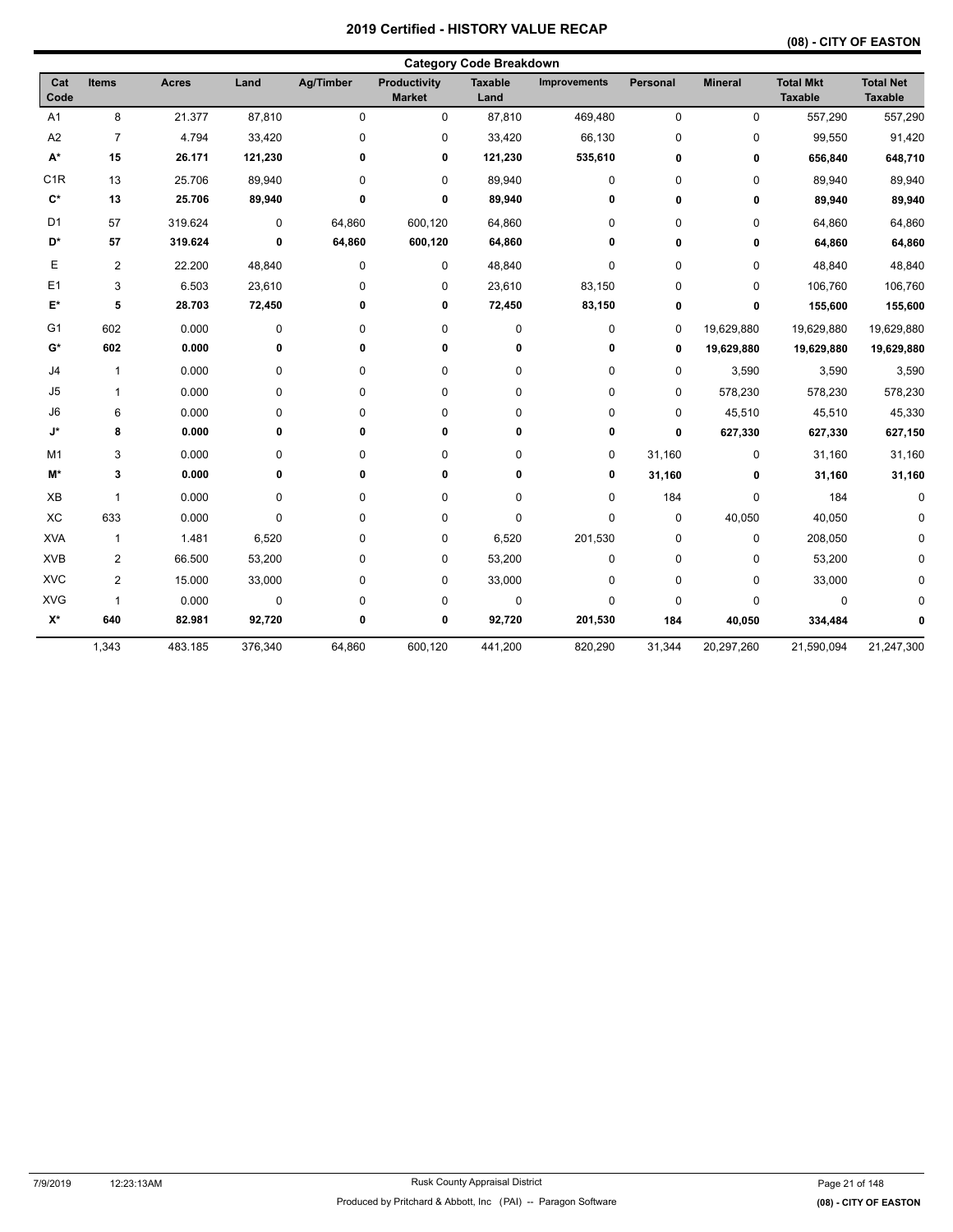|                                          |              |              |              |             |               |                                                            |                                                       | (21) - CITY MT ENTERPRISE |
|------------------------------------------|--------------|--------------|--------------|-------------|---------------|------------------------------------------------------------|-------------------------------------------------------|---------------------------|
| Land                                     |              | Value        | <b>Items</b> |             | <b>Exempt</b> |                                                            |                                                       |                           |
| Land - Homesite                          | $^{(+)}$     | 1,405,060    |              | 190         | 7,200         |                                                            |                                                       |                           |
| Land - Non Homesite                      | $^{(+)}$     | 1,347,590    |              | 188         | 250,350       |                                                            |                                                       |                           |
| Land - Productivity Market               | $(+)$        | 569,600      |              | 27          | 0             |                                                            |                                                       |                           |
| Land - Income                            | $(+)$        | 7,620        |              | -1          | 0             |                                                            |                                                       |                           |
| <b>Total Land Market Value</b>           | $(=)$        | 3,329,870    |              | 406         |               | <b>Total Land Value:</b>                                   | $(+)$                                                 | 3,329,870                 |
| Improvements                             |              | Value        | <b>Items</b> |             | <b>Exempt</b> |                                                            |                                                       |                           |
| Improvements - Homesite                  | $^{(+)}$     | 11,596,070   |              | 177         | 0             |                                                            |                                                       |                           |
| New Improvements - Homesite              | $(+)$        | 29,950       |              | 1           | 0             |                                                            |                                                       |                           |
| Improvements - Non Homesite              | $(+)$        | 5,990,140    |              | 100         | 2,477,270     |                                                            |                                                       |                           |
| New Improvements - Non Homesite          | $^{(+)}$     | 0            |              | 0           | 0             |                                                            |                                                       |                           |
| Improvements - Income                    | $^{(+)}$     | 122,220      |              | 1           | 0             |                                                            |                                                       |                           |
| <b>Total Improvement Value</b>           | $(=)$        | 17,738,380   |              | 279         |               | <b>Total Imp Value:</b>                                    | $(+)$                                                 | 17,738,380                |
| Personal                                 |              | Value        | <b>Items</b> |             | <b>Exempt</b> |                                                            |                                                       |                           |
| Personal - Homesite                      | $^{(+)}$     | 204,520      |              | 9           | 0             |                                                            |                                                       |                           |
| New Personal - Homesite                  | $^{(+)}$     | 0            |              | 0           | 0             |                                                            |                                                       |                           |
| Personal - Non Homesite                  | $(+)$        | 1,529,923    |              | 86          | $\Omega$      |                                                            |                                                       |                           |
| New Personal - Non Homesite              | $^{(+)}$     | $\Omega$     |              | $\mathbf 0$ | 0             |                                                            |                                                       |                           |
| <b>Total Personal Value</b>              | $(=)$        | 1,734,443    |              | 95          |               | <b>Total Personal Value:</b>                               | $(+)$                                                 | 1,734,443                 |
| Total Real Estate & Personal Mkt Valuer) |              | 22,802,693   |              | 780         |               |                                                            |                                                       |                           |
| <b>Minerals</b>                          |              | <b>Value</b> | <b>Items</b> |             |               |                                                            |                                                       |                           |
| <b>Mineral Value</b>                     | $^{(+)}$     | 0            |              | 0           |               |                                                            |                                                       |                           |
| Mineral Value - Real                     | $^{(+)}$     | 1,192,630    |              | 6           |               |                                                            |                                                       |                           |
| Mineral Value - Personal                 | $^{(+)}$     | 0            |              | 0           |               |                                                            |                                                       |                           |
| <b>Total Mineral Market Value</b>        | $(=)$        | 1,192,630    |              | 6           |               | <b>Total Min Mkt Value:</b>                                | $^{(+)}$                                              | 1,192,630                 |
| <b>Total Market Value</b>                | $(=)$        | 23,995,323   |              |             |               | <b>Total Market Value:</b>                                 | $(=/+)$                                               | 23,995,323                |
| Ag/Timber *does not include protested    |              | Value        | <b>Items</b> |             |               |                                                            |                                                       |                           |
| Land Timber Gain                         | $^{(+)}$     | 0            |              | 0           |               | <b>Land Timber Gain:</b>                                   | $^{(+)}$                                              |                           |
| <b>Productivity Market</b>               | $(+)$        | 569,600      |              | 27          |               |                                                            |                                                       |                           |
| Land Ag 1D                               | $(\text{-})$ | 0            |              | 0           |               |                                                            |                                                       |                           |
| Land Ag 1D1                              | $(-)$        | 20,060       |              | 22          |               |                                                            |                                                       |                           |
| Land Ag Tim                              | $(-)$        | 7,690        |              | 6           |               |                                                            |                                                       |                           |
| Productivity Loss: (=)                   |              | 541,850      |              | 27          |               | <b>Productivity Loss:</b>                                  | $(\cdot)$                                             | 541,850                   |
| Losses                                   |              | <b>Value</b> | <b>Items</b> |             |               |                                                            |                                                       |                           |
| Less Real Exempt Property                | $(-)$        | 2,734,820    |              | 33          |               |                                                            |                                                       |                           |
| Less \$500 Inc. Real Personal            | $(-)$        | 4,851        |              | 19          |               | <b>Total Market Taxable:</b>                               | $(=)$                                                 | 23,453,473                |
| Less Real/Personal Abatements            | $(-)$        | 0            |              | 0           |               |                                                            |                                                       |                           |
| Less Community Housing                   | $(\text{-})$ | 0            |              | 0           |               |                                                            |                                                       |                           |
| Less Freeport                            | $(-)$        | 0            |              | 0           |               |                                                            |                                                       |                           |
| <b>Less Allocation</b>                   | $(-)$        | 22,880       |              | 1           |               |                                                            |                                                       |                           |
| Less MultiUse                            | $(-)$        | 36,200       |              | 2           |               |                                                            |                                                       |                           |
| Less Goods In Transit                    | $(-)$        | 0            |              | 0           |               |                                                            |                                                       |                           |
| Less Historical                          | $(-)$        | 0            |              | 0           |               |                                                            |                                                       |                           |
| Less Solar/Wind Power                    | $(-)$        | 0            |              | 0           |               |                                                            |                                                       |                           |
| Less Vehicle Leased for Personal Use     | $(-)$        | 40,260       |              |             |               | <b>Total Protested Value:</b>                              |                                                       | 0                         |
| Less Real Protested Value                | $(-)$        | 0            |              | 0           |               | <b>Protested % of Total Market:</b>                        |                                                       | 0.00%                     |
| Less 10% Cap Loss                        | $(-)$        | 26,520       |              | 1           |               |                                                            |                                                       |                           |
| Less TCEQ/Pollution Control              | $(-)$        | 0            |              | 0           |               |                                                            |                                                       |                           |
| Less VLA Loss                            | $(-)$        | 0            |              | 0           |               |                                                            |                                                       |                           |
| Less Mineral Exempt Property             | $(-)$        | 96,640       |              | 1           |               |                                                            |                                                       |                           |
| Less \$500 Inc. Mineral Owner            | $(-)$        | 0            |              | 0           |               |                                                            |                                                       |                           |
| <b>Less Mineral Abatements</b>           | $(-)$        | $\Omega$     |              | $\mathbf 0$ |               |                                                            |                                                       |                           |
| Less Mineral Freeports/Interstate Commer | $(-)$        | 0            |              | $\mathbf 0$ |               |                                                            |                                                       |                           |
| Less Mineral Unknown                     | $(-)$        | 0            |              | 0           |               |                                                            |                                                       |                           |
| <b>Less Mineral Protested Value</b>      | $(-)$        | 0            |              | 0           |               |                                                            |                                                       |                           |
| Total Losses (includes Prod. Loss)       | $(=)$        | 3,504,021    |              |             |               | <b>Total Losses:</b>                                       | $(-)$                                                 | 2,921,911                 |
| <b>Total Appraised Value</b>             | $(=)$        | 20,491,302   |              |             |               | <b>Total Appraised Value:</b><br><b>Total Exemptions*:</b> | $(=/+)$<br>$(-)$<br>* See breakdown on following page | 20,491,302<br>3,027,280   |
|                                          |              |              |              |             |               |                                                            |                                                       |                           |

**Net Taxable Value: 17,464,022**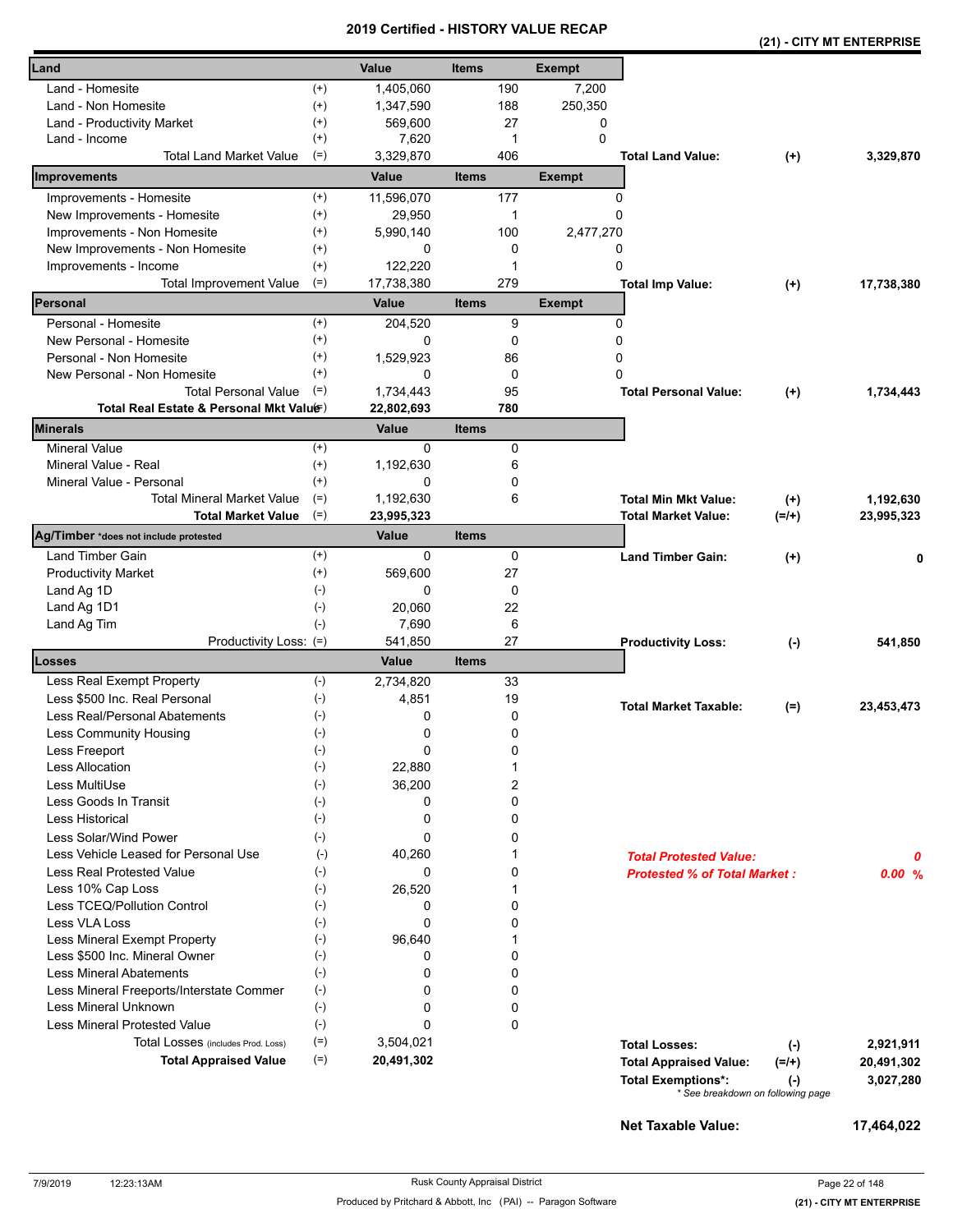| <b>Count of Homesteads</b>                                                   |    |             |                        |                      |       |                   |                |                                                                  |                      |                                         |                      |                                                                                                                  |
|------------------------------------------------------------------------------|----|-------------|------------------------|----------------------|-------|-------------------|----------------|------------------------------------------------------------------|----------------------|-----------------------------------------|----------------------|------------------------------------------------------------------------------------------------------------------|
| н                                                                            | s  | F           | в                      | D                    | W     | O                 | DV             | <b>DV100</b>                                                     | <b>SS First Resp</b> |                                         | <b>SS Svc Member</b> |                                                                                                                  |
| 60                                                                           | 55 | $\mathbf 0$ | $\overline{2}$         | 0                    | 0     | 0                 | $\overline{2}$ | 3                                                                | 0                    |                                         | 0                    |                                                                                                                  |
| <b>Owner and Parcel Counts</b>                                               |    |             |                        |                      |       |                   |                |                                                                  |                      |                                         |                      |                                                                                                                  |
| <b>Total Parcels*:</b>                                                       |    |             |                        |                      |       |                   |                | 499 * Parcel count is figured by parcel per ownership sequences. |                      |                                         |                      |                                                                                                                  |
| <b>Total Owners:</b>                                                         |    |             |                        | 376                  |       |                   |                |                                                                  |                      |                                         |                      |                                                                                                                  |
| <b>Ported Homestead/Charity Amounts</b>                                      |    |             |                        |                      | Value |                   |                | <b>Items</b>                                                     |                      |                                         |                      |                                                                                                                  |
| DV Donated Home (Charity)                                                    |    |             |                        | $^{(+)}$             |       | $\mathbf 0$       |                |                                                                  | $\mathbf 0$          |                                         |                      |                                                                                                                  |
| SS of a Service Member Ported Amount                                         |    |             |                        | $^{(+)}$             |       | 0                 |                |                                                                  | 0                    |                                         |                      |                                                                                                                  |
| SS of a First Responder Ported Amount<br>SS of DV Donated Home Ported Amount |    |             |                        | $^{(+)}$<br>$^{(+)}$ |       | 0<br>0            |                |                                                                  | 0<br>0               |                                         |                      |                                                                                                                  |
| SS of 100% DV Ported Amount                                                  |    |             |                        | $(+)$                |       | 0                 |                |                                                                  | 0                    |                                         |                      |                                                                                                                  |
| <b>Homestead Exemptions</b>                                                  |    |             |                        |                      | Value |                   |                | <b>Items</b>                                                     |                      |                                         |                      |                                                                                                                  |
| Homestead H,S                                                                |    |             |                        | $(+)$                |       | $\mathbf 0$       |                |                                                                  | $\mathbf 0$          |                                         |                      |                                                                                                                  |
| Senior S                                                                     |    |             |                        | $^{(+)}$             |       | 0                 |                |                                                                  | 0                    | H - Homestead                           |                      | D - Disabled Only                                                                                                |
| Disabled B                                                                   |    |             |                        | $^{(+)}$             |       | 0                 |                |                                                                  | $\mathbf 0$          | S - Over 65<br>F - Disabled Widow       |                      | W - Widow<br>O - Over 65 (No HS)                                                                                 |
| DV 100%                                                                      |    |             |                        | $^{(+)}$             |       | 261,630           |                |                                                                  | 3                    | B - Disabled                            |                      | DV - Disabled Veteran                                                                                            |
| Surviving Spouse of a Service Member                                         |    |             |                        | $^{(+)}$             |       | 0                 |                |                                                                  | 0                    | DV100 (1, 2, 3) - 100% Disabled Veteran |                      |                                                                                                                  |
| Survivng Spouse of a First Responder                                         |    |             |                        | $^{(+)}$             |       | 0                 |                |                                                                  | 0                    |                                         |                      | 4 (4B, 4H, 4S) - Surviving Spouse of a Service Member<br>5* (5B, 5H, 5S) - Surviving Spouse of a First Responder |
|                                                                              |    |             | Total Reimbursable (=) |                      |       | 261,630           |                |                                                                  | 3                    |                                         |                      |                                                                                                                  |
| <b>Local Discount</b>                                                        |    |             |                        | $^{(+)}$             |       | 1,953,620         |                | 117                                                              |                      |                                         |                      |                                                                                                                  |
| Disabled Veteran                                                             |    |             |                        | $^{(+)}$             |       | 24,000            |                |                                                                  | 2                    |                                         |                      |                                                                                                                  |
| Optional 65<br><b>Local Disabled</b>                                         |    |             |                        | $^{(+)}$<br>$^{(+)}$ |       | 758,030<br>30,000 |                | 55                                                               | 2                    |                                         |                      |                                                                                                                  |
| State Homestead                                                              |    |             |                        | $^{(+)}$             |       | 0                 |                |                                                                  | 0                    |                                         |                      |                                                                                                                  |
|                                                                              |    |             |                        |                      |       |                   |                |                                                                  |                      |                                         |                      |                                                                                                                  |
| <b>Total Exemptions</b>                                                      |    |             |                        | $(=)$                |       |                   |                | 3,027,280 (includes Ported/Charity Amounts)                      |                      |                                         |                      |                                                                                                                  |
| <b>Special Certified Totals</b>                                              |    |             |                        |                      |       |                   |                |                                                                  |                      |                                         |                      |                                                                                                                  |
| <b>Exempt Value of First Time Absolute Exemption</b>                         |    |             |                        |                      |       |                   |                | \$0                                                              |                      |                                         |                      |                                                                                                                  |
| <b>Exempt Value of First Time Partial Exemption</b>                          |    |             |                        |                      |       |                   |                | \$30,000                                                         |                      |                                         |                      |                                                                                                                  |
| <b>New AG/Timber</b>                                                         |    |             |                        |                      |       |                   |                |                                                                  |                      |                                         |                      |                                                                                                                  |
| Market                                                                       |    |             |                        |                      |       |                   |                | \$0                                                              |                      |                                         |                      |                                                                                                                  |
| Taxable                                                                      |    |             |                        |                      |       |                   |                | \$0                                                              |                      |                                         |                      |                                                                                                                  |
| Value Loss                                                                   |    |             |                        |                      |       |                   |                | \$0                                                              |                      |                                         |                      |                                                                                                                  |
| New Improvement/Personal                                                     |    |             |                        |                      |       |                   |                |                                                                  |                      |                                         |                      |                                                                                                                  |
| Market                                                                       |    |             |                        |                      |       |                   |                | \$29,950                                                         |                      |                                         |                      |                                                                                                                  |
| Taxable                                                                      |    |             |                        |                      |       |                   |                | \$23,960                                                         |                      |                                         |                      |                                                                                                                  |
|                                                                              |    |             |                        |                      |       |                   |                |                                                                  |                      |                                         |                      |                                                                                                                  |
| Average Values* (includes protested & exempt value)                          |    |             |                        |                      |       |                   |                |                                                                  |                      |                                         |                      |                                                                                                                  |
| Average Homestead Value A*                                                   |    |             |                        |                      |       | <b>Parcels</b>    |                |                                                                  |                      | Total Homestead Value A*                |                      |                                                                                                                  |
| Market                                                                       |    | \$68,060    |                        |                      |       |                   | 169            |                                                                  |                      | <b>Market</b>                           | \$11,502,250         |                                                                                                                  |
| Taxable                                                                      |    | \$54,323    |                        |                      |       |                   |                |                                                                  |                      | Taxable                                 | \$9,035,540          |                                                                                                                  |
| Average Homestead Value A* and E*                                            |    |             |                        |                      |       | <b>Parcels</b>    |                |                                                                  |                      | Total Homestead Value A* and E*         |                      |                                                                                                                  |
| Market                                                                       |    | \$68,548    |                        |                      |       |                   | 170            |                                                                  |                      | <b>Market</b>                           | \$11,653,290         |                                                                                                                  |
| Taxable                                                                      |    | \$54,712    |                        |                      |       |                   |                |                                                                  |                      | Taxable                                 | \$9,129,370          |                                                                                                                  |
| Average Homestead Value A* and E* and M1                                     |    |             |                        |                      |       | <b>Parcels</b>    |                |                                                                  |                      |                                         |                      | Total Homestead Value A* and E* and M1                                                                           |
|                                                                              |    |             |                        |                      |       |                   |                |                                                                  |                      | <b>Market</b>                           | \$11,857,810         |                                                                                                                  |
| Market                                                                       |    | \$66,244    |                        |                      |       |                   | 179            |                                                                  |                      | Taxable                                 | \$9,287,350          |                                                                                                                  |
| Taxable                                                                      |    | \$52,876    |                        |                      |       |                   |                |                                                                  |                      |                                         |                      |                                                                                                                  |
| <b>Average Homestead Value M1</b>                                            |    |             |                        |                      |       | <b>Parcels</b>    |                |                                                                  |                      | <b>Total Homestead Value M1</b>         |                      |                                                                                                                  |
| Market                                                                       |    | \$22,724    |                        |                      |       |                   | 9              |                                                                  |                      | Market                                  | \$204,520            |                                                                                                                  |
| <b>Taxable</b>                                                               |    | \$17,724    |                        |                      |       |                   |                |                                                                  |                      | Taxable                                 | \$157,980            |                                                                                                                  |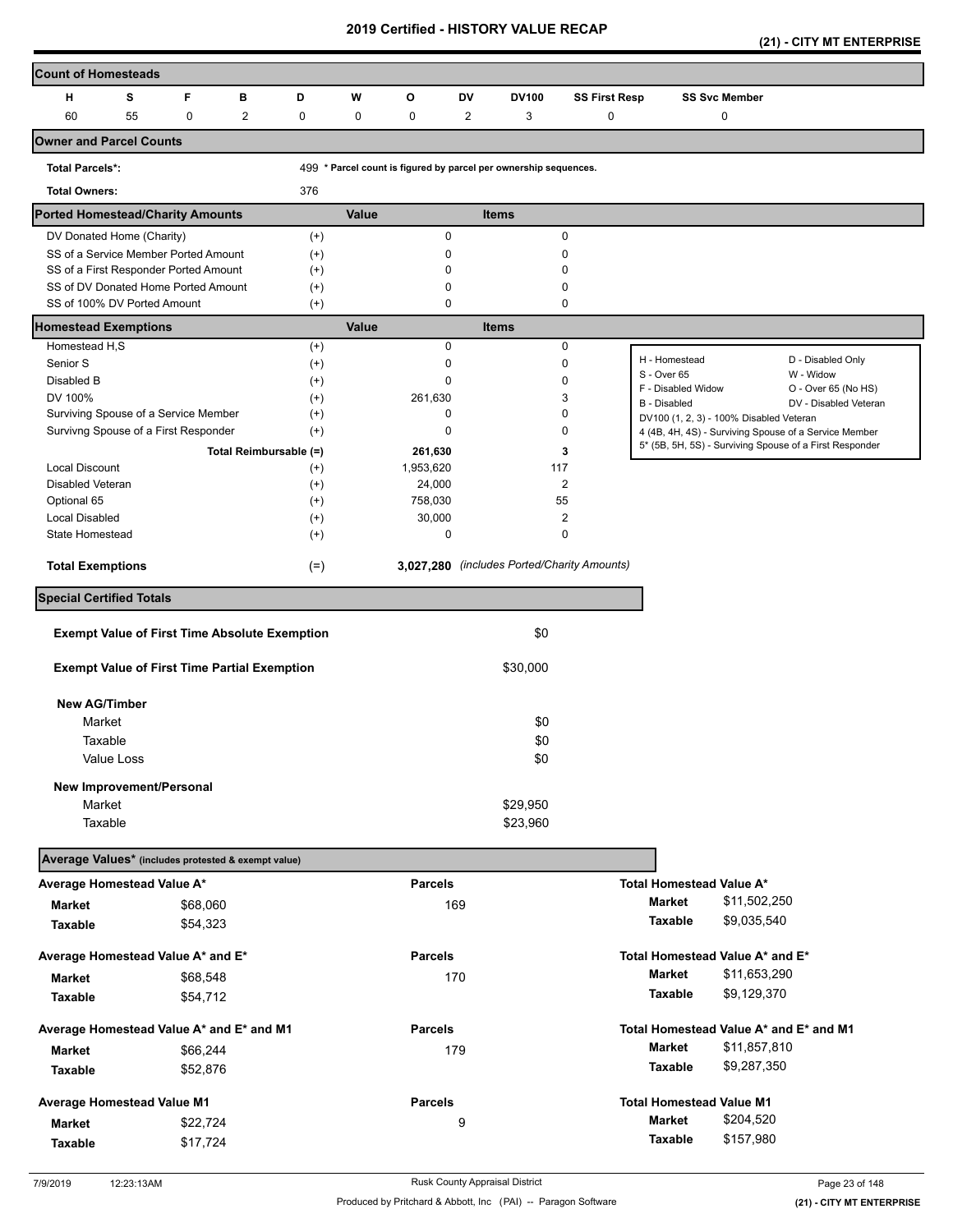### **(21) - CITY MT ENTERPRISE**

|                    |                          |              |           |           |                               | <b>Category Code Breakdown</b> |                     |           |                |                                    |                                    |
|--------------------|--------------------------|--------------|-----------|-----------|-------------------------------|--------------------------------|---------------------|-----------|----------------|------------------------------------|------------------------------------|
| Cat<br>Code        | <b>Items</b>             | <b>Acres</b> | Land      | Ag/Timber | Productivity<br><b>Market</b> | <b>Taxable</b><br>Land         | <b>Improvements</b> | Personal  | <b>Mineral</b> | <b>Total Mkt</b><br><b>Taxable</b> | <b>Total Net</b><br><b>Taxable</b> |
| A <sub>1</sub>     | 169                      | 176.588      | 1,224,010 | 0         | 0                             | 1,224,010                      | 10,606,980          | $\pmb{0}$ | 0              | 11,830,990                         | 9,391,230                          |
| A2                 | 31                       | 40.895       | 218,600   | $\pmb{0}$ | 0                             | 218,600                        | 532,150             | 0         | 0              | 750,750                            | 583,280                            |
| A <sub>3</sub>     | $\mathbf{1}$             | 0.000        | 0         | 0         | 0                             | $\pmb{0}$                      | 37,190              | 0         | 0              | 37,190                             | 37,190                             |
| A4                 | 5                        | 3.566        | 23,020    | 0         | 0                             | 23,020                         | 72,600              | 0         | 0              | 95,620                             | 95,620                             |
| A*                 | 206                      | 221.049      | 1,465,630 | 0         | 0                             | 1,465,630                      | 11,248,920          | 0         | 0              | 12,714,550                         | 10,107,320                         |
| C <sub>1</sub>     | 57                       | 40.541       | 347,950   | 0         | 0                             | 347,950                        | 0                   | 0         | 0              | 347,950                            | 346,290                            |
| C1B                | 3                        | 1.291        | 15,400    | $\pmb{0}$ | 0                             | 15,400                         | $\pmb{0}$           | 0         | 0              | 15,400                             | 15,400                             |
| C <sub>1</sub> R   | 25                       | 38.161       | 182,700   | 0         | 0                             | 182,700                        | 80,860              | 0         | 0              | 263,560                            | 263,560                            |
| C*                 | 85                       | 79.993       | 546,050   | 0         | 0                             | 546,050                        | 80,860              | 0         | 0              | 626,910                            | 625,250                            |
| D <sub>1</sub>     | 27                       | 267.346      | 0         | 27,750    | 569,600                       | 27,750                         | 0                   | 0         | 0              | 27,750                             | 27,750                             |
| D*                 | 27                       | 267.346      | 0         | 27,750    | 569,600                       | 27,750                         | 0                   | 0         | 0              | 27,750                             | 27,750                             |
| Е                  | $\overline{1}$           | 1.000        | 1,900     | 0         | 0                             | 1,900                          | $\pmb{0}$           | 0         | 0              | 1,900                              | 1,900                              |
| E <sub>1</sub>     | 13                       | 12.985       | 78,820    | 0         | 0                             | 78,820                         | 1,304,490           | 0         | 0              | 1,383,310                          | 984,940                            |
| E <sub>2</sub>     | $\mathbf{1}$             | 1.000        | 3,500     | 0         | 0                             | 3,500                          | $\pmb{0}$           | 0         | 0              | 3,500                              | 3,500                              |
| $\mathsf{E}^\star$ | 15                       | 14.985       | 84,220    | 0         | 0                             | 84,220                         | 1,304,490           | 0         | 0              | 1,388,710                          | 990,340                            |
| F1                 | 42                       | 22.479       | 396,280   | 0         | 0                             | 396,280                        | 2,570,530           | 0         | 0              | 2,966,810                          | 2,966,810                          |
| F <sub>1</sub>     | 42                       | 22.479       | 396,280   | $\pmb{0}$ | 0                             | 396,280                        | 2,570,530           | $\pmb{0}$ | 0              | 2,966,810                          | 2,966,810                          |
| F <sub>2</sub>     | $\overline{2}$           | 1.040        | 7,540     | $\pmb{0}$ | 0                             | 7,540                          | 21,780              | 0         | 0              | 29,320                             | 29,320                             |
| F <sub>2</sub>     | $\mathbf{2}$             | 1.040        | 7,540     | $\pmb{0}$ | 0                             | 7,540                          | 21,780              | $\pmb{0}$ | $\pmb{0}$      | 29,320                             | 29,320                             |
| $F^*$              | 44                       | 23.519       | 403,820   | $\pmb{0}$ | 0                             | 403,820                        | 2,592,310           | 0         | 0              | 2,996,130                          | 2,996,130                          |
| J1                 | 1                        | 0.000        | 0         | 0         | 0                             | 0                              | $\pmb{0}$           | 0         | 96,640         | 96,640                             | $\mathbf 0$                        |
| J2                 | 1                        | 0.000        | 0         | 0         | 0                             | 0                              | $\pmb{0}$           | 0         | 48,790         | 48,790                             | 48,790                             |
| J3                 | 2                        | 0.000        | 0         | 0         | 0                             | $\mathbf 0$                    | $\pmb{0}$           | 0         | 424,330        | 424,330                            | 424,330                            |
| J4                 | 3                        | 0.189        | 3,000     | 0         | 0                             | 3,000                          | 34,530              | 0         | 622,870        | 660,400                            | 660,400                            |
| J*                 | $\overline{\phantom{a}}$ | 0.189        | 3,000     | 0         | 0                             | 3,000                          | 34,530              | 0         | 1,192,630      | 1,230,160                          | 1,133,520                          |
| L1                 | 54                       | 0.000        | 0         | 0         | 0                             | 0                              | 0                   | 1,404,502 | 0              | 1,404,502                          | 1,305,162                          |
| L1                 | 54                       | 0.000        | $\pmb{0}$ | $\pmb{0}$ | 0                             | 0                              | 0                   | 1,404,502 | $\pmb{0}$      | 1,404,502                          | 1,305,162                          |
| L*                 | 54                       | 0.000        | 0         | $\pmb{0}$ | 0                             | 0                              | 0                   | 1,404,502 | 0              | 1,404,502                          | 1,305,162                          |
| M1                 |                          | 0.000        |           |           |                               |                                |                     |           |                |                                    |                                    |
| M*                 | 22<br>$\bf 22$           | 0.000        | 0<br>0    | 0<br>0    | 0<br>0                        | 0<br>0                         | 0<br>0              | 325,090   | 0              | 325,090                            | 278,550                            |
|                    |                          |              |           |           |                               |                                |                     | 325,090   | 0              | 325,090                            | 278,550                            |
| ХB                 | 19                       | 0.000        | 0         | 0         | 0                             | 0                              | 0                   | 4,851     | 0              | 4,851                              | 0                                  |
| <b>XVA</b>         | 14                       | 8.137        | 127,420   | 0         | 0                             | 127,420                        | 1,345,700           | $\pmb{0}$ | 0              | 1,473,120                          | 0                                  |
| <b>XVB</b>         | $\overline{7}$           | 2.682        | 25,100    | 0         | 0                             | 25,100                         | 315,080             | 0         | 0              | 340,180                            | 0                                  |
| <b>XVC</b>         | 5                        | 13.840       | 49,090    | 0         | 0                             | 49,090                         | 640,390             | 0         | 0              | 689,480                            | 0                                  |
| <b>XVD</b>         | 2                        | 2.820        | 21,340    | 0         | 0                             | 21,340                         | 171,360             | 0         | 0              | 192,700                            | 0                                  |
| <b>XVE</b>         | $\overline{\mathbf{c}}$  | 0.702        | 9,090     | 0         | 0                             | 9,090                          | 1,860               | 0         | 0              | 10,950                             | 0                                  |
| <b>XVH</b>         | $\overline{\mathbf{c}}$  | 14.902       | 20,860    | 0         | 0                             | 20,860                         | $\pmb{0}$           | 0         | 0              | 20,860                             | 0                                  |
| <b>XVK</b>         | 1                        | 0.356        | 4,650     | 0         | 0                             | 4,650                          | 2,880               | 0         | 0              | 7,530                              | 0                                  |
| $\mathsf{X}^\star$ | 52                       | 43.439       | 257,550   | 0         | 0                             | 257,550                        | 2,477,270           | 4,851     | 0              | 2,739,671                          | 0                                  |
|                    | 512                      | 650.521      | 2,760,270 | 27,750    | 569,600                       | 2,788,020                      | 17,738,380          | 1,734,443 | 1,192,630      | 23,453,473                         | 17,464,022                         |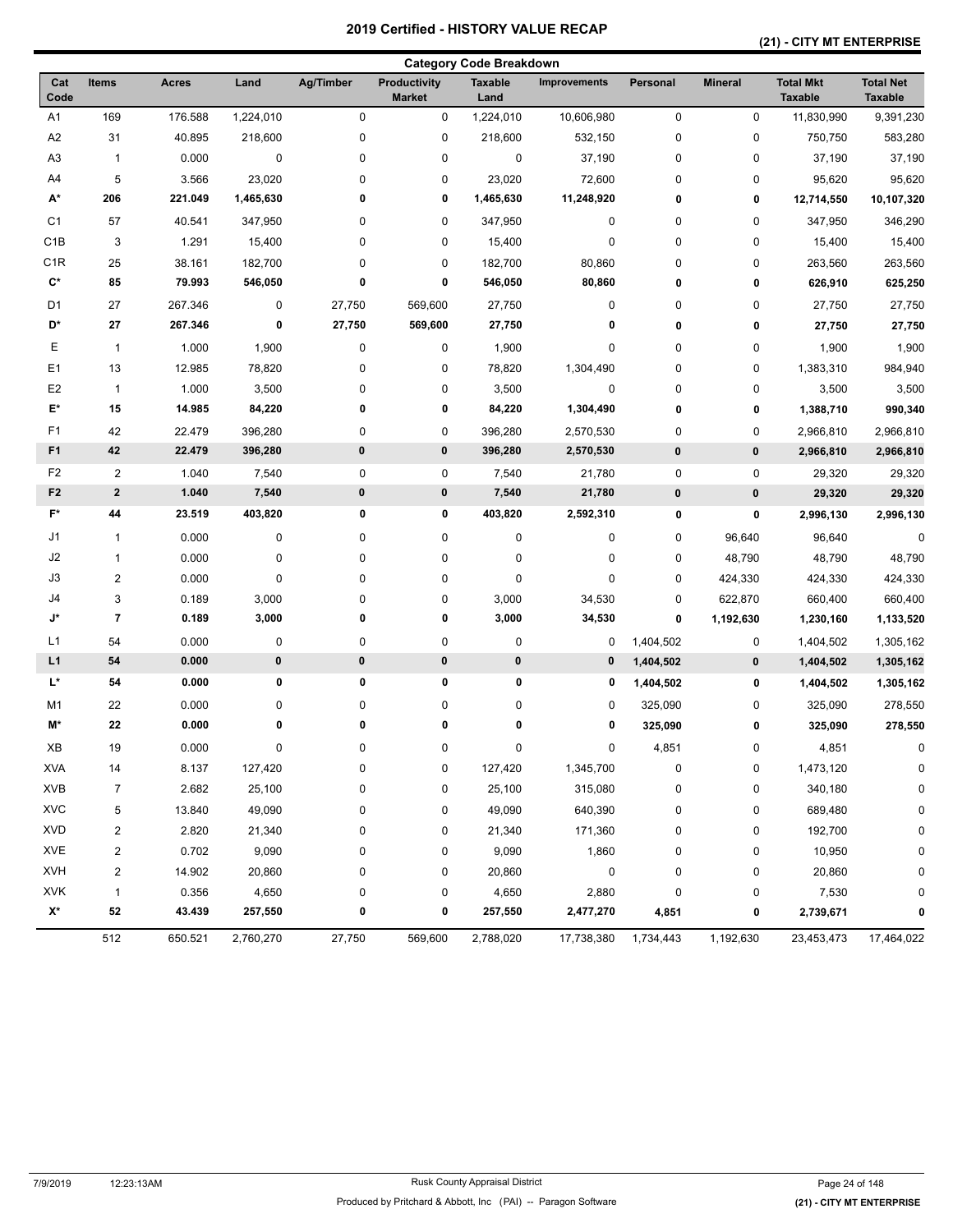|                                          |                      |                |                |                                          |                                     |           | (22) - CITY OF HENDERSON |
|------------------------------------------|----------------------|----------------|----------------|------------------------------------------|-------------------------------------|-----------|--------------------------|
| Land                                     |                      | Value          | <b>Items</b>   | <b>Exempt</b>                            |                                     |           |                          |
| Land - Homesite                          | $^{(+)}$             | 36,212,070     | 3,503          | 21,000                                   |                                     |           |                          |
| Land - Non Homesite                      | $^{(+)}$             | 52,886,020     | 2,666          | 9,604,780                                |                                     |           |                          |
| Land - Productivity Market               | $^{(+)}$             | 7,963,520      | 141            | 0                                        |                                     |           |                          |
| Land - Income                            | $^{(+)}$             | 3,729,820      | 32             | $\Omega$                                 |                                     |           |                          |
| Total Land Market Value                  | $(=)$                | 100,791,430    | 6,361          |                                          | <b>Total Land Value:</b>            | $(+)$     | 100,791,430              |
| Improvements                             |                      | Value          | <b>Items</b>   | <b>Exempt</b>                            |                                     |           |                          |
| Improvements - Homesite                  | $^{(+)}$             | 350,335,330    | 3,398          | 485,840                                  |                                     |           |                          |
| New Improvements - Homesite              | $^{(+)}$             | 778,410        | 58             | 0                                        |                                     |           |                          |
| Improvements - Non Homesite              | $^{(+)}$             | 339,365,410    | 1,219          | 156,787,870                              |                                     |           |                          |
| New Improvements - Non Homesite          | $^{(+)}$             | 3,804,540      | 29             | 0                                        |                                     |           |                          |
| Improvements - Income                    | $^{(+)}$             | 25,518,900     | 52             | 0                                        |                                     |           |                          |
| Total Improvement Value                  | $(=)$                | 719,802,590    | 4,756          |                                          | <b>Total Imp Value:</b>             | $(+)$     | 719,802,590              |
| Personal                                 |                      | Value          | <b>Items</b>   | <b>Exempt</b>                            |                                     |           |                          |
| Personal - Homesite                      | $^{(+)}$             | 46,180         | 12             | 0                                        |                                     |           |                          |
| New Personal - Homesite                  | $^{(+)}$             | $\Omega$       | 0              | $\Omega$                                 |                                     |           |                          |
| Personal - Non Homesite                  | $^{(+)}$             | 67,890,308     | 752            | 83,798                                   |                                     |           |                          |
| New Personal - Non Homesite              | $^{(+)}$             | 0              | $\mathbf 0$    | 0                                        |                                     |           |                          |
| <b>Total Personal Value</b>              | $(=)$                | 67,936,488     | 764            |                                          | <b>Total Personal Value:</b>        | $(+)$     | 67,936,488               |
| Total Real Estate & Personal Mkt Valuer) |                      | 888,530,508    | 11,881         |                                          |                                     |           |                          |
| <b>Minerals</b>                          |                      | Value          | <b>Items</b>   |                                          |                                     |           |                          |
| <b>Mineral Value</b>                     | $^{(+)}$             | 7,367,560      | 2,107          |                                          |                                     |           |                          |
| Mineral Value - Real                     | $^{(+)}$             | 117, 184, 870  | 195            |                                          |                                     |           |                          |
| Mineral Value - Personal                 | $(+)$                | 0              | 0              |                                          |                                     |           |                          |
| <b>Total Mineral Market Value</b>        | $(=)$<br>$(=)$       | 124,552,430    | 2,302          |                                          | <b>Total Min Mkt Value:</b>         | $^{(+)}$  | 124,552,430              |
| <b>Total Market Value</b>                |                      | 1,013,082,938  |                |                                          | Total Market Value:                 | $(=/+)$   | 1,013,082,938            |
| Ag/Timber *does not include protested    |                      | Value          | <b>Items</b>   |                                          |                                     |           |                          |
| Land Timber Gain                         | $^{(+)}$<br>$^{(+)}$ | 0<br>7,963,520 | 0<br>141       |                                          | <b>Land Timber Gain:</b>            | $(+)$     |                          |
| <b>Productivity Market</b>               | $(-)$                | 0              |                |                                          |                                     |           |                          |
| Land Ag 1D                               |                      | 105,870        | 0<br>106       |                                          |                                     |           |                          |
| Land Ag 1D1                              | $(-)$<br>$(-)$       | 97,450         | 47             |                                          |                                     |           |                          |
| Land Ag Tim<br>Productivity Loss: (=)    |                      | 7,760,200      | 141            |                                          | <b>Productivity Loss:</b>           | $(-)$     | 7,760,200                |
| <b>Losses</b>                            |                      | <b>Value</b>   | <b>Items</b>   |                                          |                                     |           |                          |
| Less Real Exempt Property                | $(-)$                | 167,032,028    |                | 310 (includes Prorated Exempt of 17,080) |                                     |           |                          |
| Less \$500 Inc. Real Personal            | $(-)$                | 15,159         | 59             |                                          |                                     |           |                          |
| Less Real/Personal Abatements            | $(-)$                | 1,645,950      | 4              |                                          | <b>Total Market Taxable:</b>        | $(=)$     | 1,005,322,738            |
| Less Community Housing                   | $(\text{-})$         | υ              | 0              |                                          |                                     |           |                          |
| Less Freeport                            | $(\cdot)$            | 14,050         | 1              |                                          |                                     |           |                          |
| <b>Less Allocation</b>                   | $(-)$                | 1,767,730      | $\overline{2}$ |                                          |                                     |           |                          |
| Less MultiUse                            | $(-)$                | 999,250        | 26             |                                          |                                     |           |                          |
| Less Goods In Transit                    | $(\cdot)$            | 0              | 0              |                                          |                                     |           |                          |
| Less Historical                          | $(-)$                | 0              | 0              |                                          |                                     |           |                          |
| Less Solar/Wind Power                    | $(-)$                | 0              | 0              |                                          |                                     |           |                          |
| Less Vehicle Leased for Personal Use     | $(\text{-})$         | 586,260        | 10             |                                          | <b>Total Protested Value:</b>       |           | 13,560                   |
| Less Real Protested Value                | $(-)$                | 0              | 0              |                                          | <b>Protested % of Total Market:</b> |           | 0.00%                    |
| Less 10% Cap Loss                        | $(-)$                | 303.510        | 37             |                                          |                                     |           |                          |
| Less TCEQ/Pollution Control              | $(-)$                | 837,980        | 3              |                                          |                                     |           |                          |
| <b>Less VLA Loss</b>                     | $(-)$                | 0              | 0              |                                          |                                     |           |                          |
| Less Mineral Exempt Property             | $(-)$                | 1,408,540      | 10             |                                          |                                     |           |                          |
| Less \$500 Inc. Mineral Owner            | $(-)$                | 59,870         | 871            |                                          |                                     |           |                          |
| <b>Less Mineral Abatements</b>           | $(-)$                | 0              | 0              |                                          |                                     |           |                          |
| Less Mineral Freeports/Interstate Commer | $(-)$                | 14,061,210     | $\overline{7}$ |                                          |                                     |           |                          |
| Less Mineral Unknown                     | $(-)$                | 0              | 0              |                                          |                                     |           |                          |
| <b>Less Mineral Protested Value</b>      | $(-)$                | 13,560         | 1              |                                          |                                     |           |                          |
| Total Losses (includes Prod. Loss)       | $(=)$                | 196,505,297    |                |                                          | <b>Total Losses:</b>                | $(-)$     | 188,158,837              |
| <b>Total Appraised Value</b>             | $(=)$                | 816,577,641    |                |                                          | <b>Total Appraised Value:</b>       | $(=/+)$   | 816,577,641              |
|                                          |                      |                |                |                                          | <b>Total Exemptions*:</b>           | $(\cdot)$ | 72,919,360               |
|                                          |                      |                |                |                                          | * See breakdown on following page   |           |                          |
|                                          |                      |                |                |                                          |                                     |           |                          |

**Net Taxable Value: 743,658,281**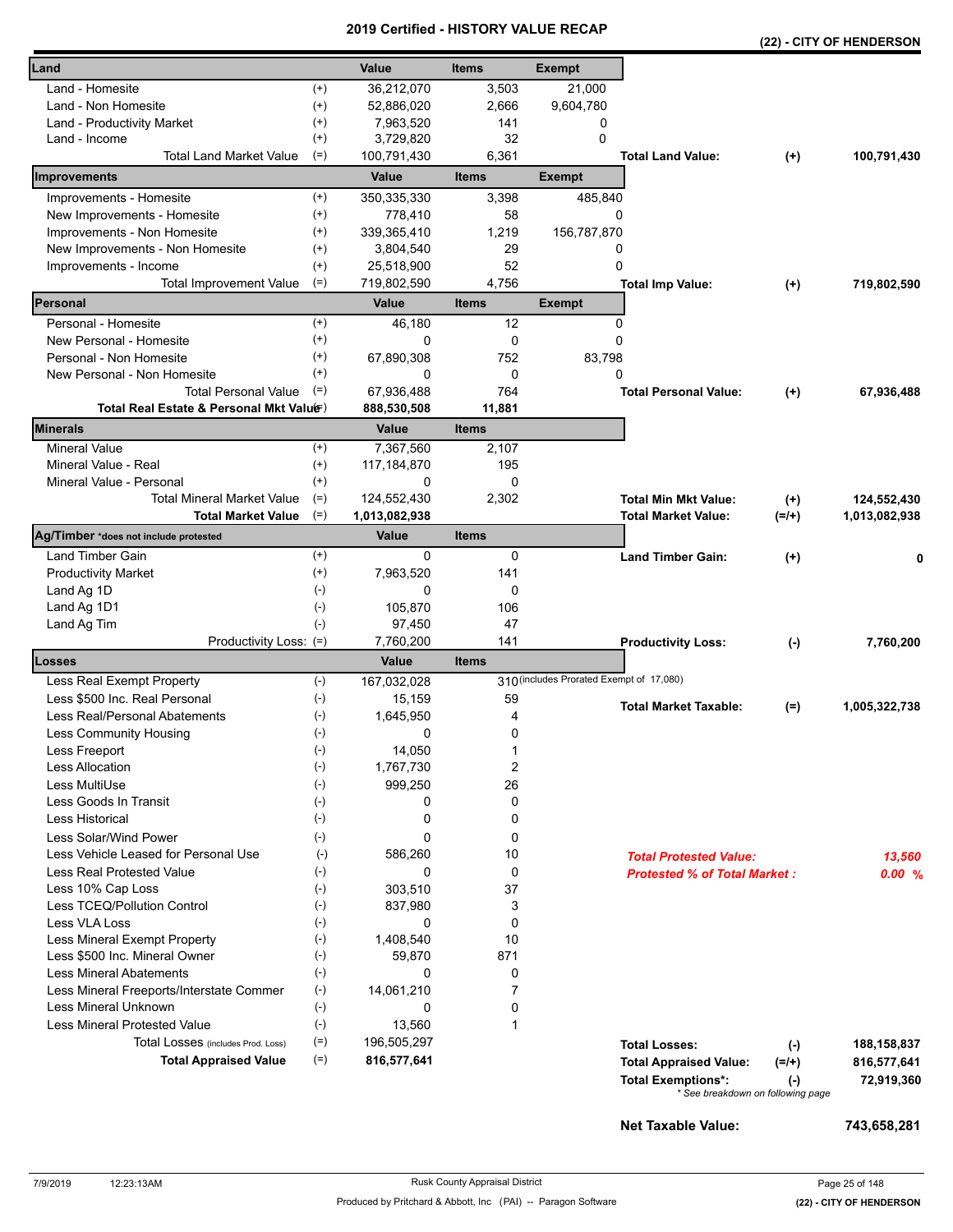|                                                                                                                                                                                                          |                   |                                                                    |                                              |                      |                                                                                                  | (22) - CITY OF HENDERSON |
|----------------------------------------------------------------------------------------------------------------------------------------------------------------------------------------------------------|-------------------|--------------------------------------------------------------------|----------------------------------------------|----------------------|--------------------------------------------------------------------------------------------------|--------------------------|
| *** Freeze Totals: (This is only for Effective Tax Rate Calculation)                                                                                                                                     |                   |                                                                    |                                              |                      |                                                                                                  |                          |
| <b>Total Ceiling Tax:</b>                                                                                                                                                                                |                   | 436,579.44                                                         |                                              |                      |                                                                                                  |                          |
| <b>Total Freeze Taxable:</b>                                                                                                                                                                             |                   | 106,099,830                                                        |                                              |                      |                                                                                                  |                          |
| New Imp/Pers with Ceiling: +                                                                                                                                                                             |                   | 88,350                                                             |                                              |                      |                                                                                                  |                          |
| **Freeze Adjusted Taxable:                                                                                                                                                                               |                   |                                                                    |                                              |                      | 637,646,801**This number DOES NOT represent any Jurisdiction's Certified Taxable Value**         |                          |
|                                                                                                                                                                                                          |                   |                                                                    |                                              |                      |                                                                                                  |                          |
| Estimated Total Levy: ((Net Taxable Value - Total Freeze Taxable + New Imp/Pers with Ceiling) * Tax Rate / 100) + Total Ceiling Tax<br>or (Freeze Adjusted Taxable * Tax Rate / 100) + Total Ceiling Tax |                   |                                                                    |                                              |                      |                                                                                                  |                          |
|                                                                                                                                                                                                          |                   |                                                                    |                                              |                      |                                                                                                  |                          |
| <b>Count of Homesteads</b>                                                                                                                                                                               |                   |                                                                    |                                              |                      |                                                                                                  |                          |
| s<br>F<br>н<br>в                                                                                                                                                                                         | D                 | W<br>О                                                             | DV<br><b>DV100</b>                           | <b>SS First Resp</b> | <b>SS Svc Member</b>                                                                             |                          |
| 1,303<br>1,100<br>1<br>59                                                                                                                                                                                | 0                 | 0<br>$\mathbf{1}$                                                  | 63<br>22                                     | 0                    | $\mathbf{1}$                                                                                     |                          |
| <b>Owner and Parcel Counts</b>                                                                                                                                                                           |                   |                                                                    |                                              |                      |                                                                                                  |                          |
| <b>Total Parcels*:</b>                                                                                                                                                                                   |                   | 9,439 * Parcel count is figured by parcel per ownership sequences. |                                              |                      |                                                                                                  |                          |
| <b>Total Owners:</b>                                                                                                                                                                                     | 6,267             |                                                                    |                                              |                      |                                                                                                  |                          |
| <b>Ported Homestead/Charity Amounts</b>                                                                                                                                                                  |                   | Value                                                              | <b>Items</b>                                 |                      |                                                                                                  |                          |
| DV Donated Home (Charity)                                                                                                                                                                                | $^{(+)}$          | 0                                                                  | 0                                            |                      |                                                                                                  |                          |
| SS of a Service Member Ported Amount                                                                                                                                                                     | $(+)$             | 0                                                                  | 0                                            |                      |                                                                                                  |                          |
| SS of a First Responder Ported Amount                                                                                                                                                                    | $^{(+)}$          | 0                                                                  | 0                                            |                      |                                                                                                  |                          |
| SS of DV Donated Home Ported Amount                                                                                                                                                                      | $^{(+)}$          | 0                                                                  | 0                                            |                      |                                                                                                  |                          |
| SS of 100% DV Ported Amount                                                                                                                                                                              | $^{(+)}$          | 355,530                                                            | 3                                            |                      |                                                                                                  |                          |
| <b>Homestead Exemptions</b>                                                                                                                                                                              |                   | Value                                                              | <b>Items</b>                                 |                      |                                                                                                  |                          |
| Homestead H.S                                                                                                                                                                                            | $^{(+)}$          | $\mathbf 0$                                                        | 0                                            |                      | H - Homestead                                                                                    | D - Disabled Only        |
| Senior S<br>Disabled B                                                                                                                                                                                   | $^{(+)}$          | 0<br>0                                                             | 0<br>0                                       |                      | S - Over 65                                                                                      | W - Widow                |
| DV 100%                                                                                                                                                                                                  | $^{(+)}$<br>$(+)$ | 3,068,690                                                          | 22                                           |                      | F - Disabled Widow                                                                               | O - Over 65 (No HS)      |
| Surviving Spouse of a Service Member                                                                                                                                                                     | $^{(+)}$          | 24,240                                                             | 1                                            |                      | B - Disabled                                                                                     | DV - Disabled Veteran    |
| Survivng Spouse of a First Responder                                                                                                                                                                     | $^{(+)}$          | 0                                                                  | 0                                            |                      | DV100 (1, 2, 3) - 100% Disabled Veteran<br>4 (4B, 4H, 4S) - Surviving Spouse of a Service Member |                          |
| Total Reimbursable (=)                                                                                                                                                                                   |                   | 3,092,930                                                          | 24,262                                       |                      | 5* (5B, 5H, 5S) - Surviving Spouse of a First Responder                                          |                          |
| <b>Local Discount</b>                                                                                                                                                                                    | $^{(+)}$          | 62,340,900                                                         | 2,462                                        |                      |                                                                                                  |                          |
| Disabled Veteran                                                                                                                                                                                         | $^{(+)}$          | 585,100                                                            | 55                                           |                      |                                                                                                  |                          |
| Optional 65                                                                                                                                                                                              | $^{(+)}$          | 6,544,900                                                          | 1,098                                        |                      |                                                                                                  |                          |
| <b>Local Disabled</b>                                                                                                                                                                                    | $^{(+)}$          | 0                                                                  | 0                                            |                      |                                                                                                  |                          |
| State Homestead                                                                                                                                                                                          | $^{(+)}$          | 0                                                                  | 0                                            |                      |                                                                                                  |                          |
| <b>Total Exemptions</b>                                                                                                                                                                                  | $(=)$             |                                                                    | 72,919,360 (includes Ported/Charity Amounts) |                      |                                                                                                  |                          |
| <b>Special Certified Totals</b>                                                                                                                                                                          |                   |                                                                    |                                              |                      |                                                                                                  |                          |
| <b>Exempt Value of First Time Absolute Exemption</b>                                                                                                                                                     |                   |                                                                    | \$303,110                                    |                      |                                                                                                  |                          |
| <b>Exempt Value of First Time Partial Exemption</b>                                                                                                                                                      |                   |                                                                    | \$349,690                                    |                      |                                                                                                  |                          |
|                                                                                                                                                                                                          |                   |                                                                    |                                              |                      |                                                                                                  |                          |
| <b>New AG/Timber</b><br>Market                                                                                                                                                                           |                   |                                                                    | \$0                                          |                      |                                                                                                  |                          |
| Taxable                                                                                                                                                                                                  |                   |                                                                    | \$0                                          |                      |                                                                                                  |                          |
| Value Loss                                                                                                                                                                                               |                   |                                                                    | \$0                                          |                      |                                                                                                  |                          |
|                                                                                                                                                                                                          |                   |                                                                    |                                              |                      |                                                                                                  |                          |
| New Improvement/Personal                                                                                                                                                                                 |                   |                                                                    |                                              |                      |                                                                                                  |                          |
| Market                                                                                                                                                                                                   |                   |                                                                    | \$4,582,950                                  |                      |                                                                                                  |                          |
| Taxable                                                                                                                                                                                                  |                   |                                                                    | \$4,440,530                                  |                      |                                                                                                  |                          |
|                                                                                                                                                                                                          |                   |                                                                    |                                              |                      |                                                                                                  |                          |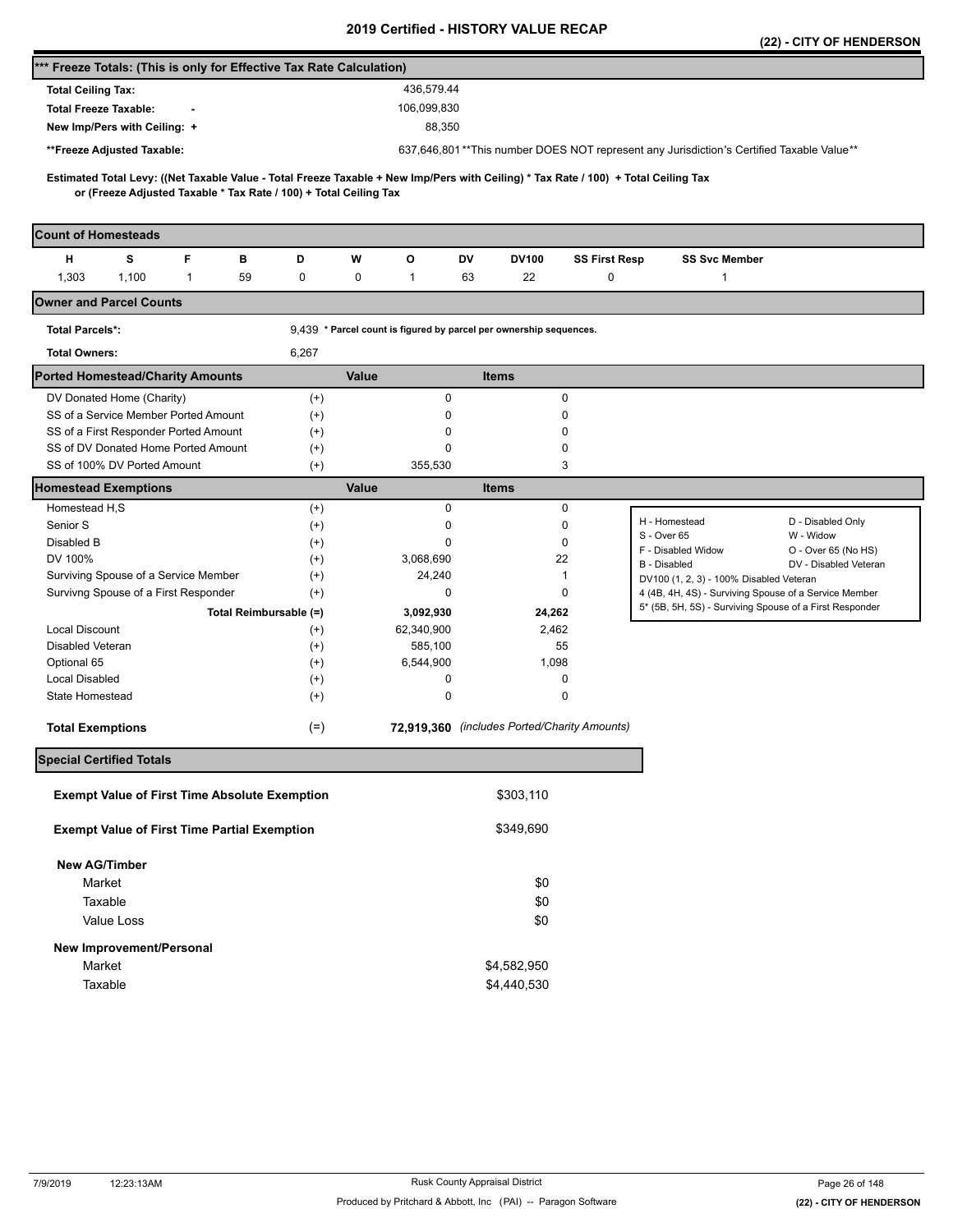|                                   | Average Values* (includes protested & exempt value) |                |                                        |  |  |
|-----------------------------------|-----------------------------------------------------|----------------|----------------------------------------|--|--|
| Average Homestead Value A*        |                                                     | <b>Parcels</b> | Total Homestead Value A*               |  |  |
| Market                            | \$111.514                                           | 3,391          | \$378,144,830<br>Market                |  |  |
| Taxable                           | \$89.134                                            |                | \$307,437,540<br>Taxable               |  |  |
|                                   | Average Homestead Value A* and E*                   | <b>Parcels</b> | Total Homestead Value A* and E*        |  |  |
| Market                            | \$111.782                                           | 3,399          | \$379,949,980<br>Market                |  |  |
| Taxable                           | \$89.353                                            |                | \$309,147,580<br>Taxable               |  |  |
|                                   | Average Homestead Value A* and E* and M1            | <b>Parcels</b> | Total Homestead Value A* and E* and M1 |  |  |
| Market                            | \$111,403                                           | 3,411          | \$379,996,160<br>Market                |  |  |
| Taxable                           | \$89,054                                            |                | \$309,171,590<br>Taxable               |  |  |
| <b>Average Homestead Value M1</b> |                                                     | <b>Parcels</b> | <b>Total Homestead Value M1</b>        |  |  |
| Market                            | \$3,848                                             | 12             | \$46,180<br>Market                     |  |  |
| Taxable                           | \$0                                                 |                | \$24,010<br>Taxable                    |  |  |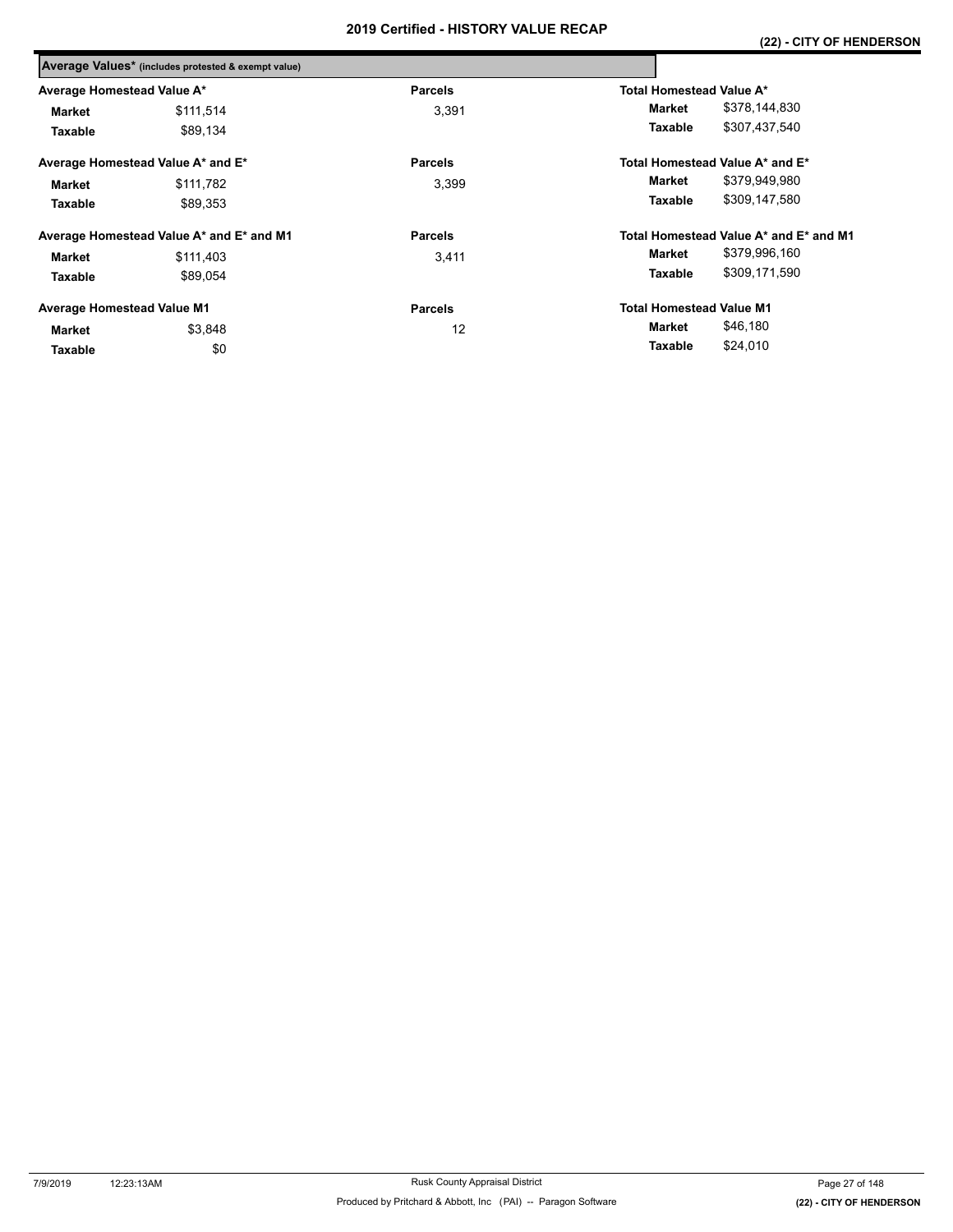### **(22) - CITY OF HENDERSON**

|                      |                         |                    |             |               |                               | <b>Category Code Breakdown</b> |                     |              |                |                                    |                                    |
|----------------------|-------------------------|--------------------|-------------|---------------|-------------------------------|--------------------------------|---------------------|--------------|----------------|------------------------------------|------------------------------------|
| Cat<br>Code          | Items                   | <b>Acres</b>       | Land        | Ag/Timber     | Productivity<br><b>Market</b> | <b>Taxable</b><br>Land         | <b>Improvements</b> | Personal     | <b>Mineral</b> | <b>Total Mkt</b><br><b>Taxable</b> | <b>Total Net</b><br><b>Taxable</b> |
| A1                   | 3,845                   | 1,861.057          | 37,453,430  | $\pmb{0}$     | 0                             | 37,453,430                     | 359,884,410         | 0            | 0              | 397,337,840                        | 325,657,000                        |
| A2                   | 3                       | 3.704              | 61,840      | $\mathbf 0$   | 0                             | 61,840                         | 11,770              | 0            | 0              | 73,610                             | 73,610                             |
| A <sub>3</sub>       | 15                      | 0.192              | 4,620       | $\pmb{0}$     | 0                             | 4,620                          | 529,710             | 0            | 0              | 534,330                            | 434,140                            |
| A4                   | 8                       | 24.488             | 111,040     | 0             | 0                             | 111,040                        | 58,740              | 0            | 0              | 169,780                            | 169,780                            |
| A*                   | 3,871                   | 1,889.441          | 37,630,930  | 0             | 0                             | 37,630,930                     | 360,484,630         | 0            | 0              | 398,115,560                        | 326,334,530                        |
| <b>B1</b>            | 23                      | 58.304             | 1,374,800   | 0             | 0                             | 1,374,800                      | 14,734,530          | 0            | 0              | 16,109,330                         | 16,109,330                         |
| B <sub>2</sub>       | 55                      | 22.250             | 628,330     | 0             | 0                             | 628,330                        | 4,715,690           | 0            | 0              | 5,344,020                          | 5,333,020                          |
| $\mathbf{B}^{\star}$ | 78                      | 80.553             | 2,003,130   | 0             | 0                             | 2,003,130                      | 19,450,220          | 0            | 0              | 21,453,350                         | 21,442,350                         |
| C <sub>1</sub>       | 1,238                   | 594.391            | 4,975,380   | 0             | 0                             | 4,975,380                      | 10                  | 0            | 0              | 4,975,390                          | 4,970,790                          |
| C <sub>1</sub> B     | 78                      | 103.000            | 1,833,840   | $\mathbf 0$   | 0                             | 1,833,840                      | 35,520              | 0            | 0              | 1,869,360                          | 1,869,360                          |
| C <sub>1</sub> R     | 73                      | 94.786             | 588,280     | 0             | 0                             | 588,280                        | $\pmb{0}$           | 0            | 0              | 588,280                            | 584,070                            |
| $\mathbf{C}^{\star}$ | 1,389                   | 792.177            | 7,397,500   | 0             | 0                             | 7,397,500                      | 35,530              | 0            | 0              | 7,433,030                          | 7,424,220                          |
| D <sub>1</sub>       | 141                     | 1,963.735          | 0           | 203,320       | 7,963,520                     | 203,320                        | $\pmb{0}$           | 0            | 0              | 203,320                            | 203,320                            |
| D <sub>2</sub>       | 18                      | 0.000              | 0           | 0             | 0                             | 0                              | 401,640             | 0            | 0              | 401,640                            | 401,640                            |
| D*                   | 159                     | 1,963.735          | 0           | 203,320       | 7,963,520                     | 203,320                        | 401,640             | 0            | 0              | 604,960                            | 604,960                            |
| Е                    | 4                       | 13.204             | 192,700     | 0             | 0                             | 192,700                        | 348,940             | 0            | 0              | 541,640                            | 468,790                            |
| E <sub>1</sub>       | 34                      | 151.302            | 918,520     | 0             | 0                             | 918,520                        | 6,585,710           | 0            | 0              | 7,504,230                          | 6,162,300                          |
| <b>ENQ</b>           | 3                       | 102.710            | 815,680     | 0             | 0                             | 815,680                        | 0                   | 0            | 0              | 815,680                            | 813,520                            |
| $\mathsf{E}^\star$   | 41                      | 267.216            | 1,926,900   | 0             | 0                             | 1,926,900                      | 6,934,650           | 0            | 0              | 8,861,550                          | 7,444,610                          |
|                      |                         |                    |             |               |                               |                                |                     |              |                |                                    |                                    |
| F1<br>F <sub>1</sub> | 491<br>491              | 581.737<br>581.737 | 30,024,680  | 0<br>$\bf{0}$ | 0<br>$\bf{0}$                 | 30,024,680                     | 148,627,230         | 0            | 0              | 178,651,910                        | 177,110,600                        |
|                      |                         |                    | 30,024,680  |               |                               | 30,024,680                     | 148,627,230         | 0            | $\pmb{0}$      | 178,651,910                        | 177,110,600                        |
| F <sub>2</sub>       | 79                      | 458.604            | 4,059,110   | $\pmb{0}$     | $\mathbf 0$                   | 4,059,110                      | 26,376,100          | 0            | 1,000          | 30,436,210                         | 30,436,210                         |
| F <sub>2</sub>       | 79                      | 458.604            | 4,059,110   | $\pmb{0}$     | $\pmb{0}$                     | 4,059,110                      | 26,376,100          | 0            | 1,000          | 30,436,210                         | 30,436,210                         |
| $F^*$                | 570                     | 1,040.341          | 34,083,790  | 0             | 0                             | 34,083,790                     | 175,003,330         | 0            | 1,000          | 209,088,120                        | 207,546,810                        |
| G <sub>1</sub>       | 1,228                   | 0.000              | 0           | $\pmb{0}$     | 0                             | $\pmb{0}$                      | 0                   | 0            | 7,295,370      | 7,295,370                          | 7,295,370                          |
| G*                   | 1,228                   | 0.000              | 0           | 0             | 0                             | 0                              | 0                   | 0            | 7,295,370      | 7,295,370                          | 7,295,370                          |
| J2                   | 2                       | 0.520              | 1,300       | 0             | 0                             | 1,300                          | 0                   | 0            | 1,507,410      | 1,508,710                          | 1,508,710                          |
| J <sub>2</sub> A     | 3                       | 0.000              | $\mathbf 0$ | $\pmb{0}$     | 0                             | $\mathbf 0$                    | 0                   | 0            | 207,840        | 207,840                            | 207,840                            |
| J3                   | 6                       | 5.587              | 48,590      | 0             | 0                             | 48,590                         | 83,490              | 0            | 7,360,230      | 7,492,310                          | 7,492,310                          |
| J3A                  | $\overline{\mathbf{c}}$ | 0.000              | 0           | $\mathbf 0$   | 0                             | 0                              | 0                   | 0            | 254,570        | 254,570                            | 254,570                            |
| J4                   | 8                       | 8.138              | 41,690      | 0             | 0                             | 41,690                         | 135,390             | 0            | 1,330,850      | 1,507,930                          | 1,507,930                          |
| J <sub>5</sub>       | 4                       | 4.562              | 36,500      | $\pmb{0}$     | 0                             | 36,500                         | 0                   | 0            | 1,396,220      | 1,432,720                          | 36,500                             |
| J6                   | 9                       | 0.000              | 0           | $\pmb{0}$     | 0                             | $\pmb{0}$                      | 0                   | 0            | 85,970         | 85,970                             | 72,410                             |
| J6A                  | 1                       | 0.000              | 0           | $\pmb{0}$     | 0                             | $\pmb{0}$                      | 0                   | 0            | 1,090          | 1,090                              | 1,090                              |
| J7                   | 3                       | 0.000              | 0           | $\mathbf 0$   | 0                             | $\mathbf 0$                    | 0                   | 0            | 6,131,380      | 6,131,380                          | 6,131,380                          |
| J*                   | 38                      | 18.807             | 128,080     | 0             | 0                             | 128,080                        | 218,880             | 0            | 18,275,560     | 18,622,520                         | 17,212,740                         |
| L1                   | 671                     | 0.000              | 0           | $\pmb{0}$     | 0                             | $\pmb{0}$                      |                     | 0 60,230,811 | 0              | 60,230,811                         | 56,758,881                         |
| L1                   | 671                     | 0.000              | $\bf{0}$    | $\pmb{0}$     | $\bf{0}$                      | $\pmb{0}$                      | 0                   | 60,230,811   | $\mathbf 0$    | 60,230,811                         | 56,758,881                         |
| L2                   | 1                       | 0.000              | 0           | $\pmb{0}$     | 0                             | $\pmb{0}$                      | 0                   | 170,769      | 0              | 170,769                            | 170,769                            |
| L <sub>2</sub> A     | 8                       | 0.000              | 0           | $\pmb{0}$     | 0                             | 0                              | 0                   | 0            | 1,876,060      | 1,876,060                          | 1,876,060                          |
| L <sub>2</sub> C     | 30                      | 0.000              | 0           | $\pmb{0}$     | 0                             | 0                              | 0                   | 0            | 37,667,070     | 37,667,070                         | 23,605,860                         |
| L <sub>2</sub> D     | 12                      | 0.000              | 0           | $\pmb{0}$     | 0                             | 0                              | 0                   | 0            | 568,140        | 568,140                            | 568,140                            |
| L2G                  | 33                      | 0.000              | 0           | $\pmb{0}$     | 0                             | 0                              | 0                   | 0            | 54,034,140     | 54,034,140                         | 53,196,160                         |
| L <sub>2</sub> H     | 18                      | 0.000              | 0           | $\pmb{0}$     | 0                             | $\pmb{0}$                      | 0                   | 0            | 669,690        | 669,690                            | 669,690                            |
| L2I                  | $\overline{\mathbf{c}}$ | 0.000              | 0           | $\pmb{0}$     | 0                             | 0                              | 0                   | 0            | 90,680         | 90,680                             | 90,680                             |
| L <sub>2</sub> J     | 20                      | 0.000              | 0           | 0             | 0                             | 0                              | 0                   | 0            | 583,600        | 583,600                            | 583,600                            |
| L <sub>2</sub> L     | 1                       | 0.000              | 0           | $\pmb{0}$     | 0                             | 0                              | 0                   | 0            | 5,320          | 5,320                              | 5,320                              |
| L <sub>2</sub> M     | 20                      | 0.000              | 0           | 0             | 0                             | 0                              | 0                   | 0            | 2,200,770      | 2,200,770                          | 2,200,770                          |
| L2O                  | $\overline{7}$          | 0.000              | 0           | $\pmb{0}$     | 0                             | $\pmb{0}$                      | 0                   | 0            | 88,490         | 88,490                             | 88,490                             |
| L2P                  | 5                       | 0.000              | 0           | 0             | 0                             | 0                              | 0                   | 0            | 420,990        | 420,990                            | 420,990                            |
| L <sub>2</sub> Q     | 8                       | 0.000              | 0           | 0             | 0                             | $\mathbf 0$                    | 0                   | 0            | 702,920        | 702,920                            | 702,920                            |
| 7/9/2019             | 12:23:13AM              |                    |             |               |                               | Rusk County Appraisal District |                     |              |                | Page 28 of 148                     |                                    |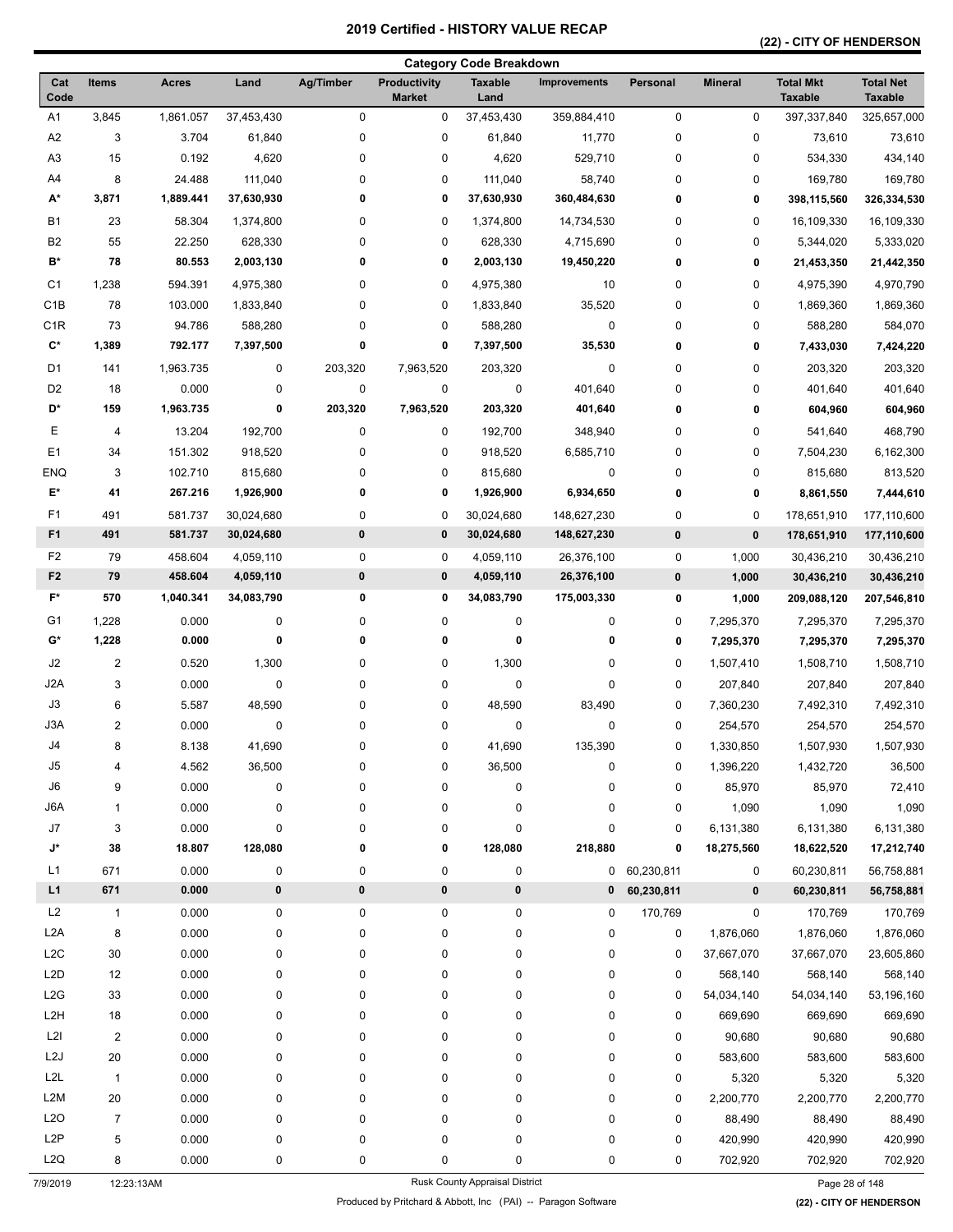# **(22) - CITY OF HENDERSON**

| Cat<br>Code          | Items                   | <b>Acres</b> | Land         | <b>Ag/Timber</b> | <b>Productivity</b><br><b>Market</b> | <b>Taxable</b><br>Land | <b>Improvements</b> | <b>Personal</b> | <b>Mineral</b> | <b>Total Mkt</b><br><b>Taxable</b> | <b>Total Net</b><br><b>Taxable</b> |
|----------------------|-------------------------|--------------|--------------|------------------|--------------------------------------|------------------------|---------------------|-----------------|----------------|------------------------------------|------------------------------------|
| L2                   | 165                     | 0.000        | $\mathbf{0}$ | $\mathbf{0}$     | $\pmb{0}$                            | $\mathbf 0$            | $\bf{0}$            | 170,769         | 98,907,870     | 99,078,639                         | 84,179,449                         |
| L*                   | 836                     | 0.000        | 0            | 0                | 0                                    | 0                      | 0                   | 60,401,580      | 98,907,870     | 159,309,450                        | 140,938,330                        |
| M <sub>1</sub>       | 22                      | 0.000        | $\mathbf 0$  | 0                | 0                                    | 0                      | 0                   | 74,590          | $\mathbf 0$    | 74,590                             | 52,420                             |
| M*                   | 22                      | 0.000        | 0            | 0                | 0                                    | 0                      | 0                   | 74,590          | 0              | 74,590                             | 52,420                             |
| S                    | 10                      | 0.000        | $\mathbf 0$  | 0                | 0                                    | 0                      | 0                   | 7,361,941       | 0              | 7,361,941                          | 7,361,941                          |
| $\mathbf{S}^{\star}$ | 10                      | 0.000        | 0            | 0                | 0                                    | 0                      | 0                   | 7,361,941       | 0              | 7,361,941                          | 7,361,941                          |
| XB                   | 59                      | 0.005        | 140          | 0                | 0                                    | 140                    | $\mathbf 0$         | 14,579          | 440            | 15,159                             | 0                                  |
| XC                   | 871                     | 0.000        | $\mathbf 0$  | 0                | 0                                    | 0                      | 0                   | $\Omega$        | 59,870         | 59,870                             | 0                                  |
| XD                   | $\overline{\mathbf{1}}$ | 0.205        | 2,000        | 0                | 0                                    | 2,000                  | 0                   | 0               | $\mathbf 0$    | 2,000                              | ŋ                                  |
| XV                   | 10                      | 0.107        | 13,750       | 0                | 0                                    | 13,750                 | 81,620              | 3,500           | 12,320         | 111,190                            |                                    |
| <b>XVA</b>           | 143                     | 124.588      | 2,910,240    | 0                | 0                                    | 2,910,240              | 23,776,070          | 0               | 0              | 26,686,310                         | $\Omega$                           |
| <b>XVB</b>           | 71                      | 279.784      | 2,117,450    | 0                | 0                                    | 2,117,450              | 14,416,040          | 1,390           | 0              | 16,534,880                         | 0                                  |
| <b>XVC</b>           | 44                      | 156.615      | 2,341,570    | 0                | 0                                    | 2,341,570              | 104,561,550         | 0               | 0              | 106,903,120                        | $\Omega$                           |
| <b>XVD</b>           | 23                      | 11.751       | 1,619,060    | 0                | 0                                    | 1,619,060              | 10,244,280          | 0               | 0              | 11,863,340                         | 0                                  |
| <b>XVF</b>           | $\mathbf{1}$            | 6.710        | 67,100       | 0                | 0                                    | 67,100                 | $\mathbf 0$         | 0               | 0              | 67,100                             | $\Omega$                           |
| <b>XVG</b>           | 12                      | 5.484        | 342,110      | 0                | 0                                    | 342,110                | 2,402,770           | 78,908          | 0              | 2,823,788                          | 0                                  |
| <b>XVH</b>           | 6                       | 9.863        | 158,980      | 0                | 0                                    | 158,980                | 1,280,630           | 0               | 0              | 1,439,610                          | $\Omega$                           |
| <b>XVM</b>           | 1                       | 0.000        | 40,000       | 0                | 0                                    | 40,000                 | 487,310             | $\Omega$        | 0              | 527,310                            | ŋ                                  |
| <b>XVR</b>           | $\overline{2}$          | 4.190        | 45,180       | 0                | 0                                    | 45,180                 | 23,440              | 0               | 0              | 68,620                             |                                    |
| $\mathsf{X}^\star$   | 1,244                   | 599.301      | 9,657,580    | 0                | 0                                    | 9,657,580              | 157,273,710         | 98,377          | 72,630         | 167,102,297                        |                                    |
|                      | 9,486                   | 6,651.570    | 92,827,910   | 203,320          | 7,963,520                            | 93,031,230             | 719,802,590         | 67,936,488      | 124,552,430    | 1,005,322,738                      | 743,658,281                        |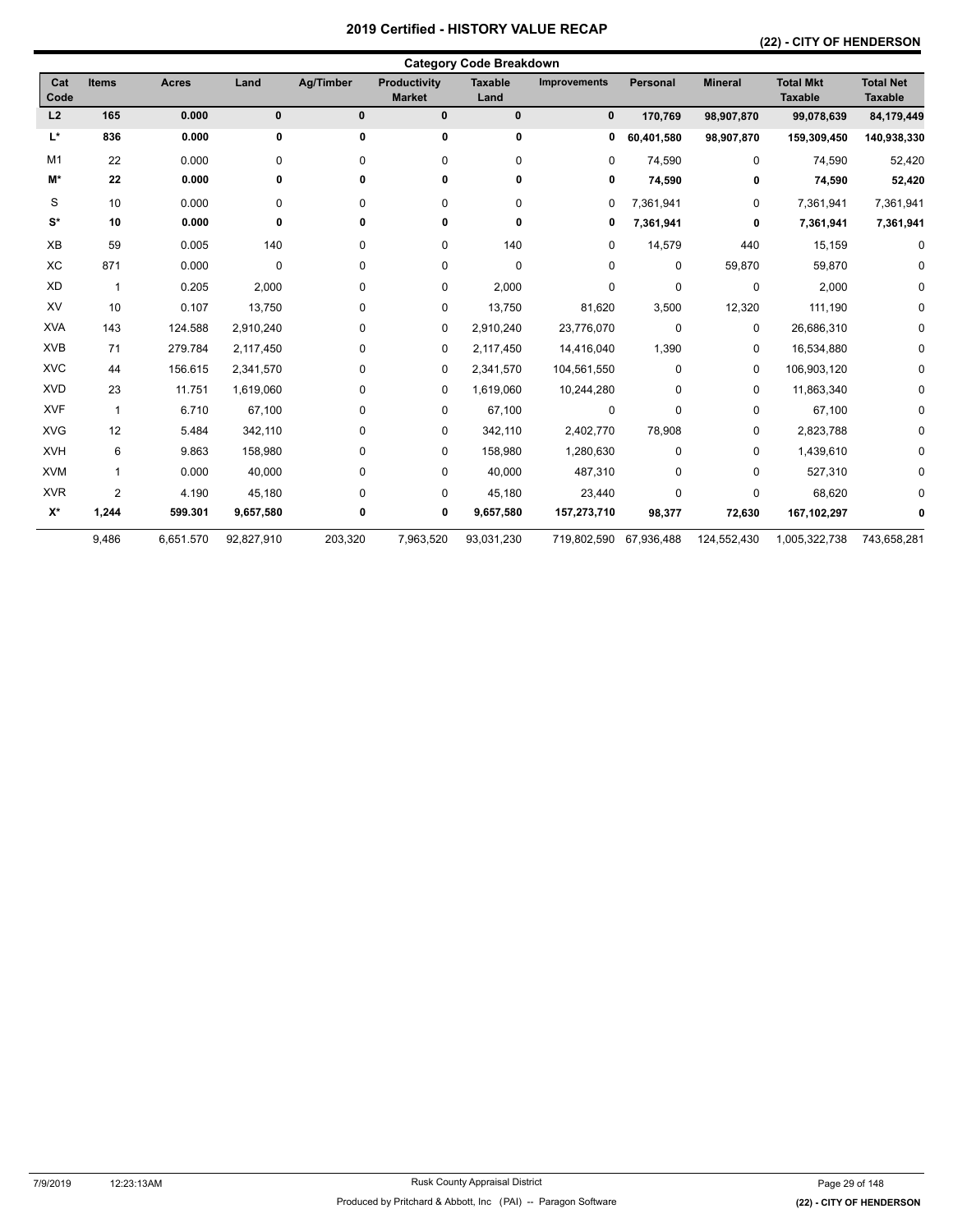|                                          |              |             |                |               |                                     |           | (11) - CITY OF KILGORE |
|------------------------------------------|--------------|-------------|----------------|---------------|-------------------------------------|-----------|------------------------|
| Land                                     |              | Value       | <b>Items</b>   | <b>Exempt</b> |                                     |           |                        |
| Land - Homesite                          | $^{(+)}$     | 13,646,840  | 1,153          | $\mathbf{0}$  |                                     |           |                        |
| Land - Non Homesite                      | $^{(+)}$     | 5,563,910   | 372            | 2,160,040     |                                     |           |                        |
| Land - Productivity Market               | $^{(+)}$     | 575,600     | 10             | 0             |                                     |           |                        |
| Land - Income                            | $^{(+)}$     | 100,000     | 2              | 0             |                                     |           |                        |
| <b>Total Land Market Value</b>           | $(=)$        | 19,886,350  | 1,537          |               | <b>Total Land Value:</b>            | $(+)$     | 19,886,350             |
| Improvements                             |              | Value       | <b>Items</b>   | <b>Exempt</b> |                                     |           |                        |
| Improvements - Homesite                  | $^{(+)}$     | 110,336,180 | 1,164          | 0             |                                     |           |                        |
| New Improvements - Homesite              | $^{(+)}$     | 132,700     | 9              | 0             |                                     |           |                        |
| Improvements - Non Homesite              | $^{(+)}$     | 20,833,630  | 158            | 6,366,260     |                                     |           |                        |
| New Improvements - Non Homesite          | $^{(+)}$     | 380,480     | 1              | 0             |                                     |           |                        |
| Improvements - Income                    | $^{(+)}$     | 2,087,630   | $\overline{c}$ | 0             |                                     |           |                        |
| <b>Total Improvement Value</b>           | $(=)$        | 133,770,620 | 1,334          |               | <b>Total Imp Value:</b>             | $(+)$     | 133,770,620            |
| Personal                                 |              | Value       | <b>Items</b>   | <b>Exempt</b> |                                     |           |                        |
| Personal - Homesite                      | $^{(+)}$     | 5,210       | 3              | 0             |                                     |           |                        |
| New Personal - Homesite                  | $^{(+)}$     | 0           | 0              | 0             |                                     |           |                        |
| Personal - Non Homesite                  | $^{(+)}$     | 3,754,791   | 110            | 0             |                                     |           |                        |
| New Personal - Non Homesite              | $^{(+)}$     | 0           | 0              | 0             |                                     |           |                        |
| <b>Total Personal Value</b>              | $(=)$        | 3.760.001   | 113            |               | <b>Total Personal Value:</b>        | $(+)$     | 3,760,001              |
| Total Real Estate & Personal Mkt Valuer) |              | 157,416,971 | 2,984          |               |                                     |           |                        |
| Minerals                                 |              | Value       | <b>Items</b>   |               |                                     |           |                        |
| <b>Mineral Value</b>                     | $^{(+)}$     | 2,420,990   | 304            |               |                                     |           |                        |
| Mineral Value - Real                     | $^{(+)}$     | 42,974,690  | 124            |               |                                     |           |                        |
| Mineral Value - Personal                 | $^{(+)}$     | 0           | 0              |               |                                     |           |                        |
| <b>Total Mineral Market Value</b>        | $(=)$        | 45,395,680  | 428            |               | <b>Total Min Mkt Value:</b>         | $(+)$     | 45,395,680             |
| <b>Total Market Value</b>                | $(=)$        | 202,812,651 |                |               | <b>Total Market Value:</b>          | $(=/+)$   | 202,812,651            |
| Ag/Timber *does not include protested    |              | Value       | <b>Items</b>   |               |                                     |           |                        |
| Land Timber Gain                         | $^{(+)}$     | $\mathbf 0$ | 0              |               | <b>Land Timber Gain:</b>            | $(+)$     |                        |
| <b>Productivity Market</b>               | $^{(+)}$     | 575,600     | 10             |               |                                     |           |                        |
| Land Ag 1D                               | $(-)$        | 0           | 0              |               |                                     |           |                        |
| Land Ag 1D1                              | $(-)$        | 4,910       | 6              |               |                                     |           |                        |
| Land Ag Tim                              | $(-)$        | 23,340      | 4              |               |                                     |           |                        |
| Productivity Loss: (=)                   |              | 547,350     | 10             |               | <b>Productivity Loss:</b>           | $(\cdot)$ | 547,350                |
| Losses                                   |              | Value       | <b>Items</b>   |               |                                     |           |                        |
| Less Real Exempt Property                | $(-)$        | 8,526,300   | 83             |               |                                     |           |                        |
| Less \$500 Inc. Real Personal            | $(-)$        | 3,258       | 16             |               | <b>Total Market Taxable:</b>        | $(=)$     | 202,265,301            |
| Less Real/Personal Abatements            | $(-)$        | 0           | 0              |               |                                     |           |                        |
| Less Community Housing                   | $(\hbox{-})$ | 0           | 0              |               |                                     |           |                        |
| Less Freeport                            | $(-)$        | 0           | 0              |               |                                     |           |                        |
| <b>Less Allocation</b>                   | $(-)$        | 0           | 0              |               |                                     |           |                        |
| Less MultiUse                            | $(-)$        | 214,270     | 10             |               |                                     |           |                        |
| Less Goods In Transit                    | $(-)$        | 0           | 0              |               |                                     |           |                        |
| Less Historical                          | $(-)$        | 0           | 0              |               |                                     |           |                        |
| Less Solar/Wind Power                    | $(-)$        | 0           | 0              |               |                                     |           |                        |
| Less Vehicle Leased for Personal Use     | $(-)$        | 213,540     | 4              |               | <b>Total Protested Value:</b>       |           | Ω                      |
| <b>Less Real Protested Value</b>         | $(-)$        | 0           | 0              |               | <b>Protested % of Total Market:</b> |           | 0.00%                  |
| Less 10% Cap Loss                        | $(-)$        | 94,270      | 8              |               |                                     |           |                        |
| Less TCEQ/Pollution Control              | $(-)$        | 439,380     | 1              |               |                                     |           |                        |
| Less VLA Loss                            | $(-)$        | 0           | 0              |               |                                     |           |                        |
| Less Mineral Exempt Property             | $(-)$        | 10          | 1              |               |                                     |           |                        |
| Less \$500 Inc. Mineral Owner            | $(-)$        | 23,340      | 156            |               |                                     |           |                        |
| <b>Less Mineral Abatements</b>           | $(-)$        | 0           | 0              |               |                                     |           |                        |
| Less Mineral Freeports/Interstate Commer | $(-)$        | 2,370,300   | $\overline{c}$ |               |                                     |           |                        |
| Less Mineral Unknown                     | $(-)$        | 50          | 1              |               |                                     |           |                        |
| <b>Less Mineral Protested Value</b>      | $(-)$        | 0           | 0              |               |                                     |           |                        |
| Total Losses (includes Prod. Loss)       | $(=)$        | 12,432,068  |                |               | <b>Total Losses:</b>                | $(-)$     | 11,671,178             |
| <b>Total Appraised Value</b>             | $(=)$        | 190,380,583 |                |               | <b>Total Appraised Value:</b>       | $(=/+)$   | 190,380,583            |
|                                          |              |             |                |               | <b>Total Exemptions*:</b>           | $(-)$     | 25,517,510             |
|                                          |              |             |                |               | * See breakdown on following page   |           |                        |

**Net Taxable Value: 164,863,073**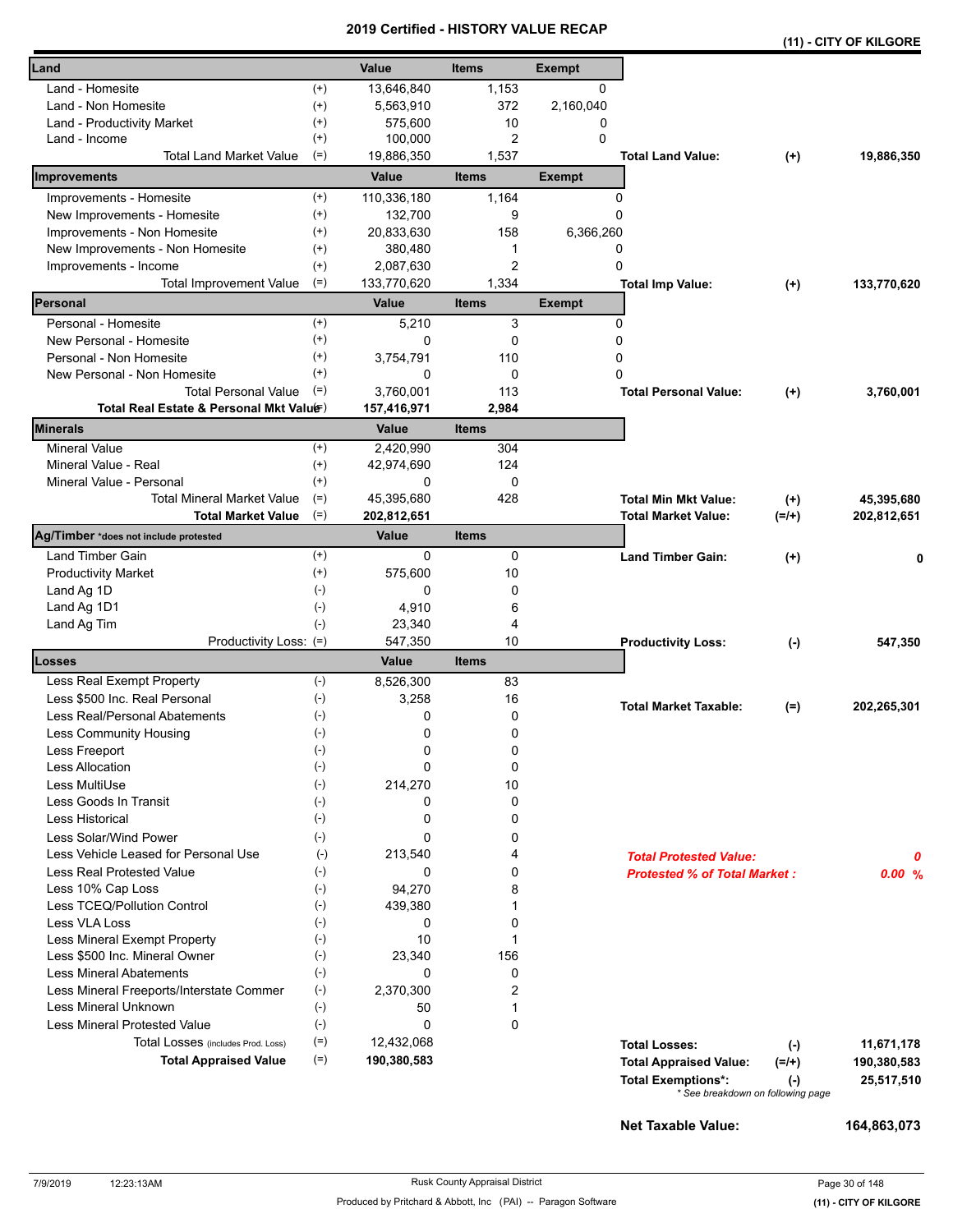| (11) - CITY OF KILGORE |  |
|------------------------|--|
|                        |  |

| Count of Homesteads                                                |            |           |    |                        |       |                |    |                                                                    |                      |                                         |                      |                                                         |
|--------------------------------------------------------------------|------------|-----------|----|------------------------|-------|----------------|----|--------------------------------------------------------------------|----------------------|-----------------------------------------|----------------------|---------------------------------------------------------|
| н                                                                  | s          | F         | в  | D                      | W     | O              | DV | <b>DV100</b>                                                       | <b>SS First Resp</b> |                                         | <b>SS Svc Member</b> |                                                         |
| 474                                                                | 321        | 0         | 23 | 0                      | 0     | $\mathbf{1}$   | 27 | 14                                                                 | 0                    |                                         | 0                    |                                                         |
| Owner and Parcel Counts                                            |            |           |    |                        |       |                |    |                                                                    |                      |                                         |                      |                                                         |
| <b>Total Parcels*:</b>                                             |            |           |    |                        |       |                |    | 2,089 * Parcel count is figured by parcel per ownership sequences. |                      |                                         |                      |                                                         |
| <b>Total Owners:</b>                                               |            |           |    | 1,709                  |       |                |    |                                                                    |                      |                                         |                      |                                                         |
| Ported Homestead/Charity Amounts                                   |            |           |    |                        | Value |                |    | <b>Items</b>                                                       |                      |                                         |                      |                                                         |
| DV Donated Home (Charity)                                          |            |           |    | $(+)$                  |       | $\mathbf 0$    |    | $\mathbf 0$                                                        |                      |                                         |                      |                                                         |
| SS of a Service Member Ported Amount                               |            |           |    | $^{(+)}$               |       | 0              |    | 0                                                                  |                      |                                         |                      |                                                         |
| SS of a First Responder Ported Amount                              |            |           |    | $^{(+)}$               |       | 0              |    | 0                                                                  |                      |                                         |                      |                                                         |
| SS of DV Donated Home Ported Amount<br>SS of 100% DV Ported Amount |            |           |    | $^{(+)}$<br>$(+)$      |       | 0<br>0         |    | 0<br>$\mathbf 0$                                                   |                      |                                         |                      |                                                         |
| <b>Homestead Exemptions</b>                                        |            |           |    |                        | Value |                |    | <b>Items</b>                                                       |                      |                                         |                      |                                                         |
| Homestead H,S                                                      |            |           |    | $(+)$                  |       | $\mathbf 0$    |    | $\pmb{0}$                                                          |                      |                                         |                      |                                                         |
| Senior S                                                           |            |           |    | $^{(+)}$               |       | 0              |    | 0                                                                  |                      | H - Homestead                           |                      | D - Disabled Only                                       |
| Disabled B                                                         |            |           |    | $^{(+)}$               |       | 0              |    | $\mathbf 0$                                                        |                      | S - Over 65                             |                      | W - Widow                                               |
| DV 100%                                                            |            |           |    | $(+)$                  |       | 1,896,790      |    | 14                                                                 |                      | F - Disabled Widow<br>B - Disabled      |                      | O - Over 65 (No HS)<br>DV - Disabled Veteran            |
| Surviving Spouse of a Service Member                               |            |           |    | $^{(+)}$               |       | 0              |    | 0                                                                  |                      | DV100 (1, 2, 3) - 100% Disabled Veteran |                      |                                                         |
| Survivng Spouse of a First Responder                               |            |           |    | $^{(+)}$               |       | 0              |    | 0                                                                  |                      |                                         |                      | 4 (4B, 4H, 4S) - Surviving Spouse of a Service Member   |
|                                                                    |            |           |    | Total Reimbursable (=) |       | 1,896,790      |    | 14                                                                 |                      |                                         |                      | 5* (5B, 5H, 5S) - Surviving Spouse of a First Responder |
| Local Discount                                                     |            |           |    | $^{(+)}$               |       | 18,255,660     |    | 818                                                                |                      |                                         |                      |                                                         |
| Disabled Veteran                                                   |            |           |    | $^{(+)}$               |       | 244,500        |    | 22                                                                 |                      |                                         |                      |                                                         |
| Optional 65                                                        |            |           |    | $^{(+)}$               |       | 4,775,560      |    | 321                                                                |                      |                                         |                      |                                                         |
| <b>Local Disabled</b>                                              |            |           |    | $^{(+)}$               |       | 345,000        |    | 23                                                                 |                      |                                         |                      |                                                         |
| State Homestead                                                    |            |           |    | $^{(+)}$               |       | 0              |    | $\mathbf 0$                                                        |                      |                                         |                      |                                                         |
| <b>Total Exemptions</b>                                            |            |           |    | $(=)$                  |       |                |    | 25,517,510 (includes Ported/Charity Amounts)                       |                      |                                         |                      |                                                         |
| <b>Special Certified Totals</b>                                    |            |           |    |                        |       |                |    |                                                                    |                      |                                         |                      |                                                         |
| <b>Exempt Value of First Time Absolute Exemption</b>               |            |           |    |                        |       |                |    | \$18,620                                                           |                      |                                         |                      |                                                         |
| <b>Exempt Value of First Time Partial Exemption</b>                |            |           |    |                        |       |                |    | \$276,560                                                          |                      |                                         |                      |                                                         |
|                                                                    |            |           |    |                        |       |                |    |                                                                    |                      |                                         |                      |                                                         |
| <b>New AG/Timber</b>                                               |            |           |    |                        |       |                |    |                                                                    |                      |                                         |                      |                                                         |
| Market                                                             |            |           |    |                        |       |                |    | \$0                                                                |                      |                                         |                      |                                                         |
| Taxable                                                            |            |           |    |                        |       |                |    | \$0                                                                |                      |                                         |                      |                                                         |
|                                                                    | Value Loss |           |    |                        |       |                |    | \$0                                                                |                      |                                         |                      |                                                         |
| New Improvement/Personal                                           |            |           |    |                        |       |                |    |                                                                    |                      |                                         |                      |                                                         |
| Market                                                             |            |           |    |                        |       |                |    | \$513,180                                                          |                      |                                         |                      |                                                         |
| Taxable                                                            |            |           |    |                        |       |                |    | \$490,790                                                          |                      |                                         |                      |                                                         |
| Average Values* (includes protested & exempt value)                |            |           |    |                        |       |                |    |                                                                    |                      |                                         |                      |                                                         |
| Average Homestead Value A*                                         |            |           |    |                        |       | <b>Parcels</b> |    |                                                                    |                      | Total Homestead Value A*                |                      |                                                         |
| Market                                                             |            | \$106,124 |    |                        |       | 1,163          |    |                                                                    |                      | <b>Market</b>                           | \$123,422,460        |                                                         |
| Taxable                                                            |            | \$84,833  |    |                        |       |                |    |                                                                    |                      | Taxable                                 | \$98,382,890         |                                                         |
| Average Homestead Value A* and E*                                  |            |           |    |                        |       | <b>Parcels</b> |    |                                                                    |                      | Total Homestead Value A* and E*         |                      |                                                         |
| Market                                                             |            | \$106,280 |    |                        |       | 1,164          |    |                                                                    |                      | Market                                  | \$123,710,940        |                                                         |
| Taxable                                                            |            | \$84,959  |    |                        |       |                |    |                                                                    |                      | Taxable                                 | \$98,613,670         |                                                         |
|                                                                    |            |           |    |                        |       |                |    |                                                                    |                      |                                         |                      |                                                         |
| Average Homestead Value A* and E* and M1                           |            |           |    |                        |       | <b>Parcels</b> |    |                                                                    |                      |                                         |                      | Total Homestead Value A* and E* and M1                  |
| <b>Market</b>                                                      |            | \$106,012 |    |                        |       | 1,167          |    |                                                                    |                      | <b>Market</b>                           | \$123,716,150        |                                                         |
| Taxable                                                            |            | \$84,741  |    |                        |       |                |    |                                                                    |                      | Taxable                                 | \$98,618,880         |                                                         |
| Average Homestead Value M1                                         |            |           |    |                        |       | <b>Parcels</b> |    |                                                                    |                      | <b>Total Homestead Value M1</b>         |                      |                                                         |
| <b>Market</b>                                                      |            | \$1,736   |    |                        |       |                | 3  |                                                                    |                      | <b>Market</b>                           | \$5,210              |                                                         |
| <b>Taxable</b>                                                     |            | \$0       |    |                        |       |                |    |                                                                    |                      | Taxable                                 | \$5,210              |                                                         |
|                                                                    |            |           |    |                        |       |                |    |                                                                    |                      |                                         |                      |                                                         |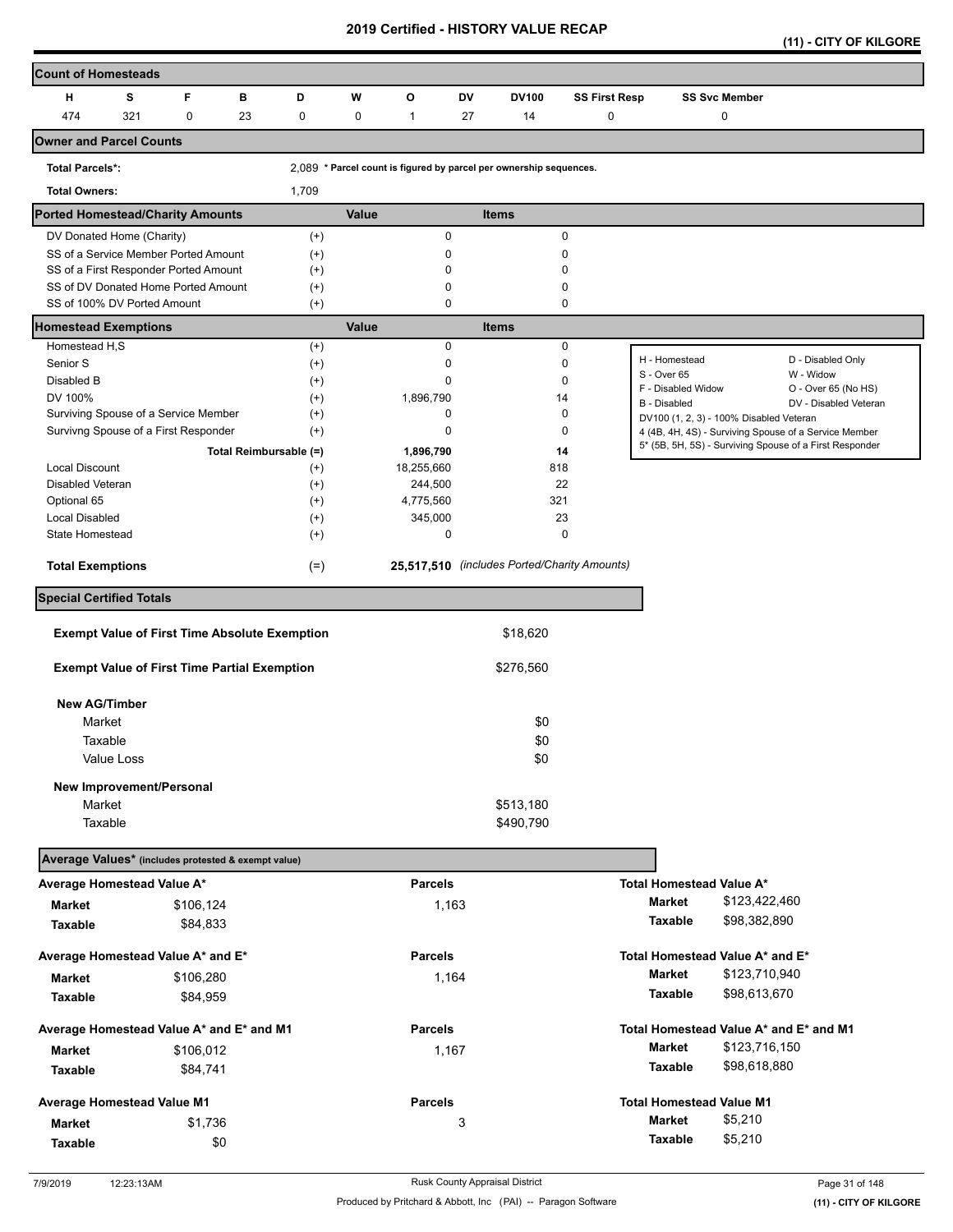# **(11) - CITY OF KILGORE**

|                      |                              |                |            |                  |                                      | <b>Category Code Breakdown</b> |                     |             |                |                                    |                                    |
|----------------------|------------------------------|----------------|------------|------------------|--------------------------------------|--------------------------------|---------------------|-------------|----------------|------------------------------------|------------------------------------|
| Cat<br>Code          | Items                        | <b>Acres</b>   | Land       | <b>Ag/Timber</b> | <b>Productivity</b><br><b>Market</b> | <b>Taxable</b><br>Land         | <b>Improvements</b> | Personal    | <b>Mineral</b> | <b>Total Mkt</b><br><b>Taxable</b> | <b>Total Net</b><br><b>Taxable</b> |
| A1                   | 1,220                        | 502.109        | 14,172,500 | $\pmb{0}$        | 0                                    | 14,172,500                     | 113,370,680         | 0           | 0              | 127,543,180                        | 102,207,860                        |
| A <sub>2</sub>       | $\overline{7}$               | 9.987          | 81,990     | 0                | 0                                    | 81,990                         | 190,700             | $\mathbf 0$ | 0              | 272,690                            | 178,230                            |
| A <sub>3</sub>       | 9                            | 0.000          | 40,500     | 0                | 0                                    | 40,500                         | 514,020             | 0           | 0              | 554,520                            | 488,910                            |
| A4                   | 5                            | 7.305          | 68,330     | 0                | 0                                    | 68,330                         | 65,140              | 0           | 0              | 133,470                            | 133,470                            |
| A*                   | 1,241                        | 519.401        | 14,363,320 | 0                | 0                                    | 14,363,320                     | 114,140,540         | 0           | 0              | 128,503,860                        | 103,008,470                        |
| B <sub>2</sub>       | 3                            | 0.747          | 22,000     | 0                | 0                                    | 22,000                         | 207,510             | 0           | 0              | 229,510                            | 229,510                            |
| B*                   | 3                            | 0.747          | 22,000     | 0                | 0                                    | 22,000                         | 207,510             | 0           | 0              | 229,510                            | 229,510                            |
| C <sub>1</sub>       | 101                          | 46.779         | 548,920    | 0                | 0                                    | 548,920                        | 0                   | 0           | 0              | 548,920                            | 548,920                            |
| C <sub>1</sub> B     | 16                           | 20.206         | 227,350    | 0                | 0                                    | 227,350                        | 0                   | 0           | 0              | 227,350                            | 227,350                            |
| C <sub>1</sub> R     | 21                           | 33.064         | 187,510    | 0                | 0                                    | 187,510                        | 0                   | 0           | 0              | 187,510                            | 187,510                            |
| $\mathbf{C}^{\star}$ | 138                          | 100.049        | 963,780    | 0                | 0                                    | 963,780                        | 0                   | 0           | 0              | 963,780                            | 963,780                            |
| D <sub>1</sub>       | 10                           | 196.944        | 0          | 28,250           | 575,600                              | 28,250                         | $\pmb{0}$           | 0           | 0              | 28,250                             | 28,250                             |
| D <sub>2</sub>       | $\overline{2}$               | 0.000          | 0          | 0                | 0                                    | $\pmb{0}$                      | 4,860               | 0           | 0              | 4,860                              | 4,860                              |
| D*                   | 12                           | 196.944        | 0          | 28,250           | 575,600                              | 28,250                         | 4,860               | 0           | 0              | 33,110                             | 33,110                             |
| E <sub>1</sub>       | $\overline{2}$               | 3.096          | 24,530     | 0                | 0                                    | 24,530                         | 422,420             | 0           | 0              | 446,950                            | 330,560                            |
| E*                   | $\bf{2}$                     | 3.096          | 24,530     | 0                | 0                                    | 24,530                         | 422,420             | 0           | 0              | 446,950                            | 330,560                            |
| F <sub>1</sub>       | 37                           | 101.144        | 1,000,610  | 0                | 0                                    | 1,000,610                      | 6,073,020           | 0           | 0              | 7,073,630                          | 7,073,630                          |
| F <sub>1</sub>       | 37                           | 101.144        | 1,000,610  | 0                | 0                                    | 1,000,610                      | 6,073,020           | 0           | 0              | 7,073,630                          | 7,073,630                          |
| F <sub>2</sub>       | 33                           | 92.295         | 767,930    | 0                | 0                                    | 767,930                        | 6,554,150           | 0           | 0              | 7,322,080                          | 7,322,080                          |
| F <sub>2</sub>       | 33                           | 92.295         | 767,930    | 0                | $\pmb{0}$                            | 767,930                        | 6,554,150           | 0           | 0              | 7,322,080                          | 7,322,080                          |
| $F^*$                | 70                           | 193.439        | 1,768,540  | 0                | 0                                    | 1,768,540                      | 12,627,170          | 0           | 0              | 14,395,710                         | 14,395,710                         |
| G1                   | 147                          | 0.000          | 0          | 0                | 0                                    | 0                              | 0                   | 0           | 2,397,640      | 2,397,640                          | 2,397,590                          |
| $\mathsf{G}^\star$   | 147                          | 0.000          | 0          | 0                | 0                                    | 0                              | 0                   | 0           | 2,397,640      | 2,397,640                          | 2,397,590                          |
| J2                   |                              |                |            | 0                |                                      |                                |                     |             |                |                                    |                                    |
| J3                   | $\overline{c}$               | 0.020          | 2,040      | 0                | 0                                    | 2,040                          | 0<br>0              | 0<br>0      | 388,060        | 390,100                            | 390,100                            |
| J4                   | 2<br>$\overline{\mathbf{c}}$ | 0.000          | 0<br>0     | 0                | 0                                    | 0<br>$\pmb{0}$                 | $\pmb{0}$           | 0           | 1,298,850      | 1,298,850                          | 1,298,850                          |
| J5                   |                              | 0.000          |            |                  | 0                                    |                                |                     |             | 78,550         | 78,550                             | 78,550                             |
|                      | $\mathbf{1}$                 | 0.258          | 6,500      | 0                | 0                                    | 6,500                          | 1,860               | 0           | 0              | 8,360                              | 8,360                              |
| J6                   | $\overline{\mathbf{c}}$      | 0.000          | 0          | 0                | 0                                    | $\pmb{0}$                      | $\pmb{0}$           | 0           | 4,990          | 4,990                              | 4,990                              |
| J6A                  | $\mathbf{1}$                 | 0.000          | 0          | 0                | 0                                    | 0                              | 0                   | 0           | 39,320         | 39,320                             | 39,320                             |
| J7<br>J*             | $\mathbf{1}$<br>11           | 0.000<br>0.279 | 0<br>8,540 | 0<br>0           | 0<br>0                               | $\pmb{0}$<br>8,540             | 0<br>1,860          | 0<br>0      | 61,520         | 61,520                             | 61,520                             |
|                      |                              |                |            |                  |                                      |                                |                     |             | 1,871,290      | 1,881,690                          | 1,881,690                          |
| L1<br>L1             | 86<br>86                     | 0.000<br>0.000 | 0          | 0<br>$\pmb{0}$   | 0                                    | 0                              | 0<br>0              | 3,628,113   | 0              | 3,628,113                          | 3,200,303                          |
|                      |                              |                | $\pmb{0}$  |                  | $\pmb{0}$                            | 0                              |                     | 3,628,113   | 0              | 3,628,113                          | 3,200,303                          |
| L <sub>2</sub> A     | 13                           | 0.000          | 0          | 0                | 0                                    | 0                              | 0                   | 0           | 4,976,680      | 4,976,680                          | 4,976,680                          |
| L2B                  | $\overline{c}$               | 0.000          | 0          | 0                | 0                                    | 0                              | $\pmb{0}$           | 0           | 700,150        | 700,150                            | 700,150                            |
| L <sub>2</sub> C     | $20\,$                       | 0.000          | 0          | 0                | 0                                    | 0                              | 0                   | 0           | 9,935,290      | 9,935,290                          | 7,564,990                          |
| L <sub>2</sub> D     | 15                           | 0.000          | 0          | 0                | 0                                    | 0                              | 0                   | 0           | 648,600        | 648,600                            | 648,600                            |
| L2G                  | 31                           | 0.000          | 0          | 0                | 0                                    | $\pmb{0}$                      | 0                   | 0           | 21,084,530     | 21,084,530                         | 20,645,150                         |
| L <sub>2</sub> H     | $\mathbf{1}$                 | 0.000          | 0          | 0                | 0                                    | 0                              | $\pmb{0}$           | $\pmb{0}$   | 303,630        | 303,630                            | 303,630                            |
| L <sub>2</sub> J     | 11                           | 0.000          | 0          | 0                | 0                                    | 0                              | $\pmb{0}$           | 0           | 363,190        | 363,190                            | 363,190                            |
| L2M                  | 11                           | 0.000          | 0          | 0                | 0                                    | 0                              | 0                   | 0           | 2,628,690      | 2,628,690                          | 2,628,690                          |
| L2O                  | $\overline{7}$               | 0.000          | 0          | 0                | 0                                    | 0                              | 0                   | 0           | 218,270        | 218,270                            | 218,270                            |
| L <sub>2</sub> P     | $\mathbf{1}$                 | 0.000          | 0          | 0                | 0                                    | 0                              | 0                   | 0           | 57,680         | 57,680                             | 57,680                             |
| L <sub>2</sub> Q     | $\boldsymbol{2}$             | 0.000          | 0          | 0                | 0                                    | 0                              | 0                   | 0           | 186,670        | 186,670                            | 186,670                            |
| L2                   | 114                          | 0.000          | $\pmb{0}$  | $\pmb{0}$        | $\pmb{0}$                            | 0                              | $\pmb{0}$           | $\pmb{0}$   | 41,103,380     | 41,103,380                         | 38,293,700                         |
| L*                   | 200                          | 0.000          | 0          | 0                | 0                                    | 0                              | 0                   | 3,628,113   | 41,103,380     | 44,731,493                         | 41,494,003                         |
| M1                   | 9                            | 0.000          | 0          | 0                | 0                                    | 0                              | 0                   | 14,140      | 0              | 14,140                             | 14,140                             |
| M*                   | 9                            | 0.000          | 0          | 0                | 0                                    | 0                              | 0                   | 14,140      | 0              | 14,140                             | 14,140                             |
| S                    | 3                            | 0.000          | 0          | 0                | 0                                    | 0                              | 0                   | 114,510     | 0              | 114,510                            | 114,510                            |
| S*                   | 3                            | 0.000          | 0          | 0                | 0                                    | 0                              | 0                   | 114,510     | 0              | 114,510                            | 114,510                            |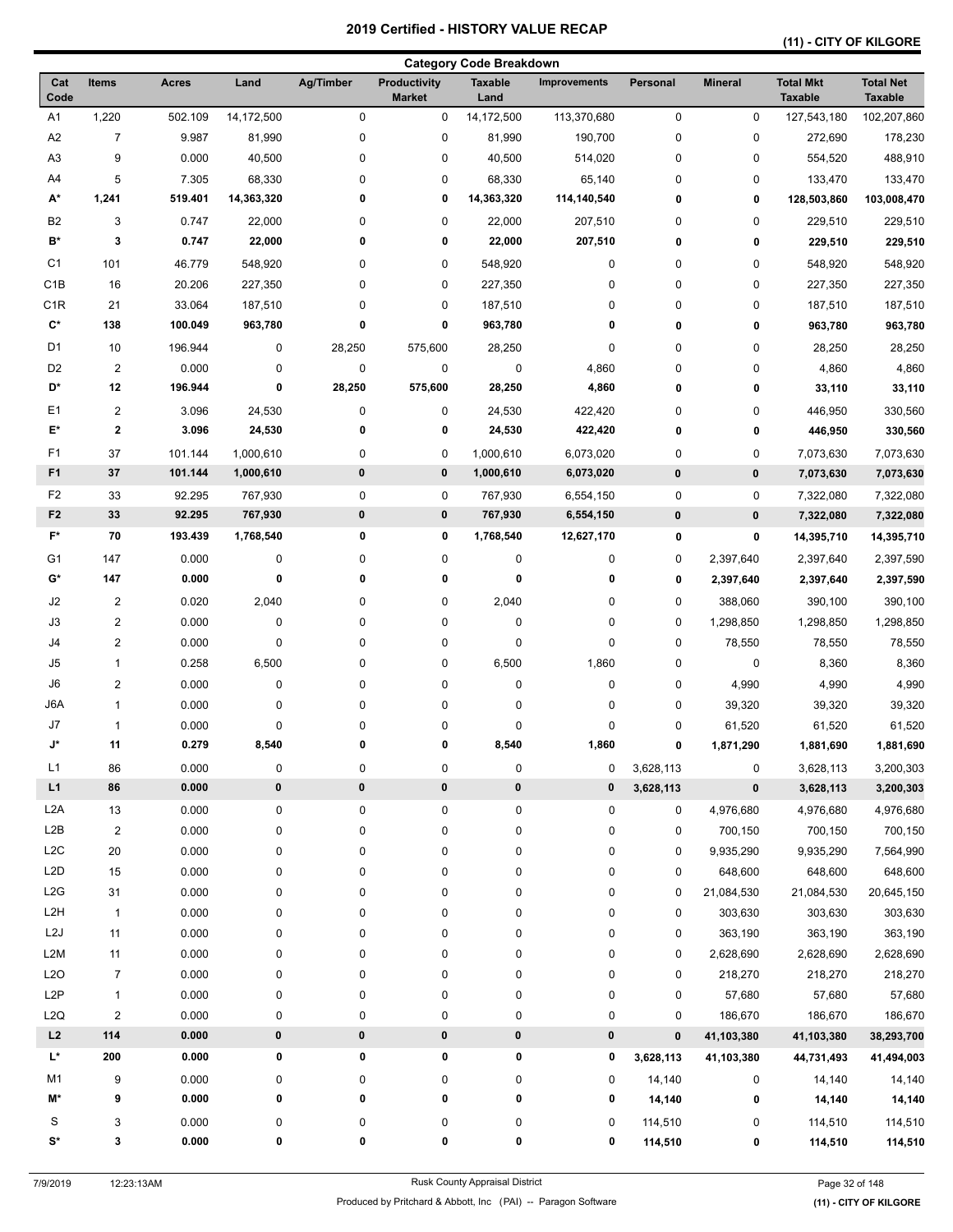# **(11) - CITY OF KILGORE**

|             | <b>Category Code Breakdown</b> |           |            |           |                               |                 |                     |             |                |                                    |                                    |  |  |
|-------------|--------------------------------|-----------|------------|-----------|-------------------------------|-----------------|---------------------|-------------|----------------|------------------------------------|------------------------------------|--|--|
| Cat<br>Code | <b>Items</b><br>Land<br>Acres  |           |            | Ag/Timber | Productivity<br><b>Market</b> | Taxable<br>Land | <b>Improvements</b> | Personal    | <b>Mineral</b> | <b>Total Mkt</b><br><b>Taxable</b> | <b>Total Net</b><br><b>Taxable</b> |  |  |
| XB          | 16                             | 0.000     | 0          |           | 0                             | 0               | 0                   | 3,238       | 20             | 3,258                              | 0                                  |  |  |
| ХC          | 156                            | 0.000     | 0          | 0         | 0                             | 0               | 0                   | $\mathbf 0$ | 23,340         | 23,340                             | 0                                  |  |  |
| XV          |                                | 0.000     | 0          | 0         | 0                             | 0               | 0                   | $\mathbf 0$ | 10             | 10                                 | $\mathbf 0$                        |  |  |
| <b>XVA</b>  | 5                              | 13.379    | 343,020    | 0         | 0                             | 343,020         | 414,850             | 0           | 0              | 757,870                            | 0                                  |  |  |
| <b>XVB</b>  | 63                             | 45.834    | 1,270,320  | 0         | 0                             | 1,270,320       | 89,710              | $\mathbf 0$ | 0              | 1,360,030                          | 0                                  |  |  |
| <b>XVC</b>  | 12                             | 136.221   | 508,100    | $\Omega$  | 0                             | 508,100         | 5,821,090           | $\mathbf 0$ | 0              | 6,329,190                          | $\mathbf 0$                        |  |  |
| <b>XVD</b>  | $\overline{2}$                 | 0.281     | 8,000      | 0         | 0                             | 8,000           | 40,610              | 0           | 0              | 48,610                             | 0                                  |  |  |
| <b>XVG</b>  |                                | 1.530     | 30,600     | $\Omega$  | 0                             | 30,600          | 0                   | $\Omega$    | 0              | 30,600                             | $\mathbf 0$                        |  |  |
| $X^*$       | 256                            | 197.245   | 2,160,040  | 0         | 0                             | 2,160,040       | 6,366,260           | 3,238       | 23,370         | 8,552,908                          | 0                                  |  |  |
|             | 2,092                          | 1,211.198 | 19,310,750 | 28,250    | 575,600                       | 19,339,000      | 133,770,620         | 3,760,001   | 45,395,680     | 202,265,301                        | 164,863,073                        |  |  |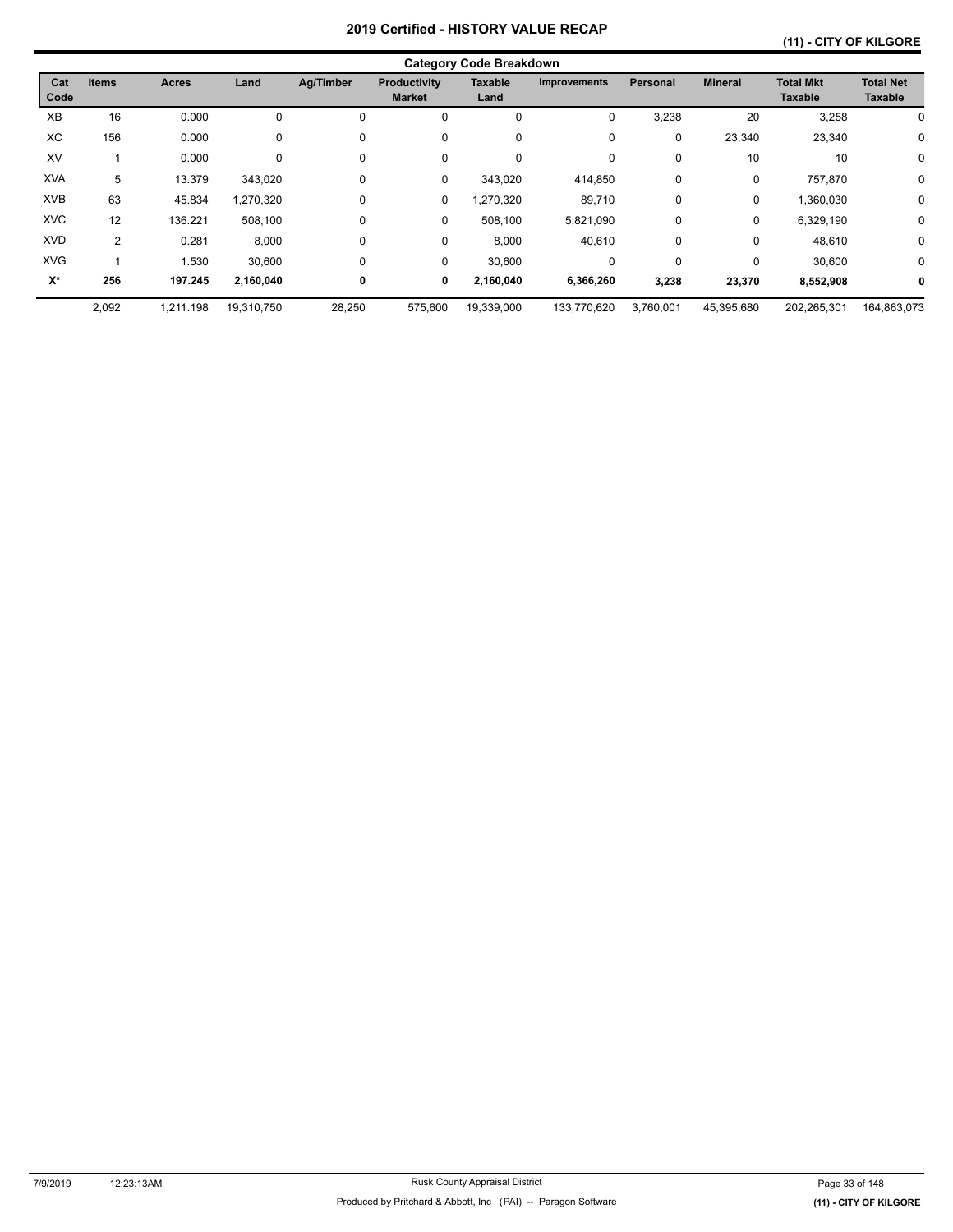|                                          |                    |              |              |               |                                     |                                   | (23) - CITY OF NEW LONDON |
|------------------------------------------|--------------------|--------------|--------------|---------------|-------------------------------------|-----------------------------------|---------------------------|
| Land                                     |                    | Value        | <b>Items</b> | <b>Exempt</b> |                                     |                                   |                           |
| Land - Homesite                          | $^{(+)}$           | 2,463,370    | 322          | 0             |                                     |                                   |                           |
| Land - Non Homesite                      | $^{(+)}$           | 1,602,600    | 163          | 224,670       |                                     |                                   |                           |
| Land - Productivity Market               | $^{(+)}$           | 8,178,530    | 170          | 0             |                                     |                                   |                           |
| Land - Income                            | $^{(+)}$           | 0            | $\mathbf 0$  | $\mathbf 0$   |                                     |                                   |                           |
| <b>Total Land Market Value</b>           | $(=)$              | 12,244,500   | 655          |               | <b>Total Land Value:</b>            | $(+)$                             | 12,244,500                |
| Improvements                             |                    | Value        | <b>Items</b> | <b>Exempt</b> |                                     |                                   |                           |
| Improvements - Homesite                  | $^{(+)}$           | 22,721,870   | 311          | 192,950       |                                     |                                   |                           |
| New Improvements - Homesite              | $^{(+)}$           | 43,770       | 4            |               | 0                                   |                                   |                           |
| Improvements - Non Homesite              | $^{(+)}$           | 3,535,080    | 62           | 1,328,520     |                                     |                                   |                           |
| New Improvements - Non Homesite          | $^{(+)}$           | 51,750       | 4            |               | 0                                   |                                   |                           |
| Improvements - Income                    | $^{(+)}$           | 0            | 0            |               | 0                                   |                                   |                           |
| $(=)$<br><b>Total Improvement Value</b>  |                    | 26,352,470   | 381          |               | <b>Total Imp Value:</b>             | $^{(+)}$                          | 26,352,470                |
| Personal                                 |                    | Value        | <b>Items</b> | <b>Exempt</b> |                                     |                                   |                           |
| Personal - Homesite                      | $^{(+)}$           | 434,790      | 23           |               | 0                                   |                                   |                           |
| New Personal - Homesite                  | $^{(+)}$           | 120,640      | 5            |               | 0                                   |                                   |                           |
| Personal - Non Homesite                  | $^{(+)}$           | 302,950      | 29           |               | 0                                   |                                   |                           |
| New Personal - Non Homesite              | $^{(+)}$           | 24,030       | 1            |               | $\Omega$                            |                                   |                           |
| <b>Total Personal Value</b>              | $(=)$              | 882,410      | 58           |               | <b>Total Personal Value:</b>        | $^{(+)}$                          | 882,410                   |
| Total Real Estate & Personal Mkt Valuer) |                    | 39,479,380   | 1,094        |               |                                     |                                   |                           |
| <b>Minerals</b>                          |                    | <b>Value</b> | <b>Items</b> |               |                                     |                                   |                           |
| <b>Mineral Value</b>                     | $^{(+)}$           | 11,008,920   | 4,940        |               |                                     |                                   |                           |
| Mineral Value - Real                     | $^{(+)}$           | 5,231,630    | 54           |               |                                     |                                   |                           |
| Mineral Value - Personal                 | $^{(+)}$           | 0            | 0            |               |                                     |                                   |                           |
| <b>Total Mineral Market Value</b>        | $(=)$              | 16,240,550   | 4,994        |               | <b>Total Min Mkt Value:</b>         | $^{(+)}$                          | 16,240,550                |
| $(=)$<br><b>Total Market Value</b>       |                    | 55,719,930   |              |               | <b>Total Market Value:</b>          | $(=/+)$                           | 55,719,930                |
| Ag/Timber *does not include protested    |                    | Value        | <b>Items</b> |               |                                     |                                   |                           |
| Land Timber Gain                         | $^{(+)}$           | 0            | 0            |               | <b>Land Timber Gain:</b>            | $^{(+)}$                          | 0                         |
| <b>Productivity Market</b>               | $^{(+)}$           | 8,178,530    | 170          |               |                                     |                                   |                           |
| Land Ag 1D                               | $(-)$              | 0            | 0            |               |                                     |                                   |                           |
| Land Ag 1D1                              | $(-)$              | 61,260       | 57           |               |                                     |                                   |                           |
| Land Ag Tim                              | $(-)$              | 391,200      | 132          |               |                                     |                                   |                           |
| Productivity Loss: (=)                   |                    | 7,726,070    | 170          |               | <b>Productivity Loss:</b>           | $(\cdot)$                         | 7,726,070                 |
| Losses                                   |                    | Value        | <b>Items</b> |               |                                     |                                   |                           |
| Less Real Exempt Property                | $(-)$              | 1,746,140    | 14           |               |                                     |                                   |                           |
| Less \$500 Inc. Real Personal            | $(-)$              | 539          | 3            |               | <b>Total Market Taxable:</b>        | $(=)$                             | 47,993,860                |
| Less Real/Personal Abatements            | $(-)$              | 0            | 0            |               |                                     |                                   |                           |
| Less Community Housing                   | $(\textnormal{-})$ | 0            | 0            |               |                                     |                                   |                           |
| Less Freeport                            | $(-)$              | 0            | 0            |               |                                     |                                   |                           |
| <b>Less Allocation</b>                   | $(-)$              | 0            | 0            |               |                                     |                                   |                           |
| Less MultiUse                            | $(-)$              | 19,520       | 1            |               |                                     |                                   |                           |
| Less Goods In Transit                    | $(-)$              | 0            | 0            |               |                                     |                                   |                           |
| <b>Less Historical</b>                   | $(-)$              | 0            | 0            |               |                                     |                                   |                           |
| Less Solar/Wind Power                    | $(-)$              | 0            | 0            |               |                                     |                                   |                           |
| Less Vehicle Leased for Personal Use     | $(-)$              | 0            | 0            |               | <b>Total Protested Value:</b>       |                                   | 0                         |
| Less Real Protested Value                | $(-)$              | 0            | 0            |               | <b>Protested % of Total Market:</b> |                                   | 0.00%                     |
| Less 10% Cap Loss                        | $(-)$              | 352,190      | 23           |               |                                     |                                   |                           |
| Less TCEQ/Pollution Control              | $(-)$              | 70           | 1            |               |                                     |                                   |                           |
| Less VLA Loss                            | $(-)$              | 0            | $\mathbf 0$  |               |                                     |                                   |                           |
| Less Mineral Exempt Property             | $(-)$              | 675,090      | 21           |               |                                     |                                   |                           |
| Less \$500 Inc. Mineral Owner            | $(-)$              | 137,950      | 1,878        |               |                                     |                                   |                           |
| <b>Less Mineral Abatements</b>           | $(-)$              | 0            | 0            |               |                                     |                                   |                           |
| Less Mineral Freeports/Interstate Commer | $(-)$              | 0            | 0            |               |                                     |                                   |                           |
| <b>Less Mineral Unknown</b>              | $(-)$              | 2,290        | 2            |               |                                     |                                   |                           |
| <b>Less Mineral Protested Value</b>      | $(-)$              | 0            | 0            |               |                                     |                                   |                           |
| Total Losses (includes Prod. Loss)       | $(=)$              | 10,659,859   |              |               | <b>Total Losses:</b>                | $(-)$                             | 2,933,789                 |
| <b>Total Appraised Value</b>             | $(=)$              | 45,060,071   |              |               | <b>Total Appraised Value:</b>       | $(=/+)$                           | 45,060,071                |
|                                          |                    |              |              |               | <b>Total Exemptions*:</b>           | $(\cdot)$                         | 6,601,690                 |
|                                          |                    |              |              |               |                                     | * See breakdown on following page |                           |
|                                          |                    |              |              |               |                                     |                                   |                           |
|                                          |                    |              |              |               | <b>Net Taxable Value:</b>           |                                   | 38,458,381                |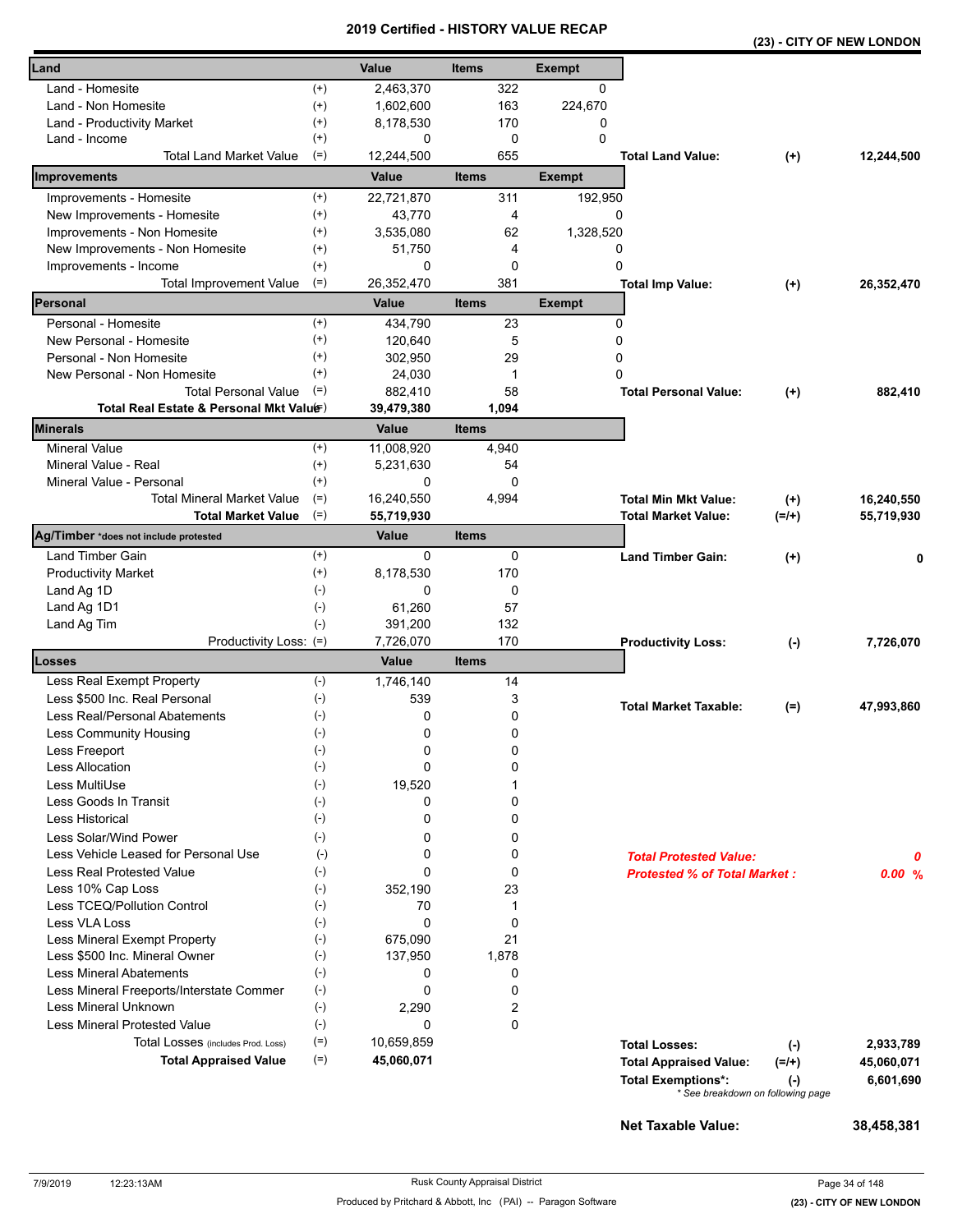|  |  |  | (23) - CITY OF NEW LONDON |
|--|--|--|---------------------------|
|--|--|--|---------------------------|

| <b>Count of Homesteads</b>                                                                   |                                                                    |          |                        |                      |       |                      |           |                                             |                      |                                         |                      |                                                         |  |
|----------------------------------------------------------------------------------------------|--------------------------------------------------------------------|----------|------------------------|----------------------|-------|----------------------|-----------|---------------------------------------------|----------------------|-----------------------------------------|----------------------|---------------------------------------------------------|--|
| H                                                                                            | s                                                                  | F.       | в                      | D                    | W     | O                    | <b>DV</b> | DV100                                       | <b>SS First Resp</b> |                                         | <b>SS Svc Member</b> |                                                         |  |
| 124                                                                                          | 114                                                                | 0        | 12                     | $\mathbf 0$          | 0     | $\mathbf{1}$         | 11        | 6                                           | 0                    |                                         | 0                    |                                                         |  |
| <b>Owner and Parcel Counts</b>                                                               |                                                                    |          |                        |                      |       |                      |           |                                             |                      |                                         |                      |                                                         |  |
| <b>Total Parcels*:</b><br>5,674 * Parcel count is figured by parcel per ownership sequences. |                                                                    |          |                        |                      |       |                      |           |                                             |                      |                                         |                      |                                                         |  |
| <b>Total Owners:</b>                                                                         |                                                                    |          |                        | 2,429                |       |                      |           |                                             |                      |                                         |                      |                                                         |  |
| <b>Ported Homestead/Charity Amounts</b>                                                      |                                                                    |          |                        |                      | Value |                      |           | <b>Items</b>                                |                      |                                         |                      |                                                         |  |
|                                                                                              | DV Donated Home (Charity)                                          |          |                        | $(+)$                |       | 0                    |           | 0                                           |                      |                                         |                      |                                                         |  |
|                                                                                              | SS of a Service Member Ported Amount                               |          |                        | $(+)$                |       | 0                    |           | 0                                           |                      |                                         |                      |                                                         |  |
|                                                                                              | SS of a First Responder Ported Amount                              |          |                        | $^{(+)}$             |       | $\Omega$             |           | 0                                           |                      |                                         |                      |                                                         |  |
|                                                                                              | SS of DV Donated Home Ported Amount<br>SS of 100% DV Ported Amount |          |                        | $^{(+)}$<br>$^{(+)}$ |       | 0<br>0               |           | 0<br>0                                      |                      |                                         |                      |                                                         |  |
| <b>Homestead Exemptions</b>                                                                  |                                                                    |          |                        |                      | Value |                      |           | <b>Items</b>                                |                      |                                         |                      |                                                         |  |
| Homestead H,S                                                                                |                                                                    |          |                        | $^{(+)}$             |       | $\mathbf 0$          |           | 0                                           |                      |                                         |                      |                                                         |  |
| Senior S                                                                                     |                                                                    |          |                        | $^{(+)}$             |       | 0                    |           | 0                                           |                      | H - Homestead                           |                      | D - Disabled Only                                       |  |
| Disabled B                                                                                   |                                                                    |          |                        | $^{(+)}$             |       | 0                    |           | 0                                           |                      | S - Over 65<br>F - Disabled Widow       |                      | W - Widow<br>O - Over 65 (No HS)                        |  |
| DV 100%                                                                                      |                                                                    |          |                        | $^{(+)}$             |       | 636,950              |           | 6                                           |                      | B - Disabled                            |                      | DV - Disabled Veteran                                   |  |
|                                                                                              | Surviving Spouse of a Service Member                               |          |                        | $^{(+)}$             |       | 0                    |           | 0                                           |                      | DV100 (1, 2, 3) - 100% Disabled Veteran |                      |                                                         |  |
|                                                                                              | Survivng Spouse of a First Responder                               |          |                        | $^{(+)}$             |       | $\Omega$             |           | 0                                           |                      |                                         |                      | 4 (4B, 4H, 4S) - Surviving Spouse of a Service Member   |  |
|                                                                                              |                                                                    |          | Total Reimbursable (=) |                      |       | 636,950              |           | 6                                           |                      |                                         |                      | 5* (5B, 5H, 5S) - Surviving Spouse of a First Responder |  |
| <b>Local Discount</b>                                                                        |                                                                    |          |                        | $^{(+)}$             |       | 4,114,430            |           | 250                                         |                      |                                         |                      |                                                         |  |
| <b>Disabled Veteran</b>                                                                      |                                                                    |          |                        | $^{(+)}$             |       | 88,620               |           | 9                                           |                      |                                         |                      |                                                         |  |
| Optional 65<br><b>Local Disabled</b>                                                         |                                                                    |          |                        | $^{(+)}$<br>$^{(+)}$ |       | 1,589,090<br>172,600 |           | 113<br>12                                   |                      |                                         |                      |                                                         |  |
| State Homestead                                                                              |                                                                    |          |                        | $^{(+)}$             |       | 0                    |           | 0                                           |                      |                                         |                      |                                                         |  |
|                                                                                              |                                                                    |          |                        |                      |       |                      |           |                                             |                      |                                         |                      |                                                         |  |
| <b>Total Exemptions</b>                                                                      |                                                                    |          |                        | $(=)$                |       |                      |           | 6,601,690 (includes Ported/Charity Amounts) |                      |                                         |                      |                                                         |  |
| <b>Special Certified Totals</b>                                                              |                                                                    |          |                        |                      |       |                      |           |                                             |                      |                                         |                      |                                                         |  |
|                                                                                              | <b>Exempt Value of First Time Absolute Exemption</b>               |          |                        |                      |       |                      |           | \$0                                         |                      |                                         |                      |                                                         |  |
|                                                                                              | <b>Exempt Value of First Time Partial Exemption</b>                |          |                        |                      |       |                      |           | \$239,690                                   |                      |                                         |                      |                                                         |  |
| <b>New AG/Timber</b>                                                                         |                                                                    |          |                        |                      |       |                      |           |                                             |                      |                                         |                      |                                                         |  |
| Market                                                                                       |                                                                    |          |                        |                      |       |                      |           | \$0                                         |                      |                                         |                      |                                                         |  |
| Taxable                                                                                      |                                                                    |          |                        |                      |       |                      |           | \$0                                         |                      |                                         |                      |                                                         |  |
|                                                                                              | Value Loss                                                         |          |                        |                      |       |                      |           | \$0                                         |                      |                                         |                      |                                                         |  |
|                                                                                              |                                                                    |          |                        |                      |       |                      |           |                                             |                      |                                         |                      |                                                         |  |
| Market                                                                                       | New Improvement/Personal                                           |          |                        |                      |       |                      |           | \$240,190                                   |                      |                                         |                      |                                                         |  |
| Taxable                                                                                      |                                                                    |          |                        |                      |       |                      |           | \$208,870                                   |                      |                                         |                      |                                                         |  |
|                                                                                              |                                                                    |          |                        |                      |       |                      |           |                                             |                      |                                         |                      |                                                         |  |
| Average Values* (includes protested & exempt value)                                          |                                                                    |          |                        |                      |       |                      |           |                                             |                      |                                         |                      |                                                         |  |
| Average Homestead Value A*                                                                   |                                                                    |          |                        |                      |       | <b>Parcels</b>       |           |                                             |                      | Total Homestead Value A*                |                      |                                                         |  |
| <b>Market</b>                                                                                |                                                                    | \$74,134 |                        |                      |       |                      | 305       |                                             |                      | <b>Market</b>                           | \$22,611,030         |                                                         |  |
| Taxable                                                                                      |                                                                    | \$58,416 |                        |                      |       |                      |           |                                             |                      | Taxable                                 | \$16,452,980         |                                                         |  |
| Average Homestead Value A* and E*                                                            |                                                                    |          |                        |                      |       | <b>Parcels</b>       |           |                                             |                      | Total Homestead Value A* and E*         |                      |                                                         |  |
| Market                                                                                       |                                                                    | \$73,965 |                        |                      |       |                      | 307       |                                             |                      | <b>Market</b>                           | \$22,707,370         |                                                         |  |
| Taxable                                                                                      |                                                                    | \$58,294 |                        |                      |       |                      |           |                                             |                      | Taxable                                 | \$16,537,920         |                                                         |  |
| Average Homestead Value A* and E* and M1                                                     |                                                                    |          |                        |                      |       | <b>Parcels</b>       |           |                                             |                      | Total Homestead Value A* and E* and M1  |                      |                                                         |  |
| <b>Market</b>                                                                                |                                                                    | \$70,068 |                        |                      |       |                      | 332       |                                             |                      | <b>Market</b>                           | \$23,262,800         |                                                         |  |
| Taxable                                                                                      |                                                                    | \$55,215 |                        |                      |       |                      |           |                                             |                      | Taxable                                 | \$16,923,070         |                                                         |  |
| Average Homestead Value M1                                                                   |                                                                    |          |                        |                      |       | <b>Parcels</b>       |           |                                             |                      | <b>Total Homestead Value M1</b>         |                      |                                                         |  |
| <b>Market</b>                                                                                |                                                                    | \$22,217 |                        |                      |       |                      | 25        |                                             |                      | <b>Market</b>                           | \$555,430            |                                                         |  |
| Taxable                                                                                      |                                                                    | \$16,751 |                        |                      |       |                      |           |                                             |                      | Taxable                                 | \$385,150            |                                                         |  |
|                                                                                              |                                                                    |          |                        |                      |       |                      |           |                                             |                      |                                         |                      |                                                         |  |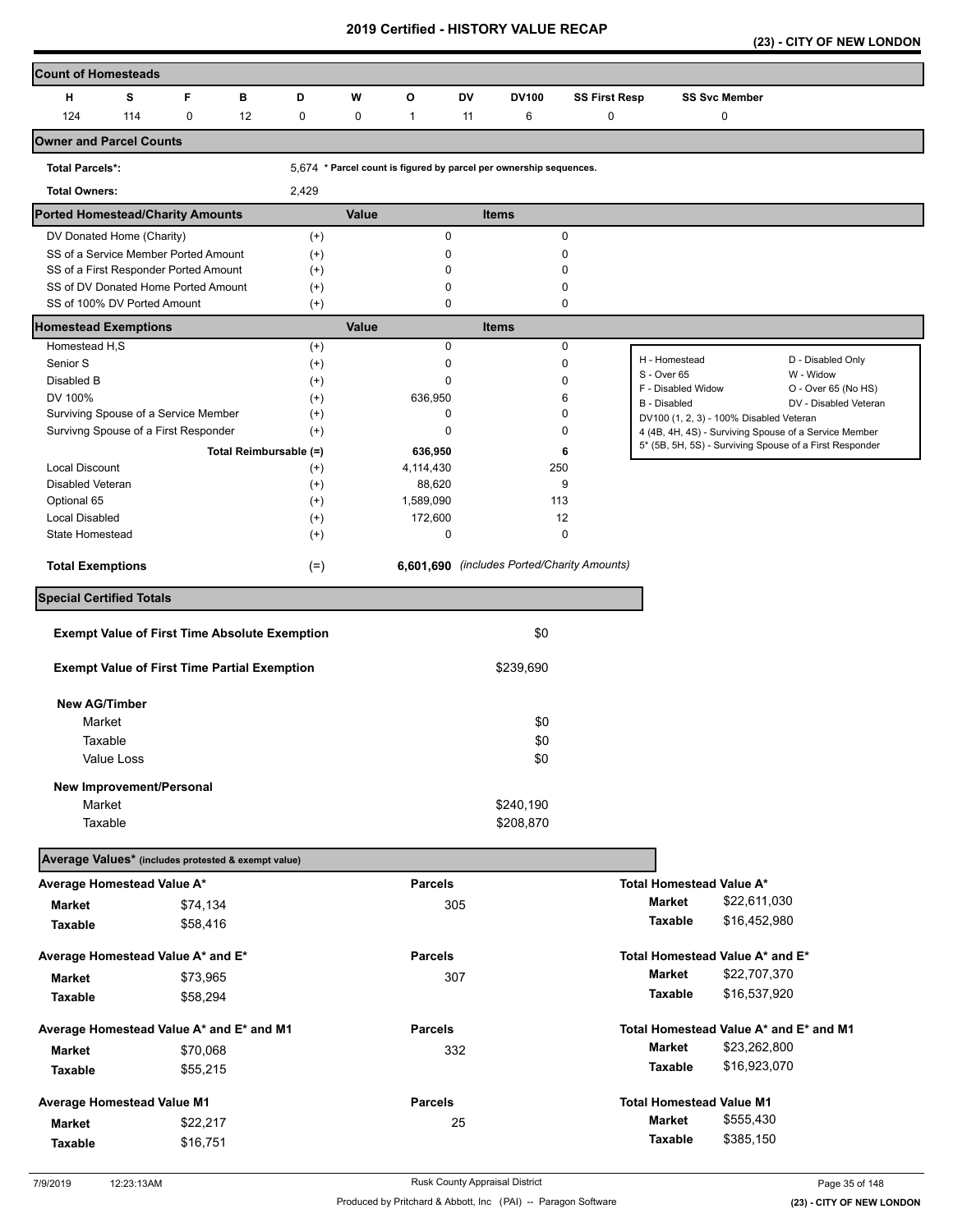# **(23) - CITY OF NEW LONDON**

| <b>Category Code Breakdown</b> |                         |                   |           |           |                                      |                        |                     |          |                |                                    |                                    |
|--------------------------------|-------------------------|-------------------|-----------|-----------|--------------------------------------|------------------------|---------------------|----------|----------------|------------------------------------|------------------------------------|
| Cat<br>Code                    | <b>Items</b>            | <b>Acres</b>      | Land      | Ag/Timber | <b>Productivity</b><br><b>Market</b> | <b>Taxable</b><br>Land | <b>Improvements</b> | Personal | <b>Mineral</b> | <b>Total Mkt</b><br><b>Taxable</b> | <b>Total Net</b><br><b>Taxable</b> |
| A1                             | 268                     | 327.158           | 1,995,830 | $\pmb{0}$ | $\mathsf 0$                          | 1,995,830              | 20,203,620          | 0        | 0              | 22,199,450                         | 16,440,850                         |
| A <sub>2</sub>                 | 47                      | 78.720            | 375,330   | 0         | 0                                    | 375,330                | 581,050             | 0        | 0              | 956,380                            | 625,730                            |
| A3                             | 13                      | 11.116            | 34,330    | 0         | 0                                    | 34,330                 | 413,570             | 0        | 0              | 447,900                            | 275,070                            |
| A4                             | 3                       | 5.046             | 27,370    | 0         | 0                                    | 27,370                 | 2,930               | 0        | 0              | 30,300                             | 30,300                             |
| A*                             | 331                     | 422.039           | 2,432,860 | 0         | 0                                    | 2,432,860              | 21,201,170          | 0        | 0              | 23,634,030                         | 17,371,950                         |
| B <sub>2</sub>                 | $\mathbf{1}$            | 0.720             | 4,320     | 0         | 0                                    | 4,320                  | 64,720              | 0        | 0              | 69,040                             | 69,040                             |
| $\mathbf{B}^{\star}$           | 1                       | 0.720             | 4,320     | 0         | 0                                    | 4,320                  | 64,720              | 0        | 0              | 69,040                             | 69,040                             |
| C <sub>1</sub>                 | 29                      | 21.276            | 95,800    | 0         | 0                                    | 95,800                 | 0                   | 0        | 0              | 95,800                             | 83,260                             |
| C <sub>1</sub> R               | 41                      | 101.639           | 271,140   | 0         | 0                                    | 271,140                | 0                   | 0        | 0              | 271,140                            | 262,780                            |
| $\mathbf{C}^{\star}$           | 70                      | 122.914           | 366,940   | 0         | 0                                    | 366,940                | 0                   | 0        | 0              | 366,940                            | 346,040                            |
| D1                             | 170                     | 4,371.410         | 0         | 452,460   | 8,178,530                            | 452,460                | 0                   | 0        | 0              | 452,460                            | 452,460                            |
| D <sub>2</sub>                 | 12                      | 0.000             | 0         | $\pmb{0}$ | 0                                    | $\pmb{0}$              | 189,460             | 0        | 0              | 189,460                            | 189,460                            |
| D*                             | 182                     | 4,371.410         | 0         | 452,460   | 8,178,530                            | 452,460                | 189,460             | 0        | 0              | 641,920                            | 641,920                            |
| Ε                              | 32                      | 285.537           | 554,600   | 0         | 0                                    | 554,600                | 746,550             | 0        | 0              | 1,301,150                          | 1,209,050                          |
| E <sub>1</sub>                 |                         |                   |           |           |                                      |                        |                     |          |                |                                    | 1,377,960                          |
| E <sub>2</sub>                 | 28                      | 88.339            | 198,630   | 0         | 0                                    | 198,630                | 1,563,820           | 0        | 0              | 1,762,450                          |                                    |
|                                | 5                       | 7.784             | 42,170    | 0         | 0                                    | 42,170                 | 63,810              | 0        | 0              | 105,980                            | 90,760                             |
| <b>ENQ</b><br>E*               | $\mathbf{1}$<br>66      | 19.560<br>401.220 | 47,030    | 0<br>0    | 0<br>0                               | 47,030                 | 0<br>2,374,180      | 0        | 0              | 47,030                             | 47,030                             |
|                                |                         |                   | 842,430   |           |                                      | 842,430                |                     | 0        | 0              | 3,216,610                          | 2,724,800                          |
| F1                             | 10                      | 23.131            | 138,860   | 0         | 0                                    | 138,860                | 770,430             | 0        | 0              | 909,290                            | 909,290                            |
| F <sub>1</sub>                 | 10                      | 23.131            | 138,860   | $\pmb{0}$ | $\pmb{0}$                            | 138,860                | 770,430             | 0        | 0              | 909,290                            | 909,290                            |
| F <sub>2</sub>                 | $\overline{2}$          | 10.000            | 42,000    | 0         | $\pmb{0}$                            | 42,000                 | 196,220             | 0        | 0              | 238,220                            | 238,220                            |
| F <sub>2</sub>                 | $\bf 2$                 | 10.000            | 42,000    | 0         | $\pmb{0}$                            | 42,000                 | 196,220             | 0        | $\pmb{0}$      | 238,220                            | 238,220                            |
| F*                             | 12                      | 33.131            | 180,860   | 0         | 0                                    | 180,860                | 966,650             | 0        | 0              | 1,147,510                          | 1,147,510                          |
| G <sub>1</sub>                 | 3,042                   | 0.000             | 0         | 0         | 0                                    | 0                      | 0                   | 0        | 10,838,140     | 10,838,140                         | 10,835,850                         |
| G*                             | 3,042                   | 0.000             | 0         | 0         | 0                                    | 0                      | 0                   | 0        | 10,838,140     | 10,838,140                         | 10,835,850                         |
| J2                             | $\mathbf{1}$            | 0.000             | 0         | 0         | 0                                    | $\pmb{0}$              | 0                   | 0        | 87,100         | 87,100                             | 87,100                             |
| J3                             | 5                       | 2.067             | 5,890     | 0         | 0                                    | 5,890                  | 0                   | 0        | 1,418,340      | 1,424,230                          | 1,424,230                          |
| J3A                            | $\mathbf{1}$            | 0.000             | 0         | 0         | 0                                    | $\pmb{0}$              | 0                   | 0        | 224,740        | 224,740                            | 224,740                            |
| J4                             | $\overline{c}$          | 0.130             | 8,000     | 0         | 0                                    | 8,000                  | 34,820              | 0        | 54,720         | 97,540                             | 97,540                             |
| J5                             | $\mathbf{1}$            | 0.000             | 0         | 0         | 0                                    | $\pmb{0}$              | 0                   | 0        | 642,260        | 642,260                            | 0                                  |
| J6                             | 17                      | 0.000             | 0         | 0         | 0                                    | $\pmb{0}$              | 0                   | 0        | 355,880        | 355,880                            | 355,810                            |
| J6A                            | 6                       | 0.000             | 0         | 0         | 0                                    | $\pmb{0}$              | $\pmb{0}$           | 0        | 503,400        | 503,400                            | 503,400                            |
| J7                             | 6                       | 0.000             | 0         | 0         | 0                                    | $\pmb{0}$              | 0                   | 0        | 348,440        | 348,440                            | 348,440                            |
| J*                             | 39                      | 2.197             | 13,890    | 0         | 0                                    | 13,890                 | 34,820              | 0        | 3,634,880      | 3,683,590                          | 3,041,260                          |
| L1                             | 18                      | 0.000             | 0         | 0         | 0                                    | 0                      | 0                   | 182,181  | 0              | 182,181                            | 162,661                            |
| L1                             | 18                      | 0.000             | $\pmb{0}$ | $\pmb{0}$ | $\pmb{0}$                            | 0                      | $\pmb{0}$           | 182,181  | $\pmb{0}$      | 182,181                            | 162,661                            |
| L2A                            | $\overline{\mathbf{c}}$ | 0.000             | 0         | 0         | 0                                    | 0                      | 0                   | 0        | 570,700        | 570,700                            | 570,700                            |
| L <sub>2</sub> C               | $\overline{2}$          | 0.000             | 0         | 0         | 0                                    | $\pmb{0}$              | $\pmb{0}$           | 0        | 18,580         | 18,580                             | 18,580                             |
| L2G                            | 5                       | 0.000             | 0         | 0         | 0                                    | 0                      | $\pmb{0}$           | 0        | 783,800        | 783,800                            | 783,800                            |
| L <sub>2</sub> H               | $\mathbf{1}$            | 0.000             | 0         | 0         | 0                                    | 0                      | 0                   | 0        | 32,860         | 32,860                             | 32,860                             |
| L <sub>2</sub> J               | 3                       | 0.000             | 0         | 0         | 0                                    | 0                      | 0                   | 0        | 5,940          | 5,940                              | 5,940                              |
| L2L                            | $\mathbf{1}$            | 0.000             | 0         | 0         | 0                                    | 0                      | 0                   | 0        | 15,050         | 15,050                             | 15,050                             |
| L <sub>2</sub> M               | $\mathbf{1}$            | 0.000             | 0         | 0         | 0                                    | 0                      | 0                   | 0        | 121,980        | 121,980                            | 121,980                            |
| L2Q                            | $\overline{2}$          | 0.000             | 0         | 0         | 0                                    | 0                      | 0                   | 0        | 44,250         | 44,250                             | 44,250                             |
| L2T                            | $\mathbf{1}$            | 0.000             | 0         | 0         | 0                                    | $\pmb{0}$              | $\pmb{0}$           | 0        | 3,590          | 3,590                              | 3,590                              |
| L <sub>2</sub>                 | ${\bf 18}$              | 0.000             | $\pmb{0}$ | $\pmb{0}$ | $\pmb{0}$                            | 0                      | $\mathbf 0$         | 0        | 1,596,750      | 1,596,750                          | 1,596,750                          |
| L*                             | 36                      | 0.000             | 0         | 0         | 0                                    | 0                      | 0                   | 182,181  | 1,596,750      | 1,778,931                          | 1,759,411                          |
| M1                             | 33                      | 0.000             | 0         | 0         | 0                                    | 0                      | 0                   | 699,690  | 0              | 699,690                            | 520,600                            |
| M*                             | 33                      | 0.000             | 0         | 0         | 0                                    | 0                      | 0                   | 699,690  | 0              | 699,690                            | 520,600                            |
| ΧB                             | 3                       | 0.000             | 0         | 0         | 0                                    | 0                      | 0                   | 539      | 0              | 539                                | 0                                  |
|                                |                         |                   |           |           |                                      |                        |                     |          |                |                                    |                                    |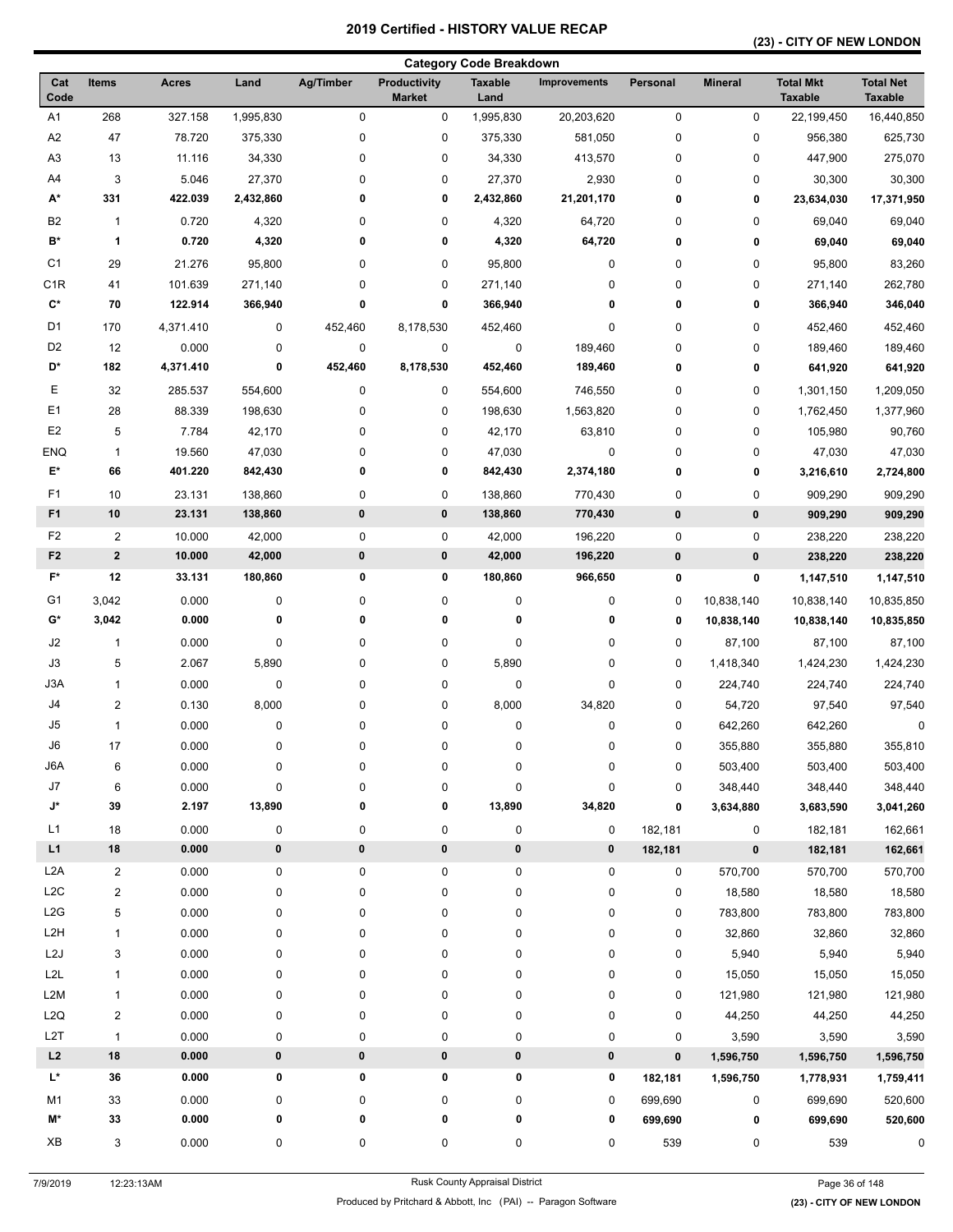## **(23) - CITY OF NEW LONDON**

|                    | <b>Category Code Breakdown</b> |              |           |           |                               |                        |                     |                 |                |                                    |                                    |  |  |
|--------------------|--------------------------------|--------------|-----------|-----------|-------------------------------|------------------------|---------------------|-----------------|----------------|------------------------------------|------------------------------------|--|--|
| Cat<br>Code        | <b>Items</b>                   | <b>Acres</b> | Land      | Ag/Timber | Productivity<br><b>Market</b> | <b>Taxable</b><br>Land | <b>Improvements</b> | <b>Personal</b> | <b>Mineral</b> | <b>Total Mkt</b><br><b>Taxable</b> | <b>Total Net</b><br><b>Taxable</b> |  |  |
| ХC                 | 1,878                          | 0.000        | 0         | 0         | 0                             | 0                      | 0                   | $\Omega$        | 137,950        | 137,950                            | 0                                  |  |  |
| XV                 | 20                             | 0.000        | 0         | 0         | $\mathbf 0$                   | 0                      | 0                   | $\mathbf 0$     | 32,830         | 32,830                             | 0                                  |  |  |
| <b>XVA</b>         | 5                              | 2.676        | 29,880    | 0         | 0                             | 29,880                 | 700,460             | $\mathbf 0$     | 0              | 730,340                            | 0                                  |  |  |
| <b>XVB</b>         | 4                              | 35.790       | 85,330    | 0         | 0                             | 85,330                 | 0                   | 0               | 0              | 85,330                             | 0                                  |  |  |
| <b>XVC</b>         | 3                              | 27.189       | 55,020    | 0         | 0                             | 55,020                 | 0                   | $\mathbf 0$     | 0              | 55,020                             | 0                                  |  |  |
| <b>XVG</b>         |                                | 2.859        | 29,440    | 0         | 0                             | 29,440                 | 614.940             | 0               | 0              | 644,380                            | $\mathbf 0$                        |  |  |
| <b>XVP</b>         |                                | 0.041        | 25,000    | 0         | 0                             | 25,000                 | 206,070             | $\Omega$        | 0              | 231,070                            | $\mathbf 0$                        |  |  |
| $\mathsf{X}^\star$ | 1,915                          | 68.555       | 224,670   | 0         | 0                             | 224,670                | 1,521,470           | 539             | 170,780        | 1,917,459                          | 0                                  |  |  |
|                    | 5,727                          | 5,422.187    | 4,065,970 | 452,460   | 8,178,530                     | 4,518,430              | 26,352,470          | 882,410         | 16,240,550     | 47,993,860                         | 38,458,381                         |  |  |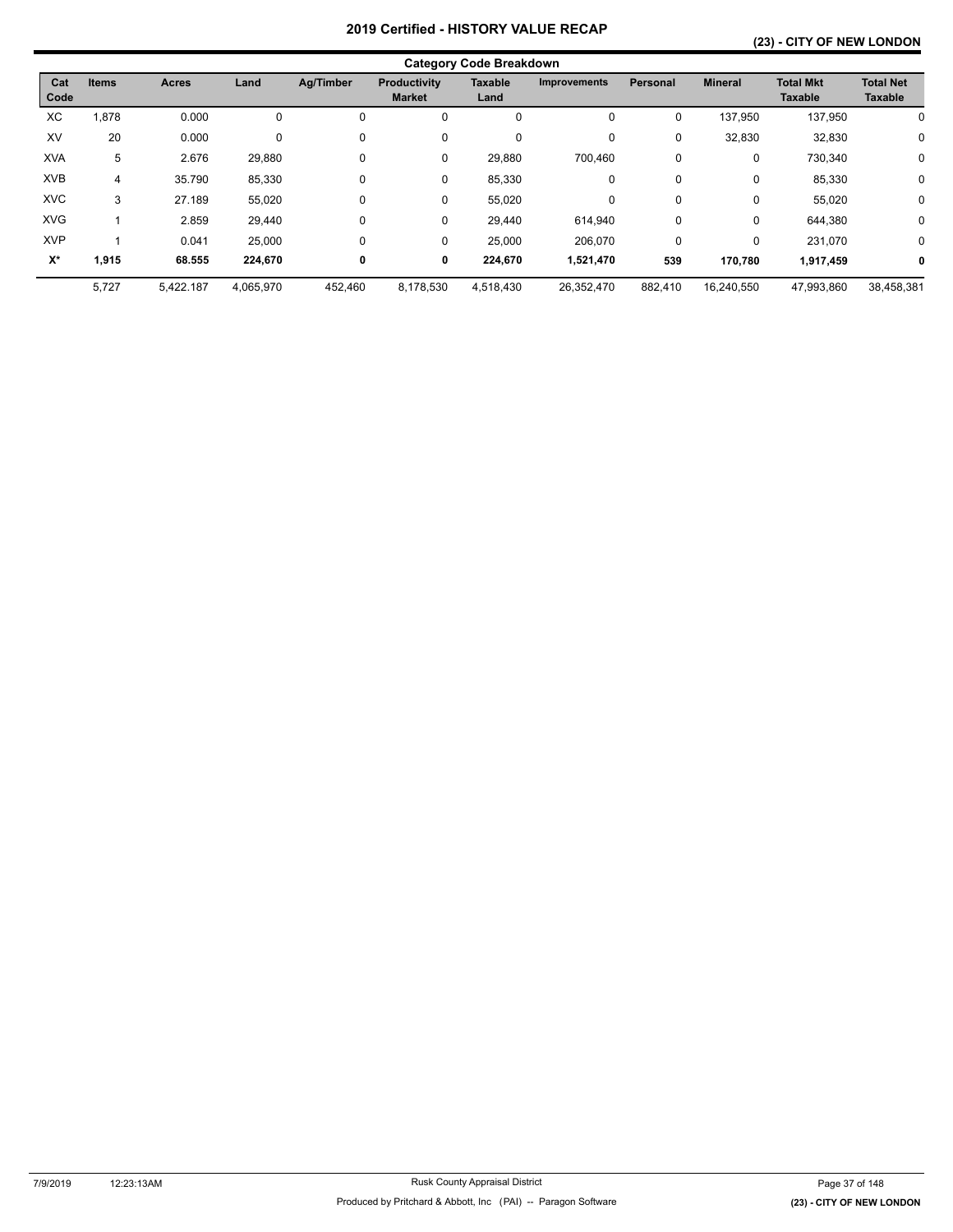|                                                                    |              |                     |              |                                         |                                                            |                      | (24) - CITY OF OVERTON  |
|--------------------------------------------------------------------|--------------|---------------------|--------------|-----------------------------------------|------------------------------------------------------------|----------------------|-------------------------|
| Land                                                               |              | Value               | <b>Items</b> | <b>Exempt</b>                           |                                                            |                      |                         |
| Land - Homesite                                                    | $^{(+)}$     | 3,647,090           | 689          | 11,090                                  |                                                            |                      |                         |
| Land - Non Homesite                                                | $^{(+)}$     | 3,489,670           | 476          | 1,075,250                               |                                                            |                      |                         |
| Land - Productivity Market                                         | $^{(+)}$     | 4,265,070           | 101          | 0                                       |                                                            |                      |                         |
| Land - Income                                                      | $^{(+)}$     | 36,790              | 3            | $\Omega$                                |                                                            |                      |                         |
| Total Land Market Value                                            | $(=)$        | 11,438,620          | 1,271        |                                         | <b>Total Land Value:</b>                                   | $(+)$                | 11,438,620              |
| Improvements                                                       |              | Value               | <b>Items</b> | <b>Exempt</b>                           |                                                            |                      |                         |
| Improvements - Homesite                                            | $^{(+)}$     | 46, 167, 710        | 659          | 380,450                                 |                                                            |                      |                         |
| New Improvements - Homesite                                        | $^{(+)}$     | 245,530             | 4            | 0                                       |                                                            |                      |                         |
| Improvements - Non Homesite                                        | $^{(+)}$     | 15,892,440          | 263          | 4,508,820                               |                                                            |                      |                         |
| New Improvements - Non Homesite                                    | $^{(+)}$     | 257,600             | 1            | 257,600                                 |                                                            |                      |                         |
| Improvements - Income                                              | $^{(+)}$     | 318,400             | 5            | 0                                       |                                                            |                      |                         |
| Total Improvement Value                                            | $(=)$        | 62,881,680          | 932          |                                         | <b>Total Imp Value:</b>                                    | $(+)$                | 62,881,680              |
| Personal                                                           |              | Value               | <b>Items</b> | <b>Exempt</b>                           |                                                            |                      |                         |
| Personal - Homesite                                                | $^{(+)}$     | 422,740             | 31           | 0                                       |                                                            |                      |                         |
| New Personal - Homesite                                            | $^{(+)}$     | 0                   | 0            | $\Omega$                                |                                                            |                      |                         |
| Personal - Non Homesite                                            | $^{(+)}$     | 3,066,853           | 110          | 62,334                                  |                                                            |                      |                         |
| New Personal - Non Homesite                                        | $^{(+)}$     | $\Omega$            | $\mathbf 0$  | $\Omega$                                |                                                            |                      |                         |
| <b>Total Personal Value</b>                                        | $(=)$        | 3.489.593           | 141          |                                         | <b>Total Personal Value:</b>                               | $(+)$                | 3,489,593               |
| Total Real Estate & Personal Mkt Valuer)                           |              | 77,809,893          | 2,344        |                                         |                                                            |                      |                         |
| <b>Minerals</b>                                                    |              | Value               | <b>Items</b> |                                         |                                                            |                      |                         |
| <b>Mineral Value</b>                                               | $^{(+)}$     | 50,370              | 402          |                                         |                                                            |                      |                         |
| Mineral Value - Real                                               | $^{(+)}$     | 11,024,510          | 42           |                                         |                                                            |                      |                         |
| Mineral Value - Personal                                           | $(+)$        | 0                   | 0            |                                         |                                                            |                      |                         |
| <b>Total Mineral Market Value</b>                                  | $(=)$        | 11,074,880          | 444          |                                         | <b>Total Min Mkt Value:</b>                                | $(+)$                | 11,074,880              |
| <b>Total Market Value</b><br>Ag/Timber *does not include protested | $(=)$        | 88,884,773<br>Value | <b>Items</b> |                                         | Total Market Value:                                        | $(=/+)$              | 88,884,773              |
| Land Timber Gain                                                   | $^{(+)}$     | 0                   | 0            |                                         | <b>Land Timber Gain:</b>                                   |                      |                         |
| <b>Productivity Market</b>                                         | $^{(+)}$     | 4,265,070           | 101          |                                         |                                                            | $(+)$                |                         |
| Land Ag 1D                                                         | $(-)$        | 0                   | 0            |                                         |                                                            |                      |                         |
| Land Ag 1D1                                                        | $(-)$        | 45,340              | 25           |                                         |                                                            |                      |                         |
| Land Ag Tim                                                        | $(-)$        | 186,350             | 80           |                                         |                                                            |                      |                         |
| Productivity Loss: (=)                                             |              | 4,033,380           | 101          |                                         | <b>Productivity Loss:</b>                                  | $(-)$                | 4,033,380               |
| <b>Losses</b>                                                      |              | Value               | <b>Items</b> |                                         |                                                            |                      |                         |
| Less Real Exempt Property                                          | $(-)$        | 6,312,384           |              | 82 (includes Prorated Exempt of 12,310) |                                                            |                      |                         |
| Less \$500 Inc. Real Personal                                      | $(-)$        | 2,628               | 15           |                                         |                                                            |                      |                         |
| <b>Less Real/Personal Abatements</b>                               | $(\text{-})$ | 0                   | 0            |                                         | <b>Total Market Taxable:</b>                               | $(=)$                | 84,851,393              |
| <b>Less Community Housing</b>                                      | $(\hbox{-})$ | 0                   | 0            |                                         |                                                            |                      |                         |
| Less Freeport                                                      | $(\cdot)$    | 0                   | 0            |                                         |                                                            |                      |                         |
| <b>Less Allocation</b>                                             | $(-)$        | 0                   | 0            |                                         |                                                            |                      |                         |
| Less MultiUse                                                      | $(-)$        | 75,140              | 4            |                                         |                                                            |                      |                         |
| Less Goods In Transit                                              | $(\cdot)$    | 0                   | $\mathbf 0$  |                                         |                                                            |                      |                         |
| <b>Less Historical</b>                                             | $(-)$        | 0                   | 0            |                                         |                                                            |                      |                         |
| Less Solar/Wind Power                                              | $(-)$        | 0                   | 0            |                                         |                                                            |                      |                         |
| Less Vehicle Leased for Personal Use                               | $(-)$        | 98,890              | 2            |                                         | <b>Total Protested Value:</b>                              |                      | Ω                       |
| Less Real Protested Value                                          | $(-)$        | 0                   | 0            |                                         | <b>Protested % of Total Market:</b>                        |                      | 0.00%                   |
| Less 10% Cap Loss                                                  | $(-)$        | 107,380             | 9            |                                         |                                                            |                      |                         |
| Less TCEQ/Pollution Control                                        | $(-)$        | 0                   | 0            |                                         |                                                            |                      |                         |
| <b>Less VLA Loss</b>                                               | $(\cdot)$    | 0                   | 0            |                                         |                                                            |                      |                         |
| Less Mineral Exempt Property                                       | $(-)$        | 470,780             | 5            |                                         |                                                            |                      |                         |
| Less \$500 Inc. Mineral Owner                                      | $(-)$        | 10,510              | 249          |                                         |                                                            |                      |                         |
| <b>Less Mineral Abatements</b>                                     | $(-)$        | 0                   | 0            |                                         |                                                            |                      |                         |
| Less Mineral Freeports/Interstate Commer                           | $(-)$        | 0                   | 0            |                                         |                                                            |                      |                         |
| Less Mineral Unknown                                               | $(-)$        | 0                   | 0            |                                         |                                                            |                      |                         |
| <b>Less Mineral Protested Value</b>                                | $(-)$        | 0                   | $\mathbf 0$  |                                         |                                                            |                      |                         |
| Total Losses (includes Prod. Loss)                                 | $(=)$        | 11,111,092          |              |                                         | <b>Total Losses:</b>                                       | $(-)$                | 6,978,822               |
| <b>Total Appraised Value</b>                                       | $(=)$        | 77,773,681          |              |                                         | <b>Total Appraised Value:</b><br><b>Total Exemptions*:</b> | $(=/+)$<br>$(\cdot)$ | 77,773,681<br>2,594,770 |
|                                                                    |              |                     |              |                                         | * See breakdown on following page                          |                      |                         |

**Net Taxable Value: 75,178,911**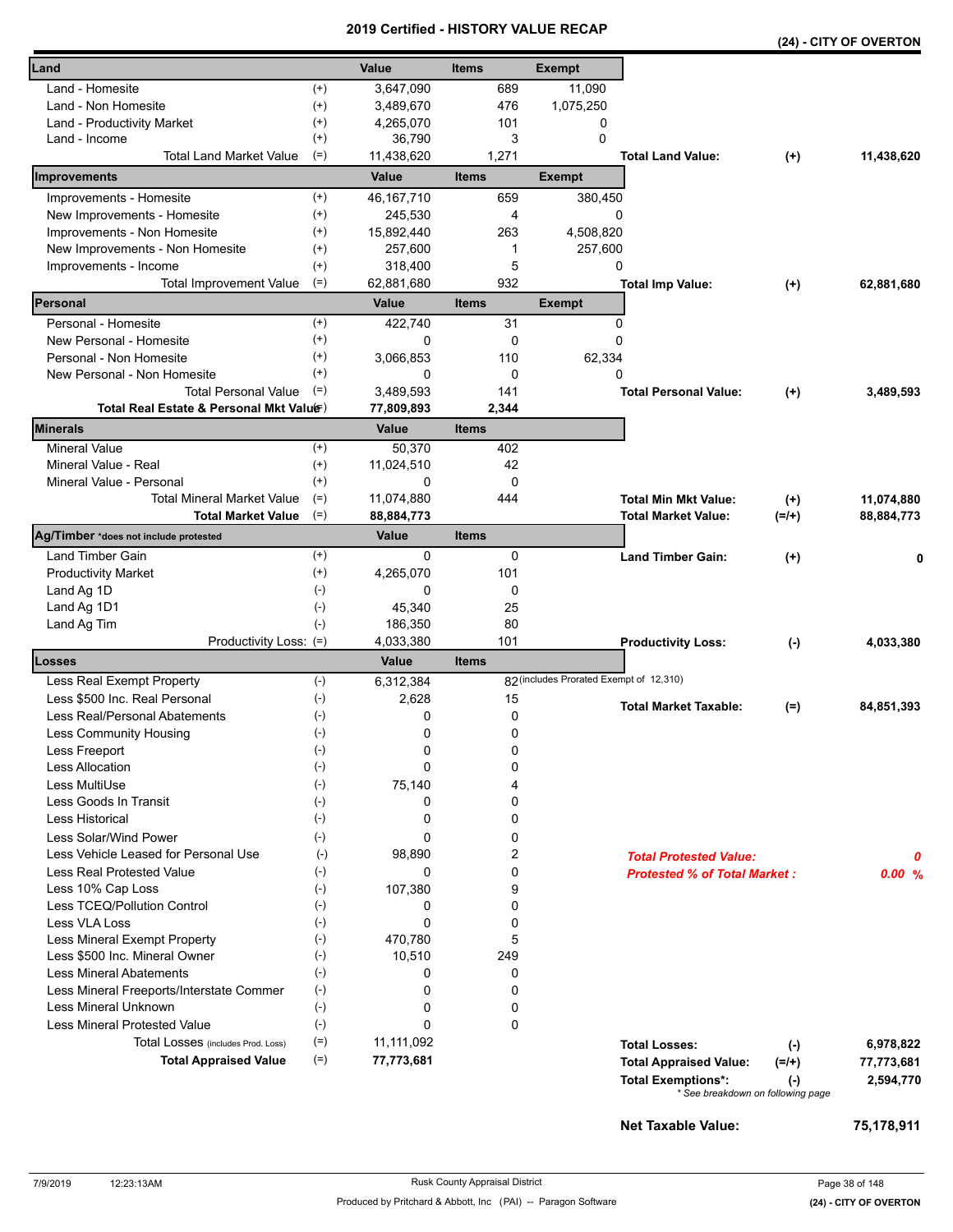**(24) - CITY OF OVERTON** 

| <b>Count of Homesteads</b>                           |            |          |                        |          |              |                |     |                                                                    |                      |                                         |                      |                                                         |
|------------------------------------------------------|------------|----------|------------------------|----------|--------------|----------------|-----|--------------------------------------------------------------------|----------------------|-----------------------------------------|----------------------|---------------------------------------------------------|
| н                                                    | s          | F        | в                      | D        | W            | O              | DV  | DV100                                                              | <b>SS First Resp</b> |                                         | <b>SS Svc Member</b> |                                                         |
| 209                                                  | 200        | 0        | 26                     | 0        | 0            | 0              | 20  | 11                                                                 | 0                    |                                         | $\mathbf{1}$         |                                                         |
| <b>Owner and Parcel Counts</b>                       |            |          |                        |          |              |                |     |                                                                    |                      |                                         |                      |                                                         |
| <b>Total Parcels*:</b>                               |            |          |                        |          |              |                |     | 1,846 * Parcel count is figured by parcel per ownership sequences. |                      |                                         |                      |                                                         |
| <b>Total Owners:</b>                                 |            |          |                        | 1,383    |              |                |     |                                                                    |                      |                                         |                      |                                                         |
| <b>Ported Homestead/Charity Amounts</b>              |            |          |                        |          | <b>Value</b> |                |     | <b>Items</b>                                                       |                      |                                         |                      |                                                         |
| DV Donated Home (Charity)                            |            |          |                        | $^{(+)}$ |              |                | 0   | 0                                                                  |                      |                                         |                      |                                                         |
| SS of a Service Member Ported Amount                 |            |          |                        | $(+)$    |              |                | 0   | 0                                                                  |                      |                                         |                      |                                                         |
| SS of a First Responder Ported Amount                |            |          |                        | $^{(+)}$ |              |                | 0   | 0                                                                  |                      |                                         |                      |                                                         |
| SS of DV Donated Home Ported Amount                  |            |          |                        | $^{(+)}$ |              |                | 0   | 0                                                                  |                      |                                         |                      |                                                         |
| SS of 100% DV Ported Amount                          |            |          |                        | $^{(+)}$ |              |                | 0   | 0                                                                  |                      |                                         |                      |                                                         |
| <b>Homestead Exemptions</b>                          |            |          |                        |          | Value        |                |     | <b>Items</b>                                                       |                      |                                         |                      |                                                         |
| Homestead H,S                                        |            |          |                        | $^{(+)}$ |              |                | 0   | 0                                                                  |                      |                                         |                      |                                                         |
| Senior S                                             |            |          |                        | $^{(+)}$ |              |                | 0   | 0                                                                  |                      | H - Homestead<br>S - Over 65            |                      | D - Disabled Only<br>W - Widow                          |
| Disabled B                                           |            |          |                        | $^{(+)}$ |              |                | 0   | 0                                                                  |                      | F - Disabled Widow                      |                      | O - Over 65 (No HS)                                     |
| DV 100%                                              |            |          |                        | $^{(+)}$ |              | 1,188,320      |     | 11                                                                 |                      | B - Disabled                            |                      | DV - Disabled Veteran                                   |
| Surviving Spouse of a Service Member                 |            |          |                        | $^{(+)}$ |              | 42,730         |     | 1                                                                  |                      | DV100 (1, 2, 3) - 100% Disabled Veteran |                      |                                                         |
| Survivng Spouse of a First Responder                 |            |          |                        | $^{(+)}$ |              |                | 0   | 0                                                                  |                      |                                         |                      | 4 (4B, 4H, 4S) - Surviving Spouse of a Service Member   |
|                                                      |            |          | Total Reimbursable (=) |          |              | 1,231,050      |     | 42,741                                                             |                      |                                         |                      | 5* (5B, 5H, 5S) - Surviving Spouse of a First Responder |
| <b>Local Discount</b>                                |            |          |                        | $^{(+)}$ |              |                | 0   | 0                                                                  |                      |                                         |                      |                                                         |
| Disabled Veteran                                     |            |          |                        | $^{(+)}$ |              | 185,880        |     | 18                                                                 |                      |                                         |                      |                                                         |
| Optional 65                                          |            |          |                        | $^{(+)}$ |              | 1,177,840      |     | 200                                                                |                      |                                         |                      |                                                         |
| <b>Local Disabled</b>                                |            |          |                        | $^{(+)}$ |              |                | 0   | 0                                                                  |                      |                                         |                      |                                                         |
| State Homestead                                      |            |          |                        | $^{(+)}$ |              |                | 0   | 0                                                                  |                      |                                         |                      |                                                         |
| <b>Total Exemptions</b>                              |            |          |                        | $(=)$    |              |                |     | 2,594,770 (includes Ported/Charity Amounts)                        |                      |                                         |                      |                                                         |
| <b>Special Certified Totals</b>                      |            |          |                        |          |              |                |     |                                                                    |                      |                                         |                      |                                                         |
|                                                      |            |          |                        |          |              |                |     | \$37,970                                                           |                      |                                         |                      |                                                         |
| <b>Exempt Value of First Time Absolute Exemption</b> |            |          |                        |          |              |                |     |                                                                    |                      |                                         |                      |                                                         |
| <b>Exempt Value of First Time Partial Exemption</b>  |            |          |                        |          |              |                |     | \$152,100                                                          |                      |                                         |                      |                                                         |
| <b>New AG/Timber</b>                                 |            |          |                        |          |              |                |     |                                                                    |                      |                                         |                      |                                                         |
| Market                                               |            |          |                        |          |              |                |     | \$0                                                                |                      |                                         |                      |                                                         |
| Taxable                                              |            |          |                        |          |              |                |     | \$0                                                                |                      |                                         |                      |                                                         |
|                                                      | Value Loss |          |                        |          |              |                |     | \$0                                                                |                      |                                         |                      |                                                         |
|                                                      |            |          |                        |          |              |                |     |                                                                    |                      |                                         |                      |                                                         |
| New Improvement/Personal<br>Market                   |            |          |                        |          |              |                |     | \$245,530                                                          |                      |                                         |                      |                                                         |
| Taxable                                              |            |          |                        |          |              |                |     | \$245,530                                                          |                      |                                         |                      |                                                         |
|                                                      |            |          |                        |          |              |                |     |                                                                    |                      |                                         |                      |                                                         |
| Average Values* (includes protested & exempt value)  |            |          |                        |          |              |                |     |                                                                    |                      |                                         |                      |                                                         |
| Average Homestead Value A*                           |            |          |                        |          |              | <b>Parcels</b> |     |                                                                    |                      | Total Homestead Value A*                |                      |                                                         |
| Market                                               |            | \$72,756 |                        |          |              |                | 652 |                                                                    |                      | Market                                  | \$47,437,030         |                                                         |
| Taxable                                              |            | \$72,649 |                        |          |              |                |     |                                                                    |                      | Taxable                                 | \$45,530,070         |                                                         |
| Average Homestead Value A* and E*                    |            |          |                        |          |              | <b>Parcels</b> |     |                                                                    |                      | Total Homestead Value A* and E*         |                      |                                                         |
| <b>Market</b>                                        |            | \$72,900 |                        |          |              |                | 655 |                                                                    |                      | <b>Market</b>                           | \$47,750,090         |                                                         |
| Taxable                                              |            | \$72,794 |                        |          |              |                |     |                                                                    |                      | Taxable                                 | \$45,843,130         |                                                         |
| Average Homestead Value A* and E* and M1             |            |          |                        |          |              | <b>Parcels</b> |     |                                                                    |                      | Total Homestead Value A* and E* and M1  |                      |                                                         |
| <b>Market</b>                                        |            | \$70,222 |                        |          |              |                | 686 |                                                                    |                      | <b>Market</b>                           | \$48,172,830         |                                                         |
| Taxable                                              |            | \$70,121 |                        |          |              |                |     |                                                                    |                      | Taxable                                 | \$46,174,620         |                                                         |
| <b>Average Homestead Value M1</b>                    |            |          |                        |          |              | <b>Parcels</b> |     |                                                                    |                      | <b>Total Homestead Value M1</b>         |                      |                                                         |
|                                                      |            |          |                        |          |              |                |     |                                                                    |                      | Market                                  | \$422,740            |                                                         |
| <b>Market</b>                                        |            | \$13,636 |                        |          |              |                | 31  |                                                                    |                      |                                         | \$331,490            |                                                         |
| Taxable                                              |            | \$13,636 |                        |          |              |                |     |                                                                    |                      | Taxable                                 |                      |                                                         |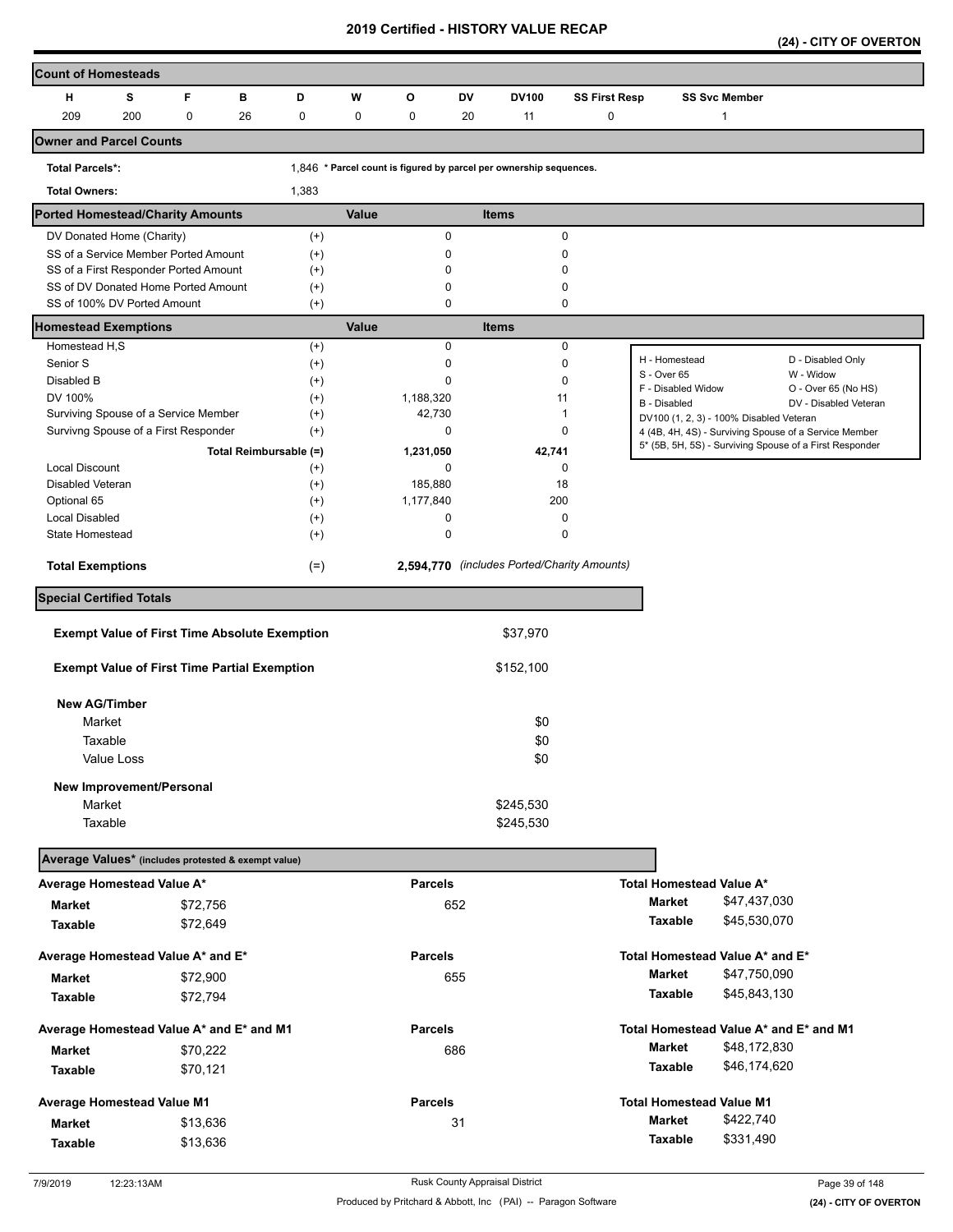| <b>Category Code Breakdown</b>                                                                                                                                 |                |                                    |                                    |
|----------------------------------------------------------------------------------------------------------------------------------------------------------------|----------------|------------------------------------|------------------------------------|
| <b>Ag/Timber</b><br>Cat<br><b>Acres</b><br>Land<br>Productivity<br><b>Taxable</b><br><b>Improvements</b><br>Personal<br>Items<br>Code<br><b>Market</b><br>Land | <b>Mineral</b> | <b>Total Mkt</b><br><b>Taxable</b> | <b>Total Net</b><br><b>Taxable</b> |
| 707<br>$\mathbf 0$<br>0<br>A1<br>481.692<br>3,476,430<br>0<br>3,476,430<br>46,626,940                                                                          | 0              | 50,103,370                         | 47,648,570                         |
| A2<br>44<br>69.704<br>0<br>0<br>638,340<br>0<br>290,750<br>290,750                                                                                             | 0              | 929,090                            | 887,710                            |
| A3<br>8<br>0.166<br>2,370<br>0<br>0<br>2,370<br>163,630<br>0                                                                                                   | 0              | 166,000                            | 135,060                            |
| A4<br>6<br>3.383<br>19,040<br>0<br>0<br>19,040<br>0<br>107,290                                                                                                 | 0              | 126,330                            | 126,330                            |
| А*<br>765<br>0<br>554.946<br>3,788,590<br>0<br>3,788,590<br>47,536,200<br>0                                                                                    | 0              | 51,324,790                         | 48,797,670                         |
| <b>B1</b><br>3<br>0.887<br>23,210<br>0<br>0<br>297,720<br>0<br>23,210                                                                                          | 0              | 320,930                            | 320,930                            |
| B <sub>2</sub><br>14<br>6.650<br>93,840<br>0<br>0<br>93,840<br>1,132,940<br>0                                                                                  | 0              | 1,226,780                          | 1,220,780                          |
| B*<br>17<br>7.536<br>0<br>117,050<br>0<br>117,050<br>1,430,660<br>0                                                                                            | 0              | 1,547,710                          | 1,541,710                          |
| C <sub>1</sub><br>126<br>73.682<br>462,340<br>0<br>0<br>462,340<br>1,100<br>0                                                                                  | 0              | 463,440                            | 463,440                            |
| C <sub>1</sub> B<br>$\pmb{0}$<br>$\overline{7}$<br>14.022<br>94,320<br>0<br>0<br>94,320<br>0                                                                   | 0              | 94,320                             | 94,320                             |
| C <sub>1</sub> R<br>55<br>88.927<br>280,790<br>0<br>0<br>280,790<br>0<br>0                                                                                     | 0              | 280,790                            | 278,490                            |
| $\mathtt{C}^{\star}$<br>0<br>0<br>1,100<br>188<br>176.631<br>837,450<br>837,450<br>0                                                                           | 0              | 838,550                            | 836,250                            |
| D <sub>1</sub><br>101<br>2,216.624<br>231,690<br>4,265,070<br>0<br>0<br>0<br>231,690                                                                           | 0              | 231,690                            | 231,690                            |
| D <sub>2</sub><br>6<br>0.000<br>0<br>0<br>0<br>0<br>200,910<br>0                                                                                               | 0              | 200,910                            | 200,910                            |
| D*<br>2,216.624<br>0<br>4,265,070<br>107<br>231,690<br>231,690<br>200,910<br>0                                                                                 | 0              | 432,600                            | 432,600                            |
| Ε<br>5<br>0<br>35.094<br>84,780<br>0<br>84,780<br>166,890<br>0                                                                                                 | 0              | 251,670                            | 239,670                            |
| E <sub>1</sub><br>20<br>60.306<br>192,500<br>0<br>0<br>192,500<br>1,628,700<br>0                                                                               | 0              | 1,821,200                          | 1,747,370                          |
| <b>ENQ</b><br>1.000<br>$\overline{1}$<br>2,200<br>0<br>0<br>2,200<br>0<br>0                                                                                    | 0              | 2,200                              | 2,200                              |
| E*<br>26<br>96.400<br>279,480<br>0<br>0<br>279,480<br>1,795,590<br>0                                                                                           | 0              | 2,075,070                          | 1,989,240                          |
| F1                                                                                                                                                             |                |                                    |                                    |
| 95<br>65.178<br>0<br>0<br>0<br>945,530<br>945,530<br>6,429,750<br>F <sub>1</sub><br>95<br>$\pmb{0}$<br>$\pmb{0}$<br>65.178<br>945,530<br>945,530               | 0              | 7,375,280                          | 7,375,280                          |
| 6,429,750<br>0                                                                                                                                                 | $\pmb{0}$      | 7,375,280                          | 7,375,280                          |
| F <sub>2</sub><br>$\pmb{0}$<br>5<br>15.049<br>62,390<br>0<br>62,390<br>209,740<br>0                                                                            | 0              | 272,130                            | 272,130                            |
| F <sub>2</sub><br>5<br>62,390<br>$\pmb{0}$<br>15.049<br>0<br>62,390<br>209,740<br>0                                                                            | 0              | 272,130                            | 272,130                            |
| $F^*$<br>100<br>0<br>6,639,490<br>80.227<br>1,007,920<br>0<br>1,007,920<br>0                                                                                   | 0              | 7,647,410                          | 7,647,410                          |
| G <sub>1</sub><br>149<br>0.000<br>0<br>0<br>0<br>0<br>0<br>0                                                                                                   | 39,800         | 39,800                             | 39,800                             |
| G*<br>149<br>0.000<br>0<br>0<br>0<br>0<br>0<br>0                                                                                                               | 39,800         | 39,800                             | 39,800                             |
| J2<br>0.000<br>0<br>0<br>0<br>0<br>0<br>0<br>$\mathbf{1}$                                                                                                      | 279,840        | 279,840                            | 279,840                            |
| J3<br>0<br>0<br>0<br>0<br>6<br>7.247<br>25,740<br>25,740                                                                                                       | 3,462,030      | 3,487,770                          | 3,487,770                          |
| J4<br>0.594<br>19,000<br>0<br>0<br>19,000<br>130,860<br>0<br>4                                                                                                 | 145,970        | 295,830                            | 295,830                            |
| J5<br>1.020<br>1,000<br>1,000<br>0<br>0<br>0<br>0<br>4                                                                                                         | 2,783,120      | 2,784,120                          | 2,313,400                          |
| J6<br>0.000<br>6<br>0<br>0<br>0<br>$\Omega$<br>0<br>0                                                                                                          | 157,810        | 157,810                            | 157,810                            |
| J6A<br>$\pmb{0}$<br>0.000<br>0<br>0<br>0<br>0<br>4<br>0                                                                                                        | 294,370        | 294,370                            | 294,370                            |
| J8<br>6,450<br>6,450<br>1.467<br>0<br>0<br>0<br>0<br>$\mathbf{1}$                                                                                              | 0              | 6,450                              | 6,450                              |
| J*<br>26<br>10.328<br>52,190<br>0<br>52,190<br>130,860<br>0<br>0                                                                                               | 7,123,140      | 7,306,190                          | 6,835,470                          |
| L1<br>84<br>0.000<br>0<br>$\pmb{0}$<br>0<br>0<br>0<br>2,908,491                                                                                                | 0              | 2,908,491                          | 2,734,461                          |
| L1<br>${\bf 84}$<br>$\pmb{0}$<br>$\pmb{0}$<br>$\pmb{0}$<br>0.000<br>$\pmb{0}$<br>0<br>2,908,491                                                                | $\pmb{0}$      | 2,908,491                          | 2,734,461                          |
| L <sub>2</sub> A<br>3<br>0.000<br>0<br>0<br>0<br>0<br>0<br>0                                                                                                   | 897,990        | 897,990                            | 897,990                            |
| L2B<br>0.000<br>0<br>0<br>0<br>0<br>0<br>0<br>1                                                                                                                | 1,630          | 1,630                              | 1,630                              |
| L <sub>2</sub> C<br>0.000<br>3<br>0<br>0<br>0<br>0<br>0<br>0                                                                                                   | 873,090        | 873,090                            | 873,090                            |
| L <sub>2</sub> D<br>0.000<br>3<br>0<br>0<br>0<br>0<br>0<br>0                                                                                                   | 306,480        | 306,480                            | 306,480                            |
| L2G<br>3<br>0.000<br>0<br>0<br>0<br>0<br>0<br>0                                                                                                                | 1,375,020      | 1,375,020                          | 1,375,020                          |
| L <sub>2</sub> J<br>0.000<br>0<br>0<br>0<br>0<br>0<br>0<br>4                                                                                                   | 22,090         | 22,090                             | 22,090                             |
| L <sub>2</sub> M<br>0.000<br>0<br>0<br>0<br>0<br>0<br>0<br>4                                                                                                   | 424,070        | 424,070                            | 424,070                            |
| L2O<br>0.000<br>0<br>0<br>0<br>0<br>0<br>0<br>$\mathbf{1}$                                                                                                     | 1,000          | 1,000                              | 1,000                              |
| L2<br>22<br>0.000<br>0<br>$\pmb{0}$<br>$\pmb{0}$<br>0<br>0<br>$\bf{0}$                                                                                         | 3,901,370      | 3,901,370                          | 3,901,370                          |
| L*<br>106<br>0.000<br>0<br>0<br>0<br>0<br>0<br>2,908,491                                                                                                       | 3,901,370      | 6,809,861                          | 6,635,831                          |
| M1<br>39<br>0.000<br>0<br>0<br>0<br>0<br>0<br>516,140                                                                                                          | 0              | 516,140                            | 422,930                            |
| M*<br>39<br>0.000<br>0<br>0<br>0<br>0<br>0<br>516,140                                                                                                          | 0              | 516,140                            | 422,930                            |
| ХB<br>15<br>0.000<br>0<br>0<br>0<br>0<br>0<br>2,628                                                                                                            | 0              | 2,628                              | 0                                  |
| XC<br>249<br>0.000<br>0<br>0<br>0<br>0<br>0<br>0                                                                                                               | 10,510         | 10,510                             | 0                                  |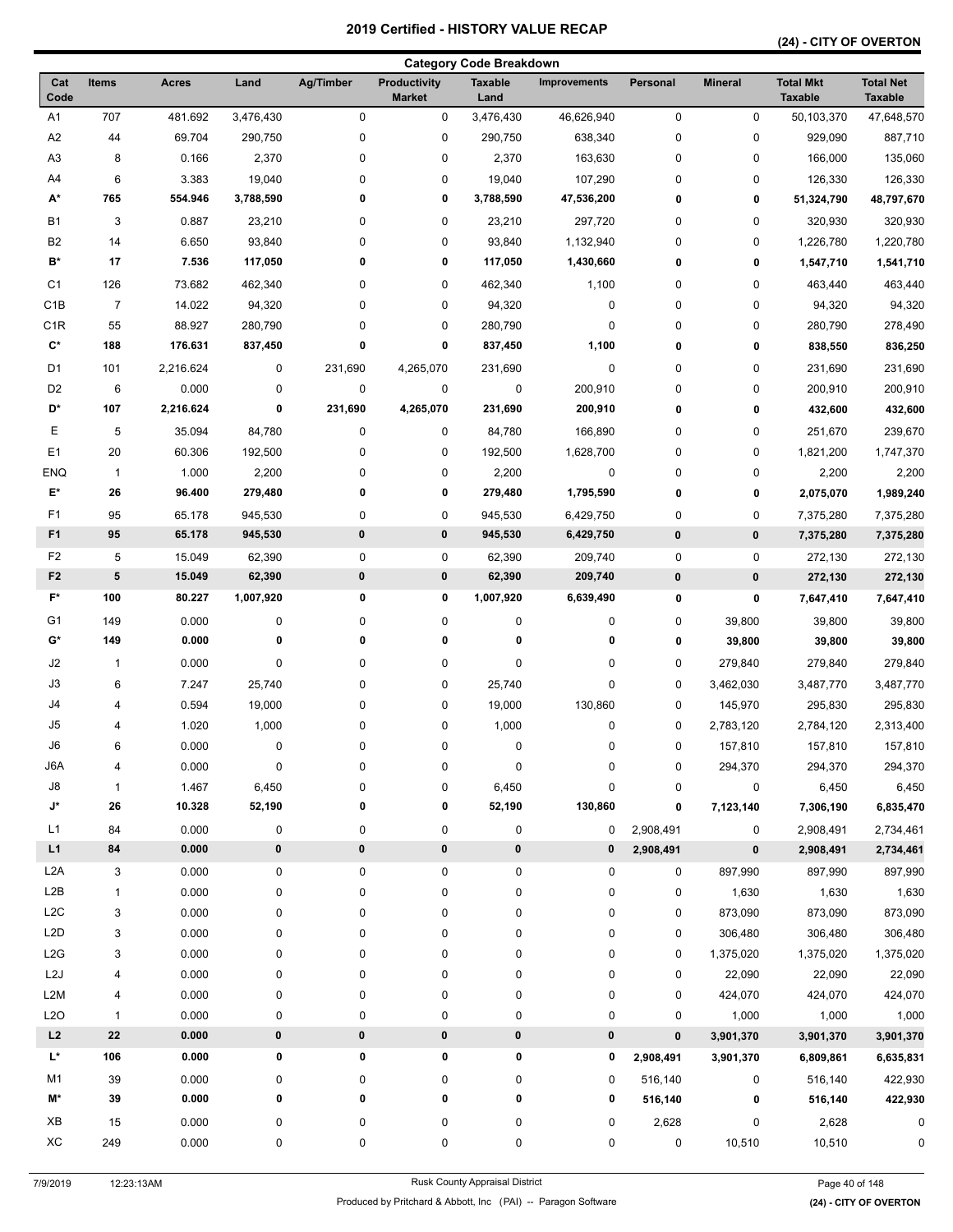|             |              |           |           |           |                                      | <b>Category Code Breakdown</b> |                     |                 |                |                                    |                                    |
|-------------|--------------|-----------|-----------|-----------|--------------------------------------|--------------------------------|---------------------|-----------------|----------------|------------------------------------|------------------------------------|
| Cat<br>Code | <b>Items</b> | Acres     | Land      | Ag/Timber | <b>Productivity</b><br><b>Market</b> | <b>Taxable</b><br>Land         | <b>Improvements</b> | <b>Personal</b> | <b>Mineral</b> | <b>Total Mkt</b><br><b>Taxable</b> | <b>Total Net</b><br><b>Taxable</b> |
| XV          | 4            | 0.000     | 0         | 0         | 0                                    | $\Omega$                       | $\Omega$            | 0               | 60             | 60                                 | 0                                  |
| <b>XVA</b>  | 26           | 34.992    | 211,740   | 0         | 0                                    | 211,740                        | 1,658,280           | 0               | 0              | 1,870,020                          | 0                                  |
| <b>XVB</b>  | 24           | 77.274    | 470,210   | 0         | 0                                    | 470,210                        | 2,221,640           | 0               | 0              | 2,691,850                          | 0                                  |
| <b>XVC</b>  | 17           | 47.815    | 126,310   | 0         | 0                                    | 126,310                        | 256,540             | 0               | 0              | 382,850                            | 0                                  |
| <b>XVD</b>  | 4            | 13.269    | 60,100    | 0         | 0                                    | 60,100                         | 296,190             | 0               | 0              | 356,290                            | 0                                  |
| <b>XVF</b>  |              | 7.398     | 88,780    | 0         | 0                                    | 88,780                         | 0                   | 0               | 0              | 88,780                             | 0                                  |
| <b>XVG</b>  | 5            | 55.866    | 129,760   | 0         | 0                                    | 129,760                        | 603,100             | 62,334          | 0              | 795,194                            | 0                                  |
| <b>XVH</b>  |              | 0.172     | 980       | 0         | 0                                    | 980                            | 19,220              | 0               | 0              | 20,200                             | 0                                  |
| <b>XVK</b>  |              | 0.066     | 2,160     | 0         | 0                                    | 2,160                          | 30,670              | 0               | 0              | 32,830                             | $\mathbf 0$                        |
| <b>XVM</b>  | 2            | 0.189     | 830       | 0         | 0                                    | 830                            | 61,230              | 0               | 0              | 62,060                             | 0                                  |
| X*          | 349          | 237.042   | 1,090,870 | 0         | 0                                    | 1,090,870                      | 5,146,870           | 64,962          | 10,570         | 6,313,272                          | $\bf{0}$                           |
|             | 1,872        | 3,379.733 | 7,173,550 | 231,690   | 4,265,070                            | 7,405,240                      | 62,881,680          | 3,489,593       | 11,074,880     | 84,851,393                         | 75,178,911                         |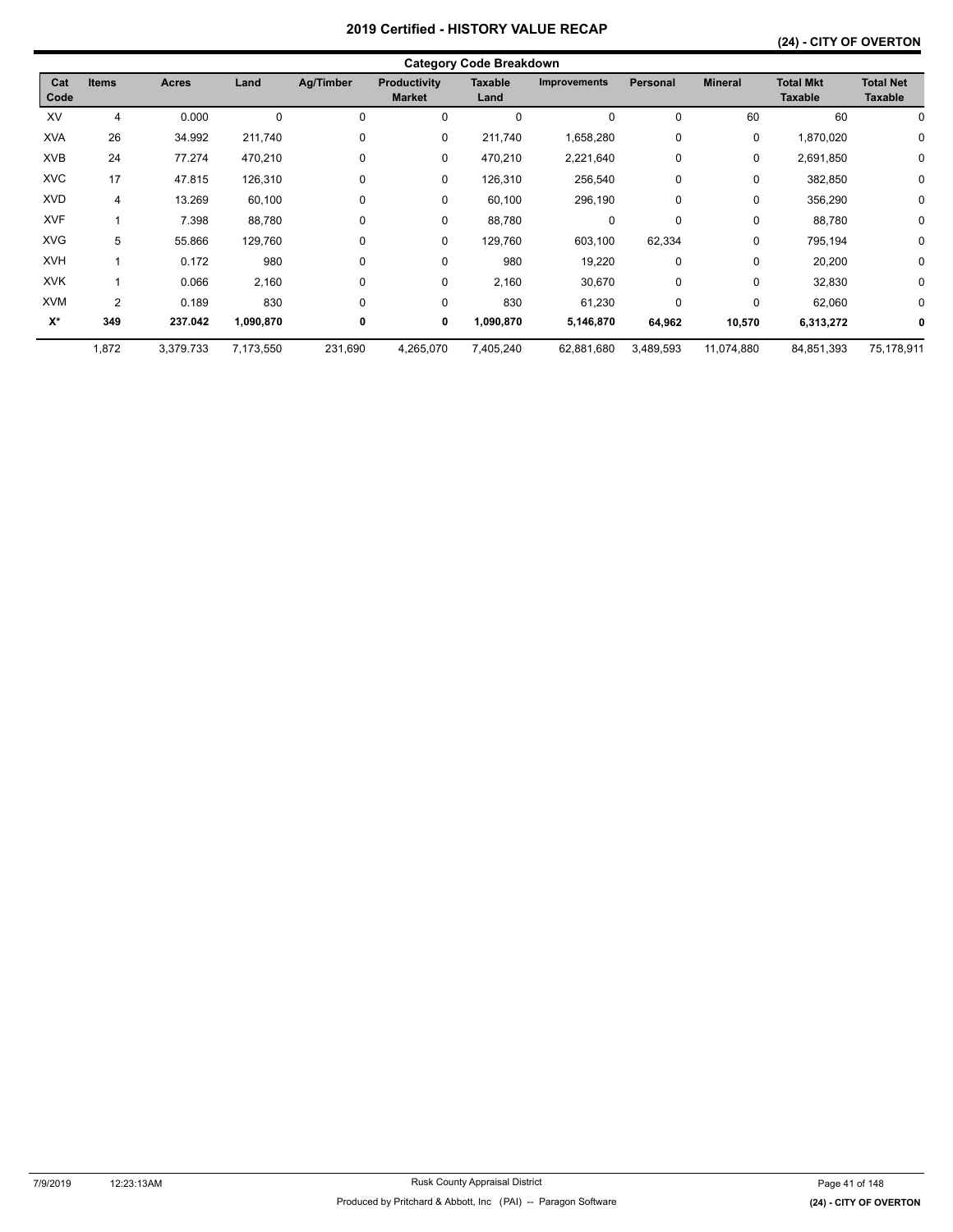|  |  |  | (24C) - CITY OF OVERTON MUNICIPAL CEM |  |
|--|--|--|---------------------------------------|--|
|--|--|--|---------------------------------------|--|

| Land                                     |                | <b>Value</b> | <b>Items</b> | <b>Exempt</b>                           |                                     |           |            |
|------------------------------------------|----------------|--------------|--------------|-----------------------------------------|-------------------------------------|-----------|------------|
| Land - Homesite                          | $^{(+)}$       | 3,647,090    | 689          | 11,090                                  |                                     |           |            |
| Land - Non Homesite                      | $^{(+)}$       | 3,489,670    | 476          | 1,075,250                               |                                     |           |            |
| Land - Productivity Market               | $^{(+)}$       | 4,265,070    | 101          | 0                                       |                                     |           |            |
| Land - Income                            | $^{(+)}$       | 36,790       | 3            | 0                                       |                                     |           |            |
| <b>Total Land Market Value</b>           | $(=)$          | 11,438,620   | 1,271        |                                         | <b>Total Land Value:</b>            | $(+)$     | 11,438,620 |
| Improvements                             |                | Value        | <b>Items</b> | <b>Exempt</b>                           |                                     |           |            |
| Improvements - Homesite                  | $^{(+)}$       | 46, 167, 710 | 659          | 380,450                                 |                                     |           |            |
| New Improvements - Homesite              | $^{(+)}$       | 245,530      | 4            | 0                                       |                                     |           |            |
| Improvements - Non Homesite              | $^{(+)}$       | 15,892,440   | 263          | 4,508,820                               |                                     |           |            |
| New Improvements - Non Homesite          | $^{(+)}$       | 257,600      | 1            | 257,600                                 |                                     |           |            |
| Improvements - Income                    | $^{(+)}$       | 318,400      | 5            | 0                                       |                                     |           |            |
| <b>Total Improvement Value</b>           | $(=)$          | 62,881,680   | 932          |                                         | <b>Total Imp Value:</b>             | $^{(+)}$  | 62,881,680 |
| Personal                                 |                | Value        | <b>Items</b> | <b>Exempt</b>                           |                                     |           |            |
| Personal - Homesite                      | $^{(+)}$       | 422,740      | 31           | 0                                       |                                     |           |            |
| New Personal - Homesite                  | $^{(+)}$       | 0            | 0            | 0                                       |                                     |           |            |
| Personal - Non Homesite                  | $^{(+)}$       | 3,066,853    | 110          | 62,334                                  |                                     |           |            |
| New Personal - Non Homesite              | $^{(+)}$       | 0            | 0            | 0                                       |                                     |           |            |
| <b>Total Personal Value</b>              | $(=)$          | 3,489,593    | 141          |                                         | <b>Total Personal Value:</b>        | $(+)$     | 3,489,593  |
| Total Real Estate & Personal Mkt Valuer) |                | 77,809,893   | 2,344        |                                         |                                     |           |            |
| <b>Minerals</b>                          |                | <b>Value</b> | <b>Items</b> |                                         |                                     |           |            |
| <b>Mineral Value</b>                     | $(+)$          | 50,370       | 402          |                                         |                                     |           |            |
| Mineral Value - Real                     | $^{(+)}$       | 11,024,510   | 42           |                                         |                                     |           |            |
| Mineral Value - Personal                 | $^{(+)}$       | 0            | 0            |                                         |                                     |           |            |
| Total Mineral Market Value               | $(=)$          | 11,074,880   | 444          |                                         | <b>Total Min Mkt Value:</b>         | $(+)$     | 11,074,880 |
| <b>Total Market Value</b>                | $(=)$          | 88,884,773   |              |                                         | <b>Total Market Value:</b>          | $(=/+)$   | 88,884,773 |
| Ag/Timber *does not include protested    |                | Value        | <b>Items</b> |                                         |                                     |           |            |
| Land Timber Gain                         | $^{(+)}$       | 0            | 0            |                                         | <b>Land Timber Gain:</b>            | $(+)$     | 0          |
| <b>Productivity Market</b>               | $^{(+)}$       | 4,265,070    | 101          |                                         |                                     |           |            |
| Land Ag 1D                               | $(-)$<br>$(-)$ | 0<br>45,340  | 0<br>25      |                                         |                                     |           |            |
| Land Ag 1D1<br>Land Ag Tim               | $(-)$          | 186,350      | 80           |                                         |                                     |           |            |
| Productivity Loss: (=)                   |                | 4,033,380    | 101          |                                         | <b>Productivity Loss:</b>           |           | 4,033,380  |
| Losses                                   |                | Value        | <b>Items</b> |                                         |                                     | $(\cdot)$ |            |
| Less Real Exempt Property                | $(-)$          | 6,312,384    |              | 82 (includes Prorated Exempt of 12,310) |                                     |           |            |
| Less \$500 Inc. Real Personal            | $(-)$          | 2,628        | 15           |                                         |                                     |           |            |
| Less Real/Personal Abatements            | $(\cdot)$      | 0            | 0            |                                         | <b>Total Market Taxable:</b>        | $(=)$     | 84,851,393 |
| <b>Less Community Housing</b>            | $(-)$          | 0            | 0            |                                         |                                     |           |            |
| Less Freeport                            | $(-)$          | 0            | 0            |                                         |                                     |           |            |
| <b>Less Allocation</b>                   | $(-)$          | 0            | 0            |                                         |                                     |           |            |
| Less MultiUse                            | $(-)$          | 75,140       | 4            |                                         |                                     |           |            |
| Less Goods In Transit                    | $(-)$          | 0            | 0            |                                         |                                     |           |            |
| Less Historical                          | $(-)$          | 0            | 0            |                                         |                                     |           |            |
| Less Solar/Wind Power                    | $(-)$          | 0            | 0            |                                         |                                     |           |            |
| Less Vehicle Leased for Personal Use     | $(-)$          | 98,890       | 2            |                                         | <b>Total Protested Value:</b>       |           | 0          |
| Less Real Protested Value                | $(-)$          | 0            | 0            |                                         | <b>Protested % of Total Market:</b> |           | 0.00%      |
| Less 10% Cap Loss                        | $(-)$          | 107,380      | 9            |                                         |                                     |           |            |
| Less TCEQ/Pollution Control              | $(-)$          | 0            | 0            |                                         |                                     |           |            |
| Less VLA Loss                            | $(-)$          | 0            | 0            |                                         |                                     |           |            |
| Less Mineral Exempt Property             | $(-)$          | 470,780      | 5            |                                         |                                     |           |            |
| Less \$500 Inc. Mineral Owner            | $(-)$          | 10,510       | 249          |                                         |                                     |           |            |
| <b>Less Mineral Abatements</b>           | $(-)$          | 0            | 0            |                                         |                                     |           |            |
| Less Mineral Freeports/Interstate Commer | $(-)$          | 0            | 0            |                                         |                                     |           |            |
| <b>Less Mineral Unknown</b>              | $(-)$          | 0            | 0            |                                         |                                     |           |            |
| <b>Less Mineral Protested Value</b>      | $(-)$          | 0            | 0            |                                         |                                     |           |            |
| Total Losses (includes Prod. Loss)       | $(=)$          | 11,111,092   |              |                                         | <b>Total Losses:</b>                | $(-)$     | 6,978,822  |
| <b>Total Appraised Value</b>             | $(=)$          | 77,773,681   |              |                                         | <b>Total Appraised Value:</b>       | (=/+)     | 77,773,681 |
|                                          |                |              |              |                                         | <b>Total Exemptions*:</b>           | $(-)$     | 1,416,930  |
|                                          |                |              |              |                                         | * See breakdown on following page   |           |            |
|                                          |                |              |              |                                         | <b>Net Taxable Value:</b>           |           | 76,356,751 |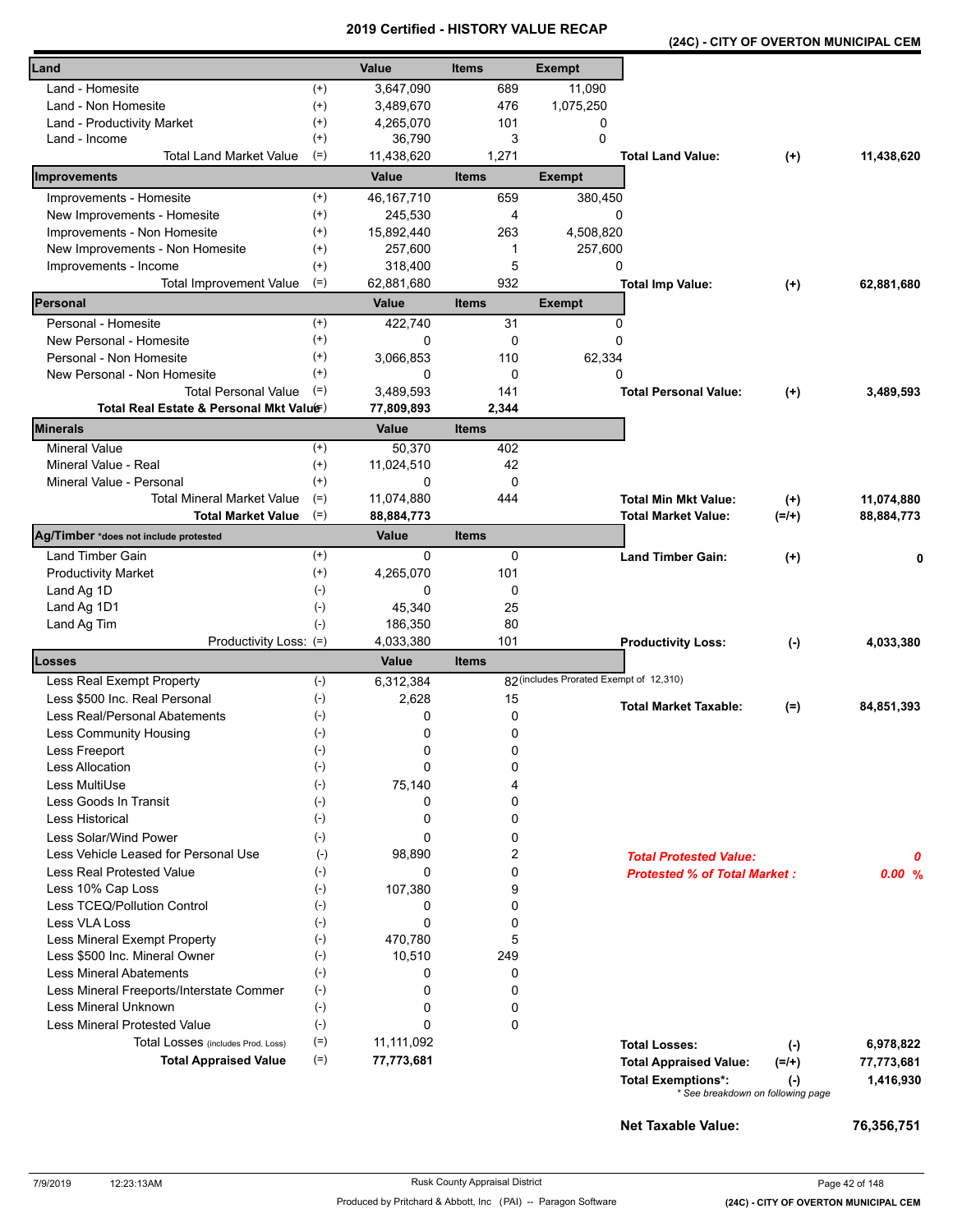**(24C) - CITY OF OVERTON MUNICIPAL CEM** 

| <b>Count of Homesteads</b>                           |     |             |    |                        |       |                |             |                                                                    |                      |                                                         |                      |                                                         |
|------------------------------------------------------|-----|-------------|----|------------------------|-------|----------------|-------------|--------------------------------------------------------------------|----------------------|---------------------------------------------------------|----------------------|---------------------------------------------------------|
| н                                                    | s   | F           | B  | D                      | W     | $\circ$        | DV          | <b>DV100</b>                                                       | <b>SS First Resp</b> |                                                         | <b>SS Svc Member</b> |                                                         |
| 209                                                  | 200 | $\mathbf 0$ | 26 | 0                      | 0     | 0              | 20          | 11                                                                 | 0                    |                                                         | $\mathbf{1}$         |                                                         |
| <b>Owner and Parcel Counts</b>                       |     |             |    |                        |       |                |             |                                                                    |                      |                                                         |                      |                                                         |
| <b>Total Parcels*:</b>                               |     |             |    |                        |       |                |             | 1.846 * Parcel count is figured by parcel per ownership sequences. |                      |                                                         |                      |                                                         |
| <b>Total Owners:</b>                                 |     |             |    | 1,383                  |       |                |             |                                                                    |                      |                                                         |                      |                                                         |
| <b>Ported Homestead/Charity Amounts</b>              |     |             |    |                        | Value |                |             | <b>Items</b>                                                       |                      |                                                         |                      |                                                         |
| DV Donated Home (Charity)                            |     |             |    | $^{(+)}$               |       |                | $\pmb{0}$   |                                                                    | 0                    |                                                         |                      |                                                         |
| SS of a Service Member Ported Amount                 |     |             |    | $^{(+)}$               |       |                | 0           |                                                                    | 0                    |                                                         |                      |                                                         |
| SS of a First Responder Ported Amount                |     |             |    | $^{(+)}$               |       |                | O           |                                                                    | 0                    |                                                         |                      |                                                         |
| SS of DV Donated Home Ported Amount                  |     |             |    | $^{(+)}$               |       |                | 0           |                                                                    | 0                    |                                                         |                      |                                                         |
| SS of 100% DV Ported Amount                          |     |             |    | $^{(+)}$               |       |                | $\mathbf 0$ |                                                                    | $\pmb{0}$            |                                                         |                      |                                                         |
| <b>Homestead Exemptions</b><br>Homestead H,S         |     |             |    |                        | Value |                | $\pmb{0}$   | <b>Items</b>                                                       | 0                    |                                                         |                      |                                                         |
| Senior S                                             |     |             |    | $^{(+)}$<br>$^{(+)}$   |       |                | 0           |                                                                    | 0                    | H - Homestead                                           |                      | D - Disabled Only                                       |
| Disabled B                                           |     |             |    | $^{(+)}$               |       |                | $\Omega$    |                                                                    | $\mathbf 0$          | S - Over 65                                             |                      | W - Widow                                               |
| DV 100%                                              |     |             |    | $^{(+)}$               |       | 1,188,320      |             | 11                                                                 |                      | F - Disabled Widow                                      |                      | O - Over 65 (No HS)                                     |
| Surviving Spouse of a Service Member                 |     |             |    | $^{(+)}$               |       | 42,730         |             | 1                                                                  |                      | B - Disabled<br>DV100 (1, 2, 3) - 100% Disabled Veteran |                      | DV - Disabled Veteran                                   |
| Survivng Spouse of a First Responder                 |     |             |    | $(+)$                  |       |                | 0           |                                                                    | $\mathbf 0$          |                                                         |                      | 4 (4B, 4H, 4S) - Surviving Spouse of a Service Member   |
|                                                      |     |             |    | Total Reimbursable (=) |       | 1,231,050      |             | 42,741                                                             |                      |                                                         |                      | 5* (5B, 5H, 5S) - Surviving Spouse of a First Responder |
| <b>Local Discount</b>                                |     |             |    | $^{(+)}$               |       |                | 0           |                                                                    | 0                    |                                                         |                      |                                                         |
| Disabled Veteran                                     |     |             |    | $^{(+)}$               |       | 185,880        |             | 18                                                                 |                      |                                                         |                      |                                                         |
| Optional 65                                          |     |             |    | $^{(+)}$               |       |                | 0           |                                                                    | 0                    |                                                         |                      |                                                         |
| <b>Local Disabled</b>                                |     |             |    | $^{(+)}$               |       |                | $\mathbf 0$ |                                                                    | 0                    |                                                         |                      |                                                         |
| State Homestead                                      |     |             |    | $^{(+)}$               |       |                | $\mathbf 0$ |                                                                    | $\mathbf 0$          |                                                         |                      |                                                         |
| <b>Total Exemptions</b>                              |     |             |    | $(=)$                  |       |                |             | 1,416,930 (includes Ported/Charity Amounts)                        |                      |                                                         |                      |                                                         |
| <b>Special Certified Totals</b>                      |     |             |    |                        |       |                |             |                                                                    |                      |                                                         |                      |                                                         |
| <b>Exempt Value of First Time Absolute Exemption</b> |     |             |    |                        |       |                |             | \$37,970                                                           |                      |                                                         |                      |                                                         |
|                                                      |     |             |    |                        |       |                |             |                                                                    |                      |                                                         |                      |                                                         |
| <b>Exempt Value of First Time Partial Exemption</b>  |     |             |    |                        |       |                |             | \$116,100                                                          |                      |                                                         |                      |                                                         |
| <b>New AG/Timber</b>                                 |     |             |    |                        |       |                |             |                                                                    |                      |                                                         |                      |                                                         |
| Market                                               |     |             |    |                        |       |                |             | \$0                                                                |                      |                                                         |                      |                                                         |
| Taxable                                              |     |             |    |                        |       |                |             | \$0                                                                |                      |                                                         |                      |                                                         |
| Value Loss                                           |     |             |    |                        |       |                |             | \$0                                                                |                      |                                                         |                      |                                                         |
| New Improvement/Personal                             |     |             |    |                        |       |                |             |                                                                    |                      |                                                         |                      |                                                         |
| Market                                               |     |             |    |                        |       |                |             | \$245,530                                                          |                      |                                                         |                      |                                                         |
| Taxable                                              |     |             |    |                        |       |                |             | \$245,530                                                          |                      |                                                         |                      |                                                         |
|                                                      |     |             |    |                        |       |                |             |                                                                    |                      |                                                         |                      |                                                         |
| Average Values* (includes protested & exempt value)  |     |             |    |                        |       |                |             |                                                                    |                      |                                                         |                      |                                                         |
| Average Homestead Value A*                           |     |             |    |                        |       | <b>Parcels</b> |             |                                                                    |                      | Total Homestead Value A*                                |                      |                                                         |
| <b>Market</b>                                        |     | \$72,756    |    |                        |       |                | 652         |                                                                    |                      | Market                                                  | \$47,437,030         |                                                         |
| Taxable                                              |     | \$72,649    |    |                        |       |                |             |                                                                    |                      | Taxable                                                 | \$46,615,430         |                                                         |
| Average Homestead Value A* and E*                    |     |             |    |                        |       | <b>Parcels</b> |             |                                                                    |                      | Total Homestead Value A* and E*                         |                      |                                                         |
| <b>Market</b>                                        |     | \$72,900    |    |                        |       |                | 655         |                                                                    |                      | <b>Market</b>                                           | \$47,750,090         |                                                         |
| Taxable                                              |     | \$72,794    |    |                        |       |                |             |                                                                    |                      | Taxable                                                 | \$46,928,490         |                                                         |
| Average Homestead Value A* and E* and M1             |     |             |    |                        |       | <b>Parcels</b> |             |                                                                    |                      | Total Homestead Value A* and E* and M1                  |                      |                                                         |
| <b>Market</b>                                        |     | \$70,222    |    |                        |       |                | 686         |                                                                    |                      | <b>Market</b>                                           | \$48,172,830         |                                                         |
| Taxable                                              |     | \$70,121    |    |                        |       |                |             |                                                                    |                      | Taxable                                                 | \$47,310,460         |                                                         |
| Average Homestead Value M1                           |     |             |    |                        |       | <b>Parcels</b> |             |                                                                    |                      | <b>Total Homestead Value M1</b>                         |                      |                                                         |
| <b>Market</b>                                        |     | \$13,636    |    |                        |       |                | 31          |                                                                    |                      | Market                                                  | \$422,740            |                                                         |
| Taxable                                              |     | \$13,636    |    |                        |       |                |             |                                                                    |                      | Taxable                                                 | \$381,970            |                                                         |
|                                                      |     |             |    |                        |       |                |             |                                                                    |                      |                                                         |                      |                                                         |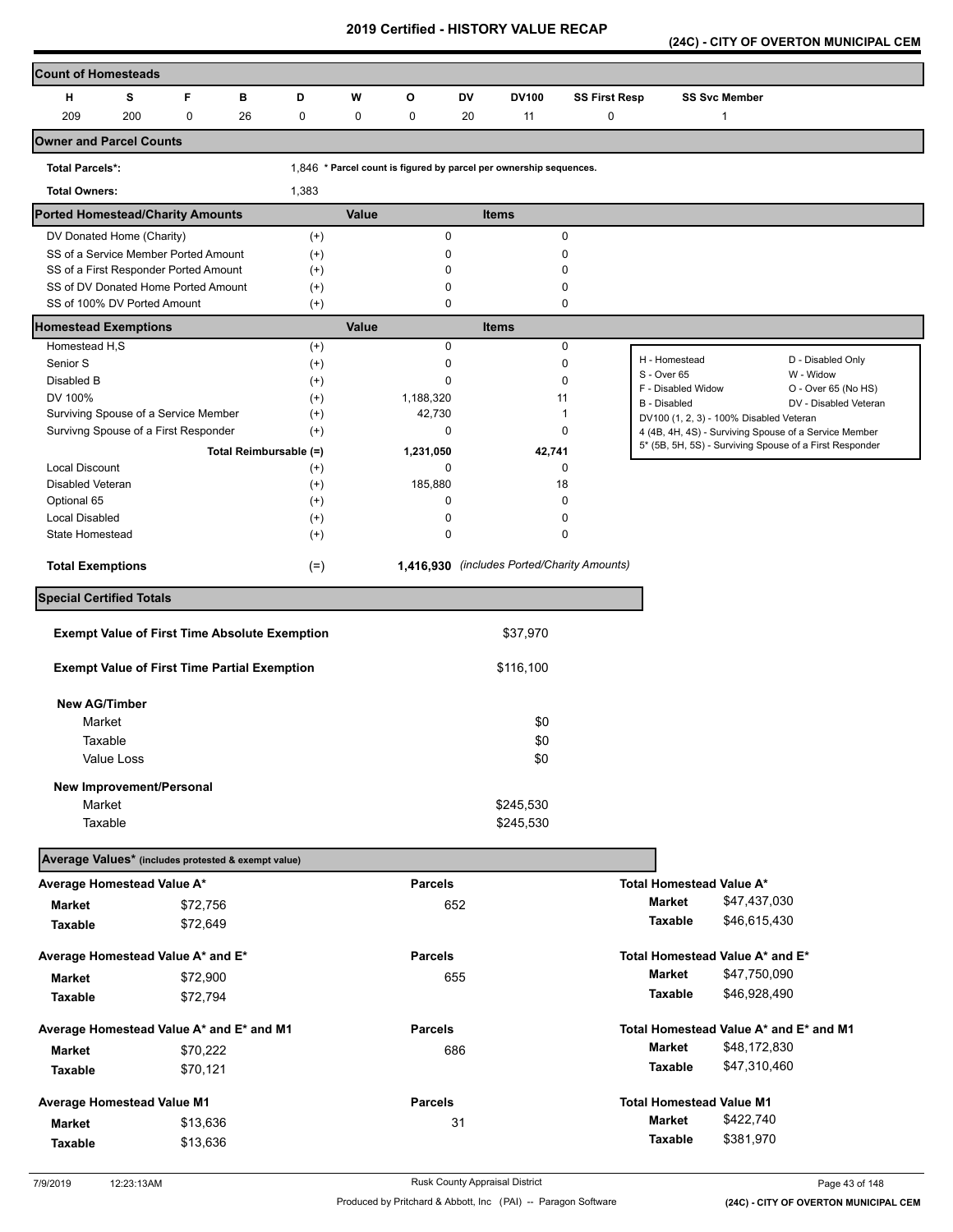## **(24C) - CITY OF OVERTON MUNICIPAL CEM**

| <b>Category Code Breakdown</b> |                |              |           |           |                                      |                        |                     |           |                |                                    |                                    |
|--------------------------------|----------------|--------------|-----------|-----------|--------------------------------------|------------------------|---------------------|-----------|----------------|------------------------------------|------------------------------------|
| Cat<br>Code                    | <b>Items</b>   | <b>Acres</b> | Land      | Ag/Timber | <b>Productivity</b><br><b>Market</b> | <b>Taxable</b><br>Land | <b>Improvements</b> | Personal  | <b>Mineral</b> | <b>Total Mkt</b><br><b>Taxable</b> | <b>Total Net</b><br><b>Taxable</b> |
| A1                             | 707            | 481.692      | 3,476,430 | 0         | 0                                    | 3,476,430              | 46,626,940          | 0         | 0              | 50,103,370                         | 48,688,570                         |
| A <sub>2</sub>                 | 44             | 69.704       | 290,750   | $\pmb{0}$ | $\pmb{0}$                            | 290,750                | 638,340             | 0         | 0              | 929,090                            | 921,070                            |
| A <sub>3</sub>                 | 8              | 0.166        | 2,370     | 0         | 0                                    | 2,370                  | 163,630             | 0         | 0              | 166,000                            | 147,060                            |
| A4                             | 6              | 3.383        | 19,040    | 0         | $\pmb{0}$                            | 19,040                 | 107,290             | 0         | 0              | 126,330                            | 126,330                            |
| A*                             | 765            | 554.946      | 3,788,590 | 0         | 0                                    | 3,788,590              | 47,536,200          | 0         | 0              | 51,324,790                         | 49,883,030                         |
| B1                             | 3              | 0.887        | 23,210    | 0         | 0                                    | 23,210                 | 297,720             | 0         | 0              | 320,930                            | 320,930                            |
| B <sub>2</sub>                 | 14             | 6.650        | 93,840    | 0         | $\pmb{0}$                            | 93,840                 | 1,132,940           | 0         | 0              | 1,226,780                          | 1,226,780                          |
| B*                             | 17             | 7.536        | 117,050   | 0         | 0                                    | 117,050                | 1,430,660           | 0         | 0              | 1,547,710                          | 1,547,710                          |
| C <sub>1</sub>                 | 126            | 73.682       | 462,340   | 0         | 0                                    | 462,340                | 1,100               | 0         | 0              | 463,440                            | 463,440                            |
| C <sub>1</sub> B               | $\overline{7}$ | 14.022       | 94,320    | 0         | 0                                    | 94,320                 | 0                   | 0         | 0              | 94,320                             | 94,320                             |
| C <sub>1R</sub>                | 55             | 88.927       | 280,790   | 0         | $\pmb{0}$                            | 280,790                | $\pmb{0}$           | 0         | 0              | 280,790                            | 278,490                            |
| $\mathbf{C}^{\star}$           | 188            | 176.631      | 837,450   | 0         | 0                                    | 837,450                | 1,100               | 0         | 0              | 838,550                            | 836,250                            |
| D1                             | 101            | 2,216.624    | 0         | 231,690   | 4,265,070                            | 231,690                | $\pmb{0}$           | 0         | 0              | 231,690                            | 231,690                            |
| D <sub>2</sub>                 | 6              | 0.000        | 0         | 0         | $\pmb{0}$                            | 0                      | 200,910             | 0         | 0              | 200,910                            | 200,910                            |
| D*                             | 107            | 2,216.624    | 0         | 231,690   | 4,265,070                            | 231,690                | 200,910             | 0         | 0              | 432,600                            | 432,600                            |
| Е                              | 5              | 35.094       | 84,780    | 0         | 0                                    | 84,780                 | 166,890             | 0         | 0              | 251,670                            | 239,670                            |
| E <sub>1</sub>                 | 20             | 60.306       | 192,500   | 0         | 0                                    | 192,500                | 1,628,700           | 0         | 0              | 1,821,200                          | 1,783,370                          |
| <b>ENQ</b>                     | $\mathbf{1}$   | 1.000        | 2,200     | 0         | 0                                    | 2,200                  | $\pmb{0}$           | 0         | 0              | 2,200                              | 2,200                              |
| E*                             | 26             | 96.400       | 279,480   | 0         | 0                                    | 279,480                | 1,795,590           | 0         | 0              | 2,075,070                          | 2,025,240                          |
| F <sub>1</sub>                 | 95             | 65.178       | 945,530   | 0         | 0                                    | 945,530                | 6,429,750           | 0         | 0              | 7,375,280                          | 7,375,280                          |
| F <sub>1</sub>                 | 95             | 65.178       | 945,530   | $\bf{0}$  | 0                                    | 945,530                | 6,429,750           | $\pmb{0}$ | 0              | 7,375,280                          | 7,375,280                          |
| F <sub>2</sub>                 | 5              | 15.049       | 62,390    | 0         | 0                                    | 62,390                 | 209,740             | 0         | 0              | 272,130                            | 272,130                            |
| F <sub>2</sub>                 | ${\bf 5}$      | 15.049       | 62,390    | $\pmb{0}$ | 0                                    | 62,390                 | 209,740             | $\pmb{0}$ | $\pmb{0}$      | 272,130                            | 272,130                            |
| F*                             | 100            | 80.227       | 1,007,920 | 0         | 0                                    | 1,007,920              | 6,639,490           | 0         | 0              | 7,647,410                          | 7,647,410                          |
| G <sub>1</sub>                 | 149            | 0.000        | 0         | 0         | 0                                    | 0                      | 0                   | 0         | 39,800         | 39,800                             | 39,800                             |
| G*                             | 149            | 0.000        | 0         | 0         | 0                                    | 0                      | 0                   | 0         | 39,800         | 39,800                             | 39,800                             |
| J2                             | $\mathbf{1}$   | 0.000        | 0         | 0         | $\pmb{0}$                            | 0                      | $\pmb{0}$           | 0         | 279,840        | 279,840                            | 279,840                            |
| J3                             | 6              | 7.247        | 25,740    | 0         | 0                                    | 25,740                 | $\pmb{0}$           | 0         | 3,462,030      | 3,487,770                          | 3,487,770                          |
| J4                             | 4              | 0.594        | 19,000    | 0         | 0                                    | 19,000                 | 130,860             | 0         | 145,970        | 295,830                            | 295,830                            |
| J <sub>5</sub>                 | 4              | 1.020        | 1,000     | 0         | $\pmb{0}$                            | 1,000                  | $\pmb{0}$           | 0         | 2,783,120      | 2,784,120                          | 2,313,400                          |
| J6                             | 6              | 0.000        | 0         | 0         | $\pmb{0}$                            | 0                      | 0                   | 0         | 157,810        | 157,810                            | 157,810                            |
| J6A                            | 4              | 0.000        | $\pmb{0}$ | 0         | $\pmb{0}$                            | $\pmb{0}$              | $\pmb{0}$           | 0         | 294,370        | 294,370                            | 294,370                            |
| J8                             | $\mathbf{1}$   | 1.467        | 6,450     | 0         | $\pmb{0}$                            | 6,450                  | $\pmb{0}$           | 0         | 0              | 6,450                              | 6,450                              |
| J*                             | 26             | 10.328       | 52,190    | 0         | 0                                    | 52,190                 | 130,860             | 0         | 7,123,140      | 7,306,190                          | 6,835,470                          |
| L1                             | 84             | 0.000        | 0         | 0         | $\pmb{0}$                            | 0                      | 0                   | 2,908,491 | 0              | 2,908,491                          | 2,734,461                          |
| L1                             | 84             | 0.000        | 0         | 0         | $\pmb{0}$                            | 0                      | 0                   | 2,908,491 | $\pmb{0}$      | 2,908,491                          | 2,734,461                          |
| L <sub>2</sub> A               | 3              | 0.000        | 0         | 0         | 0                                    | 0                      | 0                   | 0         | 897,990        | 897,990                            | 897,990                            |
| L2B                            | $\mathbf{1}$   | 0.000        | 0         | 0         | $\pmb{0}$                            | 0                      | $\pmb{0}$           | 0         | 1,630          | 1,630                              | 1,630                              |
| L <sub>2</sub> C               | 3              | 0.000        | 0         | 0         | $\pmb{0}$                            | 0                      | $\pmb{0}$           | 0         | 873,090        | 873,090                            | 873,090                            |
| L <sub>2</sub> D               | 3              | 0.000        | 0         | 0         | $\pmb{0}$                            | 0                      | 0                   | 0         | 306,480        | 306,480                            | 306,480                            |
| L2G                            | 3              | 0.000        | 0         | 0         | 0                                    | 0                      | 0                   | 0         | 1,375,020      | 1,375,020                          | 1,375,020                          |
| L2J                            | 4              | 0.000        | 0         | 0         | $\pmb{0}$                            | 0                      | 0                   | 0         | 22,090         | 22,090                             | 22,090                             |
| L <sub>2</sub> M               | 4              | 0.000        | 0         | 0         | $\pmb{0}$                            | 0                      | $\pmb{0}$           | 0         | 424,070        | 424,070                            | 424,070                            |
| L2O                            | $\mathbf{1}$   | 0.000        | 0         | 0         | $\pmb{0}$                            | 0                      | $\pmb{0}$           | 0         | 1,000          | 1,000                              | 1,000                              |
| L2                             | $\bf 22$       | 0.000        | 0         | 0         | $\pmb{0}$                            | 0                      | $\mathbf 0$         | $\pmb{0}$ | 3,901,370      | 3,901,370                          | 3,901,370                          |
| L*                             | 106            | 0.000        | 0         | 0         | 0                                    | 0                      | 0                   | 2,908,491 | 3,901,370      | 6,809,861                          | 6,635,831                          |
| M1                             | 39             | 0.000        | 0         | 0         | $\pmb{0}$                            | 0                      | 0                   | 516,140   | 0              | 516,140                            | 473,410                            |
| M*                             | 39             | 0.000        | 0         | 0         | 0                                    | 0                      | 0                   | 516,140   | 0              | 516,140                            | 473,410                            |
| XB                             | 15             | 0.000        | 0         | 0         | 0                                    | 0                      | 0                   | 2,628     | 0              | 2,628                              | 0                                  |
| XC                             | 249            | 0.000        | 0         | 0         | 0                                    | 0                      | 0                   | 0         | 10,510         | 10,510                             | 0                                  |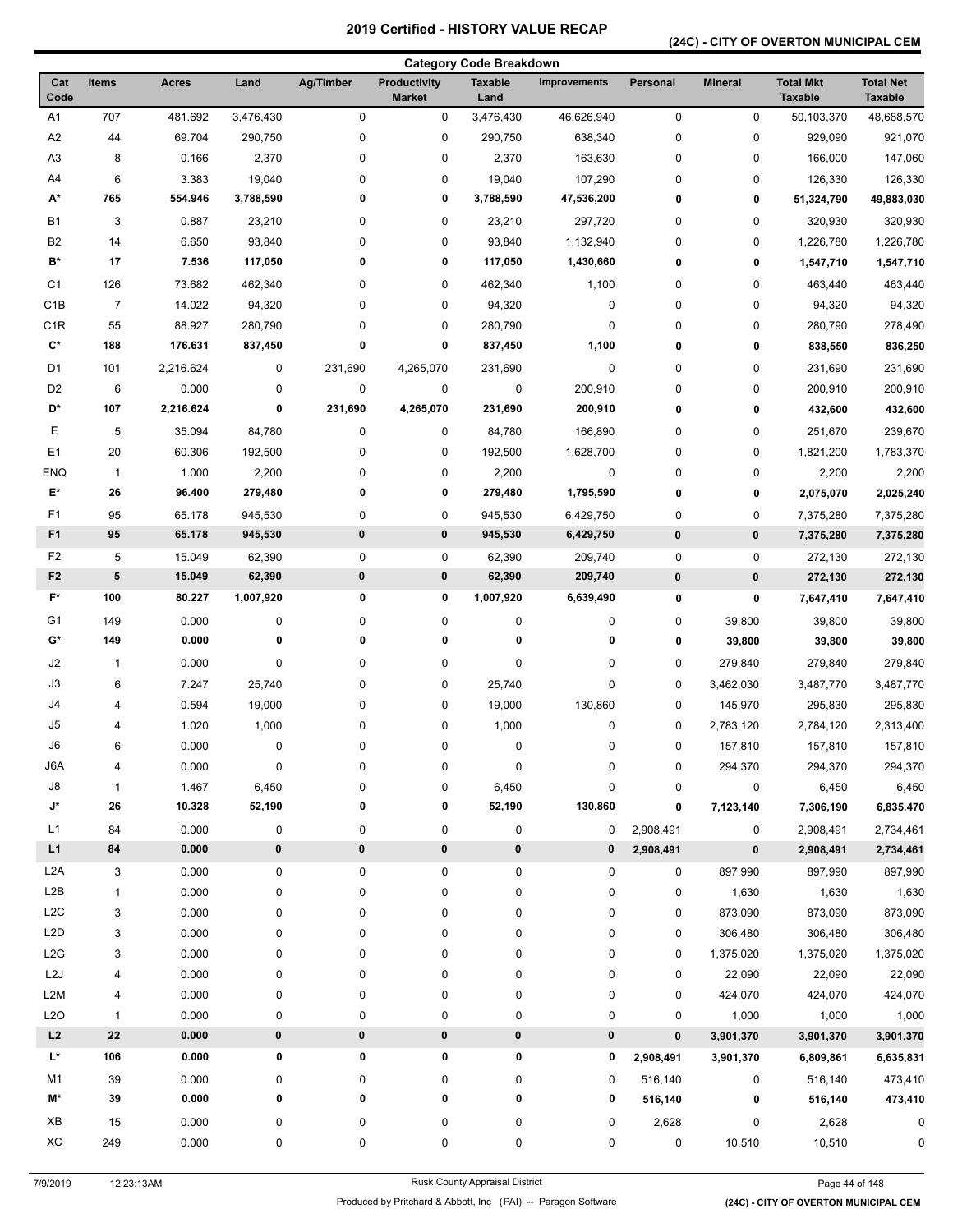### **(24C) - CITY OF OVERTON MUNICIPAL CEM**

|             | <b>Category Code Breakdown</b> |              |             |             |                                      |                        |                     |                 |                |                                    |                                    |  |  |
|-------------|--------------------------------|--------------|-------------|-------------|--------------------------------------|------------------------|---------------------|-----------------|----------------|------------------------------------|------------------------------------|--|--|
| Cat<br>Code | <b>Items</b>                   | <b>Acres</b> | Land        | Ag/Timber   | <b>Productivity</b><br><b>Market</b> | <b>Taxable</b><br>Land | <b>Improvements</b> | <b>Personal</b> | <b>Mineral</b> | <b>Total Mkt</b><br><b>Taxable</b> | <b>Total Net</b><br><b>Taxable</b> |  |  |
| XV          | 4                              | 0.000        | $\mathbf 0$ | $\mathbf 0$ | 0                                    | 0                      | 0                   | $\mathbf 0$     | 60             | 60                                 |                                    |  |  |
| <b>XVA</b>  | 26                             | 34.992       | 211,740     | 0           | 0                                    | 211,740                | 1,658,280           | 0               | 0              | 1,870,020                          | 0                                  |  |  |
| <b>XVB</b>  | 24                             | 77.274       | 470,210     | 0           | 0                                    | 470,210                | 2,221,640           | $\mathbf 0$     | $\mathbf 0$    | 2,691,850                          | 0                                  |  |  |
| <b>XVC</b>  | 17                             | 47.815       | 126,310     | 0           | 0                                    | 126,310                | 256,540             | 0               | 0              | 382,850                            | 0                                  |  |  |
| <b>XVD</b>  | 4                              | 13.269       | 60,100      | 0           | 0                                    | 60,100                 | 296,190             | 0               | 0              | 356,290                            | 0                                  |  |  |
| <b>XVF</b>  |                                | 7.398        | 88,780      | 0           | 0                                    | 88,780                 | 0                   | $\mathbf 0$     | 0              | 88,780                             | 0                                  |  |  |
| <b>XVG</b>  | 5                              | 55.866       | 129,760     | 0           | 0                                    | 129,760                | 603,100             | 62,334          | 0              | 795,194                            | 0                                  |  |  |
| <b>XVH</b>  |                                | 0.172        | 980         | 0           | 0                                    | 980                    | 19,220              | 0               | 0              | 20,200                             | 0                                  |  |  |
| <b>XVK</b>  |                                | 0.066        | 2,160       | 0           | 0                                    | 2,160                  | 30,670              | 0               | 0              | 32,830                             | 0                                  |  |  |
| <b>XVM</b>  | 2                              | 0.189        | 830         | $\Omega$    | 0                                    | 830                    | 61,230              | 0               | 0              | 62,060                             | 0                                  |  |  |
| X*          | 349                            | 237.042      | 1,090,870   | 0           | 0                                    | 1,090,870              | 5,146,870           | 64,962          | 10,570         | 6,313,272                          |                                    |  |  |
|             | 1,872                          | 3,379.733    | 7,173,550   | 231,690     | 4,265,070                            | 7,405,240              | 62,881,680          | 3,489,593       | 11,074,880     | 84,851,393                         | 76,356,751                         |  |  |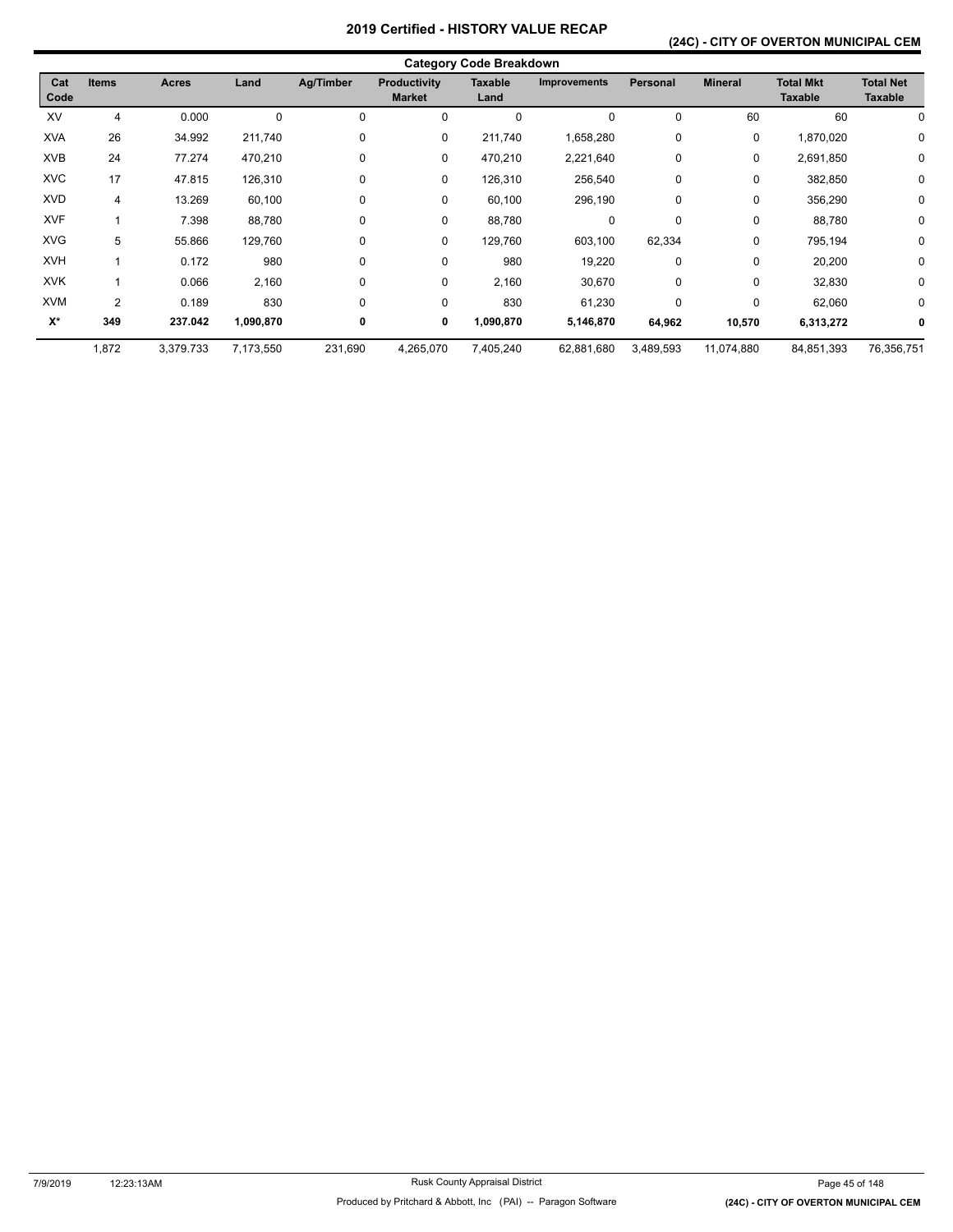|                                                         |                       |                     |              |              |               |                                                                |          | (25) - CITY OF TATUM |
|---------------------------------------------------------|-----------------------|---------------------|--------------|--------------|---------------|----------------------------------------------------------------|----------|----------------------|
| Land                                                    |                       | Value               | <b>Items</b> |              | <b>Exempt</b> |                                                                |          |                      |
| Land - Homesite                                         | $^{(+)}$              | 3,348,340           |              | 309          | 15,600        |                                                                |          |                      |
| Land - Non Homesite                                     | $^{(+)}$              | 3,376,190           |              | 301          | 976,150       |                                                                |          |                      |
| Land - Productivity Market                              | $^{(+)}$              | 2,495,070           |              | 58           | 0             |                                                                |          |                      |
| Land - Income                                           | $^{(+)}$              | 226,740             |              | 4            | 0             |                                                                |          |                      |
| <b>Total Land Market Value</b>                          | $(=)$                 | 9,446,340           |              | 674          |               | <b>Total Land Value:</b>                                       | $(+)$    | 9,446,340            |
| Improvements                                            |                       | Value               | <b>Items</b> |              | <b>Exempt</b> |                                                                |          |                      |
| Improvements - Homesite                                 | $^{(+)}$              | 29,276,490          |              | 295          | 66,870        |                                                                |          |                      |
| New Improvements - Homesite                             | $^{(+)}$              | 435,660             |              | 10           | 0             |                                                                |          |                      |
| Improvements - Non Homesite                             | $^{(+)}$              | 41,144,570          |              | 141          | 31,666,340    |                                                                |          |                      |
| New Improvements - Non Homesite                         | $^{(+)}$              | 0                   |              | 0            | 0<br>0        |                                                                |          |                      |
| Improvements - Income<br><b>Total Improvement Value</b> | $^{(+)}$<br>$(=)$     | 2,457,600           |              | 6<br>452     |               |                                                                |          | 73,314,320           |
| Personal                                                |                       | 73,314,320<br>Value | <b>Items</b> |              | <b>Exempt</b> | <b>Total Imp Value:</b>                                        | $(+)$    |                      |
|                                                         |                       |                     |              |              |               |                                                                |          |                      |
| Personal - Homesite<br>New Personal - Homesite          | $^{(+)}$<br>$^{(+)}$  | 564,480<br>0        |              | 46<br>0      | 0<br>0        |                                                                |          |                      |
| Personal - Non Homesite                                 | $^{(+)}$              | 4,029,792           |              | 138          | 23,800        |                                                                |          |                      |
| New Personal - Non Homesite                             | $^{(+)}$              | 22,410              |              | 1            | 0             |                                                                |          |                      |
| <b>Total Personal Value</b>                             | $(=)$                 | 4,616,682           |              | 185          |               | <b>Total Personal Value:</b>                                   | $(+)$    | 4,616,682            |
| Total Real Estate & Personal Mkt Valuer)                |                       | 87,377,342          |              | 1,311        |               |                                                                |          |                      |
| Minerals                                                |                       | Value               | <b>Items</b> |              |               |                                                                |          |                      |
| <b>Mineral Value</b>                                    | $^{(+)}$              | 29.020              |              | 127          |               |                                                                |          |                      |
| Mineral Value - Real                                    | $^{(+)}$              | 2,369,140           |              | 25           |               |                                                                |          |                      |
| Mineral Value - Personal                                | $^{(+)}$              | 0                   |              | $\mathbf 0$  |               |                                                                |          |                      |
| <b>Total Mineral Market Value</b>                       | $(=)$                 | 2,398,160           |              | 152          |               | <b>Total Min Mkt Value:</b>                                    | $^{(+)}$ | 2,398,160            |
| <b>Total Market Value</b>                               | $(=)$                 | 89,775,502          |              |              |               | <b>Total Market Value:</b>                                     | $(=/+)$  | 89,775,502           |
| Ag/Timber *does not include protested                   |                       | Value               | <b>Items</b> |              |               |                                                                |          |                      |
| Land Timber Gain                                        | $^{(+)}$              | $\mathbf 0$         |              | 0            |               | <b>Land Timber Gain:</b>                                       | $(+)$    |                      |
| <b>Productivity Market</b>                              | $^{(+)}$              | 2,495,070           |              | 58           |               |                                                                |          |                      |
| Land Ag 1D                                              | $(-)$                 | 0                   |              | 0            |               |                                                                |          |                      |
| Land Ag 1D1                                             | $(-)$                 | 52,010              |              | 45           |               |                                                                |          |                      |
| Land Ag Tim                                             | $(-)$                 | 26,270              |              | 21           |               |                                                                |          |                      |
| Productivity Loss: (=)<br>Losses                        |                       | 2,416,790           |              | 58           |               | <b>Productivity Loss:</b>                                      | $(-)$    | 2,416,790            |
|                                                         |                       | Value               | <b>Items</b> |              |               |                                                                |          |                      |
| Less Real Exempt Property                               | $(-)$                 | 32,761,460          |              | 76           |               |                                                                |          |                      |
| Less \$500 Inc. Real Personal                           | $(-)$                 | 3,286               |              | 15           |               | <b>Total Market Taxable:</b>                                   | $(=)$    | 87,358,712           |
| Less Real/Personal Abatements                           | $(-)$                 | 0                   |              | 0            |               |                                                                |          |                      |
| <b>Less Community Housing</b><br>Less Freeport          | $(\hbox{-})$<br>$(-)$ | 0<br>0              |              | 0<br>0       |               |                                                                |          |                      |
| <b>Less Allocation</b>                                  | $(-)$                 | 0                   |              | 0            |               |                                                                |          |                      |
| Less MultiUse                                           | $(-)$                 | 81,440              |              | 3            |               |                                                                |          |                      |
| Less Goods In Transit                                   | $(-)$                 | 0                   |              | 0            |               |                                                                |          |                      |
| <b>Less Historical</b>                                  | $(-)$                 | 0                   |              | 0            |               |                                                                |          |                      |
| Less Solar/Wind Power                                   | $(-)$                 | 0                   |              | 0            |               |                                                                |          |                      |
| Less Vehicle Leased for Personal Use                    | $(-)$                 | 90,790              |              | 2            |               | <b>Total Protested Value:</b>                                  |          | 6,190                |
| <b>Less Real Protested Value</b>                        | $(-)$                 | 0                   |              | 0            |               | <b>Protested % of Total Market:</b>                            |          | 0.01%                |
| Less 10% Cap Loss                                       | $(-)$                 | 95,230              |              | 6            |               |                                                                |          |                      |
| Less TCEQ/Pollution Control                             | $(-)$                 | 0                   |              | 0            |               |                                                                |          |                      |
| Less VLA Loss                                           | $(-)$                 | 0                   |              | 0            |               |                                                                |          |                      |
| Less Mineral Exempt Property                            | $(-)$                 | 50                  |              | 1            |               |                                                                |          |                      |
| Less \$500 Inc. Mineral Owner                           | $(\cdot)$             | 9,110               |              | 103          |               |                                                                |          |                      |
| <b>Less Mineral Abatements</b>                          | $(-)$                 | 0                   |              | 0            |               |                                                                |          |                      |
| Less Mineral Freeports/Interstate Commer                | $(-)$                 | 0                   |              | 0            |               |                                                                |          |                      |
| Less Mineral Unknown                                    | $(-)$                 | 0                   |              | 0            |               |                                                                |          |                      |
| <b>Less Mineral Protested Value</b>                     | $(-)$                 | 6,190               |              | $\mathbf{1}$ |               |                                                                |          |                      |
| Total Losses (includes Prod. Loss)                      | $(=)$                 | 35,464,346          |              |              |               | <b>Total Losses:</b>                                           | $(-)$    | 32,956,766           |
| <b>Total Appraised Value</b>                            | $(=)$                 | 54,311,156          |              |              |               | <b>Total Appraised Value:</b>                                  | $(=/+)$  | 54,311,156           |
|                                                         |                       |                     |              |              |               | <b>Total Exemptions*:</b><br>* See breakdown on following page | $(-)$    | 5,890,310            |
|                                                         |                       |                     |              |              |               |                                                                |          |                      |

**Net Taxable Value: 48,420,846**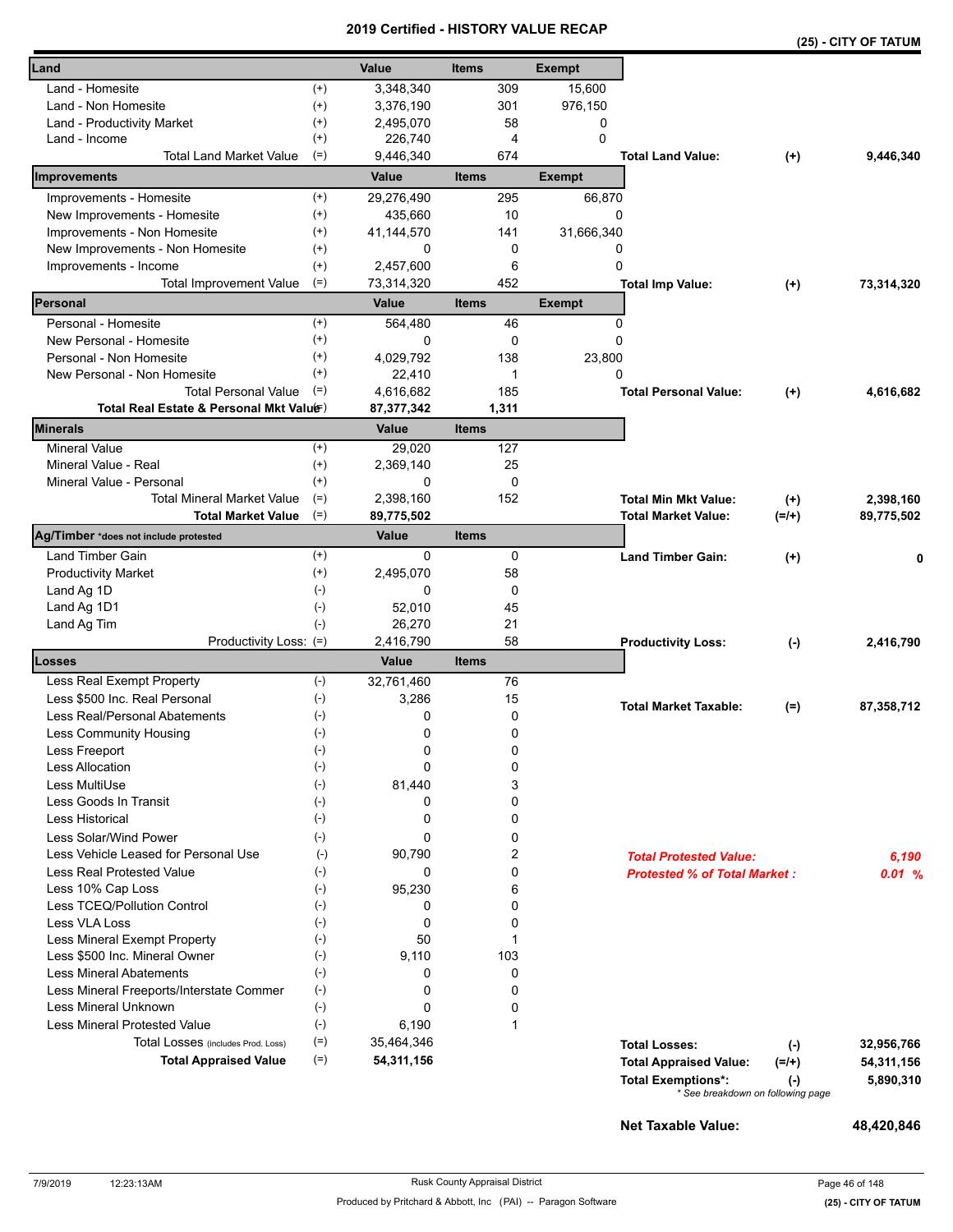|                                                                                                                                                                                                          |          |                                                                    |                                             |                      |                                                                                         | (25) - CITY OF TATUM           |
|----------------------------------------------------------------------------------------------------------------------------------------------------------------------------------------------------------|----------|--------------------------------------------------------------------|---------------------------------------------|----------------------|-----------------------------------------------------------------------------------------|--------------------------------|
| *** Freeze Totals: (This is only for Effective Tax Rate Calculation)                                                                                                                                     |          |                                                                    |                                             |                      |                                                                                         |                                |
| <b>Total Ceiling Tax:</b>                                                                                                                                                                                |          | 16,155.43                                                          |                                             |                      |                                                                                         |                                |
| <b>Total Freeze Taxable:</b>                                                                                                                                                                             |          | 6,040,460                                                          |                                             |                      |                                                                                         |                                |
| New Imp/Pers with Ceiling: +                                                                                                                                                                             |          | 800                                                                |                                             |                      |                                                                                         |                                |
| **Freeze Adjusted Taxable:                                                                                                                                                                               |          |                                                                    |                                             |                      | 42,381,186**This number DOES NOT represent any Jurisdiction's Certified Taxable Value** |                                |
|                                                                                                                                                                                                          |          |                                                                    |                                             |                      |                                                                                         |                                |
| Estimated Total Levy: ((Net Taxable Value - Total Freeze Taxable + New Imp/Pers with Ceiling) * Tax Rate / 100) + Total Ceiling Tax<br>or (Freeze Adjusted Taxable * Tax Rate / 100) + Total Ceiling Tax |          |                                                                    |                                             |                      |                                                                                         |                                |
| <b>Count of Homesteads</b>                                                                                                                                                                               |          |                                                                    |                                             |                      |                                                                                         |                                |
| F<br>н<br>s<br>в                                                                                                                                                                                         | D        | W<br>o                                                             | DV<br><b>DV100</b>                          | <b>SS First Resp</b> | <b>SS Svc Member</b>                                                                    |                                |
| 134<br>87<br>0<br>3                                                                                                                                                                                      | 0        | 0<br>0                                                             | $\overline{2}$<br>9                         | 0                    | 0                                                                                       |                                |
| <b>Owner and Parcel Counts</b>                                                                                                                                                                           |          |                                                                    |                                             |                      |                                                                                         |                                |
| <b>Total Parcels*:</b>                                                                                                                                                                                   |          | 1,012 * Parcel count is figured by parcel per ownership sequences. |                                             |                      |                                                                                         |                                |
| <b>Total Owners:</b>                                                                                                                                                                                     | 775      |                                                                    |                                             |                      |                                                                                         |                                |
| <b>Ported Homestead/Charity Amounts</b>                                                                                                                                                                  |          | Value                                                              | <b>Items</b>                                |                      |                                                                                         |                                |
| DV Donated Home (Charity)                                                                                                                                                                                | $(+)$    | 0                                                                  |                                             | $\pmb{0}$            |                                                                                         |                                |
| SS of a Service Member Ported Amount                                                                                                                                                                     | $(+)$    | 0                                                                  |                                             | 0                    |                                                                                         |                                |
| SS of a First Responder Ported Amount                                                                                                                                                                    | $^{(+)}$ | 0                                                                  |                                             | 0                    |                                                                                         |                                |
| SS of DV Donated Home Ported Amount                                                                                                                                                                      | $^{(+)}$ | 0                                                                  |                                             | 0                    |                                                                                         |                                |
| SS of 100% DV Ported Amount                                                                                                                                                                              | $^{(+)}$ | 0                                                                  |                                             | 0                    |                                                                                         |                                |
| <b>Homestead Exemptions</b>                                                                                                                                                                              |          | Value                                                              | <b>Items</b>                                |                      |                                                                                         |                                |
| Homestead H,S                                                                                                                                                                                            | $^{(+)}$ | 0                                                                  |                                             | $\pmb{0}$            |                                                                                         |                                |
| Senior S                                                                                                                                                                                                 | $^{(+)}$ | 0                                                                  |                                             | 0                    | H - Homestead<br>S - Over 65                                                            | D - Disabled Only<br>W - Widow |
| Disabled B                                                                                                                                                                                               | $^{(+)}$ | 0                                                                  |                                             | 0                    | F - Disabled Widow                                                                      | O - Over 65 (No HS)            |
| DV 100%                                                                                                                                                                                                  | $(+)$    | 470,130                                                            |                                             | 2                    | B - Disabled                                                                            | DV - Disabled Veteran          |
| Surviving Spouse of a Service Member                                                                                                                                                                     | $^{(+)}$ | 0                                                                  |                                             | 0                    | DV100 (1, 2, 3) - 100% Disabled Veteran                                                 |                                |
| Survivng Spouse of a First Responder                                                                                                                                                                     | $^{(+)}$ | 0                                                                  |                                             | 0                    | 4 (4B, 4H, 4S) - Surviving Spouse of a Service Member                                   |                                |
| Total Reimbursable (=)                                                                                                                                                                                   |          | 470,130                                                            |                                             | $\overline{2}$       | 5* (5B, 5H, 5S) - Surviving Spouse of a First Responder                                 |                                |
| <b>Local Discount</b>                                                                                                                                                                                    | $^{(+)}$ | 4,928,150                                                          | 224                                         |                      |                                                                                         |                                |
| Disabled Veteran                                                                                                                                                                                         | $^{(+)}$ | 92,330                                                             |                                             | 9                    |                                                                                         |                                |
| Optional 65                                                                                                                                                                                              | $^{(+)}$ | 399,700                                                            | 83                                          |                      |                                                                                         |                                |
| <b>Local Disabled</b>                                                                                                                                                                                    | $^{(+)}$ | 0                                                                  |                                             | 0                    |                                                                                         |                                |
| State Homestead                                                                                                                                                                                          | $(+)$    | 0                                                                  |                                             | 0                    |                                                                                         |                                |
| <b>Total Exemptions</b>                                                                                                                                                                                  | $(=)$    |                                                                    | 5,890,310 (includes Ported/Charity Amounts) |                      |                                                                                         |                                |
| <b>Special Certified Totals</b>                                                                                                                                                                          |          |                                                                    |                                             |                      |                                                                                         |                                |
| <b>Exempt Value of First Time Absolute Exemption</b>                                                                                                                                                     |          |                                                                    | \$12,000                                    |                      |                                                                                         |                                |
| <b>Exempt Value of First Time Partial Exemption</b>                                                                                                                                                      |          |                                                                    | \$30,440                                    |                      |                                                                                         |                                |
| <b>New AG/Timber</b>                                                                                                                                                                                     |          |                                                                    |                                             |                      |                                                                                         |                                |
| Market                                                                                                                                                                                                   |          |                                                                    | \$0                                         |                      |                                                                                         |                                |
| Taxable                                                                                                                                                                                                  |          |                                                                    | \$0                                         |                      |                                                                                         |                                |
| Value Loss                                                                                                                                                                                               |          |                                                                    | \$0                                         |                      |                                                                                         |                                |
| New Improvement/Personal                                                                                                                                                                                 |          |                                                                    |                                             |                      |                                                                                         |                                |
| Market                                                                                                                                                                                                   |          |                                                                    | \$458,070                                   |                      |                                                                                         |                                |
|                                                                                                                                                                                                          |          |                                                                    |                                             |                      |                                                                                         |                                |
| Taxable                                                                                                                                                                                                  |          |                                                                    | \$384,650                                   |                      |                                                                                         |                                |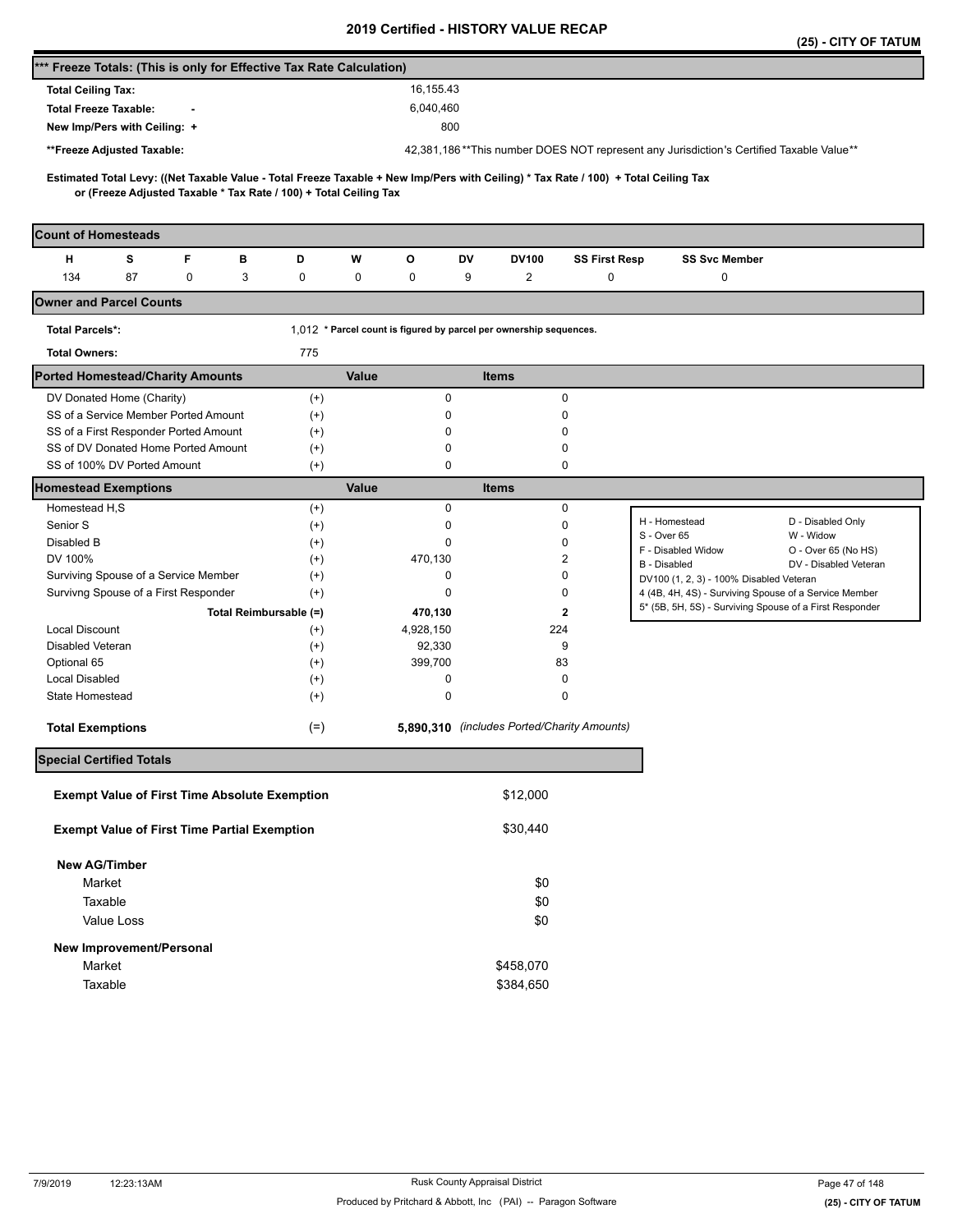|                                                 | Average Values* (includes protested & exempt value) |                |                                        |  |  |
|-------------------------------------------------|-----------------------------------------------------|----------------|----------------------------------------|--|--|
| Average Homestead Value A*                      |                                                     | <b>Parcels</b> | <b>Total Homestead Value A*</b>        |  |  |
| <b>Market</b>                                   | \$105,582                                           | 296            | \$31,252,550<br>Market                 |  |  |
| Taxable                                         | \$84.211                                            |                | \$26,054,540<br>Taxable                |  |  |
|                                                 | Average Homestead Value A* and E*                   | <b>Parcels</b> | Total Homestead Value A* and E*        |  |  |
| <b>Market</b>                                   | \$105,867                                           | 299            | \$31,654,380<br>Market                 |  |  |
| Taxable                                         | \$84.438                                            |                | \$26,408,830<br>Taxable                |  |  |
|                                                 | Average Homestead Value A* and E* and M1            | <b>Parcels</b> | Total Homestead Value A* and E* and M1 |  |  |
| <b>Market</b>                                   | \$93,289                                            | 345            | \$32,184,940<br>Market                 |  |  |
| Taxable                                         | \$74,413                                            |                | \$26,817,020<br>Taxable                |  |  |
| <b>Average Homestead Value M1</b>               |                                                     | <b>Parcels</b> | <b>Total Homestead Value M1</b>        |  |  |
| \$11,533<br><b>Market</b><br>\$6,533<br>Taxable |                                                     | 46             | \$530,560<br>Market                    |  |  |
|                                                 |                                                     |                | \$408,190<br>Taxable                   |  |  |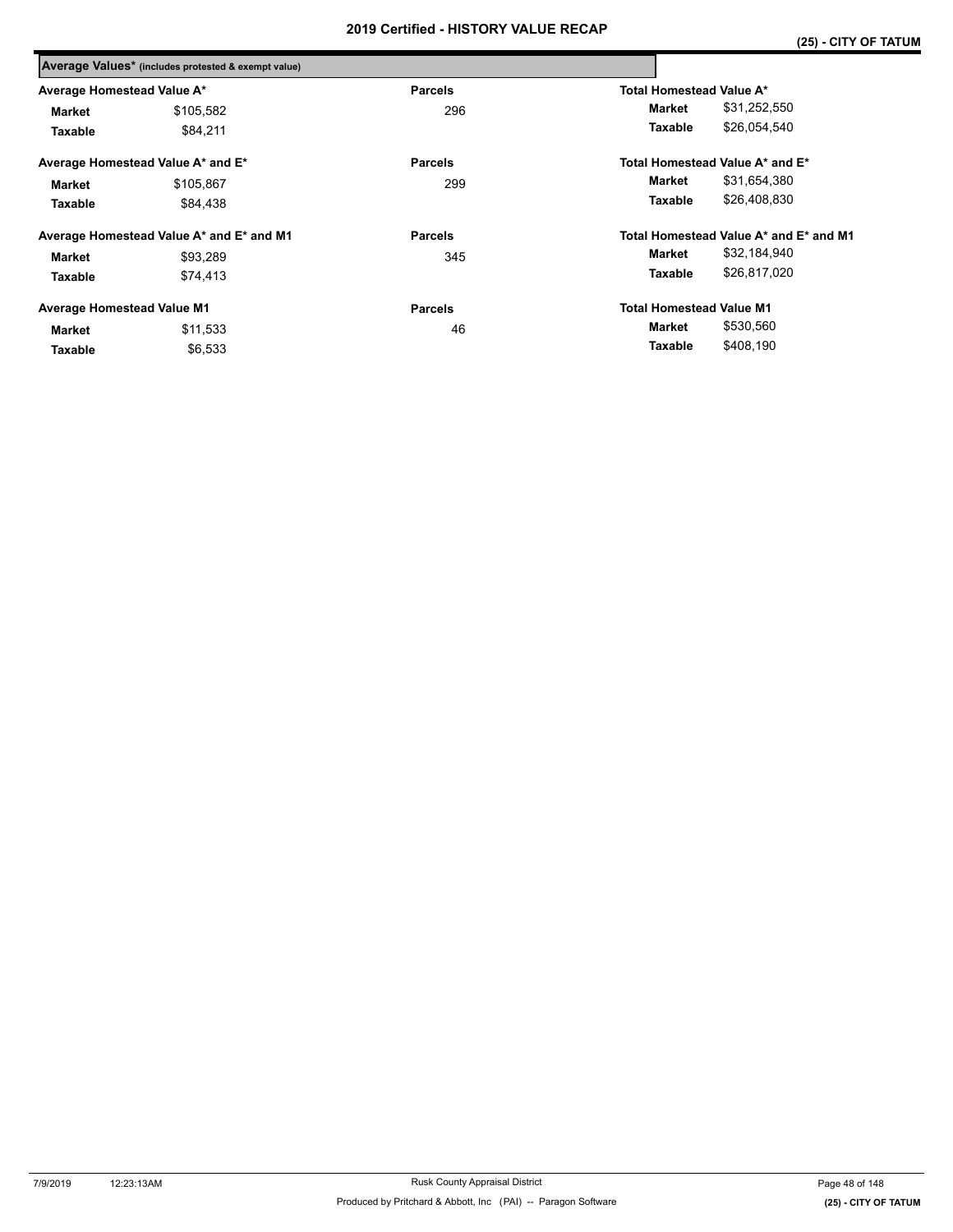|                      |                         |              |           |           |                                      | <b>Category Code Breakdown</b> |                     |             |                |                                    |                                    |
|----------------------|-------------------------|--------------|-----------|-----------|--------------------------------------|--------------------------------|---------------------|-------------|----------------|------------------------------------|------------------------------------|
| Cat<br>Code          | Items                   | <b>Acres</b> | Land      | Ag/Timber | <b>Productivity</b><br><b>Market</b> | <b>Taxable</b><br>Land         | <b>Improvements</b> | Personal    | <b>Mineral</b> | <b>Total Mkt</b><br><b>Taxable</b> | <b>Total Net</b><br><b>Taxable</b> |
| A1                   | 279                     | 210.130      | 3,061,160 | 0         | 0                                    | 3,061,160                      | 29,312,920          | $\pmb{0}$   | 0              | 32,374,080                         | 26,967,940                         |
| A2                   | 46                      | 62.407       | 387,320   | 0         | $\pmb{0}$                            | 387,320                        | 569,230             | 46,750      | 0              | 1,003,300                          | 844,120                            |
| A <sub>3</sub>       | 10                      | 0.000        | $\pmb{0}$ | 0         | $\pmb{0}$                            | $\pmb{0}$                      | 469,050             | $\mathbf 0$ | 0              | 469,050                            | 400,240                            |
| A4                   | 3                       | 3.221        | 21,730    | 0         | $\pmb{0}$                            | 21,730                         | 28,040              | $\pmb{0}$   | 0              | 49,770                             | 49,770                             |
| A*                   | 338                     | 275.758      | 3,470,210 | 0         | 0                                    | 3,470,210                      | 30,379,240          | 46,750      | 0              | 33,896,200                         | 28,262,070                         |
| <b>B1</b>            | 2                       | 3.160        | 75,000    | 0         | 0                                    | 75,000                         | 553,750             | $\mathbf 0$ | 0              | 628,750                            | 628,750                            |
| B <sub>2</sub>       | 6                       | 6.781        | 79,690    | 0         | $\pmb{0}$                            | 79,690                         | 1,130,370           | $\mathbf 0$ | 0              | 1,210,060                          | 1,210,060                          |
| $\mathbf{B}^{\star}$ | 8                       | 9.941        | 154,690   | 0         | 0                                    | 154,690                        | 1,684,120           | 0           | 0              | 1,838,810                          | 1,838,810                          |
| C <sub>1</sub>       | 99                      | 66.896       | 607,850   | 0         | 0                                    | 607,850                        | 6,120               | 0           | 0              | 613,970                            | 612,220                            |
| C <sub>1</sub> B     | $\overline{2}$          | 0.455        | 1,940     | 0         | $\pmb{0}$                            | 1,940                          | 0                   | 0           | 0              | 1,940                              | 1,940                              |
| C <sub>1</sub> R     | 31                      | 48.165       | 226,490   | 0         | $\pmb{0}$                            | 226,490                        | 0                   | 0           | 0              | 226,490                            | 226,490                            |
| $\mathtt{C}^{\star}$ | 132                     | 115.516      | 836,280   | 0         | 0                                    | 836,280                        | 6,120               | 0           | 0              | 842,400                            | 840,650                            |
| D1                   | 58                      | 970.888      | 0         | 78,280    | 2,495,070                            | 78,280                         | 0                   | 0           | 0              | 78,280                             | 77,950                             |
| D <sub>2</sub>       | 5                       | 0.000        | 0         | 0         | $\pmb{0}$                            | $\pmb{0}$                      | 68,970              | 0           | 0              | 68,970                             | 66,970                             |
| D*                   | 63                      | 970.888      | 0         | 78,280    | 2,495,070                            | 78,280                         | 68,970              | 0           | 0              | 147,250                            | 144,920                            |
| Е                    | 3                       | 27.288       | 82,980    | 0         | $\pmb{0}$                            | 82,980                         | 18,250              | 0           | 0              | 101,230                            | 101,230                            |
| E <sub>1</sub>       | 16                      | 19.526       | 140,500   | 0         | $\pmb{0}$                            | 140,500                        | 1,358,950           | 0           | 0              | 1,499,450                          | 1,274,490                          |
| ENQ                  | $\mathbf{1}$            | 8.257        | 28,070    | 0         | $\pmb{0}$                            | 28,070                         | $\mathbf 0$         | 0           | 0              | 28,070                             | 28,070                             |
| E*                   | 20                      | 55.071       | 251,550   | 0         | 0                                    | 251,550                        | 1,377,200           | 0           | 0              | 1,628,750                          | 1,403,790                          |
| F <sub>1</sub>       | 55                      | 35.632       | 1,151,110 | 0         | $\pmb{0}$                            | 1,151,110                      | 7,674,880           | $\mathbf 0$ | $\pmb{0}$      | 8,825,990                          | 8,825,990                          |
| F <sub>1</sub>       | 55                      | 35.632       | 1,151,110 | $\pmb{0}$ | 0                                    | 1,151,110                      | 7,674,880           | $\pmb{0}$   | 0              | 8,825,990                          | 8,825,990                          |
| F <sub>2</sub>       | $\overline{2}$          | 10.000       | 52,600    | 0         | 0                                    | 52,600                         | 280,270             | $\pmb{0}$   | 0              | 332,870                            | 332,870                            |
| F <sub>2</sub>       | $\mathbf{2}$            | 10.000       | 52,600    | $\bf{0}$  | 0                                    | 52,600                         | 280,270             | $\pmb{0}$   | 0              | 332,870                            | 332,870                            |
| $F^*$                | 57                      | 45.632       | 1,203,710 | 0         | 0                                    | 1,203,710                      | 7,955,150           |             |                |                                    |                                    |
|                      |                         |              |           |           |                                      |                                |                     | 0           | 0              | 9,158,860                          | 9,158,860                          |
| G <sub>1</sub>       | 23                      | 0.000        | 0         | 0         | 0                                    | 0                              | 0                   | 0           | 19,860         | 19,860                             | 19,860                             |
| G*                   | 23                      | 0.000        | 0         | 0         | 0                                    | 0                              | 0                   | 0           | 19,860         | 19,860                             | 19,860                             |
| J2                   | $\mathbf{1}$            | 0.000        | 0         | 0         | $\pmb{0}$                            | 0                              | 0                   | 0           | 103,910        | 103,910                            | 103,910                            |
| J3                   | $\overline{c}$          | 0.000        | 0         | 0         | 0                                    | $\pmb{0}$                      | 0                   | 0           | 774,910        | 774,910                            | 774,910                            |
| J4                   | 5                       | 1.353        | 30,380    | 0         | 0                                    | 30,380                         | 105,970             | 0           | 619,950        | 756,300                            | 756,300                            |
| J4A                  | 1                       | 0.000        | 0         | 0         | $\pmb{0}$                            | $\pmb{0}$                      | 0                   | 0           | 11,750         | 11,750                             | 11,750                             |
| J5                   | $\overline{c}$          | 0.000        | 0         | 0         | 0                                    | $\pmb{0}$                      | 0                   | 0           | 573,970        | 573,970                            | 573,970                            |
| J5A                  | $\mathbf{1}$            | 0.000        | 0         | 0         | $\pmb{0}$                            | 0                              | 0                   | $\pmb{0}$   | 16,000         | 16,000                             | 16,000                             |
| $\mathsf{J6}$        | 5                       | 0.000        | 0         | 0         | $\pmb{0}$                            | 0                              | 0                   | 0           | 95,810         | 95,810                             | 89,620                             |
| J6A                  | $\mathbf{1}$            | 0.000        | 0         | 0         | 0                                    | 0                              | 0                   | 0           | 730            | 730                                | 730                                |
| J7                   | $\mathbf{1}$            | 0.000        | 0         | 0         | 0                                    | $\pmb{0}$                      | 0                   | 0           | 56,450         | 56,450                             | 56,450                             |
| J*                   | 19                      | 1.353        | 30,380    | 0         | 0                                    | 30,380                         | 105,970             | 0           | 2,253,480      | 2,389,830                          | 2,383,640                          |
| L1                   | 92                      | 0.000        | 0         | 0         | 0                                    | 0                              | 0                   | 3,568,356   | 0              | 3,568,356                          | 3,396,126                          |
| L1                   | $92\,$                  | 0.000        | $\pmb{0}$ | $\pmb{0}$ | $\pmb{0}$                            | $\pmb{0}$                      | 0                   | 3,568,356   | 0              | 3,568,356                          | 3,396,126                          |
| L <sub>2</sub> C     | $\mathbf{1}$            | 0.000        | 0         | 0         | 0                                    | 0                              | 0                   | 0           | 15,000         | 15,000                             | 15,000                             |
| L <sub>2</sub> D     | $\mathbf{1}$            | 0.000        | 0         | 0         | $\pmb{0}$                            | 0                              | 0                   | 0           | 21,300         | 21,300                             | 21,300                             |
| L2G                  | $\boldsymbol{2}$        | 0.000        | 0         | 0         | $\pmb{0}$                            | 0                              | 0                   | 0           | 10,780         | 10,780                             | 10,780                             |
| L <sub>2</sub> H     | $\overline{\mathbf{c}}$ | 0.000        | 0         | 0         | $\pmb{0}$                            | 0                              | 0                   | 0           | 39,610         | 39,610                             | 39,610                             |
| L <sub>2</sub> J     | $\mathbf{1}$            | 0.000        | 0         | 0         | 0                                    | 0                              | 0                   | 0           | 6,520          | 6,520                              | 6,520                              |
| L2M                  | $\mathbf{1}$            | 0.000        | 0         | 0         | 0                                    | 0                              | 0                   | 0           | 22,450         | 22,450                             | 22,450                             |
| L2                   | 8                       | 0.000        | $\pmb{0}$ | $\pmb{0}$ | 0                                    | $\pmb{0}$                      | $\pmb{0}$           | $\pmb{0}$   | 115,660        | 115,660                            | 115,660                            |
| L*                   | 100                     | 0.000        | 0         | 0         | 0                                    | 0                              | 0                   | 3,568,356   | 115,660        | 3,684,016                          | 3,511,786                          |
| M1                   | 76                      | 0.000        | 0         | 0         | $\pmb{0}$                            | 0                              | 4,340               | 974,490     | 0              | 978,830                            | 856,460                            |
| M*                   | 76                      | 0.000        | 0         | 0         | 0                                    | 0                              | 4,340               | 974,490     | 0              | 978,830                            | 856,460                            |
| XB                   | 15                      | 0.000        | 0         | 0         | 0                                    | 0                              | 0                   | 3,286       | 0              | 3,286                              | 0                                  |
| XC                   | 103                     | 0.000        | 0         | 0         | 0                                    | 0                              | 0                   | 0           | 9,110          | 9,110                              | 0                                  |
|                      |                         |              |           |           |                                      |                                |                     |             |                |                                    |                                    |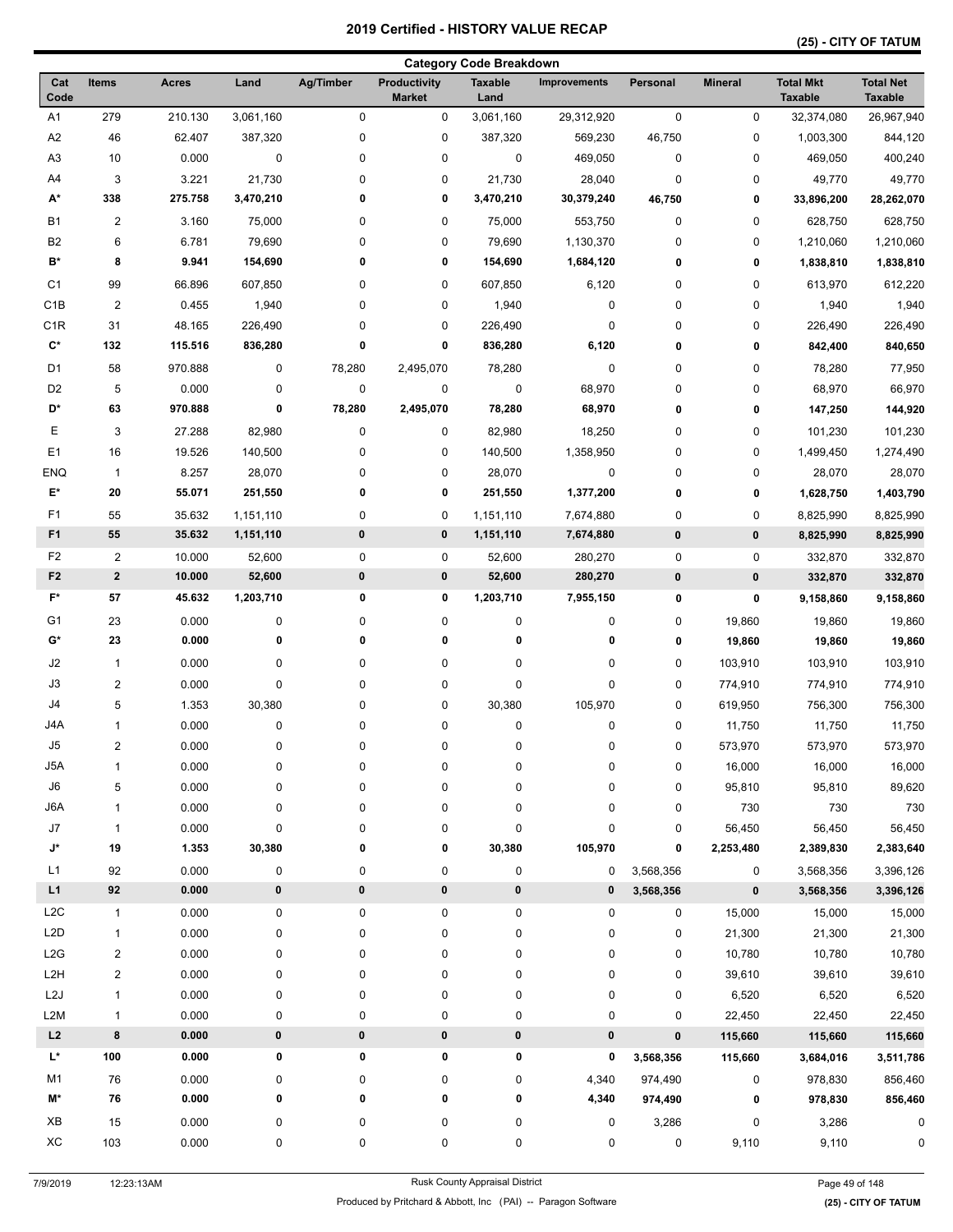|                    | <b>Category Code Breakdown</b> |              |           |           |                                      |                 |                     |                 |                |                                    |                                    |
|--------------------|--------------------------------|--------------|-----------|-----------|--------------------------------------|-----------------|---------------------|-----------------|----------------|------------------------------------|------------------------------------|
| Cat<br>Code        | <b>Items</b>                   | <b>Acres</b> | Land      | Ag/Timber | <b>Productivity</b><br><b>Market</b> | Taxable<br>Land | <b>Improvements</b> | <b>Personal</b> | <b>Mineral</b> | <b>Total Mkt</b><br><b>Taxable</b> | <b>Total Net</b><br><b>Taxable</b> |
| XV                 |                                | 0.000        | $\Omega$  |           | 0                                    | 0               | 0                   | 0               | 50             | 50                                 | 0                                  |
| <b>XVA</b>         | 29                             | 38.879       | 286,300   | 0         | 0                                    | 286,300         | 2,095,200           | 0               | 0              | 2,381,500                          | 0                                  |
| <b>XVB</b>         | 16                             | 40.304       | 201,140   | 0         | 0                                    | 201,140         | 1,763,750           | $\mathbf 0$     | 0              | 1,964,890                          | 0                                  |
| <b>XVC</b>         | 20                             | 103.077      | 413,780   | 0         | 0                                    | 413,780         | 27,566,420          | 0               | 0              | 27,980,200                         | 0                                  |
| <b>XVD</b>         | 4                              | 1.044        | 36,480    | 0         | 0                                    | 36,480          | 228,990             | 0               | 0              | 265,470                            | 0                                  |
| <b>XVF</b>         | 4                              | 5.130        | 32,420    | 0         | 0                                    | 32,420          | 0                   | 0               | 0              | 32,420                             | 0                                  |
| <b>XVG</b>         | $\overline{2}$                 | 0.771        | 10,330    | 0         | 0                                    | 10,330          | 0                   | 23,800          | 0              | 34,130                             | $\mathbf 0$                        |
| XVJ                |                                | 0.606        | 24,000    | 0         | 0                                    | 24,000          | 78,850              | 0               | 0              | 102,850                            | 0                                  |
| $\mathsf{X}^\star$ | 195                            | 189.811      | 1,004,450 | 0         | 0                                    | 1,004,450       | 31,733,210          | 27,086          | 9,160          | 32,773,906                         | 0                                  |
|                    | 1,031                          | 1,663.970    | 6,951,270 | 78,280    | 2,495,070                            | 7,029,550       | 73,314,320          | 4,616,682       | 2,398,160      | 87,358,712                         | 48,420,846                         |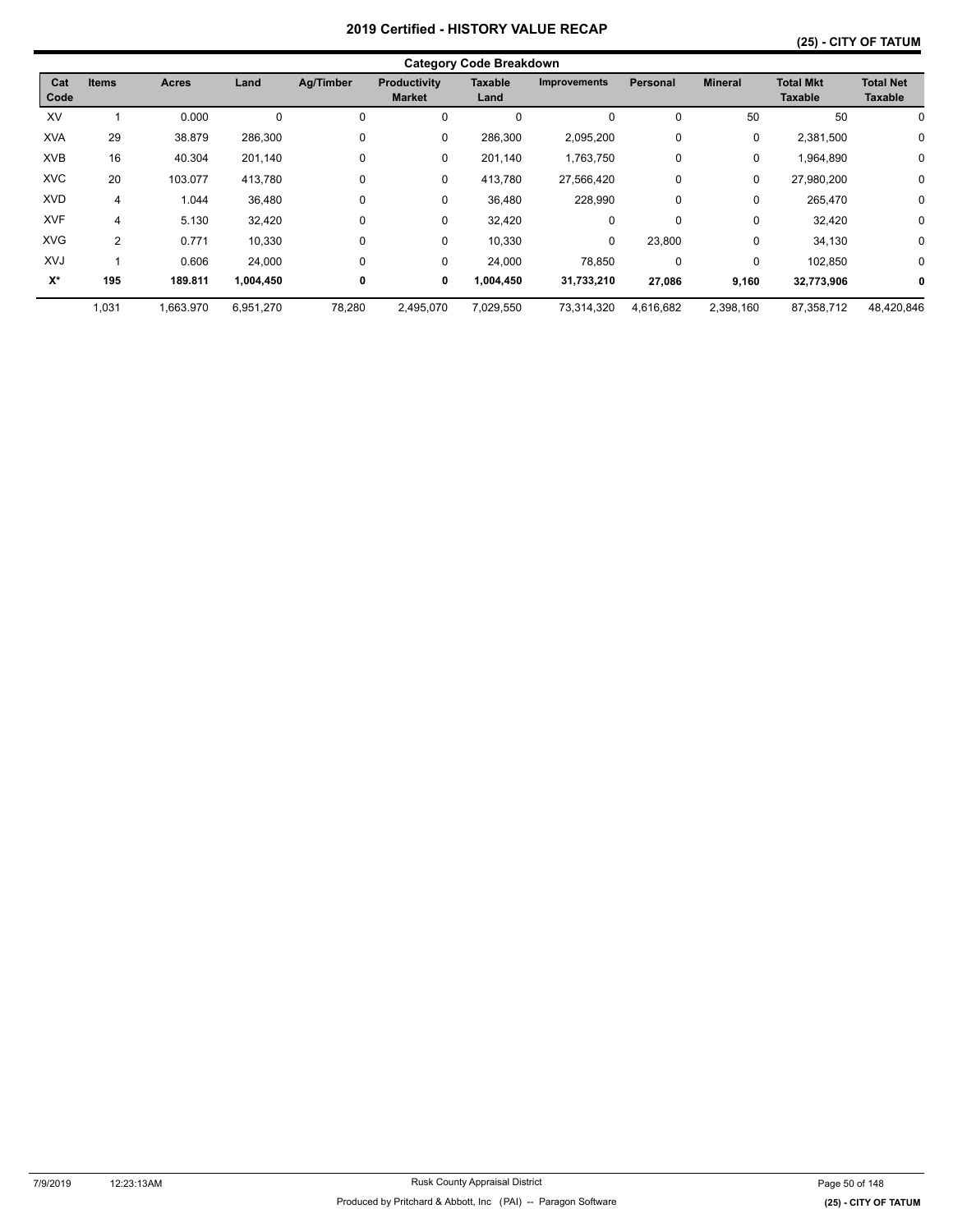|                                                                         |                |                      |                       | <b>VEILIIIEU - NIJ I URT VALUE REVAR</b> |                                     |                      | (45) - CARLISLE I.S.D.  |
|-------------------------------------------------------------------------|----------------|----------------------|-----------------------|------------------------------------------|-------------------------------------|----------------------|-------------------------|
| Land                                                                    |                | Value                | <b>Items</b>          | <b>Exempt</b>                            |                                     |                      |                         |
| Land - Homesite                                                         | $^{(+)}$       | 4,893,240            | 493                   | 13,560                                   |                                     |                      |                         |
| Land - Non Homesite                                                     | $^{(+)}$       | 5,412,580            | 350                   | 461,140                                  |                                     |                      |                         |
| Land - Productivity Market                                              | $^{(+)}$       | 48,946,280           | 684                   | 0                                        |                                     |                      |                         |
| Land - Income                                                           | $^{(+)}$       | 0                    | 0                     | $\Omega$                                 |                                     |                      |                         |
| <b>Total Land Market Value</b>                                          | $(=)$          | 59,252,100           | 1,527                 |                                          | <b>Total Land Value:</b>            | $(+)$                | 59,252,100              |
| Improvements                                                            |                | Value                | <b>Items</b>          | <b>Exempt</b>                            |                                     |                      |                         |
| Improvements - Homesite                                                 | $^{(+)}$       | 32,183,550           | 454                   | 1,350                                    |                                     |                      |                         |
| New Improvements - Homesite                                             | $^{(+)}$       | 2,284,730            | 23                    |                                          | 0                                   |                      |                         |
| Improvements - Non Homesite                                             | $^{(+)}$       | 5,863,170            | 151                   | 923,820                                  |                                     |                      |                         |
| New Improvements - Non Homesite                                         | $^{(+)}$       | 121,370              | 8                     |                                          | 0                                   |                      |                         |
| Improvements - Income                                                   | $^{(+)}$       | 0                    | 0                     |                                          | 0                                   |                      |                         |
| <b>Total Improvement Value</b>                                          | $(=)$          | 40,452,820           | 636                   |                                          | <b>Total Imp Value:</b>             | $(+)$                | 40,452,820              |
| Personal                                                                |                | Value                | <b>Items</b>          | <b>Exempt</b>                            |                                     |                      |                         |
| Personal - Homesite                                                     | $(+)$          | 1,421,320            | 63                    |                                          | 0                                   |                      |                         |
| New Personal - Homesite                                                 | $^{(+)}$       | 0                    | 0                     |                                          | 0                                   |                      |                         |
| Personal - Non Homesite                                                 | $^{(+)}$       | 1,493,953            | 89                    |                                          | 0                                   |                      |                         |
| New Personal - Non Homesite                                             | $^{(+)}$       | 0                    | 0                     |                                          | 0                                   |                      |                         |
| <b>Total Personal Value</b><br>Total Real Estate & Personal Mkt Valuer) | $(=)$          | 2,915,273            | 152                   |                                          | <b>Total Personal Value:</b>        | $(+)$                | 2.915.273               |
| <b>Minerals</b>                                                         |                | 102,620,193<br>Value | 2,315<br><b>Items</b> |                                          |                                     |                      |                         |
| <b>Mineral Value</b>                                                    | $^{(+)}$       | 19.237.090           | 4,672                 |                                          |                                     |                      |                         |
| Mineral Value - Real                                                    | $^{(+)}$       | 23,448,640           | 98                    |                                          |                                     |                      |                         |
| Mineral Value - Personal                                                | $^{(+)}$       | 0                    | 0                     |                                          |                                     |                      |                         |
| <b>Total Mineral Market Value</b>                                       | $(=)$          | 42,685,730           | 4,770                 |                                          | <b>Total Min Mkt Value:</b>         | $^{(+)}$             | 42,685,730              |
| <b>Total Market Value</b>                                               | $(=)$          | 145,305,923          |                       |                                          | Total Market Value:                 | $(=/+)$              | 145,305,923             |
| Ag/Timber *does not include protested                                   |                | <b>Value</b>         | <b>Items</b>          |                                          |                                     |                      |                         |
| <b>Land Timber Gain</b>                                                 | $^{(+)}$       | 0                    | 0                     |                                          | <b>Land Timber Gain:</b>            | $^{(+)}$             | 0                       |
| <b>Productivity Market</b>                                              | $^{(+)}$       | 48,946,280           | 684                   |                                          |                                     |                      |                         |
| Land Ag 1D                                                              | $(-)$          | 0                    | 0                     |                                          |                                     |                      |                         |
| Land Ag 1D1                                                             | $(\text{-})$   | 890,730              | 431                   |                                          |                                     |                      |                         |
| Land Ag Tim                                                             | $(-)$          | 1,850,060            | 405                   |                                          |                                     |                      |                         |
| Productivity Loss: (=)                                                  |                | 46,205,490           | 684                   |                                          | <b>Productivity Loss:</b>           | $(-)$                | 46,205,490              |
| Losses                                                                  |                | Value                | <b>Items</b>          |                                          |                                     |                      |                         |
| Less Real Exempt Property                                               | $(-)$          | 1,402,180            |                       | 30 (includes Prorated Exempt of 2,310)   |                                     |                      |                         |
| Less \$500 Inc. Real Personal                                           | $(\cdot)$      | 942                  | 5                     |                                          | <b>Total Market Taxable:</b>        | $(=)$                | 99,100,433              |
| Less Real/Personal Abatements                                           | $(\text{-})$   | 0                    | 0                     |                                          |                                     |                      |                         |
| Less Community Housing                                                  | $(\cdot)$      | 0                    | 0                     |                                          |                                     |                      |                         |
| Less Freeport                                                           | $(-)$          | 0                    | 0                     |                                          |                                     |                      |                         |
| <b>Less Allocation</b>                                                  | $(-)$          | 50,500               | 3                     |                                          |                                     |                      |                         |
| Less MultiUse                                                           | $(\text{-})$   | 14,920               | 1                     |                                          |                                     |                      |                         |
| Less Goods In Transit                                                   | $(-)$          | 0                    | 0                     |                                          |                                     |                      |                         |
| Less Historical                                                         | $(-)$          | 0                    | 0                     |                                          |                                     |                      |                         |
| Less Solar/Wind Power                                                   | $(-)$          | 0                    | 0                     |                                          |                                     |                      |                         |
| Less Vehicle Leased for Personal Use                                    | $(-)$          | 46,510               | 2                     |                                          | <b>Total Protested Value:</b>       |                      | 4,848,850               |
| Less Real Protested Value                                               | $(-)$          | 0                    | 0                     |                                          | <b>Protested % of Total Market:</b> |                      | 3.34%                   |
| Less 10% Cap Loss                                                       | $(-)$          | 146,500              | 18                    |                                          |                                     |                      |                         |
| Less TCEQ/Pollution Control                                             | $(-)$          | 746,930              | 3                     |                                          |                                     |                      |                         |
| Less VLA Loss                                                           | $(-)$          | 0                    | 0<br>13               |                                          |                                     |                      |                         |
| Less Mineral Exempt Property                                            | $(-)$<br>$(-)$ | 156,680              |                       |                                          |                                     |                      |                         |
| Less \$500 Inc. Mineral Owner<br><b>Less Mineral Abatements</b>         | $(\text{-})$   | 196,920<br>0         | 1,918<br>0            |                                          |                                     |                      |                         |
| Less Mineral Freeports/Interstate Commer                                | $(\text{-})$   | 0                    | 0                     |                                          |                                     |                      |                         |
| Less Mineral Unknown                                                    | $(-)$          | 1,540                | 3                     |                                          |                                     |                      |                         |
| <b>Less Mineral Protested Value</b>                                     | $(\text{-})$   | 4,848,850            | 6                     |                                          |                                     |                      |                         |
| Total Losses (includes Prod. Loss)                                      | $(=)$          | 53,817,962           |                       |                                          | <b>Total Losses:</b>                |                      |                         |
| <b>Total Appraised Value</b>                                            | $(=)$          | 91,487,961           |                       |                                          | <b>Total Appraised Value:</b>       | $(\cdot)$<br>$(=/+)$ | 7,565,962<br>91,487,961 |
|                                                                         |                |                      |                       |                                          | <b>Total Exemptions*:</b>           |                      | 16,923,210              |
|                                                                         |                |                      |                       |                                          | * See breakdown on following page   | $(\cdot)$            |                         |
|                                                                         |                |                      |                       |                                          |                                     |                      |                         |
|                                                                         |                |                      |                       |                                          | Net Taxable Value:                  |                      | 74,564,751              |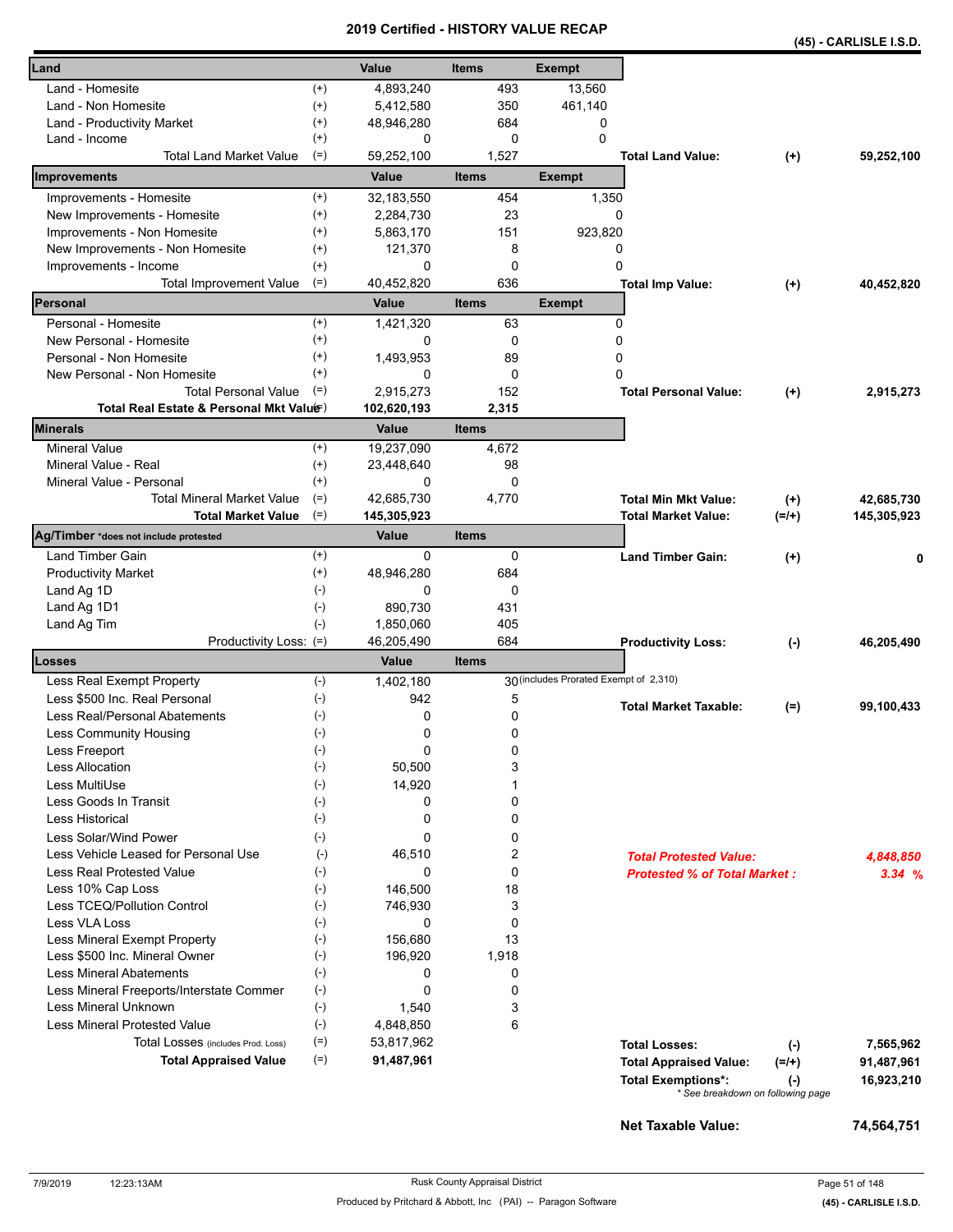|                                                                                                                                     |                   |                                                                    | <b>Certified - HISTORT VALUL RL</b>          |              |                      |                                                                                         | (45) - CARLISLE I.S.D.                       |
|-------------------------------------------------------------------------------------------------------------------------------------|-------------------|--------------------------------------------------------------------|----------------------------------------------|--------------|----------------------|-----------------------------------------------------------------------------------------|----------------------------------------------|
| *** Freeze Totals: (This is only for Effective Tax Rate Calculation)                                                                |                   |                                                                    |                                              |              |                      |                                                                                         |                                              |
| <b>Total Ceiling Tax:</b>                                                                                                           |                   | 59,234.41                                                          |                                              |              |                      |                                                                                         |                                              |
| <b>Total Freeze Taxable:</b>                                                                                                        |                   | 5,903,710                                                          |                                              |              |                      |                                                                                         |                                              |
| New Imp/Pers with Ceiling: +                                                                                                        |                   | 20,450                                                             |                                              |              |                      |                                                                                         |                                              |
| **Freeze Adjusted Taxable:                                                                                                          |                   |                                                                    |                                              |              |                      | 68,681,491**This number DOES NOT represent any Jurisdiction's Certified Taxable Value** |                                              |
| Estimated Total Levy: ((Net Taxable Value - Total Freeze Taxable + New Imp/Pers with Ceiling) * Tax Rate / 100) + Total Ceiling Tax |                   |                                                                    |                                              |              |                      |                                                                                         |                                              |
| or (Freeze Adjusted Taxable * Tax Rate / 100) + Total Ceiling Tax                                                                   |                   |                                                                    |                                              |              |                      |                                                                                         |                                              |
|                                                                                                                                     |                   |                                                                    |                                              |              |                      |                                                                                         |                                              |
| <b>Count of Homesteads</b>                                                                                                          |                   |                                                                    |                                              |              |                      |                                                                                         |                                              |
| F<br>н<br>s<br>в                                                                                                                    | D                 | w<br>O                                                             | DV                                           | <b>DV100</b> | <b>SS First Resp</b> | <b>SS Svc Member</b>                                                                    |                                              |
| 201<br>164<br>0<br>15                                                                                                               | 0                 | 0<br>0                                                             | 12                                           | 4            | 0                    | 0                                                                                       |                                              |
| <b>Owner and Parcel Counts</b>                                                                                                      |                   |                                                                    |                                              |              |                      |                                                                                         |                                              |
| <b>Total Parcels*:</b>                                                                                                              |                   | 6,309 * Parcel count is figured by parcel per ownership sequences. |                                              |              |                      |                                                                                         |                                              |
| <b>Total Owners:</b>                                                                                                                | 3,332             |                                                                    |                                              |              |                      |                                                                                         |                                              |
| <b>Ported Homestead/Charity Amounts</b>                                                                                             |                   | Value                                                              | <b>Items</b>                                 |              |                      |                                                                                         |                                              |
| DV Donated Home (Charity)                                                                                                           | $^{(+)}$          |                                                                    | 0                                            | 0            |                      |                                                                                         |                                              |
| SS of a Service Member Ported Amount                                                                                                | $^{(+)}$          |                                                                    | 0                                            | 0            |                      |                                                                                         |                                              |
| SS of a First Responder Ported Amount                                                                                               | $^{(+)}$          |                                                                    | 0                                            | 0            |                      |                                                                                         |                                              |
| SS of DV Donated Home Ported Amount<br>SS of 100% DV Ported Amount                                                                  | $(+)$<br>$(+)$    |                                                                    | 0<br>0                                       | 0<br>0       |                      |                                                                                         |                                              |
| Homestead Exemptions                                                                                                                |                   | Value                                                              | <b>Items</b>                                 |              |                      |                                                                                         |                                              |
| Homestead H,S                                                                                                                       | $^{(+)}$          | 8,634,090                                                          |                                              | 384          |                      |                                                                                         |                                              |
| Senior S                                                                                                                            | $^{(+)}$          | 1,377,330                                                          |                                              | 146          |                      | H - Homestead                                                                           | D - Disabled Only                            |
| Disabled B                                                                                                                          | $^{(+)}$          | 97,360                                                             |                                              | 13           |                      | S - Over 65<br>F - Disabled Widow                                                       | W - Widow                                    |
| DV 100%                                                                                                                             | $^{(+)}$          | 413,810                                                            |                                              | 4            |                      | <b>B</b> - Disabled                                                                     | O - Over 65 (No HS)<br>DV - Disabled Veteran |
| Surviving Spouse of a Service Member                                                                                                | $^{(+)}$          |                                                                    | 0                                            | 0            |                      | DV100 (1, 2, 3) - 100% Disabled Veteran                                                 |                                              |
| Survivng Spouse of a First Responder                                                                                                | $(+)$             |                                                                    | 0                                            | 0            |                      | 4 (4B, 4H, 4S) - Surviving Spouse of a Service Member                                   |                                              |
| Total Reimbursable (=)                                                                                                              |                   | 10,522,590                                                         |                                              | 547          |                      | 5* (5B, 5H, 5S) - Surviving Spouse of a First Responder                                 |                                              |
| <b>Local Discount</b>                                                                                                               | $^{(+)}$          | 6,290,420                                                          |                                              | 310          |                      |                                                                                         |                                              |
| Disabled Veteran                                                                                                                    | $^{(+)}$          | 110,200                                                            |                                              | 11           |                      |                                                                                         |                                              |
| Optional 65<br><b>Local Disabled</b>                                                                                                | $^{(+)}$          |                                                                    | 0<br>0                                       | 0<br>0       |                      |                                                                                         |                                              |
| State Homestead                                                                                                                     | $^{(+)}$<br>$(+)$ |                                                                    | 0                                            | 0            |                      |                                                                                         |                                              |
|                                                                                                                                     |                   |                                                                    |                                              |              |                      |                                                                                         |                                              |
| <b>Total Exemptions</b>                                                                                                             | $(=)$             |                                                                    | 16,923,210 (includes Ported/Charity Amounts) |              |                      |                                                                                         |                                              |
| <b>Special Certified Totals</b>                                                                                                     |                   |                                                                    |                                              |              |                      |                                                                                         |                                              |
| <b>Exempt Value of First Time Absolute Exemption</b>                                                                                |                   |                                                                    |                                              | \$0          |                      |                                                                                         |                                              |
| <b>Exempt Value of First Time Partial Exemption</b>                                                                                 |                   |                                                                    |                                              | \$112,590    |                      |                                                                                         |                                              |
|                                                                                                                                     |                   |                                                                    |                                              |              |                      |                                                                                         |                                              |
| <b>New AG/Timber</b>                                                                                                                |                   |                                                                    |                                              |              |                      |                                                                                         |                                              |
| Market                                                                                                                              |                   |                                                                    |                                              | \$2,200      |                      |                                                                                         |                                              |
| Taxable                                                                                                                             |                   |                                                                    |                                              | \$0          |                      |                                                                                         |                                              |
| Value Loss                                                                                                                          |                   |                                                                    |                                              | \$2,200      |                      |                                                                                         |                                              |
| New Improvement/Personal                                                                                                            |                   |                                                                    |                                              |              |                      |                                                                                         |                                              |
| Market                                                                                                                              |                   |                                                                    | \$2,406,100                                  |              |                      |                                                                                         |                                              |
| Taxable                                                                                                                             |                   |                                                                    | \$1,913,490                                  |              |                      |                                                                                         |                                              |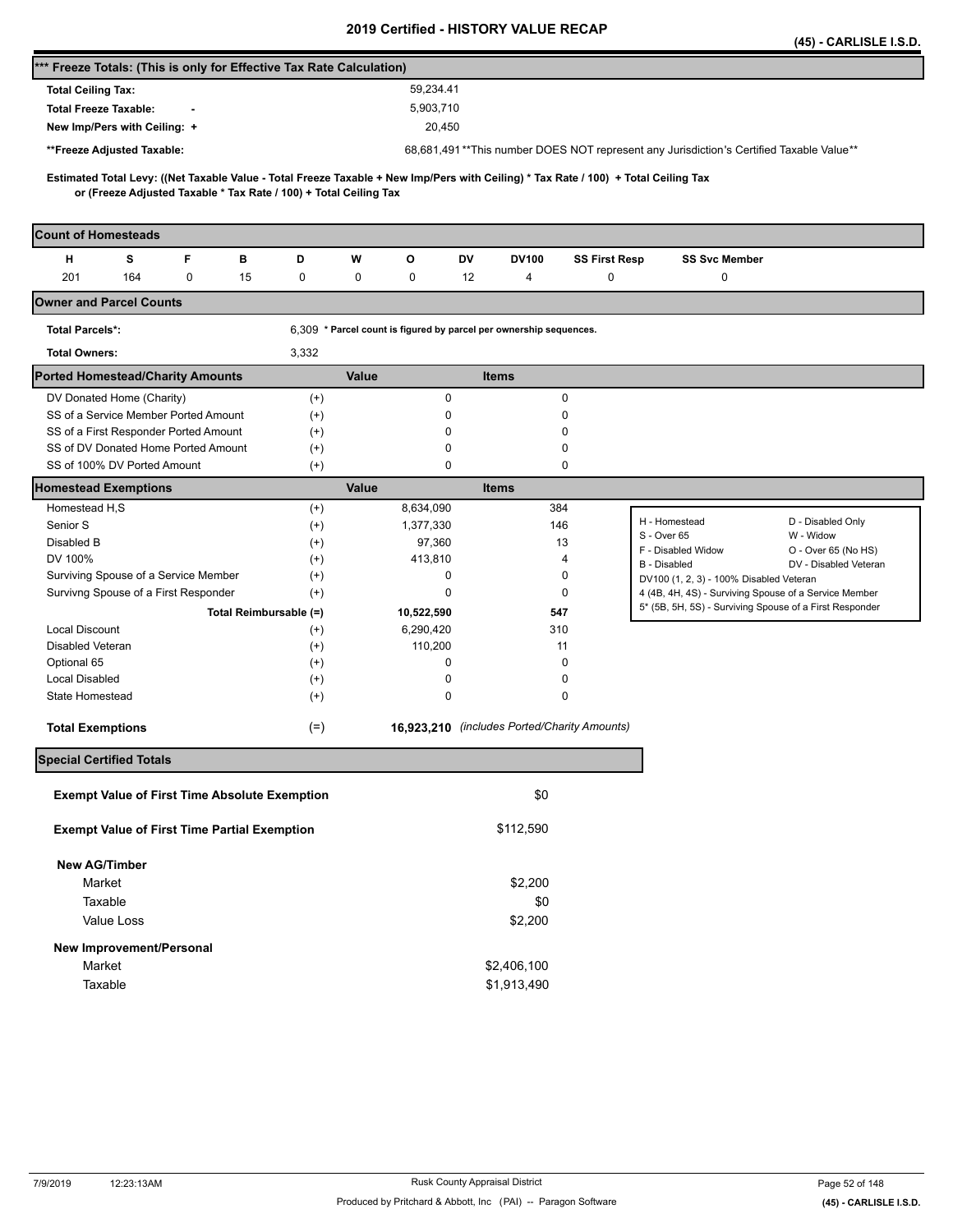|          | <b>Parcels</b>                                                                                                                                                                                          | Total Homestead Value A*               |
|----------|---------------------------------------------------------------------------------------------------------------------------------------------------------------------------------------------------------|----------------------------------------|
| \$70,180 | 351                                                                                                                                                                                                     | \$24,633,220<br>Market                 |
| \$30,950 |                                                                                                                                                                                                         | \$14,406,340<br>Taxable                |
|          | <b>Parcels</b>                                                                                                                                                                                          | Total Homestead Value A* and E*        |
| \$70,171 | 368                                                                                                                                                                                                     | \$25,823,110<br>Market                 |
| \$30.935 |                                                                                                                                                                                                         | \$15,612,430<br>Taxable                |
|          | <b>Parcels</b>                                                                                                                                                                                          | Total Homestead Value A* and E* and M1 |
| \$62,863 | 441                                                                                                                                                                                                     | \$27,722,590<br>Market                 |
| \$25,117 |                                                                                                                                                                                                         | \$16,473,560<br>Taxable                |
|          | <b>Parcels</b>                                                                                                                                                                                          | <b>Total Homestead Value M1</b>        |
| \$26,020 | 73                                                                                                                                                                                                      | \$1,899,480<br>Market                  |
| \$0      |                                                                                                                                                                                                         | \$861,130<br>Taxable                   |
|          | Average Values* (includes protested & exempt value)<br>Average Homestead Value A*<br>Average Homestead Value A* and E*<br>Average Homestead Value A* and E* and M1<br><b>Average Homestead Value M1</b> |                                        |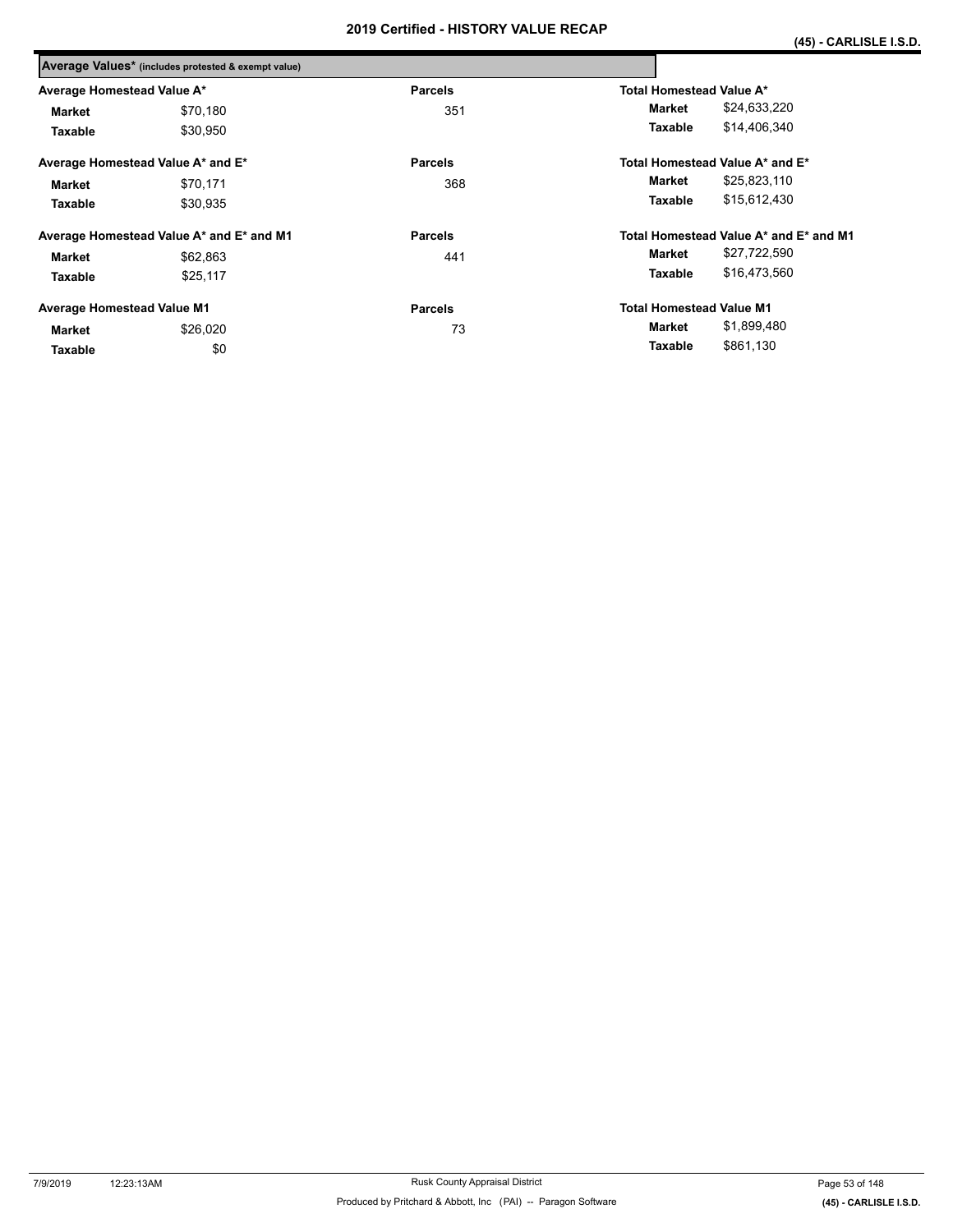|                  |                         |              |           |             |                               | <b>Category Code Breakdown</b> |                     |           |                |                                    |                                    |
|------------------|-------------------------|--------------|-----------|-------------|-------------------------------|--------------------------------|---------------------|-----------|----------------|------------------------------------|------------------------------------|
| Cat<br>Code      | <b>Items</b>            | <b>Acres</b> | Land      | Ag/Timber   | Productivity<br><b>Market</b> | <b>Taxable</b><br>Land         | <b>Improvements</b> | Personal  | <b>Mineral</b> | <b>Total Mkt</b><br><b>Taxable</b> | <b>Total Net</b><br><b>Taxable</b> |
| A <sub>1</sub>   | 305                     | 691.717      | 3,252,080 | 0           | 0                             | 3,252,080                      | 20,705,790          | 0         | 0              | 23,957,870                         | 14,587,940                         |
| A <sub>2</sub>   | 83                      | 163.023      | 744,060   | 0           | 0                             | 744,060                        | 1,275,790           | 0         | 0              | 2,019,850                          | 944,670                            |
| A3               | 15                      | 0.414        | 5,990     | 0           | 0                             | 5,990                          | 474,730             | 0         | 0              | 480,720                            | 198,810                            |
| A4               | $\overline{7}$          | 13.680       | 43,880    | 0           | 0                             | 43,880                         | 35,180              | 0         | 0              | 79,060                             | 79,060                             |
| А*               | 410                     | 868.834      | 4,046,010 | 0           | 0                             | 4,046,010                      | 22,491,490          | 0         | 0              | 26,537,500                         | 15,810,480                         |
| C <sub>1</sub>   | 4                       | 5.107        | 14,860    | 0           | 0                             | 14,860                         | 0                   | 0         | 0              | 14,860                             | 14,860                             |
| C <sub>1</sub> R | 161                     | 376.483      | 1,049,990 | 0           | 0                             | 1,049,990                      | 254,850             | 0         | 0              | 1,304,840                          | 1,287,180                          |
| C*               | 165                     | 381.590      | 1,064,850 | 0           | 0                             | 1,064,850                      | 254,850             | 0         | 0              | 1,319,700                          | 1,302,040                          |
| D <sub>1</sub>   | 684                     | 27,410.649   | 0         | 2,740,790   | 48,946,280                    | 2,740,790                      | 0                   | 0         | 0              | 2,740,790                          | 2,731,490                          |
| D <sub>2</sub>   | 40                      | 0.000        | 0         | 0           | 0                             | 0                              | 848,770             | 0         | 0              | 848,770                            | 848,770                            |
| D*               | 724                     | 27,410.649   | 0         | 2,740,790   | 48,946,280                    | 2,740,790                      | 848,770             | 0         | 0              | 3,589,560                          | 3,580,260                          |
| Ε                | 37                      | 203.708      | 564,720   | $\mathbf 0$ | 0                             | 564,720                        | 2,061,960           | 0         | 0              | 2,626,680                          | 1,928,830                          |
| E <sub>1</sub>   |                         |              | 2,133,710 |             |                               |                                |                     |           | 0              |                                    |                                    |
| E <sub>2</sub>   | 140                     | 796.046      |           | 0           | 0                             | 2,133,710                      | 10,716,750          | 0         |                | 12,850,460                         | 8,489,240                          |
|                  | 18                      | 19.561       | 103,440   | 0           | 0                             | 103,440                        | 331,620             | 0         | 0              | 435,060                            | 214,440                            |
| <b>ENQ</b>       | 27                      | 618.537      | 1,106,260 | 0           | 0                             | 1,106,260                      | 26,310              | 0         | 0              | 1,132,570                          | 1,132,570                          |
| E*               | 222                     | 1,637.852    | 3,908,130 | 0           | 0                             | 3,908,130                      | 13,136,640          | 0         | 0              | 17,044,770                         | 11,765,080                         |
| F <sub>1</sub>   | 10                      | 37.105       | 216,850   | 0           | 0                             | 216,850                        | 989,960             | 0         | $\pmb{0}$      | 1,206,810                          | 1,206,810                          |
| F <sub>1</sub>   | 10                      | 37.105       | 216,850   | $\pmb{0}$   | 0                             | 216,850                        | 989,960             | $\pmb{0}$ | 0              | 1,206,810                          | 1,206,810                          |
| F <sub>2</sub>   | 11                      | 197.888      | 537,070   | 0           | 0                             | 537,070                        | 1,247,340           | 0         | 0              | 1,784,410                          | 1,784,410                          |
| F <sub>2</sub>   | 11                      | 197.888      | 537,070   | 0           | 0                             | 537,070                        | 1,247,340           | $\pmb{0}$ | 0              | 1,784,410                          | 1,784,410                          |
| F*               | 21                      | 234.993      | 753,920   | 0           | 0                             | 753,920                        | 2,237,300           | 0         | 0              | 2,991,220                          | 2,991,220                          |
| G <sub>1</sub>   | 2,744                   | 0.000        | 0         | 0           | 0                             | 0                              | 0                   | 0         | 19,014,180     | 19,014,180                         | 19,012,640                         |
| G*               | 2,744                   | 0.000        | 0         | 0           | 0                             | 0                              | 0                   | 0         | 19,014,180     | 19,014,180                         | 19,012,640                         |
| J1               | 3                       | 0.000        | $\pmb{0}$ | 0           | 0                             | 0                              | 0                   | 0         | 130,690        | 130,690                            | $\mathbf 0$                        |
| J2               | $\overline{2}$          | 2.857        | 6,290     | 0           | 0                             | 6,290                          | 0                   | 0         | 36,650         | 42,940                             | 42,940                             |
| J3               | 3                       | 0.000        | $\pmb{0}$ | 0           | 0                             | 0                              | 0                   | 0         | 1,460,530      | 1,460,530                          | 1,460,530                          |
| J4               | 6                       | 9.206        | 32,340    | 0           | 0                             | 32,340                         | 30,430              | 0         | 1,025,470      | 1,088,240                          | 1,088,240                          |
| J6               | 53                      | 8.900        | 19,580    | 0           | 0                             | 19,580                         | $\pmb{0}$           | 0         | 12,504,680     | 12,524,260                         | 9,838,880                          |
| J6A              | 10                      | 0.000        | 0         | 0           | 0                             | 0                              | 0                   | 0         | 4,317,980      | 4,317,980                          | 1,407,580                          |
| J*               | 77                      | 20.963       | 58,210    | 0           | 0                             | 58,210                         | 30,430              | 0         | 19,476,000     | 19,564,640                         | 13,838,170                         |
| L1               | 40                      | 0.000        | 0         | 0           | 0                             | 0                              | 0                   | 1,083,291 | 0              | 1,083,291                          | 971,361                            |
| L1               | 40                      | 0.000        | 0         | $\pmb{0}$   | 0                             | 0                              | 0                   | 1,083,291 | $\pmb{0}$      | 1,083,291                          | 971,361                            |
| L2A              | $\overline{\mathbf{c}}$ | 0.000        | 0         | 0           | 0                             | 0                              | $\pmb{0}$           | 0         | 466,460        | 466,460                            | 466,460                            |
| L2C              | 3                       | 0.000        | 0         | 0           | 0                             | 0                              | $\pmb{0}$           | 0         | 307,800        | 307,800                            | 307,800                            |
| L <sub>2</sub> D | 1                       | 0.000        | 0         | 0           | 0                             | 0                              | $\pmb{0}$           | 0         | 11,430         | 11,430                             | 11,430                             |
| L2G              | 3                       | 0.000        | 0         | 0           | 0                             | 0                              | $\pmb{0}$           | 0         | 2,250,860      | 2,250,860                          | 2,250,860                          |
| L <sub>2</sub> H | 3                       | 0.000        | 0         | 0           | 0                             | 0                              | $\pmb{0}$           | 0         | 69,340         | 69,340                             | 69,340                             |
| L <sub>2</sub> J | 2                       | 0.000        | 0         | 0           | 0                             | 0                              | $\pmb{0}$           | 0         | 3,000          | 3,000                              | 3,000                              |
| L2P              | 3                       | 0.000        | $\pmb{0}$ | 0           | 0                             | 0                              | $\pmb{0}$           | 0         | 353,140        | 353,140                            | 353,140                            |
| L <sub>2</sub> Q | $\overline{7}$          | 0.000        | $\pmb{0}$ | 0           | 0                             | 0                              | $\pmb{0}$           | 0         | 392,120        | 392,120                            | 392,120                            |
| L2T              | $\mathbf{1}$            | 0.000        | 0         | 0           | 0                             | 0                              | $\pmb{0}$           | 0         | 118,490        | 118,490                            | 118,490                            |
| L2               | 25                      | 0.000        | $\pmb{0}$ | $\pmb{0}$   | $\pmb{0}$                     | 0                              | $\pmb{0}$           | $\pmb{0}$ | 3,972,640      | 3,972,640                          | 3,972,640                          |
| L*               | 65                      | 0.000        | 0         | 0           | 0                             | 0                              | 0                   | 1,083,291 | 3,972,640      | 5,055,931                          | 4,944,001                          |
|                  |                         |              |           |             |                               |                                |                     |           |                |                                    |                                    |
| M1               | 118                     | 0.000        | $\pmb{0}$ | 0           | 0                             | $\pmb{0}$                      | 528,170             | 1,830,080 | 0              | 2,358,250                          | 1,319,900                          |
| M*               | 118                     | 0.000        | 0         | 0           | 0                             | 0                              | 528,170             | 1,830,080 | 0              | 2,358,250                          | 1,319,900                          |
| S                | $\mathbf{1}$            | 0.000        | 0         | 0           | 0                             | 0                              | $\pmb{0}$           | 960       | 0              | 960                                | 960                                |
| S*               | 1                       | 0.000        | 0         | 0           | 0                             | 0                              | 0                   | 960       | 0              | 960                                | 960                                |
| XB               | 5                       | 0.000        | 0         | 0           | 0                             | 0                              | 0                   | 942       | 0              | 942                                | 0                                  |
| XC               | 1,918                   | 0.000        | 0         | 0           | 0                             | 0                              | $\pmb{0}$           | $\pmb{0}$ | 196,920        | 196,920                            | 0                                  |
| XV               | 10                      | 0.000        | 0         | 0           | 0                             | 0                              | $\pmb{0}$           | 0         | 25,990         | 25,990                             | 0                                  |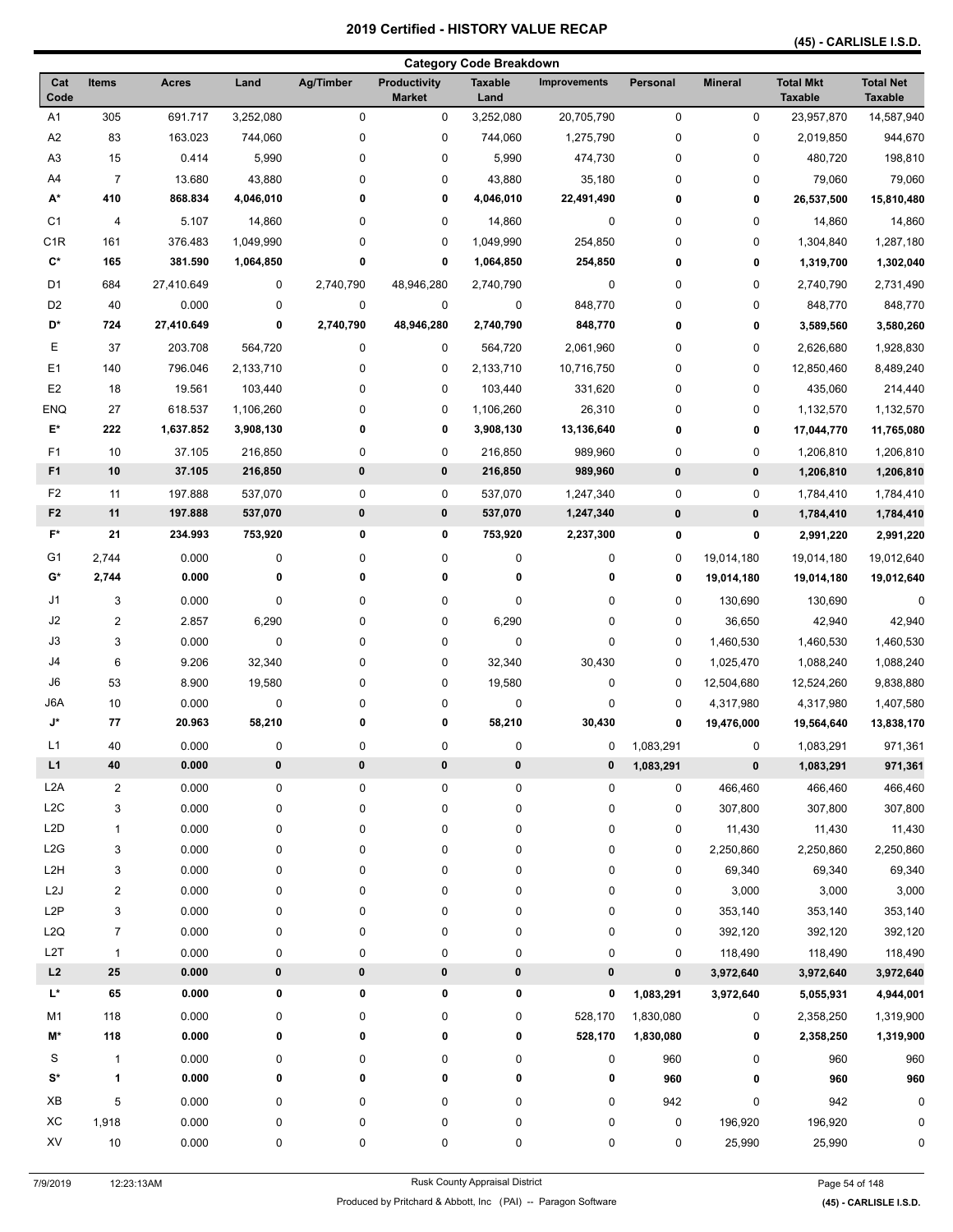|             | <b>Category Code Breakdown</b> |            |            |           |                               |                        |                     |             |                |                                    |                                    |
|-------------|--------------------------------|------------|------------|-----------|-------------------------------|------------------------|---------------------|-------------|----------------|------------------------------------|------------------------------------|
| Cat<br>Code | <b>Items</b>                   | Acres      | Land       | Ag/Timber | Productivity<br><b>Market</b> | <b>Taxable</b><br>Land | <b>Improvements</b> | Personal    | <b>Mineral</b> | <b>Total Mkt</b><br><b>Taxable</b> | <b>Total Net</b><br><b>Taxable</b> |
| <b>XVA</b>  | 11                             | 22.190     | 99.960     | 0         | 0                             | 99,960                 | 804.860             | 0           | 0              | 904.820                            | 0                                  |
| <b>XVC</b>  | 8                              | 116.076    | 261,700    | $\Omega$  | 0                             | 261,700                | 1,350               | $\mathbf 0$ | 0              | 263,050                            | 0                                  |
| <b>XVD</b>  | 3                              | 2.830      | 15,680     | 0         | 0                             | 15,680                 | 26,350              | $\mathbf 0$ | 0              | 42,030                             | 0                                  |
| <b>XVE</b>  |                                | 1.000      | 4,400      | 0         | 0                             | 4,400                  | 0                   | $\mathbf 0$ | 0              | 4,400                              | 0                                  |
| <b>XVF</b>  | 3                              | 14.938     | 61,250     | $\Omega$  | 0                             | 61,250                 | 0                   | $\Omega$    | 0              | 61,250                             | 0                                  |
| <b>XVG</b>  | 3                              | 9.410      | 31,710     | $\Omega$  | 0                             | 31,710                 | 68,580              | $\mathbf 0$ | 0              | 100,290                            | 0                                  |
| XVJ         |                                | 0.000      | 0          | 0         | 0                             | 0                      | 24,030              | $\Omega$    | 0              | 24.030                             | $\mathbf 0$                        |
| $X^*$       | 1,963                          | 166.444    | 474.700    | 0         | 0                             | 474,700                | 925,170             | 942         | 222,910        | 1,623,722                          | 0                                  |
|             | 6,510                          | 30.721.325 | 10,305,820 | 2.740.790 | 48,946,280                    | 13,046,610             | 40,452,820          | 2,915,273   | 42,685,730     | 99,100,433                         | 74,564,751                         |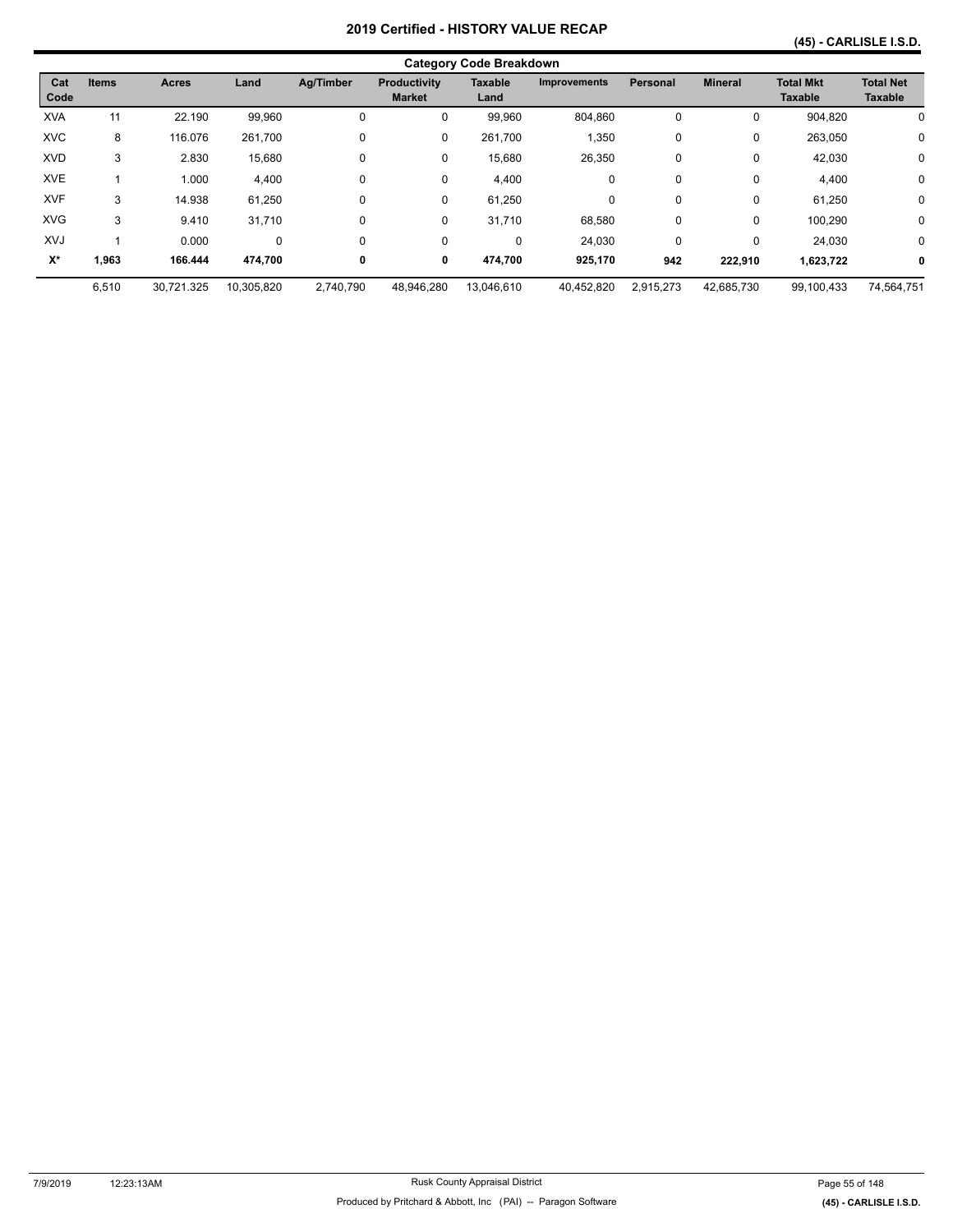|                                                                         |                      | 20 I J              |              |                | <b>VEILIIIEU - FIIO I URT VALUE REVAP</b> |                                     |                                   | (54) - CUSHING ISD (RUSK AD) |
|-------------------------------------------------------------------------|----------------------|---------------------|--------------|----------------|-------------------------------------------|-------------------------------------|-----------------------------------|------------------------------|
| Land                                                                    |                      | Value               | <b>Items</b> |                | <b>Exempt</b>                             |                                     |                                   |                              |
| Land - Homesite                                                         | $^{(+)}$             | 123,550             |              | 14             |                                           | 0                                   |                                   |                              |
| Land - Non Homesite                                                     | $^{(+)}$             | 171,400             |              | 17             |                                           | $\mathbf 0$                         |                                   |                              |
| Land - Productivity Market                                              | $^{(+)}$             | 7,181,930           |              | 97             |                                           | 0                                   |                                   |                              |
| Land - Income                                                           | $^{(+)}$             | 0                   |              | $\mathbf 0$    |                                           | $\Omega$                            |                                   |                              |
| <b>Total Land Market Value</b>                                          | $(=)$                | 7,476,880           |              | 128            |                                           | <b>Total Land Value:</b>            | $^{(+)}$                          | 7,476,880                    |
| Improvements                                                            |                      | Value               | <b>Items</b> |                | <b>Exempt</b>                             |                                     |                                   |                              |
| Improvements - Homesite                                                 | $^{(+)}$             | 1,051,010           |              | 16             |                                           | 0                                   |                                   |                              |
| New Improvements - Homesite                                             | $^{(+)}$             | 0                   |              | 0              |                                           | 0                                   |                                   |                              |
| Improvements - Non Homesite                                             | $^{(+)}$             | 202,510             |              | 10             |                                           | 0                                   |                                   |                              |
| New Improvements - Non Homesite                                         | $^{(+)}$             | 0                   |              | $\mathbf 0$    |                                           | 0                                   |                                   |                              |
| Improvements - Income                                                   | $^{(+)}$             | 0                   |              | $\mathbf 0$    |                                           | 0                                   |                                   |                              |
| <b>Total Improvement Value</b>                                          | $(=)$                | 1,253,520           |              | 26             |                                           | <b>Total Imp Value:</b>             | $^{(+)}$                          | 1,253,520                    |
| Personal                                                                |                      | <b>Value</b>        | <b>Items</b> |                | <b>Exempt</b>                             |                                     |                                   |                              |
| Personal - Homesite                                                     | $(+)$<br>$^{(+)}$    | 67,680              |              | $\overline{c}$ |                                           | 0                                   |                                   |                              |
| New Personal - Homesite                                                 |                      | 0                   |              | 0              |                                           | 0                                   |                                   |                              |
| Personal - Non Homesite                                                 | $^{(+)}$<br>$^{(+)}$ | 424                 |              | 2              |                                           | 0                                   |                                   |                              |
| New Personal - Non Homesite                                             | $(=)$                | 0                   |              | 0              |                                           | 0                                   |                                   |                              |
| <b>Total Personal Value</b><br>Total Real Estate & Personal Mkt Valuer) |                      | 68,104<br>8,798,504 |              | 4<br>158       |                                           | <b>Total Personal Value:</b>        | $^{(+)}$                          | 68,104                       |
| Minerals                                                                |                      | Value               | <b>Items</b> |                |                                           |                                     |                                   |                              |
| <b>Mineral Value</b>                                                    | $(+)$                | 31,140              |              | 33             |                                           |                                     |                                   |                              |
| Mineral Value - Real                                                    | $^{(+)}$             | 4,472,530           |              | 10             |                                           |                                     |                                   |                              |
| Mineral Value - Personal                                                | $^{(+)}$             | 0                   |              | 0              |                                           |                                     |                                   |                              |
| <b>Total Mineral Market Value</b>                                       | $(=)$                | 4,503,670           |              | 43             |                                           | <b>Total Min Mkt Value:</b>         | $^{(+)}$                          | 4,503,670                    |
| <b>Total Market Value</b>                                               | $(=)$                | 13,302,174          |              |                |                                           | <b>Total Market Value:</b>          | $(=/+)$                           | 13,302,174                   |
| Ag/Timber *does not include protested                                   |                      | Value               | <b>Items</b> |                |                                           |                                     |                                   |                              |
| <b>Land Timber Gain</b>                                                 | $^{(+)}$             | 0                   |              | 0              |                                           | <b>Land Timber Gain:</b>            | $^{(+)}$                          | 0                            |
| <b>Productivity Market</b>                                              | $^{(+)}$             | 7,181,930           |              | 97             |                                           |                                     |                                   |                              |
| Land Ag 1D                                                              | $(-)$                | 0                   |              | 0              |                                           |                                     |                                   |                              |
| Land Ag 1D1                                                             | $(-)$                | 79,810              |              | 36             |                                           |                                     |                                   |                              |
| Land Ag Tim                                                             | $(-)$                | 649,180             |              | 78             |                                           |                                     |                                   |                              |
| Productivity Loss: (=)<br>Losses                                        |                      | 6,452,940           |              | 97             |                                           | <b>Productivity Loss:</b>           | $(-)$                             | 6,452,940                    |
|                                                                         | $(-)$                | Value<br>0          | <b>Items</b> |                |                                           |                                     |                                   |                              |
| Less Real Exempt Property<br>Less \$500 Inc. Real Personal              | $(-)$                | 424                 |              | 0<br>2         |                                           |                                     |                                   |                              |
| Less Real/Personal Abatements                                           | $(-)$                | 0                   |              | 0              |                                           | <b>Total Market Taxable:</b>        | $(=)$                             | 6,849,234                    |
| Less Community Housing                                                  | $(\textnormal{-})$   | 0                   |              | 0              |                                           |                                     |                                   |                              |
| Less Freeport                                                           | $(-)$                | 0                   |              | 0              |                                           |                                     |                                   |                              |
| Less Allocation                                                         | $(-)$                | 0                   |              | 0              |                                           |                                     |                                   |                              |
| Less MultiUse                                                           | $(-)$                | 0                   |              | 0              |                                           |                                     |                                   |                              |
| Less Goods In Transit                                                   | $(-)$                | 0                   |              | 0              |                                           |                                     |                                   |                              |
| Less Historical                                                         | $(-)$                | 0                   |              | 0              |                                           |                                     |                                   |                              |
| Less Solar/Wind Power                                                   | $(-)$                | 0                   |              | 0              |                                           |                                     |                                   |                              |
| Less Vehicle Leased for Personal Use                                    | $(-)$                | 0                   |              | 0              |                                           | <b>Total Protested Value:</b>       |                                   |                              |
| <b>Less Real Protested Value</b>                                        | $(-)$                | 0                   |              | 0              |                                           | <b>Protested % of Total Market:</b> |                                   | 0                            |
| Less 10% Cap Loss                                                       | $(-)$                | 11,130              |              | 1              |                                           |                                     |                                   | 0.00%                        |
| Less TCEQ/Pollution Control                                             | $(-)$                | 379,240             |              | 2              |                                           |                                     |                                   |                              |
| Less VLA Loss                                                           | $(-)$                | 0                   |              | 0              |                                           |                                     |                                   |                              |
| Less Mineral Exempt Property                                            | $(\cdot)$            | 0                   |              | 0              |                                           |                                     |                                   |                              |
| Less \$500 Inc. Mineral Owner                                           | $(-)$                | 0                   |              | 0              |                                           |                                     |                                   |                              |
| <b>Less Mineral Abatements</b>                                          | $(-)$                | 0                   |              | 0              |                                           |                                     |                                   |                              |
| Less Mineral Freeports/Interstate Commer                                | $(-)$                | 0                   |              | 0              |                                           |                                     |                                   |                              |
| <b>Less Mineral Unknown</b>                                             | $(-)$                | 0                   |              | 0              |                                           |                                     |                                   |                              |
| <b>Less Mineral Protested Value</b>                                     | $(-)$                | 0                   |              | 0              |                                           |                                     |                                   |                              |
| Total Losses (includes Prod. Loss)                                      | $(=)$                | 6,843,734           |              |                |                                           | <b>Total Losses:</b>                | $(\cdot)$                         | 390,794                      |
| <b>Total Appraised Value</b>                                            | $(=)$                | 6,458,440           |              |                |                                           | <b>Total Appraised Value:</b>       | $(=/+)$                           | 6,458,440                    |
|                                                                         |                      |                     |              |                |                                           | <b>Total Exemptions*:</b>           | $(\cdot)$                         | 471,110                      |
|                                                                         |                      |                     |              |                |                                           |                                     | * See breakdown on following page |                              |

**Net Taxable Value: 5,987,330**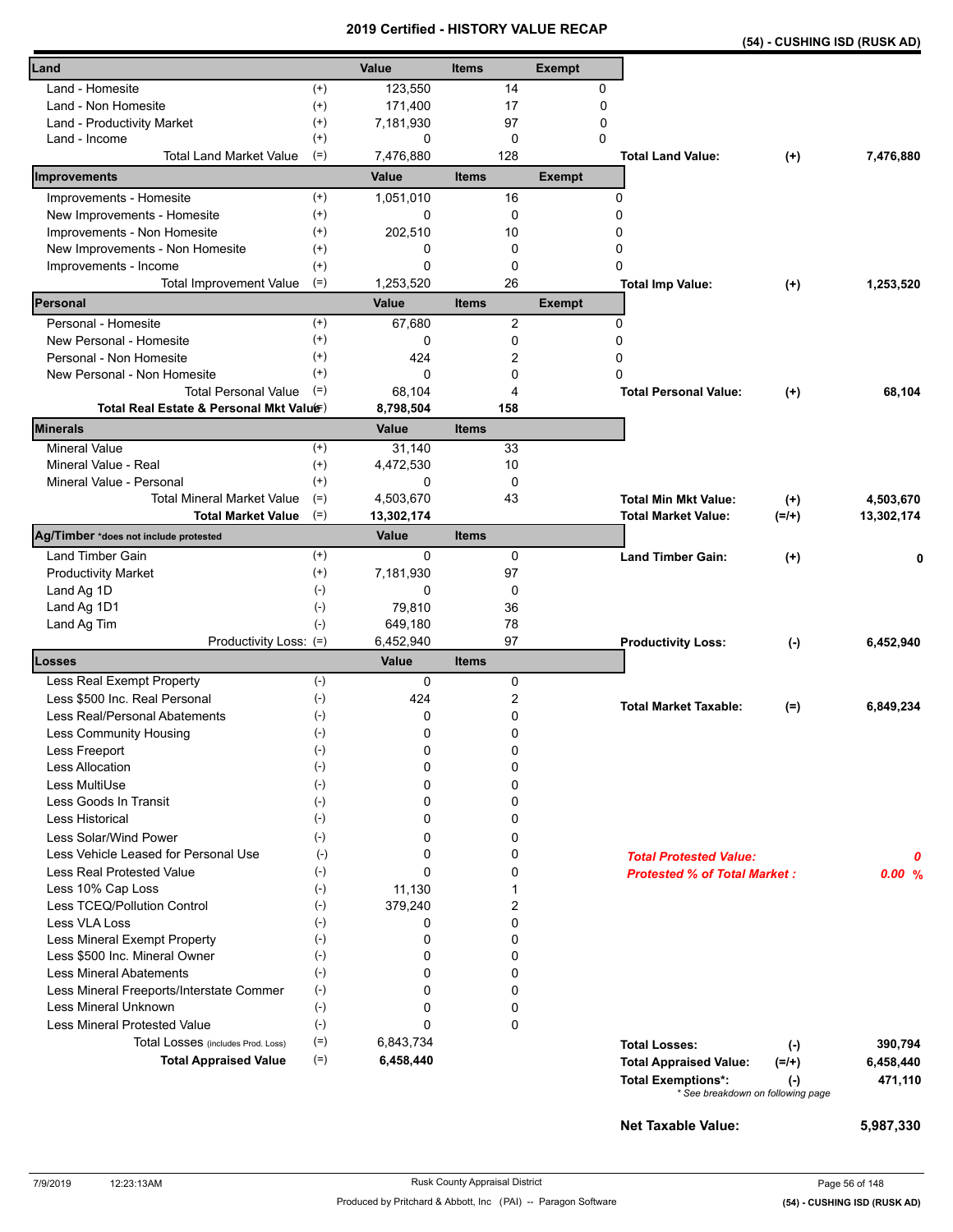|                                                                                                                                                                                                          |                   |                                                                  |                                           |                      | (54) - CUSHING ISD (RUSK AD)                                                           |  |
|----------------------------------------------------------------------------------------------------------------------------------------------------------------------------------------------------------|-------------------|------------------------------------------------------------------|-------------------------------------------|----------------------|----------------------------------------------------------------------------------------|--|
| *** Freeze Totals: (This is only for Effective Tax Rate Calculation)                                                                                                                                     |                   |                                                                  |                                           |                      |                                                                                        |  |
| <b>Total Ceiling Tax:</b>                                                                                                                                                                                |                   | 498.68                                                           |                                           |                      |                                                                                        |  |
| <b>Total Freeze Taxable:</b>                                                                                                                                                                             |                   | 38,090                                                           |                                           |                      |                                                                                        |  |
| New Imp/Pers with Ceiling: +                                                                                                                                                                             |                   |                                                                  | 0                                         |                      |                                                                                        |  |
| **Freeze Adjusted Taxable:                                                                                                                                                                               |                   |                                                                  |                                           |                      | 5,949,240**This number DOES NOT represent any Jurisdiction's Certified Taxable Value** |  |
|                                                                                                                                                                                                          |                   |                                                                  |                                           |                      |                                                                                        |  |
| Estimated Total Levy: ((Net Taxable Value - Total Freeze Taxable + New Imp/Pers with Ceiling) * Tax Rate / 100) + Total Ceiling Tax<br>or (Freeze Adjusted Taxable * Tax Rate / 100) + Total Ceiling Tax |                   |                                                                  |                                           |                      |                                                                                        |  |
|                                                                                                                                                                                                          |                   |                                                                  |                                           |                      |                                                                                        |  |
| <b>Count of Homesteads</b>                                                                                                                                                                               |                   |                                                                  |                                           |                      |                                                                                        |  |
| F<br>н<br>s<br>в                                                                                                                                                                                         | D                 | w<br>o                                                           | DV<br>DV100                               | <b>SS First Resp</b> | <b>SS Svc Member</b>                                                                   |  |
| 3<br>8<br>0<br>0                                                                                                                                                                                         | 0                 | 0<br>0                                                           | 0<br>0                                    | 0                    | 0                                                                                      |  |
| <b>Owner and Parcel Counts</b>                                                                                                                                                                           |                   |                                                                  |                                           |                      |                                                                                        |  |
| <b>Total Parcels*:</b>                                                                                                                                                                                   |                   | 164 * Parcel count is figured by parcel per ownership sequences. |                                           |                      |                                                                                        |  |
| <b>Total Owners:</b>                                                                                                                                                                                     | 119               |                                                                  |                                           |                      |                                                                                        |  |
| <b>Ported Homestead/Charity Amounts</b>                                                                                                                                                                  |                   | Value                                                            | <b>Items</b>                              |                      |                                                                                        |  |
| DV Donated Home (Charity)                                                                                                                                                                                | $^{(+)}$          | 0                                                                |                                           | 0                    |                                                                                        |  |
| SS of a Service Member Ported Amount                                                                                                                                                                     | $^{(+)}$          | 0                                                                |                                           | 0                    |                                                                                        |  |
| SS of a First Responder Ported Amount                                                                                                                                                                    | $^{(+)}$          | 0                                                                |                                           | 0                    |                                                                                        |  |
| SS of DV Donated Home Ported Amount<br>SS of 100% DV Ported Amount                                                                                                                                       | $^{(+)}$<br>$(+)$ | 0<br>0                                                           |                                           | 0<br>0               |                                                                                        |  |
| <b>Homestead Exemptions</b>                                                                                                                                                                              |                   | <b>Value</b>                                                     | <b>Items</b>                              |                      |                                                                                        |  |
| Homestead H,S                                                                                                                                                                                            | $^{(+)}$          | 216,200                                                          | 11                                        |                      |                                                                                        |  |
| Senior S                                                                                                                                                                                                 | $^{(+)}$          | 40,000                                                           |                                           | 5                    | D - Disabled Only<br>H - Homestead                                                     |  |
| Disabled B                                                                                                                                                                                               | $^{(+)}$          | 0                                                                |                                           | 0                    | S - Over 65<br>W - Widow                                                               |  |
| DV 100%                                                                                                                                                                                                  | $^{(+)}$          | 0                                                                |                                           | 0                    | F - Disabled Widow<br>O - Over 65 (No HS)                                              |  |
| Surviving Spouse of a Service Member                                                                                                                                                                     | $^{(+)}$          | 0                                                                |                                           | 0                    | B - Disabled<br>DV - Disabled Veteran<br>DV100 (1, 2, 3) - 100% Disabled Veteran       |  |
| Survivng Spouse of a First Responder                                                                                                                                                                     | $^{(+)}$          | 0                                                                |                                           | 0                    | 4 (4B, 4H, 4S) - Surviving Spouse of a Service Member                                  |  |
| Total Reimbursable (=)                                                                                                                                                                                   |                   | 256,200                                                          | 16                                        |                      | 5* (5B, 5H, 5S) - Surviving Spouse of a First Responder                                |  |
| <b>Local Discount</b>                                                                                                                                                                                    | $^{(+)}$          | 145,210                                                          |                                           | 8                    |                                                                                        |  |
| Disabled Veteran                                                                                                                                                                                         | $^{(+)}$          | 0                                                                |                                           | 0                    |                                                                                        |  |
| Optional 65                                                                                                                                                                                              | $^{(+)}$          | 69,700                                                           |                                           | 5                    |                                                                                        |  |
| <b>Local Disabled</b>                                                                                                                                                                                    | $^{(+)}$          | 0                                                                |                                           | 0                    |                                                                                        |  |
| <b>State Homestead</b>                                                                                                                                                                                   | $^{(+)}$          | 0                                                                |                                           | 0                    |                                                                                        |  |
| <b>Total Exemptions</b>                                                                                                                                                                                  | $(=)$             |                                                                  | 471,110 (includes Ported/Charity Amounts) |                      |                                                                                        |  |
| <b>Special Certified Totals</b>                                                                                                                                                                          |                   |                                                                  |                                           |                      |                                                                                        |  |
|                                                                                                                                                                                                          |                   |                                                                  |                                           |                      |                                                                                        |  |
| <b>Exempt Value of First Time Absolute Exemption</b>                                                                                                                                                     |                   |                                                                  | \$0                                       |                      |                                                                                        |  |
| <b>Exempt Value of First Time Partial Exemption</b>                                                                                                                                                      |                   |                                                                  | \$0                                       |                      |                                                                                        |  |
| <b>New AG/Timber</b>                                                                                                                                                                                     |                   |                                                                  |                                           |                      |                                                                                        |  |
| Market                                                                                                                                                                                                   |                   |                                                                  | \$0                                       |                      |                                                                                        |  |
| Taxable                                                                                                                                                                                                  |                   |                                                                  | \$0                                       |                      |                                                                                        |  |
| Value Loss                                                                                                                                                                                               |                   |                                                                  | \$0                                       |                      |                                                                                        |  |
| New Improvement/Personal                                                                                                                                                                                 |                   |                                                                  |                                           |                      |                                                                                        |  |
| Market                                                                                                                                                                                                   |                   |                                                                  | \$0                                       |                      |                                                                                        |  |
|                                                                                                                                                                                                          |                   |                                                                  |                                           |                      |                                                                                        |  |
| Taxable                                                                                                                                                                                                  |                   |                                                                  | \$0                                       |                      |                                                                                        |  |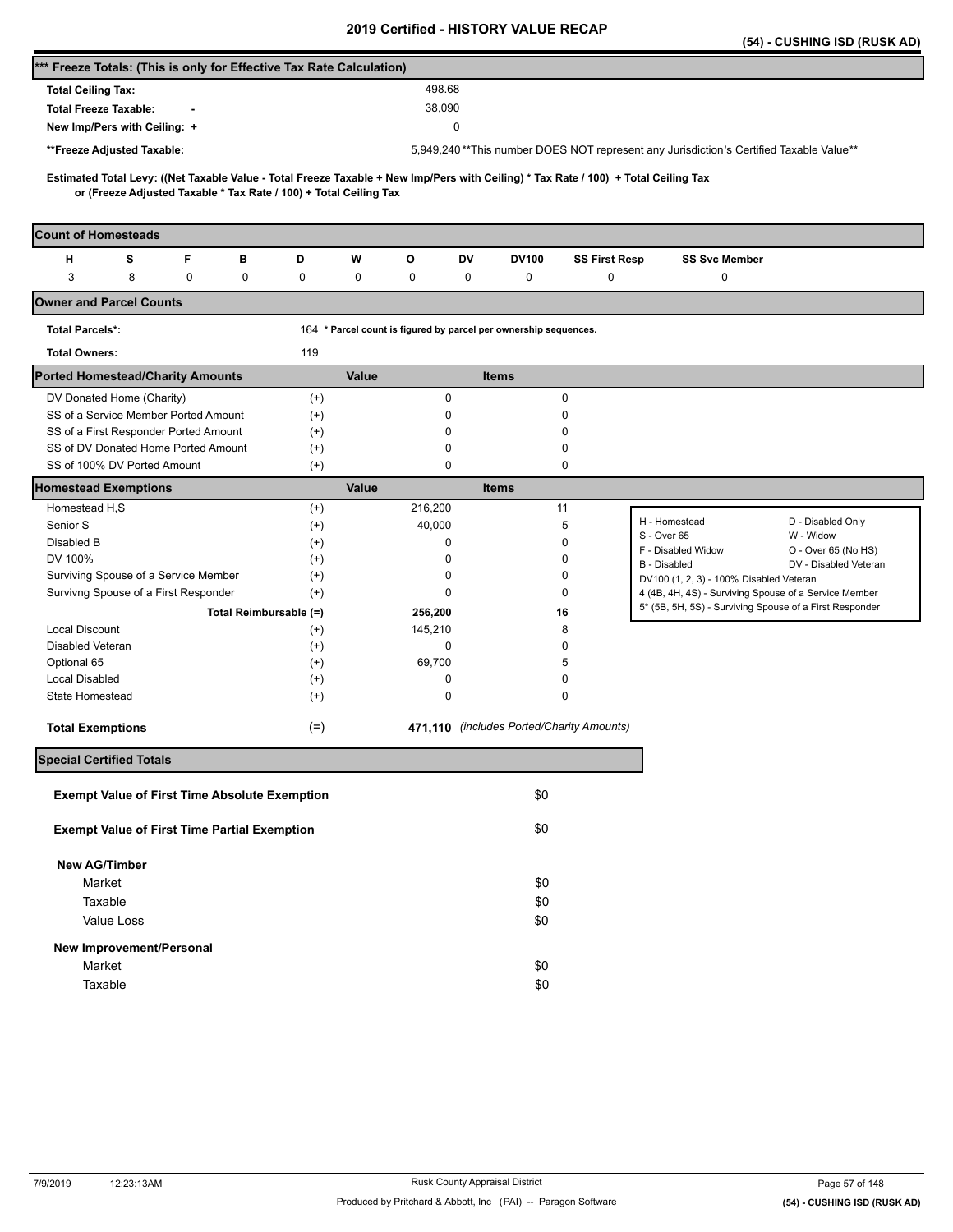|                                   | Average Values* (includes protested & exempt value) |                |                                        |
|-----------------------------------|-----------------------------------------------------|----------------|----------------------------------------|
| Average Homestead Value A*        |                                                     | <b>Parcels</b> | <b>Total Homestead Value A*</b>        |
| <b>Market</b>                     | \$74,935                                            | 8              | \$599,480<br><b>Market</b>             |
| Taxable                           | \$33,833                                            |                | \$446,400<br>Taxable                   |
|                                   | Average Homestead Value A* and E*                   | <b>Parcels</b> | Total Homestead Value A* and E*        |
| <b>Market</b>                     | \$72,807                                            | 10             | \$728,070<br>Market                    |
| Taxable                           | \$32.354                                            |                | \$499,270<br>Taxable                   |
|                                   | Average Homestead Value A* and E* and M1            | <b>Parcels</b> | Total Homestead Value A* and E* and M1 |
| Market                            | \$66,312                                            | 12             | \$795,750<br>Market                    |
| Taxable                           | \$27,305                                            |                | \$499,270<br>Taxable                   |
| <b>Average Homestead Value M1</b> |                                                     | <b>Parcels</b> | <b>Total Homestead Value M1</b>        |
| Market                            | \$33,840                                            | 2              | \$67,680<br>Market                     |
| \$2,070<br>Taxable                |                                                     |                | \$0<br>Taxable                         |

## **Category Code Breakdown**

| Cat<br>Code        | <b>Items</b>   | <b>Acres</b> | Land      | <b>Ag/Timber</b> | <b>Productivity</b><br><b>Market</b> | <b>Taxable</b><br>Land | <b>Improvements</b> | Personal | <b>Mineral</b> | <b>Total Mkt</b><br><b>Taxable</b> | <b>Total Net</b><br><b>Taxable</b> |
|--------------------|----------------|--------------|-----------|------------------|--------------------------------------|------------------------|---------------------|----------|----------------|------------------------------------|------------------------------------|
|                    |                |              |           |                  |                                      |                        |                     |          |                |                                    |                                    |
| A1                 | 6              | 35.953       | 84,640    | $\Omega$         | $\mathbf 0$                          | 84,640                 | 442,580             | 0        | $\mathbf 0$    | 527,220                            | 368,210                            |
| A <sub>2</sub>     | 3              | 4.150        | 16,940    | 0                | 0                                    | 16,940                 | 89,520              | 0        | $\mathbf 0$    | 106,460                            | 85,040                             |
| $\mathsf{A}^\star$ | 9              | 40.103       | 101,580   | 0                | 0                                    | 101,580                | 532,100             | 0        | 0              | 633,680                            | 453,250                            |
| C <sub>1R</sub>    | 6              | 29.209       | 62,480    | 0                | 0                                    | 62,480                 | 2,300               | 0        | $\mathbf 0$    | 64,780                             | 64,780                             |
| $C^*$              | 6              | 29.209       | 62,480    | 0                | 0                                    | 62,480                 | 2,300               | 0        | 0              | 64,780                             | 64,780                             |
| D <sub>1</sub>     | 97             | 5,069.353    | 0         | 728,990          | 7,181,930                            | 728,990                | $\pmb{0}$           | 0        | 0              | 728,990                            | 728,990                            |
| D <sub>2</sub>     | $\overline{7}$ | 0.000        | $\pmb{0}$ | $\mathbf 0$      | 0                                    | $\pmb{0}$              | 188,640             | 0        | $\mathbf 0$    | 188,640                            | 188,640                            |
| D*                 | 104            | 5,069.353    | 0         | 728,990          | 7,181,930                            | 728,990                | 188,640             | 0        | $\mathbf 0$    | 917,630                            | 917,630                            |
| Е                  | 5              | 32.247       | 73,290    | $\mathbf 0$      | 0                                    | 73,290                 | 230,390             | 0        | $\mathbf 0$    | 303,680                            | 303,680                            |
| E <sub>1</sub>     | 10             | 10.467       | 44,600    | 0                | 0                                    | 44,600                 | 288,800             | 0        | $\mathbf 0$    | 333,400                            | 106,270                            |
| E <sub>2</sub>     | 2              | 2.000        | 13,000    | 0                | 0                                    | 13,000                 | 2,430               | 0        | 0              | 15,430                             | 8,430                              |
| E*                 | 17             | 44.714       | 130,890   | 0                | 0                                    | 130,890                | 521,620             | 0        | 0              | 652,510                            | 418,380                            |
| G <sub>1</sub>     | 33             | 0.000        | $\pmb{0}$ | 0                | 0                                    | 0                      | $\pmb{0}$           | 0        | 31,140         | 31,140                             | 31,140                             |
| $G^*$              | 33             | 0.000        | 0         | 0                | 0                                    | 0                      | 0                   | 0        | 31,140         | 31,140                             | 31,140                             |
| J3                 | 2              | 0.000        | 0         | 0                | $\pmb{0}$                            | $\pmb{0}$              | 0                   | 0        | 1,071,280      | 1,071,280                          | 1,071,280                          |
| J <sub>4</sub>     | $\mathbf{1}$   | 0.000        | $\pmb{0}$ | 0                | $\pmb{0}$                            | $\pmb{0}$              | 0                   | 0        | 19,670         | 19,670                             | 19,670                             |
| J6                 | $\overline{7}$ | 0.000        | 0         | 0                | $\mathbf 0$                          | 0                      | 0                   | 0        | 3,381,580      | 3,381,580                          | 3,002,340                          |
| J*                 | 10             | 0.000        | 0         | 0                | 0                                    | 0                      | 0                   | 0        | 4,472,530      | 4,472,530                          | 4,093,290                          |
| M <sub>1</sub>     | 3              | 0.000        | 0         | 0                | 0                                    | 0                      | 8,860               | 67,680   | 0              | 76,540                             | 8,860                              |
| M*                 | 3              | 0.000        | 0         | 0                | 0                                    | 0                      | 8,860               | 67,680   | 0              | 76,540                             | 8,860                              |
| <b>XB</b>          | $\overline{c}$ | 0.000        | 0         | 0                | 0                                    | 0                      | 0                   | 424      | 0              | 424                                |                                    |
| $\mathsf{X}^\star$ | $\mathbf{2}$   | 0.000        | 0         | 0                | 0                                    | 0                      | 0                   | 424      | $\mathbf 0$    | 424                                |                                    |
|                    | 184            | 5,183.379    | 294,950   | 728,990          | 7,181,930                            | 1,023,940              | 1,253,520           | 68,104   | 4,503,670      | 6,849,234                          | 5,987,330                          |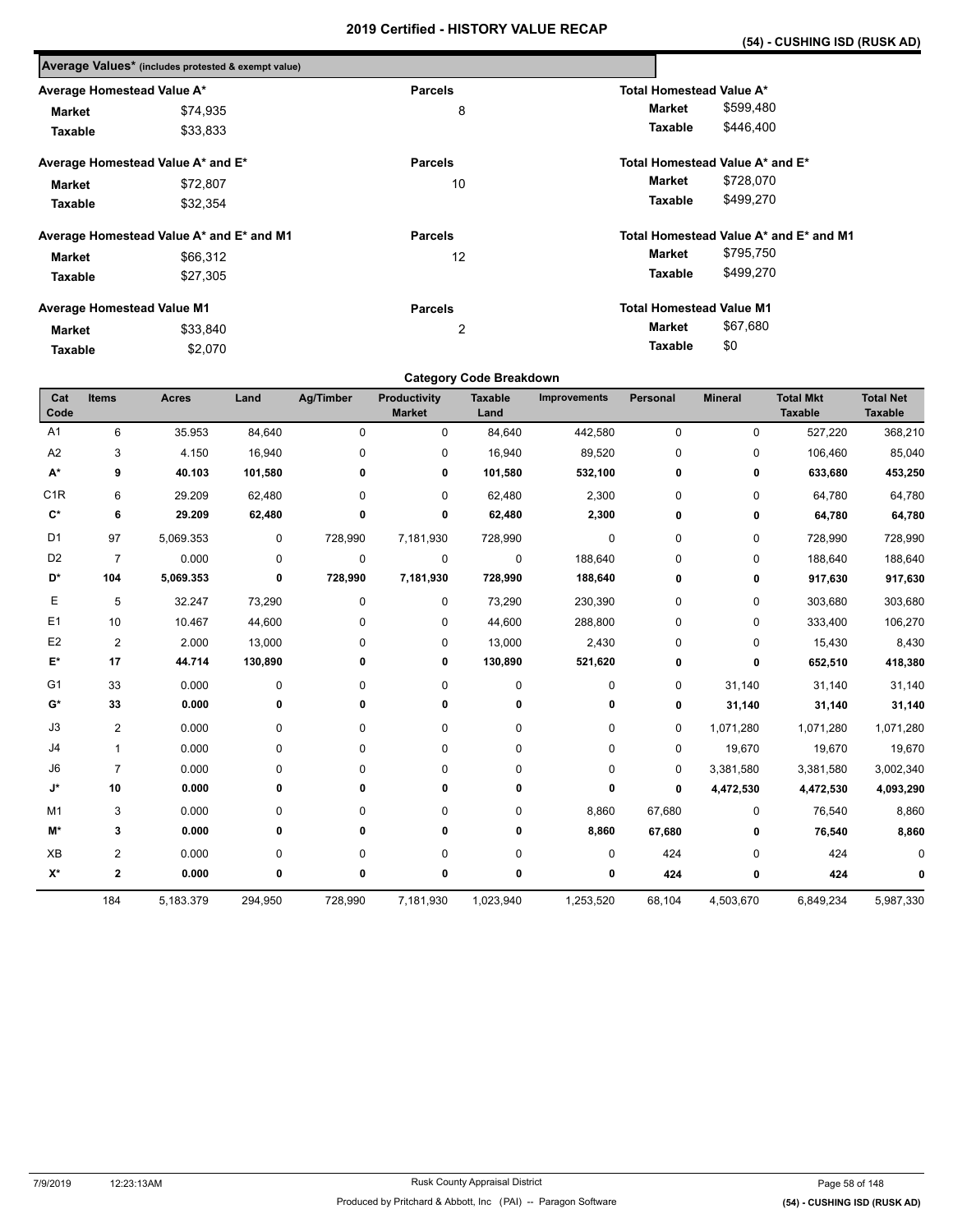|                                                          |                          |                 | <b>VEILIIIEU - NIJ I URT VALUE REVAR</b> |               | (55) - GARRISON ISD (RUSK AD)                                               |            |
|----------------------------------------------------------|--------------------------|-----------------|------------------------------------------|---------------|-----------------------------------------------------------------------------|------------|
| Land                                                     |                          | Value           | <b>Items</b>                             | <b>Exempt</b> |                                                                             |            |
| Land - Homesite                                          | $^{(+)}$                 | 1,134,140       | 134                                      | 0             |                                                                             |            |
| Land - Non Homesite                                      | $^{(+)}$                 | 2,142,120       | 132                                      | 28,220        |                                                                             |            |
| Land - Productivity Market                               | $^{(+)}$                 | 14,843,040      | 253                                      | 0             |                                                                             |            |
| Land - Income                                            | $^{(+)}$                 | 0               | 0                                        | $\Omega$      |                                                                             |            |
| <b>Total Land Market Value</b>                           | $(=)$                    | 18,119,300      | 519                                      |               | <b>Total Land Value:</b><br>$(+)$                                           | 18,119,300 |
| Improvements                                             |                          | Value           | <b>Items</b>                             | <b>Exempt</b> |                                                                             |            |
| Improvements - Homesite                                  | $^{(+)}$                 | 8,433,770       | 134                                      | 0             |                                                                             |            |
| New Improvements - Homesite                              | $^{(+)}$                 | 26,220          | 1                                        | 0             |                                                                             |            |
| Improvements - Non Homesite                              | $^{(+)}$                 | 3,134,400       | 54                                       | 142,800       |                                                                             |            |
| New Improvements - Non Homesite<br>Improvements - Income | $^{(+)}$<br>$^{(+)}$     | 0<br>0          | 0<br>0                                   | 0<br>0        |                                                                             |            |
| <b>Total Improvement Value</b>                           | $(=)$                    | 11,594,390      | 189                                      |               | <b>Total Imp Value:</b>                                                     | 11,594,390 |
| Personal                                                 |                          | Value           | <b>Items</b>                             | <b>Exempt</b> | $(+)$                                                                       |            |
| Personal - Homesite                                      | $^{(+)}$                 | 799,400         | 38                                       | 0             |                                                                             |            |
| New Personal - Homesite                                  | $^{(+)}$                 | 20,890          | 1                                        | 0             |                                                                             |            |
| Personal - Non Homesite                                  | $^{(+)}$                 | 237,718         | 29                                       | 0             |                                                                             |            |
| New Personal - Non Homesite                              | $^{(+)}$                 | 0               | 0                                        | 0             |                                                                             |            |
| <b>Total Personal Value</b>                              | $(=)$                    | 1,058,008       | 68                                       |               | <b>Total Personal Value:</b><br>$^{(+)}$                                    | 1,058,008  |
| Total Real Estate & Personal Mkt Valuer)                 |                          | 30,771,698      | 776                                      |               |                                                                             |            |
| <b>Minerals</b>                                          |                          | Value           | <b>Items</b>                             |               |                                                                             |            |
| <b>Mineral Value</b>                                     | $^{(+)}$                 | 705,380         | 1,064                                    |               |                                                                             |            |
| Mineral Value - Real                                     | $^{(+)}$                 | 2,131,370       | 33                                       |               |                                                                             |            |
| Mineral Value - Personal                                 | $^{(+)}$                 | 0               | 0                                        |               |                                                                             |            |
| <b>Total Mineral Market Value</b>                        | $(=)$                    | 2,836,750       | 1,097                                    |               | <b>Total Min Mkt Value:</b><br>$^{(+)}$                                     | 2,836,750  |
| <b>Total Market Value</b>                                | $(=)$                    | 33,608,448      |                                          |               | $(=/+)$<br>Total Market Value:                                              | 33,608,448 |
| Ag/Timber *does not include protested                    |                          | Value           | <b>Items</b>                             |               |                                                                             |            |
| Land Timber Gain                                         | $^{(+)}$                 | 0               | 0<br>253                                 |               | <b>Land Timber Gain:</b><br>$(+)$                                           | 0          |
| <b>Productivity Market</b>                               | $^{(+)}$<br>$(\text{-})$ | 14,843,040<br>0 | 0                                        |               |                                                                             |            |
| Land Ag 1D<br>Land Ag 1D1                                | $(\text{-})$             | 368,600         | 160                                      |               |                                                                             |            |
| Land Ag Tim                                              | $(-)$                    | 854,640         | 132                                      |               |                                                                             |            |
| Productivity Loss: (=)                                   |                          | 13,619,800      | 253                                      |               | <b>Productivity Loss:</b><br>$(-)$                                          | 13,619,800 |
| Losses                                                   |                          | Value           | <b>Items</b>                             |               |                                                                             |            |
| Less Real Exempt Property                                | $(-)$                    | 171,020         | $\overline{7}$                           |               |                                                                             |            |
| Less \$500 Inc. Real Personal                            | $(\text{-})$             | 355             | 3                                        |               | <b>Total Market Taxable:</b><br>$(=)$                                       | 19,988,648 |
| Less Real/Personal Abatements                            | $(\cdot)$                | 0               | 0                                        |               |                                                                             |            |
| Less Community Housing                                   | $(\textnormal{-})$       | 0               | 0                                        |               |                                                                             |            |
| Less Freeport                                            | $(-)$                    | 0               | 0                                        |               |                                                                             |            |
| <b>Less Allocation</b>                                   | $(\text{-})$             | 0               | 0                                        |               |                                                                             |            |
| Less MultiUse                                            | $(\cdot)$                | 11,850          | 1                                        |               |                                                                             |            |
| Less Goods In Transit<br>Less Historical                 | $(-)$<br>$(-)$           | 0<br>0          | 0<br>0                                   |               |                                                                             |            |
| Less Solar/Wind Power                                    |                          | 0               |                                          |               |                                                                             |            |
| Less Vehicle Leased for Personal Use                     | $(-)$<br>$(-)$           | 0               | 0<br>0                                   |               |                                                                             |            |
| Less Real Protested Value                                | $(-)$                    | 0               | 0                                        |               | <b>Total Protested Value:</b><br><b>Protested % of Total Market:</b>        | 0<br>0.00% |
| Less 10% Cap Loss                                        | $(-)$                    | 63,450          | 4                                        |               |                                                                             |            |
| Less TCEQ/Pollution Control                              | $(-)$                    | 0               | 0                                        |               |                                                                             |            |
| Less VLA Loss                                            | $(-)$                    | 0               | 0                                        |               |                                                                             |            |
| Less Mineral Exempt Property                             | $(-)$                    | 18,590          | 3                                        |               |                                                                             |            |
| Less \$500 Inc. Mineral Owner                            | $(-)$                    | 32,050          | 633                                      |               |                                                                             |            |
| <b>Less Mineral Abatements</b>                           | $(-)$                    | 0               | 0                                        |               |                                                                             |            |
| Less Mineral Freeports/Interstate Commer                 | $(\text{-})$             | 0               | 0                                        |               |                                                                             |            |
| <b>Less Mineral Unknown</b>                              | $(-)$                    | 0               | 0                                        |               |                                                                             |            |
| <b>Less Mineral Protested Value</b>                      | $(\text{-})$             | 0               | 0                                        |               |                                                                             |            |
| Total Losses (includes Prod. Loss)                       | $(=)$                    | 13,917,115      |                                          |               | <b>Total Losses:</b><br>$(-)$                                               | 297,315    |
| <b>Total Appraised Value</b>                             | $(=)$                    | 19,691,333      |                                          |               | <b>Total Appraised Value:</b><br>$(=/+)$                                    | 19,691,333 |
|                                                          |                          |                 |                                          |               | <b>Total Exemptions*:</b><br>$(\cdot)$<br>* See breakdown on following page | 4,487,895  |
|                                                          |                          |                 |                                          |               |                                                                             |            |

**Net Taxable Value: 15,203,438**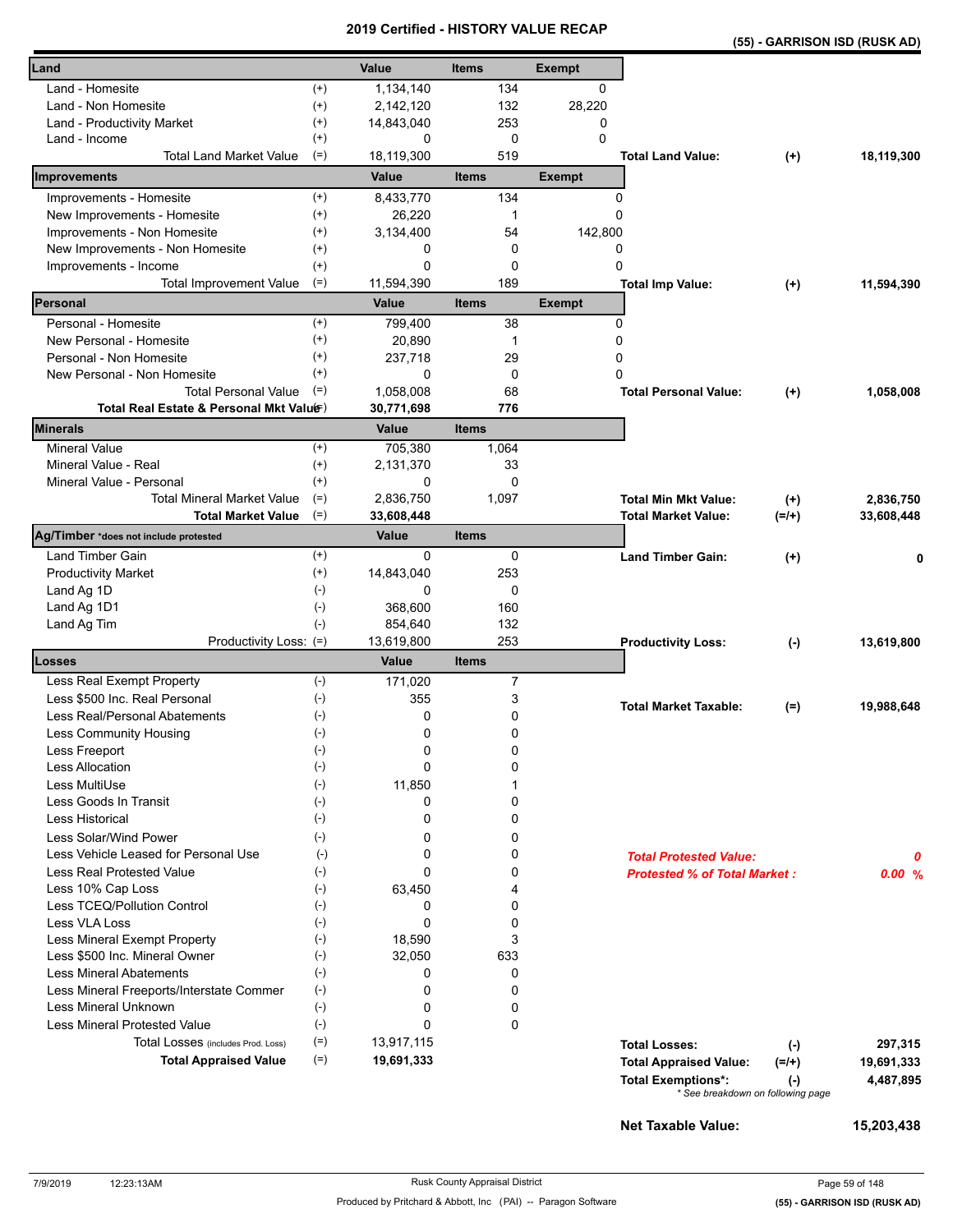|                                                                                                                                     |          |                                                                    |                                             |                      |                                                                                                                  | (55) - GARRISON ISD (RUSK AD)  |
|-------------------------------------------------------------------------------------------------------------------------------------|----------|--------------------------------------------------------------------|---------------------------------------------|----------------------|------------------------------------------------------------------------------------------------------------------|--------------------------------|
| *** Freeze Totals: (This is only for Effective Tax Rate Calculation)                                                                |          |                                                                    |                                             |                      |                                                                                                                  |                                |
| <b>Total Ceiling Tax:</b>                                                                                                           |          | 6,890.46                                                           |                                             |                      |                                                                                                                  |                                |
| <b>Total Freeze Taxable:</b>                                                                                                        |          | 890,860                                                            |                                             |                      |                                                                                                                  |                                |
| New Imp/Pers with Ceiling: +                                                                                                        |          | 18,680                                                             |                                             |                      |                                                                                                                  |                                |
| **Freeze Adjusted Taxable:                                                                                                          |          |                                                                    |                                             |                      | 14,331,258**This number DOES NOT represent any Jurisdiction's Certified Taxable Value**                          |                                |
|                                                                                                                                     |          |                                                                    |                                             |                      |                                                                                                                  |                                |
| Estimated Total Levy: ((Net Taxable Value - Total Freeze Taxable + New Imp/Pers with Ceiling) * Tax Rate / 100) + Total Ceiling Tax |          |                                                                    |                                             |                      |                                                                                                                  |                                |
| or (Freeze Adjusted Taxable * Tax Rate / 100) + Total Ceiling Tax                                                                   |          |                                                                    |                                             |                      |                                                                                                                  |                                |
| <b>Count of Homesteads</b>                                                                                                          |          |                                                                    |                                             |                      |                                                                                                                  |                                |
| F<br>н<br>s<br>в                                                                                                                    | D        | W<br>o                                                             | DV<br><b>DV100</b>                          | <b>SS First Resp</b> | <b>SS Svc Member</b>                                                                                             |                                |
| 44<br>61<br>0<br>5                                                                                                                  | 0        | 0<br>0                                                             | $\overline{c}$<br>0                         | 0                    | 0                                                                                                                |                                |
| <b>Owner and Parcel Counts</b>                                                                                                      |          |                                                                    |                                             |                      |                                                                                                                  |                                |
| <b>Total Parcels*:</b>                                                                                                              |          | 1,638 * Parcel count is figured by parcel per ownership sequences. |                                             |                      |                                                                                                                  |                                |
| <b>Total Owners:</b>                                                                                                                | 847      |                                                                    |                                             |                      |                                                                                                                  |                                |
| <b>Ported Homestead/Charity Amounts</b>                                                                                             |          | Value                                                              | <b>Items</b>                                |                      |                                                                                                                  |                                |
| DV Donated Home (Charity)                                                                                                           | $^{(+)}$ | 0                                                                  |                                             | 0                    |                                                                                                                  |                                |
| SS of a Service Member Ported Amount                                                                                                | $^{(+)}$ | 0                                                                  |                                             | 0                    |                                                                                                                  |                                |
| SS of a First Responder Ported Amount                                                                                               | $^{(+)}$ | 0                                                                  |                                             | 0                    |                                                                                                                  |                                |
| SS of DV Donated Home Ported Amount                                                                                                 | $^{(+)}$ | 0                                                                  |                                             | 0                    |                                                                                                                  |                                |
| SS of 100% DV Ported Amount                                                                                                         | $^{(+)}$ | 0                                                                  |                                             | 0                    |                                                                                                                  |                                |
| <b>Homestead Exemptions</b>                                                                                                         |          | Value                                                              | <b>Items</b>                                |                      |                                                                                                                  |                                |
| Homestead H,S                                                                                                                       | $^{(+)}$ | 2,233,655                                                          | 110                                         |                      |                                                                                                                  |                                |
| Senior S                                                                                                                            | $^{(+)}$ | 337,450                                                            | 41                                          |                      | H - Homestead<br>S - Over 65                                                                                     | D - Disabled Only<br>W - Widow |
| Disabled B                                                                                                                          | $^{(+)}$ | 14,150                                                             |                                             | 2                    | F - Disabled Widow                                                                                               | O - Over 65 (No HS)            |
| DV 100%                                                                                                                             | $^{(+)}$ | 0                                                                  |                                             | 0                    | B - Disabled                                                                                                     | DV - Disabled Veteran          |
| Surviving Spouse of a Service Member                                                                                                | $^{(+)}$ | 0                                                                  |                                             | 0                    | DV100 (1, 2, 3) - 100% Disabled Veteran                                                                          |                                |
| Survivng Spouse of a First Responder                                                                                                | $^{(+)}$ | 0                                                                  |                                             | 0                    | 4 (4B, 4H, 4S) - Surviving Spouse of a Service Member<br>5* (5B, 5H, 5S) - Surviving Spouse of a First Responder |                                |
| Total Reimbursable (=)                                                                                                              |          | 2,585,255                                                          | 153                                         |                      |                                                                                                                  |                                |
| <b>Local Discount</b>                                                                                                               | $^{(+)}$ | 1,305,240                                                          | 65                                          |                      |                                                                                                                  |                                |
| Disabled Veteran                                                                                                                    | $^{(+)}$ | 24,000                                                             |                                             | $\overline{2}$       |                                                                                                                  |                                |
| Optional 65                                                                                                                         | $^{(+)}$ | 548,400                                                            | 28                                          |                      |                                                                                                                  |                                |
| <b>Local Disabled</b>                                                                                                               | $^{(+)}$ | 25,000                                                             |                                             | 1                    |                                                                                                                  |                                |
| State Homestead                                                                                                                     | $^{(+)}$ | 0                                                                  |                                             | 0                    |                                                                                                                  |                                |
| <b>Total Exemptions</b>                                                                                                             | $(=)$    |                                                                    | 4,487,895 (includes Ported/Charity Amounts) |                      |                                                                                                                  |                                |
| <b>Special Certified Totals</b>                                                                                                     |          |                                                                    |                                             |                      |                                                                                                                  |                                |
| <b>Exempt Value of First Time Absolute Exemption</b>                                                                                |          |                                                                    | \$0                                         |                      |                                                                                                                  |                                |
| <b>Exempt Value of First Time Partial Exemption</b>                                                                                 |          |                                                                    | \$5,160                                     |                      |                                                                                                                  |                                |
|                                                                                                                                     |          |                                                                    |                                             |                      |                                                                                                                  |                                |
| <b>New AG/Timber</b>                                                                                                                |          |                                                                    |                                             |                      |                                                                                                                  |                                |
| Market                                                                                                                              |          |                                                                    | \$0                                         |                      |                                                                                                                  |                                |
| Taxable                                                                                                                             |          |                                                                    | \$0                                         |                      |                                                                                                                  |                                |
| Value Loss                                                                                                                          |          |                                                                    | \$0                                         |                      |                                                                                                                  |                                |
| New Improvement/Personal                                                                                                            |          |                                                                    |                                             |                      |                                                                                                                  |                                |
| Market                                                                                                                              |          |                                                                    | \$47,110                                    |                      |                                                                                                                  |                                |
| Taxable                                                                                                                             |          |                                                                    | \$39,660                                    |                      |                                                                                                                  |                                |
|                                                                                                                                     |          |                                                                    |                                             |                      |                                                                                                                  |                                |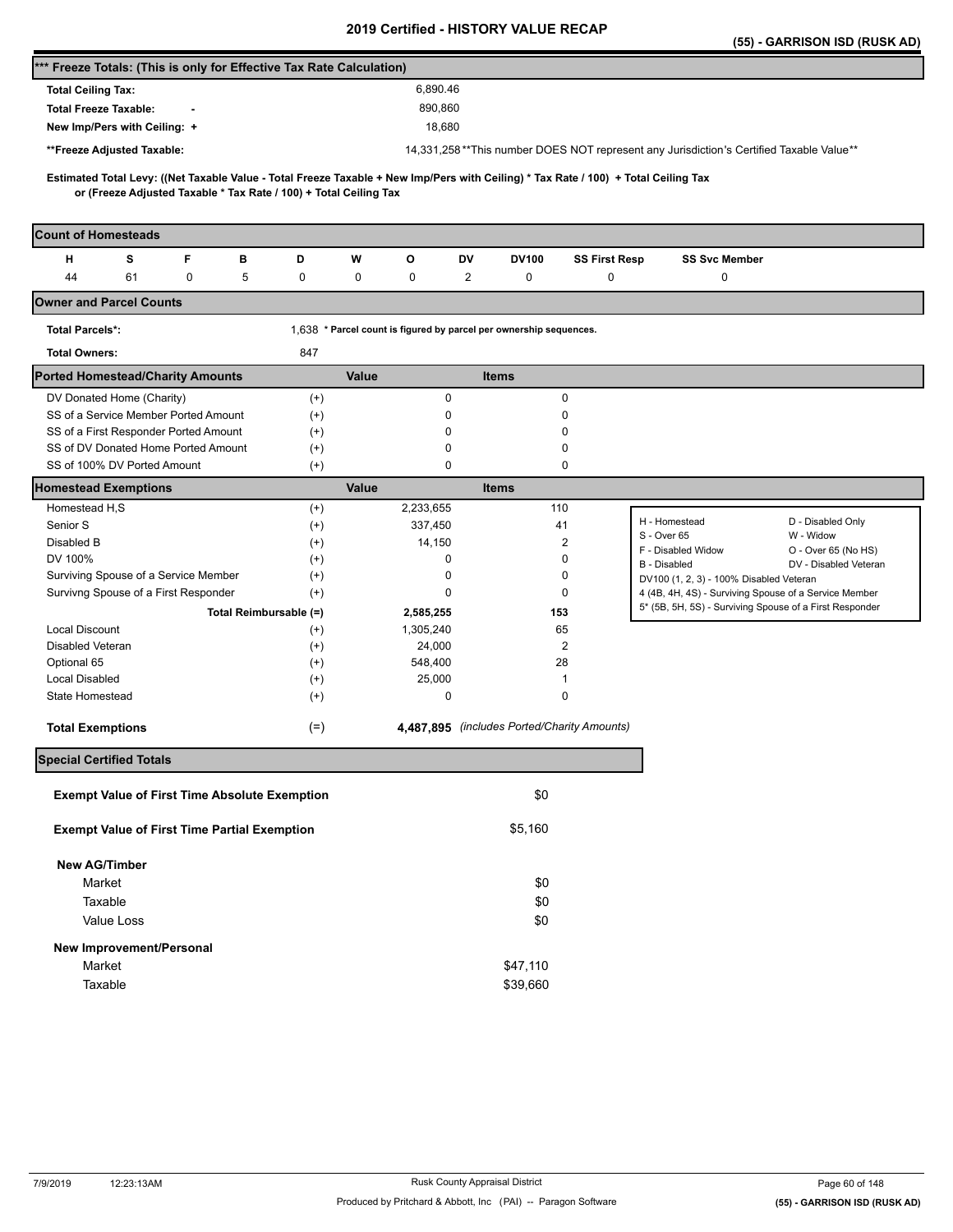|                                   | Average Values* (includes protested & exempt value) |                |                                        |
|-----------------------------------|-----------------------------------------------------|----------------|----------------------------------------|
| Average Homestead Value A*        |                                                     | <b>Parcels</b> | Total Homestead Value A*               |
| <b>Market</b>                     | \$53,570                                            | 95             | \$5,089,190<br>Market                  |
| Taxable                           | \$17,481                                            |                | \$3,197,445<br>Taxable                 |
|                                   | Average Homestead Value A* and E*                   | <b>Parcels</b> | Total Homestead Value A* and E*        |
| <b>Market</b>                     | \$55,689                                            | 106            | \$5,903,060<br>Market                  |
| Taxable                           | \$19,219                                            |                | \$4,388,515<br>Taxable                 |
|                                   | Average Homestead Value A* and E* and M1            | <b>Parcels</b> | Total Homestead Value A* and E* and M1 |
| <b>Market</b>                     | \$46,689                                            | 144            | \$6,723,350<br>Market                  |
| Taxable                           | \$12,100                                            |                | \$4,602,715<br>Taxable                 |
| <b>Average Homestead Value M1</b> |                                                     | <b>Parcels</b> | <b>Total Homestead Value M1</b>        |
| <b>Market</b>                     | \$21,586                                            | 38             | \$820,290<br>Market                    |
| Taxable                           | \$0                                                 |                | \$214,200<br>Taxable                   |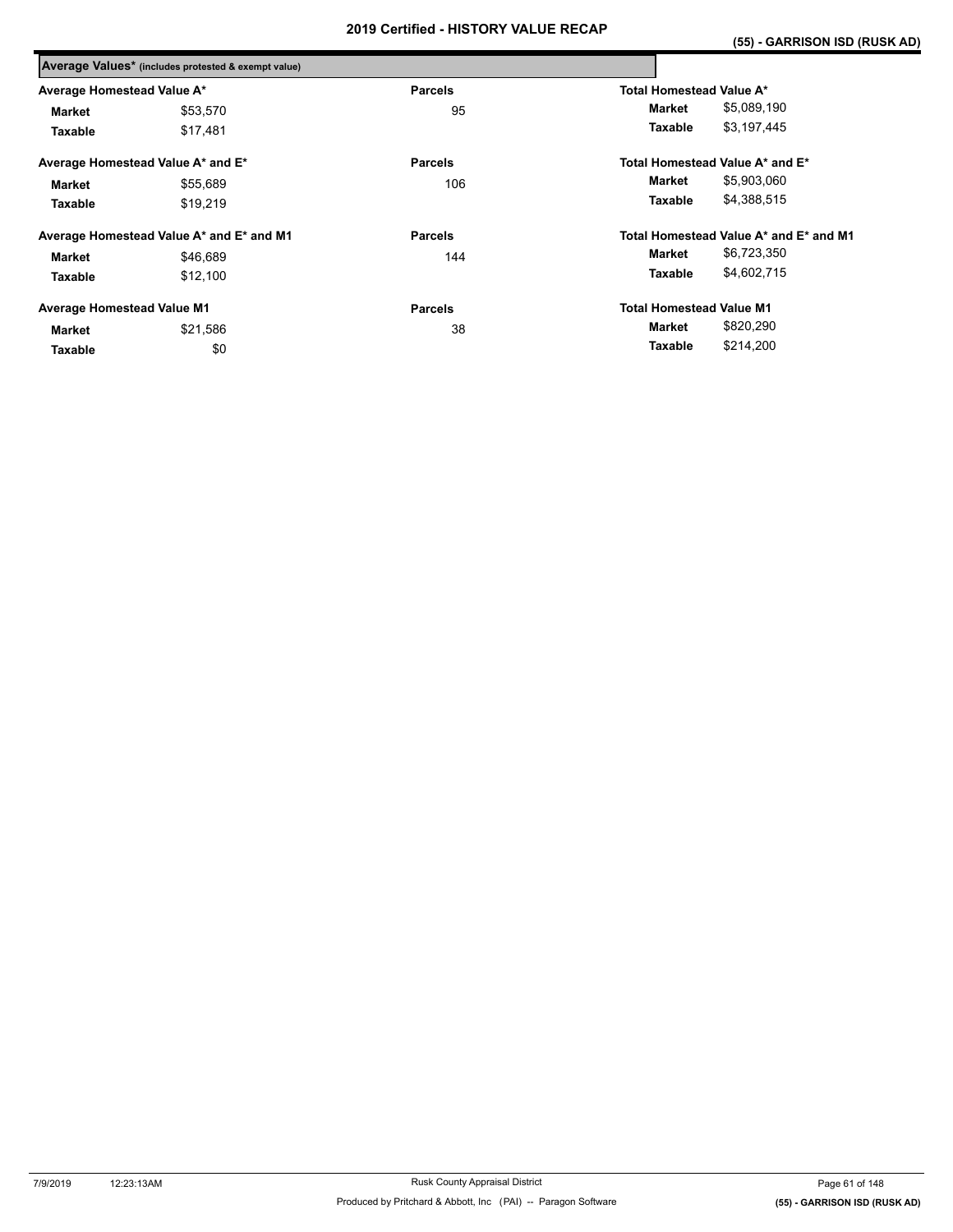## **(55) - GARRISON ISD (RUSK AD)**

|                      |                |              |                      |           |                                      | <b>Category Code Breakdown</b> |                     |             |                |                                    |                                    |
|----------------------|----------------|--------------|----------------------|-----------|--------------------------------------|--------------------------------|---------------------|-------------|----------------|------------------------------------|------------------------------------|
| Cat<br>Code          | <b>Items</b>   | <b>Acres</b> | Land                 | Ag/Timber | <b>Productivity</b><br><b>Market</b> | <b>Taxable</b><br>Land         | <b>Improvements</b> | Personal    | <b>Mineral</b> | <b>Total Mkt</b><br><b>Taxable</b> | <b>Total Net</b><br><b>Taxable</b> |
| A <sub>1</sub>       | 73             | 220.170      | 714,050              | $\pmb{0}$ | 0                                    | 714,050                        | 4,889,950           | $\pmb{0}$   | 0              | 5,604,000                          | 3,619,545                          |
| A <sub>2</sub>       | 28             | 74.338       | 255,810              | $\pmb{0}$ | 0                                    | 255,810                        | 224,360             | $\pmb{0}$   | 0              | 480,170                            | 179,190                            |
| A <sub>3</sub>       | 12             | 0.000        | $\pmb{0}$            | $\pmb{0}$ | 0                                    | 0                              | 261,430             | $\pmb{0}$   | 0              | 261,430                            | 143,090                            |
| $\mathsf{A}^\star$   | 113            | 294.508      | 969,860              | 0         | 0                                    | 969,860                        | 5,375,740           | 0           | 0              | 6,345,600                          | 3,941,825                          |
| C <sub>1R</sub>      | 60             | 196.770      | 494,420              | $\pmb{0}$ | 0                                    | 494,420                        | 0                   | 0           | 0              | 494,420                            | 494,420                            |
| $\mathbf{C}^{\star}$ | 60             | 196.770      | 494,420              | 0         | 0                                    | 494,420                        | 0                   | 0           | 0              | 494,420                            | 494,420                            |
| D <sub>1</sub>       | 253            | 10,283.358   | 0                    | 1,223,240 | 14,843,040                           | 1,223,240                      | 0                   | 0           | 0              | 1,223,240                          | 1,223,240                          |
| D <sub>2</sub>       | 27             | 0.000        | 0                    | 0         | 0                                    | 0                              | 1,419,900           | 0           | 0              | 1,419,900                          | 1,419,900                          |
| D*                   | 280            | 10,283.358   | 0                    | 1,223,240 | 14,843,040                           | 1,223,240                      | 1,419,900           | 0           | 0              | 2,643,140                          | 2,643,140                          |
| Е                    | 16             | 96.000       | 187,380              | $\pmb{0}$ | 0                                    | 187,380                        | 428,480             | 0           | 0              | 615,860                            | 536,490                            |
| E <sub>1</sub>       | 48             | 399.409      | 767,080              | $\pmb{0}$ | 0                                    | 767,080                        | 4,127,790           | 0           | 0              | 4,894,870                          | 3,508,520                          |
| E <sub>2</sub>       | 5              | 12.000       | 44,100               | 0         | 0                                    | 44,100                         | 87,820              | 0           | 0              | 131,920                            | 56,160                             |
| ENQ                  | 21             | 446.249      |                      | $\pmb{0}$ | 0                                    |                                |                     | $\mathbf 0$ |                |                                    |                                    |
| E*                   | 90             | 953.658      | 744,940<br>1,743,500 | 0         | 0                                    | 744,940<br>1,743,500           | 4,600<br>4,648,690  | 0           | 0<br>0         | 749,540<br>6,392,190               | 749,540<br>4,850,710               |
|                      |                |              |                      |           |                                      |                                |                     |             |                |                                    |                                    |
| F1                   | $\overline{1}$ | 0.000        | 0                    | $\pmb{0}$ | $\pmb{0}$                            | 0                              | 7,260               | 0           | 0              | 7,260                              | 7,260                              |
| F <sub>1</sub>       | $\mathbf{1}$   | 0.000        | 0                    | 0         | $\pmb{0}$                            | $\pmb{0}$                      | 7,260               | $\pmb{0}$   | $\pmb{0}$      | 7,260                              | 7,260                              |
| F <sub>2</sub>       | 3              | 22.762       | 40,260               | $\pmb{0}$ | 0                                    | 40,260                         | 0                   | $\pmb{0}$   | $\pmb{0}$      | 40,260                             | 40,260                             |
| F <sub>2</sub>       | $\mathbf{3}$   | 22.762       | 40,260               | 0         | 0                                    | 40,260                         | 0                   | $\pmb{0}$   | $\pmb{0}$      | 40,260                             | 40,260                             |
| F*                   | 4              | 22.762       | 40,260               | 0         | 0                                    | 40,260                         | 7,260               | 0           | 0              | 47,520                             | 47,520                             |
| G <sub>1</sub>       | 429            | 0.000        | 0                    | 0         | 0                                    | 0                              | 0                   | 0           | 673,290        | 673,290                            | 673,290                            |
| G*                   | 429            | 0.000        | 0                    | 0         | 0                                    | 0                              | 0                   | 0           | 673,290        | 673,290                            | 673,290                            |
| J1                   | $\mathbf{1}$   | 0.000        | $\pmb{0}$            | $\pmb{0}$ | 0                                    | 0                              | 0                   | 0           | 18,550         | 18,550                             | $\pmb{0}$                          |
| J2                   | $\mathbf{1}$   | 0.000        | 0                    | $\pmb{0}$ | 0                                    | 0                              | 0                   | 0           | 20,090         | 20,090                             | 20,090                             |
| J3                   | 3              | 0.000        | $\pmb{0}$            | 0         | $\pmb{0}$                            | 0                              | 0                   | 0           | 264,090        | 264,090                            | 264,090                            |
| J4                   | $\overline{2}$ | 0.000        | $\pmb{0}$            | $\pmb{0}$ | 0                                    | 0                              | 0                   | $\pmb{0}$   | 40,580         | 40,580                             | 40,580                             |
| J6                   | 22             | 0.000        | $\pmb{0}$            | $\pmb{0}$ | 0                                    | 0                              | 0                   | $\pmb{0}$   | 1,683,030      | 1,683,030                          | 1,683,030                          |
| J6A                  | $\overline{2}$ | 0.000        | $\pmb{0}$            | $\pmb{0}$ | 0                                    | 0                              | 0                   | $\pmb{0}$   | 79,690         | 79,690                             | 79,690                             |
| J*                   | 31             | 0.000        | 0                    | 0         | 0                                    | 0                              | 0                   | 0           | 2,106,030      | 2,106,030                          | 2,087,480                          |
| L1                   | 5              | 0.000        | $\pmb{0}$            | 0         | 0                                    | 0                              | 0                   | 32,463      | 0              | 32,463                             | 20,613                             |
| L1                   | 5              | 0.000        | 0                    | 0         | $\pmb{0}$                            | 0                              | 0                   | 32,463      | $\pmb{0}$      | 32,463                             | 20,613                             |
| L <sub>2</sub> G     | 1              | 0.000        | $\pmb{0}$            | $\pmb{0}$ | 0                                    | 0                              | 0                   | 0           | 19,270         | 19,270                             | 19,270                             |
| L2T                  | $\mathbf{1}$   | 0.000        | 0                    | $\pmb{0}$ | 0                                    | 0                              | 0                   | 0           | 6,070          | 6,070                              | 6,070                              |
| L2                   | $\mathbf{2}$   | 0.000        | 0                    | 0         | $\pmb{0}$                            | 0                              | 0                   | $\bf{0}$    | 25,340         | 25,340                             | 25,340                             |
| L*                   | $\overline{7}$ | 0.000        | 0                    | 0         | 0                                    | 0                              | 0                   | 32,463      | 25,340         | 57,803                             | 45,953                             |
| M1                   | 59             | 0.000        | 0                    | 0         | 0                                    | 0                              | 0                   | 1,025,190   | 0              | 1,025,190                          | 419,100                            |
| M*                   | 59             | 0.000        | 0                    | 0         | 0                                    | 0                              | 0                   | 1,025,190   | 0              | 1,025,190                          | 419,100                            |
| XB                   | 3              | 0.000        | 0                    | 0         | 0                                    | 0                              | 0                   | 355         | 0              | 355                                | 0                                  |
| ХC                   |                | 0.000        |                      |           |                                      |                                |                     |             |                |                                    | $\mathbf 0$                        |
| XV                   | 633            |              | $\pmb{0}$            | 0         | 0                                    | 0                              | 0                   | $\pmb{0}$   | 32,050<br>40   | 32,050<br>40                       |                                    |
|                      | $\overline{c}$ | 0.000        | $\pmb{0}$            | 0         | 0                                    | 0                              | 0                   | 0           |                |                                    | 0                                  |
| <b>XVA</b>           | 3              | 5.217        | 18,780               | 0         | 0                                    | 18,780                         | 141,440             | 0           | 0              | 160,220                            | 0                                  |
| <b>XVD</b>           | $\mathbf{1}$   | 0.000        | $\pmb{0}$            | 0         | 0                                    | 0                              | 1,360               | 0           | 0              | 1,360                              | 0                                  |
| <b>XVE</b>           | 3              | 0.730        | 9,440                | 0         | 0                                    | 9,440                          | 0                   | 0           | 0              | 9,440                              | 0                                  |
| $\mathsf{X}^\star$   | 645            | 5.947        | 28,220               | 0         | 0                                    | 28,220                         | 142,800             | 355         | 32,090         | 203,465                            | 0                                  |
|                      | 1,718          | 11,757.003   | 3,276,260            | 1,223,240 | 14,843,040                           | 4,499,500                      | 11,594,390          | 1,058,008   | 2,836,750      | 19,988,648                         | 15,203,438                         |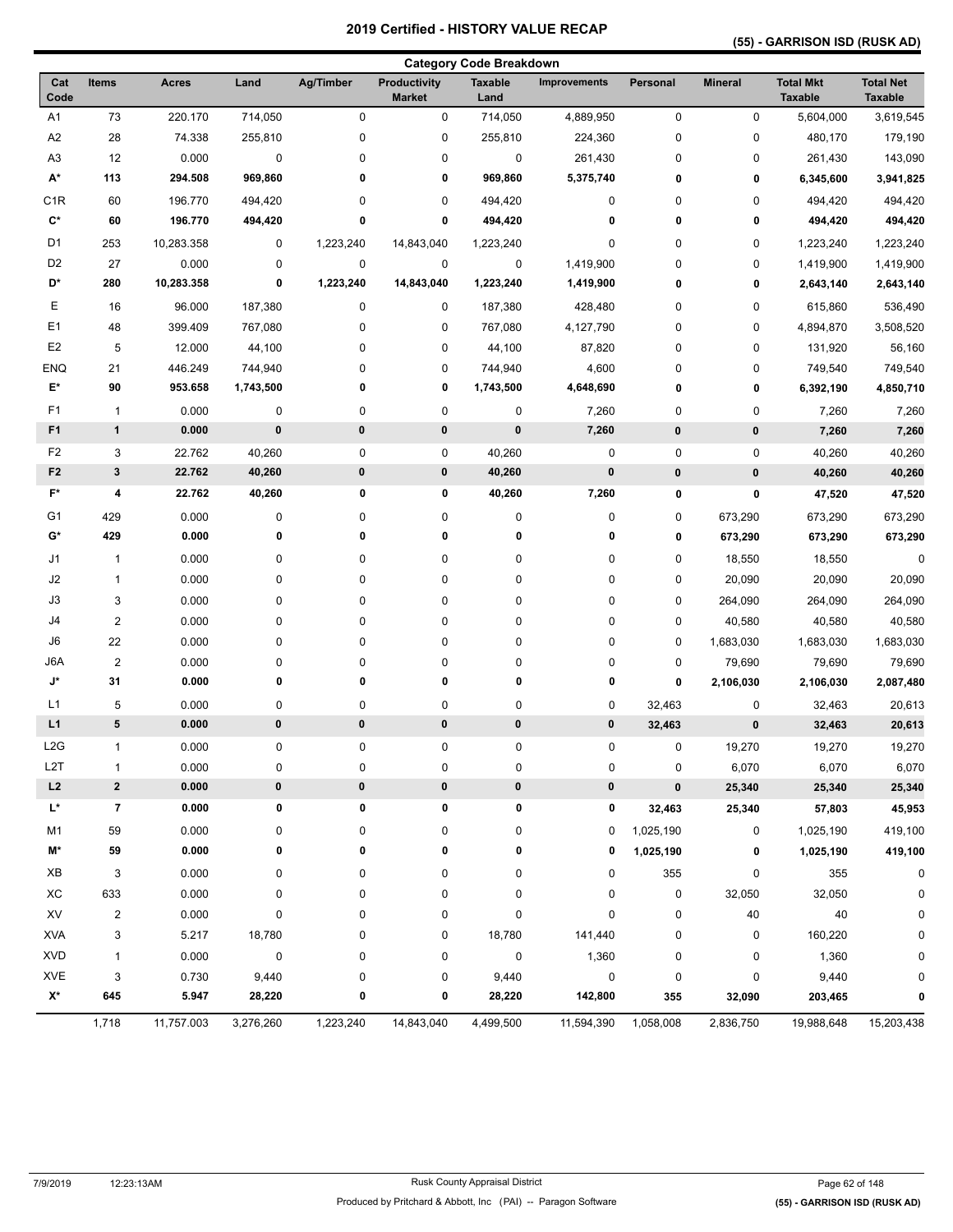|                                          |                   |                         |                |                                          |                                     |           | (46) - HENDERSON I.S.D. |
|------------------------------------------|-------------------|-------------------------|----------------|------------------------------------------|-------------------------------------|-----------|-------------------------|
| Land                                     |                   | Value                   | <b>Items</b>   | <b>Exempt</b>                            |                                     |           |                         |
| Land - Homesite                          | $^{(+)}$          | 73,891,530              | 6,478          | 22,710                                   |                                     |           |                         |
| Land - Non Homesite                      | $^{(+)}$          | 110,329,100             | 4,707          | 14,203,000                               |                                     |           |                         |
| Land - Productivity Market               | $^{(+)}$          | 330,965,830             | 4,744          | 0                                        |                                     |           |                         |
| Land - Income                            | $^{(+)}$          | 3,832,000               | 34             | 0                                        |                                     |           |                         |
| <b>Total Land Market Value</b>           | $(=)$             | 519,018,460             | 15,983         |                                          | <b>Total Land Value:</b>            | $(+)$     | 519,018,460             |
| Improvements                             |                   | Value                   | <b>Items</b>   | <b>Exempt</b>                            |                                     |           |                         |
| Improvements - Homesite                  | $^{(+)}$          | 637,581,110             | 6,239          | 691,930                                  |                                     |           |                         |
| New Improvements - Homesite              | $^{(+)}$          | 6,048,850               | 150            | 0                                        |                                     |           |                         |
| Improvements - Non Homesite              | $^{(+)}$          | 408,056,470             | 2,127          | 194,372,680                              |                                     |           |                         |
| New Improvements - Non Homesite          | $^{(+)}$          | 4,890,420               | 52             | 0                                        |                                     |           |                         |
| Improvements - Income                    | $^{(+)}$          | 26,209,010              | 55             | 0                                        |                                     |           |                         |
| <b>Total Improvement Value</b>           | $(=)$             | 1,082,785,860           | 8,623          |                                          | <b>Total Imp Value:</b>             | $^{(+)}$  | 1,082,785,860           |
| Personal                                 |                   | Value                   | <b>Items</b>   | <b>Exempt</b>                            |                                     |           |                         |
| Personal - Homesite                      | $^{(+)}$          | 6,465,510               | 321            | 0                                        |                                     |           |                         |
| New Personal - Homesite                  | $^{(+)}$          | 371,220                 | 11             | 0                                        |                                     |           |                         |
| Personal - Non Homesite                  | $^{(+)}$          | 75,379,052              | 1,030          | 83,798                                   |                                     |           |                         |
| New Personal - Non Homesite              | $^{(+)}$          | 76,200                  | 2              | 0                                        |                                     |           |                         |
| <b>Total Personal Value</b>              | $(=)$             | 82,291,982              | 1,364          |                                          | <b>Total Personal Value:</b>        | $(+)$     | 82,291,982              |
| Total Real Estate & Personal Mkt Valuer) |                   | 1,684,096,302           | 25,970         |                                          |                                     |           |                         |
| Minerals                                 |                   | Value                   | <b>Items</b>   |                                          |                                     |           |                         |
| <b>Mineral Value</b>                     | $^{(+)}$          | 212,046,810             | 61.469         |                                          |                                     |           |                         |
| Mineral Value - Real                     | $^{(+)}$          | 511, 189, 770           | 939            |                                          |                                     |           |                         |
| Mineral Value - Personal                 | $^{(+)}$          | 0                       | 0              |                                          |                                     |           |                         |
| <b>Total Mineral Market Value</b>        | $(=)$             | 723,236,580             | 62,408         |                                          | <b>Total Min Mkt Value:</b>         | $^{(+)}$  | 723,236,580             |
| <b>Total Market Value</b>                | $(=)$             | 2,407,332,882           |                |                                          | <b>Total Market Value:</b>          | $(=/+)$   | 2,407,332,882           |
| Ag/Timber *does not include protested    |                   | Value                   | <b>Items</b>   |                                          |                                     |           |                         |
| Land Timber Gain                         | $^{(+)}$          | 0                       | 0              |                                          | <b>Land Timber Gain:</b>            | $(+)$     |                         |
| <b>Productivity Market</b>               | $^{(+)}$<br>$(-)$ | 330,965,830             | 4,744          |                                          |                                     |           |                         |
| Land Ag 1D                               |                   | 0                       | 0              |                                          |                                     |           |                         |
| Land Ag 1D1                              | $(-)$<br>$(-)$    | 5,820,290<br>15,465,140 | 2,623<br>3,060 |                                          |                                     |           |                         |
| Land Ag Tim<br>Productivity Loss: (=)    |                   | 309,680,400             | 4,744          |                                          | <b>Productivity Loss:</b>           | $(\cdot)$ | 309,680,400             |
| Losses                                   |                   | Value                   | <b>Items</b>   |                                          |                                     |           |                         |
| Less Real Exempt Property                | $(-)$             | 209,450,168             |                | 514 (includes Prorated Exempt of 21,050) |                                     |           |                         |
| Less \$500 Inc. Real Personal            | $(-)$             | 18,609                  | 72             |                                          |                                     |           |                         |
| Less Real/Personal Abatements            | $(-)$             | 0                       | 0              |                                          | <b>Total Market Taxable:</b>        | $(=)$     | 2,097,652,482           |
| Less Community Housing                   | $(\hbox{-})$      | 0                       | 0              |                                          |                                     |           |                         |
| Less Freeport                            | $(-)$             | 14,050                  | 1              |                                          |                                     |           |                         |
| <b>Less Allocation</b>                   | $(-)$             | 1,774,160               | 3              |                                          |                                     |           |                         |
| Less MultiUse                            | $(-)$             | 1,479,050               | 41             |                                          |                                     |           |                         |
| Less Goods In Transit                    | $(-)$             | 0                       | 0              |                                          |                                     |           |                         |
| <b>Less Historical</b>                   | $(-)$             | 0                       | 0              |                                          |                                     |           |                         |
| Less Solar/Wind Power                    | $(-)$             | 0                       | 0              |                                          |                                     |           |                         |
| Less Vehicle Leased for Personal Use     | $(-)$             | 763,060                 | 14             |                                          | <b>Total Protested Value:</b>       |           | 29,892,190              |
| <b>Less Real Protested Value</b>         | $(-)$             | 0                       | 0              |                                          | <b>Protested % of Total Market:</b> |           | 1.24%                   |
| Less 10% Cap Loss                        | $(-)$             | 2,113,490               | 148            |                                          |                                     |           |                         |
| Less TCEQ/Pollution Control              | $(-)$             | 26,603,900              | 25             |                                          |                                     |           |                         |
| Less VLA Loss                            | $(-)$             | 0                       | 0              |                                          |                                     |           |                         |
| Less Mineral Exempt Property             | $(-)$             | 3,297,720               | 114            |                                          |                                     |           |                         |
| Less \$500 Inc. Mineral Owner            | $(-)$             | 738,110                 | 14,366         |                                          |                                     |           |                         |
| <b>Less Mineral Abatements</b>           | $(-)$             | 0                       | 0              |                                          |                                     |           |                         |
| Less Mineral Freeports/Interstate Commer | $(-)$             | 14,186,930              | 8              |                                          |                                     |           |                         |
| Less Mineral Unknown                     | $(-)$             | 1,060                   | 5              |                                          |                                     |           |                         |
| <b>Less Mineral Protested Value</b>      | $(-)$             | 29,892,190              | 59             |                                          |                                     |           |                         |
| Total Losses (includes Prod. Loss)       | $(=)$             | 600,012,897             |                |                                          | <b>Total Losses:</b>                | $(-)$     | 289,569,437             |
| <b>Total Appraised Value</b>             | $(=)$             | 1,807,319,985           |                |                                          | <b>Total Appraised Value:</b>       | $(=/+)$   | 1,807,319,985           |
|                                          |                   |                         |                |                                          | <b>Total Exemptions*:</b>           | $(-)$     | 258,631,276             |
|                                          |                   |                         |                |                                          | * See breakdown on following page   |           |                         |

**Net Taxable Value: 1,548,688,709**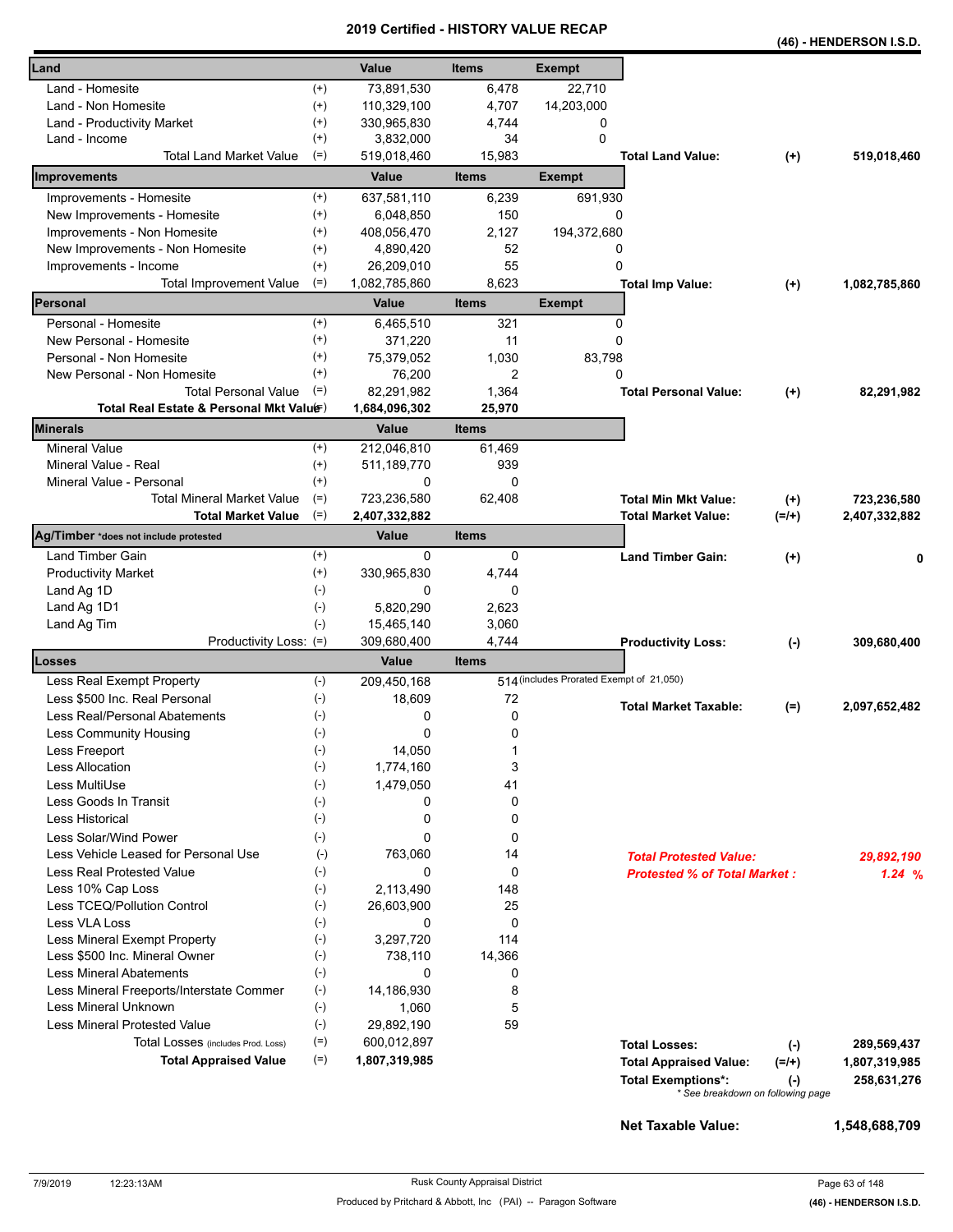|                                                                                                                                                                                                          |                      |              |                                                                     |                      |                                                                                                                  | (46) - HENDERSON I.S.D.        |
|----------------------------------------------------------------------------------------------------------------------------------------------------------------------------------------------------------|----------------------|--------------|---------------------------------------------------------------------|----------------------|------------------------------------------------------------------------------------------------------------------|--------------------------------|
| *** Freeze Totals: (This is only for Effective Tax Rate Calculation)                                                                                                                                     |                      |              |                                                                     |                      |                                                                                                                  |                                |
| <b>Total Ceiling Tax:</b>                                                                                                                                                                                |                      | 1,110,062.14 |                                                                     |                      |                                                                                                                  |                                |
| <b>Total Freeze Taxable:</b>                                                                                                                                                                             |                      | 137,717,170  |                                                                     |                      |                                                                                                                  |                                |
| New Imp/Pers with Ceiling: +                                                                                                                                                                             |                      | 272,630      |                                                                     |                      |                                                                                                                  |                                |
| **Freeze Adjusted Taxable:                                                                                                                                                                               |                      |              |                                                                     |                      | 1,411,244,169**This number DOES NOT represent any Jurisdiction's Certified Taxable Value**                       |                                |
|                                                                                                                                                                                                          |                      |              |                                                                     |                      |                                                                                                                  |                                |
| Estimated Total Levy: ((Net Taxable Value - Total Freeze Taxable + New Imp/Pers with Ceiling) * Tax Rate / 100) + Total Ceiling Tax<br>or (Freeze Adjusted Taxable * Tax Rate / 100) + Total Ceiling Tax |                      |              |                                                                     |                      |                                                                                                                  |                                |
|                                                                                                                                                                                                          |                      |              |                                                                     |                      |                                                                                                                  |                                |
| <b>Count of Homesteads</b>                                                                                                                                                                               |                      |              |                                                                     |                      |                                                                                                                  |                                |
| F<br>н<br>s<br>в                                                                                                                                                                                         | D                    | W<br>o       | DV<br><b>DV100</b>                                                  | <b>SS First Resp</b> | <b>SS Svc Member</b>                                                                                             |                                |
| 2,483<br>2,178<br>129<br>$\mathbf{1}$                                                                                                                                                                    | $\mathbf{1}$         | 0<br>3       | 168<br>54                                                           | 0                    | 0                                                                                                                |                                |
| <b>Owner and Parcel Counts</b>                                                                                                                                                                           |                      |              |                                                                     |                      |                                                                                                                  |                                |
| <b>Total Parcels*:</b>                                                                                                                                                                                   |                      |              | 78,790 * Parcel count is figured by parcel per ownership sequences. |                      |                                                                                                                  |                                |
| <b>Total Owners:</b>                                                                                                                                                                                     | 21,807               |              |                                                                     |                      |                                                                                                                  |                                |
| <b>Ported Homestead/Charity Amounts</b>                                                                                                                                                                  |                      | Value        | <b>Items</b>                                                        |                      |                                                                                                                  |                                |
| DV Donated Home (Charity)                                                                                                                                                                                |                      | 0            | 0                                                                   |                      |                                                                                                                  |                                |
| SS of a Service Member Ported Amount                                                                                                                                                                     | $^{(+)}$<br>$^{(+)}$ | 0            | 0                                                                   |                      |                                                                                                                  |                                |
| SS of a First Responder Ported Amount                                                                                                                                                                    | $^{(+)}$             | 0            | 0                                                                   |                      |                                                                                                                  |                                |
| SS of DV Donated Home Ported Amount                                                                                                                                                                      | $^{(+)}$             | 0            | 0                                                                   |                      |                                                                                                                  |                                |
| SS of 100% DV Ported Amount                                                                                                                                                                              | $^{(+)}$             | 355,530      | 3                                                                   |                      |                                                                                                                  |                                |
| <b>Homestead Exemptions</b>                                                                                                                                                                              |                      | Value        | <b>Items</b>                                                        |                      |                                                                                                                  |                                |
| Homestead H,S                                                                                                                                                                                            | $^{(+)}$             | 115,923,655  | 4,845                                                               |                      |                                                                                                                  |                                |
| Senior S                                                                                                                                                                                                 | $^{(+)}$             | 19,562,550   | 2,013                                                               |                      | H - Homestead<br>S - Over 65                                                                                     | D - Disabled Only<br>W - Widow |
| Disabled B                                                                                                                                                                                               | $^{(+)}$             | 1,048,140    | 112                                                                 |                      | F - Disabled Widow                                                                                               | O - Over 65 (No HS)            |
| DV 100%                                                                                                                                                                                                  | $^{(+)}$             | 4,734,441    | 48                                                                  |                      | B - Disabled                                                                                                     | DV - Disabled Veteran          |
| Surviving Spouse of a Service Member<br>Survivng Spouse of a First Responder                                                                                                                             | $^{(+)}$<br>$^{(+)}$ | 0<br>0       | 0<br>0                                                              |                      | DV100 (1, 2, 3) - 100% Disabled Veteran                                                                          |                                |
| Total Reimbursable (=)                                                                                                                                                                                   |                      | 141,268,786  | 7,018                                                               |                      | 4 (4B, 4H, 4S) - Surviving Spouse of a Service Member<br>5* (5B, 5H, 5S) - Surviving Spouse of a First Responder |                                |
| Local Discount                                                                                                                                                                                           | $^{(+)}$             | 115,871,180  | 4,354                                                               |                      |                                                                                                                  |                                |
| Disabled Veteran                                                                                                                                                                                         | $^{(+)}$             | 1,135,780    | 110                                                                 |                      |                                                                                                                  |                                |
| Optional 65                                                                                                                                                                                              |                      |              |                                                                     |                      |                                                                                                                  |                                |
|                                                                                                                                                                                                          | $^{(+)}$             | 0            | 0                                                                   |                      |                                                                                                                  |                                |
| <b>Local Disabled</b>                                                                                                                                                                                    | $^{(+)}$             | 0            | 0                                                                   |                      |                                                                                                                  |                                |
| State Homestead                                                                                                                                                                                          | $^{(+)}$             | 0            | 0                                                                   |                      |                                                                                                                  |                                |
| <b>Total Exemptions</b>                                                                                                                                                                                  | $(=)$                |              | 258,631,276 (includes Ported/Charity Amounts)                       |                      |                                                                                                                  |                                |
| <b>Special Certified Totals</b>                                                                                                                                                                          |                      |              |                                                                     |                      |                                                                                                                  |                                |
|                                                                                                                                                                                                          |                      |              |                                                                     |                      |                                                                                                                  |                                |
| <b>Exempt Value of First Time Absolute Exemption</b>                                                                                                                                                     |                      |              | \$332,550                                                           |                      |                                                                                                                  |                                |
| <b>Exempt Value of First Time Partial Exemption</b>                                                                                                                                                      |                      |              | \$1,528,374                                                         |                      |                                                                                                                  |                                |
|                                                                                                                                                                                                          |                      |              |                                                                     |                      |                                                                                                                  |                                |
| <b>New AG/Timber</b>                                                                                                                                                                                     |                      |              |                                                                     |                      |                                                                                                                  |                                |
| Market                                                                                                                                                                                                   |                      |              | \$119,250                                                           |                      |                                                                                                                  |                                |
| Taxable<br>Value Loss                                                                                                                                                                                    |                      |              | \$6,340<br>\$112,910                                                |                      |                                                                                                                  |                                |
|                                                                                                                                                                                                          |                      |              |                                                                     |                      |                                                                                                                  |                                |
| New Improvement/Personal                                                                                                                                                                                 |                      |              |                                                                     |                      |                                                                                                                  |                                |
| Market<br>Taxable                                                                                                                                                                                        |                      |              | \$11,386,690<br>\$10,075,230                                        |                      |                                                                                                                  |                                |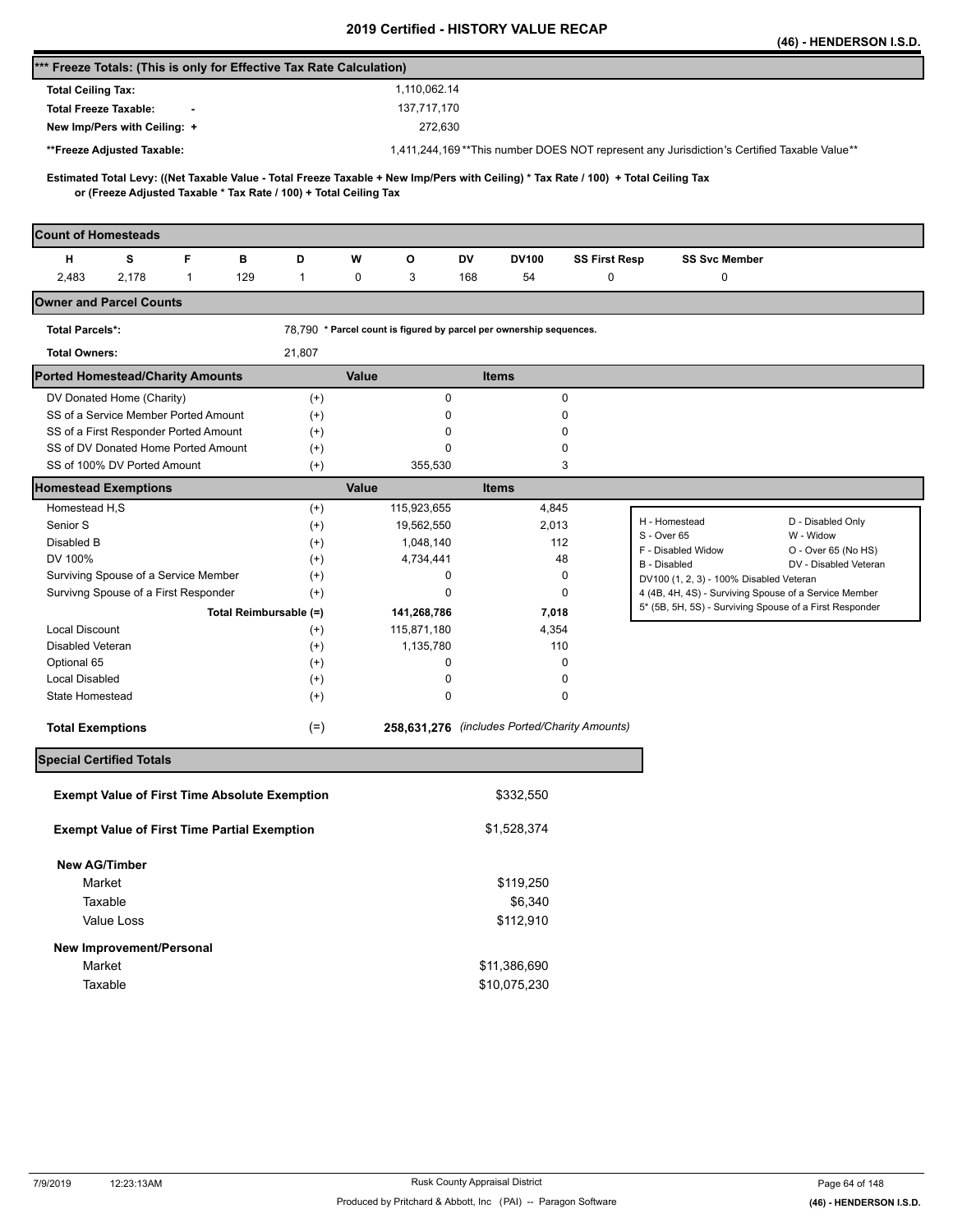|                                   | Average Values* (includes protested & exempt value) |                |                                        |
|-----------------------------------|-----------------------------------------------------|----------------|----------------------------------------|
| Average Homestead Value A*        |                                                     | <b>Parcels</b> | <b>Total Homestead Value A*</b>        |
| Market                            | \$108,343                                           | 5,436          | \$588,956,970<br>Market                |
| Taxable                           | \$61,460                                            |                | \$379,148,240<br>Taxable               |
|                                   | Average Homestead Value A* and E*                   | <b>Parcels</b> | Total Homestead Value A* and E*        |
| <b>Market</b>                     | \$108,565                                           | 5,553          | \$602,863,890<br>Market                |
| Taxable                           | \$61,633                                            |                | \$389,750,470<br>Taxable               |
|                                   | Average Homestead Value A* and E* and M1            | <b>Parcels</b> | Total Homestead Value A* and E* and M1 |
| <b>Market</b>                     | \$103,577                                           | 5,887          | \$609,760,140<br>Market                |
| Taxable                           | \$57,659                                            |                | \$392,681,750<br>Taxable               |
| <b>Average Homestead Value M1</b> |                                                     | <b>Parcels</b> | <b>Total Homestead Value M1</b>        |
| Market                            | \$20,647                                            | 334            | \$6,896,250<br>Market                  |
| Taxable                           | \$0                                                 |                | \$2,931,280<br>Taxable                 |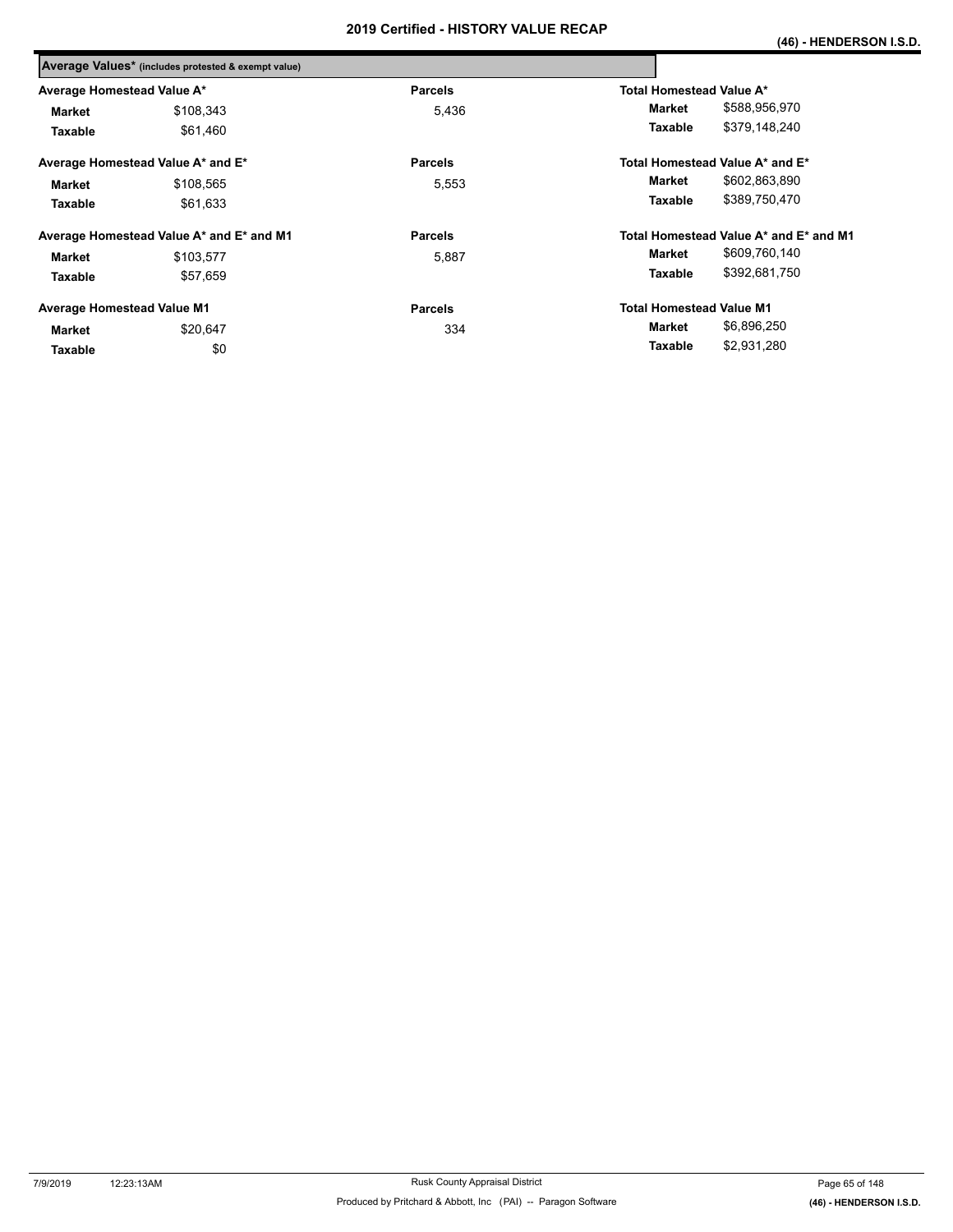**(46) - HENDERSON I.S.D.** 

|                       |                     |                    |                    |             |                                      | <b>Category Code Breakdown</b> |                     |              |                          |                                    |                                    |
|-----------------------|---------------------|--------------------|--------------------|-------------|--------------------------------------|--------------------------------|---------------------|--------------|--------------------------|------------------------------------|------------------------------------|
| Cat<br>Code           | <b>Items</b>        | <b>Acres</b>       | Land               | Ag/Timber   | <b>Productivity</b><br><b>Market</b> | <b>Taxable</b><br>Land         | <b>Improvements</b> | Personal     | <b>Mineral</b>           | <b>Total Mkt</b><br><b>Taxable</b> | <b>Total Net</b><br><b>Taxable</b> |
| A1                    | 5,488               | 6,584.973          | 63,007,160         | 0           | 0                                    | 63,007,160                     | 528,579,790         | $\mathbf 0$  | 0                        | 591,586,950                        | 388,678,560                        |
| A <sub>2</sub>        | 384                 | 820.546            | 4,177,970          | 0           | 0                                    | 4,177,970                      | 6,066,200           | 53,850       | 0                        | 10,298,020                         | 4,918,190                          |
| A <sub>3</sub>        | 148                 | 13.080             | 61,210             | 0           | 0                                    | 61,210                         | 9,210,130           | 161,210      | 0                        | 9,432,550                          | 6,395,440                          |
| A4                    | 34                  | 127.409            | 453,120            | 0           | 0                                    | 453,120                        | 628,410             | 0            | 0                        | 1,081,530                          | 1,000,360                          |
| A <sub>5</sub>        | 126                 | 0.000              | 1,811,000          | 0           | 0                                    | 1,811,000                      | 7,050,270           | 0            | 0                        | 8,861,270                          | 6,412,750                          |
| A*                    | 6,180               | 7,546.008          | 69,510,460         | 0           | 0                                    | 69,510,460                     | 551,534,800         | 215,060      | 0                        | 621,260,320                        | 407,405,300                        |
| <b>B1</b>             | 22                  | 48.970             | 1,214,800          | 0           | 0                                    | 1,214,800                      | 13,501,170          | 0            | 0                        | 14,715,970                         | 14,715,970                         |
| B <sub>2</sub>        | 56                  | 23.011             | 635,980            | 0           | 0                                    | 635,980                        | 4,788,210           | 0            | 0                        | 5,424,190                          | 5,411,330                          |
| B*                    | 78                  | 71.980             | 1,850,780          | 0           | 0                                    | 1,850,780                      | 18,289,380          | 0            | 0                        | 20,140,160                         | 20,127,300                         |
| C1                    | 1,317               | 724.068            | 5,805,890          | 0           | 0                                    | 5,805,890                      | 8,650               | 0            | 0                        | 5,814,540                          | 5,797,650                          |
| C10                   | $\overline{c}$      | 26.469             | 124,290            | 0           | $\pmb{0}$                            | 124,290                        | $\pmb{0}$           | 0            | 0                        | 124,290                            | 124,290                            |
| C <sub>1</sub> B      | 89                  | 327.594            | 2,197,520          | 0           | 0                                    | 2,197,520                      | 35,520              | 0            | 0                        | 2,233,040                          | 2,233,040                          |
| C <sub>1</sub> R      | 744                 | 2,080.026          | 5,329,290          | 0           | 0                                    | 5,329,290                      | 86,280              | 0            | 0                        | 5,415,570                          | 5,334,960                          |
| C <sub>1</sub> S      | 33                  | 0.000              | 183,350            | 0           | 0                                    | 183,350                        | 3,410               | 0            | 0                        | 186,760                            | 180,630                            |
| <b>CIR</b>            | -1                  | 2.720              | 12,700             | 0           | 0                                    | 12,700                         | 0                   | 0            | 0                        | 12,700                             | 12,700                             |
| C*                    | 2,186               | 3,160.876          | 13,653,040         | 0           | 0                                    | 13,653,040                     | 133,860             | 0            | 0                        | 13,786,900                         | 13,683,270                         |
| D1                    | 4,744               | 187,062.534        | 0                  | 21,285,430  | 330,965,830                          | 21,285,430                     | 0                   | 0            | 0                        | 21,285,430                         | 21,247,060                         |
| D <sub>2</sub>        | 412                 | 0.000              | 0                  | $\mathbf 0$ | 0                                    | 0                              | 10,137,090          | 0            | 0                        | 10,137,090                         | 10,122,490                         |
| D*                    | 5,156               | 187,062.534        | 0                  | 21,285,430  | 330,965,830                          | 21,285,430                     | 10,137,090          | 0            | 0                        | 31,422,520                         | 31,369,550                         |
| Е                     | 253                 | 2,428.169          | 4,788,060          | 0           | 0                                    | 4,788,060                      | 11,184,080          | 0            | 0                        | 15,972,140                         | 12,572,880                         |
| E1                    | 1,050               | 6,196.655          | 15,546,650         | 0           | 0                                    | 15,546,650                     | 106,028,980         | 0            | 0                        | 121,575,630                        | 83,024,914                         |
| E <sub>2</sub>        | 65                  | 133.252            | 431,930            | 0           | 0                                    | 431,930                        | 1,441,000           | 0            | 0                        | 1,872,930                          | 1,124,500                          |
| ENQ                   | 116                 | 3,615.264          | 7,471,210          | 0           | 0                                    | 7,471,210                      | 136,780             | 0            | 0                        | 7,607,990                          | 7,557,100                          |
| E*                    | 1,484               | 12,373.340         | 28,237,850         | 0           | 0                                    | 28,237,850                     | 118,790,840         | 0            | 0                        | 147,028,690                        | 104,279,394                        |
| F <sub>1</sub>        | 554                 | 767.311            | 31,073,970         | 0           | 0                                    | 31,073,970                     | 152,870,900         | 0            | 0                        | 183,944,870                        | 183,944,870                        |
| F <sub>1</sub>        | 554                 | 767.311            | 31,073,970         | $\pmb{0}$   | 0                                    | 31,073,970                     | 152,870,900         | $\bf{0}$     | $\pmb{0}$                | 183,944,870                        | 183,944,870                        |
| F <sub>2</sub>        | 351                 | 13,067.673         | 23,647,730         | 0           | 0                                    | 23,647,730                     | 33,410,390          | 0            | 119,119,730              | 176, 177, 850                      | 155,327,680                        |
| F <sub>2</sub>        | 351                 | 13,067.673         | 23,647,730         | $\bf{0}$    | 0                                    | 23,647,730                     | 33,410,390          | $\bf{0}$     | 119,119,730              | 176,177,850                        | 155,327,680                        |
| F*                    | 905                 | 13,834.984         | 54,721,700         | 0           | 0                                    | 54,721,700                     | 186,281,290         | 0            | 119,119,730              | 360,122,720                        | 339,272,550                        |
| G1                    | 47,013              | 0.000              | 0                  | 0           | 0                                    | 0                              | 0                   | 0            | 211,099,190              | 211,099,190                        | 211,098,130                        |
| G <sub>2</sub> A      | $\mathbf{1}$        | 0.000              | 0                  | 0           | 0                                    | 0                              | 0                   | 0            |                          | 3,268,000                          | 3,268,000                          |
| G*                    | 47,014              | 0.000              | 0                  | 0           | 0                                    | 0                              | 0                   | 0            | 3,268,000<br>214,367,190 | 214,367,190                        | 214,366,130                        |
|                       |                     |                    |                    |             |                                      |                                |                     |              |                          |                                    |                                    |
| J1                    | 19                  | 0.000              | 0                  | 0           | 0                                    | 0                              | 0                   | 0            | 707,830                  | 707,830                            | $\mathbf 0$                        |
| J2                    | 5                   | 0.695              | 2,140              | 0           | 0                                    | 2,140                          | 0                   | 0            | 1,636,870                | 1,639,010                          | 1,639,010                          |
| J <sub>2</sub> A      | 3                   | 0.000              | 0                  | 0           | 0                                    | 0                              | 0                   | 0            | 207,840                  | 207,840                            | 207,840                            |
| J3                    | 41                  | 3,307.105          | 4,806,210          | 0           | 0                                    | 4,806,210                      | 1,911,100           | 0            | 29,444,180               | 36, 161, 490                       | 36, 161, 490                       |
| J3A<br>J <sub>4</sub> | 5                   | 0.000              | $\boldsymbol{0}$   | 0           | $\pmb{0}$                            | 0                              | $\pmb{0}$           | 0            | 4,492,550                | 4,492,550                          | 4,492,550                          |
|                       | 25                  | 30.589             | 118,020            | 0           | 0                                    | 118,020                        | 243,290             | 0            | 7,894,070                | 8,255,380                          | 8,255,380                          |
| J4A                   | $\mathbf{1}$        | 0.000              | $\pmb{0}$          | 0           | 0                                    | 0                              | 0                   | 0            | 10,340                   | 10,340                             | 10,340                             |
| J5<br>J6              | 21<br>374           | 491.149            | 717,730            | 0           | 0                                    | 717,730                        | 0                   | 0            | 2,369,580                | 3,087,310                          | 717,730                            |
|                       |                     | 49.804             | 152,750            | 0           | $\pmb{0}$                            | 152,750                        | 23,800              | 0            | 131,556,460              | 131,733,010                        | 97,993,420                         |
| J6A                   | 92                  | 0.000              | $\boldsymbol{0}$   | 0           | $\pmb{0}$                            | 0                              | $\pmb{0}$           | 0            | 40,322,410               | 40,322,410                         | 39,606,560                         |
| J7                    | 6                   | 0.000              | $\mathbf 0$        | 0           | 0                                    | 0                              | 0                   | 0            | 6,626,320                | 6,626,320                          | 6,626,320                          |
| J8<br>J*              | $\mathbf{1}$<br>593 | 0.230<br>3,879.572 | 1,100<br>5,797,950 | 0<br>0      | 0<br>0                               | 1,100<br>5,797,950             | 0<br>2,178,190      | 0<br>0       | 0<br>225,268,450         | 1,100                              | 1,100                              |
|                       |                     |                    |                    |             |                                      |                                |                     |              |                          | 233,244,590                        | 195,711,740                        |
| L1                    | 813                 | 0.000              | 0                  | 0           | $\pmb{0}$                            | 0                              |                     | 0 65,884,025 | 0                        | 65,884,025                         | 61,853,705                         |
| L1                    | 813                 | 0.000              | $\pmb{0}$          | $\pmb{0}$   | $\pmb{0}$                            | 0                              |                     | 0 65,884,025 | 0                        | 65,884,025                         | 61,853,705                         |
| L2                    | $\mathbf{1}$        | 0.000              | 0                  | 0           | $\pmb{0}$                            | 0                              | 0                   | 170,769      | 0                        | 170,769                            | 170,769                            |
| L <sub>2</sub> A      | 30                  | 0.000              | 0                  | 0           | 0                                    | 0                              | $\pmb{0}$           | 0            | 5,326,340                | 5,326,340                          | 5,326,340                          |
| L <sub>2</sub> C      | 53                  | 0.000              | 0                  | 0           | $\pmb{0}$                            | 0                              | $\pmb{0}$           | 0            | 52,863,790               | 52,863,790                         | 38,676,860                         |
| L <sub>2</sub> D      | 48                  | 0.000              | 0                  | 0           | 0                                    | 0                              | 0                   | 0            | 2,671,340                | 2,671,340                          | 2,671,340                          |

7/9/2019 12:23:13AM Rusk County Appraisal District Page 66 of 148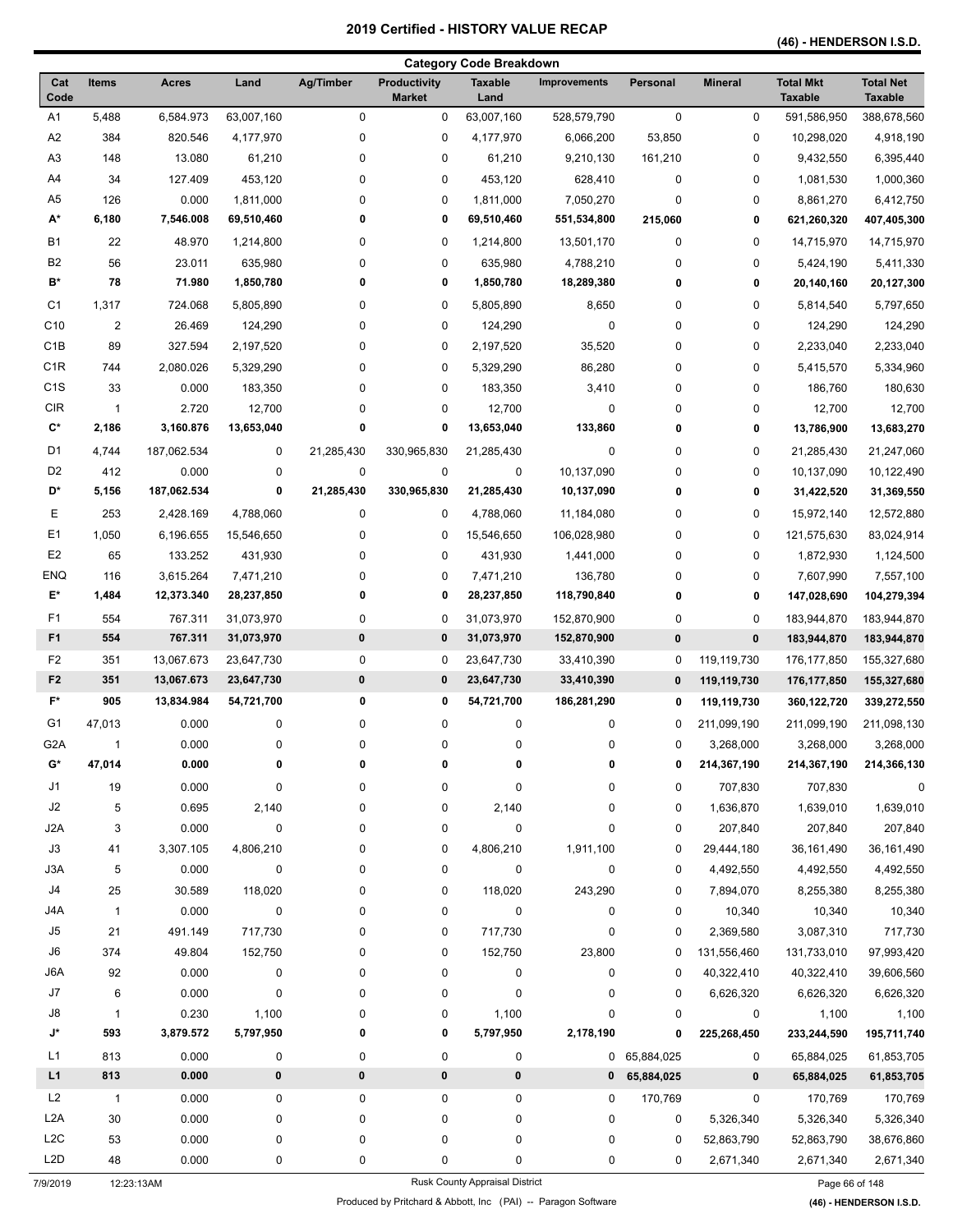**(46) - HENDERSON I.S.D.** 

|                  |                         |                         |             |            |                               | <b>Category Code Breakdown</b> |                          |            |                |                                    |                                    |
|------------------|-------------------------|-------------------------|-------------|------------|-------------------------------|--------------------------------|--------------------------|------------|----------------|------------------------------------|------------------------------------|
| Cat<br>Code      | Items                   | <b>Acres</b>            | Land        | Ag/Timber  | Productivity<br><b>Market</b> | <b>Taxable</b><br>Land         | <b>Improvements</b>      | Personal   | <b>Mineral</b> | <b>Total Mkt</b><br><b>Taxable</b> | <b>Total Net</b><br><b>Taxable</b> |
| L2F              | $\overline{c}$          | 0.000                   | 0           | 0          | 0                             | 0                              | $\pmb{0}$                | 0          | 9,872,500      | 9,872,500                          | 9,872,500                          |
| L2G              | 71                      | 0.000                   | 0           | 0          | 0                             | 0                              | $\pmb{0}$                | 0          | 76,551,640     | 76,551,640                         | 75,361,160                         |
| L <sub>2</sub> H | 35                      | 0.000                   | 0           | 0          | 0                             | 0                              | 0                        | 0          | 1,335,020      | 1,335,020                          | 1,335,020                          |
| L <sub>2</sub> I | 5                       | 0.000                   | 0           | 0          | 0                             | 0                              | 0                        | 0          | 103,820        | 103,820                            | 103,820                            |
| L <sub>2</sub> J | 40                      | 0.000                   | 0           | 0          | 0                             | 0                              | 0                        | 0          | 655,120        | 655,120                            | 655,120                            |
| L2L              | 3                       | 0.000                   | 0           | 0          | 0                             | 0                              | $\pmb{0}$                | 0          | 3,884,120      | 3,884,120                          | 3,884,120                          |
| L <sub>2</sub> M | 38                      | 0.000                   | 0           | 0          | 0                             | 0                              | $\pmb{0}$                | 0          | 3,734,630      | 3,734,630                          | 3,734,630                          |
| L <sub>20</sub>  | 22                      | 0.000                   | 0           | 0          | 0                             | 0                              | $\pmb{0}$                | 0          | 211,270        | 211,270                            | 211,270                            |
| L <sub>2</sub> P | 20                      | 0.000                   | 0           | 0          | 0                             | 0                              | 0                        | 0          | 1,514,290      | 1,514,290                          | 1,514,290                          |
| L2Q              | 45                      | 0.000                   | 0           | 0          | 0                             | 0                              | 0                        | 0          | 3,682,600      | 3,682,600                          | 3,671,800                          |
| L2S              | $\mathbf{1}$            | 0.000                   | 0           | 0          | 0                             | 0                              | 0                        | 0          | 189,140        | 189,140                            | 189,140                            |
| L <sub>2</sub> T | 4                       | 0.000                   | 0           | 0          | 0                             | 0                              | $\pmb{0}$                | $\pmb{0}$  | 937,150        | 937,150                            | 937,150                            |
| L2               | 418                     | 0.000                   | $\pmb{0}$   | $\bf{0}$   | 0                             | $\pmb{0}$                      | 0                        | 170,769    | 163,532,770    | 163,703,539                        | 148,315,329                        |
| L*               | 1,231                   | 0.000                   | 0           | 0          | 0                             | 0                              | 0                        | 66,054,794 | 163,532,770    | 229,587,564                        | 210,169,034                        |
| M1               | 467                     | 0.000                   | 0           | 0          | 0                             | 0                              | 375,800                  | 8,473,260  | 0              | 8,849,060                          | 4,857,020                          |
| M*               | 467                     | 0.000                   | 0           | 0          | 0                             | 0                              | 375,800                  | 8,473,260  | 0              | 8,849,060                          | 4,857,020                          |
| S                | 13                      | 0.000                   | 0           | 0          | 0                             | 0                              | 0                        | 7,447,421  | 0              | 7,447,421                          | 7,447,421                          |
| $S^*$            | 13                      | 0.000                   | 0           | 0          | 0                             | 0                              | 0                        | 7,447,421  | 0              | 7,447,421                          | 7,447,421                          |
| XB               | 72                      | 0.005                   | 140         | 0          | 0                             | 140                            | $\pmb{0}$                | 17,649     | 820            | 18,609                             | 0                                  |
| ХC               | 14,366                  | 0.000                   | $\mathbf 0$ | 0          | 0                             | 0                              | $\pmb{0}$                | 0          | 738,110        | 738,110                            | $\Omega$                           |
| XD               | 1                       | 0.205                   | 2,000       | 0          | 0                             | 2,000                          | $\pmb{0}$                | 0          | 0              | 2,000                              | $\Omega$                           |
| XJ               | $\mathbf{1}$            | 31.100                  | 96,410      | 0          | 0                             | 96,410                         | 949,890                  | 0          | 0              | 1,046,300                          | n                                  |
| XV               | 92                      | 0.107                   | 13,750      | 0          | 0                             | 13,750                         | 81,620                   | 3,500      | 209,510        | 308,380                            | O                                  |
| <b>XVA</b>       | 209                     | 292.918                 | 3,640,930   | 0          | 0                             | 3,640,930                      | 29,406,070               | 0          | 0              | 33,047,000                         | $\Omega$                           |
| <b>XVB</b>       | 78                      | 480.927                 | 2,695,980   | $\pmb{0}$  | 0                             | 2,695,980                      | 15,269,980               | 1,390      | 0              | 17,967,350                         | $\Omega$                           |
| <b>XVC</b>       | 49                      | 174.943                 | 2,402,390   | 0          | 0                             | 2,402,390                      | 104,774,570              | 0          | 0              | 107,176,960                        | $\Omega$                           |
| <b>XVD</b>       | 35                      | 51.942                  | 1,682,300   | 0          | 0                             | 1,682,300                      | 10,328,790               | 0          | 0              | 12,011,090                         | $\Omega$                           |
| <b>XVE</b>       | 40                      | 1,029.430               | 1,570,560   | 0          | 0                             | 1,570,560                      | 117,330                  | 0          | 0              | 1,687,890                          | O                                  |
| <b>XVF</b>       | 47                      | 132.452                 | 486,340     | 0          | 0                             | 486,340                        | 844,400                  | 0          | 0              | 1,330,740                          | n                                  |
| <b>XVG</b>       | 19                      | 33.263                  | 462,100     | 0          | 0                             | 462,100                        | 2,820,100                | 78,908     | 0              | 3,361,108                          | $\Omega$                           |
| <b>XVH</b>       | 18                      | 386.597                 | 1,093,060   | 0          | 0                             | 1,093,060                      | 29,778,400               | 0          | 0              | 30,871,460                         | 0                                  |
| XVJ              | 3                       | 8.173                   | 40,860      | 0          | 0                             | 40,860                         | 142,120                  | 0          | 0              | 182,980                            | 0                                  |
| <b>XVK</b>       | $\overline{c}$          | 1.124                   | 8,850       | 0          | 0                             | 8,850                          | 40,100                   | 0          | 0              | 48,950                             | 0                                  |
| <b>XVM</b>       | $\overline{\mathbf{c}}$ | 0.000                   | 40,000      | 0          | 0                             | 40,000                         | 487,800                  | 0          | 0              | 527,800                            | 0                                  |
| <b>XVR</b>       | $\overline{\mathbf{c}}$ | 4.190                   | 45,180      | 0          | 0                             | 45,180                         | 23,440                   | 0          | 0              | 68,620                             | 0                                  |
| X*               | 15,036                  | 2,627.375               | 14,280,850  | 0          | 0                             | 14,280,850                     | 195,064,610              | 101,447    | 948,440        | 210,395,347                        | 0                                  |
|                  | 80,343                  | 230,556.669 188,052,630 |             | 21,285,430 |                               | 330,965,830 209,338,060        | 1,082,785,860 82,291,982 |            | 723,236,580    | 2,097,652,482 1,548,688,709        |                                    |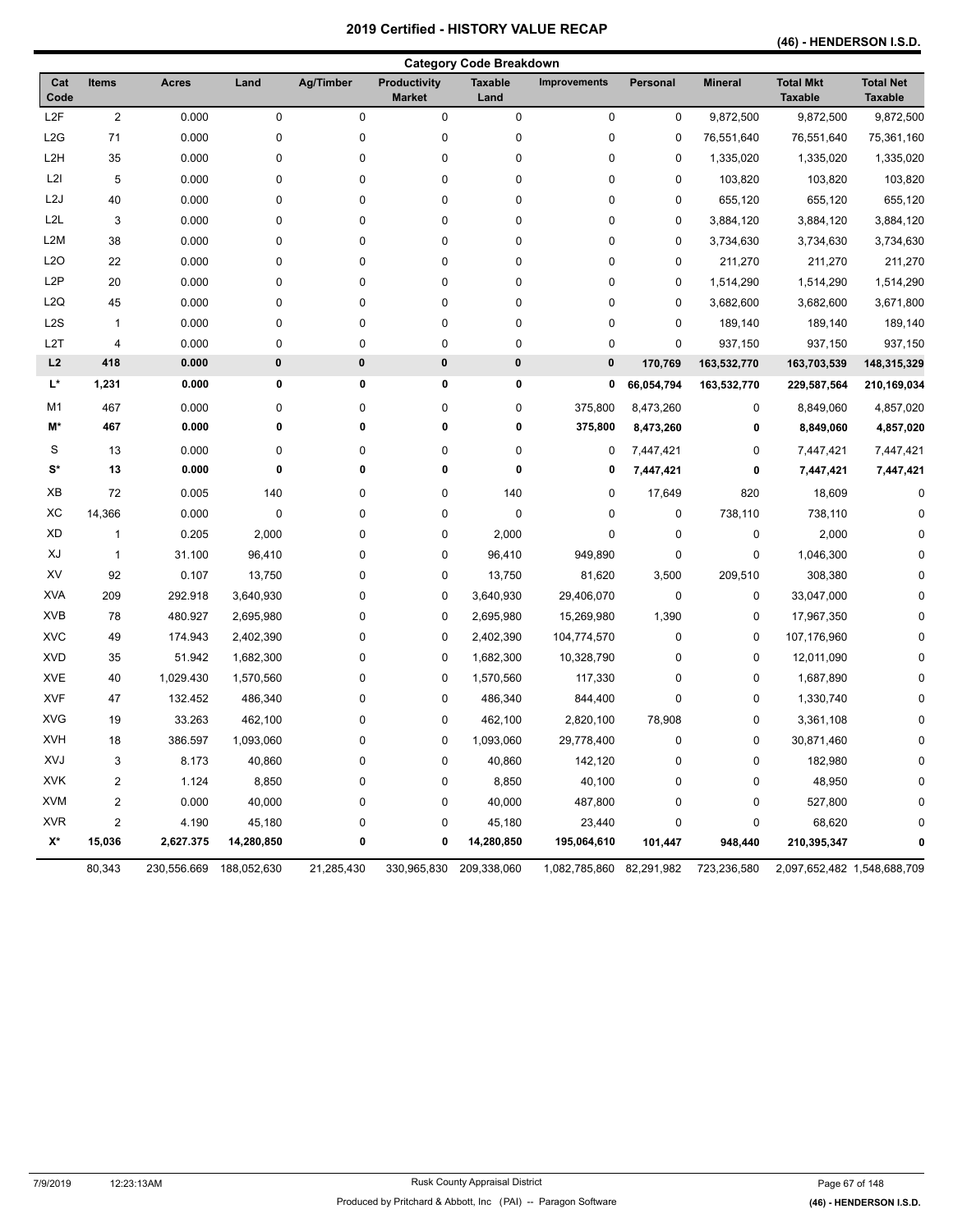|                                                                         |                                                                                                      |                                                                                             |                                                        |                                          |                                                                                    |                               | (30) - KILGORE I.S.D.                   |
|-------------------------------------------------------------------------|------------------------------------------------------------------------------------------------------|---------------------------------------------------------------------------------------------|--------------------------------------------------------|------------------------------------------|------------------------------------------------------------------------------------|-------------------------------|-----------------------------------------|
| Land                                                                    |                                                                                                      | Value                                                                                       | <b>Items</b>                                           | <b>Exempt</b>                            |                                                                                    |                               |                                         |
| Land - Homesite                                                         | $^{(+)}$                                                                                             | 37,723,320                                                                                  | 2,772                                                  | 4,830                                    |                                                                                    |                               |                                         |
| Land - Non Homesite                                                     | $^{(+)}$                                                                                             | 28,164,290                                                                                  | 1,210                                                  | 3,823,710                                |                                                                                    |                               |                                         |
| Land - Productivity Market                                              | $^{(+)}$                                                                                             | 65,523,700                                                                                  | 1,020                                                  | 0                                        |                                                                                    |                               |                                         |
| Land - Income                                                           | $^{(+)}$                                                                                             | 150,700                                                                                     | 3                                                      | $\Omega$                                 |                                                                                    |                               |                                         |
| Total Land Market Value                                                 | $(=)$                                                                                                | 131,562,010                                                                                 | 5,006                                                  |                                          | <b>Total Land Value:</b>                                                           | $(+)$                         | 131,562,010                             |
| Improvements                                                            |                                                                                                      | Value                                                                                       | <b>Items</b>                                           | <b>Exempt</b>                            |                                                                                    |                               |                                         |
| Improvements - Homesite                                                 | $^{(+)}$                                                                                             | 326,281,250                                                                                 | 2,937                                                  |                                          | 0                                                                                  |                               |                                         |
| New Improvements - Homesite                                             | $^{(+)}$                                                                                             | 3,507,440                                                                                   | 65                                                     |                                          | 0                                                                                  |                               |                                         |
| Improvements - Non Homesite                                             | $^{(+)}$                                                                                             | 48,831,700                                                                                  | 624                                                    | 10,674,590                               |                                                                                    |                               |                                         |
| New Improvements - Non Homesite                                         | $^{(+)}$                                                                                             | 1,183,550                                                                                   | 9                                                      |                                          | 0                                                                                  |                               |                                         |
| Improvements - Income                                                   | $^{(+)}$                                                                                             | 2,571,810                                                                                   | 4                                                      |                                          | 0                                                                                  |                               |                                         |
| <b>Total Improvement Value</b>                                          | $(=)$                                                                                                | 382,375,750                                                                                 | 3,639                                                  |                                          | <b>Total Imp Value:</b>                                                            | $^{(+)}$                      | 382,375,750                             |
| Personal                                                                |                                                                                                      | Value                                                                                       | <b>Items</b>                                           | <b>Exempt</b>                            |                                                                                    |                               |                                         |
| Personal - Homesite                                                     | $^{(+)}$                                                                                             | 3,567,170                                                                                   | 181                                                    |                                          | 0                                                                                  |                               |                                         |
| New Personal - Homesite                                                 | $^{(+)}$                                                                                             | 499,160                                                                                     | 11                                                     |                                          | 0                                                                                  |                               |                                         |
| Personal - Non Homesite                                                 | $^{(+)}$                                                                                             | 8,628,062                                                                                   | 292                                                    |                                          | 0                                                                                  |                               |                                         |
| New Personal - Non Homesite                                             | $^{(+)}$                                                                                             | 0                                                                                           | 0                                                      |                                          | $\Omega$                                                                           |                               |                                         |
| <b>Total Personal Value</b>                                             | $(=)$                                                                                                | 12.694.392                                                                                  | 484                                                    |                                          | <b>Total Personal Value:</b>                                                       | $(+)$                         | 12,694,392                              |
| Total Real Estate & Personal Mkt Valuer)<br><b>Minerals</b>             |                                                                                                      | 526,632,152<br><b>Value</b>                                                                 | 9,129<br><b>Items</b>                                  |                                          |                                                                                    |                               |                                         |
| <b>Mineral Value</b>                                                    | $(+)$                                                                                                | 34,103,940                                                                                  | 13,057                                                 |                                          |                                                                                    |                               |                                         |
| Mineral Value - Real                                                    | $^{(+)}$                                                                                             | 70,456,780                                                                                  | 396                                                    |                                          |                                                                                    |                               |                                         |
| Mineral Value - Personal                                                | $^{(+)}$                                                                                             | 0                                                                                           | 0                                                      |                                          |                                                                                    |                               |                                         |
| <b>Total Mineral Market Value</b>                                       | $(=)$                                                                                                | 104,560,720                                                                                 | 13,453                                                 |                                          | <b>Total Min Mkt Value:</b>                                                        |                               | 104,560,720                             |
| <b>Total Market Value</b>                                               | $(=)$                                                                                                | 631, 192, 872                                                                               |                                                        |                                          | <b>Total Market Value:</b>                                                         | $(+)$<br>$(=/+)$              | 631, 192, 872                           |
| Ag/Timber *does not include protested                                   |                                                                                                      | Value                                                                                       | <b>Items</b>                                           |                                          |                                                                                    |                               |                                         |
| Land Timber Gain                                                        | $^{(+)}$                                                                                             | 0                                                                                           | 0                                                      |                                          | <b>Land Timber Gain:</b>                                                           | $(+)$                         | 0                                       |
| <b>Productivity Market</b>                                              | $^{(+)}$                                                                                             | 65,523,700                                                                                  | 1,020                                                  |                                          |                                                                                    |                               |                                         |
| Land Ag 1D                                                              | $(\text{-})$                                                                                         | 0                                                                                           | 0                                                      |                                          |                                                                                    |                               |                                         |
| Land Ag 1D1                                                             | $(-)$                                                                                                | 867,230                                                                                     | 455                                                    |                                          |                                                                                    |                               |                                         |
| Land Ag Tim                                                             | $(-)$                                                                                                | 2,037,730                                                                                   | 697                                                    |                                          |                                                                                    |                               |                                         |
| Productivity Loss: (=)                                                  |                                                                                                      | 62,618,740                                                                                  | 1,020                                                  |                                          | <b>Productivity Loss:</b>                                                          | $(-)$                         | 62,618,740                              |
| Losses                                                                  |                                                                                                      | Value                                                                                       | <b>Items</b>                                           |                                          |                                                                                    |                               |                                         |
| Less Real Exempt Property                                               | $(-)$                                                                                                | 14,528,780                                                                                  |                                                        | 150 (includes Prorated Exempt of 21,650) |                                                                                    |                               |                                         |
| Less \$500 Inc. Real Personal                                           | $(\text{-})$                                                                                         | 3,393                                                                                       | 20                                                     |                                          | <b>Total Market Taxable:</b>                                                       | $(=)$                         | 568,574,132                             |
| Less Real/Personal Abatements                                           | $(\text{-})$                                                                                         | 0                                                                                           | 0                                                      |                                          |                                                                                    |                               |                                         |
| Less Community Housing                                                  | $(\text{-})$                                                                                         | 0                                                                                           | 0                                                      |                                          |                                                                                    |                               |                                         |
| Less Freeport                                                           | $(\text{-})$                                                                                         | 0                                                                                           | 0                                                      |                                          |                                                                                    |                               |                                         |
| <b>Less Allocation</b>                                                  | $(-)$                                                                                                | 0                                                                                           | 0                                                      |                                          |                                                                                    |                               |                                         |
| Less MultiUse                                                           | $(-)$                                                                                                | 439,350                                                                                     | 21                                                     |                                          |                                                                                    |                               |                                         |
| Less Goods In Transit                                                   | $(\text{-})$                                                                                         | 0                                                                                           | 0                                                      |                                          |                                                                                    |                               |                                         |
| <b>Less Historical</b>                                                  | $(-)$                                                                                                | 0                                                                                           | 0                                                      |                                          |                                                                                    |                               |                                         |
| Less Solar/Wind Power                                                   | $(-)$                                                                                                | 0                                                                                           | 0                                                      |                                          |                                                                                    |                               |                                         |
| Less Vehicle Leased for Personal Use                                    | $(-)$                                                                                                | 701,410                                                                                     | 14                                                     |                                          | <b>Total Protested Value:</b>                                                      |                               | 36.990                                  |
| Less Real Protested Value                                               | $(-)$                                                                                                | 0                                                                                           | 0                                                      |                                          | <b>Protested % of Total Market:</b>                                                |                               | 0.01%                                   |
| Less 10% Cap Loss                                                       | $(-)$                                                                                                | 561,660                                                                                     | 48                                                     |                                          |                                                                                    |                               |                                         |
| Less TCEQ/Pollution Control                                             |                                                                                                      |                                                                                             |                                                        |                                          |                                                                                    |                               |                                         |
| <b>Less VLA Loss</b>                                                    |                                                                                                      |                                                                                             |                                                        |                                          |                                                                                    |                               |                                         |
| Less Mineral Exempt Property                                            |                                                                                                      |                                                                                             |                                                        |                                          |                                                                                    |                               |                                         |
| Less \$500 Inc. Mineral Owner                                           |                                                                                                      |                                                                                             |                                                        |                                          |                                                                                    |                               |                                         |
| <b>Less Mineral Abatements</b>                                          |                                                                                                      |                                                                                             |                                                        |                                          |                                                                                    |                               |                                         |
| Less Mineral Freeports/Interstate Commer<br><b>Less Mineral Unknown</b> |                                                                                                      |                                                                                             |                                                        |                                          |                                                                                    |                               |                                         |
| <b>Less Mineral Protested Value</b>                                     |                                                                                                      |                                                                                             |                                                        |                                          |                                                                                    |                               |                                         |
|                                                                         |                                                                                                      |                                                                                             |                                                        |                                          |                                                                                    |                               |                                         |
| Total Losses (includes Prod. Loss)                                      |                                                                                                      |                                                                                             |                                                        |                                          |                                                                                    |                               |                                         |
| <b>Total Appraised Value</b>                                            |                                                                                                      |                                                                                             |                                                        |                                          |                                                                                    |                               |                                         |
|                                                                         |                                                                                                      |                                                                                             |                                                        |                                          |                                                                                    |                               |                                         |
|                                                                         | $(-)$<br>$(-)$<br>$(-)$<br>$(\text{-})$<br>$(-)$<br>$(-)$<br>$(\text{-})$<br>$(-)$<br>$(=)$<br>$(=)$ | 510,330<br>0<br>1,263,150<br>301,570<br>0<br>0<br>60<br>36,990<br>80,965,433<br>550,227,439 | 4<br>0<br>39<br>4,686<br>0<br>0<br>2<br>$\overline{7}$ |                                          | <b>Total Losses:</b><br><b>Total Appraised Value:</b><br><b>Total Exemptions*:</b> | $(-)$<br>$(=/+)$<br>$(\cdot)$ | 17,645,283<br>550,227,439<br>68,433,260 |

**Net Taxable Value: 481,794,179**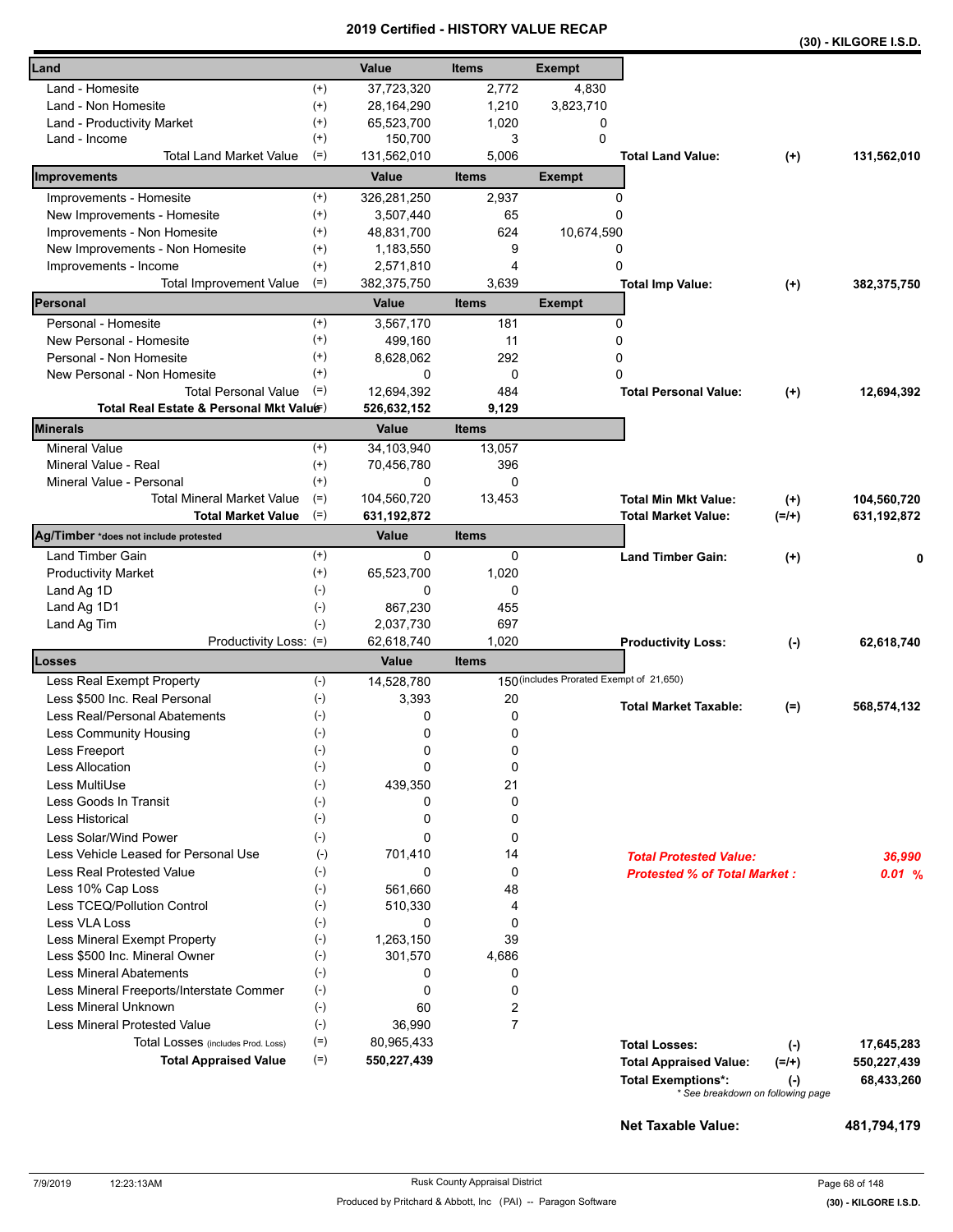|                                                                                                                                                                                                          |                      |                                                                     |                                              |                      |                                                                                                  | (30) - KILGORE I.S.D.          |
|----------------------------------------------------------------------------------------------------------------------------------------------------------------------------------------------------------|----------------------|---------------------------------------------------------------------|----------------------------------------------|----------------------|--------------------------------------------------------------------------------------------------|--------------------------------|
| *** Freeze Totals: (This is only for Effective Tax Rate Calculation)                                                                                                                                     |                      |                                                                     |                                              |                      |                                                                                                  |                                |
| <b>Total Ceiling Tax:</b>                                                                                                                                                                                |                      | 594,030.57                                                          |                                              |                      |                                                                                                  |                                |
| <b>Total Freeze Taxable:</b>                                                                                                                                                                             |                      | 80,964,120                                                          |                                              |                      |                                                                                                  |                                |
| New Imp/Pers with Ceiling: +                                                                                                                                                                             |                      | 81,210                                                              |                                              |                      |                                                                                                  |                                |
| **Freeze Adjusted Taxable:                                                                                                                                                                               |                      |                                                                     |                                              |                      | 400,911,269**This number DOES NOT represent any Jurisdiction's Certified Taxable Value**         |                                |
|                                                                                                                                                                                                          |                      |                                                                     |                                              |                      |                                                                                                  |                                |
| Estimated Total Levy: ((Net Taxable Value - Total Freeze Taxable + New Imp/Pers with Ceiling) * Tax Rate / 100) + Total Ceiling Tax<br>or (Freeze Adjusted Taxable * Tax Rate / 100) + Total Ceiling Tax |                      |                                                                     |                                              |                      |                                                                                                  |                                |
|                                                                                                                                                                                                          |                      |                                                                     |                                              |                      |                                                                                                  |                                |
| <b>Count of Homesteads</b>                                                                                                                                                                               |                      |                                                                     |                                              |                      |                                                                                                  |                                |
| F<br>н<br>s<br>в                                                                                                                                                                                         | D                    | w<br>o                                                              | DV<br>DV100                                  | <b>SS First Resp</b> | <b>SS Svc Member</b>                                                                             |                                |
| 1,213<br>937<br>0<br>60                                                                                                                                                                                  | 0                    | $\mathbf{1}$<br>2                                                   | 70<br>39                                     | 0                    | 0                                                                                                |                                |
| <b>Owner and Parcel Counts</b>                                                                                                                                                                           |                      |                                                                     |                                              |                      |                                                                                                  |                                |
| <b>Total Parcels*:</b>                                                                                                                                                                                   |                      | 18,973 * Parcel count is figured by parcel per ownership sequences. |                                              |                      |                                                                                                  |                                |
| <b>Total Owners:</b>                                                                                                                                                                                     | 8,299                |                                                                     |                                              |                      |                                                                                                  |                                |
| <b>Ported Homestead/Charity Amounts</b>                                                                                                                                                                  |                      | <b>Value</b>                                                        | <b>Items</b>                                 |                      |                                                                                                  |                                |
| DV Donated Home (Charity)                                                                                                                                                                                | $^{(+)}$             | 0                                                                   | 0                                            |                      |                                                                                                  |                                |
| SS of a Service Member Ported Amount                                                                                                                                                                     | $^{(+)}$             | 0                                                                   | 0                                            |                      |                                                                                                  |                                |
| SS of a First Responder Ported Amount                                                                                                                                                                    | $^{(+)}$             | 0                                                                   | 0                                            |                      |                                                                                                  |                                |
| SS of DV Donated Home Ported Amount                                                                                                                                                                      | $^{(+)}$             | 0                                                                   | 0                                            |                      |                                                                                                  |                                |
| SS of 100% DV Ported Amount                                                                                                                                                                              | $^{(+)}$             | 0                                                                   | 0                                            |                      |                                                                                                  |                                |
| <b>Homestead Exemptions</b>                                                                                                                                                                              |                      | <b>Value</b>                                                        | <b>Items</b>                                 |                      |                                                                                                  |                                |
| Homestead H,S                                                                                                                                                                                            | $^{(+)}$             | 54,180,320                                                          | 2,250                                        |                      | H - Homestead                                                                                    |                                |
| Senior S                                                                                                                                                                                                 | $^{(+)}$             | 8,720,610                                                           | 901                                          |                      | S - Over 65                                                                                      | D - Disabled Only<br>W - Widow |
| Disabled B                                                                                                                                                                                               | $^{(+)}$             | 526,070                                                             | 58                                           |                      | F - Disabled Widow                                                                               | O - Over 65 (No HS)            |
| DV 100%                                                                                                                                                                                                  | $^{(+)}$             | 4,483,590<br>0                                                      | 37<br>0                                      |                      | B - Disabled                                                                                     | DV - Disabled Veteran          |
| Surviving Spouse of a Service Member<br>Survivng Spouse of a First Responder                                                                                                                             | $^{(+)}$<br>$^{(+)}$ | 0                                                                   | 0                                            |                      | DV100 (1, 2, 3) - 100% Disabled Veteran<br>4 (4B, 4H, 4S) - Surviving Spouse of a Service Member |                                |
| Total Reimbursable (=)                                                                                                                                                                                   |                      | 67,910,590                                                          | 3,246                                        |                      | 5* (5B, 5H, 5S) - Surviving Spouse of a First Responder                                          |                                |
| <b>Local Discount</b>                                                                                                                                                                                    | $^{(+)}$             | 0                                                                   | 0                                            |                      |                                                                                                  |                                |
| Disabled Veteran                                                                                                                                                                                         | $^{(+)}$             | 522,670                                                             | 49                                           |                      |                                                                                                  |                                |
| Optional 65                                                                                                                                                                                              | $^{(+)}$             | 0                                                                   | 0                                            |                      |                                                                                                  |                                |
| <b>Local Disabled</b>                                                                                                                                                                                    | $^{(+)}$             | 0                                                                   | 0                                            |                      |                                                                                                  |                                |
| State Homestead                                                                                                                                                                                          | $^{(+)}$             | 0                                                                   | 0                                            |                      |                                                                                                  |                                |
| <b>Total Exemptions</b>                                                                                                                                                                                  | $(=)$                |                                                                     | 68,433,260 (includes Ported/Charity Amounts) |                      |                                                                                                  |                                |
| <b>Special Certified Totals</b>                                                                                                                                                                          |                      |                                                                     |                                              |                      |                                                                                                  |                                |
| <b>Exempt Value of First Time Absolute Exemption</b>                                                                                                                                                     |                      |                                                                     | \$18,620                                     |                      |                                                                                                  |                                |
| <b>Exempt Value of First Time Partial Exemption</b>                                                                                                                                                      |                      |                                                                     | \$808,190                                    |                      |                                                                                                  |                                |
| <b>New AG/Timber</b>                                                                                                                                                                                     |                      |                                                                     |                                              |                      |                                                                                                  |                                |
| Market                                                                                                                                                                                                   |                      |                                                                     | \$0                                          |                      |                                                                                                  |                                |
| Taxable                                                                                                                                                                                                  |                      |                                                                     | \$0                                          |                      |                                                                                                  |                                |
| Value Loss                                                                                                                                                                                               |                      |                                                                     | \$0                                          |                      |                                                                                                  |                                |
|                                                                                                                                                                                                          |                      |                                                                     |                                              |                      |                                                                                                  |                                |
| New Improvement/Personal                                                                                                                                                                                 |                      |                                                                     |                                              |                      |                                                                                                  |                                |
| Market                                                                                                                                                                                                   |                      |                                                                     | \$5,190,150                                  |                      |                                                                                                  |                                |
| Taxable                                                                                                                                                                                                  |                      |                                                                     | \$5,059,070                                  |                      |                                                                                                  |                                |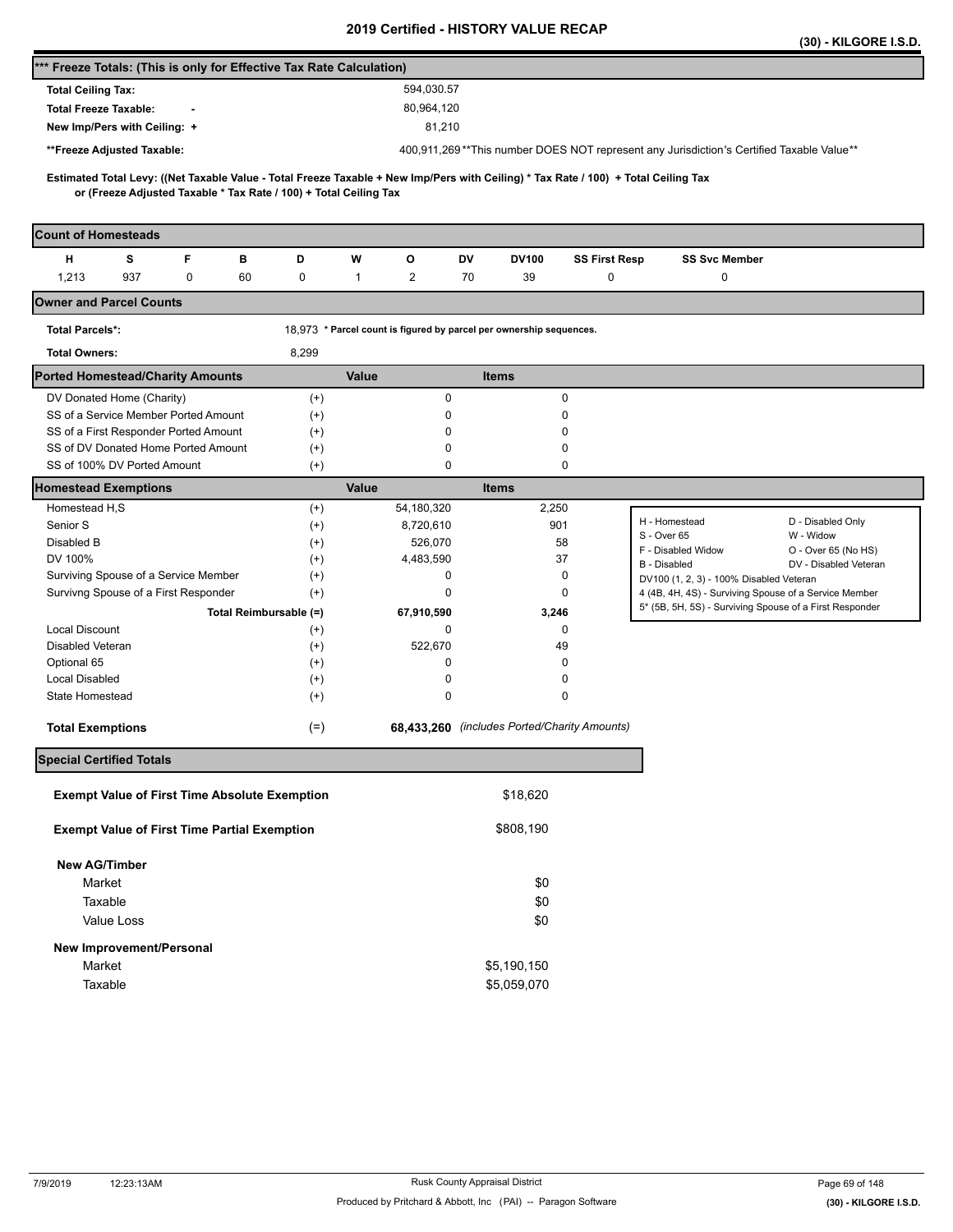|                                   | Average Values* (includes protested & exempt value) |                |                                        |  |  |
|-----------------------------------|-----------------------------------------------------|----------------|----------------------------------------|--|--|
| Average Homestead Value A*        |                                                     | <b>Parcels</b> | Total Homestead Value A*               |  |  |
| <b>Market</b>                     | \$117,995                                           | 2.737          | \$322,953,780<br>Market                |  |  |
| Taxable                           | \$92,840                                            |                | \$264,403,090<br>Taxable               |  |  |
|                                   | Average Homestead Value A* and E*                   | <b>Parcels</b> | Total Homestead Value A* and E*        |  |  |
| <b>Market</b>                     | \$118,456                                           | 2,781          | \$329,428,420<br>Market                |  |  |
| Taxable                           | \$93.301                                            |                | \$270,627,400<br>Taxable               |  |  |
|                                   | Average Homestead Value A* and E* and M1            | <b>Parcels</b> | Total Homestead Value A* and E* and M1 |  |  |
| <b>Market</b>                     | \$112,325                                           | 2,969          | \$333,494,750<br>Market                |  |  |
| Taxable                           | \$87,175                                            |                | \$273,108,080<br>Taxable               |  |  |
| <b>Average Homestead Value M1</b> |                                                     | <b>Parcels</b> | <b>Total Homestead Value M1</b>        |  |  |
| <b>Market</b>                     | \$21,629                                            | 188            | \$4,066,330<br>Market                  |  |  |
| Taxable                           | \$0                                                 |                | \$2,480,680<br>Taxable                 |  |  |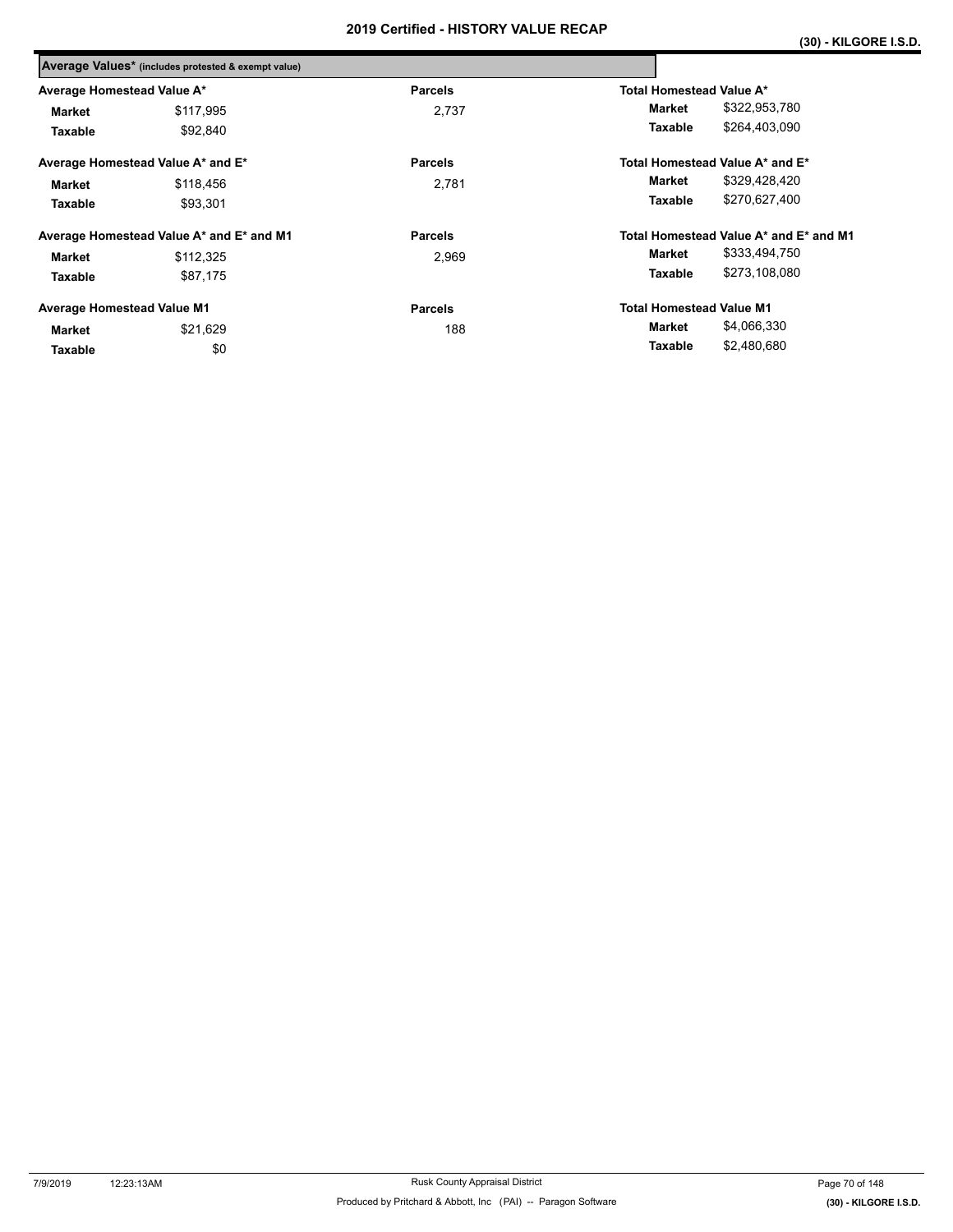| <b>Category Code Breakdown</b> |                |              |            |             |                               |                                |                     |             |                |                                    |                                    |
|--------------------------------|----------------|--------------|------------|-------------|-------------------------------|--------------------------------|---------------------|-------------|----------------|------------------------------------|------------------------------------|
| Cat<br>Code                    | <b>Items</b>   | Acres        | Land       | Ag/Timber   | Productivity<br><b>Market</b> | <b>Taxable</b><br>Land         | <b>Improvements</b> | Personal    | <b>Mineral</b> | <b>Total Mkt</b><br><b>Taxable</b> | <b>Total Net</b><br><b>Taxable</b> |
| A1                             | 2,287          | 2,888.825    | 32,226,610 | $\mathbf 0$ | 0                             | 32,226,610                     | 239,229,440         | $\mathsf 0$ | 0              | 271,456,050                        | 220,818,540                        |
| A2                             | 350            | 597.755      | 4,311,620  | $\pmb{0}$   | 0                             | 4,311,620                      | 7,620,650           | 0           | 0              | 11,932,270                         | 7,177,010                          |
| A <sub>3</sub>                 | 375            | 8.607        | 117,160    | 0           | 0                             | 117,160                        | 57,874,390          | 0           | 0              | 57,991,550                         | 52,793,020                         |
| A4                             | 24             | 32.316       | 190,090    | $\pmb{0}$   | 0                             | 190,090                        | 845,130             | 0           | $\pmb{0}$      | 1,035,220                          | 932,370                            |
| А*                             | 3,036          | 3,527.503    | 36,845,480 | 0           | 0                             | 36,845,480                     | 305,569,610         | 0           | 0              | 342,415,090                        | 281,720,940                        |
| B <sub>2</sub>                 | 9              | 12.416       | 168,200    | 0           | $\pmb{0}$                     | 168,200                        | 994,460             | 0           | 0              | 1,162,660                          | 1,162,660                          |
| B*                             | 9              | 12.416       | 168,200    | 0           | 0                             | 168,200                        | 994,460             | 0           | 0              | 1,162,660                          | 1,162,660                          |
| C <sub>1</sub>                 | 194            | 145.697      | 1,676,990  | 0           | 0                             | 1,676,990                      | 0                   | 0           | 0              | 1,676,990                          | 1,676,990                          |
| C <sub>10</sub>                | $\overline{7}$ | 310.357      | 8,629,570  | 0           | 0                             | 8,629,570                      | 0                   | 0           | 0              | 8,629,570                          | 8,629,570                          |
| C <sub>1</sub> B               | 20             | 77.196       | 374,110    | 0           | 0                             | 374,110                        | $\pmb{0}$           | 0           | 0              | 374,110                            | 374,110                            |
| C <sub>1R</sub>                | 392            | 1,673.974    | 3,782,330  | $\pmb{0}$   | 0                             | 3,782,330                      | 98,860              | 0           | $\pmb{0}$      | 3,881,190                          | 3,848,290                          |
| C <sub>2</sub>                 | $\mathbf{1}$   | 1.000        | 10,000     | 0           | 0                             | 10,000                         | $\pmb{0}$           | 0           | 0              | 10,000                             | 10,000                             |
| $\mathbf{C}^{\star}$           | 614            | 2,208.224    | 14,473,000 | 0           | 0                             | 14,473,000                     | 98,860              | 0           | 0              | 14,571,860                         | 14,538,960                         |
| D <sub>1</sub>                 | 1,020          | 27,134.733   | 0          | 2,904,960   | 65,523,700                    | 2,904,960                      | $\pmb{0}$           | 0           | $\pmb{0}$      | 2,904,960                          | 2,898,280                          |
| D <sub>2</sub>                 | 126            | 0.000        | 0          | 0           | 0                             | 0                              | 6,429,490           | 0           | 0              | 6,429,490                          | 6,429,490                          |
| D*                             | 1,146          | 27, 134. 733 | 0          | 2,904,960   | 65,523,700                    | 2,904,960                      | 6,429,490           | 0           | 0              | 9,334,450                          | 9,327,770                          |
| Ε                              | 74             | 618.438      | 1,831,690  | 0           | 0                             | 1,831,690                      | 4,366,350           | 0           | 0              | 6,198,040                          | 5,692,370                          |
| E <sub>1</sub>                 | 309            | 1,187.259    | 3,686,600  | $\pmb{0}$   | 0                             | 3,686,600                      | 36,451,970          | 0           | $\pmb{0}$      | 40,138,570                         | 34,284,260                         |
| E <sub>2</sub>                 | 24             | 50.700       | 259,490    | 0           | 0                             | 259,490                        | 344,550             | 0           | 0              | 604,040                            | 310,680                            |
| E4                             | $\mathbf{1}$   | 1.000        | 7,400      | 0           | 0                             | 7,400                          | 37,380              | 0           | 0              | 44,780                             | 19,780                             |
| <b>ENQ</b>                     | 20             | 804.081      | 1,600,130  | 0           | 0                             | 1,600,130                      | 79,380              | 0           | 0              | 1,679,510                          | 1,679,510                          |
| $\mathsf{E}^\star$             | 428            | 2,661.478    | 7,385,310  | 0           | 0                             | 7,385,310                      | 41,279,630          | 0           | 0              | 48,664,940                         | 41,986,600                         |
| F1                             | 56             | 175.854      | 1,394,950  | 0           | 0                             | 1,394,950                      | 8,048,080           | 0           | 0              | 9,443,030                          | 9,443,030                          |
| F <sub>1</sub>                 | 56             | 175.854      | 1,394,950  | $\pmb{0}$   | $\pmb{0}$                     | 1,394,950                      | 8,048,080           | $\pmb{0}$   | $\pmb{0}$      | 9,443,030                          | 9,443,030                          |
| F <sub>2</sub>                 | 55             | 629.679      | 1,875,180  | 0           | 0                             | 1,875,180                      | 9,279,170           | 0           | 0              | 11,154,350                         | 11, 154, 350                       |
| F <sub>2</sub>                 | 55             | 629.679      | 1,875,180  | $\pmb{0}$   | $\pmb{0}$                     | 1,875,180                      | 9,279,170           | $\pmb{0}$   | $\pmb{0}$      | 11,154,350                         | 11,154,350                         |
| $F^*$                          | 111            | 805.533      | 3,270,130  | 0           | 0                             | 3,270,130                      | 17,327,250          | 0           | 0              | 20,597,380                         | 20,597,380                         |
| G <sub>1</sub>                 | 8,338          | 0.000        | 0          | $\pmb{0}$   | 0                             | $\pmb{0}$                      | 0                   | 0           | 33,779,320     | 33,779,320                         | 33,779,260                         |
| G*                             | 8,338          | 0.000        | 0          | 0           | 0                             | 0                              | 0                   | 0           | 33,779,320     | 33,779,320                         | 33,779,260                         |
| J1                             | $\overline{7}$ | 0.000        | 0          | 0           | 0                             | 0                              | 0                   | 0           | 1,258,600      | 1,258,600                          | 18,500                             |
| J2                             | 5              | 0.020        | 2,040      | 0           | 0                             | 2,040                          | 0                   | 0           | 430,060        | 432,100                            | 432,100                            |
| J3                             | 14             | 5.799        | 24,320     | $\pmb{0}$   | 0                             | 24,320                         | $\pmb{0}$           | 0           | 6,839,530      | 6,863,850                          | 6,863,850                          |
| $\sf J4$                       | 7              | 7.000        | 22,400     | 0           | 0                             | 22,400                         | $\pmb{0}$           | 0           | 522,430        | 544,830                            | 544,830                            |
| J5                             | 2              | 0.258        | 6,500      | 0           | 0                             | 6,500                          | 1,860               | 0           | 1,057,130      | 1,065,490                          | 1,065,490                          |
| J5A                            | 1              | 0.000        | 0          | 0           | 0                             | 0                              | $\pmb{0}$           | 0           | 20,000         | 20,000                             | 20,000                             |
| J6                             | 146            | 2.621        | 8,390      | 0           | 0                             | 8,390                          | 0                   | 0           | 7,043,090      | 7,051,480                          | 7,013,940                          |
| J6A                            | 15             | 0.000        | 0          | 0           | 0                             | 0                              | $\pmb{0}$           | 0           | 3,793,880      | 3,793,880                          | 3,793,880                          |
| J7                             | $\mathbf{1}$   | 0.000        | $\pmb{0}$  | 0           | 0                             | 0                              | $\pmb{0}$           | 0           | 61,520         | 61,520                             | 61,520                             |
| J*                             | 198            | 15.699       | 63,650     | 0           | 0                             | 63,650                         | 1,860               | 0           | 21,026,240     | 21,091,750                         | 19,814,110                         |
| L1                             | 198            | 0.000        | 0          | 0           | $\pmb{0}$                     | $\pmb{0}$                      | 0                   | 7,575,059   | 0              | 7,575,059                          | 6,434,299                          |
| L1                             | 198            | 0.000        | $\pmb{0}$  | $\pmb{0}$   | $\pmb{0}$                     | $\pmb{0}$                      | 0                   | 7,575,059   | $\pmb{0}$      | 7,575,059                          | 6,434,299                          |
| L <sub>2</sub> A               | 22             | 0.000        | 0          | 0           | $\pmb{0}$                     | $\pmb{0}$                      | $\pmb{0}$           | 0           | 5,650,160      | 5,650,160                          | 5,650,160                          |
| L <sub>2</sub> B               | 4              | 0.000        | 0          | 0           | 0                             | 0                              | 0                   | 0           | 804,870        | 804,870                            | 804,870                            |
| L <sub>2</sub> C               | 27             | 0.000        | 0          | 0           | 0                             | 0                              | 0                   | 0           | 10,743,480     | 10,743,480                         | 10,743,480                         |
| L <sub>2</sub> D               | 23             | 0.000        | 0          | 0           | 0                             | 0                              | 0                   | 0           | 847,010        | 847,010                            | 847,010                            |
| L2G                            | 44             | 0.000        | 0          | 0           | 0                             | 0                              | $\pmb{0}$           | 0           | 24,815,070     | 24,815,070                         | 24,305,290                         |
| L <sub>2</sub> H               | 5              | 0.000        | 0          | 0           | 0                             | 0                              | $\pmb{0}$           | 0           | 666,860        | 666,860                            | 666,860                            |
| L2J                            | 23             | 0.000        | 0          | 0           | 0                             | 0                              | $\pmb{0}$           | 0           | 423,890        | 423,890                            | 423,890                            |
| L <sub>2</sub> L               | $\mathbf{1}$   | 0.000        | 0          | 0           | 0                             | 0                              | $\pmb{0}$           | 0           | 11,620         | 11,620                             | 11,620                             |
| L <sub>2</sub> M               | 17             | 0.000        | 0          | 0           | 0                             | 0                              | $\pmb{0}$           | 0           | 3,485,860      | 3,485,860                          | 3,485,860                          |
| L2O                            | 10             | 0.000        | 0          | 0           | 0                             | 0                              | 0                   | 0           | 223,060        | 223,060                            | 223,060                            |
| 7/9/2019                       |                | 12:23:13AM   |            |             |                               | Rusk County Appraisal District |                     |             |                | Page 71 of 148                     |                                    |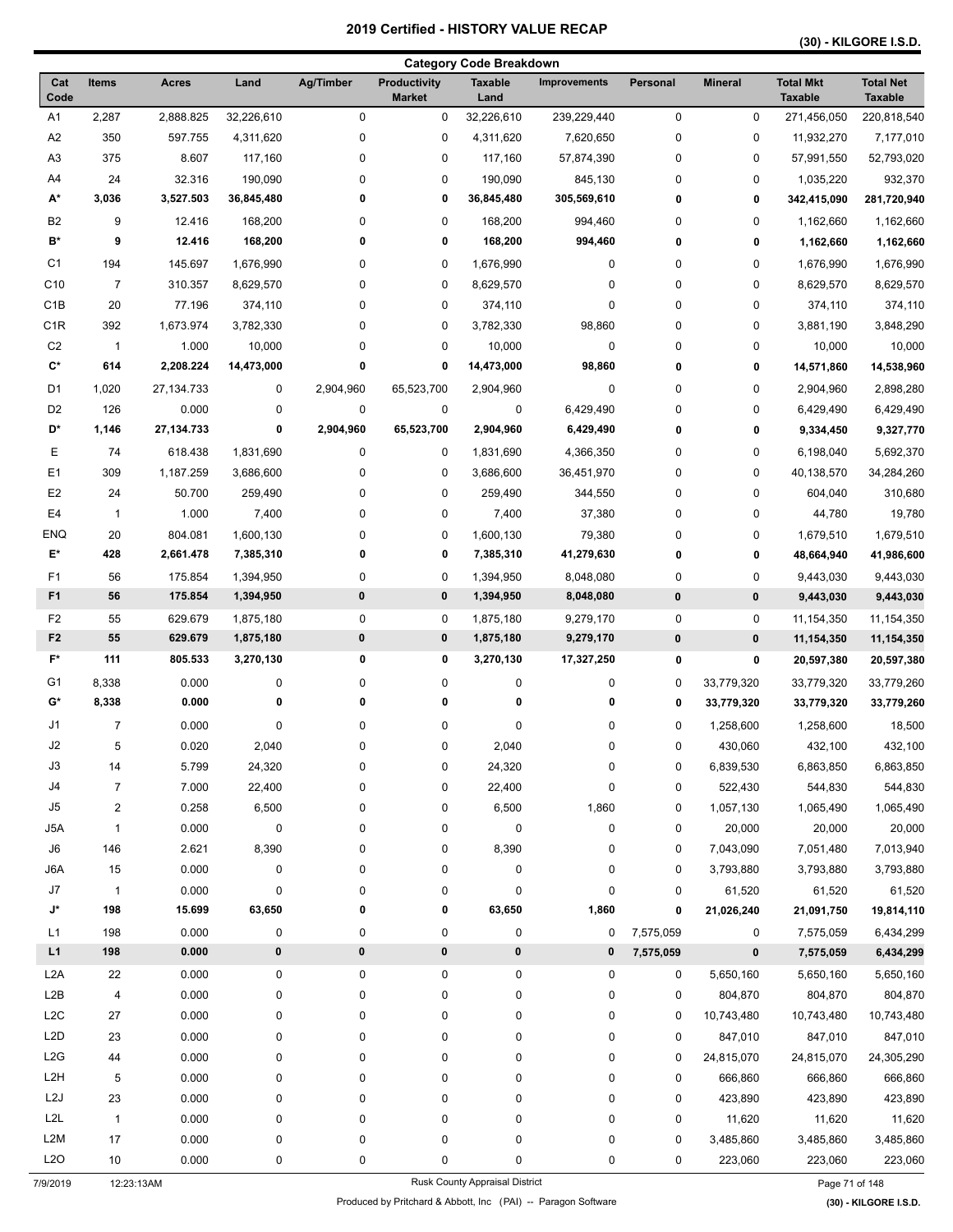| Cat<br>Code          | <b>Items</b>   | <b>Acres</b> | Land       | Ag/Timber | <b>Productivity</b><br><b>Market</b> | <b>Taxable</b><br>Land | Improvements | Personal    | <b>Mineral</b> | <b>Total Mkt</b><br><b>Taxable</b> | <b>Total Net</b><br><b>Taxable</b> |
|----------------------|----------------|--------------|------------|-----------|--------------------------------------|------------------------|--------------|-------------|----------------|------------------------------------|------------------------------------|
| L <sub>2</sub> P     | 10             | 0.000        | 0          | 0         | 0                                    | $\mathbf 0$            | 0            | 0           | 565,490        | 565,490                            | 565,490                            |
| L <sub>2</sub> Q     | 18             | 0.000        | 0          | 0         | 0                                    | 0                      | 0            | 0           | 1,193,120      | 1,193,120                          | 1,193,120                          |
| L2                   | 204            | 0.000        | 0          | 0         | $\pmb{0}$                            | $\pmb{0}$              | $\mathbf 0$  | $\mathbf 0$ | 49,430,490     | 49,430,490                         | 48,920,710                         |
| L*                   | 402            | 0.000        | 0          | 0         | 0                                    | $\bf{0}$               | 0            | 7,575,059   | 49,430,490     | 57,005,549                         | 55,355,009                         |
| M <sub>1</sub>       | 256            | 0.000        | 0          | 0         | 0                                    | $\mathbf 0$            | 0            | 5,001,480   | 0              | 5,001,480                          | 3,396,980                          |
| M*                   | 256            | 0.000        | 0          | 0         | 0                                    | 0                      | 0            | 5,001,480   | 0              | 5,001,480                          | 3,396,980                          |
| S                    | 3              | 0.000        | 0          | 0         | 0                                    | 0                      | 0            | 114,510     | 0              | 114,510                            | 114,510                            |
| $\mathbf{S}^{\star}$ | 3              | 0.000        | 0          | 0         | 0                                    | 0                      | 0            | 114,510     | 0              | 114,510                            | 114,510                            |
| XB                   | 20             | 0.000        | 0          | 0         | 0                                    | 0                      | 0            | 3,343       | 50             | 3,393                              | 0                                  |
| ХC                   | 4,686          | 0.000        | 0          | 0         | 0                                    | 0                      | 0            | 0           | 301,570        | 301,570                            |                                    |
| <b>XV</b>            | 33             | 0.000        | 0          | 0         | 0                                    | 0                      | 0            | 0           | 23,050         | 23,050                             | <sup>0</sup>                       |
| <b>XVA</b>           | 32             | 141.366      | 923,250    | 0         | 0                                    | 923,250                | 4,095,000    | 0           | 0              | 5,018,250                          | <sup>0</sup>                       |
| <b>XVB</b>           | 65             | 47.831       | 1,285,880  | 0         | 0                                    | 1,285,880              | 89,710       | 0           | 0              | 1,375,590                          | <sup>0</sup>                       |
| <b>XVC</b>           | 14             | 194.970      | 665,850    | 0         | 0                                    | 665,850                | 6,033,070    | 0           | 0              | 6,698,920                          | 0                                  |
| <b>XVD</b>           | $\overline{7}$ | 41.843       | 113,310    | 0         | 0                                    | 113,310                | 40,610       | 0           | 0              | 153,920                            | 0                                  |
| <b>XVE</b>           | 14             | 49.775       | 231,700    | 0         | 0                                    | 231,700                | 87,680       | 0           | 0              | 319,380                            | 0                                  |
| <b>XVF</b>           | 4              | 10.760       | 45,780     | 0         | 0                                    | 45,780                 | 0            | 0           | 0              | 45,780                             | 0                                  |
| <b>XVG</b>           | 1              | 1.530        | 30,600     | 0         | 0                                    | 30,600                 | 0            | 0           | 0              | 30,600                             | 0                                  |
| <b>XVH</b>           | 9              | 146.326      | 478,480    | 0         | 0                                    | 478,480                | 0            | 0           | 0              | 478,480                            |                                    |
| XVJ                  | $\mathbf{1}$   | 7.572        | 25,740     | 0         | 0                                    | 25,740                 | 328,520      | 0           | 0              | 354,260                            |                                    |
| <b>XVQ</b>           |                | 9.397        | 31,950     | 0         | 0                                    | 31,950                 | 0            | $\Omega$    | 0              | 31,950                             |                                    |
| $X^*$                | 4,887          | 651.370      | 3,832,540  | 0         | 0                                    | 3,832,540              | 10,674,590   | 3,343       | 324,670        | 14,835,143                         |                                    |
|                      | 19,428         | 37,016.955   | 66,038,310 | 2,904,960 | 65,523,700                           | 68,943,270             | 382,375,750  | 12,694,392  | 104,560,720    | 568,574,132                        | 481,794,179                        |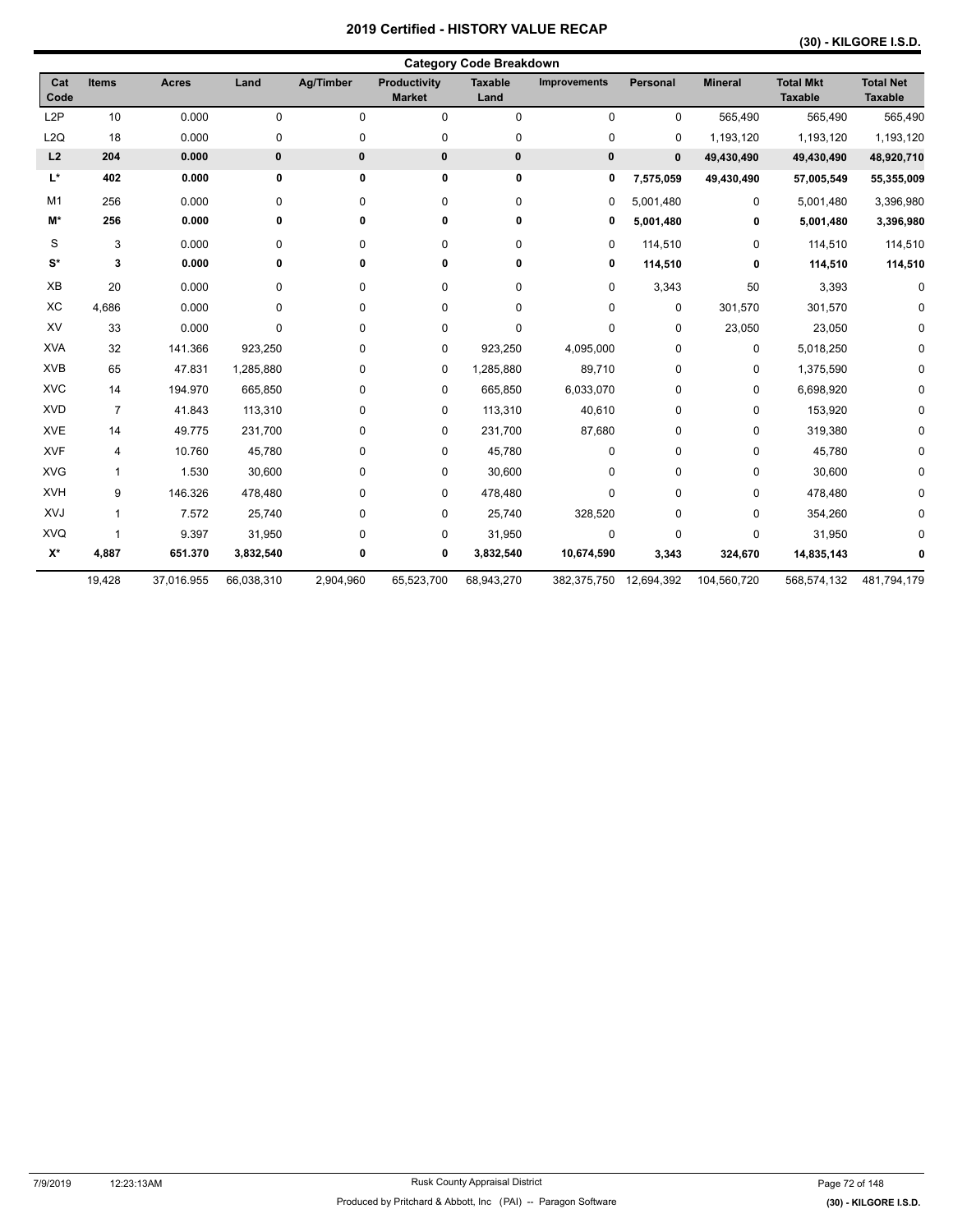|                                                   |                    |               |              |               |                                     |           | (47) - LANEVILLE I.S.D. |
|---------------------------------------------------|--------------------|---------------|--------------|---------------|-------------------------------------|-----------|-------------------------|
| Land                                              |                    | Value         | <b>Items</b> | <b>Exempt</b> |                                     |           |                         |
| Land - Homesite                                   | $^{(+)}$           | 5,524,610     | 603          | 7,900         |                                     |           |                         |
| $^{(+)}$<br>Land - Non Homesite                   |                    | 4,718,290     | 454          | 271,990       |                                     |           |                         |
| $^{(+)}$<br>Land - Productivity Market            |                    | 109,989,210   | 1,411        | 0             |                                     |           |                         |
| Land - Income                                     | $^{(+)}$           | 0             | 0            | $\mathbf 0$   |                                     |           |                         |
| <b>Total Land Market Value</b>                    | $(=)$              | 120,232,110   | 2,468        |               | <b>Total Land Value:</b>            | $^{(+)}$  | 120,232,110             |
| Improvements                                      |                    | Value         | <b>Items</b> | <b>Exempt</b> |                                     |           |                         |
| Improvements - Homesite                           | $^{(+)}$           | 43,628,740    | 599          | 193,730       |                                     |           |                         |
| New Improvements - Homesite<br>$^{(+)}$           |                    | 1,097,050     | 14           |               | 0                                   |           |                         |
| Improvements - Non Homesite                       | $^{(+)}$           | 8,002,770     | 250          | 609,320       |                                     |           |                         |
| New Improvements - Non Homesite                   | $^{(+)}$           | 55,300        | 3            |               | 0                                   |           |                         |
| $^{(+)}$<br>Improvements - Income                 |                    | 0             | $\mathbf 0$  |               | 0                                   |           |                         |
| $(=)$<br><b>Total Improvement Value</b>           |                    | 52,783,860    | 866          |               | <b>Total Imp Value:</b>             | $^{(+)}$  | 52,783,860              |
| Personal                                          |                    | Value         | <b>Items</b> | <b>Exempt</b> |                                     |           |                         |
| Personal - Homesite                               | $^{(+)}$           | 1,925,870     | 92           |               | 0                                   |           |                         |
| New Personal - Homesite                           | $^{(+)}$           | 4,840         | 1            |               | 0                                   |           |                         |
| Personal - Non Homesite<br>$^{(+)}$               |                    | 556,334       | 38           |               | 0                                   |           |                         |
| New Personal - Non Homesite                       | $^{(+)}$           | 35,110        | 1            |               | 0                                   |           |                         |
| <b>Total Personal Value</b><br>$(=)$              |                    | 2,522,154     | 132          |               | <b>Total Personal Value:</b>        | $^{(+)}$  | 2,522,154               |
| Total Real Estate & Personal Mkt Valuer)          |                    | 175,538,124   | 3,466        |               |                                     |           |                         |
| Minerals                                          |                    | Value         | <b>Items</b> |               |                                     |           |                         |
| <b>Mineral Value</b>                              | $^{(+)}$           | 4,767,370     | 1,339        |               |                                     |           |                         |
| Mineral Value - Real                              | $^{(+)}$           | 41,810,070    | 68           |               |                                     |           |                         |
| Mineral Value - Personal                          | $^{(+)}$           | 0             | 0            |               |                                     |           |                         |
| <b>Total Mineral Market Value</b>                 | $(=)$              | 46,577,440    | 1,407        |               | <b>Total Min Mkt Value:</b>         | $^{(+)}$  | 46,577,440              |
| $(=)$<br><b>Total Market Value</b>                |                    | 222, 115, 564 |              |               | <b>Total Market Value:</b>          | $(=/+)$   | 222, 115, 564           |
| Ag/Timber *does not include protested             |                    | Value         | <b>Items</b> |               |                                     |           |                         |
| Land Timber Gain                                  | $^{(+)}$           | 0             | 0            |               | <b>Land Timber Gain:</b>            | $^{(+)}$  | 0                       |
| <b>Productivity Market</b>                        | $^{(+)}$           | 109,989,210   | 1,411        |               |                                     |           |                         |
| $(-)$<br>Land Ag 1D                               |                    | 0             | 0            |               |                                     |           |                         |
| Land Ag 1D1                                       | $(-)$              | 2,157,060     | 739          |               |                                     |           |                         |
| Land Ag Tim                                       | $(-)$              | 6,596,630     | 932          |               |                                     |           |                         |
| Productivity Loss: (=)                            |                    | 101,235,520   | 1,411        |               | <b>Productivity Loss:</b>           | $(-)$     | 101,235,520             |
| Losses                                            |                    | Value         | <b>Items</b> |               |                                     |           |                         |
| Less Real Exempt Property                         | $(-)$              | 1,084,940     | 48           |               |                                     |           |                         |
| Less \$500 Inc. Real Personal<br>$(-)$            |                    | 826           | 4            |               | <b>Total Market Taxable:</b>        | $(=)$     | 120,880,044             |
| Less Real/Personal Abatements                     | $(-)$              | 0             | 0            |               |                                     |           |                         |
| Less Community Housing                            | $(\textnormal{-})$ | 0             | 0            |               |                                     |           |                         |
| Less Freeport<br>$(\text{-})$                     |                    | 0             | 0            |               |                                     |           |                         |
| Less Allocation<br>$(-)$                          |                    | 0             | 0            |               |                                     |           |                         |
| Less MultiUse                                     | $(-)$              | 110.510       | 4            |               |                                     |           |                         |
| Less Goods In Transit<br>$(-)$                    |                    | 0             | 0            |               |                                     |           |                         |
| <b>Less Historical</b>                            | $(-)$              | 0             | 0            |               |                                     |           |                         |
| Less Solar/Wind Power                             | $(-)$              | 0             | 0            |               |                                     |           |                         |
| Less Vehicle Leased for Personal Use              | $(-)$              | 24,050        | 1            |               | <b>Total Protested Value:</b>       |           | 76.990                  |
| Less Real Protested Value                         | $(-)$              | 0             | $\mathbf 0$  |               | <b>Protested % of Total Market:</b> |           | $0.03\%$                |
| Less 10% Cap Loss                                 | $(-)$              | 261,810       | 22           |               |                                     |           |                         |
| Less TCEQ/Pollution Control                       | $(-)$              | 1,728,960     | 10           |               |                                     |           |                         |
| Less VLA Loss                                     | $(-)$              | 0             | $\mathbf 0$  |               |                                     |           |                         |
| Less Mineral Exempt Property                      | $(-)$              | 203,960       | 9            |               |                                     |           |                         |
| Less \$500 Inc. Mineral Owner                     | $(-)$              | 39,600        | 500          |               |                                     |           |                         |
| <b>Less Mineral Abatements</b>                    | $(-)$              | 0             | 0            |               |                                     |           |                         |
| Less Mineral Freeports/Interstate Commer<br>$(-)$ |                    | 0             | 0            |               |                                     |           |                         |
| <b>Less Mineral Unknown</b>                       | $(\text{-})$       | 0             | 0            |               |                                     |           |                         |
| <b>Less Mineral Protested Value</b>               | $(-)$              | 76,990        | 2            |               |                                     |           |                         |
| Total Losses (includes Prod. Loss)                | $(=)$              | 104,767,166   |              |               | <b>Total Losses:</b>                | $(-)$     | 3,507,596               |
| <b>Total Appraised Value</b>                      | $(=)$              | 117,348,398   |              |               | <b>Total Appraised Value:</b>       | $(=/+)$   | 117,348,398             |
|                                                   |                    |               |              |               | <b>Total Exemptions*:</b>           | $(\cdot)$ | 20,292,410              |
|                                                   |                    |               |              |               | * See breakdown on following page   |           |                         |
|                                                   |                    |               |              |               | <b>Net Taxable Value:</b>           |           | 97,055,988              |
|                                                   |                    |               |              |               |                                     |           |                         |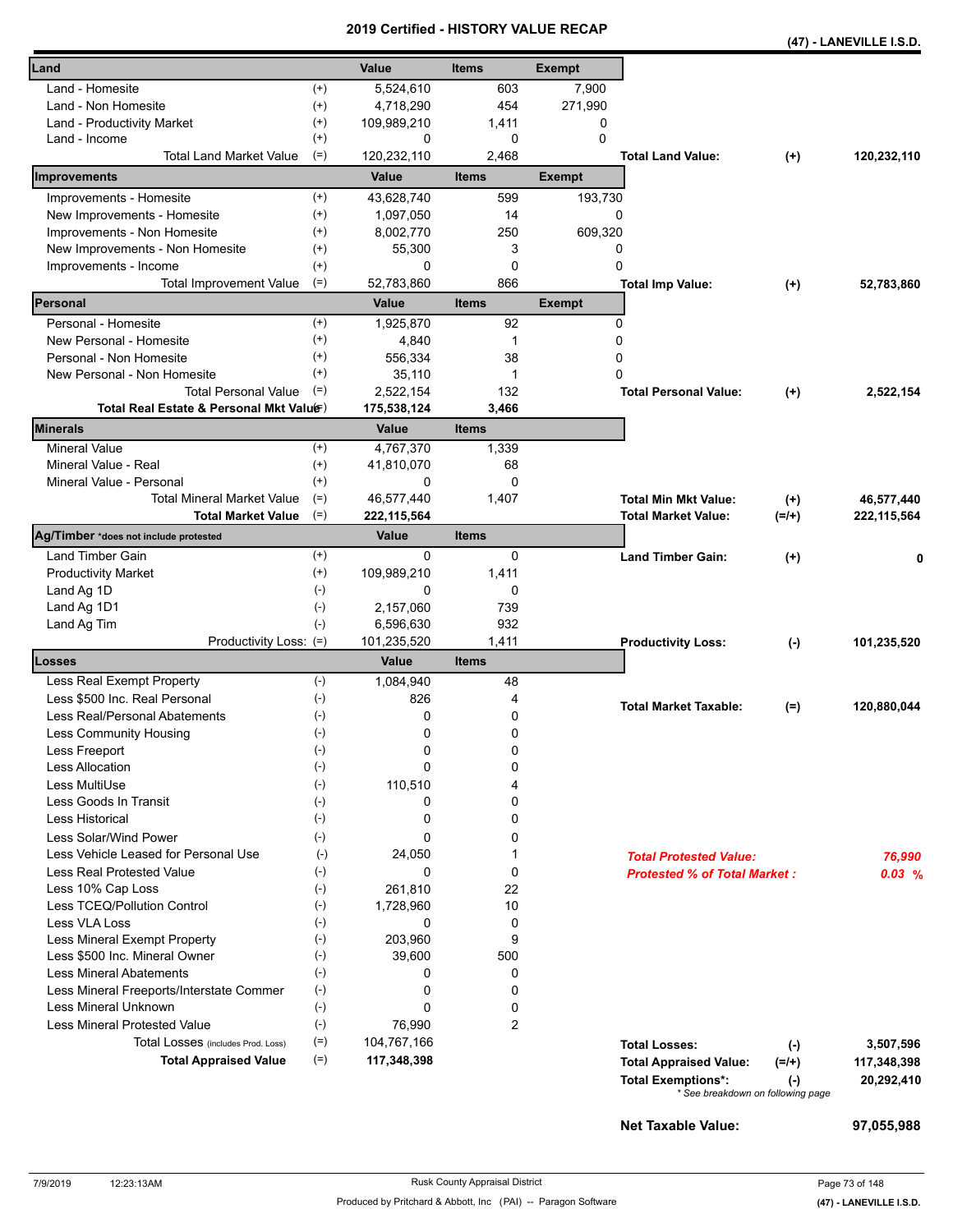|                                                                                                                                     |                      |                                                                    |                                              |                      |                                                                                                                  | (47) - LANEVILLE I.S.D.          |
|-------------------------------------------------------------------------------------------------------------------------------------|----------------------|--------------------------------------------------------------------|----------------------------------------------|----------------------|------------------------------------------------------------------------------------------------------------------|----------------------------------|
| *** Freeze Totals: (This is only for Effective Tax Rate Calculation)                                                                |                      |                                                                    |                                              |                      |                                                                                                                  |                                  |
| <b>Total Ceiling Tax:</b>                                                                                                           |                      | 73,913.08                                                          |                                              |                      |                                                                                                                  |                                  |
| <b>Total Freeze Taxable:</b>                                                                                                        |                      | 9,107,280                                                          |                                              |                      |                                                                                                                  |                                  |
| New Imp/Pers with Ceiling: +                                                                                                        |                      | 44,030                                                             |                                              |                      |                                                                                                                  |                                  |
| **Freeze Adjusted Taxable:                                                                                                          |                      |                                                                    |                                              |                      | 87,992,738**This number DOES NOT represent any Jurisdiction's Certified Taxable Value**                          |                                  |
| Estimated Total Levy: ((Net Taxable Value - Total Freeze Taxable + New Imp/Pers with Ceiling) * Tax Rate / 100) + Total Ceiling Tax |                      |                                                                    |                                              |                      |                                                                                                                  |                                  |
| or (Freeze Adjusted Taxable * Tax Rate / 100) + Total Ceiling Tax                                                                   |                      |                                                                    |                                              |                      |                                                                                                                  |                                  |
| <b>Count of Homesteads</b>                                                                                                          |                      |                                                                    |                                              |                      |                                                                                                                  |                                  |
| s<br>F<br>н<br>в                                                                                                                    | D                    | w<br>o                                                             | DV<br>DV100                                  | <b>SS First Resp</b> | <b>SS Svc Member</b>                                                                                             |                                  |
| 199<br>225<br>$\mathbf{1}$<br>19                                                                                                    | 0                    | $\mathbf{1}$<br>0                                                  | 21<br>10                                     | 0                    | 0                                                                                                                |                                  |
| <b>Owner and Parcel Counts</b>                                                                                                      |                      |                                                                    |                                              |                      |                                                                                                                  |                                  |
| <b>Total Parcels*:</b>                                                                                                              |                      | 3,782 * Parcel count is figured by parcel per ownership sequences. |                                              |                      |                                                                                                                  |                                  |
| <b>Total Owners:</b>                                                                                                                | 2,427                |                                                                    |                                              |                      |                                                                                                                  |                                  |
| <b>Ported Homestead/Charity Amounts</b>                                                                                             |                      | Value                                                              | <b>Items</b>                                 |                      |                                                                                                                  |                                  |
| DV Donated Home (Charity)                                                                                                           | $^{(+)}$             | $\pmb{0}$                                                          |                                              | 0                    |                                                                                                                  |                                  |
| SS of a Service Member Ported Amount                                                                                                | $^{(+)}$             | 0                                                                  |                                              | 0                    |                                                                                                                  |                                  |
| SS of a First Responder Ported Amount                                                                                               | $^{(+)}$             | 0                                                                  |                                              | 0                    |                                                                                                                  |                                  |
| SS of DV Donated Home Ported Amount<br>SS of 100% DV Ported Amount                                                                  | $^{(+)}$<br>$^{(+)}$ | 0<br>0                                                             |                                              | 0<br>0               |                                                                                                                  |                                  |
| <b>Homestead Exemptions</b>                                                                                                         |                      | Value                                                              | <b>Items</b>                                 |                      |                                                                                                                  |                                  |
| Homestead H,S                                                                                                                       | $^{(+)}$             | 10,366,620                                                         | 455                                          |                      |                                                                                                                  |                                  |
| Senior S                                                                                                                            | $^{(+)}$             | 1,763,940                                                          | 188                                          |                      | H - Homestead                                                                                                    | D - Disabled Only                |
| Disabled B                                                                                                                          | $^{(+)}$             | 160,000                                                            |                                              | 16                   | S - Over 65<br>F - Disabled Widow                                                                                | W - Widow<br>O - Over 65 (No HS) |
| DV 100%                                                                                                                             | $^{(+)}$             | 485,170                                                            |                                              | 7                    | B - Disabled                                                                                                     | DV - Disabled Veteran            |
| Surviving Spouse of a Service Member                                                                                                | $^{(+)}$             | 0                                                                  |                                              | 0                    | DV100 (1, 2, 3) - 100% Disabled Veteran                                                                          |                                  |
| Survivng Spouse of a First Responder<br>Total Reimbursable (=)                                                                      | $^{(+)}$             | 0<br>12,775,730                                                    |                                              | 0<br>666             | 4 (4B, 4H, 4S) - Surviving Spouse of a Service Member<br>5* (5B, 5H, 5S) - Surviving Spouse of a First Responder |                                  |
| <b>Local Discount</b>                                                                                                               | $^{(+)}$             | 7,320,180                                                          | 345                                          |                      |                                                                                                                  |                                  |
| Disabled Veteran                                                                                                                    | $^{(+)}$             | 196,500                                                            |                                              | 18                   |                                                                                                                  |                                  |
| Optional 65                                                                                                                         | $^{(+)}$             | 0                                                                  |                                              | 0                    |                                                                                                                  |                                  |
| <b>Local Disabled</b>                                                                                                               | $^{(+)}$             | 0                                                                  |                                              | 0                    |                                                                                                                  |                                  |
| State Homestead                                                                                                                     | $^{(+)}$             | 0                                                                  |                                              | 0                    |                                                                                                                  |                                  |
| <b>Total Exemptions</b>                                                                                                             | $(=)$                |                                                                    | 20,292,410 (includes Ported/Charity Amounts) |                      |                                                                                                                  |                                  |
| <b>Special Certified Totals</b>                                                                                                     |                      |                                                                    |                                              |                      |                                                                                                                  |                                  |
| <b>Exempt Value of First Time Absolute Exemption</b>                                                                                |                      |                                                                    | \$2,340                                      |                      |                                                                                                                  |                                  |
|                                                                                                                                     |                      |                                                                    |                                              |                      |                                                                                                                  |                                  |
| <b>Exempt Value of First Time Partial Exemption</b>                                                                                 |                      |                                                                    | \$140,620                                    |                      |                                                                                                                  |                                  |
| <b>New AG/Timber</b>                                                                                                                |                      |                                                                    |                                              |                      |                                                                                                                  |                                  |
| Market                                                                                                                              |                      |                                                                    | \$0                                          |                      |                                                                                                                  |                                  |
| Taxable                                                                                                                             |                      |                                                                    | \$0                                          |                      |                                                                                                                  |                                  |
| Value Loss                                                                                                                          |                      |                                                                    | \$0                                          |                      |                                                                                                                  |                                  |
| New Improvement/Personal                                                                                                            |                      |                                                                    |                                              |                      |                                                                                                                  |                                  |
| Market                                                                                                                              |                      |                                                                    | \$1,192,300                                  |                      |                                                                                                                  |                                  |
| Taxable                                                                                                                             |                      |                                                                    | \$931,690                                    |                      |                                                                                                                  |                                  |
|                                                                                                                                     |                      |                                                                    |                                              |                      |                                                                                                                  |                                  |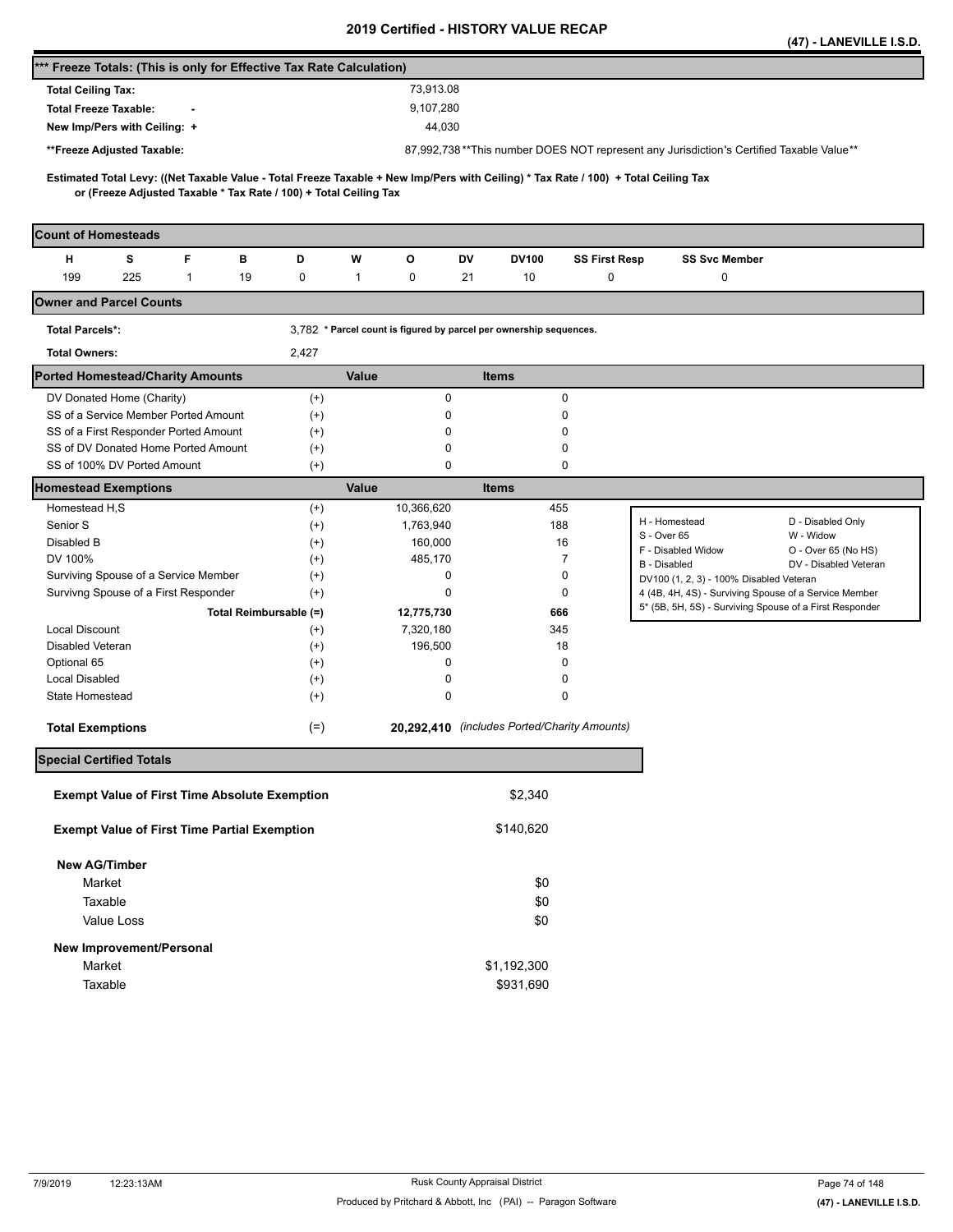|                                   | Average Values* (includes protested & exempt value) |                |                                        |
|-----------------------------------|-----------------------------------------------------|----------------|----------------------------------------|
| Average Homestead Value A*        |                                                     | <b>Parcels</b> | <b>Total Homestead Value A*</b>        |
| <b>Market</b>                     | \$68,673                                            | 397            | \$27,263,390<br>Market                 |
| Taxable                           | \$29,850                                            |                | \$16,238,300<br>Taxable                |
|                                   | Average Homestead Value A* and E*                   | <b>Parcels</b> | Total Homestead Value A* and E*        |
| <b>Market</b>                     | \$69,588                                            | 438            | \$30,479,780<br>Market                 |
| Taxable                           | \$30,514                                            |                | \$18,732,260<br>Taxable                |
|                                   | Average Homestead Value A* and E* and M1            | <b>Parcels</b> | Total Homestead Value A* and E* and M1 |
| <b>Market</b>                     | \$61,103                                            | 533            | \$32,567,980<br>Market                 |
| Taxable                           | \$23,752                                            |                | \$19,815,020<br>Taxable                |
| <b>Average Homestead Value M1</b> |                                                     | <b>Parcels</b> | <b>Total Homestead Value M1</b>        |
| <b>Market</b>                     | \$21.981                                            | 95             | \$2,088,200<br>Market                  |
| Taxable                           | \$0                                                 |                | \$1,082,760<br>Taxable                 |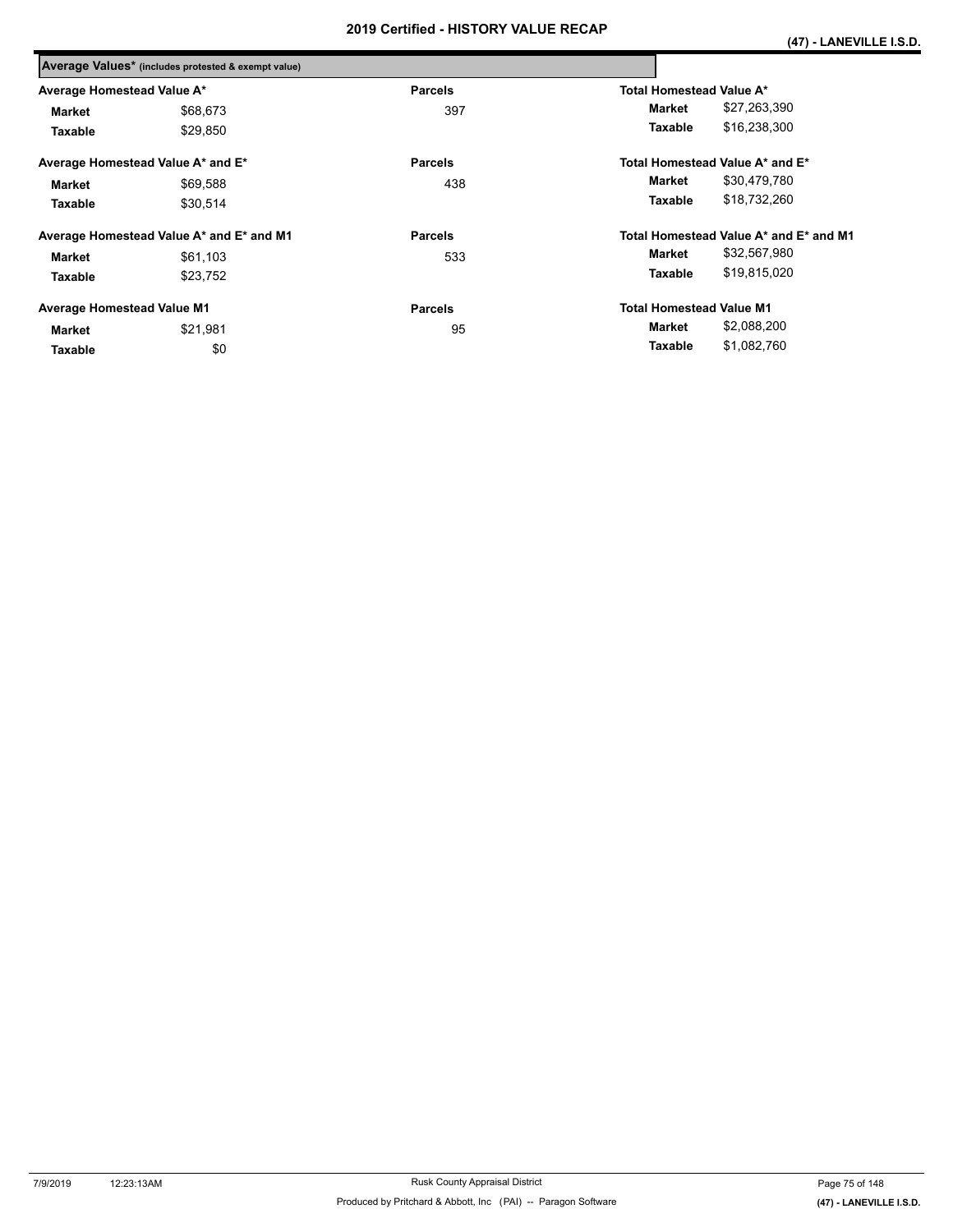|                      |                         |                |           |                |                                      | <b>Category Code Breakdown</b> |                     |             |                |                                    |                                    |
|----------------------|-------------------------|----------------|-----------|----------------|--------------------------------------|--------------------------------|---------------------|-------------|----------------|------------------------------------|------------------------------------|
| Cat<br>Code          | <b>Items</b>            | <b>Acres</b>   | Land      | Ag/Timber      | <b>Productivity</b><br><b>Market</b> | <b>Taxable</b><br>Land         | <b>Improvements</b> | Personal    | <b>Mineral</b> | <b>Total Mkt</b><br><b>Taxable</b> | <b>Total Net</b><br><b>Taxable</b> |
| A <sub>1</sub>       | 347                     | 1,078.610      | 3,780,870 | $\mathbf 0$    | 0                                    | 3,780,870                      | 22,592,250          | $\pmb{0}$   | 0              | 26,373,120                         | 16,534,920                         |
| A2                   | 71                      | 223.954        | 740,040   | 0              | $\pmb{0}$                            | 740,040                        | 1,223,770           | 0           | 0              | 1,963,810                          | 1,029,270                          |
| A <sub>3</sub>       | 42                      | 3.462          | 16,460    | 0              | $\pmb{0}$                            | 16,460                         | 1,570,490           | 0           | 0              | 1,586,950                          | 925,370                            |
| A4                   | $\sqrt{5}$              | 3.543          | 12,660    | 0              | $\pmb{0}$                            | 12,660                         | 29,600              | 0           | 0              | 42,260                             | 42,260                             |
| A*                   | 465                     | 1,309.569      | 4,550,030 | 0              | 0                                    | 4,550,030                      | 25,416,110          | 0           | 0              | 29,966,140                         | 18,531,820                         |
| C <sub>1</sub>       | 4                       | 8.810          | 26,490    | 0              | $\pmb{0}$                            | 26,490                         | $\pmb{0}$           | 0           | 0              | 26,490                             | 26,490                             |
| C <sub>1</sub> B     | $\overline{2}$          | 1.000          | 4,100     | 0              | $\pmb{0}$                            | 4,100                          | $\pmb{0}$           | 0           | 0              | 4,100                              | 4,100                              |
| C1R                  | 181                     | 410.038        | 1,020,950 | 0              | $\pmb{0}$                            | 1,020,950                      | 17,360              | 0           | 0              | 1,038,310                          | 1,038,310                          |
| $\mathbf{C}^\star$   | 187                     | 419.848        | 1,051,540 | 0              | 0                                    | 1,051,540                      | 17,360              | 0           | 0              | 1,068,900                          | 1,068,900                          |
| D <sub>1</sub>       | 1,411                   | 75,811.806     | 0         | 8,753,690      | 109,989,210                          | 8,753,690                      | 0                   | 0           | 0              | 8,753,690                          | 8,735,690                          |
| D <sub>2</sub>       | 146                     | 0.000          | 0         | $\pmb{0}$      | $\pmb{0}$                            | 0                              | 4,643,360           | 0           | 0              | 4,643,360                          | 4,636,480                          |
| D*                   | 1,557                   | 75,811.806     | 0         | 8,753,690      | 109,989,210                          | 8,753,690                      | 4,643,360           | 0           | 0              | 13,397,050                         | 13,372,170                         |
| Е                    | 68                      | 692.256        | 1,280,980 | 0              | 0                                    | 1,280,980                      | 1,750,740           | 0           | 0              | 3,031,720                          | 2,391,310                          |
| E <sub>1</sub>       | 277                     | 665.481        | 2,107,150 | 0              | 0                                    | 2,107,150                      | 19,168,810          | 0           | 0              | 21,275,960                         | 14,032,640                         |
| E <sub>2</sub>       | 19                      | 32.811         | 115,130   | 0              | 0                                    | 115,130                        | 268,870             | 0           | 0              | 384,000                            | 178,150                            |
| <b>ENQ</b>           | 22                      | 396.231        | 690,050   | 0              | 0                                    | 690,050                        | $\pmb{0}$           | 0           | 0              | 690,050                            | 690,050                            |
| E*                   | 386                     | 1,786.779      | 4,193,310 | 0              | 0                                    | 4,193,310                      | 21,188,420          | 0           | 0              | 25,381,730                         | 17,292,150                         |
|                      |                         |                |           |                |                                      |                                |                     |             |                |                                    |                                    |
| F1<br>F <sub>1</sub> | 11<br>11                | 9.232<br>9.232 | 62,520    | 0<br>$\pmb{0}$ | $\pmb{0}$                            | 62,520                         | 245,210             | 0           | 0              | 307,730                            | 307,730                            |
|                      |                         |                | 62,520    |                | 0                                    | 62,520                         | 245,210             | $\pmb{0}$   | 0              | 307,730                            | 307,730                            |
| F <sub>2</sub>       | 3                       | 22.945         | 72,090    | $\pmb{0}$      | $\pmb{0}$                            | 72,090                         | 268,130             | 0           | $\pmb{0}$      | 340,220                            | 340,220                            |
| F <sub>2</sub>       | $\mathbf{3}$            | 22.945         | 72,090    | 0              | $\pmb{0}$                            | 72,090                         | 268,130             | $\pmb{0}$   | $\pmb{0}$      | 340,220                            | 340,220                            |
| $F^*$                | 14                      | 32.177         | 134,610   | 0              | 0                                    | 134,610                        | 513,340             | 0           | 0              | 647,950                            | 647,950                            |
| G1                   | 834                     | 0.000          | 0         | 0              | $\pmb{0}$                            | 0                              | 0                   | 0           | 4,727,760      | 4,727,760                          | 4,727,760                          |
| G*                   | 834                     | 0.000          | 0         | 0              | 0                                    | 0                              | 0                   | 0           | 4,727,760      | 4,727,760                          | 4,727,760                          |
| J1                   | 4                       | 0.000          | 0         | 0              | 0                                    | 0                              | 0                   | 0           | 203,950        | 203,950                            | 0                                  |
| J2                   | 1                       | 0.000          | $\pmb{0}$ | 0              | 0                                    | 0                              | $\pmb{0}$           | 0           | 3,280          | 3,280                              | 3,280                              |
| J3                   | 8                       | 4.323          | 19,020    | 0              | $\pmb{0}$                            | 19,020                         | $\pmb{0}$           | 0           | 4,923,680      | 4,942,700                          | 4,942,700                          |
| J4                   | 5                       | 0.546          | 12,500    | 0              | $\pmb{0}$                            | 12,500                         | 22,710              | 0           | 1,313,530      | 1,348,740                          | 1,348,740                          |
| J6                   | 38                      | 0.000          | 0         | 0              | $\pmb{0}$                            | 0                              | $\pmb{0}$           | $\mathbf 0$ | 33,494,080     | 33,494,080                         | 31,688,130                         |
| J6A                  | 5                       | 0.000          | 0         | 0              | 0                                    | 0                              | 0                   | 0           | 305,090        | 305,090                            | 305,090                            |
| J*                   | 61                      | 4.869          | 31,520    | $\mathbf 0$    | 0                                    | 31,520                         | 22,710              | 0           | 40,243,610     | 40,297,840                         | 38,287,940                         |
| L1                   | 28                      | 0.000          | $\pmb{0}$ | $\pmb{0}$      | $\pmb{0}$                            | 0                              | $\pmb{0}$           | 485,028     | $\pmb{0}$      | 485,028                            | 350,468                            |
| L1                   | ${\bf 28}$              | 0.000          | $\pmb{0}$ | $\pmb{0}$      | $\pmb{0}$                            | 0                              | $\pmb{0}$           | 485,028     | $\pmb{0}$      | 485,028                            | 350,468                            |
| L <sub>2</sub> C     | $\mathbf{1}$            | 0.000          | 0         | $\pmb{0}$      | 0                                    | 0                              | 0                   | $\mathbf 0$ | 462,690        | 462,690                            | 462,690                            |
| L2G                  | $\overline{\mathbf{c}}$ | 0.000          | 0         | 0              | $\pmb{0}$                            | 0                              | $\pmb{0}$           | 0           | 107,110        | 107,110                            | 107,110                            |
| L <sub>2</sub> M     | 1                       | 0.000          | 0         | 0              | $\pmb{0}$                            | 0                              | 0                   | 0           | 7,200          | 7,200                              | 7,200                              |
| L <sub>2</sub> P     | $\overline{\mathbf{c}}$ | 0.000          | 0         | 0              | $\pmb{0}$                            | 0                              | $\pmb{0}$           | 0           | 245,310        | 245,310                            | 245,310                            |
| L <sub>2</sub> Q     | 3                       | 0.000          | 0         | 0              | $\pmb{0}$                            | 0                              | $\pmb{0}$           | 0           | 494,040        | 494,040                            | 494,040                            |
| L2T                  | $\mathbf{1}$            | 0.000          | 0         | 0              | $\pmb{0}$                            | 0                              | $\pmb{0}$           | 0           | 250,000        | 250,000                            | 250,000                            |
| L2                   | $10\,$                  | 0.000          | $\pmb{0}$ | $\pmb{0}$      | 0                                    | 0                              | 0                   | $\pmb{0}$   | 1,566,350      | 1,566,350                          | 1,566,350                          |
| L*                   | 38                      | 0.000          | 0         | 0              | 0                                    | 0                              | 0                   | 485,028     | 1,566,350      | 2,051,378                          | 1,916,818                          |
| M1                   | 107                     | 0.000          | 0         | 0              | 0                                    | 0                              | 179,510             | 2,036,410   | 0              | 2,215,920                          | 1,210,480                          |
| M*                   | 107                     | 0.000          | 0         | 0              | 0                                    | 0                              | 179,510             | 2,036,410   | 0              | 2,215,920                          | 1,210,480                          |
|                      |                         |                |           |                |                                      |                                |                     |             |                |                                    |                                    |
| XB                   | $\overline{\mathbf{4}}$ | 0.000          | 0         | 0              | 0                                    | 0                              | 0                   | 716         | 110            | 826                                | 0                                  |
| XC                   | 500                     | 0.000          | $\pmb{0}$ | 0              | $\pmb{0}$                            | 0                              | $\pmb{0}$           | $\pmb{0}$   | 39,600         | 39,600                             | 0                                  |
| XV                   | 5                       | 0.000          | $\pmb{0}$ | 0              | $\pmb{0}$                            | 0                              | $\pmb{0}$           | 0           | 10             | 10                                 | 0                                  |
| <b>XVA</b>           | 16                      | 26.221         | 97,200    | 0              | 0                                    | 97,200                         | 501,760             | 0           | 0              | 598,960                            |                                    |
| <b>XVC</b>           | 1                       | 0.650          | 2,000     | 0              | 0                                    | 2,000                          | 340                 | $\pmb{0}$   | 0              | 2,340                              | 0                                  |
| <b>XVD</b>           | 5                       | 11.368         | 39,170    | 0              | $\pmb{0}$                            | 39,170                         | 48,140              | 0           | 0              | 87,310                             |                                    |
| <b>XVE</b>           | 10                      | 6.177          | 24,210    | 0              | 0                                    | 24,210                         | 60                  | 0           | 0              | 24,270                             | 0                                  |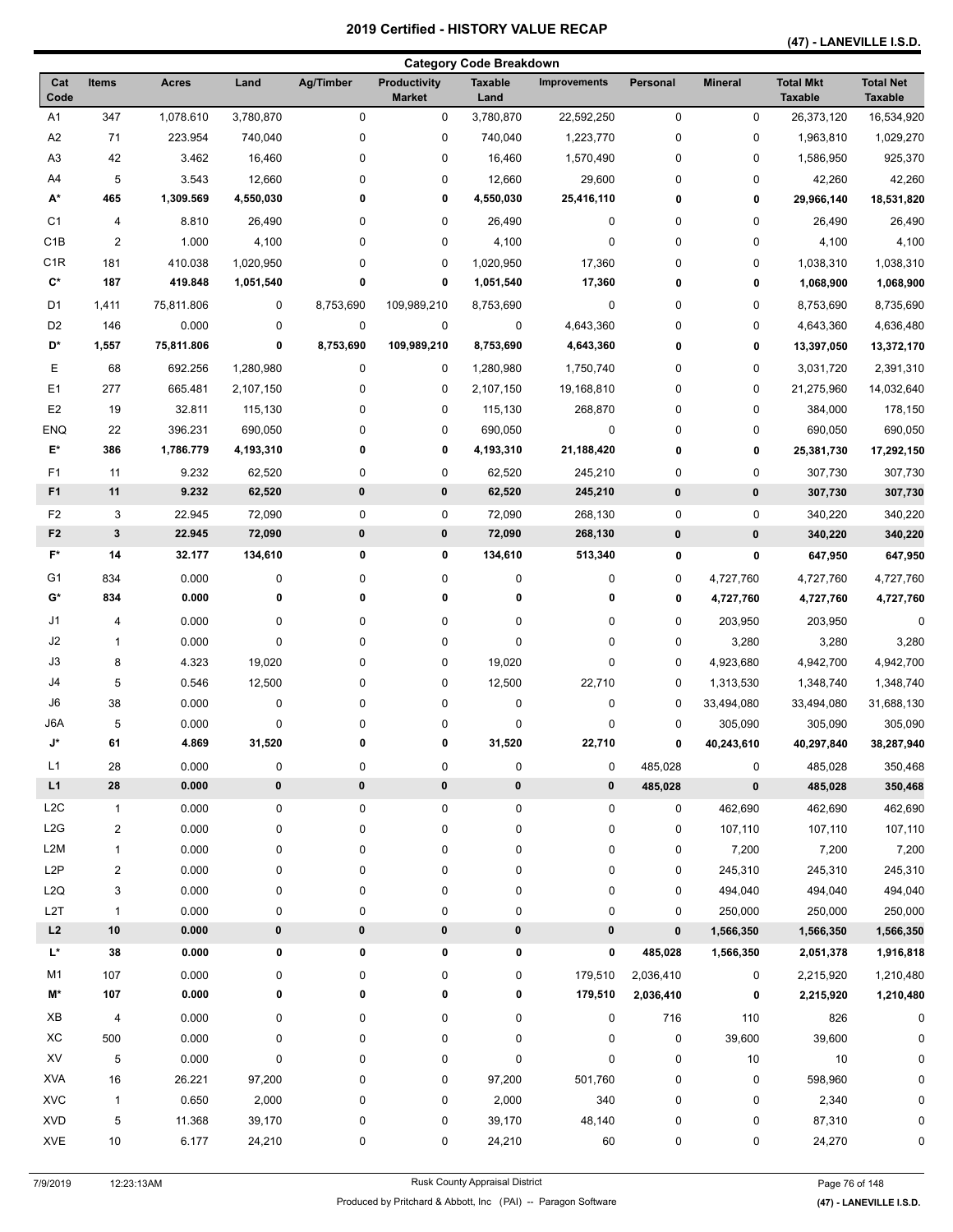#### **(47) - LANEVILLE I.S.D.**

|             |              |              |            |           |                               | <b>Category Code Breakdown</b> |                     |                 |                |                                    |                                    |
|-------------|--------------|--------------|------------|-----------|-------------------------------|--------------------------------|---------------------|-----------------|----------------|------------------------------------|------------------------------------|
| Cat<br>Code | <b>Items</b> | <b>Acres</b> | Land       | Ag/Timber | Productivity<br><b>Market</b> | <b>Taxable</b><br>Land         | <b>Improvements</b> | <b>Personal</b> | <b>Mineral</b> | <b>Total Mkt</b><br><b>Taxable</b> | <b>Total Net</b><br><b>Taxable</b> |
| <b>XVF</b>  | 11           | 21.219       | 70,150     | 0         | 0                             | 70,150                         | 0                   | $\Omega$        | 0              | 70,150                             | 0                                  |
| <b>XVG</b>  |              | 11.525       | 21,900     | 0         | 0                             | 21,900                         | 0                   | $\Omega$        | 0              | 21,900                             | $\mathbf 0$                        |
| <b>XVH</b>  |              | 0.628        | 2,260      | 0         | 0                             | 2,260                          | 0                   | $\Omega$        | 0              | 2,260                              | $\mathbf 0$                        |
| XVJ         |              | 0.000        | 0          | 0         | 0                             | 0                              | 0                   | $\Omega$        | 0              | $\Omega$                           | 0                                  |
| <b>XVL</b>  |              | 10.000       | 25,000     | 0         | 0                             | 25,000                         | 252.750             | 0               | 0              | 277,750                            | $\mathbf 0$                        |
| <b>XVQ</b>  |              | 0.000        | 0          | 0         | 0                             | 0                              | 0                   | $\Omega$        | 0              | 0                                  | 0                                  |
| X*          | 557          | 87.788       | 281,890    | 0         | 0                             | 281,890                        | 803,050             | 716             | 39,720         | 1,125,376                          | 0                                  |
|             | 4,206        | 79,452.836   | 10,242,900 | 8,753,690 | 109,989,210                   | 18,996,590                     | 52,783,860          | 2,522,154       | 46,577,440     | 120,880,044                        | 97,055,988                         |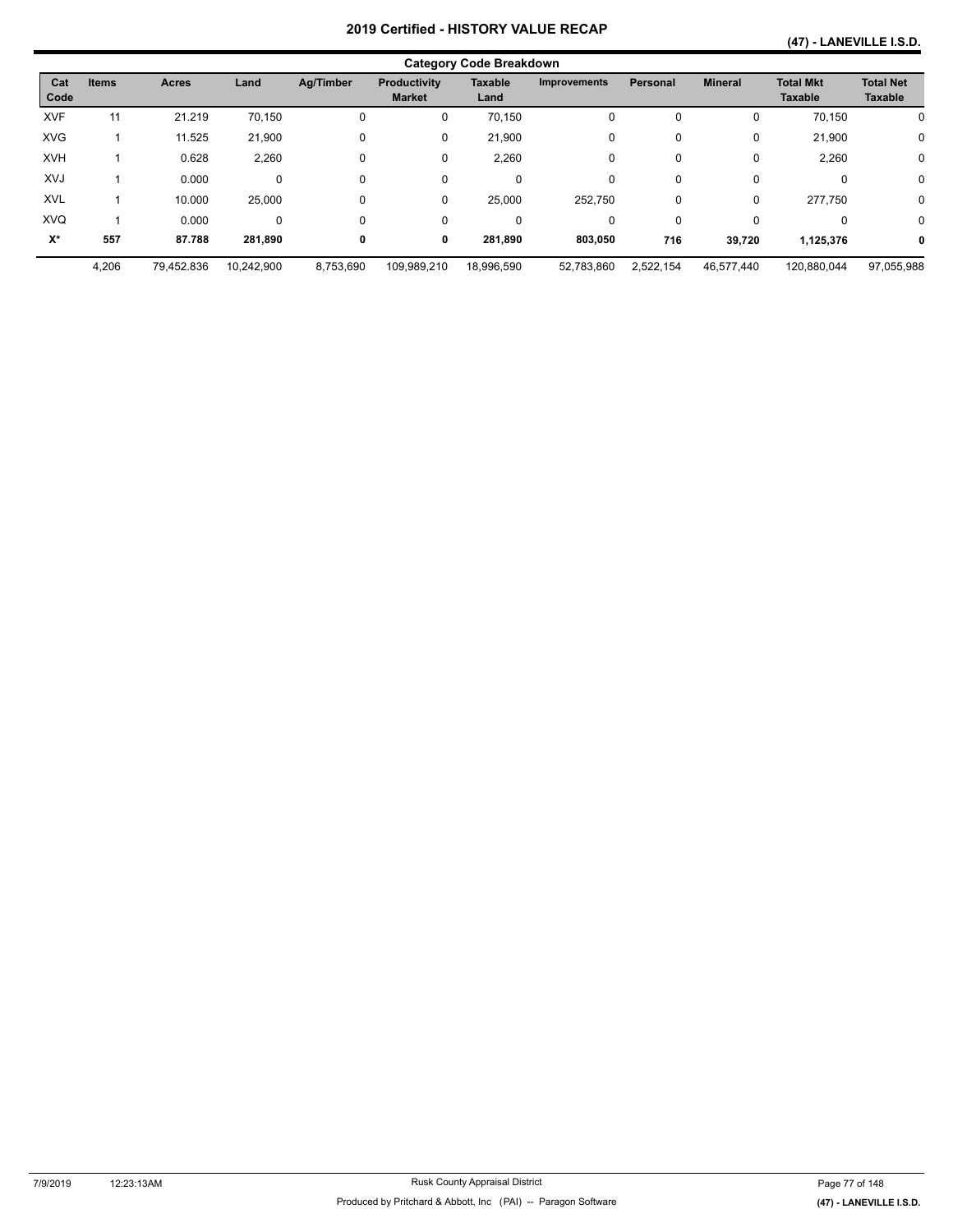|                                                               |                   |                | <b>VEILIIIEU - NIJ I URT VALUE REVAR</b> |               |                                     | (48) - LEVERETTS CHAPEL ISD                    |                          |
|---------------------------------------------------------------|-------------------|----------------|------------------------------------------|---------------|-------------------------------------|------------------------------------------------|--------------------------|
| Land                                                          |                   | <b>Value</b>   | <b>Items</b>                             | <b>Exempt</b> |                                     |                                                |                          |
| Land - Homesite                                               | $^{(+)}$          | 2,776,940      | 250                                      | 0             |                                     |                                                |                          |
| Land - Non Homesite                                           | $^{(+)}$          | 2,826,670      | 228                                      | 138,100       |                                     |                                                |                          |
| Land - Productivity Market                                    | $^{(+)}$          | 10,690,860     | 299                                      | 0             |                                     |                                                |                          |
| Land - Income                                                 | $^{(+)}$          | 0              | 0                                        | $\Omega$      |                                     |                                                |                          |
| <b>Total Land Market Value</b>                                | $(=)$             | 16,294,470     | 777                                      |               | <b>Total Land Value:</b>            | $(+)$                                          | 16,294,470               |
| Improvements                                                  |                   | Value          | <b>Items</b>                             | <b>Exempt</b> |                                     |                                                |                          |
| Improvements - Homesite                                       | $^{(+)}$          | 15,057,350     | 243                                      | 0             |                                     |                                                |                          |
| New Improvements - Homesite                                   | $^{(+)}$          | 91,790         | 3                                        | 0             |                                     |                                                |                          |
| Improvements - Non Homesite                                   | $^{(+)}$          | 2,325,530      | 73                                       | 699,950       |                                     |                                                |                          |
| New Improvements - Non Homesite                               | $^{(+)}$          | 118,680        | 1                                        | 0             |                                     |                                                |                          |
| Improvements - Income                                         | $^{(+)}$          | 0              | 0                                        | 0             |                                     |                                                |                          |
| <b>Total Improvement Value</b>                                | $(=)$             | 17,593,350     | 320                                      |               | <b>Total Imp Value:</b>             | $(+)$                                          | 17,593,350               |
| Personal                                                      |                   | Value          | <b>Items</b>                             | <b>Exempt</b> |                                     |                                                |                          |
| Personal - Homesite                                           | $^{(+)}$          | 1,147,720      | 56                                       | 0             |                                     |                                                |                          |
| New Personal - Homesite                                       | $^{(+)}$          | 10,770         | 2                                        | 0             |                                     |                                                |                          |
| Personal - Non Homesite                                       | $^{(+)}$          | 1,603,140      | 67                                       | 0             |                                     |                                                |                          |
| New Personal - Non Homesite                                   | $^{(+)}$          | 0              | 0                                        | 0             |                                     |                                                |                          |
| <b>Total Personal Value</b>                                   | $(=)$             | 2,761,630      | 125                                      |               | <b>Total Personal Value:</b>        | $(+)$                                          | 2.761.630                |
| Total Real Estate & Personal Mkt Valuer)                      |                   | 36,649,450     | 1,222                                    |               |                                     |                                                |                          |
| <b>Minerals</b>                                               |                   | Value          | <b>Items</b>                             |               |                                     |                                                |                          |
| <b>Mineral Value</b>                                          | $^{(+)}$          | 9,234,450      | 3,480                                    |               |                                     |                                                |                          |
| Mineral Value - Real                                          | $^{(+)}$          | 5,697,340<br>0 | 75<br>$\mathbf{0}$                       |               |                                     |                                                |                          |
| Mineral Value - Personal<br><b>Total Mineral Market Value</b> | $^{(+)}$<br>$(=)$ | 14,931,790     | 3,555                                    |               | <b>Total Min Mkt Value:</b>         |                                                |                          |
| <b>Total Market Value</b>                                     | $(=)$             | 51,581,240     |                                          |               | Total Market Value:                 | $^{(+)}$<br>$(=/+)$                            | 14,931,790<br>51,581,240 |
| Ag/Timber *does not include protested                         |                   | Value          | <b>Items</b>                             |               |                                     |                                                |                          |
| <b>Land Timber Gain</b>                                       | $^{(+)}$          | 0              | 0                                        |               | <b>Land Timber Gain:</b>            |                                                |                          |
| <b>Productivity Market</b>                                    | $^{(+)}$          | 10,690,860     | 299                                      |               |                                     | $(+)$                                          | 0                        |
| Land Ag 1D                                                    | $(-)$             | 0              | 0                                        |               |                                     |                                                |                          |
| Land Ag 1D1                                                   | $(\text{-})$      | 78,010         | 40                                       |               |                                     |                                                |                          |
| Land Ag Tim                                                   | $(-)$             | 575,140        | 270                                      |               |                                     |                                                |                          |
| Productivity Loss: (=)                                        |                   | 10,037,710     | 299                                      |               | <b>Productivity Loss:</b>           | $(-)$                                          | 10,037,710               |
| Losses                                                        |                   | Value          | <b>Items</b>                             |               |                                     |                                                |                          |
| Less Real Exempt Property                                     | $(-)$             | 838,050        | 10                                       |               |                                     |                                                |                          |
| Less \$500 Inc. Real Personal                                 | $(\text{-})$      | 1,826          | 10                                       |               | <b>Total Market Taxable:</b>        |                                                |                          |
| Less Real/Personal Abatements                                 | $(\cdot)$         | 0              | 0                                        |               |                                     | $(=)$                                          | 41,543,530               |
| Less Community Housing                                        | $(\cdot)$         | 0              | 0                                        |               |                                     |                                                |                          |
| Less Freeport                                                 | $(-)$             | 0              | 0                                        |               |                                     |                                                |                          |
| <b>Less Allocation</b>                                        | $(\text{-})$      | 0              | 0                                        |               |                                     |                                                |                          |
| Less MultiUse                                                 | $(\cdot)$         | 9,150          | 1                                        |               |                                     |                                                |                          |
| Less Goods In Transit                                         | $(-)$             | 0              | 0                                        |               |                                     |                                                |                          |
| Less Historical                                               | $(-)$             | 0              | 0                                        |               |                                     |                                                |                          |
| Less Solar/Wind Power                                         | $(-)$             | 0              | 0                                        |               |                                     |                                                |                          |
| Less Vehicle Leased for Personal Use                          | $(-)$             | 55,230         |                                          |               | <b>Total Protested Value:</b>       |                                                | 0                        |
| Less Real Protested Value                                     | $(-)$             | 0              | 0                                        |               | <b>Protested % of Total Market:</b> |                                                | 0.00%                    |
| Less 10% Cap Loss                                             | $(-)$             | 13,840         | 4                                        |               |                                     |                                                |                          |
| Less TCEQ/Pollution Control                                   | $(-)$             | 0              | 0                                        |               |                                     |                                                |                          |
| Less VLA Loss                                                 | $(-)$             | 0              | 0                                        |               |                                     |                                                |                          |
| Less Mineral Exempt Property                                  | $(-)$             | 69,630         | 12                                       |               |                                     |                                                |                          |
| Less \$500 Inc. Mineral Owner                                 | $(-)$             | 149,440        | 1,786                                    |               |                                     |                                                |                          |
| <b>Less Mineral Abatements</b>                                | $(\text{-})$      | 0              | 0                                        |               |                                     |                                                |                          |
| Less Mineral Freeports/Interstate Commer                      | $(\text{-})$      | 0              | 0                                        |               |                                     |                                                |                          |
| <b>Less Mineral Unknown</b>                                   | $(\text{-})$      | 5,620          | 2                                        |               |                                     |                                                |                          |
| <b>Less Mineral Protested Value</b>                           | $(\text{-})$      | 0              | 0                                        |               |                                     |                                                |                          |
| Total Losses (includes Prod. Loss)                            | $(=)$             | 11,180,496     |                                          |               | <b>Total Losses:</b>                | $(\cdot)$                                      | 1,087,556                |
| <b>Total Appraised Value</b>                                  | $(=)$             | 40,400,744     |                                          |               | <b>Total Appraised Value:</b>       | $(=/+)$                                        | 40,400,744               |
|                                                               |                   |                |                                          |               | <b>Total Exemptions*:</b>           | $(\cdot)$<br>* See breakdown on following page | 7,118,620                |
|                                                               |                   |                |                                          |               |                                     |                                                |                          |
|                                                               |                   |                |                                          |               | <b>Net Taxable Value:</b>           |                                                | 33,282,124               |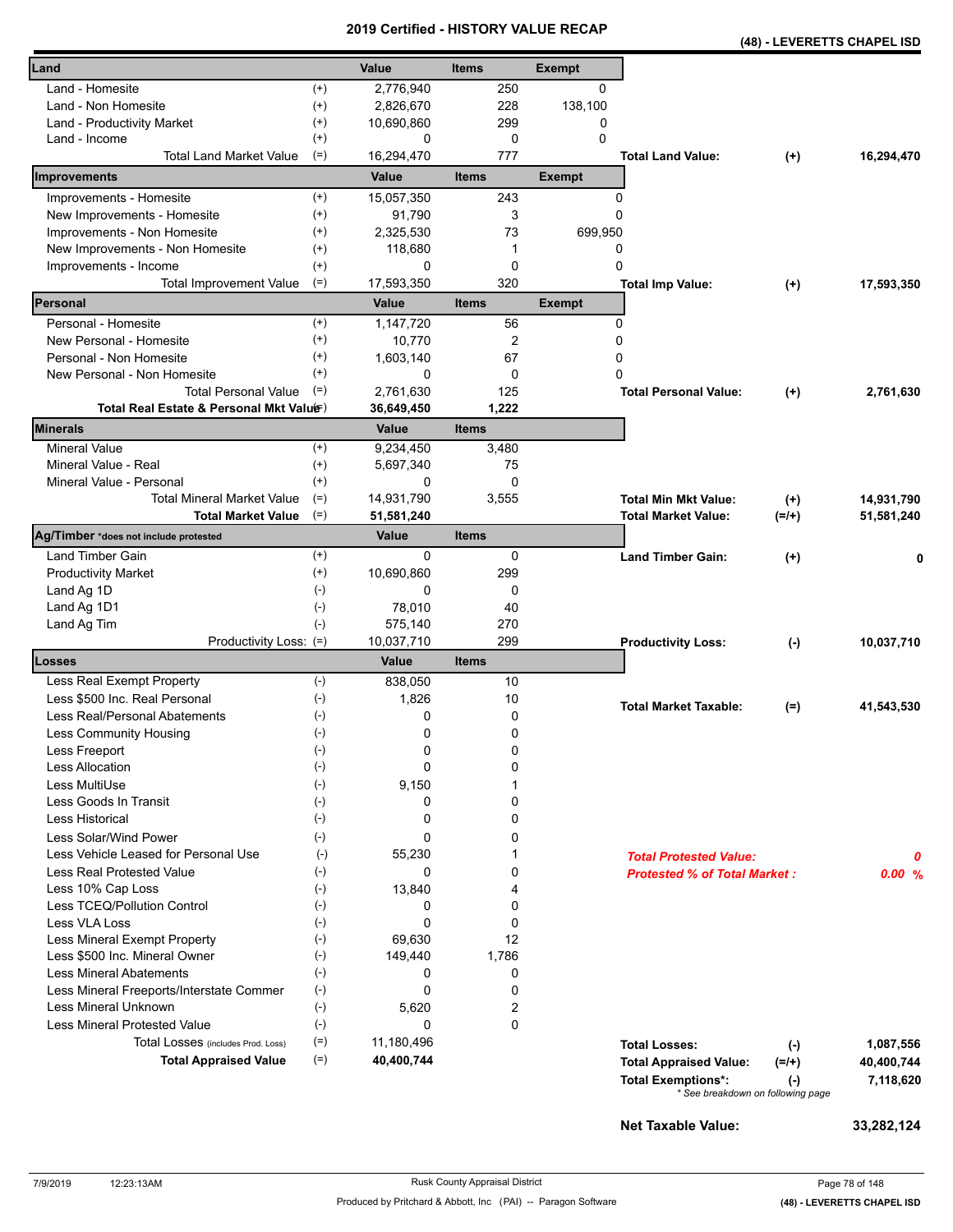|                                                                                                                                                                                                          |                      |                                                                    |                                             |                      |                                                                                                  | (48) - LEVERETTS CHAPEL ISD |
|----------------------------------------------------------------------------------------------------------------------------------------------------------------------------------------------------------|----------------------|--------------------------------------------------------------------|---------------------------------------------|----------------------|--------------------------------------------------------------------------------------------------|-----------------------------|
| *** Freeze Totals: (This is only for Effective Tax Rate Calculation)                                                                                                                                     |                      |                                                                    |                                             |                      |                                                                                                  |                             |
| <b>Total Ceiling Tax:</b>                                                                                                                                                                                |                      | 17,724.26                                                          |                                             |                      |                                                                                                  |                             |
| <b>Total Freeze Taxable:</b>                                                                                                                                                                             |                      | 2,061,500                                                          |                                             |                      |                                                                                                  |                             |
| New Imp/Pers with Ceiling: +                                                                                                                                                                             |                      |                                                                    | 0                                           |                      |                                                                                                  |                             |
| **Freeze Adjusted Taxable:                                                                                                                                                                               |                      |                                                                    |                                             |                      | 31,220,624**This number DOES NOT represent any Jurisdiction's Certified Taxable Value**          |                             |
|                                                                                                                                                                                                          |                      |                                                                    |                                             |                      |                                                                                                  |                             |
| Estimated Total Levy: ((Net Taxable Value - Total Freeze Taxable + New Imp/Pers with Ceiling) * Tax Rate / 100) + Total Ceiling Tax<br>or (Freeze Adjusted Taxable * Tax Rate / 100) + Total Ceiling Tax |                      |                                                                    |                                             |                      |                                                                                                  |                             |
|                                                                                                                                                                                                          |                      |                                                                    |                                             |                      |                                                                                                  |                             |
| <b>Count of Homesteads</b>                                                                                                                                                                               |                      |                                                                    |                                             |                      |                                                                                                  |                             |
| F<br>н<br>s<br>в                                                                                                                                                                                         | D                    | w<br>o                                                             | DV<br>DV100                                 | <b>SS First Resp</b> | <b>SS Svc Member</b>                                                                             |                             |
| 98<br>80<br>0<br>10                                                                                                                                                                                      | 0                    | 0<br>0                                                             | $\overline{\mathbf{c}}$<br>6                | 0                    | 0                                                                                                |                             |
| <b>Owner and Parcel Counts</b>                                                                                                                                                                           |                      |                                                                    |                                             |                      |                                                                                                  |                             |
| <b>Total Parcels*:</b>                                                                                                                                                                                   |                      | 4,440 * Parcel count is figured by parcel per ownership sequences. |                                             |                      |                                                                                                  |                             |
| <b>Total Owners:</b>                                                                                                                                                                                     | 2,535                |                                                                    |                                             |                      |                                                                                                  |                             |
| <b>Ported Homestead/Charity Amounts</b>                                                                                                                                                                  |                      | Value                                                              | <b>Items</b>                                |                      |                                                                                                  |                             |
| DV Donated Home (Charity)                                                                                                                                                                                | $^{(+)}$             | 0                                                                  |                                             | 0                    |                                                                                                  |                             |
| SS of a Service Member Ported Amount                                                                                                                                                                     | $(+)$                | 0                                                                  |                                             | 0                    |                                                                                                  |                             |
| SS of a First Responder Ported Amount                                                                                                                                                                    | $^{(+)}$             | 0                                                                  |                                             | 0                    |                                                                                                  |                             |
| SS of DV Donated Home Ported Amount                                                                                                                                                                      | $^{(+)}$             | 0                                                                  |                                             | 0                    |                                                                                                  |                             |
| SS of 100% DV Ported Amount                                                                                                                                                                              | $^{(+)}$             | 0                                                                  |                                             | 0                    |                                                                                                  |                             |
| <b>Homestead Exemptions</b>                                                                                                                                                                              |                      | Value                                                              | <b>Items</b>                                |                      |                                                                                                  |                             |
| Homestead H <sub>,</sub> S                                                                                                                                                                               | $^{(+)}$             | 4,066,830                                                          | 190                                         |                      | H - Homestead                                                                                    | D - Disabled Only           |
| Senior S                                                                                                                                                                                                 | $^{(+)}$             | 530,370                                                            | 58                                          |                      | S - Over 65                                                                                      | W - Widow                   |
| Disabled B                                                                                                                                                                                               | $^{(+)}$             | 91,880                                                             | 11                                          |                      | F - Disabled Widow                                                                               | O - Over 65 (No HS)         |
| DV 100%<br>Surviving Spouse of a Service Member                                                                                                                                                          | $^{(+)}$<br>$^{(+)}$ | 76,660<br>0                                                        |                                             | 2<br>0               | <b>B</b> - Disabled                                                                              | DV - Disabled Veteran       |
| Survivng Spouse of a First Responder                                                                                                                                                                     | $^{(+)}$             | 0                                                                  |                                             | 0                    | DV100 (1, 2, 3) - 100% Disabled Veteran<br>4 (4B, 4H, 4S) - Surviving Spouse of a Service Member |                             |
| Total Reimbursable (=)                                                                                                                                                                                   |                      | 4,765,740                                                          | 261                                         |                      | 5* (5B, 5H, 5S) - Surviving Spouse of a First Responder                                          |                             |
| <b>Local Discount</b>                                                                                                                                                                                    | $^{(+)}$             | 2,316,880                                                          | 139                                         |                      |                                                                                                  |                             |
| Disabled Veteran                                                                                                                                                                                         | $^{(+)}$             | 36,000                                                             |                                             | 3                    |                                                                                                  |                             |
| Optional 65                                                                                                                                                                                              | $^{(+)}$             | 0                                                                  |                                             | 0                    |                                                                                                  |                             |
| <b>Local Disabled</b>                                                                                                                                                                                    | $^{(+)}$             | 0                                                                  |                                             | 0                    |                                                                                                  |                             |
| State Homestead                                                                                                                                                                                          | $^{(+)}$             | 0                                                                  |                                             | 0                    |                                                                                                  |                             |
| <b>Total Exemptions</b>                                                                                                                                                                                  | $(=)$                |                                                                    | 7,118,620 (includes Ported/Charity Amounts) |                      |                                                                                                  |                             |
| <b>Special Certified Totals</b>                                                                                                                                                                          |                      |                                                                    |                                             |                      |                                                                                                  |                             |
| <b>Exempt Value of First Time Absolute Exemption</b>                                                                                                                                                     |                      |                                                                    | \$0                                         |                      |                                                                                                  |                             |
| <b>Exempt Value of First Time Partial Exemption</b>                                                                                                                                                      |                      |                                                                    | \$19,690                                    |                      |                                                                                                  |                             |
| <b>New AG/Timber</b>                                                                                                                                                                                     |                      |                                                                    |                                             |                      |                                                                                                  |                             |
| Market                                                                                                                                                                                                   |                      |                                                                    | \$0                                         |                      |                                                                                                  |                             |
| Taxable                                                                                                                                                                                                  |                      |                                                                    | \$0                                         |                      |                                                                                                  |                             |
| Value Loss                                                                                                                                                                                               |                      |                                                                    | \$0                                         |                      |                                                                                                  |                             |
| New Improvement/Personal                                                                                                                                                                                 |                      |                                                                    |                                             |                      |                                                                                                  |                             |
| Market                                                                                                                                                                                                   |                      |                                                                    | \$221,240                                   |                      |                                                                                                  |                             |
| Taxable                                                                                                                                                                                                  |                      |                                                                    | \$220,010                                   |                      |                                                                                                  |                             |
|                                                                                                                                                                                                          |                      |                                                                    |                                             |                      |                                                                                                  |                             |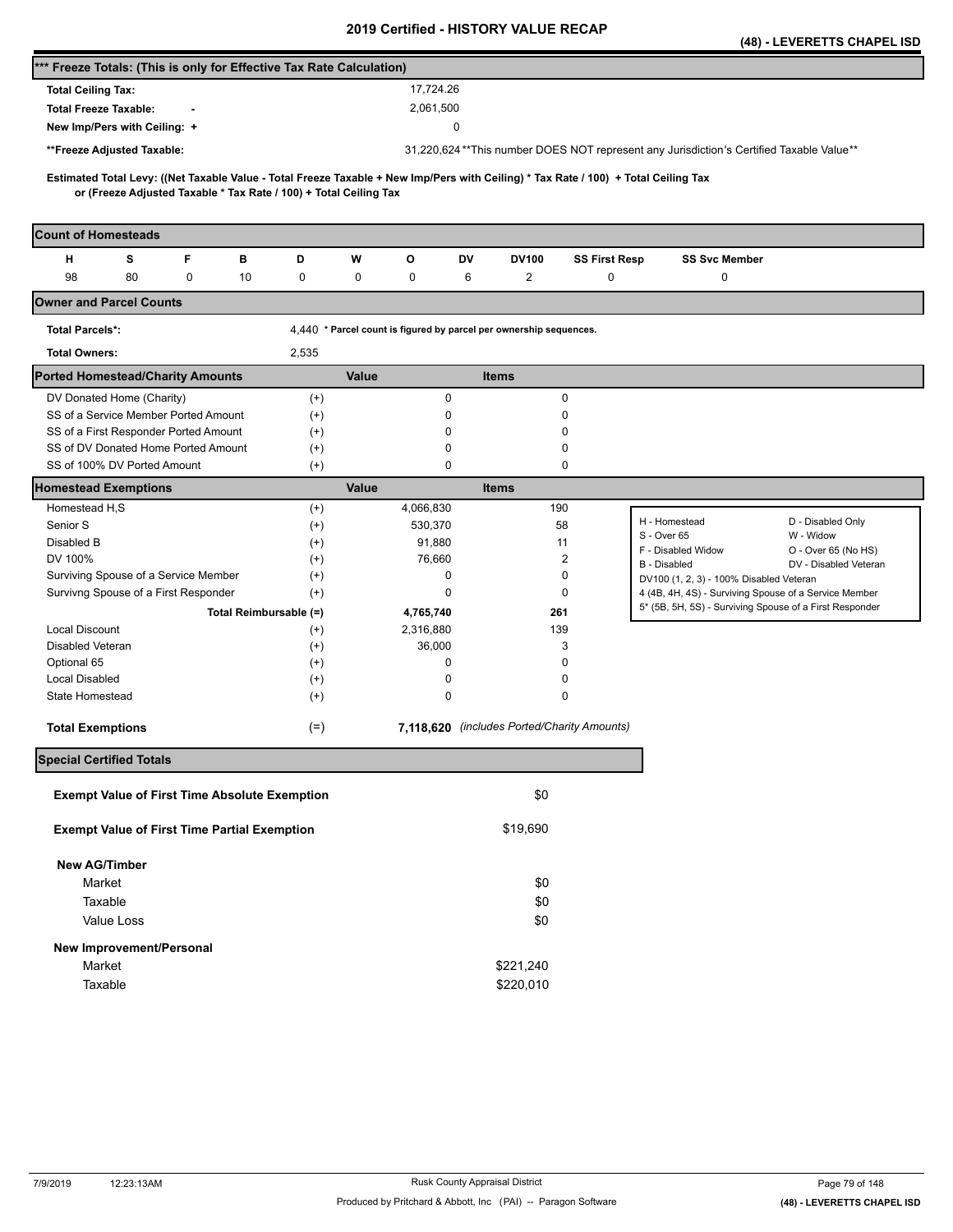|                                   | Average Values* (includes protested & exempt value) |                |                                        |
|-----------------------------------|-----------------------------------------------------|----------------|----------------------------------------|
| Average Homestead Value A*        |                                                     | <b>Parcels</b> | <b>Total Homestead Value A*</b>        |
| <b>Market</b>                     | \$60,887                                            | 236            | \$14,369,430<br>Market                 |
| Taxable                           | \$23,698                                            |                | \$9,337,270<br>Taxable                 |
|                                   | Average Homestead Value A* and E*                   | <b>Parcels</b> | Total Homestead Value A* and E*        |
| <b>Market</b>                     | \$62,176                                            | 245            | \$15,233,250<br>Market                 |
| Taxable                           | \$24,737                                            |                | \$10,355,180<br>Taxable                |
|                                   | Average Homestead Value A* and E* and M1            | <b>Parcels</b> | Total Homestead Value A* and E* and M1 |
| <b>Market</b>                     | \$54,277                                            | 302            | \$16,391,740<br>Market                 |
| Taxable                           | \$18,413                                            |                | \$10,945,780<br>Taxable                |
| <b>Average Homestead Value M1</b> |                                                     | <b>Parcels</b> | <b>Total Homestead Value M1</b>        |
| <b>Market</b>                     | \$20.324                                            | 57             | \$1,158,490<br>Market                  |
| Taxable                           | \$0                                                 |                | \$590,600<br>Taxable                   |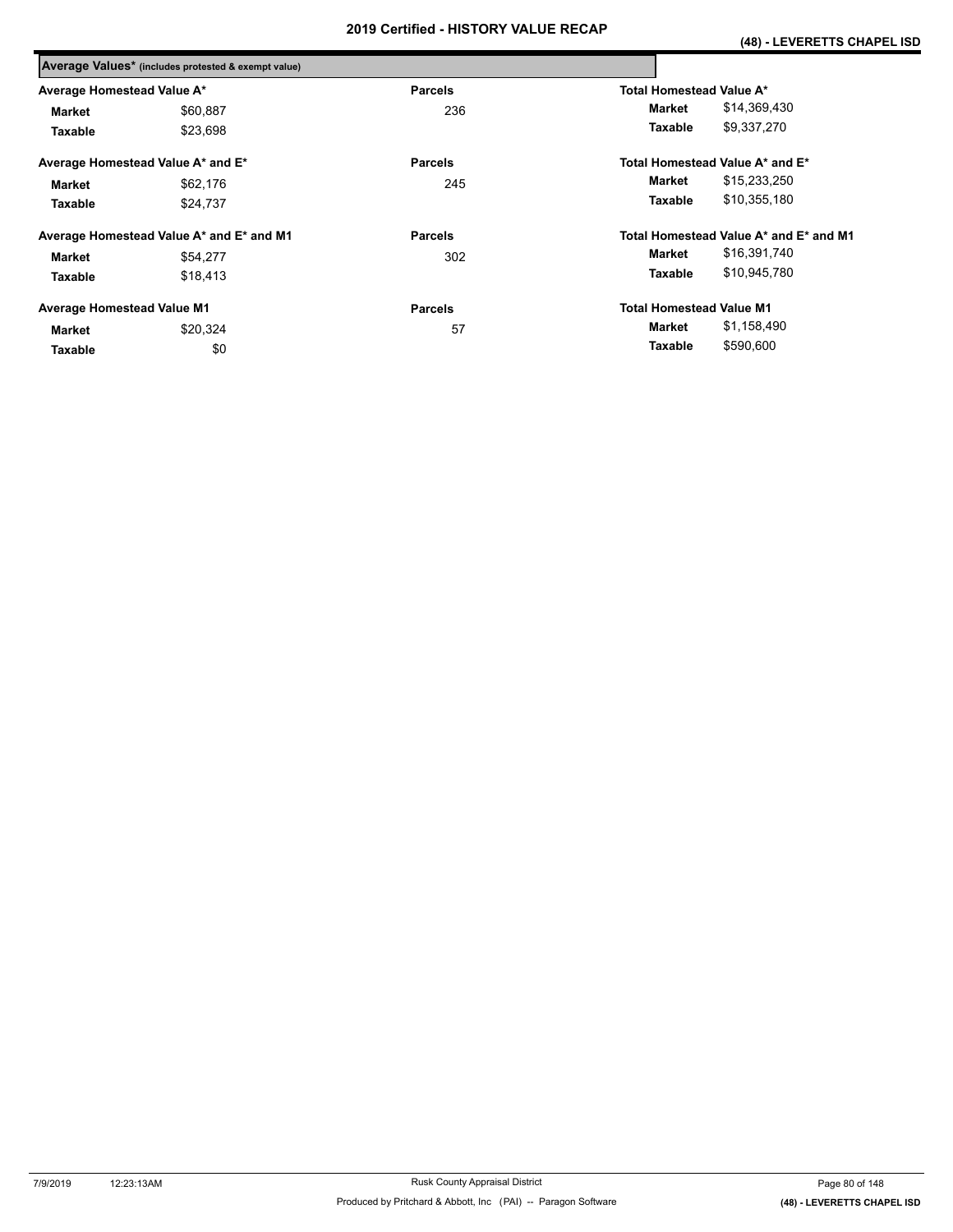## **(48) - LEVERETTS CHAPEL ISD**

| <b>Category Code Breakdown</b> |                         |              |           |             |                               |                        |                     |           |                |                                    |                                    |
|--------------------------------|-------------------------|--------------|-----------|-------------|-------------------------------|------------------------|---------------------|-----------|----------------|------------------------------------|------------------------------------|
| Cat<br>Code                    | <b>Items</b>            | <b>Acres</b> | Land      | Ag/Timber   | Productivity<br><b>Market</b> | <b>Taxable</b><br>Land | <b>Improvements</b> | Personal  | <b>Mineral</b> | <b>Total Mkt</b><br><b>Taxable</b> | <b>Total Net</b><br><b>Taxable</b> |
| A <sub>1</sub>                 | 169                     | 408.319      | 1,936,320 | 0           | 0                             | 1,936,320              | 10,374,360          | 0         | 0              | 12,310,680                         | 8,068,450                          |
| A <sub>2</sub>                 | 77                      | 200.558      | 874,420   | $\mathbf 0$ | 0                             | 874,420                | 1,547,920           | 0         | 0              | 2,422,340                          | 1,431,850                          |
| A <sub>3</sub>                 | 39                      | 12.803       | 52,540    | $\mathbf 0$ | 0                             | 52,540                 | 1,029,060           | 0         | 0              | 1,081,600                          | 872,370                            |
| A4                             | $\overline{2}$          | 5.950        | 27,420    | 0           | 0                             | 27,420                 | 84,190              | 0         | 0              | 111,610                            | 111,610                            |
| A*                             | 287                     | 627.630      | 2,890,700 | 0           | 0                             | 2,890,700              | 13,035,530          | 0         | 0              | 15,926,230                         | 10,484,280                         |
| B <sub>2</sub>                 | $\mathbf{1}$            | 1.000        | 8,000     | 0           | 0                             | 8,000                  | 118,150             | 0         | 0              | 126,150                            | 126,150                            |
| B*                             | $\mathbf{1}$            | 1.000        | 8,000     | 0           | 0                             | 8,000                  | 118,150             | 0         | 0              | 126,150                            | 126,150                            |
| C <sub>1</sub>                 | 3                       | 3.060        | 12,090    | 0           | 0                             | 12,090                 | $\pmb{0}$           | 0         | 0              | 12,090                             | 12,090                             |
| C <sub>1</sub> R               | 116                     | 295.455      | 927,140   | 0           | 0                             | 927,140                | 38,620              | 0         | 0              | 965,760                            | 961,960                            |
| $\mathbf{C}^{\star}$           | 119                     | 298.515      | 939,230   | 0           | 0                             | 939,230                | 38,620              | 0         | 0              | 977,850                            | 974,050                            |
| D <sub>1</sub>                 | 299                     | 5,791.376    | $\pmb{0}$ | 653,150     | 10,690,860                    | 653,150                | $\pmb{0}$           | 0         | 0              | 653,150                            | 653,150                            |
| D <sub>2</sub>                 | 9                       | 0.000        | 0         | $\pmb{0}$   | 0                             | $\pmb{0}$              | 160,280             | 0         | 0              | 160,280                            | 160,280                            |
| D*                             | 308                     | 5,791.376    | 0         | 653,150     | 10,690,860                    | 653,150                | 160,280             | 0         | 0              | 813,430                            | 813,430                            |
| Ε                              | 22                      | 158.149      | 340,760   | $\pmb{0}$   | 0                             | 340,760                | 583,060             | 0         | 0              | 923,820                            | 750,540                            |
| E <sub>1</sub>                 | 38                      | 196.271      | 536,400   | $\pmb{0}$   | 0                             | 536,400                | 2,348,680           | 0         | 0              | 2,885,080                          | 2,094,200                          |
| E <sub>2</sub>                 | 10                      | 15.066       | 70,960    | 0           | 0                             | 70,960                 | 177,680             | 0         | 0              | 248,640                            | 100,440                            |
| <b>ENQ</b>                     | 12                      | 167.232      | 422,580   | 0           | 0                             | 422,580                | 0                   | 0         | 0              | 422,580                            | 422,580                            |
| E*                             | 82                      | 536.718      | 1,370,700 | 0           | 0                             | 1,370,700              | 3,109,420           | 0         | 0              | 4,480,120                          | 3,367,760                          |
| F <sub>2</sub>                 | 10                      | 69.520       | 256,880   | $\pmb{0}$   | 0                             | 256,880                | 430,900             | 0         | 0              | 687,780                            | 687,780                            |
| F <sub>2</sub>                 | 10                      | 69.520       | 256,880   | $\pmb{0}$   | 0                             | 256,880                | 430,900             | 0         | $\pmb{0}$      | 687,780                            | 687,780                            |
| F*                             | 10                      | 69.520       | 256,880   | 0           | 0                             | 256,880                | 430,900             | 0         | 0              | 687,780                            | 687,780                            |
| G1                             | 1,685                   | 0.000        | 0         | 0           | 0                             | 0                      | 0                   | 0         | 9,073,360      | 9,073,360                          | 9,067,740                          |
| G*                             | 1,685                   | 0.000        | 0         | 0           | 0                             | 0                      | 0                   | 0         | 9,073,360      | 9,073,360                          | 9,067,740                          |
| J1                             | 4                       | 0.000        | 0         | 0           | 0                             | 0                      | 0                   | 0         | 99,980         | 99,980                             | 42,000                             |
| J2                             | $\mathbf{1}$            | 0.000        | $\pmb{0}$ | 0           | 0                             | 0                      | $\pmb{0}$           | 0         | 23,280         | 23,280                             | 23,280                             |
| J3                             | $\overline{c}$          | 0.000        | $\pmb{0}$ | 0           | 0                             | 0                      | $\pmb{0}$           | 0         | 1,679,760      | 1,679,760                          | 1,679,760                          |
| J4                             | 5                       | 0.000        | $\pmb{0}$ | 0           | 0                             | 0                      | 500                 | 0         | 47,710         | 48,210                             | 48,210                             |
| J5                             | $\mathbf{1}$            | 0.000        | 0         | 0           | 0                             | 0                      | $\pmb{0}$           | 0         | 1,535,840      | 1,535,840                          | 1,535,840                          |
| J6                             | 37                      | 0.000        | 0         | 0           | 0                             | 0                      | 0                   | 0         | 594,120        | 594,120                            | 594,120                            |
| J6A                            | $\overline{7}$          | 0.000        | 0         | 0           | 0                             | 0                      | 0                   | 0         | 571,290        | 571,290                            | 571,290                            |
| J*                             | 57                      | 0.000        | 0         | 0           | 0                             | 0                      | 500                 | 0         | 4,551,980      | 4,552,480                          | 4,494,500                          |
| L1                             | 15                      | 0.000        | 0         | $\pmb{0}$   | 0                             | $\pmb{0}$              | 0                   | 1,166,494 | 0              | 1,166,494                          | 1,102,114                          |
| L1                             | ${\bf 15}$              | 0.000        | $\pmb{0}$ | $\pmb{0}$   | $\pmb{0}$                     | 0                      | $\pmb{0}$           | 1,166,494 | 0              | 1,166,494                          | 1,102,114                          |
| L <sub>2</sub> A               | $\overline{\mathbf{c}}$ | 0.000        | 0         | 0           | 0                             | 0                      | $\pmb{0}$           | 0         | 340,580        | 340,580                            | 340,580                            |
| L <sub>2</sub> C               | 3                       | 0.000        | 0         | 0           | 0                             | 0                      | $\pmb{0}$           | 0         | 19,600         | 19,600                             | 19,600                             |
| L <sub>2</sub> D               | 4                       | 0.000        | 0         | 0           | 0                             | 0                      | $\pmb{0}$           | 0         | 206,050        | 206,050                            | 206,050                            |
| L <sub>2</sub> G               | 4                       | 0.000        | 0         | 0           | 0                             | 0                      | $\pmb{0}$           | 0         | 239,140        | 239,140                            | 239,140                            |
| L <sub>2</sub> J               | 2                       | 0.000        | 0         | 0           | 0                             | 0                      | $\pmb{0}$           | 0         | 9,400          | 9,400                              | 9,400                              |
| L2M                            | $\overline{\mathbf{c}}$ | 0.000        | 0         | 0           | 0                             | 0                      | $\pmb{0}$           | 0         | 326,940        | 326,940                            | 326,940                            |
| L2O                            | 1                       | 0.000        | 0         | 0           | 0                             | 0                      | $\pmb{0}$           | 0         | 150            | 150                                | 150                                |
| L2T                            | $\mathbf{1}$            | 0.000        | 0         | 0           | 0                             | 0                      | $\pmb{0}$           | 0         | 3,500          | 3,500                              | 3,500                              |
| L2                             | 19                      | 0.000        | 0         | $\pmb{0}$   | 0                             | 0                      | $\mathbf 0$         | $\pmb{0}$ | 1,145,360      | 1,145,360                          | 1,145,360                          |
| $\mathsf{L}^\star$             | 34                      | 0.000        | 0         | 0           | 0                             | 0                      | 0                   | 1,166,494 | 1,145,360      | 2,311,854                          | 2,247,474                          |
| M1                             | 96                      | 0.000        | 0         | 0           | 0                             | 0                      | 0                   | 1,593,310 | 0              | 1,593,310                          | 1,018,960                          |
| M*                             | 96                      | 0.000        | 0         | 0           | 0                             | 0                      | 0                   | 1,593,310 | 0              | 1,593,310                          | 1,018,960                          |
| XB                             | 10                      | 0.000        | 0         | 0           | 0                             | 0                      | 0                   | 1,826     | 0              | 1,826                              | 0                                  |
| ХC                             | 1,786                   | 0.000        | 0         | 0           | 0                             | 0                      | $\pmb{0}$           | 0         | 149,440        | 149,440                            | 0                                  |
| XV                             | 9                       | 0.000        | $\pmb{0}$ | 0           | 0                             | 0                      | $\pmb{0}$           | 0         | 11,650         | 11,650                             |                                    |
| <b>XVA</b>                     | 5                       | 2.500        | 23,800    | 0           | 0                             | 23,800                 | 699,950             | 0         | 0              | 723,750                            |                                    |
| <b>XVC</b>                     | 3                       | 49.620       | 103,630   | 0           | 0                             | 103,630                | $\pmb{0}$           | 0         | 0              | 103,630                            |                                    |
|                                |                         |              |           |             |                               |                        |                     |           |                |                                    |                                    |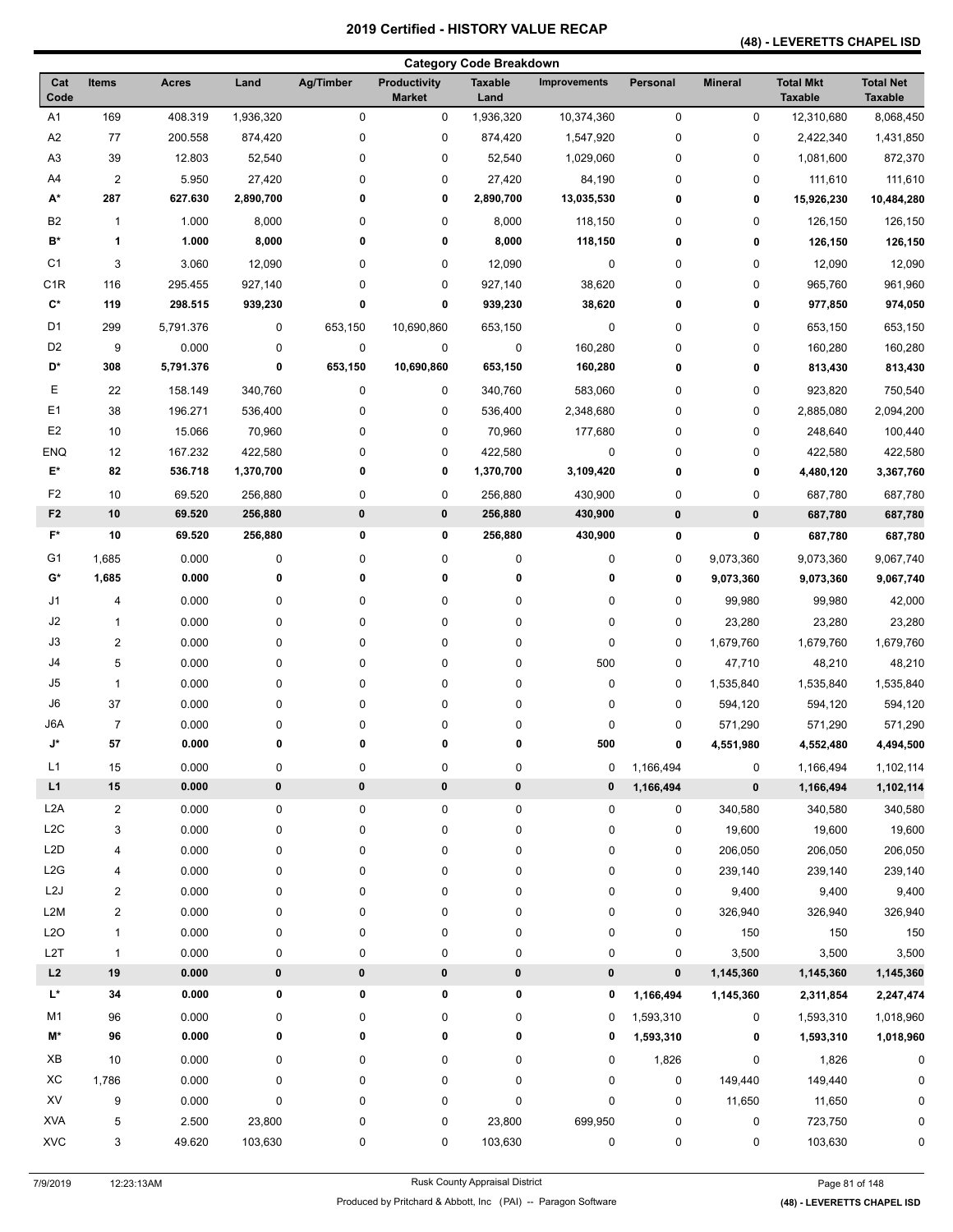## **(48) - LEVERETTS CHAPEL ISD**

|                      | <b>Category Code Breakdown</b> |              |           |           |                                      |                 |                     |                 |                |                                    |                                    |  |  |
|----------------------|--------------------------------|--------------|-----------|-----------|--------------------------------------|-----------------|---------------------|-----------------|----------------|------------------------------------|------------------------------------|--|--|
| Cat<br>Code          | <b>Items</b>                   | <b>Acres</b> | Land      | Ag/Timber | <b>Productivity</b><br><b>Market</b> | Taxable<br>Land | <b>Improvements</b> | <b>Personal</b> | <b>Mineral</b> | <b>Total Mkt</b><br><b>Taxable</b> | <b>Total Net</b><br><b>Taxable</b> |  |  |
| <b>XVD</b>           |                                | 2.000        | 8,800     |           | 0                                    | 8,800           |                     |                 | u              | 8,800                              |                                    |  |  |
| <b>XVE</b>           |                                | 0.390        | .870      |           | 0                                    | 1,870           |                     |                 | 0              | .870                               |                                    |  |  |
| $\mathsf{X}^{\star}$ | 1.815                          | 54.510       | 138.100   |           | 0                                    | 138.100         | 699.950             | 1,826           | 161,090        | 1,000,966                          |                                    |  |  |
|                      | 4,494                          | 7.379.269    | 5.603.610 | 653.150   | 10.690.860                           | 6,256,760       | 17,593,350          | 2.761.630       | 14.931.790     | 41,543,530                         | 33,282,124                         |  |  |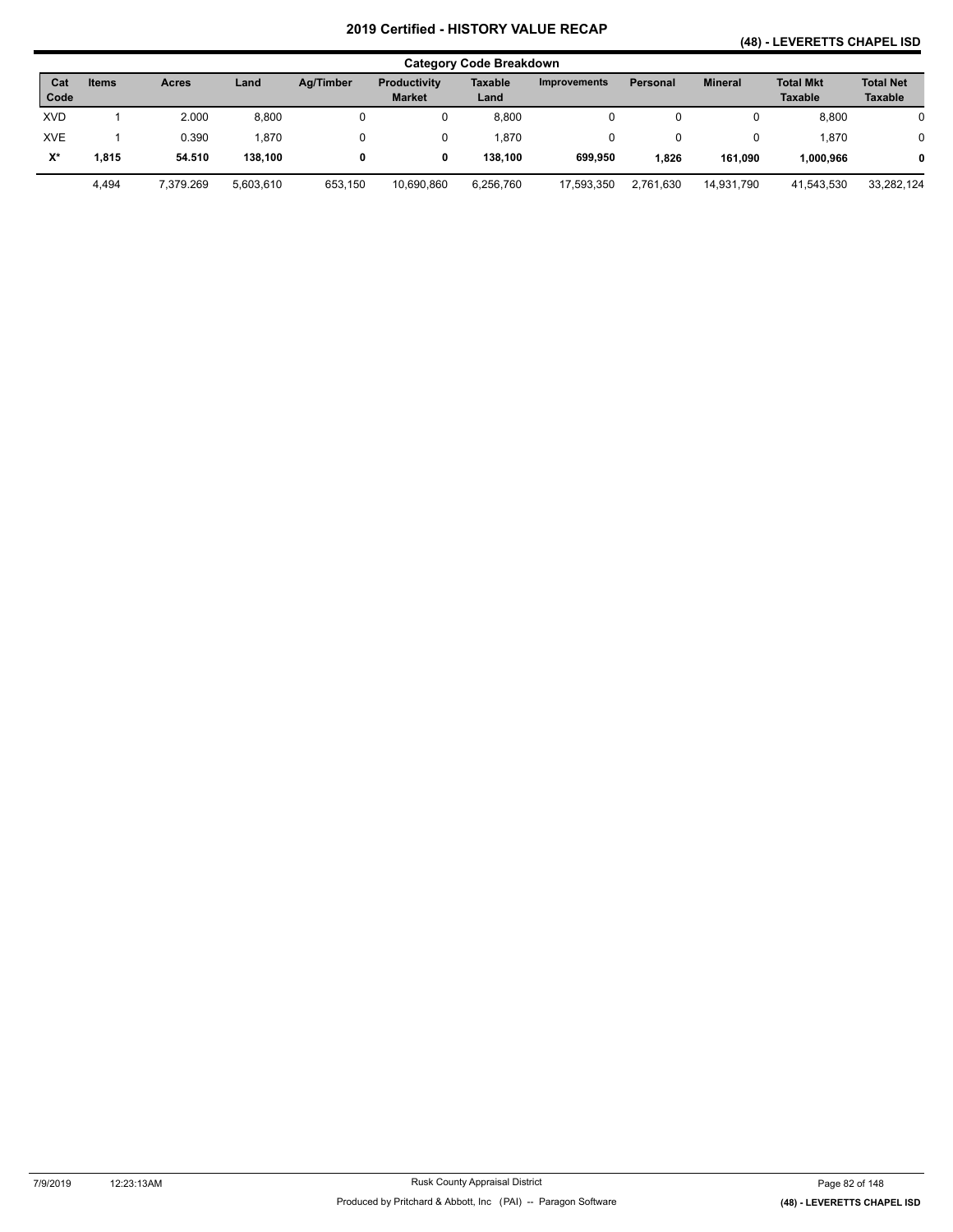|                                                                |                |                           |                |                                        |                                                            |                                                       | (49) - MT ENTERPRISE I.S.D. |
|----------------------------------------------------------------|----------------|---------------------------|----------------|----------------------------------------|------------------------------------------------------------|-------------------------------------------------------|-----------------------------|
| Land                                                           |                | Value                     | <b>Items</b>   | <b>Exempt</b>                          |                                                            |                                                       |                             |
| Land - Homesite                                                | $^{(+)}$       | 5,846,670                 | 656            | 7,200                                  |                                                            |                                                       |                             |
| Land - Non Homesite                                            | $^{(+)}$       | 3,927,360                 | 516            | 571,690                                |                                                            |                                                       |                             |
| Land - Productivity Market                                     | $^{(+)}$       | 64,363,750                | 970            | 0                                      |                                                            |                                                       |                             |
| Land - Income                                                  | $^{(+)}$       | 7,620                     | 1              | $\Omega$                               |                                                            |                                                       |                             |
| <b>Total Land Market Value</b>                                 | $(=)$          | 74,145,400                | 2,143          |                                        | <b>Total Land Value:</b>                                   | $(+)$                                                 | 74,145,400                  |
| Improvements                                                   |                | Value                     | <b>Items</b>   | <b>Exempt</b>                          |                                                            |                                                       |                             |
| Improvements - Homesite                                        | $^{(+)}$       | 45,687,450                | 617            |                                        | 0                                                          |                                                       |                             |
| New Improvements - Homesite                                    | $^{(+)}$       | 525,200                   | $\overline{7}$ |                                        | 0                                                          |                                                       |                             |
| Improvements - Non Homesite                                    | $^{(+)}$       | 11,293,560                | 262            | 3,312,530                              |                                                            |                                                       |                             |
| New Improvements - Non Homesite                                | $^{(+)}$       | 56,580                    | 3              |                                        | 0                                                          |                                                       |                             |
| Improvements - Income                                          | $^{(+)}$       | 122,220                   | 1              |                                        | 0                                                          |                                                       |                             |
| <b>Total Improvement Value</b>                                 | $(=)$          | 57,685,010                | 890            |                                        | <b>Total Imp Value:</b>                                    | $(+)$                                                 | 57,685,010                  |
| Personal                                                       |                | Value                     | <b>Items</b>   | <b>Exempt</b>                          |                                                            |                                                       |                             |
| Personal - Homesite                                            | $^{(+)}$       | 2,187,760                 | 107            |                                        | 0                                                          |                                                       |                             |
| New Personal - Homesite                                        | $^{(+)}$       | 0                         | 0              |                                        | 0                                                          |                                                       |                             |
| Personal - Non Homesite                                        | $^{(+)}$       | 3,097,561                 | 150            |                                        | 0                                                          |                                                       |                             |
| New Personal - Non Homesite                                    | $^{(+)}$       | 0                         | 0              |                                        | 0                                                          |                                                       |                             |
| <b>Total Personal Value</b>                                    | $(=)$          | 5,285,321                 | 257            |                                        | <b>Total Personal Value:</b>                               | $(+)$                                                 | 5,285,321                   |
| Total Real Estate & Personal Mkt Valuer)                       |                | 137, 115, 731             | 3,290          |                                        |                                                            |                                                       |                             |
| <b>Minerals</b>                                                |                | Value                     | <b>Items</b>   |                                        |                                                            |                                                       |                             |
| Mineral Value                                                  | $^{(+)}$       | 1,890,370                 | 1,283          |                                        |                                                            |                                                       |                             |
| Mineral Value - Real                                           | $^{(+)}$       | 9,130,720                 | 75             |                                        |                                                            |                                                       |                             |
| Mineral Value - Personal                                       | $(+)$          | 0                         | 0              |                                        |                                                            |                                                       |                             |
| <b>Total Mineral Market Value</b><br><b>Total Market Value</b> | $(=)$<br>$(=)$ | 11,021,090<br>148,136,821 | 1,358          |                                        | <b>Total Min Mkt Value:</b><br>Total Market Value:         | $(+)$<br>$(=/+)$                                      | 11,021,090<br>148,136,821   |
| Ag/Timber *does not include protested                          |                | Value                     | <b>Items</b>   |                                        |                                                            |                                                       |                             |
| <b>Land Timber Gain</b>                                        | $^{(+)}$       | 0                         | 0              |                                        | <b>Land Timber Gain:</b>                                   | $(+)$                                                 |                             |
| <b>Productivity Market</b>                                     | $^{(+)}$       | 64,363,750                | 970            |                                        |                                                            |                                                       |                             |
| Land Ag 1D                                                     | $(-)$          | 60                        | 1              |                                        |                                                            |                                                       |                             |
| Land Ag 1D1                                                    | $(-)$          | 878,570                   | 438            |                                        |                                                            |                                                       |                             |
| Land Ag Tim                                                    | $(-)$          | 4,543,180                 | 682            |                                        |                                                            |                                                       |                             |
| Productivity Loss: (=)                                         |                | 58,941,940                | 970            |                                        | <b>Productivity Loss:</b>                                  | $(-)$                                                 | 58,941,940                  |
| Losses                                                         |                | Value                     | Items          |                                        |                                                            |                                                       |                             |
| Less Real Exempt Property                                      | $(-)$          | 3,893,480                 |                | 67 (includes Prorated Exempt of 2,060) |                                                            |                                                       |                             |
| Less \$500 Inc. Real Personal                                  | $(-)$          | 4,268                     | 18             |                                        | <b>Total Market Taxable:</b>                               | $(=)$                                                 | 89,194,881                  |
| Less Real/Personal Abatements                                  | $(\cdot)$      | 0                         | 0              |                                        |                                                            |                                                       |                             |
| <b>Less Community Housing</b>                                  | $(-)$          | 0                         | 0              |                                        |                                                            |                                                       |                             |
| Less Freeport                                                  | $(\text{-})$   | 0                         | 0              |                                        |                                                            |                                                       |                             |
| Less Allocation                                                | $(-)$          | 51,920                    | 2              |                                        |                                                            |                                                       |                             |
| Less MultiUse                                                  | $(-)$          | 157,560                   | 8              |                                        |                                                            |                                                       |                             |
| Less Goods In Transit                                          | $(\cdot)$      | 0                         | 0              |                                        |                                                            |                                                       |                             |
| Less Historical                                                | $(-)$          | 0                         | 0              |                                        |                                                            |                                                       |                             |
| Less Solar/Wind Power                                          | $(-)$          | 0                         | 0              |                                        |                                                            |                                                       |                             |
| Less Vehicle Leased for Personal Use                           | $(-)$          | 40,260                    | 1              |                                        | <b>Total Protested Value:</b>                              |                                                       | 1,516,820                   |
| Less Real Protested Value                                      | $(-)$          | 0                         | 0              |                                        | <b>Protested % of Total Market:</b>                        |                                                       | 1.02%                       |
| Less 10% Cap Loss                                              | $(-)$          | 278,760                   | 24             |                                        |                                                            |                                                       |                             |
| Less TCEQ/Pollution Control                                    | $(-)$          | 0                         | 0              |                                        |                                                            |                                                       |                             |
| Less VLA Loss                                                  | $(\cdot)$      | 0                         | 0<br>4         |                                        |                                                            |                                                       |                             |
| Less Mineral Exempt Property<br>Less \$500 Inc. Mineral Owner  | $(-)$<br>$(-)$ | 190,420<br>39,070         | 792            |                                        |                                                            |                                                       |                             |
| <b>Less Mineral Abatements</b>                                 | $(-)$          | 0                         | 0              |                                        |                                                            |                                                       |                             |
| Less Mineral Freeports/Interstate Commer                       | $(-)$          | 0                         | 0              |                                        |                                                            |                                                       |                             |
| Less Mineral Unknown                                           | $(-)$          | 0                         | 0              |                                        |                                                            |                                                       |                             |
| <b>Less Mineral Protested Value</b>                            | $(-)$          | 1,516,820                 | 3              |                                        |                                                            |                                                       |                             |
| Total Losses (includes Prod. Loss)                             | $(=)$          | 65,114,498                |                |                                        | <b>Total Losses:</b>                                       |                                                       |                             |
| <b>Total Appraised Value</b>                                   | $(=)$          | 83,022,323                |                |                                        |                                                            | $(-)$                                                 | 6,132,298                   |
|                                                                |                |                           |                |                                        | <b>Total Appraised Value:</b><br><b>Total Exemptions*:</b> | $(=/+)$<br>$(-)$<br>* See breakdown on following page | 83,022,323<br>22,188,290    |
|                                                                |                |                           |                |                                        |                                                            |                                                       |                             |

**Net Taxable Value: 60,834,033**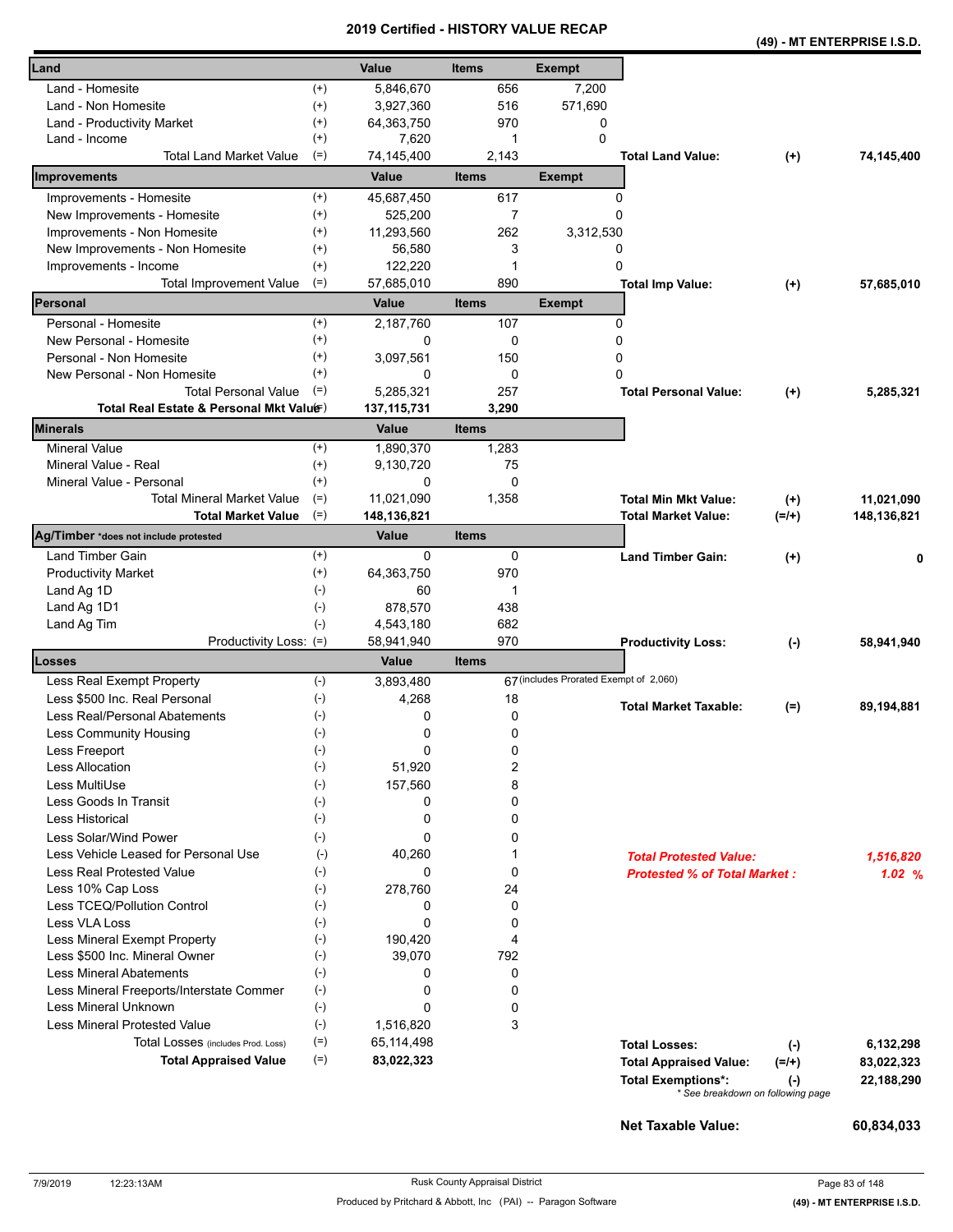|                                                                                                                                     |                      |                                                                    |                                              |                      |                                                                                                                  | (49) - MT ENTERPRISE I.S.D.      |
|-------------------------------------------------------------------------------------------------------------------------------------|----------------------|--------------------------------------------------------------------|----------------------------------------------|----------------------|------------------------------------------------------------------------------------------------------------------|----------------------------------|
| *** Freeze Totals: (This is only for Effective Tax Rate Calculation)                                                                |                      |                                                                    |                                              |                      |                                                                                                                  |                                  |
| <b>Total Ceiling Tax:</b>                                                                                                           |                      | 72.548.15                                                          |                                              |                      |                                                                                                                  |                                  |
| <b>Total Freeze Taxable:</b>                                                                                                        |                      | 8,878,980                                                          |                                              |                      |                                                                                                                  |                                  |
| New Imp/Pers with Ceiling: +                                                                                                        |                      | 29,950                                                             |                                              |                      |                                                                                                                  |                                  |
| **Freeze Adjusted Taxable:                                                                                                          |                      |                                                                    |                                              |                      | 51,985,003**This number DOES NOT represent any Jurisdiction's Certified Taxable Value**                          |                                  |
| Estimated Total Levy: ((Net Taxable Value - Total Freeze Taxable + New Imp/Pers with Ceiling) * Tax Rate / 100) + Total Ceiling Tax |                      |                                                                    |                                              |                      |                                                                                                                  |                                  |
| or (Freeze Adjusted Taxable * Tax Rate / 100) + Total Ceiling Tax                                                                   |                      |                                                                    |                                              |                      |                                                                                                                  |                                  |
| <b>Count of Homesteads</b>                                                                                                          |                      |                                                                    |                                              |                      |                                                                                                                  |                                  |
| н<br>s<br>F<br>в                                                                                                                    | D                    | w<br>o                                                             | DV<br>DV100                                  | <b>SS First Resp</b> | <b>SS Svc Member</b>                                                                                             |                                  |
| 252<br>237<br>0<br>19                                                                                                               | 0                    | 0<br>0                                                             | 18<br>10                                     | 0                    | 0                                                                                                                |                                  |
| <b>Owner and Parcel Counts</b>                                                                                                      |                      |                                                                    |                                              |                      |                                                                                                                  |                                  |
| <b>Total Parcels*:</b>                                                                                                              |                      | 3,570 * Parcel count is figured by parcel per ownership sequences. |                                              |                      |                                                                                                                  |                                  |
| <b>Total Owners:</b>                                                                                                                | 2,271                |                                                                    |                                              |                      |                                                                                                                  |                                  |
| <b>Ported Homestead/Charity Amounts</b>                                                                                             |                      | Value                                                              | <b>Items</b>                                 |                      |                                                                                                                  |                                  |
| DV Donated Home (Charity)                                                                                                           | $^{(+)}$             | $\pmb{0}$                                                          |                                              | 0                    |                                                                                                                  |                                  |
| SS of a Service Member Ported Amount                                                                                                | $^{(+)}$             |                                                                    | 0                                            | 0                    |                                                                                                                  |                                  |
| SS of a First Responder Ported Amount                                                                                               | $^{(+)}$             |                                                                    | 0                                            | 0                    |                                                                                                                  |                                  |
| SS of DV Donated Home Ported Amount<br>SS of 100% DV Ported Amount                                                                  | $^{(+)}$<br>$^{(+)}$ | 0                                                                  | 0                                            | 0<br>0               |                                                                                                                  |                                  |
| <b>Homestead Exemptions</b>                                                                                                         |                      | Value                                                              | <b>Items</b>                                 |                      |                                                                                                                  |                                  |
| Homestead H,S                                                                                                                       | $^{(+)}$             | 11,311,050                                                         |                                              | 518                  |                                                                                                                  |                                  |
| Senior S                                                                                                                            | $^{(+)}$             | 1,810,900                                                          |                                              | 194                  | H - Homestead                                                                                                    | D - Disabled Only                |
| Disabled B                                                                                                                          | $^{(+)}$             | 73,530                                                             |                                              | 11                   | S - Over 65<br>F - Disabled Widow                                                                                | W - Widow<br>O - Over 65 (No HS) |
| DV 100%                                                                                                                             | $(+)$                | 681,380                                                            |                                              | 6                    | B - Disabled                                                                                                     | DV - Disabled Veteran            |
| Surviving Spouse of a Service Member                                                                                                | $^{(+)}$             | 0                                                                  |                                              | 0                    | DV100 (1, 2, 3) - 100% Disabled Veteran                                                                          |                                  |
| Survivng Spouse of a First Responder                                                                                                | $(+)$                | 0                                                                  |                                              | 0                    | 4 (4B, 4H, 4S) - Surviving Spouse of a Service Member<br>5* (5B, 5H, 5S) - Surviving Spouse of a First Responder |                                  |
| Total Reimbursable (=)<br><b>Local Discount</b>                                                                                     |                      | 13,876,860<br>8,165,600                                            |                                              | 729<br>391           |                                                                                                                  |                                  |
| Disabled Veteran                                                                                                                    | $^{(+)}$<br>$^{(+)}$ | 145,830                                                            |                                              | 18                   |                                                                                                                  |                                  |
| Optional 65                                                                                                                         | $^{(+)}$             | 0                                                                  |                                              | 0                    |                                                                                                                  |                                  |
| <b>Local Disabled</b>                                                                                                               | $^{(+)}$             | 0                                                                  |                                              | 0                    |                                                                                                                  |                                  |
| State Homestead                                                                                                                     | $^{(+)}$             | 0                                                                  |                                              | 0                    |                                                                                                                  |                                  |
| <b>Total Exemptions</b>                                                                                                             | $(=)$                |                                                                    | 22,188,290 (includes Ported/Charity Amounts) |                      |                                                                                                                  |                                  |
| <b>Special Certified Totals</b>                                                                                                     |                      |                                                                    |                                              |                      |                                                                                                                  |                                  |
|                                                                                                                                     |                      |                                                                    |                                              |                      |                                                                                                                  |                                  |
| <b>Exempt Value of First Time Absolute Exemption</b>                                                                                |                      |                                                                    | \$36,100                                     |                      |                                                                                                                  |                                  |
| <b>Exempt Value of First Time Partial Exemption</b>                                                                                 |                      |                                                                    | \$60,540                                     |                      |                                                                                                                  |                                  |
| <b>New AG/Timber</b>                                                                                                                |                      |                                                                    |                                              |                      |                                                                                                                  |                                  |
| Market                                                                                                                              |                      |                                                                    | \$500                                        |                      |                                                                                                                  |                                  |
| Taxable                                                                                                                             |                      |                                                                    | \$950                                        |                      |                                                                                                                  |                                  |
| Value Loss                                                                                                                          |                      |                                                                    | $$ -450$                                     |                      |                                                                                                                  |                                  |
| New Improvement/Personal                                                                                                            |                      |                                                                    |                                              |                      |                                                                                                                  |                                  |
| Market                                                                                                                              |                      |                                                                    | \$581,780                                    |                      |                                                                                                                  |                                  |
| Taxable                                                                                                                             |                      |                                                                    | \$450,400                                    |                      |                                                                                                                  |                                  |
|                                                                                                                                     |                      |                                                                    |                                              |                      |                                                                                                                  |                                  |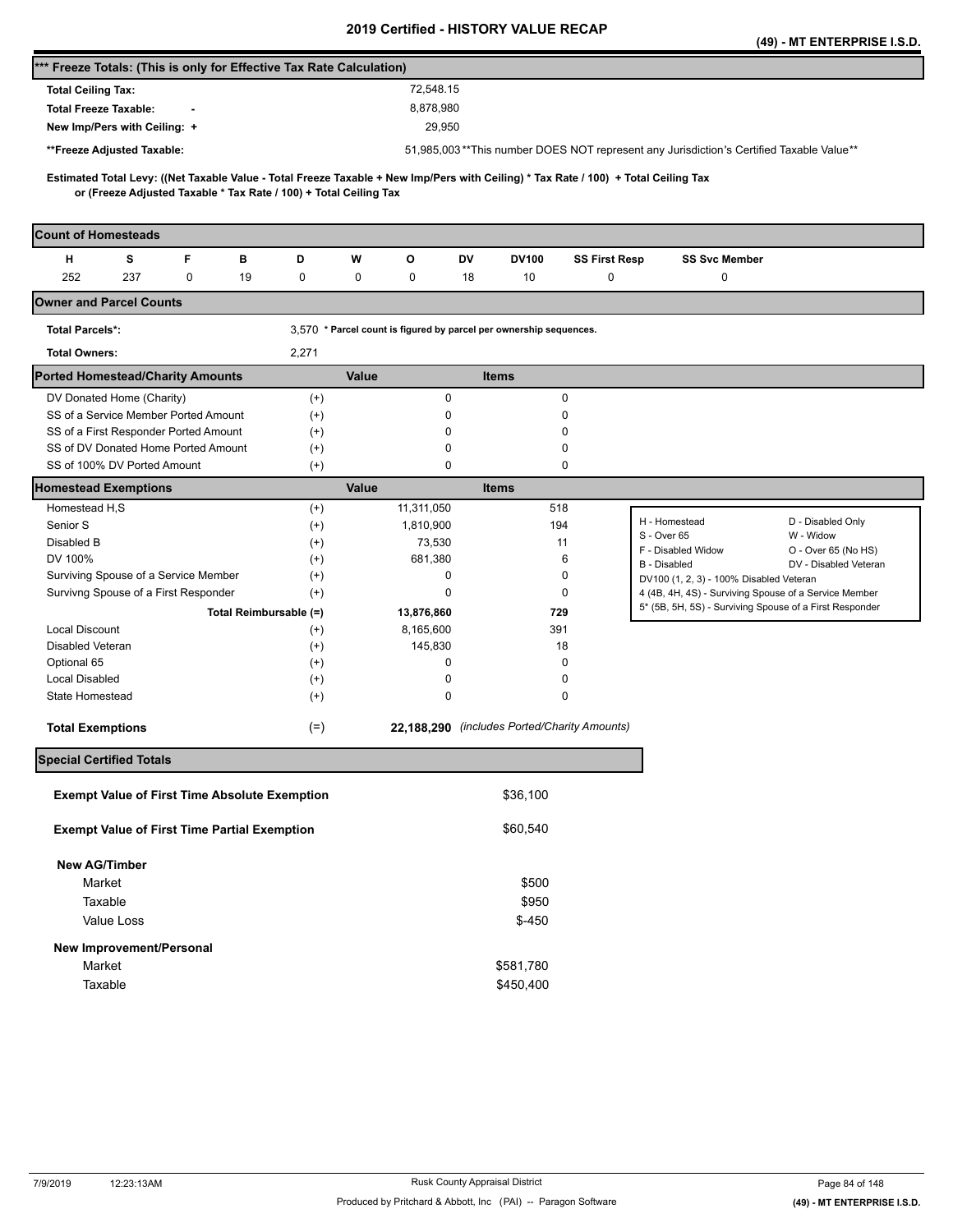|                                   | Average Values* (includes protested & exempt value) |                |                                        |
|-----------------------------------|-----------------------------------------------------|----------------|----------------------------------------|
| Average Homestead Value A*        |                                                     | <b>Parcels</b> | Total Homestead Value A*               |
| Market                            | \$68,927                                            | 460            | \$31,706,470<br>Market                 |
| Taxable                           | \$29,777                                            |                | \$18,741,400<br>Taxable                |
|                                   | Average Homestead Value A* and E*                   | <b>Parcels</b> | Total Homestead Value A* and E*        |
| <b>Market</b>                     | \$70,772                                            | 493            | \$34,890,940<br>Market                 |
| Taxable                           | \$31.273                                            |                | \$21,041,600<br>Taxable                |
|                                   | Average Homestead Value A* and E* and M1            | <b>Parcels</b> | Total Homestead Value A* and E* and M1 |
| <b>Market</b>                     | \$61,840                                            | 601            | \$37,165,970<br>Market                 |
| Taxable                           | \$24,177                                            |                | \$21,812,680<br>Taxable                |
| <b>Average Homestead Value M1</b> |                                                     | <b>Parcels</b> | <b>Total Homestead Value M1</b>        |
| <b>Market</b>                     | \$21,065                                            | 108            | \$2,275,030<br>Market                  |
| Taxable                           | \$0                                                 |                | \$771,080<br>Taxable                   |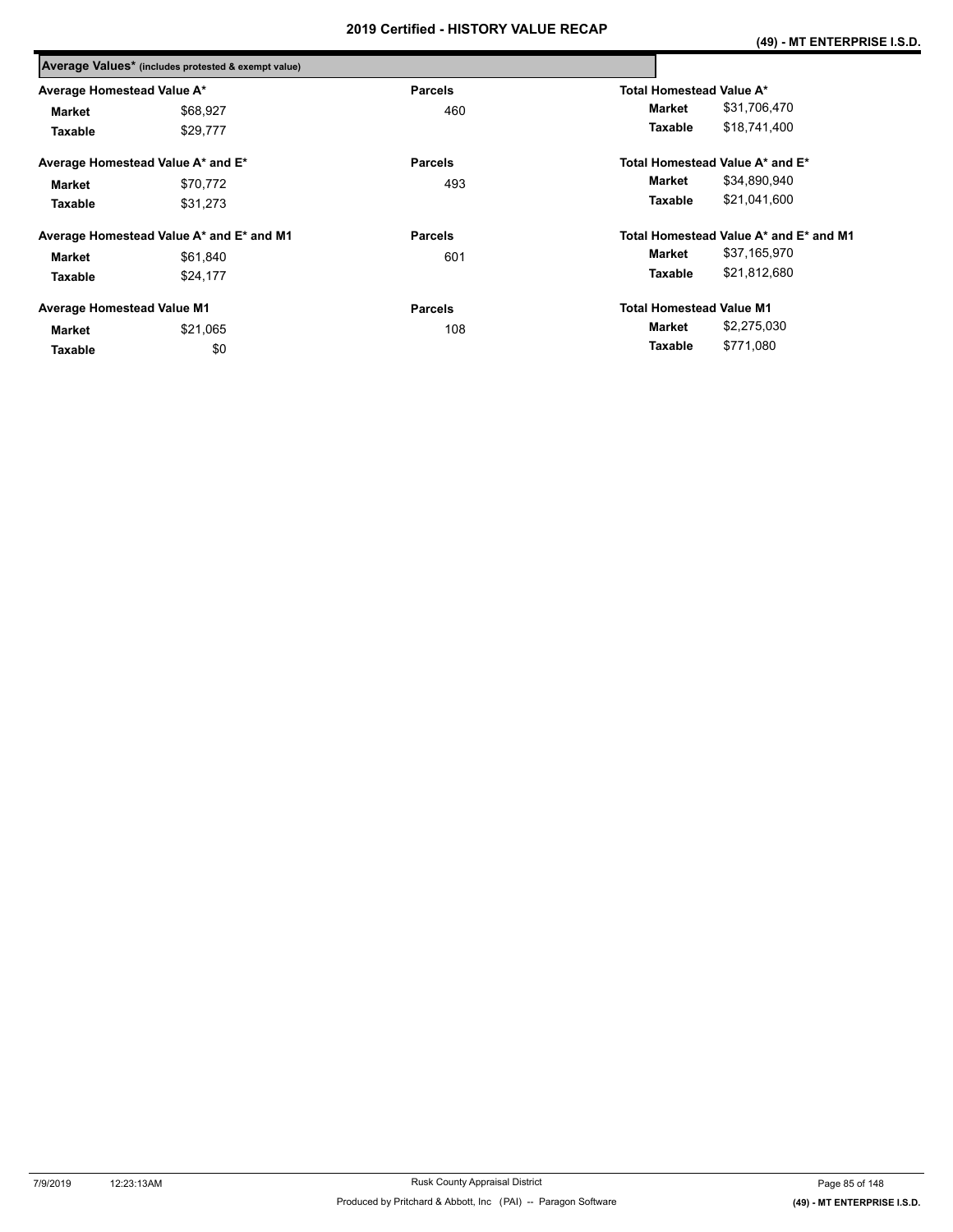#### **(49) - MT ENTERPRISE I.S.D.**

|                      |                         |              |           |                  |                                      | <b>Category Code Breakdown</b> |                     |             |                |                                    |                                    |
|----------------------|-------------------------|--------------|-----------|------------------|--------------------------------------|--------------------------------|---------------------|-------------|----------------|------------------------------------|------------------------------------|
| Cat<br>Code          | Items                   | <b>Acres</b> | Land      | <b>Ag/Timber</b> | <b>Productivity</b><br><b>Market</b> | <b>Taxable</b><br>Land         | <b>Improvements</b> | Personal    | <b>Mineral</b> | <b>Total Mkt</b><br><b>Taxable</b> | <b>Total Net</b><br><b>Taxable</b> |
| A1                   | 419                     | 951.435      | 3,922,300 | 0                | 0                                    | 3,922,300                      | 26,787,130          | $\pmb{0}$   | 0              | 30,709,430                         | 18,782,090                         |
| A <sub>2</sub>       | 101                     | 216.188      | 801,200   | 0                | 0                                    | 801,200                        | 1,485,650           | 0           | 0              | 2,286,850                          | 1,261,350                          |
| A3                   | 23                      | 1.990        | 7,670     | 0                | 0                                    | 7,670                          | 1,061,290           | 0           | 0              | 1,068,960                          | 603,070                            |
| A4                   | 13                      | 10.324       | 44,720    | 0                | $\pmb{0}$                            | 44,720                         | 594,060             | 0           | 0              | 638,780                            | 638,780                            |
| A*                   | 556                     | 1,179.937    | 4,775,890 | 0                | 0                                    | 4,775,890                      | 29,928,130          | 0           | 0              | 34,704,020                         | 21,285,290                         |
| C <sub>1</sub>       | 61                      | 49.257       | 378,610   | 0                | 0                                    | 378,610                        | 0                   | 0           | 0              | 378,610                            | 372,700                            |
| C <sub>1</sub> B     | 3                       | 1.291        | 15,400    | 0                | 0                                    | 15,400                         | 0                   | 0           | 0              | 15,400                             | 15,400                             |
| C <sub>1</sub> R     | 186                     | 360.334      | 1,029,840 | 0                | 0                                    | 1,029,840                      | 168,090             | 0           | 0              | 1,197,930                          | 1,191,330                          |
| $\mathbf{C}^{\star}$ | 250                     | 410.882      | 1,423,850 | 0                | 0                                    | 1,423,850                      | 168,090             | 0           | 0              | 1,591,940                          | 1,579,430                          |
| D <sub>1</sub>       | 970                     | 44,501.605   | 0         | 5,421,810        | 64,363,750                           | 5,421,810                      | 0                   | 0           | 0              | 5,421,810                          | 5,418,660                          |
| D <sub>2</sub>       | 86                      | 0.000        | 0         | 0                | $\pmb{0}$                            | 0                              | 2,435,530           | 0           | 0              | 2,435,530                          | 2,431,820                          |
| D*                   | 1,056                   | 44,501.605   | 0         | 5,421,810        | 64,363,750                           | 5,421,810                      | 2,435,530           | 0           | 0              | 7,857,340                          | 7,850,480                          |
| Е                    |                         |              |           |                  |                                      |                                |                     |             |                |                                    |                                    |
|                      | 38                      | 114.112      | 283,720   | 0                | 0                                    | 283,720                        | 1,576,420           | 0           | 0              | 1,860,140                          | 1,369,720                          |
| E1                   | 194                     | 512.754      | 1,555,940 | 0                | 0                                    | 1,555,940                      | 16,357,350          | 0           | 0              | 17,913,290                         | 11,233,200                         |
| E <sub>2</sub>       | 23                      | 45.280       | 146,080   | 0                | 0                                    | 146,080                        | 553,080             | 0           | 0              | 699,160                            | 344,380                            |
| <b>ENQ</b>           | 20                      | 385.913      | 525,680   | 0                | 0                                    | 525,680                        | $\mathbf 0$         | 0           | 0              | 525,680                            | 525,680                            |
| E*                   | 275                     | 1,058.059    | 2,511,420 | 0                | 0                                    | 2,511,420                      | 18,486,850          | 0           | 0              | 20,998,270                         | 13,472,980                         |
| F1                   | 45                      | 34.876       | 431,180   | 0                | 0                                    | 431,180                        | 2,972,650           | 0           | 0              | 3,403,830                          | 3,403,830                          |
| F <sub>1</sub>       | 45                      | 34.876       | 431,180   | $\pmb{0}$        | 0                                    | 431,180                        | 2,972,650           | $\bf{0}$    | 0              | 3,403,830                          | 3,403,830                          |
| F <sub>2</sub>       | $\overline{4}$          | 3.340        | 33,420    | 0                | $\pmb{0}$                            | 33,420                         | 251,160             | 0           | $\pmb{0}$      | 284,580                            | 284,580                            |
| F <sub>2</sub>       | 4                       | 3.340        | 33,420    | $\pmb{0}$        | 0                                    | 33,420                         | 251,160             | $\pmb{0}$   | 0              | 284,580                            | 284,580                            |
| F*                   | 49                      | 38.216       | 464,600   | 0                | 0                                    | 464,600                        | 3,223,810           | 0           | 0              | 3,688,410                          | 3,688,410                          |
| G <sub>1</sub>       | 490                     | 0.000        | 0         | 0                | $\pmb{0}$                            | 0                              | 0                   | 0           | 1,851,280      | 1,851,280                          | 1,851,280                          |
| G*                   | 490                     | 0.000        | 0         | 0                | 0                                    | 0                              | 0                   | 0           | 1,851,280      | 1,851,280                          | 1,851,280                          |
| J1                   | 3                       | 0.000        | 0         | 0                | $\pmb{0}$                            | $\pmb{0}$                      | 0                   | 0           | 190,400        | 190,400                            | 0                                  |
| J2                   | $\overline{c}$          | 0.000        | 0         | 0                | 0                                    | $\pmb{0}$                      | 0                   | 0           | 81,180         | 81,180                             | 81,180                             |
| J3                   | 5                       | 0.000        | 0         | 0                | 0                                    | $\pmb{0}$                      | 0                   | 0           | 2,467,440      | 2,467,440                          | 2,467,440                          |
| J4                   | 8                       | 5.189        | 19,000    | 0                | 0                                    | 19,000                         | 34,530              | 0           | 1,107,760      | 1,161,290                          | 1,161,290                          |
| J6                   | 33                      | 10.000       | 8,000     | 0                | 0                                    | 8,000                          | 0                   | 0           | 3,779,880      | 3,787,880                          | 2,272,970                          |
| J6A                  | $\overline{2}$          | 0.000        | 0         | 0                | 0                                    | $\mathbf 0$                    | 0                   | $\mathbf 0$ | 96,550         | 96,550                             | 96,550                             |
| J*                   | 53                      | 15.189       | 27,000    | 0                | 0                                    | 27,000                         | 34,530              | 0           | 7,723,210      | 7,784,740                          | 6,079,430                          |
| L1                   | 87                      | 0.000        | 0         | 0                | $\pmb{0}$                            | $\pmb{0}$                      | 0                   | 2,586,983   | 0              | 2,586,983                          | 2,337,243                          |
| L1                   | ${\bf 87}$              | 0.000        | 0         | $\pmb{0}$        | 0                                    | 0                              | 0                   | 2,586,983   | 0              | 2,586,983                          | 2,337,243                          |
| L2C                  | $\overline{\mathbf{c}}$ | 0.000        | 0         | 0                | 0                                    | 0                              | 0                   | 0           | 122,470        | 122,470                            | 122,470                            |
| L2G                  | $\overline{\mathbf{c}}$ | 0.000        | 0         | 0                | $\pmb{0}$                            | 0                              | 0                   | $\pmb{0}$   | 10,050         | 10,050                             | 10,050                             |
| L <sub>2</sub> H     | $\mathbf{1}$            | 0.000        | 0         | 0                | $\pmb{0}$                            | 0                              | 0                   | 0           | 85,380         | 85,380                             | 85,380                             |
| L2M                  | $\overline{\mathbf{c}}$ | 0.000        |           | 0                | $\pmb{0}$                            |                                |                     | 0           | 60,700         | 60,700                             | 60,700                             |
| L <sub>2</sub> P     |                         |              | 0         |                  |                                      | 0                              | 0                   |             |                |                                    | 296,060                            |
|                      | 5                       | 0.000        | 0         | 0                | 0                                    | 0                              | 0                   | 0           | 296,060        | 296,060                            |                                    |
| L2Q                  | 12                      | 0.000        | 0         | 0                | 0                                    | 0                              | 0                   | 0           | 778,040        | 778,040                            | 776,130                            |
| L2T                  | $\mathbf{1}$            | 0.000        | 0         | 0                | $\pmb{0}$                            | 0                              | 0                   | 0           | 54,810         | 54,810                             | 54,810                             |
| L2                   | 25                      | 0.000        | 0         | $\pmb{0}$        | 0                                    | 0                              | $\pmb{0}$           | $\bf{0}$    | 1,407,510      | 1,407,510                          | 1,405,600                          |
| L*                   | $112$                   | 0.000        | 0         | 0                | 0                                    | 0                              | 0                   | 2,586,983   | 1,407,510      | 3,994,493                          | 3,742,843                          |
| M1                   | 153                     | 0.000        | 0         | 0                | 0                                    | 0                              | 95,540              | 2,694,070   | 0              | 2,789,610                          | 1,283,890                          |
| $\mathsf{M}^\star$   | 153                     | 0.000        | 0         | 0                | 0                                    | 0                              | 95,540              | 2,694,070   | 0              | 2,789,610                          | 1,283,890                          |
| XB                   | 18                      | 0.000        | 0         | 0                | $\pmb{0}$                            | 0                              | 0                   | 4,268       | 0              | 4,268                              | 0                                  |
| ХC                   | 792                     | 0.000        | 0         | 0                | 0                                    | 0                              | 0                   | 0           | 39,070         | 39,070                             | 0                                  |
| XV                   | $\mathbf{1}$            | 0.000        | 0         | 0                | 0                                    | 0                              | 0                   | $\pmb{0}$   | 20             | 20                                 |                                    |
| <b>XVA</b>           | 28                      | 23.809       | 204,960   | 0                | 0                                    | 204,960                        | 2,167,460           | $\pmb{0}$   | 0              | 2,372,420                          |                                    |
| <b>XVB</b>           | 8                       | 10.958       | 40,820    | 0                | 0                                    | 40,820                         | 315,080             | 0           | 0              | 355,900                            |                                    |
| <b>XVC</b>           | 8                       | 64.980       | 155,890   | 0                | 0                                    | 155,890                        | 640,390             | 0           | 0              | 796,280                            |                                    |
|                      |                         |              |           |                  |                                      |                                |                     |             |                |                                    |                                    |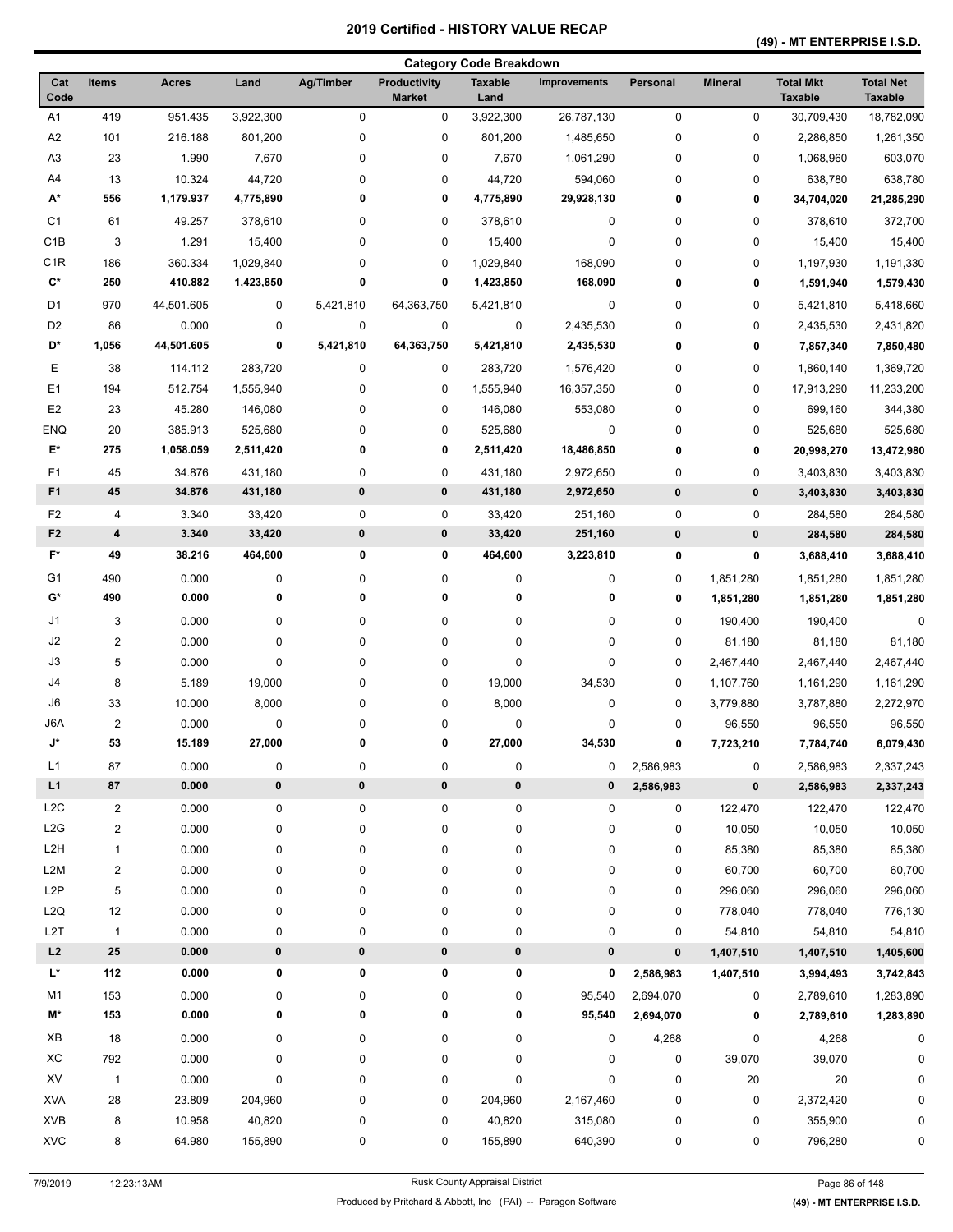#### **(49) - MT ENTERPRISE I.S.D.**

|             | <b>Category Code Breakdown</b> |              |           |           |                                      |                        |                     |                 |                |                                    |                                    |  |  |
|-------------|--------------------------------|--------------|-----------|-----------|--------------------------------------|------------------------|---------------------|-----------------|----------------|------------------------------------|------------------------------------|--|--|
| Cat<br>Code | <b>Items</b>                   | <b>Acres</b> | Land      | Ag/Timber | <b>Productivity</b><br><b>Market</b> | <b>Taxable</b><br>Land | <b>Improvements</b> | <b>Personal</b> | <b>Mineral</b> | <b>Total Mkt</b><br><b>Taxable</b> | <b>Total Net</b><br><b>Taxable</b> |  |  |
| <b>XVD</b>  | 4                              | 8.270        | 31,700    | 0         | 0                                    | 31,700                 | 178,840             | 0               | 0              | 210,540                            | 0                                  |  |  |
| <b>XVE</b>  |                                | 3.203        | 24,830    | 0         | 0                                    | 24,830                 | 4,860               | 0               | 0              | 29,690                             | $\mathbf 0$                        |  |  |
| <b>XVF</b>  | 8                              | 30.460       | 95,180    | $\Omega$  | 0                                    | 95.180                 | 3,020               | 0               | 0              | 98,200                             | 0                                  |  |  |
| <b>XVH</b>  | 2                              | 14.902       | 20,860    | 0         | 0                                    | 20.860                 | 0                   | 0               | 0              | 20.860                             | 0                                  |  |  |
| <b>XVK</b>  |                                | 0.356        | 4,650     | $\Omega$  | 0                                    | 4,650                  | 2,880               | 0               | 0              | 7,530                              | 0                                  |  |  |
| $X^*$       | 877                            | 156.938      | 578.890   | 0         | 0                                    | 578.890                | 3,312,530           | 4,268           | 39,090         | 3,934,778                          | 0                                  |  |  |
|             | 3,871                          | 47,360.827   | 9,781,650 | 5,421,810 | 64,363,750                           | 15,203,460             | 57,685,010          | 5,285,321       | 11,021,090     | 89,194,881                         | 60,834,033                         |  |  |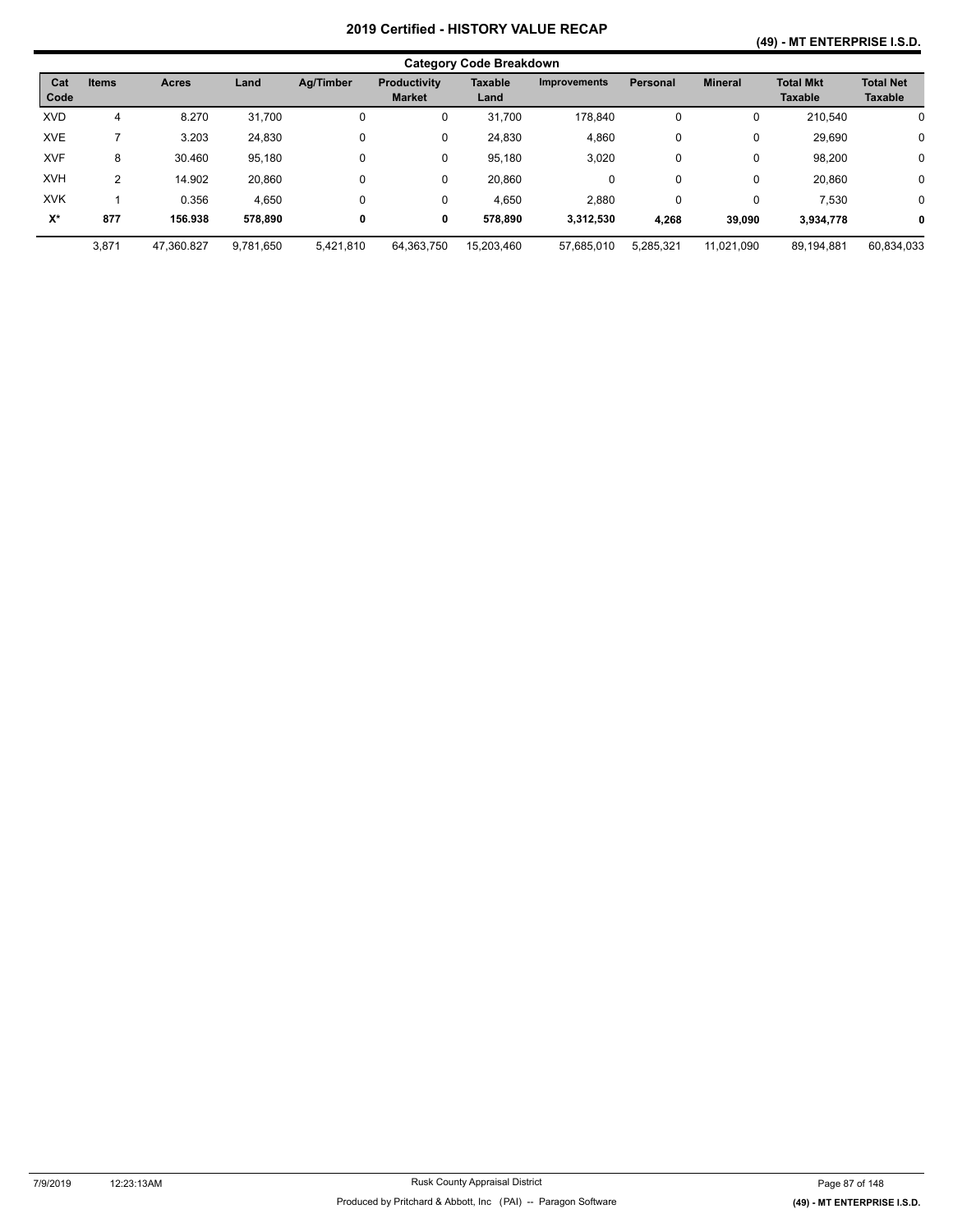|                                                     |           |                     |                     |                                         |                                     |           | (51) - OVERTON I.S.D. |
|-----------------------------------------------------|-----------|---------------------|---------------------|-----------------------------------------|-------------------------------------|-----------|-----------------------|
| Land                                                |           | Value               | <b>Items</b>        | <b>Exempt</b>                           |                                     |           |                       |
| Land - Homesite<br>$^{(+)}$                         |           | 5,464,270           | 850                 | 11,090                                  |                                     |           |                       |
| $^{(+)}$<br>Land - Non Homesite                     |           | 5,578,770           | 554                 | 1,679,050                               |                                     |           |                       |
| $^{(+)}$<br>Land - Productivity Market              |           | 18,712,590          | 316                 | 0                                       |                                     |           |                       |
| $^{(+)}$<br>Land - Income                           |           | 36,790              | 3                   | $\mathbf{0}$                            |                                     |           |                       |
| <b>Total Land Market Value</b><br>$(=)$             |           | 29,792,420          | 1,725               |                                         | <b>Total Land Value:</b>            | $(+)$     | 29,792,420            |
| Improvements                                        |           | Value               | <b>Items</b>        | <b>Exempt</b>                           |                                     |           |                       |
| Improvements - Homesite<br>$^{(+)}$                 |           | 58,700,300          | 807                 | 380,450                                 |                                     |           |                       |
| New Improvements - Homesite<br>$^{(+)}$             |           | 999,350             | 9                   | 0                                       |                                     |           |                       |
| Improvements - Non Homesite<br>$^{(+)}$             |           | 32,430,400          | 290                 | 20,465,230                              |                                     |           |                       |
| New Improvements - Non Homesite<br>$^{(+)}$         |           | 268,210             | 2                   | 257,600                                 |                                     |           |                       |
| $^{(+)}$<br>Improvements - Income                   |           | 318,400             | 5                   | 0                                       |                                     |           |                       |
| $(=)$<br>Total Improvement Value                    |           | 92,716,660          | 1,113               |                                         | <b>Total Imp Value:</b>             | $(+)$     | 92,716,660            |
| Personal                                            |           | Value               | <b>Items</b>        | <b>Exempt</b>                           |                                     |           |                       |
| Personal - Homesite<br>$^{(+)}$                     |           | 1,271,160           | 69                  | 0                                       |                                     |           |                       |
| $^{(+)}$<br>New Personal - Homesite                 |           | 93,480              | 2                   | 0                                       |                                     |           |                       |
| Personal - Non Homesite<br>$^{(+)}$                 |           | 3,634,897           | 133                 | 62,334                                  |                                     |           |                       |
| $^{(+)}$<br>New Personal - Non Homesite             |           | 135,520             | 3                   | 0                                       |                                     |           |                       |
| <b>Total Personal Value</b><br>$(=)$                |           | 5,135,057           | 207                 |                                         | <b>Total Personal Value:</b>        | $(+)$     | 5,135,057             |
| Total Real Estate & Personal Mkt Valuer)            |           | 127,644,137         | 3,045               |                                         |                                     |           |                       |
| <b>Minerals</b>                                     |           | Value               | <b>Items</b>        |                                         |                                     |           |                       |
| <b>Mineral Value</b><br>$^{(+)}$                    |           | 2,835,230           | 1,160               |                                         |                                     |           |                       |
| Mineral Value - Real<br>$^{(+)}$                    |           | 16,055,420          | 94                  |                                         |                                     |           |                       |
| Mineral Value - Personal<br>$^{(+)}$                |           | 0                   | 0                   |                                         |                                     |           |                       |
| <b>Total Mineral Market Value</b><br>$(=)$          |           | 18,890,650          | 1,254               |                                         | <b>Total Min Mkt Value:</b>         | $(+)$     | 18,890,650            |
| $(=)$<br><b>Total Market Value</b>                  |           | 146,534,787         |                     |                                         | <b>Total Market Value:</b>          | $(=/+)$   | 146,534,787           |
| Ag/Timber *does not include protested               |           | Value               | <b>Items</b>        |                                         |                                     |           |                       |
| Land Timber Gain<br>$^{(+)}$                        |           | 0                   | 0                   |                                         | <b>Land Timber Gain:</b>            | $(+)$     | 0                     |
| $^{(+)}$<br><b>Productivity Market</b>              |           | 18,712,590          | 316                 |                                         |                                     |           |                       |
| $(-)$<br>Land Ag 1D                                 |           | 0                   | 0                   |                                         |                                     |           |                       |
| Land Ag 1D1<br>$(\text{-})$                         |           | 259,410             | 147                 |                                         |                                     |           |                       |
| Land Ag Tim<br>$(-)$                                |           | 577,000             | 215                 |                                         |                                     |           |                       |
| Productivity Loss: (=)<br>Losses                    |           | 17,876,180<br>Value | 316<br><b>Items</b> |                                         | <b>Productivity Loss:</b>           | $(-)$     | 17,876,180            |
| $(-)$<br>Less Real Exempt Property                  |           | 22,872,594          |                     | 86 (includes Prorated Exempt of 12,310) |                                     |           |                       |
| Less \$500 Inc. Real Personal<br>$(-)$              |           | 2,628               | 15                  |                                         |                                     |           |                       |
| $(\textnormal{-})$<br>Less Real/Personal Abatements |           | 0                   | 0                   |                                         | <b>Total Market Taxable:</b>        | $(=)$     | 128,658,607           |
| Less Community Housing<br>$(\text{-})$              |           | 0                   | 0                   |                                         |                                     |           |                       |
| $(\text{-})$<br>Less Freeport                       |           | 0                   | 0                   |                                         |                                     |           |                       |
| <b>Less Allocation</b><br>$(-)$                     |           | 0                   | 0                   |                                         |                                     |           |                       |
| Less MultiUse<br>$(-)$                              |           | 124,530             | 6                   |                                         |                                     |           |                       |
| Less Goods In Transit<br>$(-)$                      |           | 0                   | 0                   |                                         |                                     |           |                       |
| $(-)$<br><b>Less Historical</b>                     |           | 0                   | 0                   |                                         |                                     |           |                       |
| Less Solar/Wind Power<br>$(-)$                      |           | 0                   | 0                   |                                         |                                     |           |                       |
| Less Vehicle Leased for Personal Use                | $(\cdot)$ | 114,790             | 3                   |                                         | <b>Total Protested Value:</b>       |           | 0                     |
| Less Real Protested Value<br>$(-)$                  |           | 0                   | 0                   |                                         | <b>Protested % of Total Market:</b> |           | 0.00%                 |
| $(-)$<br>Less 10% Cap Loss                          |           | 152,680             | 13                  |                                         |                                     |           |                       |
| Less TCEQ/Pollution Control<br>$(-)$                |           | 0                   | 0                   |                                         |                                     |           |                       |
| <b>Less VLA Loss</b><br>$(\cdot)$                   |           | 0                   | 0                   |                                         |                                     |           |                       |
| Less Mineral Exempt Property<br>$(-)$               |           | 656,620             | 9                   |                                         |                                     |           |                       |
| $(-)$<br>Less \$500 Inc. Mineral Owner              |           | 63,060              | 791                 |                                         |                                     |           |                       |
| $(-)$<br><b>Less Mineral Abatements</b>             |           | 0                   | 0                   |                                         |                                     |           |                       |
| Less Mineral Freeports/Interstate Commer<br>$(-)$   |           | 0                   | 0                   |                                         |                                     |           |                       |
| $(-)$<br>Less Mineral Unknown                       |           | 0                   | 0                   |                                         |                                     |           |                       |
| <b>Less Mineral Protested Value</b><br>$(-)$        |           | 0                   | 0                   |                                         |                                     |           |                       |
| $(=)$<br>Total Losses (includes Prod. Loss)         |           | 41,863,082          |                     |                                         | <b>Total Losses:</b>                | $(-)$     | 23,872,112            |
| $(=)$<br><b>Total Appraised Value</b>               |           | 104,671,705         |                     |                                         | <b>Total Appraised Value:</b>       | $(=/+)$   | 104,671,705           |
|                                                     |           |                     |                     |                                         | <b>Total Exemptions*:</b>           | $(\cdot)$ | 27,035,615            |
|                                                     |           |                     |                     |                                         | * See breakdown on following page   |           |                       |
|                                                     |           |                     |                     |                                         | Net Taxable Value:                  |           | 77,636,090            |
|                                                     |           |                     |                     |                                         |                                     |           |                       |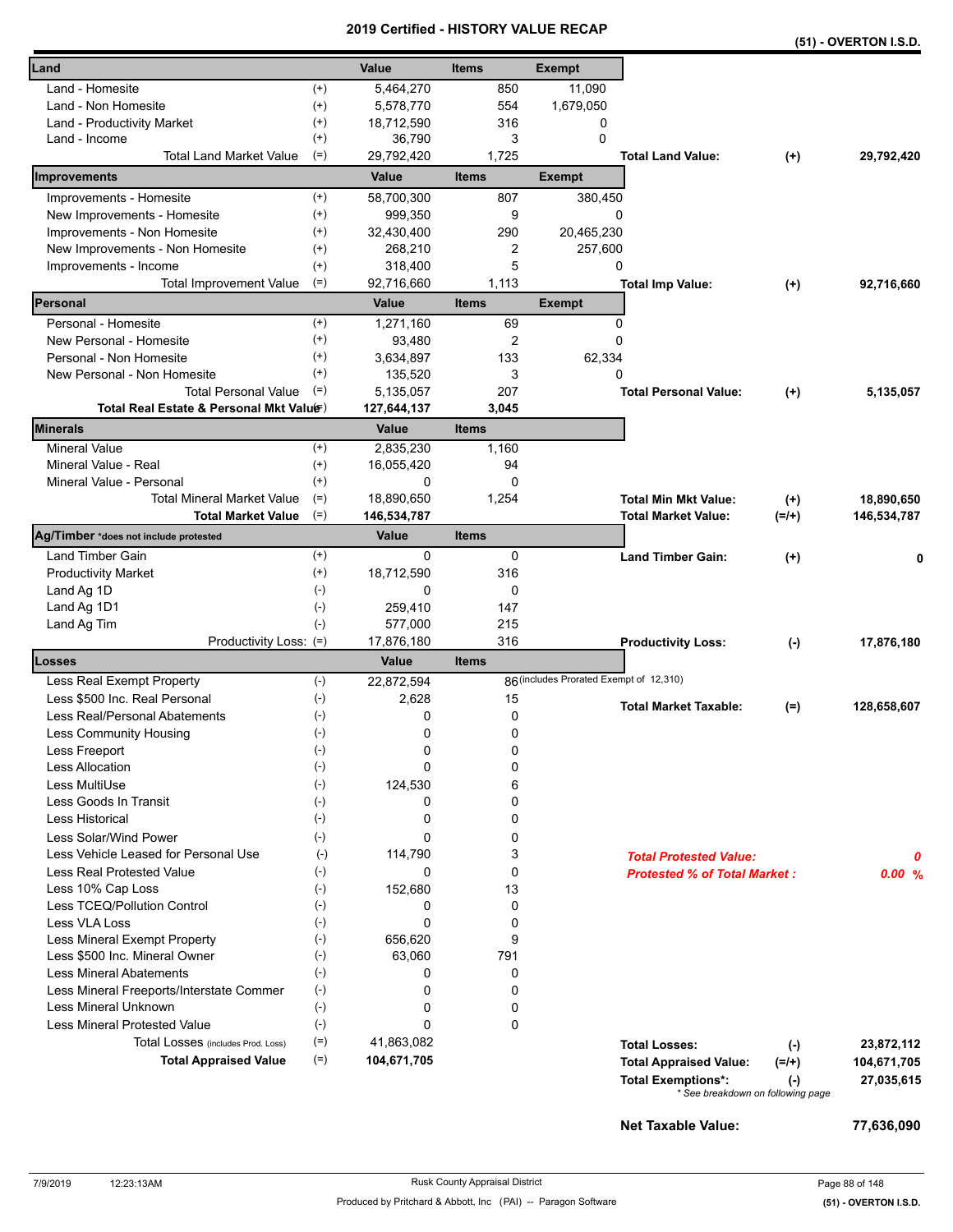|                                                                                                                                                                                                          |                      |                                                                    |                                              |                      |                                                                                                                  | (51) - OVERTON I.S.D.          |
|----------------------------------------------------------------------------------------------------------------------------------------------------------------------------------------------------------|----------------------|--------------------------------------------------------------------|----------------------------------------------|----------------------|------------------------------------------------------------------------------------------------------------------|--------------------------------|
| *** Freeze Totals: (This is only for Effective Tax Rate Calculation)                                                                                                                                     |                      |                                                                    |                                              |                      |                                                                                                                  |                                |
| <b>Total Ceiling Tax:</b>                                                                                                                                                                                |                      | 75,522.06                                                          |                                              |                      |                                                                                                                  |                                |
| <b>Total Freeze Taxable:</b>                                                                                                                                                                             |                      | 8,817,600                                                          |                                              |                      |                                                                                                                  |                                |
| New Imp/Pers with Ceiling: +                                                                                                                                                                             |                      |                                                                    | 0                                            |                      |                                                                                                                  |                                |
| **Freeze Adjusted Taxable:                                                                                                                                                                               |                      |                                                                    |                                              |                      | 68,818,490**This number DOES NOT represent any Jurisdiction's Certified Taxable Value**                          |                                |
|                                                                                                                                                                                                          |                      |                                                                    |                                              |                      |                                                                                                                  |                                |
| Estimated Total Levy: ((Net Taxable Value - Total Freeze Taxable + New Imp/Pers with Ceiling) * Tax Rate / 100) + Total Ceiling Tax<br>or (Freeze Adjusted Taxable * Tax Rate / 100) + Total Ceiling Tax |                      |                                                                    |                                              |                      |                                                                                                                  |                                |
| <b>Count of Homesteads</b>                                                                                                                                                                               |                      |                                                                    |                                              |                      |                                                                                                                  |                                |
| s<br>F<br>н<br>в                                                                                                                                                                                         | D                    | w<br>o                                                             | DV<br>DV100                                  | <b>SS First Resp</b> | <b>SS Svc Member</b>                                                                                             |                                |
| 269<br>259<br>0<br>31                                                                                                                                                                                    | 0                    | 0<br>$\mathbf{1}$                                                  | 25<br>17                                     | 0                    | 1                                                                                                                |                                |
| <b>Owner and Parcel Counts</b>                                                                                                                                                                           |                      |                                                                    |                                              |                      |                                                                                                                  |                                |
| <b>Total Parcels*:</b>                                                                                                                                                                                   |                      | 3,107 * Parcel count is figured by parcel per ownership sequences. |                                              |                      |                                                                                                                  |                                |
| <b>Total Owners:</b>                                                                                                                                                                                     | 2,185                |                                                                    |                                              |                      |                                                                                                                  |                                |
| <b>Ported Homestead/Charity Amounts</b>                                                                                                                                                                  |                      | Value                                                              | <b>Items</b>                                 |                      |                                                                                                                  |                                |
| DV Donated Home (Charity)                                                                                                                                                                                | $^{(+)}$             | $\pmb{0}$                                                          | 0                                            |                      |                                                                                                                  |                                |
| SS of a Service Member Ported Amount                                                                                                                                                                     | $^{(+)}$             | 0                                                                  | 0                                            |                      |                                                                                                                  |                                |
| SS of a First Responder Ported Amount                                                                                                                                                                    | $^{(+)}$             | 0                                                                  | 0                                            |                      |                                                                                                                  |                                |
| SS of DV Donated Home Ported Amount                                                                                                                                                                      | $^{(+)}$             | 0                                                                  | 0                                            |                      |                                                                                                                  |                                |
| SS of 100% DV Ported Amount                                                                                                                                                                              | $^{(+)}$             | 0                                                                  | 0                                            |                      |                                                                                                                  |                                |
| <b>Homestead Exemptions</b>                                                                                                                                                                              |                      | Value                                                              | <b>Items</b>                                 |                      |                                                                                                                  |                                |
| Homestead H,S                                                                                                                                                                                            | $^{(+)}$             | 13,725,745                                                         | 577                                          |                      |                                                                                                                  |                                |
| Senior S                                                                                                                                                                                                 | $^{(+)}$             | 2,287,350                                                          | 239                                          |                      | H - Homestead<br>S - Over 65                                                                                     | D - Disabled Only<br>W - Widow |
| Disabled B                                                                                                                                                                                               | $^{(+)}$             | 210,960                                                            | 25                                           |                      | F - Disabled Widow                                                                                               | O - Over 65 (No HS)            |
| DV 100%                                                                                                                                                                                                  | $(+)$                | 1,191,540                                                          | 16                                           |                      | B - Disabled                                                                                                     | DV - Disabled Veteran          |
| Surviving Spouse of a Service Member                                                                                                                                                                     | $^{(+)}$             | 17,730                                                             | 1                                            |                      | DV100 (1, 2, 3) - 100% Disabled Veteran                                                                          |                                |
| Survivng Spouse of a First Responder                                                                                                                                                                     | $(+)$                | 0                                                                  | 0                                            |                      | 4 (4B, 4H, 4S) - Surviving Spouse of a Service Member<br>5* (5B, 5H, 5S) - Surviving Spouse of a First Responder |                                |
| Total Reimbursable (=)                                                                                                                                                                                   |                      | 17,433,325                                                         | 18,587                                       |                      |                                                                                                                  |                                |
| <b>Local Discount</b>                                                                                                                                                                                    | $^{(+)}$             | 9,422,670                                                          | 484                                          |                      |                                                                                                                  |                                |
| Disabled Veteran                                                                                                                                                                                         | $^{(+)}$             | 179,620<br>0                                                       | 20<br>0                                      |                      |                                                                                                                  |                                |
| Optional 65<br><b>Local Disabled</b>                                                                                                                                                                     | $^{(+)}$<br>$^{(+)}$ | 0                                                                  | 0                                            |                      |                                                                                                                  |                                |
| State Homestead                                                                                                                                                                                          | $^{(+)}$             | 0                                                                  | 0                                            |                      |                                                                                                                  |                                |
|                                                                                                                                                                                                          |                      |                                                                    | 27,035,615 (includes Ported/Charity Amounts) |                      |                                                                                                                  |                                |
| <b>Total Exemptions</b>                                                                                                                                                                                  | $(=)$                |                                                                    |                                              |                      |                                                                                                                  |                                |
| <b>Special Certified Totals</b>                                                                                                                                                                          |                      |                                                                    |                                              |                      |                                                                                                                  |                                |
| <b>Exempt Value of First Time Absolute Exemption</b>                                                                                                                                                     |                      |                                                                    | \$37,970                                     |                      |                                                                                                                  |                                |
| <b>Exempt Value of First Time Partial Exemption</b>                                                                                                                                                      |                      |                                                                    | \$151,600                                    |                      |                                                                                                                  |                                |
| <b>New AG/Timber</b>                                                                                                                                                                                     |                      |                                                                    |                                              |                      |                                                                                                                  |                                |
| Market                                                                                                                                                                                                   |                      |                                                                    | \$0                                          |                      |                                                                                                                  |                                |
| Taxable                                                                                                                                                                                                  |                      |                                                                    | \$0                                          |                      |                                                                                                                  |                                |
| Value Loss                                                                                                                                                                                               |                      |                                                                    | \$0                                          |                      |                                                                                                                  |                                |
| New Improvement/Personal                                                                                                                                                                                 |                      |                                                                    |                                              |                      |                                                                                                                  |                                |
| Market                                                                                                                                                                                                   |                      |                                                                    | \$1,238,960                                  |                      |                                                                                                                  |                                |
| Taxable                                                                                                                                                                                                  |                      |                                                                    | \$949,310                                    |                      |                                                                                                                  |                                |
|                                                                                                                                                                                                          |                      |                                                                    |                                              |                      |                                                                                                                  |                                |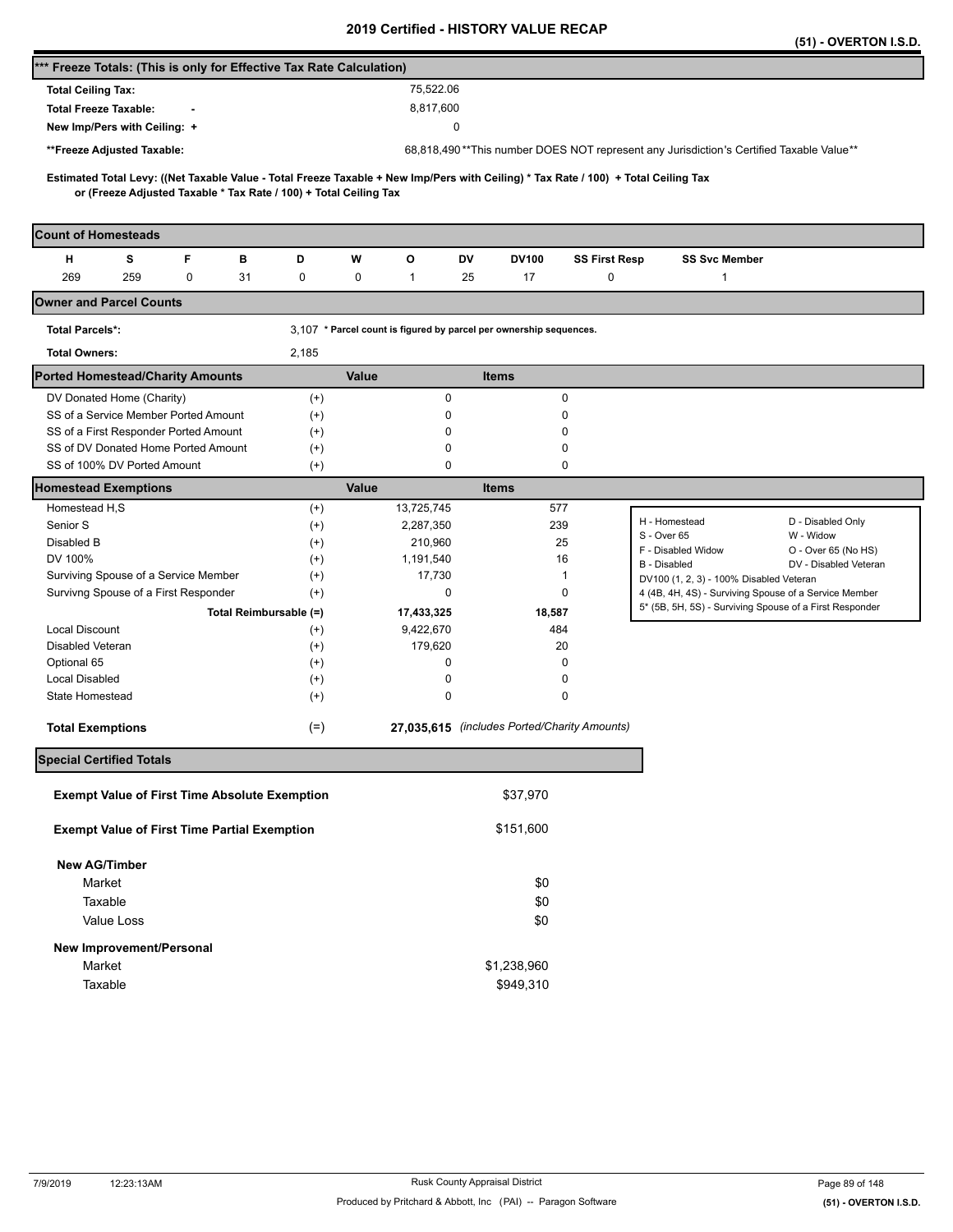|                                   | Average Values* (includes protested & exempt value) |                |                                        |
|-----------------------------------|-----------------------------------------------------|----------------|----------------------------------------|
| Average Homestead Value A*        |                                                     | <b>Parcels</b> | Total Homestead Value A*               |
| Market                            | \$73,613                                            | 750            | \$55,210,450<br>Market                 |
| Taxable                           | \$33,814                                            |                | \$32,778,645<br>Taxable                |
|                                   | Average Homestead Value A* and E*                   | <b>Parcels</b> | Total Homestead Value A* and E*        |
| <b>Market</b>                     | \$73.616                                            | 755            | \$55,580,450<br>Market                 |
| Taxable                           | \$33,817                                            |                | \$33,106,705<br>Taxable                |
|                                   | Average Homestead Value A* and E* and M1            | <b>Parcels</b> | Total Homestead Value A* and E* and M1 |
| <b>Market</b>                     | \$69,024                                            | 825            | \$56,945,090<br>Market                 |
| Taxable                           | \$30,139                                            |                | \$33,777,625<br>Taxable                |
| <b>Average Homestead Value M1</b> |                                                     | <b>Parcels</b> | <b>Total Homestead Value M1</b>        |
| Market                            | \$19,494                                            | 70             | \$1,364,640<br>Market                  |
| Taxable                           | \$0                                                 |                | \$670,920<br>Taxable                   |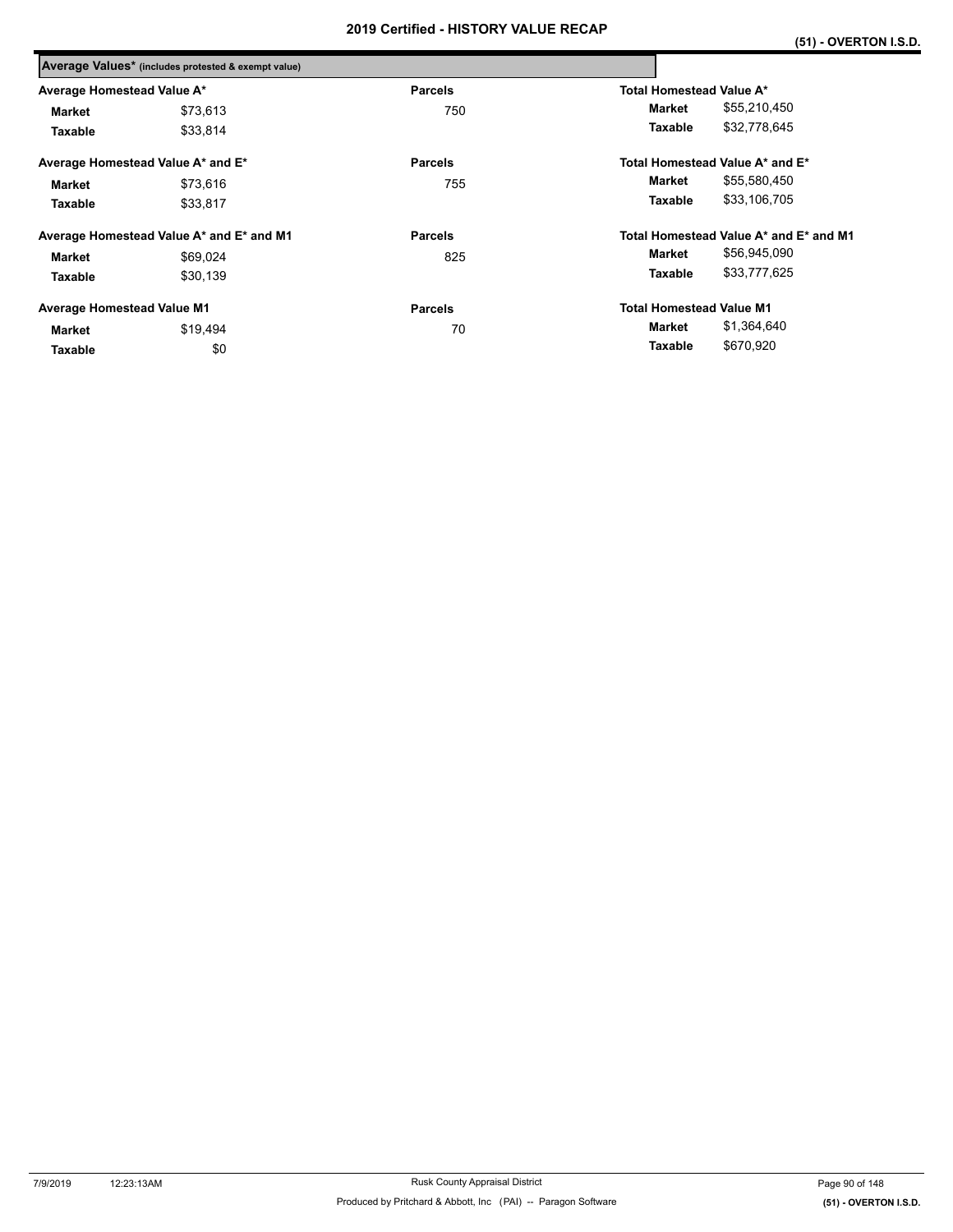|                    |                |                    |           |           |                                      | <b>Category Code Breakdown</b> |                     |             |                |                                    |                                    |
|--------------------|----------------|--------------------|-----------|-----------|--------------------------------------|--------------------------------|---------------------|-------------|----------------|------------------------------------|------------------------------------|
| Cat<br>Code        | <b>Items</b>   | <b>Acres</b>       | Land      | Ag/Timber | <b>Productivity</b><br><b>Market</b> | <b>Taxable</b><br>Land         | <b>Improvements</b> | Personal    | <b>Mineral</b> | <b>Total Mkt</b><br><b>Taxable</b> | <b>Total Net</b><br><b>Taxable</b> |
| A <sub>1</sub>     | 768            | 696.191            | 4,365,570 | $\pmb{0}$ | $\pmb{0}$                            | 4,365,570                      | 52,303,000          | $\pmb{0}$   | 0              | 56,668,570                         | 34,947,055                         |
| A <sub>2</sub>     | 80             | 165.853            | 755,080   | 0         | $\pmb{0}$                            | 755,080                        | 1,370,070           | 0           | 0              | 2,125,150                          | 925,160                            |
| A <sub>3</sub>     | 10             | 0.166              | 2,370     | 0         | $\pmb{0}$                            | 2,370                          | 242,880             | 0           | 0              | 245,250                            | 76,750                             |
| A4                 | $\overline{7}$ | 3.765              | 26,540    | 0         | $\pmb{0}$                            | 26,540                         | 117,160             | 0           | 0              | 143,700                            | 143,700                            |
| A*                 | 865            | 865.976            | 5,149,560 | 0         | 0                                    | 5,149,560                      | 54,033,110          | 0           | 0              | 59,182,670                         | 36,092,665                         |
| <b>B1</b>          | 3              | 0.887              | 23,210    | 0         | $\pmb{0}$                            | 23,210                         | 297,720             | 0           | 0              | 320,930                            | 320,930                            |
| <b>B2</b>          | 14             | 6.650              | 93,840    | 0         | $\pmb{0}$                            | 93,840                         | 1,132,940           | 0           | 0              | 1,226,780                          | 1,185,650                          |
| B*                 | 17             | 7.536              | 117,050   | 0         | 0                                    | 117,050                        | 1,430,660           | 0           | 0              | 1,547,710                          | 1,506,580                          |
| C <sub>1</sub>     | 140            | 83.221             | 600,340   | 0         | 0                                    | 600,340                        | 1,100               | 0           | 0              | 601,440                            | 601,440                            |
| C <sub>1</sub> B   | $\overline{7}$ | 14.022             | 94,320    | 0         | $\pmb{0}$                            | 94,320                         | $\pmb{0}$           | 0           | 0              | 94,320                             | 94,320                             |
| C <sub>1</sub> R   | 93             | 232.310            | 652,510   | 0         | $\pmb{0}$                            | 652,510                        | $\pmb{0}$           | 0           | 0              | 652,510                            | 641,830                            |
| C*                 | 240            | 329.553            | 1,347,170 | 0         | 0                                    | 1,347,170                      | 1,100               | 0           | 0              | 1,348,270                          | 1,337,590                          |
| D <sub>1</sub>     | 316            | 10,132.400         | 0         | 836,410   | 18,712,590                           | 836,410                        | $\pmb{0}$           | 0           | 0              | 836,410                            | 834,550                            |
| D <sub>2</sub>     | 22             | 0.000              | 0         | 0         | $\pmb{0}$                            | 0                              | 455,760             | 0           | 0              | 455,760                            | 445,760                            |
| D*                 | 338            | 10,132.400         | 0         | 836,410   | 18,712,590                           | 836,410                        | 455,760             | 0           | 0              | 1,292,170                          | 1,280,310                          |
| Е                  |                |                    |           | 0         |                                      | 266,860                        |                     |             | 0              |                                    |                                    |
| E <sub>1</sub>     | 16<br>72       | 101.116<br>187.186 | 266,860   |           | 0                                    |                                | 1,671,160           | 0           |                | 1,938,020                          | 1,417,780                          |
|                    |                |                    | 649,090   | 0         | $\pmb{0}$                            | 649,090                        | 6,999,690           | 0           | 0              | 7,648,780                          | 4,981,290                          |
| E <sub>2</sub>     | 12             | 21.778             | 90,710    | 0         | $\pmb{0}$                            | 90,710                         | 180,020             | 0           | 0              | 270,730                            | 110,130                            |
| <b>ENQ</b>         | $\overline{7}$ | 321.103            | 645,150   | 0         | 0                                    | 645,150                        | 10,610              | 0           | 0              | 655,760                            | 655,760                            |
| E*                 | 107            | 631.183            | 1,651,810 | 0         | 0                                    | 1,651,810                      | 8,861,480           | 0           | 0              | 10,513,290                         | 7,164,960                          |
| F1                 | 96             | 68.232             | 955,530   | $\pmb{0}$ | $\pmb{0}$                            | 955,530                        | 6,490,670           | 0           | $\pmb{0}$      | 7,446,200                          | 7,446,200                          |
| F <sub>1</sub>     | 96             | 68.232             | 955,530   | $\bf{0}$  | 0                                    | 955,530                        | 6,490,670           | $\pmb{0}$   | 0              | 7,446,200                          | 7,446,200                          |
| F <sub>2</sub>     | 5              | 15.049             | 62,390    | $\pmb{0}$ | $\pmb{0}$                            | 62,390                         | 209,740             | $\mathbf 0$ | 0              | 272,130                            | 272,130                            |
| F <sub>2</sub>     | 5              | 15.049             | 62,390    | $\pmb{0}$ | $\pmb{0}$                            | 62,390                         | 209,740             | $\mathbf 0$ | 0              | 272,130                            | 272,130                            |
| $F^*$              | 101            | 83.281             | 1,017,920 | 0         | 0                                    | 1,017,920                      | 6,700,410           | 0           | 0              | 7,718,330                          | 7,718,330                          |
| G <sub>1</sub>     | 362            | 0.000              | 0         | 0         | $\pmb{0}$                            | 0                              | 0                   | 0           | 2,769,770      | 2,769,770                          | 2,769,770                          |
| G*                 | 362            | 0.000              | 0         | 0         | 0                                    | 0                              | 0                   | 0           | 2,769,770      | 2,769,770                          | 2,769,770                          |
| J1                 | $\mathbf{1}$   | 0.000              | 0         | 0         | 0                                    | 0                              | 0                   | 0           | 7,500          | 7,500                              | 7,500                              |
| J2                 | 3              | 22.480             | 49,460    | 0         | 0                                    | 49,460                         | 0                   | 0           | 280,700        | 330,160                            | 330,160                            |
| J3                 | 10             | 7.247              | 25,740    | 0         | 0                                    | 25,740                         | 0                   | 0           | 5,394,350      | 5,420,090                          | 5,420,090                          |
| J4                 | 7              | 0.594              | 19,000    | 0         | $\pmb{0}$                            | 19,000                         | 130,860             | 0           | 176,770        | 326,630                            | 326,630                            |
| J5                 | 6              | 1.020              | 1,000     | 0         | $\pmb{0}$                            | 1,000                          | $\pmb{0}$           | 0           | 4,841,540      | 4,842,540                          | 4,188,320                          |
| J6                 | 40             | 0.000              | $\pmb{0}$ | 0         | $\pmb{0}$                            | $\pmb{0}$                      | 0                   | 0           | 610,110        | 610,110                            | 610,110                            |
| J6A                | 10             | 0.000              | 0         | 0         | 0                                    | 0                              | 0                   | 0           | 777,210        | 777,210                            | 777,210                            |
| J8                 | $\overline{1}$ | 1.467              | 6,450     | 0         | 0                                    | 6,450                          | 0                   | 0           | 0              | 6,450                              | 6,450                              |
| J*                 | 78             | 32.808             | 101,650   | 0         | 0                                    | 101,650                        | 130,860             | 0           | 12,088,180     | 12,320,690                         | 11,666,470                         |
| L1                 | 95             | 0.000              | 0         | 0         | $\pmb{0}$                            | 0                              | 0                   | 3,245,585   | 0              | 3,245,585                          | 3,006,265                          |
| L1                 | $95\,$         | 0.000              | $\pmb{0}$ | $\pmb{0}$ | $\pmb{0}$                            | 0                              | 0                   | 3,245,585   | $\pmb{0}$      | 3,245,585                          | 3,006,265                          |
| L <sub>2</sub> A   | 3              | 0.000              | 0         | 0         | $\pmb{0}$                            | 0                              | 0                   | 0           | 897,990        | 897,990                            | 897,990                            |
| L2B                | 1              | 0.000              | 0         | 0         | $\pmb{0}$                            | 0                              | $\pmb{0}$           | 0           | 1,630          | 1,630                              | 1,630                              |
| L <sub>2</sub> C   | 3              | 0.000              | 0         | 0         | $\pmb{0}$                            | 0                              | $\pmb{0}$           | 0           | 873,090        | 873,090                            | 873,090                            |
| L <sub>2</sub> D   | 3              | 0.000              | 0         | 0         | $\pmb{0}$                            | 0                              | 0                   | 0           | 306,480        | 306,480                            | 306,480                            |
| L2G                | 3              | 0.000              | 0         | 0         | 0                                    | 0                              | 0                   | 0           | 1,375,020      | 1,375,020                          | 1,375,020                          |
| L <sub>2</sub> J   | 4              | 0.000              | 0         | 0         | 0                                    | 0                              | 0                   | 0           | 22,090         | 22,090                             | 22,090                             |
| L <sub>2</sub> M   | 4              | 0.000              | 0         | 0         | $\pmb{0}$                            | 0                              | $\pmb{0}$           | 0           | 424,070        | 424,070                            | 424,070                            |
| L <sub>20</sub>    | 1              | 0.000              | 0         | 0         | $\pmb{0}$                            | 0                              | $\pmb{0}$           | 0           | 1,000          | 1,000                              | 1,000                              |
| L2T                | $\mathbf{1}$   | 0.000              | 0         | 0         | $\pmb{0}$                            | 0                              | $\pmb{0}$           | 0           | 65,870         | 65,870                             | 65,870                             |
| L2                 | 23             | 0.000              | $\pmb{0}$ | $\pmb{0}$ | 0                                    | 0                              | 0                   | $\mathbf 0$ | 3,967,240      | 3,967,240                          | 3,967,240                          |
| $\mathsf{L}^\star$ | 118            | 0.000              | 0         | 0         | 0                                    | 0                              | 0                   | 3,245,585   | 3,967,240      | 7,212,825                          | 6,973,505                          |
| M1                 | 91             | 0.000              | 0         | 0         | 0                                    | 0                              | 0                   | 1,824,510   | 0              | 1,824,510                          | 1,125,910                          |
|                    |                |                    |           |           |                                      |                                |                     |             |                |                                    |                                    |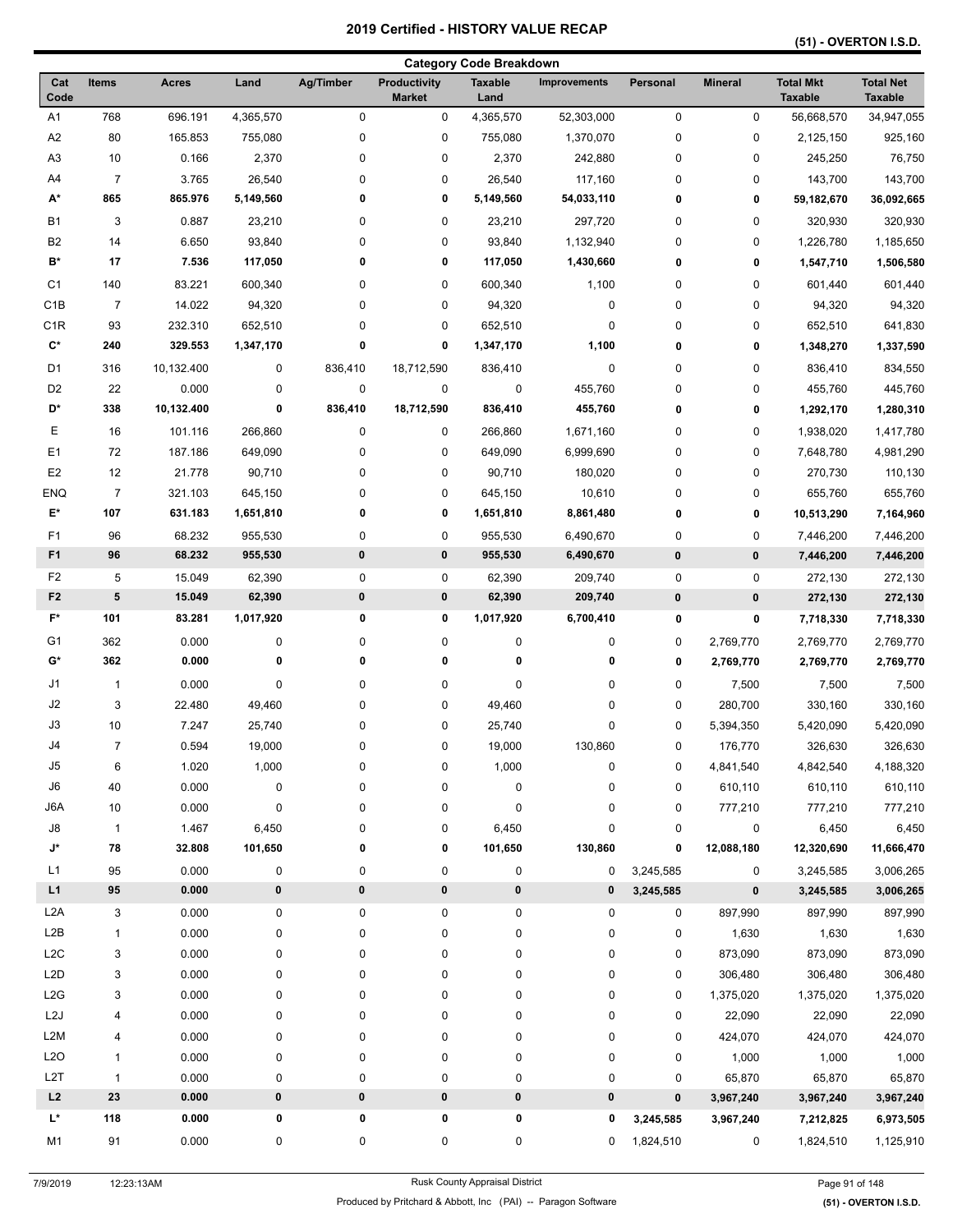|             | <b>Category Code Breakdown</b> |              |             |             |                                      |                        |                     |                 |                |                                    |                                    |  |  |
|-------------|--------------------------------|--------------|-------------|-------------|--------------------------------------|------------------------|---------------------|-----------------|----------------|------------------------------------|------------------------------------|--|--|
| Cat<br>Code | <b>Items</b>                   | <b>Acres</b> | Land        | Ag/Timber   | <b>Productivity</b><br><b>Market</b> | <b>Taxable</b><br>Land | <b>Improvements</b> | <b>Personal</b> | <b>Mineral</b> | <b>Total Mkt</b><br><b>Taxable</b> | <b>Total Net</b><br><b>Taxable</b> |  |  |
| M*          | 91                             | 0.000        | 0           | 0           | 0                                    | 0                      | 0                   | ,824,510        | 0              | 1,824,510                          | 1,125,910                          |  |  |
| XB          | 15                             | 0.000        | 0           | 0           | 0                                    | 0                      | 0                   | 2,628           | 0              | 2,628                              | 0                                  |  |  |
| XC          | 791                            | 0.000        | $\mathbf 0$ | 0           | 0                                    | 0                      | 0                   | 0               | 63,060         | 63,060                             | 0                                  |  |  |
| XV          | $\overline{7}$                 | 0.000        | 0           | $\mathbf 0$ | 0                                    | 0                      | $\mathbf 0$         | 0               | 2,400          | 2,400                              | 0                                  |  |  |
| <b>XVA</b>  | 27                             | 36.992       | 225,040     | 0           | 0                                    | 225,040                | 1,790,240           | 0               | 0              | 2,015,280                          | 0                                  |  |  |
| <b>XVB</b>  | 24                             | 77.274       | 470,210     | $\mathbf 0$ | 0                                    | 470,210                | 2,221,640           | 0               | 0              | 2,691,850                          | 0                                  |  |  |
| <b>XVC</b>  | 17                             | 47.815       | 126,310     | 0           | 0                                    | 126,310                | 256,540             | 0               | 0              | 382,850                            | 0                                  |  |  |
| <b>XVD</b>  | $\overline{4}$                 | 13.269       | 60,100      | $\mathbf 0$ | 0                                    | 60,100                 | 296,190             | 0               | 0              | 356,290                            | 0                                  |  |  |
| <b>XVF</b>  | 1                              | 7.398        | 88,780      | $\mathbf 0$ | 0                                    | 88,780                 | 0                   | $\Omega$        | 0              | 88,780                             | 0                                  |  |  |
| <b>XVG</b>  | 6                              | 55.866       | 129,760     | 0           | 0                                    | 129,760                | 689,930             | 62,334          | 0              | 882,024                            | 0                                  |  |  |
| <b>XVH</b>  | 2                              | 215.172      | 591,480     | 0           | 0                                    | 591,480                | 15,756,840          | 0               | 0              | 16,348,320                         | 0                                  |  |  |
| <b>XVK</b>  | $\overline{1}$                 | 0.066        | 2,160       | 0           | 0                                    | 2,160                  | 30,670              | 0               | 0              | 32,830                             | 0                                  |  |  |
| <b>XVM</b>  | $\overline{2}$                 | 0.189        | 830         | 0           | 0                                    | 830                    | 61,230              | 0               | 0              | 62,060                             | 0                                  |  |  |
| <b>XVO</b>  |                                | 0.000        | 0           | $\Omega$    | $\mathbf 0$                          | 0                      | $\mathbf 0$         | $\Omega$        | 0              | $\Omega$                           | 0                                  |  |  |
| $X^*$       | 898                            | 454.042      | 1,694,670   | 0           | 0                                    | 1,694,670              | 21,103,280          | 64,962          | 65,460         | 22,928,372                         | 0                                  |  |  |
|             | 3,215                          | 12,536.778   | 11,079,830  | 836,410     | 18,712,590                           | 11,916,240             | 92,716,660          | 5,135,057       | 18,890,650     | 128,658,607                        | 77,636,090                         |  |  |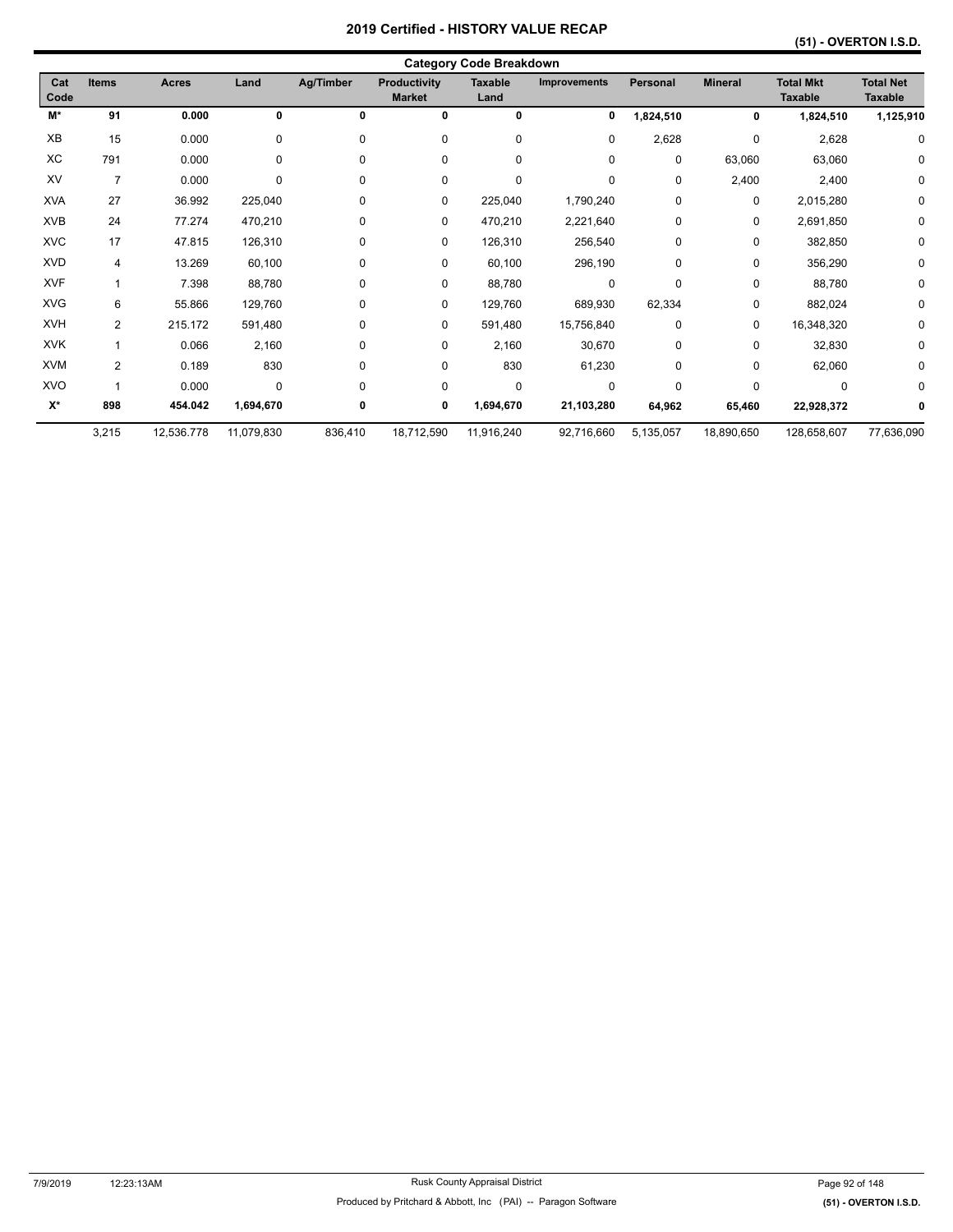|                                                  |                    | 20 I J          |              |             | <b>VEILIIIEU - FIIO I URT VALUE REVAP</b> |                                     |                  | (56) - RUSK ISD (RUSK AD) |
|--------------------------------------------------|--------------------|-----------------|--------------|-------------|-------------------------------------------|-------------------------------------|------------------|---------------------------|
| Land                                             |                    | Value           | <b>Items</b> |             | <b>Exempt</b>                             |                                     |                  |                           |
| Land - Homesite                                  | $^{(+)}$           | 992,930         |              | 106         | 0                                         |                                     |                  |                           |
| Land - Non Homesite                              | $^{(+)}$           | 695,040         |              | 47          | 196,360                                   |                                     |                  |                           |
| Land - Productivity Market                       | $^{(+)}$           | 10,635,800      |              | 160         | 0                                         |                                     |                  |                           |
| Land - Income                                    | $^{(+)}$           | 0               |              | $\mathbf 0$ | $\Omega$                                  |                                     |                  |                           |
| <b>Total Land Market Value</b>                   | $(=)$              | 12,323,770      |              | 313         |                                           | <b>Total Land Value:</b>            | $^{(+)}$         | 12,323,770                |
| Improvements                                     |                    | Value           | <b>Items</b> |             | <b>Exempt</b>                             |                                     |                  |                           |
| Improvements - Homesite                          | $^{(+)}$           | 7,335,580       |              | 104         |                                           | 0                                   |                  |                           |
| New Improvements - Homesite                      | $^{(+)}$           | 40,680          |              | 1           |                                           | 0                                   |                  |                           |
| Improvements - Non Homesite                      | $^{(+)}$           | 670,840         |              | 16          |                                           | 0                                   |                  |                           |
| New Improvements - Non Homesite                  | $^{(+)}$           | 5,050           |              | 1           |                                           | 0                                   |                  |                           |
| Improvements - Income                            | $^{(+)}$           | 0               |              | $\mathbf 0$ |                                           | $\Omega$                            |                  |                           |
| <b>Total Improvement Value</b>                   | $(=)$              | 8,052,150       |              | 122         |                                           | <b>Total Imp Value:</b>             | $^{(+)}$         | 8,052,150                 |
| Personal                                         |                    | <b>Value</b>    | <b>Items</b> |             | <b>Exempt</b>                             |                                     |                  |                           |
| Personal - Homesite<br>New Personal - Homesite   | $(+)$<br>$^{(+)}$  | 225,770<br>0    |              | 15<br>0     |                                           | 0<br>0                              |                  |                           |
| Personal - Non Homesite                          | $^{(+)}$           | 11,887          |              |             |                                           | 0                                   |                  |                           |
| New Personal - Non Homesite                      | $^{(+)}$           | 0               |              | 3<br>0      |                                           | 0                                   |                  |                           |
| <b>Total Personal Value</b>                      | $(=)$              | 237,657         |              | 18          |                                           |                                     |                  |                           |
| Total Real Estate & Personal Mkt Valuer)         |                    | 20,613,577      |              | 453         |                                           | <b>Total Personal Value:</b>        | $^{(+)}$         | 237,657                   |
| Minerals                                         |                    | Value           | <b>Items</b> |             |                                           |                                     |                  |                           |
| <b>Mineral Value</b>                             | $^{(+)}$           | 551,040         |              | 130         |                                           |                                     |                  |                           |
| Mineral Value - Real                             | $^{(+)}$           | 4,009,070       |              | 16          |                                           |                                     |                  |                           |
| Mineral Value - Personal                         | $^{(+)}$           | 0               |              | $\mathbf 0$ |                                           |                                     |                  |                           |
| <b>Total Mineral Market Value</b>                | $(=)$              | 4,560,110       |              | 146         |                                           | <b>Total Min Mkt Value:</b>         | $^{(+)}$         | 4,560,110                 |
| <b>Total Market Value</b>                        | $(=)$              | 25, 173, 687    |              |             |                                           | Total Market Value:                 | $(=/+)$          | 25, 173, 687              |
| Ag/Timber *does not include protested            |                    | Value           | <b>Items</b> |             |                                           |                                     |                  |                           |
| Land Timber Gain                                 | $^{(+)}$           | 0               |              | 0           |                                           | <b>Land Timber Gain:</b>            | $^{(+)}$         | 0                         |
| <b>Productivity Market</b>                       | $^{(+)}$           | 10,635,800      |              | 160         |                                           |                                     |                  |                           |
| Land Ag 1D                                       | $(-)$              | 0               |              | $\mathbf 0$ |                                           |                                     |                  |                           |
| Land Ag 1D1                                      | $(-)$              | 160,850         |              | 87          |                                           |                                     |                  |                           |
| Land Ag Tim                                      | $(-)$              | 672,190         |              | 99          |                                           |                                     |                  |                           |
| Productivity Loss: (=)                           |                    | 9,802,760       |              | 160         |                                           | <b>Productivity Loss:</b>           | $(-)$            | 9,802,760                 |
| Losses                                           |                    | <b>Value</b>    | <b>Items</b> |             |                                           |                                     |                  |                           |
| Less Real Exempt Property                        | $(-)$              | 196,360         |              | 3           |                                           |                                     |                  |                           |
| Less \$500 Inc. Real Personal                    | $(-)$              | 350             |              | 1           |                                           | <b>Total Market Taxable:</b>        | $(=)$            | 15,370,927                |
| Less Real/Personal Abatements                    | $(-)$              | 0               |              | 0           |                                           |                                     |                  |                           |
| Less Community Housing                           | $(\textnormal{-})$ | 0               |              | 0           |                                           |                                     |                  |                           |
| Less Freeport                                    | $(-)$              | 0               |              | 0           |                                           |                                     |                  |                           |
| Less Allocation                                  | $(-)$              | 0               |              | 0           |                                           |                                     |                  |                           |
| Less MultiUse<br>Less Goods In Transit           | $(-)$<br>$(-)$     | 0<br>0          |              | 0<br>0      |                                           |                                     |                  |                           |
| Less Historical                                  | $(-)$              | 0               |              | 0           |                                           |                                     |                  |                           |
|                                                  |                    |                 |              |             |                                           |                                     |                  |                           |
| Less Solar/Wind Power                            | $(-)$              | 0               |              | 0           |                                           |                                     |                  |                           |
| Less Vehicle Leased for Personal Use             | $(\cdot)$          | 0               |              | 0           |                                           | <b>Total Protested Value:</b>       |                  | 0                         |
| <b>Less Real Protested Value</b>                 | $(-)$              | 0               |              | 0           |                                           | <b>Protested % of Total Market:</b> |                  | 0.00%                     |
| Less 10% Cap Loss<br>Less TCEQ/Pollution Control | $(-)$<br>$(-)$     | 73,750<br>7,180 |              | 3<br>2      |                                           |                                     |                  |                           |
| Less VLA Loss                                    | $(-)$              | 0               |              | 0           |                                           |                                     |                  |                           |
| Less Mineral Exempt Property                     | $(\cdot)$          | 9,720           |              | 1           |                                           |                                     |                  |                           |
| Less \$500 Inc. Mineral Owner                    | $(-)$              | 10,880          |              | 67          |                                           |                                     |                  |                           |
| <b>Less Mineral Abatements</b>                   | $(-)$              | 0               |              | 0           |                                           |                                     |                  |                           |
| Less Mineral Freeports/Interstate Commer         | $(-)$              | 0               |              | 0           |                                           |                                     |                  |                           |
| Less Mineral Unknown                             | $(-)$              | 0               |              | 0           |                                           |                                     |                  |                           |
| <b>Less Mineral Protested Value</b>              | $(-)$              | 0               |              | 0           |                                           |                                     |                  |                           |
| Total Losses (includes Prod. Loss)               | $(=)$              | 10,101,000      |              |             |                                           | <b>Total Losses:</b>                |                  | 298,240                   |
| <b>Total Appraised Value</b>                     | $(=)$              | 15,072,687      |              |             |                                           | <b>Total Appraised Value:</b>       | $(-)$<br>$(=/+)$ | 15,072,687                |
|                                                  |                    |                 |              |             |                                           | <b>Total Exemptions*:</b>           |                  | 2,257,200                 |
|                                                  |                    |                 |              |             |                                           | * See breakdown on following page   | $(\cdot)$        |                           |

**Net Taxable Value: 12,815,487**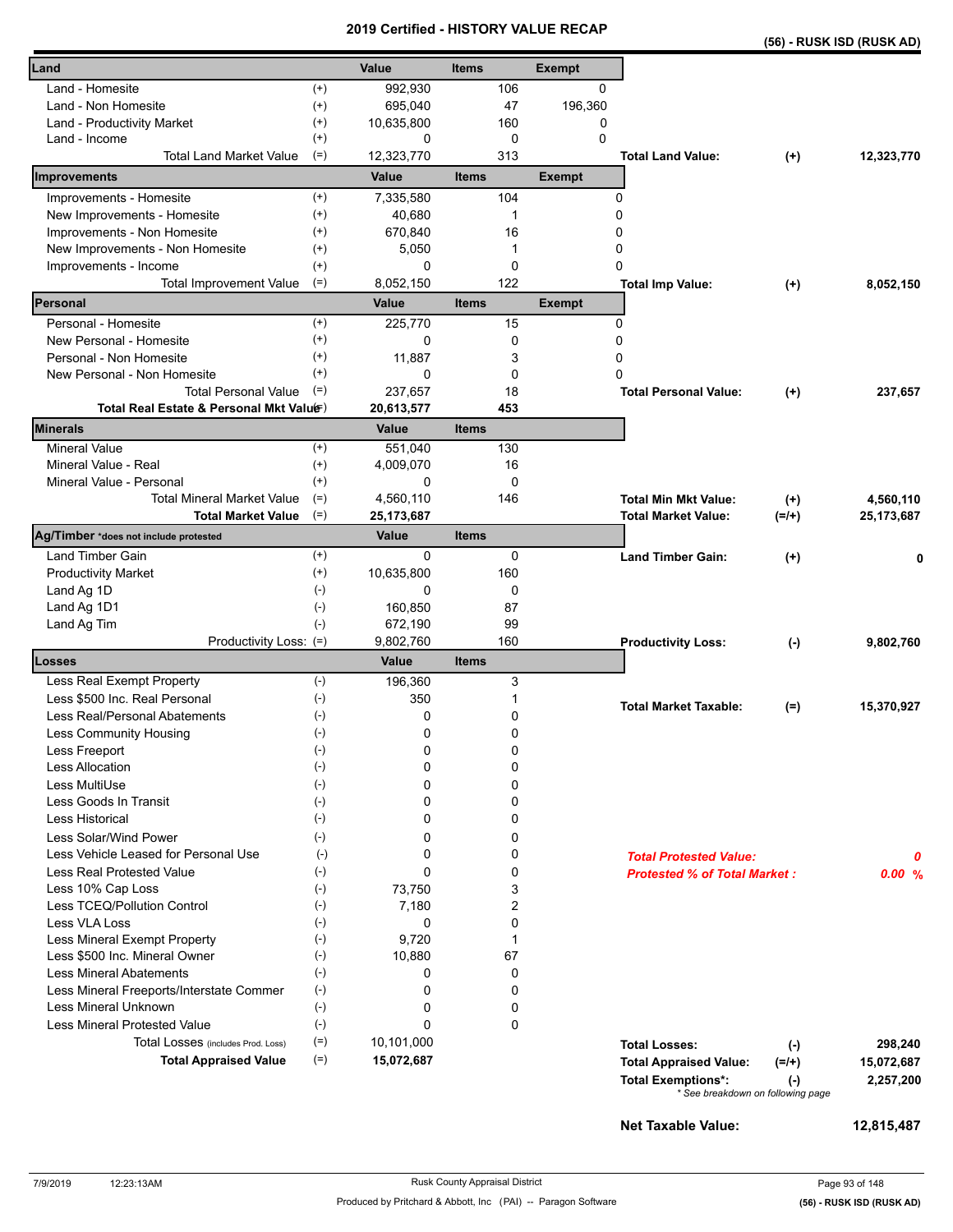|                                                                                                                                                                                                          |                      |                                                                  |                                             |                      |                                                                                         | (56) - RUSK ISD (RUSK AD) |
|----------------------------------------------------------------------------------------------------------------------------------------------------------------------------------------------------------|----------------------|------------------------------------------------------------------|---------------------------------------------|----------------------|-----------------------------------------------------------------------------------------|---------------------------|
| *** Freeze Totals: (This is only for Effective Tax Rate Calculation)                                                                                                                                     |                      |                                                                  |                                             |                      |                                                                                         |                           |
| <b>Total Ceiling Tax:</b>                                                                                                                                                                                |                      | 10,975.49                                                        |                                             |                      |                                                                                         |                           |
| <b>Total Freeze Taxable:</b>                                                                                                                                                                             |                      | 1,513,400                                                        |                                             |                      |                                                                                         |                           |
| New Imp/Pers with Ceiling: +                                                                                                                                                                             |                      |                                                                  | 0                                           |                      |                                                                                         |                           |
| **Freeze Adjusted Taxable:                                                                                                                                                                               |                      |                                                                  |                                             |                      | 11,302,087**This number DOES NOT represent any Jurisdiction's Certified Taxable Value** |                           |
|                                                                                                                                                                                                          |                      |                                                                  |                                             |                      |                                                                                         |                           |
| Estimated Total Levy: ((Net Taxable Value - Total Freeze Taxable + New Imp/Pers with Ceiling) * Tax Rate / 100) + Total Ceiling Tax<br>or (Freeze Adjusted Taxable * Tax Rate / 100) + Total Ceiling Tax |                      |                                                                  |                                             |                      |                                                                                         |                           |
|                                                                                                                                                                                                          |                      |                                                                  |                                             |                      |                                                                                         |                           |
| <b>Count of Homesteads</b>                                                                                                                                                                               |                      |                                                                  |                                             |                      |                                                                                         |                           |
| F<br>н<br>s<br>в                                                                                                                                                                                         | D                    | W<br>o                                                           | DV<br><b>DV100</b>                          | <b>SS First Resp</b> | <b>SS Svc Member</b>                                                                    |                           |
| 29<br>5<br>41<br>0                                                                                                                                                                                       | 0                    | 0<br>0                                                           | $\overline{c}$<br>0                         | 0                    | 0                                                                                       |                           |
| <b>Owner and Parcel Counts</b>                                                                                                                                                                           |                      |                                                                  |                                             |                      |                                                                                         |                           |
| <b>Total Parcels*:</b>                                                                                                                                                                                   |                      | 436 * Parcel count is figured by parcel per ownership sequences. |                                             |                      |                                                                                         |                           |
| <b>Total Owners:</b>                                                                                                                                                                                     | 344                  |                                                                  |                                             |                      |                                                                                         |                           |
| <b>Ported Homestead/Charity Amounts</b>                                                                                                                                                                  |                      | Value                                                            | <b>Items</b>                                |                      |                                                                                         |                           |
| DV Donated Home (Charity)                                                                                                                                                                                | $(+)$                | $\pmb{0}$                                                        |                                             | 0                    |                                                                                         |                           |
| SS of a Service Member Ported Amount                                                                                                                                                                     | $(+)$                | 0                                                                |                                             | 0                    |                                                                                         |                           |
| SS of a First Responder Ported Amount                                                                                                                                                                    | $^{(+)}$             | $\Omega$                                                         |                                             | 0                    |                                                                                         |                           |
| SS of DV Donated Home Ported Amount                                                                                                                                                                      | $^{(+)}$             | 0                                                                |                                             | 0                    |                                                                                         |                           |
| SS of 100% DV Ported Amount                                                                                                                                                                              | $^{(+)}$             | 0                                                                |                                             | 0                    |                                                                                         |                           |
| <b>Homestead Exemptions</b>                                                                                                                                                                              |                      | Value                                                            | <b>Items</b>                                |                      |                                                                                         |                           |
| Homestead H,S<br>Senior S                                                                                                                                                                                | $^{(+)}$             | 1,707,640                                                        |                                             | 75<br>34             | H - Homestead                                                                           | D - Disabled Only         |
| Disabled B                                                                                                                                                                                               | $^{(+)}$<br>$^{(+)}$ | 304,380<br>44,220                                                |                                             | 5                    | S - Over 65                                                                             | W - Widow                 |
| DV 100%                                                                                                                                                                                                  | $^{(+)}$             | 0                                                                |                                             | 0                    | F - Disabled Widow                                                                      | O - Over 65 (No HS)       |
| Surviving Spouse of a Service Member                                                                                                                                                                     | $^{(+)}$             | 0                                                                |                                             | 0                    | B - Disabled<br>DV100 (1, 2, 3) - 100% Disabled Veteran                                 | DV - Disabled Veteran     |
| Survivng Spouse of a First Responder                                                                                                                                                                     | $^{(+)}$             | 0                                                                |                                             | 0                    | 4 (4B, 4H, 4S) - Surviving Spouse of a Service Member                                   |                           |
| Total Reimbursable (=)                                                                                                                                                                                   |                      | 2,056,240                                                        | 114                                         |                      | 5* (5B, 5H, 5S) - Surviving Spouse of a First Responder                                 |                           |
| <b>Local Discount</b>                                                                                                                                                                                    | $^{(+)}$             | 0                                                                |                                             | 0                    |                                                                                         |                           |
| Disabled Veteran                                                                                                                                                                                         | $^{(+)}$             | 24,000                                                           |                                             | $\overline{2}$       |                                                                                         |                           |
| Optional 65                                                                                                                                                                                              | $^{(+)}$             | 176,960                                                          | 29                                          |                      |                                                                                         |                           |
| <b>Local Disabled</b>                                                                                                                                                                                    | $^{(+)}$             | 0                                                                |                                             | 0                    |                                                                                         |                           |
| State Homestead                                                                                                                                                                                          | $^{(+)}$             | 0                                                                |                                             | 0                    |                                                                                         |                           |
| <b>Total Exemptions</b>                                                                                                                                                                                  | $(=)$                |                                                                  | 2,257,200 (includes Ported/Charity Amounts) |                      |                                                                                         |                           |
| <b>Special Certified Totals</b>                                                                                                                                                                          |                      |                                                                  |                                             |                      |                                                                                         |                           |
| <b>Exempt Value of First Time Absolute Exemption</b>                                                                                                                                                     |                      |                                                                  | \$0                                         |                      |                                                                                         |                           |
| <b>Exempt Value of First Time Partial Exemption</b>                                                                                                                                                      |                      |                                                                  | \$45,000                                    |                      |                                                                                         |                           |
|                                                                                                                                                                                                          |                      |                                                                  |                                             |                      |                                                                                         |                           |
| <b>New AG/Timber</b>                                                                                                                                                                                     |                      |                                                                  |                                             |                      |                                                                                         |                           |
| Market                                                                                                                                                                                                   |                      |                                                                  | \$0                                         |                      |                                                                                         |                           |
| Taxable                                                                                                                                                                                                  |                      |                                                                  | \$0                                         |                      |                                                                                         |                           |
| Value Loss                                                                                                                                                                                               |                      |                                                                  | \$0                                         |                      |                                                                                         |                           |
| New Improvement/Personal                                                                                                                                                                                 |                      |                                                                  |                                             |                      |                                                                                         |                           |
| Market                                                                                                                                                                                                   |                      |                                                                  | \$45,730                                    |                      |                                                                                         |                           |
| Taxable                                                                                                                                                                                                  |                      |                                                                  | \$45,730                                    |                      |                                                                                         |                           |
|                                                                                                                                                                                                          |                      |                                                                  |                                             |                      |                                                                                         |                           |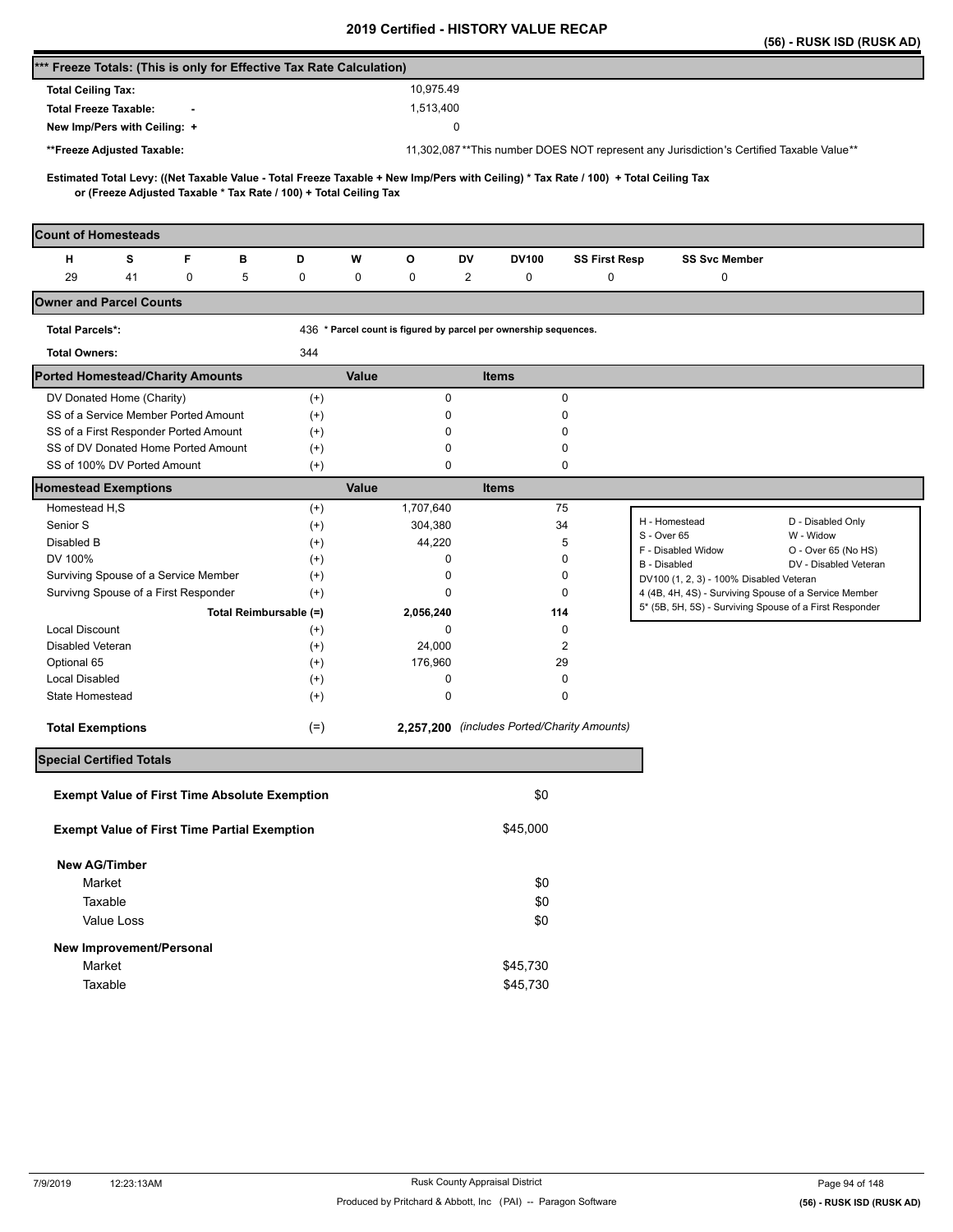|                                   | Average Values* (includes protested & exempt value) |                |                                        |
|-----------------------------------|-----------------------------------------------------|----------------|----------------------------------------|
| Average Homestead Value A*        |                                                     | <b>Parcels</b> | Total Homestead Value A*               |
| <b>Market</b>                     | \$58,547                                            | 65             | \$3,805,580<br>Market                  |
| Taxable                           | \$32,502                                            |                | \$2,531,470<br>Taxable                 |
|                                   | Average Homestead Value A* and E*                   | <b>Parcels</b> | Total Homestead Value A* and E*        |
| <b>Market</b>                     | \$63,497                                            | 70             | \$4,444,840<br>Market                  |
| Taxable                           | \$37,527                                            |                | \$3,187,490<br>Taxable                 |
|                                   | Average Homestead Value A* and E* and M1            | <b>Parcels</b> | Total Homestead Value A* and E* and M1 |
| <b>Market</b>                     | \$54,782                                            | 86             | \$4,711,290<br>Market                  |
| Taxable                           | \$28,992                                            |                | \$3,311,660<br>Taxable                 |
| <b>Average Homestead Value M1</b> |                                                     | <b>Parcels</b> | <b>Total Homestead Value M1</b>        |
| <b>Market</b>                     | \$16,653                                            | 16             | \$266,450<br>Market                    |
| Taxable                           | \$0                                                 |                | \$124,170<br>Taxable                   |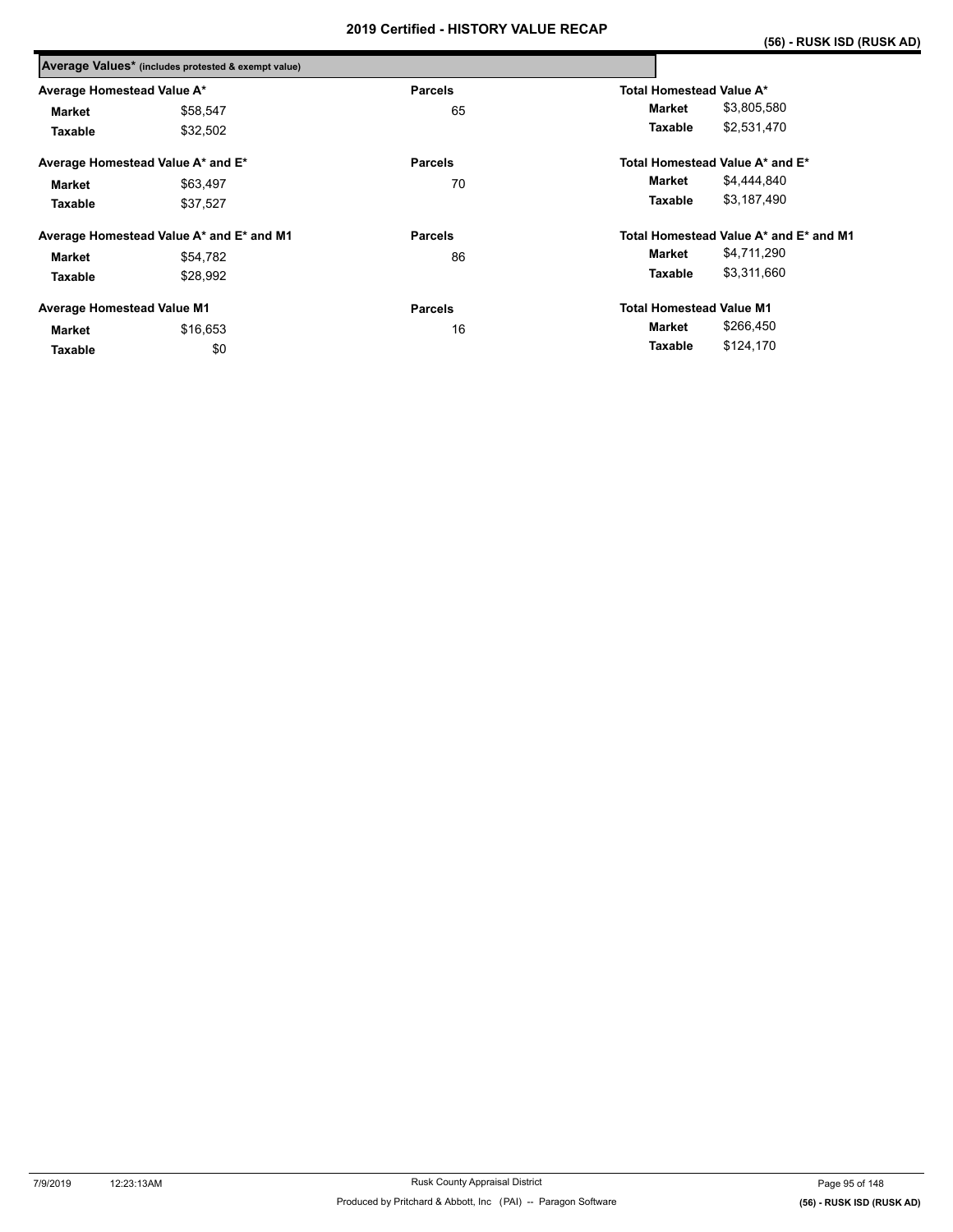| <b>Category Code Breakdown</b> |                |              |             |           |                                      |                        |                     |              |                |                                    |                                    |
|--------------------------------|----------------|--------------|-------------|-----------|--------------------------------------|------------------------|---------------------|--------------|----------------|------------------------------------|------------------------------------|
| Cat<br>Code                    | Items          | <b>Acres</b> | Land        | Ag/Timber | <b>Productivity</b><br><b>Market</b> | <b>Taxable</b><br>Land | <b>Improvements</b> | Personal     | <b>Mineral</b> | <b>Total Mkt</b><br><b>Taxable</b> | <b>Total Net</b><br><b>Taxable</b> |
| A <sub>1</sub>                 | 49             | 157.876      | 538,720     | 0         | 0                                    | 538,720                | 2,895,310           | 0            | 0              | 3,434,030                          | 2,336,760                          |
| A <sub>2</sub>                 | 16             | 26.508       | 133,430     | 0         | 0                                    | 133,430                | 276,340             | 0            | 0              | 409,770                            | 254,270                            |
| A <sub>3</sub>                 | $\mathbf{1}$   | 0.000        | 0           | 0         | 0                                    | $\pmb{0}$              | 29,580              | 0            | 0              | 29,580                             | $\mathbf 0$                        |
| A*                             | 66             | 184.384      | 672,150     | 0         | 0                                    | 672,150                | 3,201,230           | 0            | 0              | 3,873,380                          | 2,591,030                          |
| C <sub>1</sub>                 | 5              | 8.051        | 18,850      | 0         | 0                                    | 18,850                 | 0                   | 0            | 0              | 18,850                             | 18,850                             |
| C <sub>1</sub> R               | 17             | 21.906       | 72,720      | 0         | 0                                    | 72,720                 | 0                   | 0            | 0              | 72,720                             | 72,720                             |
| C*                             | 22             | 29.957       | 91,570      | 0         | 0                                    | 91,570                 | 0                   | 0            | 0              | 91,570                             | 91,570                             |
| D <sub>1</sub>                 | 160            | 7,224.599    | $\mathbf 0$ | 833,040   | 10,635,800                           | 833,040                | 0                   | 0            | 0              | 833,040                            | 833,040                            |
| D <sub>2</sub>                 | 10             | 0.000        | 0           | 0         | 0                                    | 0                      | 584,930             | 0            | 0              | 584,930                            | 584,930                            |
| D*                             | 170            | 7,224.599    | 0           | 833,040   | 10,635,800                           | 833,040                | 584,930             | 0            | 0              | 1,417,970                          | 1,417,970                          |
| Е                              | $\overline{7}$ | 78.974       | 161,050     | 0         | 0                                    | 161,050                | 309,330             | 0            | 0              | 470,380                            | 404,130                            |
| E <sub>1</sub>                 | 42             | 99.881       | 338,960     | 0         | 0                                    | 338,960                | 3,843,810           | 0            | 0              | 4,182,770                          | 3,351,440                          |
| E <sub>2</sub>                 | 4              | 6.550        | 19,550      | 0         | 0                                    | 19,550                 | 38,090              | 0            | 0              | 57,640                             | 48,900                             |
| <b>ENQ</b>                     | 6              | 109.874      | 182,070     | 0         | 0                                    | 182,070                | 0                   | 0            | 0              | 182,070                            | 182,070                            |
| E*                             | 59             | 295.279      | 701,630     | 0         | 0                                    | 701,630                | 4,191,230           | 0            | 0              | 4,892,860                          | 3,986,540                          |
| F1                             | 4              | 0.234        | 12,000      | 0         | 0                                    | 12,000                 | 34,080              | 0            | 0              | 46,080                             | 46,080                             |
| F <sub>1</sub>                 | 4              | 0.234        | 12,000      | $\pmb{0}$ | $\pmb{0}$                            | 12,000                 | 34,080              | $\pmb{0}$    | $\pmb{0}$      | 46,080                             | 46,080                             |
| $F^*$                          | 4              | 0.234        | 12,000      | 0         | 0                                    | 12,000                 | 34,080              | 0            | 0              | 46,080                             | 46,080                             |
| G <sub>1</sub>                 | 62             | 0.000        | 0           | 0         | 0                                    | 0                      | 0                   | 0            | 530,440        | 530,440                            | 530,440                            |
| G*                             | 62             | 0.000        | 0           | 0         | 0                                    | 0                      | 0                   | 0            | 530,440        | 530,440                            | 530,440                            |
| J3                             | 3              | 0.000        | 0           | $\pmb{0}$ | 0                                    | 0                      | $\pmb{0}$           | 0            | 3,082,940      | 3,082,940                          | 3,082,940                          |
| J3A                            | 1              | 0.000        | 0           | $\pmb{0}$ | 0                                    | $\mathbf 0$            | $\pmb{0}$           | 0            | 8,200          | 8,200                              | 8,200                              |
| J5                             | 1              | 17.820       | 14,260      | 0         | 0                                    | 14,260                 | 0                   | 0            | 0              | 14,260                             | 14,260                             |
| J6                             | 6              | 0.000        | 0           | 0         | 0                                    | 0                      | $\pmb{0}$           | 0            | 412,000        | 412,000                            | 404,820                            |
| J6A                            | $\mathbf{1}$   | 0.000        | 0           | 0         | 0                                    | 0                      | $\pmb{0}$           | 0            | 42,250         | 42,250                             | 42,250                             |
| J*                             | 12             | 17.820       | 14,260      | 0         | 0                                    | 14,260                 | 0                   | 0            | 3,545,390      | 3,559,650                          | 3,552,470                          |
| L1                             | $\overline{2}$ | 0.000        | $\mathbf 0$ | 0         | 0                                    | 0                      | 0                   | 2,227        | 0              | 2,227                              | 2,227                              |
| L1                             | $\mathbf{2}$   | 0.000        | $\pmb{0}$   | $\bf{0}$  | 0                                    | 0                      | $\pmb{0}$           | 2,227        | 0              | 2,227                              | 2,227                              |
| L <sub>2</sub> P               | 1              | 0.000        | 0           | 0         | 0                                    | 0                      | $\pmb{0}$           | 0            | 101,810        | 101,810                            | 101,810                            |
| L2Q                            | 3              | 0.000        | 0           | 0         | 0                                    | 0                      | $\pmb{0}$           | 0            | 361,520        | 361,520                            | 361,520                            |
| L2                             | 4              | 0.000        | $\pmb{0}$   | $\bf{0}$  | 0                                    | $\pmb{0}$              | $\pmb{0}$           | $\mathbf{0}$ | 463,330        | 463,330                            | 463,330                            |
| L*                             | 6              | 0.000        | 0           | 0         | 0                                    | 0                      | 0                   | 2,227        | 463,330        | 465,557                            | 465,557                            |
| M1                             | $17$           | 0.000        | 0           | $\pmb{0}$ | 0                                    | 0                      | 40,680              | 235,430      | $\mathsf 0$    | 276,110                            | 133,830                            |
| $\mathsf{M}^\star$             | $17\,$         | 0.000        | 0           | 0         | 0                                    | 0                      | 40,680              | 235,430      | $\pmb{0}$      | 276,110                            | 133,830                            |
| XB                             | $\overline{1}$ | 0.000        | 0           | 0         | 0                                    | 0                      | $\pmb{0}$           | $\pmb{0}$    | 350            | 350                                | $\pmb{0}$                          |
| ХC                             | 67             | 0.000        | 0           | 0         | 0                                    | 0                      | $\pmb{0}$           | $\pmb{0}$    | 10,880         | 10,880                             | 0                                  |
| XV                             | $\mathbf{1}$   | 0.000        | 0           | 0         | 0                                    | 0                      | $\pmb{0}$           | 0            | 9,720          | 9,720                              | 0                                  |
| <b>XVD</b>                     | $\mathbf{1}$   | 0.000        | 0           | 0         | 0                                    | 0                      | $\pmb{0}$           | 0            | 0              | $\boldsymbol{0}$                   | 0                                  |
| <b>XVE</b>                     | 1              | 69.540       | 97,360      | 0         | 0                                    | 97,360                 | $\pmb{0}$           | 0            | 0              | 97,360                             | 0                                  |
| <b>XVH</b>                     | $\mathbf{1}$   | 66.000       | 99,000      | 0         | 0                                    | 99,000                 | $\pmb{0}$           | 0            | 0              | 99,000                             | 0                                  |
| $\mathsf{X}^\star$             | 72             | 135.540      | 196,360     | 0         | 0                                    | 196,360                | 0                   | 0            | 20,950         | 217,310                            | 0                                  |
|                                | 490            | 7,887.813    | 1,687,970   | 833,040   | 10,635,800                           | 2,521,010              | 8,052,150           | 237,657      | 4,560,110      | 15,370,927                         | 12,815,487                         |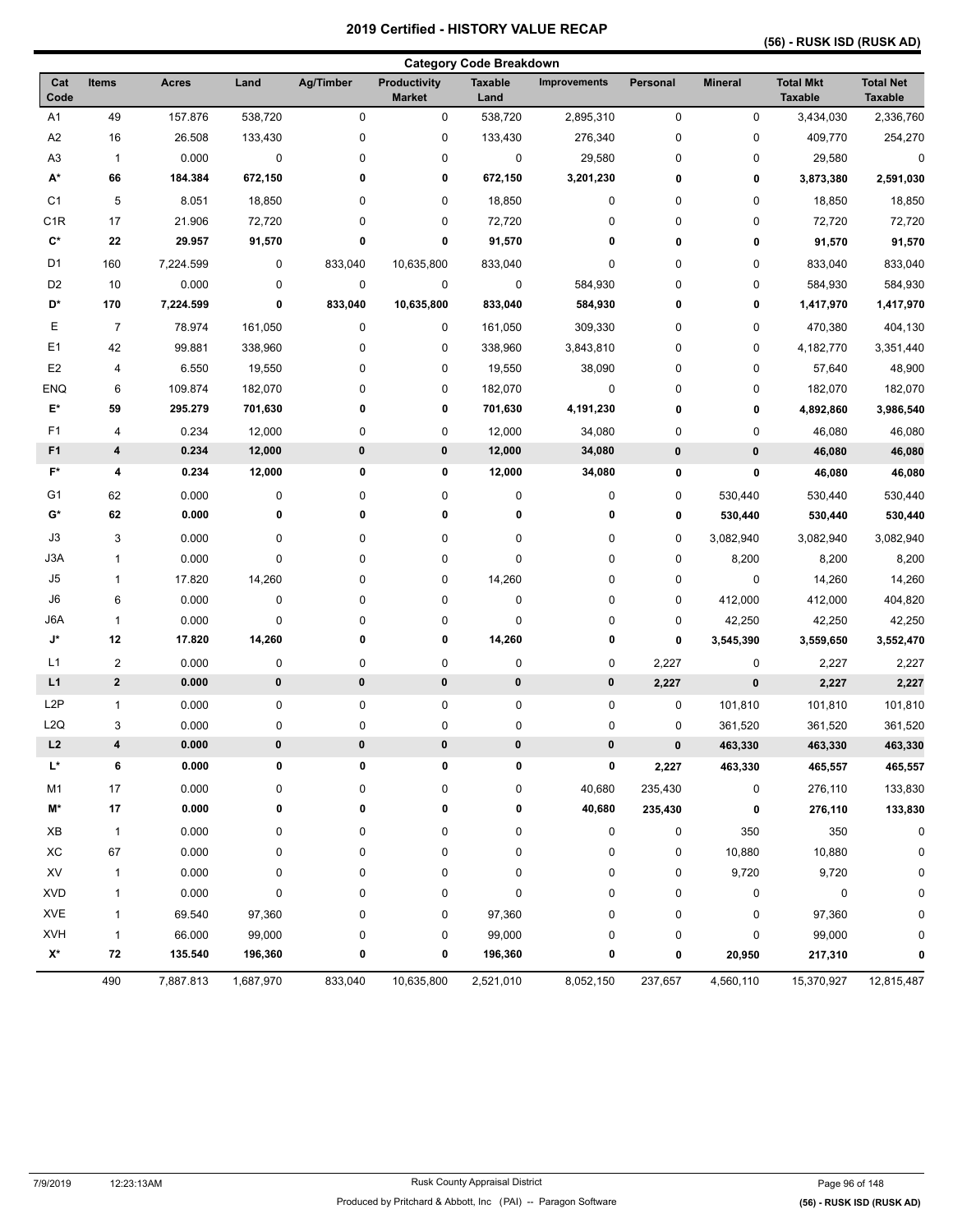|                                                                             |       |                              |                  |                                         |                                                                                                 |                      | (52) - TATUM I.S.D.          |
|-----------------------------------------------------------------------------|-------|------------------------------|------------------|-----------------------------------------|-------------------------------------------------------------------------------------------------|----------------------|------------------------------|
| Land                                                                        |       | Value                        | <b>Items</b>     | <b>Exempt</b>                           |                                                                                                 |                      |                              |
| Land - Homesite<br>$^{(+)}$                                                 |       | 19,094,150                   | 1,432            | 15,600                                  |                                                                                                 |                      |                              |
| $^{(+)}$<br>Land - Non Homesite                                             |       | 31,974,850                   | 1,362            | 2,347,420                               |                                                                                                 |                      |                              |
| $^{(+)}$<br>Land - Productivity Market                                      |       | 81,983,800                   | 1,381            | 0                                       |                                                                                                 |                      |                              |
| $^{(+)}$<br>Land - Income                                                   |       | 226,740                      | 4                | $\Omega$                                |                                                                                                 |                      |                              |
| <b>Total Land Market Value</b><br>$(=)$                                     |       | 133,279,540                  | 4,181            |                                         | <b>Total Land Value:</b>                                                                        | $(+)$                | 133,279,540                  |
| Improvements                                                                |       | Value                        | <b>Items</b>     | <b>Exempt</b>                           |                                                                                                 |                      |                              |
| Improvements - Homesite<br>$^{(+)}$                                         |       | 207,143,680                  | 1,812            | 66,870                                  |                                                                                                 |                      |                              |
| New Improvements - Homesite<br>$^{(+)}$                                     |       | 5,026,580                    | 87               | 0                                       |                                                                                                 |                      |                              |
| Improvements - Non Homesite<br>$^{(+)}$                                     |       | 59,932,960                   | 526              | 34,940,130                              |                                                                                                 |                      |                              |
| New Improvements - Non Homesite<br>$^{(+)}$                                 |       | 412,850                      | 12               | 0                                       |                                                                                                 |                      |                              |
| $^{(+)}$<br>Improvements - Income                                           |       | 2,457,600                    | 6                | 0                                       |                                                                                                 |                      |                              |
| $(=)$<br>Total Improvement Value                                            |       | 274,973,670                  | 2,443            |                                         | <b>Total Imp Value:</b>                                                                         | $(+)$                | 274,973,670                  |
| Personal                                                                    |       | Value                        | <b>Items</b>     | <b>Exempt</b>                           |                                                                                                 |                      |                              |
| Personal - Homesite<br>$^{(+)}$                                             |       | 5,320,200                    | 249              | 0                                       |                                                                                                 |                      |                              |
| $^{(+)}$<br>New Personal - Homesite                                         |       | $\Omega$                     | 0                | 0                                       |                                                                                                 |                      |                              |
| $^{(+)}$<br>Personal - Non Homesite                                         |       | 10.105.486                   | 392              | 23,800                                  |                                                                                                 |                      |                              |
| $^{(+)}$<br>New Personal - Non Homesite                                     |       | 42,320                       | $\overline{4}$   | 0                                       |                                                                                                 |                      |                              |
| <b>Total Personal Value</b><br>$(=)$                                        |       | 15,468,006                   | 645              |                                         | <b>Total Personal Value:</b>                                                                    | $^{(+)}$             | 15,468,006                   |
| Total Real Estate & Personal Mkt Valuer)                                    |       | 423,721,216                  | 7,269            |                                         |                                                                                                 |                      |                              |
| <b>Minerals</b>                                                             |       | Value                        | <b>Items</b>     |                                         |                                                                                                 |                      |                              |
| <b>Mineral Value</b><br>$^{(+)}$                                            |       | 125,974,860                  | 56.187           |                                         |                                                                                                 |                      |                              |
| Mineral Value - Real<br>$^{(+)}$                                            |       | 602,896,760                  | 341              |                                         |                                                                                                 |                      |                              |
| $(+)$<br>Mineral Value - Personal                                           |       | 0                            | $\Omega$         |                                         |                                                                                                 |                      |                              |
| <b>Total Mineral Market Value</b><br>$(=)$<br>$(=)$                         |       | 728,871,620<br>1,152,592,836 | 56,528           |                                         | <b>Total Min Mkt Value:</b><br><b>Total Market Value:</b>                                       | $(+)$                | 728,871,620<br>1,152,592,836 |
| <b>Total Market Value</b><br>Ag/Timber *does not include protested          |       | Value                        | <b>Items</b>     |                                         |                                                                                                 | $(=/+)$              |                              |
| Land Timber Gain<br>$^{(+)}$                                                |       | 0                            | 0                |                                         | <b>Land Timber Gain:</b>                                                                        |                      |                              |
| <b>Productivity Market</b><br>$^{(+)}$                                      |       | 81,983,800                   | 1,381            |                                         |                                                                                                 | $^{(+)}$             | 0                            |
| $(-)$<br>Land Ag 1D                                                         |       | 0                            | 0                |                                         |                                                                                                 |                      |                              |
| Land Ag 1D1<br>$(-)$                                                        |       | 1,123,530                    | 679              |                                         |                                                                                                 |                      |                              |
| Land Ag Tim<br>$(-)$                                                        |       | 3,336,120                    | 973              |                                         |                                                                                                 |                      |                              |
| Productivity Loss: (=)                                                      |       | 77,524,150                   | 1,381            |                                         | <b>Productivity Loss:</b>                                                                       | $(\cdot)$            | 77,524,150                   |
| Losses                                                                      |       | Value                        | <b>Items</b>     |                                         |                                                                                                 |                      |                              |
| $(-)$<br>Less Real Exempt Property                                          |       | 37,415,450                   |                  | 138 (includes Prorated Exempt of 8,930) |                                                                                                 |                      |                              |
| Less \$500 Inc. Real Personal<br>$(-)$                                      |       | 4,830                        | 22               |                                         | <b>Total Market Taxable:</b>                                                                    | $(=)$                | 1,075,068,686                |
| $(-)$<br>Less Real/Personal Abatements                                      |       | 0                            | 0                |                                         |                                                                                                 |                      |                              |
| <b>Less Community Housing</b><br>$(-)$                                      |       | 0                            | 0                |                                         |                                                                                                 |                      |                              |
| Less Freeport<br>$(-)$                                                      |       | 0                            | 0                |                                         |                                                                                                 |                      |                              |
| Less Allocation<br>$(-)$                                                    |       | 0                            | 0                |                                         |                                                                                                 |                      |                              |
| Less MultiUse<br>$(-)$                                                      |       | 535,085                      | 14               |                                         |                                                                                                 |                      |                              |
| Less Goods In Transit<br>$(\cdot)$                                          |       | 0                            | 0                |                                         |                                                                                                 |                      |                              |
| $(-)$<br>Less Historical                                                    |       | 0                            | 0                |                                         |                                                                                                 |                      |                              |
| Less Solar/Wind Power<br>$(-)$                                              |       | 0                            | 0                |                                         |                                                                                                 |                      |                              |
| Less Vehicle Leased for Personal Use                                        | $(-)$ | 512,120                      | 8                |                                         | <b>Total Protested Value:</b>                                                                   |                      | 2,463,800                    |
| $(-)$<br>Less Real Protested Value                                          |       | 0                            | $\mathbf 0$      |                                         | <b>Protested % of Total Market:</b>                                                             |                      | 0.21%                        |
| $(-)$<br>Less 10% Cap Loss                                                  |       | 865,360                      | 42               |                                         |                                                                                                 |                      |                              |
| Less TCEQ/Pollution Control<br>$(-)$                                        |       | 105,195,120                  | 8                |                                         |                                                                                                 |                      |                              |
| <b>Less VLA Loss</b><br>$(-)$                                               |       | 0                            | $\mathbf 0$      |                                         |                                                                                                 |                      |                              |
| $(-)$<br>Less Mineral Exempt Property                                       |       | 397,270                      | 64               |                                         |                                                                                                 |                      |                              |
| $(-)$<br>Less \$500 Inc. Mineral Owner                                      |       | 543,790                      | 14,257           |                                         |                                                                                                 |                      |                              |
| $(-)$<br><b>Less Mineral Abatements</b><br>$(-)$                            |       | 0<br>0                       | 0<br>$\mathbf 0$ |                                         |                                                                                                 |                      |                              |
| Less Mineral Freeports/Interstate Commer<br>$(-)$<br>Less Mineral Unknown   |       | 12,230                       | 19               |                                         |                                                                                                 |                      |                              |
| <b>Less Mineral Protested Value</b><br>$(-)$                                |       | 2,463,800                    | 31               |                                         |                                                                                                 |                      |                              |
| $(=)$                                                                       |       |                              |                  |                                         |                                                                                                 |                      |                              |
| Total Losses (includes Prod. Loss)<br>$(=)$<br><b>Total Appraised Value</b> |       | 225,469,205<br>927,123,631   |                  |                                         | <b>Total Losses:</b>                                                                            | $(\cdot)$            | 147,432,935                  |
|                                                                             |       |                              |                  |                                         | <b>Total Appraised Value:</b><br><b>Total Exemptions*:</b><br>* See breakdown on following page | $(=/+)$<br>$(\cdot)$ | 927,123,631<br>79,757,550    |
|                                                                             |       |                              |                  |                                         |                                                                                                 |                      |                              |

**Net Taxable Value: 847,366,081**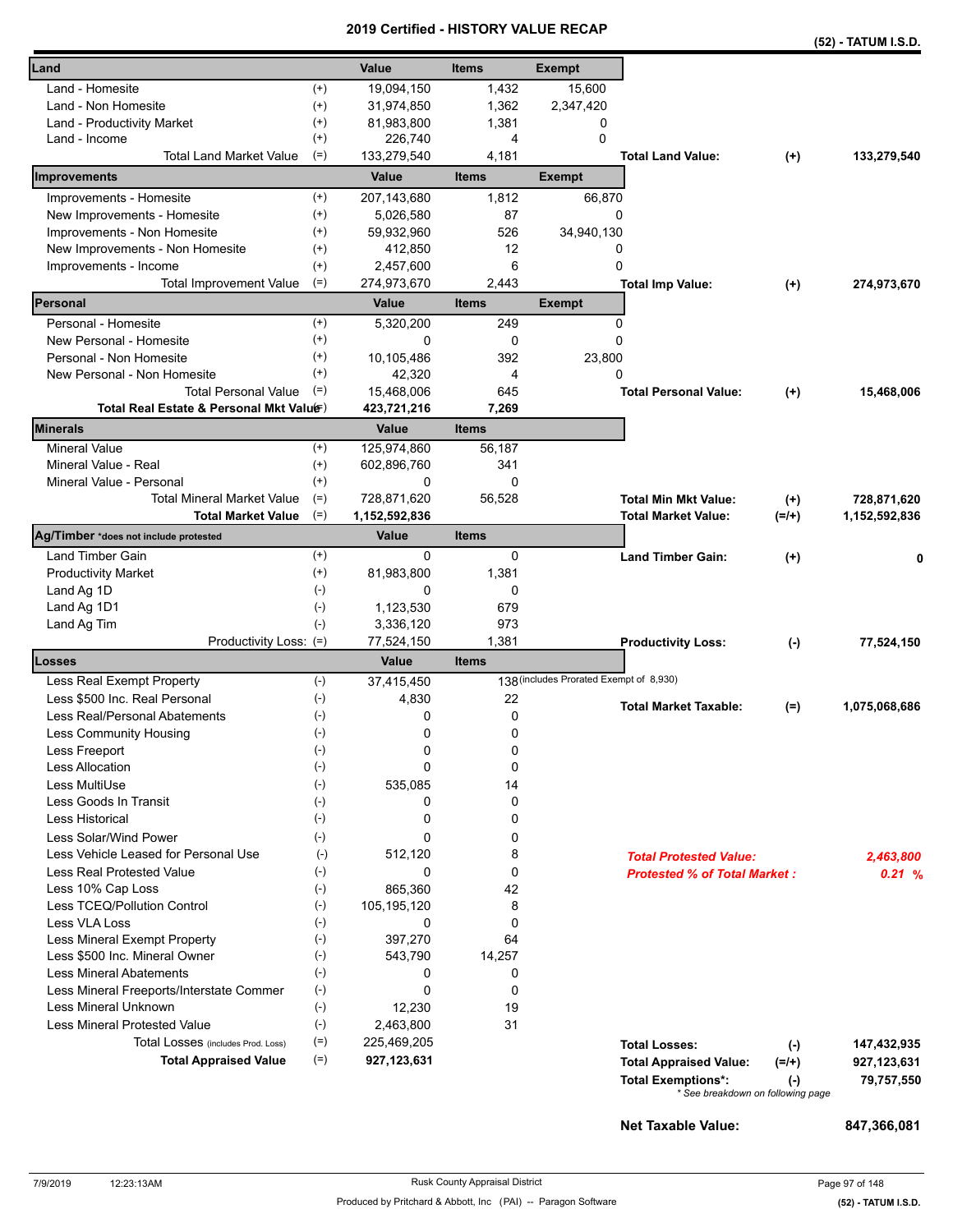|                                                                                                                                                                                                          |          |                                                                     |                                              |                      |                                                                                          | (52) - TATUM I.S.D.   |  |  |  |
|----------------------------------------------------------------------------------------------------------------------------------------------------------------------------------------------------------|----------|---------------------------------------------------------------------|----------------------------------------------|----------------------|------------------------------------------------------------------------------------------|-----------------------|--|--|--|
| *** Freeze Totals: (This is only for Effective Tax Rate Calculation)                                                                                                                                     |          |                                                                     |                                              |                      |                                                                                          |                       |  |  |  |
| <b>Total Ceiling Tax:</b>                                                                                                                                                                                |          | 343,332.94                                                          |                                              |                      |                                                                                          |                       |  |  |  |
| <b>Total Freeze Taxable:</b>                                                                                                                                                                             |          | 40,482,500                                                          |                                              |                      |                                                                                          |                       |  |  |  |
| New Imp/Pers with Ceiling: +                                                                                                                                                                             |          | 617,180                                                             |                                              |                      |                                                                                          |                       |  |  |  |
| **Freeze Adjusted Taxable:                                                                                                                                                                               |          |                                                                     |                                              |                      | 807,500,761**This number DOES NOT represent any Jurisdiction's Certified Taxable Value** |                       |  |  |  |
|                                                                                                                                                                                                          |          |                                                                     |                                              |                      |                                                                                          |                       |  |  |  |
| Estimated Total Levy: ((Net Taxable Value - Total Freeze Taxable + New Imp/Pers with Ceiling) * Tax Rate / 100) + Total Ceiling Tax<br>or (Freeze Adjusted Taxable * Tax Rate / 100) + Total Ceiling Tax |          |                                                                     |                                              |                      |                                                                                          |                       |  |  |  |
|                                                                                                                                                                                                          |          |                                                                     |                                              |                      |                                                                                          |                       |  |  |  |
| <b>Count of Homesteads</b>                                                                                                                                                                               |          |                                                                     |                                              |                      |                                                                                          |                       |  |  |  |
| F<br>н<br>s<br>в                                                                                                                                                                                         | D        | W<br>o                                                              | DV<br><b>DV100</b>                           | <b>SS First Resp</b> | <b>SS Svc Member</b>                                                                     |                       |  |  |  |
| 781<br>673<br>1<br>46                                                                                                                                                                                    | 0        | 0<br>0                                                              | 19<br>56                                     | 0                    | 0                                                                                        |                       |  |  |  |
| <b>Owner and Parcel Counts</b>                                                                                                                                                                           |          |                                                                     |                                              |                      |                                                                                          |                       |  |  |  |
| <b>Total Parcels*:</b>                                                                                                                                                                                   |          | 61,723 * Parcel count is figured by parcel per ownership sequences. |                                              |                      |                                                                                          |                       |  |  |  |
| <b>Total Owners:</b>                                                                                                                                                                                     | 10,991   |                                                                     |                                              |                      |                                                                                          |                       |  |  |  |
| <b>Ported Homestead/Charity Amounts</b>                                                                                                                                                                  |          | Value                                                               | <b>Items</b>                                 |                      |                                                                                          |                       |  |  |  |
| DV Donated Home (Charity)                                                                                                                                                                                | $^{(+)}$ |                                                                     | 0                                            | 0                    |                                                                                          |                       |  |  |  |
| SS of a Service Member Ported Amount                                                                                                                                                                     | $^{(+)}$ |                                                                     | 0                                            | 0                    |                                                                                          |                       |  |  |  |
| SS of a First Responder Ported Amount                                                                                                                                                                    | $^{(+)}$ |                                                                     | 0                                            | 0                    |                                                                                          |                       |  |  |  |
| SS of DV Donated Home Ported Amount<br>SS of 100% DV Ported Amount                                                                                                                                       | $^{(+)}$ |                                                                     | 0<br>0                                       | 0<br>0               |                                                                                          |                       |  |  |  |
|                                                                                                                                                                                                          | $^{(+)}$ | Value                                                               |                                              |                      |                                                                                          |                       |  |  |  |
| <b>Homestead Exemptions</b><br>Homestead H,S                                                                                                                                                             | $^{(+)}$ | 34,998,230                                                          | <b>Items</b>                                 | 1,520                |                                                                                          |                       |  |  |  |
| Senior S                                                                                                                                                                                                 | $^{(+)}$ | 5,868,480                                                           |                                              | 613                  | H - Homestead                                                                            | D - Disabled Only     |  |  |  |
| Disabled B                                                                                                                                                                                               | $^{(+)}$ | 354,670                                                             |                                              | 42                   | S - Over 65                                                                              | W - Widow             |  |  |  |
| DV 100%                                                                                                                                                                                                  | $^{(+)}$ | 2,016,960                                                           |                                              | 17                   | F - Disabled Widow                                                                       | O - Over 65 (No HS)   |  |  |  |
| Surviving Spouse of a Service Member                                                                                                                                                                     | $^{(+)}$ |                                                                     | 0                                            | 0                    | B - Disabled<br>DV100 (1, 2, 3) - 100% Disabled Veteran                                  | DV - Disabled Veteran |  |  |  |
| Survivng Spouse of a First Responder                                                                                                                                                                     | $^{(+)}$ |                                                                     | 0                                            | 0                    | 4 (4B, 4H, 4S) - Surviving Spouse of a Service Member                                    |                       |  |  |  |
| Total Reimbursable (=)                                                                                                                                                                                   |          | 43,238,340                                                          |                                              | 2,192                | 5* (5B, 5H, 5S) - Surviving Spouse of a First Responder                                  |                       |  |  |  |
| <b>Local Discount</b>                                                                                                                                                                                    | $^{(+)}$ | 36,061,910                                                          |                                              | 1,303                |                                                                                          |                       |  |  |  |
| Disabled Veteran                                                                                                                                                                                         | $^{(+)}$ | 457,300                                                             |                                              | 45                   |                                                                                          |                       |  |  |  |
| Optional 65                                                                                                                                                                                              | $^{(+)}$ |                                                                     | 0                                            | 0                    |                                                                                          |                       |  |  |  |
| <b>Local Disabled</b>                                                                                                                                                                                    | $^{(+)}$ |                                                                     | 0                                            | 0                    |                                                                                          |                       |  |  |  |
| State Homestead                                                                                                                                                                                          | $^{(+)}$ |                                                                     | $\mathbf 0$                                  | $\mathbf 0$          |                                                                                          |                       |  |  |  |
| <b>Total Exemptions</b>                                                                                                                                                                                  | $(=)$    |                                                                     | 79,757,550 (includes Ported/Charity Amounts) |                      |                                                                                          |                       |  |  |  |
| <b>Special Certified Totals</b>                                                                                                                                                                          |          |                                                                     |                                              |                      |                                                                                          |                       |  |  |  |
|                                                                                                                                                                                                          |          |                                                                     |                                              |                      |                                                                                          |                       |  |  |  |
| <b>Exempt Value of First Time Absolute Exemption</b>                                                                                                                                                     |          |                                                                     | \$12,000                                     |                      |                                                                                          |                       |  |  |  |
| <b>Exempt Value of First Time Partial Exemption</b>                                                                                                                                                      |          |                                                                     | \$436,820                                    |                      |                                                                                          |                       |  |  |  |
| <b>New AG/Timber</b>                                                                                                                                                                                     |          |                                                                     |                                              |                      |                                                                                          |                       |  |  |  |
| Market                                                                                                                                                                                                   |          |                                                                     | \$0                                          |                      |                                                                                          |                       |  |  |  |
| Taxable                                                                                                                                                                                                  |          |                                                                     | \$0                                          |                      |                                                                                          |                       |  |  |  |
| Value Loss                                                                                                                                                                                               |          |                                                                     | \$0                                          |                      |                                                                                          |                       |  |  |  |
|                                                                                                                                                                                                          |          |                                                                     |                                              |                      |                                                                                          |                       |  |  |  |
| New Improvement/Personal                                                                                                                                                                                 |          |                                                                     |                                              |                      |                                                                                          |                       |  |  |  |
| Market                                                                                                                                                                                                   |          |                                                                     | \$5,481,750                                  |                      |                                                                                          |                       |  |  |  |
| Taxable                                                                                                                                                                                                  |          |                                                                     | \$4,508,960                                  |                      |                                                                                          |                       |  |  |  |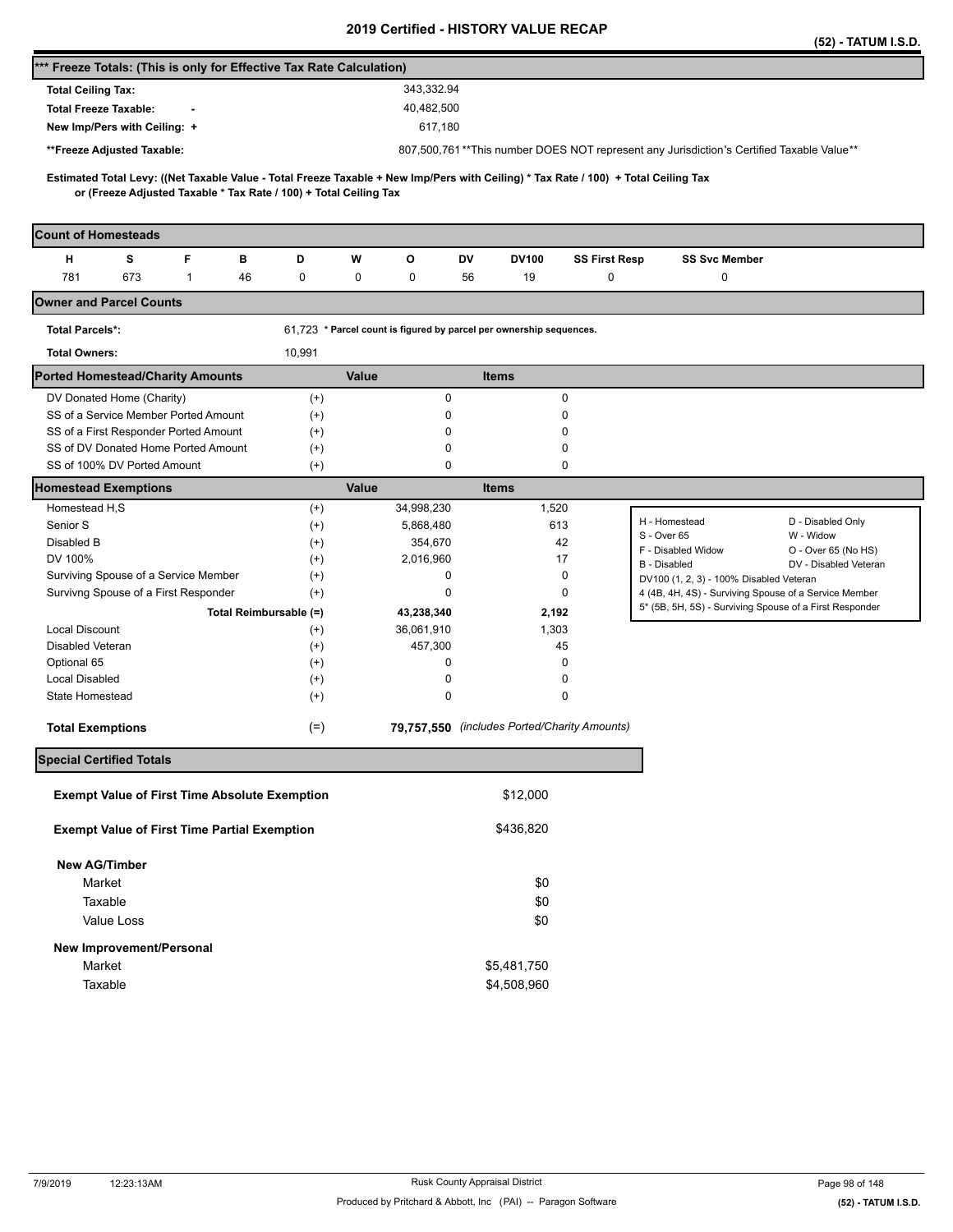|                                   | Average Values* (includes protested & exempt value) |                |                                        |  |  |  |  |
|-----------------------------------|-----------------------------------------------------|----------------|----------------------------------------|--|--|--|--|
| Average Homestead Value A*        |                                                     | <b>Parcels</b> | Total Homestead Value A*               |  |  |  |  |
| Market                            | \$121,132                                           | 1,654          | \$200,353,650<br>Market                |  |  |  |  |
| Taxable                           | \$71,587                                            |                | \$135,730,500<br>Taxable               |  |  |  |  |
| Average Homestead Value A* and E* |                                                     | <b>Parcels</b> | Total Homestead Value A* and E*        |  |  |  |  |
| \$121,355<br>Market               |                                                     | 1.689          | \$204,970,090<br>Market                |  |  |  |  |
| Taxable                           | \$71,776                                            |                | \$139,096,730<br>Taxable               |  |  |  |  |
|                                   | Average Homestead Value A* and E* and M1            | <b>Parcels</b> | Total Homestead Value A* and E* and M1 |  |  |  |  |
| Market                            | \$108,409                                           | 1.940          | \$210,315,080<br>Market                |  |  |  |  |
| Taxable                           | \$61,457                                            |                | \$141,181,940<br>Taxable               |  |  |  |  |
| Average Homestead Value M1        |                                                     | <b>Parcels</b> | <b>Total Homestead Value M1</b>        |  |  |  |  |
| Market                            | \$21,294                                            | 251            | \$5,344,990<br>Market                  |  |  |  |  |
| Taxable                           | \$0                                                 |                | \$2,085,210<br>Taxable                 |  |  |  |  |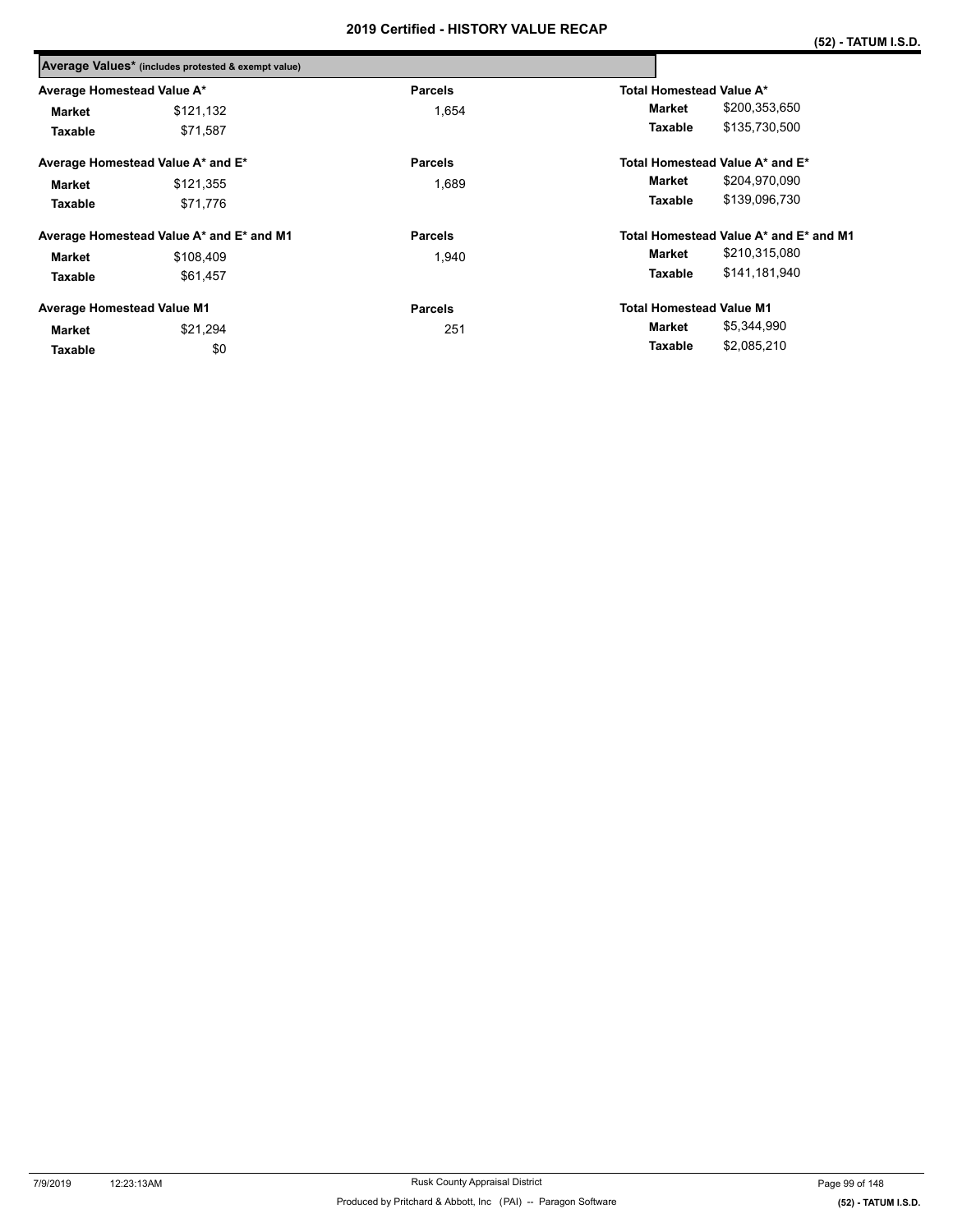| <b>Category Code Breakdown</b>   |                |                    |                        |                |                               |                        |                        |                |                |                                    |                                    |
|----------------------------------|----------------|--------------------|------------------------|----------------|-------------------------------|------------------------|------------------------|----------------|----------------|------------------------------------|------------------------------------|
| Cat<br>Code                      | <b>Items</b>   | <b>Acres</b>       | Land                   | Ag/Timber      | Productivity<br><b>Market</b> | <b>Taxable</b><br>Land | <b>Improvements</b>    | Personal       | <b>Mineral</b> | <b>Total Mkt</b><br><b>Taxable</b> | <b>Total Net</b><br><b>Taxable</b> |
| M1                               | $\mathbf{1}$   | 0.000              | $\mathbf 0$            | $\mathbf 0$    | 0                             | 0                      | 38,530                 | 0              | 0              | 38,530                             | 38,530                             |
| $\star$                          | 1              | 0.000              | 0                      | 0              | 0                             | 0                      | 38,530                 | 0              | 0              | 38,530                             | 38,530                             |
| Α1                               | 892            | 1,755.392          | 13,359,390             | 0              | 0                             | 13,359,390             | 97,343,070             | 0              | 0              | 110,702,460                        | 73,912,500                         |
| A2                               | 379            | 728.948            | 4,342,500              | 0              | 0                             | 4,342,500              | 6,851,190              | 46,750         | 0              | 11,240,440                         | 5,809,790                          |
| A <sub>3</sub>                   | 627            | 12.218             | 58,570                 | 0              | 0                             | 58,570                 | 91,862,530             | 0              | 0              | 91,921,100                         | 68,392,900                         |
| A4                               | 35             | 29.011             | 178,250                | 0              | 0                             | 178,250                | 2,186,370              | 0              | 0              | 2,364,620                          | 1,909,530                          |
| A5                               | $\mathbf{1}$   | 0.000              | 0                      | 0              | 0                             | 0                      | 820                    | 0              | 0              | 820                                | 820                                |
| A*                               | 1,934          | 2,525.569          | 17,938,710             | 0              | 0                             | 17,938,710             | 198,243,980            | 46,750         | 0              | 216,229,440                        | 150,025,540                        |
| B1                               | $\overline{2}$ | 3.160              | 75,000                 | 0              | 0                             | 75,000                 | 553,750                | 0              | 0              | 628,750                            | 628,750                            |
| B <sub>2</sub>                   | 6              | 6.781              | 79,690                 | 0              | 0                             | 79,690                 | 1,130,370              | 0              | 0              | 1,210,060                          | 1,210,060                          |
| $B^*$                            | 8              | 9.941              | 154,690                | 0              | 0                             | 154,690                | 1,684,120              | 0              | 0              | 1,838,810                          | 1,838,810                          |
| C1                               | 210            | 230.118            | 1,526,050              | 0              | 0                             | 1,526,050              | 136,140                | 0              | 0              | 1,662,190                          | 1,647,400                          |
| C <sub>10</sub>                  | 4              | 475.521            | 7,264,600              | 0              | 0                             | 7,264,600              | 0                      | 0              | 0              | 7,264,600                          | 7,264,600                          |
| C <sub>1</sub> B                 | 6              | 12.397             | 56,670                 | 0              | 0                             | 56,670                 | 0                      | 0              | 0              | 56,670                             | 56,670                             |
| C <sub>1</sub> R                 | 557            | 2,667.884          | 4,371,900              | 0              | 0                             | 4,371,900              | 81,380                 | 0              | 0              | 4,453,280                          | 4,400,050                          |
| C*                               | 777            | 3,385.920          | 13,219,220             | 0              | 0                             | 13,219,220             | 217,520                | 0              | 0              | 13,436,740                         | 13,368,720                         |
| D1                               | 1,381          | 43,173.851         | 0                      | 4,459,650      | 81,983,800                    | 4,459,650              | 0                      | 0              | 0              | 4,459,650                          | 4,449,060                          |
| D <sub>2</sub>                   | 88             | 0.000              | 0                      | 0              | 0                             | 0                      | 1,924,730              | 0              | 0              | 1,924,730                          | 1,919,660                          |
| D*                               | 1,469          | 43,173.851         | 0                      | 4,459,650      | 81,983,800                    | 4,459,650              | 1,924,730              | 0              | 0              | 6,384,380                          | 6,368,720                          |
| Ε                                | 146            | 1,571.728          | 3,253,250              | 0              | 0                             | 3,253,250              | 1,755,740              | 0              | 0              | 5,008,990                          | 4,328,460                          |
| E <sub>1</sub>                   | 276            | 750.327            | 2,796,250              | 0              | 0                             | 2,796,250              | 25,195,340             | 0              | 0              | 27,991,590                         | 18,277,260                         |
| E <sub>2</sub>                   | 31             | 72.373             | 329,190                | 0              | 0                             | 329,190                | 675,740                | 0              | 0              | 1,004,930                          | 406,760                            |
| E4                               | $\mathbf{1}$   | 5.000              | 19,500                 | 0              | 0                             | 19,500                 | 0                      | 0              | 0              | 19,500                             | 19,500                             |
| <b>ENQ</b>                       | 32             | 1,013.236          | 1,821,220              | 0              | 0                             | 1,821,220              | 0                      | 0              | 0              | 1,821,220                          | 1,821,220                          |
| E*                               | 486            | 3,412.664          | 8,219,410              | 0              | 0                             | 8,219,410              | 27,626,820             | 0              | 0              | 35,846,230                         | 24,853,200                         |
| F <sub>1</sub>                   |                |                    |                        |                |                               |                        |                        |                |                |                                    |                                    |
| F <sub>1</sub>                   | 82<br>82       | 131.403<br>131.403 | 1,552,600<br>1,552,600 | 0<br>$\pmb{0}$ | 0<br>0                        | 1,552,600<br>1,552,600 | 9,434,270<br>9,434,270 | 0<br>$\pmb{0}$ | 0<br>0         | 10,986,870                         | 10,953,270<br>10,953,270           |
|                                  |                |                    |                        |                |                               |                        |                        |                |                | 10,986,870                         |                                    |
| F <sub>2</sub><br>F <sub>2</sub> | 30<br>30       | 263.160            | 431,310                | 0<br>$\pmb{0}$ | 0<br>$\pmb{0}$                | 431,310                | 473,130                | 0              | 459,435,260    | 460,339,700                        | 356,989,980                        |
|                                  |                | 263.160            | 431,310                |                |                               | 431,310                | 473,130                | $\mathbf 0$    | 459,435,260    | 460,339,700                        | 356,989,980                        |
| F*                               | 112            | 394.563            | 1,983,910              | 0              | 0                             | 1,983,910              | 9,907,400              | 0              | 459,435,260    | 471,326,570                        | 367,943,250                        |
| G1                               | 41,878         | 0.000              | 0                      | 0              | 0                             | 0                      | 0                      | 0              | 125,406,320    | 125,406,320                        | 125,394,090                        |
| G <sub>2</sub> A                 | $\mathbf{1}$   | 0.000              | 0                      | 0              | $\pmb{0}$                     | 0                      | $\pmb{0}$              | 0              | 2,055,970      | 2,055,970                          | 2,055,970                          |
| G*                               | 41,879         | 0.000              | 0                      | 0              | 0                             | 0                      | 0                      | 0              | 127,462,290    | 127,462,290                        | 127,450,060                        |
| J1                               | 14             | 0.000              | $\pmb{0}$              | 0              | 0                             | 0                      | 0                      | 0              | 411,250        | 411,250                            | 38,730                             |
| J2                               | 3              | 7.000              | 19,600                 | 0              | 0                             | 19,600                 | $\pmb{0}$              | 0              | 117,280        | 136,880                            | 136,880                            |
| J3                               | 25             | 4,773.190          | 6,689,990              | 0              | $\pmb{0}$                     | 6,689,990              | $\pmb{0}$              | 0              | 16,043,890     | 22,733,880                         | 22,733,880                         |
| J3A                              | $\overline{1}$ | 0.000              | $\pmb{0}$              | 0              | $\pmb{0}$                     | 0                      | $\pmb{0}$              | 0              | 28,500         | 28,500                             | 28,500                             |
| J <sub>4</sub>                   | 11             | 1.438              | 37,380                 | 0              | 0                             | 37,380                 | 105,970                | 0              | 1,656,400      | 1,799,750                          | 1,799,750                          |
| J4A                              | $\overline{1}$ | 0.000              | $\pmb{0}$              | 0              | 0                             | $\pmb{0}$              | $\pmb{0}$              | 0              | 11,750         | 11,750                             | 11,750                             |
| J5                               | 11             | 454.739            | 645,630                | 0              | 0                             | 645,630                | 0                      | 0              | 5,519,340      | 6,164,970                          | 6,164,970                          |
| J5A                              | $\overline{1}$ | 0.000              | $\pmb{0}$              | 0              | $\pmb{0}$                     | $\pmb{0}$              | $\pmb{0}$              | 0              | 16,000         | 16,000                             | 16,000                             |
| $\mathsf{J6}$                    | 200            | 5.102              | 11,480                 | 0              | $\pmb{0}$                     | 11,480                 | $\pmb{0}$              | 0              | 28,350,250     | 28,361,730                         | 26,964,930                         |
| J6A                              | 23             | 0.000              | 0                      | 0              | $\pmb{0}$                     | 0                      | $\pmb{0}$              | 0              | 4,142,860      | 4,142,860                          | 3,075,860                          |
| J7                               | $\overline{2}$ | 0.000              | $\pmb{0}$              | 0              | $\pmb{0}$                     | 0                      | $\pmb{0}$              | 0              | 116,130        | 116,130                            | 116,130                            |
| J*                               | 292            | 5,241.469          | 7,404,080              | 0              | 0                             | 7,404,080              | 105,970                | $\mathbf 0$    | 56,413,650     | 63,923,700                         | 61,087,380                         |
| L1                               | 186            | 0.000              | 0                      | 0              | $\pmb{0}$                     | 0                      | 0                      | 7,627,996      | $\mathbf 0$    | 7,627,996                          | 6,580,791                          |
| L1                               | 186            | 0.000              | 0                      | $\pmb{0}$      | $\pmb{0}$                     | 0                      | 0                      | 7,627,996      | $\pmb{0}$      | 7,627,996                          | 6,580,791                          |
| L2C                              | 6              | 0.000              | 0                      | 0              | $\pmb{0}$                     | 0                      | $\pmb{0}$              | 0              | 20,227,070     | 20,227,070                         | 20,227,070                         |
| L <sub>2</sub> D                 | $\overline{2}$ | 0.000              | 0                      | 0              | $\pmb{0}$                     | 0                      | $\pmb{0}$              | 0              | 21,800         | 21,800                             | 21,800                             |
| L2G                              | 38             | 0.000              | 0                      | 0              | $\pmb{0}$                     | 0                      | 0                      | 0              | 59,700,640     | 59,700,640                         | 57,880,740                         |
| L <sub>2</sub> H                 | 10             | 0.000              | 0                      | 0              | 0                             | 0                      | 0                      | 0              | 3,511,160      | 3,511,160                          | 3,511,160                          |

7/9/2019 12:23:13AM Rusk County Appraisal District Page 100 of 148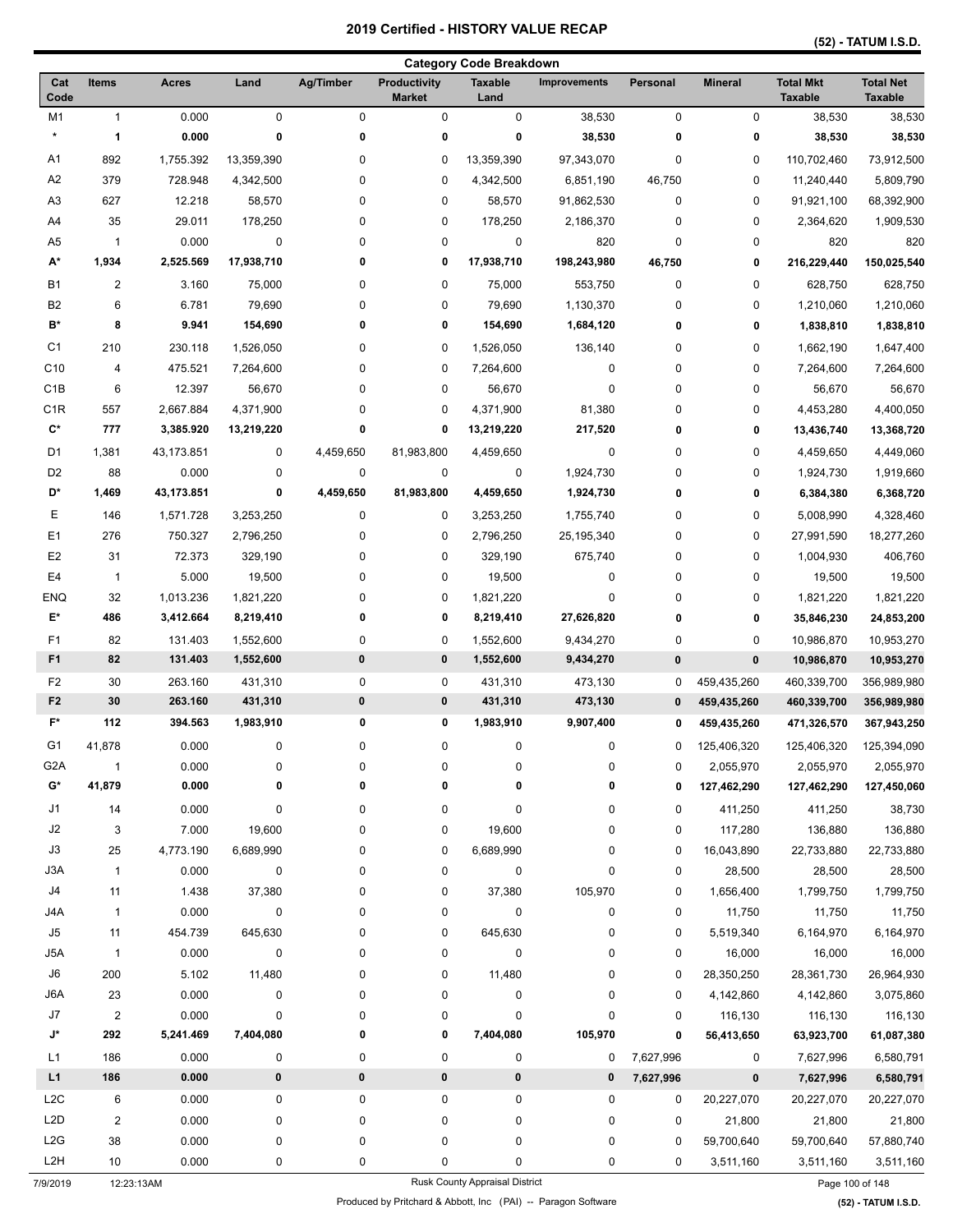|  | (52) - TATUM I.S.D. |  |
|--|---------------------|--|
|--|---------------------|--|

|                  |                |              |            |             |                               | <b>Category Code Breakdown</b> |              |              |                |                                    |                                    |
|------------------|----------------|--------------|------------|-------------|-------------------------------|--------------------------------|--------------|--------------|----------------|------------------------------------|------------------------------------|
| Cat<br>Code      | <b>Items</b>   | <b>Acres</b> | Land       | Ag/Timber   | Productivity<br><b>Market</b> | <b>Taxable</b><br>Land         | Improvements | Personal     | <b>Mineral</b> | <b>Total Mkt</b><br><b>Taxable</b> | <b>Total Net</b><br><b>Taxable</b> |
| L2I              | $\mathbf{1}$   | 0.000        | $\pmb{0}$  | $\mathbf 0$ | 0                             | $\pmb{0}$                      | $\pmb{0}$    | $\pmb{0}$    | 25,500         | 25,500                             | $\mathbf 0$                        |
| L2J              | $\mathbf{1}$   | 0.000        | 0          | 0           | 0                             | $\pmb{0}$                      | $\pmb{0}$    | $\mathbf 0$  | 6,520          | 6,520                              | 6,520                              |
| L <sub>2L</sub>  | $\mathbf{1}$   | 0.000        | 0          | 0           | 0                             | $\pmb{0}$                      | 0            | 0            | 136,140        | 136,140                            | 136,140                            |
| L <sub>2</sub> M | $\overline{2}$ | 0.000        | 0          | 0           | 0                             | $\pmb{0}$                      | 0            | 0            | 54,030         | 54,030                             | 54,030                             |
| L <sub>20</sub>  | $\overline{4}$ | 0.000        | 0          | 0           | 0                             | $\pmb{0}$                      | 0            | $\mathbf 0$  | 3,080          | 3,080                              | 3,080                              |
| L <sub>2</sub> P | 3              | 0.000        | 0          | 0           | 0                             | 0                              | 0            | 0            | 245,200        | 245,200                            | 245,200                            |
| L <sub>2</sub> Q | 5              | 0.000        | 0          | 0           | 0                             | 0                              | 0            | 0            | 428,210        | 428,210                            | 428,210                            |
| L <sub>2</sub> T | $\overline{2}$ | 0.000        | 0          | 0           | 0                             | 0                              | 0            | 0            | 632,400        | 632,400                            | 632,400                            |
| L2               | 75             | 0.000        | $\bf{0}$   | $\pmb{0}$   | $\bf{0}$                      | $\pmb{0}$                      | $\bf{0}$     | $\mathbf{0}$ | 84,991,750     | 84,991,750                         | 83,146,350                         |
| L*               | 261            | 0.000        | 0          | 0           | 0                             | 0                              | 0            | 7,627,996    | 84,991,750     | 92,619,746                         | 89,727,141                         |
| M <sub>1</sub>   | 434            | 0.000        | 0          | 0           | 0                             | $\pmb{0}$                      | 217,600      | 7,746,940    | 0              | 7,964,540                          | 4,646,910                          |
| M*               | 434            | 0.000        | 0          | 0           | 0                             | 0                              | 217,600      | 7,746,940    | 0              | 7,964,540                          | 4,646,910                          |
| S                | $\mathbf{1}$   | 0.000        | 0          | 0           | 0                             | 0                              | 0            | 17,820       | 0              | 17,820                             | 17,820                             |
| $S^*$            | $\mathbf{1}$   | 0.000        | 0          | 0           | 0                             | 0                              | 0            | 17,820       | $\bf{0}$       | 17,820                             | 17,820                             |
| XB               | 22             | 0.000        | 0          | 0           | 0                             | $\pmb{0}$                      | 0            | 4,700        | 130            | 4,830                              | $\mathbf 0$                        |
| XC               | 14,257         | 0.000        | 0          | 0           | 0                             | 0                              | 0            | 0            | 543,790        | 543,790                            |                                    |
| XV               | 52             | 0.000        | $\pmb{0}$  | 0           | 0                             | $\pmb{0}$                      | 0            | $\mathbf 0$  | 24,750         | 24,750                             |                                    |
| <b>XVA</b>       | 48             | 80.620       | 552,340    | 0           | 0                             | 552,340                        | 4,193,030    | $\mathbf 0$  | 0              | 4,745,370                          |                                    |
| <b>XVB</b>       | 20             | 130.474      | 334,220    | 0           | 0                             | 334,220                        | 1,763,750    | 0            | 0              | 2,097,970                          |                                    |
| <b>XVC</b>       | 22             | 118.077      | 446,780    | 0           | 0                             | 446,780                        | 27,566,420   | 0            | 0              | 28,013,200                         |                                    |
| <b>XVD</b>       | 9              | 14.811       | 85,890     | 0           | 0                             | 85,890                         | 512,060      | 0            | 0              | 597,950                            |                                    |
| <b>XVE</b>       | 15             | 6.897        | 54,020     | 0           | 0                             | 54,020                         | 56,560       | $\mathbf 0$  | 0              | 110,580                            |                                    |
| <b>XVF</b>       | 10             | 31.522       | 152,290    | 0           | 0                             | 152,290                        | 278,010      | 0            | 0              | 430,300                            |                                    |
| <b>XVG</b>       | 5              | 100.771      | 200,330    | 0           | 0                             | 200,330                        | 33,600       | 23,800       | 0              | 257,730                            | n                                  |
| <b>XVH</b>       | 5              | 320.067      | 505,460    | 0           | 0                             | 505,460                        | 489,140      | $\mathbf 0$  | 0              | 994,600                            |                                    |
| XVJ              | $\mathbf{1}$   | 0.606        | 24,000     | 0           | 0                             | 24,000                         | 78,850       | $\mathbf 0$  | 0              | 102,850                            |                                    |
| <b>XVK</b>       | $\mathbf{1}$   | 1.893        | 20,390     | 0           | 0                             | 20,390                         | 35,580       | 0            | 0              | 55,970                             |                                    |
| XVO              | $\overline{2}$ | 0.000        | $\pmb{0}$  | 0           | 0                             | $\pmb{0}$                      | $\pmb{0}$    | $\mathbf 0$  | 0              | 0                                  | n                                  |
| X*               | 14,469         | 805.738      | 2,375,720  | 0           | 0                             | 2,375,720                      | 35,007,000   | 28,500       | 568,670        | 37,979,890                         |                                    |
|                  | 62,123         | 58,949.716   | 51,295,740 | 4,459,650   | 81,983,800                    | 55,755,390                     | 274,973,670  | 15,468,006   | 728,871,620    | 1,075,068,686                      | 847,366,081                        |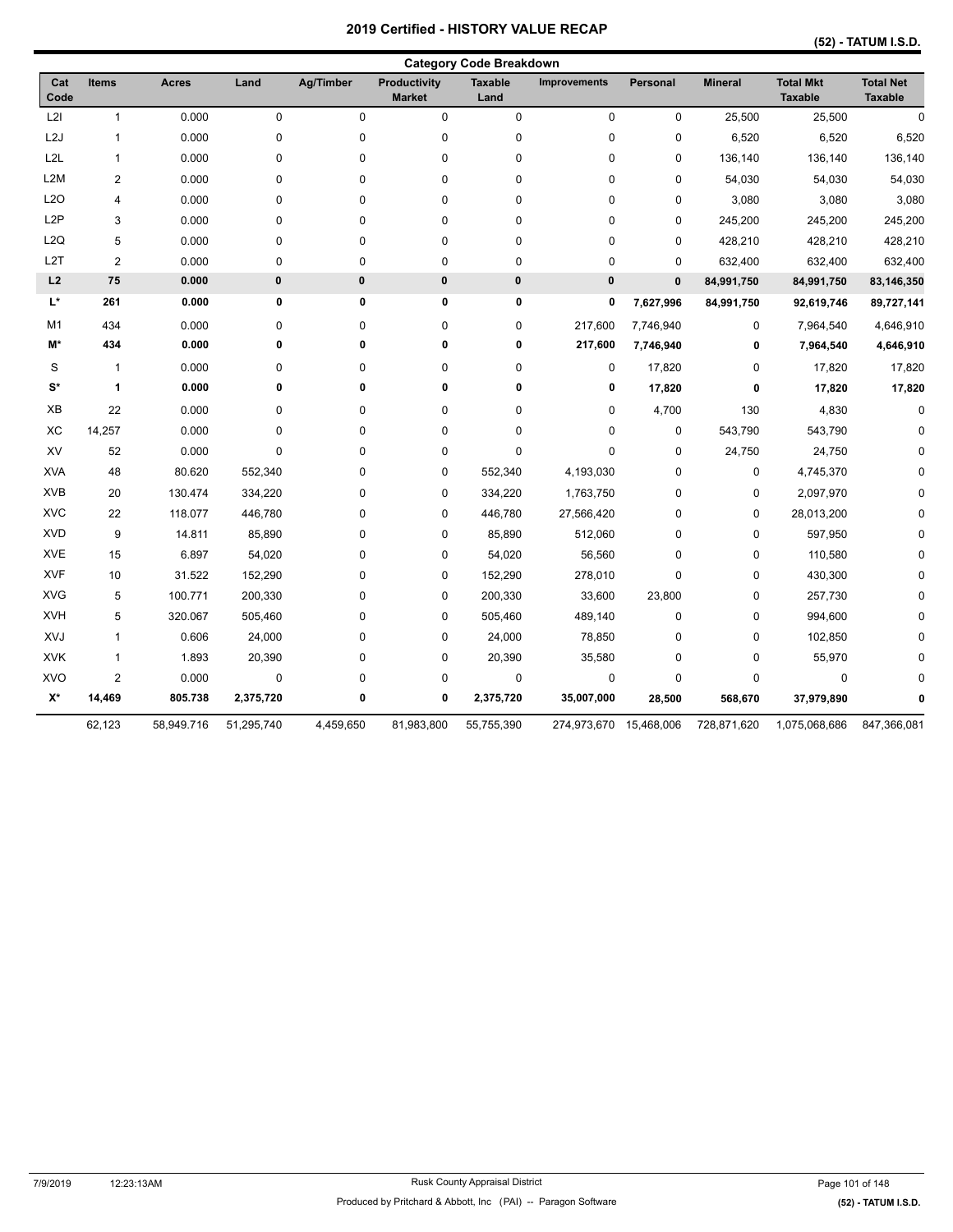|                                                |                      |                  |                |                                        |                                     |                                   | (53) - WEST RUSK CO C.I.S.D. |
|------------------------------------------------|----------------------|------------------|----------------|----------------------------------------|-------------------------------------|-----------------------------------|------------------------------|
| Land                                           |                      | Value            | <b>Items</b>   | <b>Exempt</b>                          |                                     |                                   |                              |
| Land - Homesite                                | $^{(+)}$             | 19,044,010       | 1,801          | 14,990                                 |                                     |                                   |                              |
| Land - Non Homesite                            | $^{(+)}$             | 14,490,760       | 1,087          | 2,728,150                              |                                     |                                   |                              |
| Land - Productivity Market                     | $^{(+)}$             | 100,450,760      | 1,732          | 0                                      |                                     |                                   |                              |
| Land - Income                                  | $^{(+)}$             | 75,000           | 2              | $\mathbf 0$                            |                                     |                                   |                              |
| <b>Total Land Market Value</b>                 | $(=)$                | 134,060,530      | 4,622          |                                        | <b>Total Land Value:</b>            | $(+)$                             | 134,060,530                  |
| <b>Improvements</b>                            |                      | Value            | <b>Items</b>   | <b>Exempt</b>                          |                                     |                                   |                              |
| Improvements - Homesite                        | $^{(+)}$             | 122,231,320      | 1,712          | 192,950                                |                                     |                                   |                              |
| New Improvements - Homesite                    | $^{(+)}$             | 1,645,960        | 29             |                                        | 0                                   |                                   |                              |
| Improvements - Non Homesite                    | $^{(+)}$             | 26,799,910       | 615            | 6,709,040                              |                                     |                                   |                              |
| New Improvements - Non Homesite                | $^{(+)}$             | 561,890          | 10             |                                        | 0                                   |                                   |                              |
| Improvements - Income                          | $^{(+)}$             | 809,600          | 2              | 0                                      |                                     |                                   |                              |
| <b>Total Improvement Value</b>                 | $(=)$                | 152,048,680      | 2,368          |                                        | <b>Total Imp Value:</b>             | $(+)$                             | 152,048,680                  |
| Personal                                       |                      | Value            | <b>Items</b>   | <b>Exempt</b>                          |                                     |                                   |                              |
| Personal - Homesite                            | $^{(+)}$             | 3,588,520        | 174            |                                        | 0                                   |                                   |                              |
| New Personal - Homesite                        | $^{(+)}$             | 442,570          | 17             | 0                                      |                                     |                                   |                              |
| Personal - Non Homesite                        | $^{(+)}$             | 4,753,821        | 228            | 0                                      |                                     |                                   |                              |
| New Personal - Non Homesite                    | $^{(+)}$             | 312,170          | $\overline{7}$ | 0                                      |                                     |                                   |                              |
| <b>Total Personal Value</b>                    | $(=)$                | 9,097,081        | 426            |                                        | <b>Total Personal Value:</b>        | $(+)$                             | 9,097,081                    |
| Total Real Estate & Personal Mkt Valuer)       |                      | 295,206,291      | 7,416          |                                        |                                     |                                   |                              |
| <b>Minerals</b>                                |                      | <b>Value</b>     | <b>Items</b>   |                                        |                                     |                                   |                              |
| <b>Mineral Value</b>                           | $^{(+)}$             | 155,402,210      | 43,829         |                                        |                                     |                                   |                              |
| Mineral Value - Real                           | $^{(+)}$             | 97,811,280       | 493            |                                        |                                     |                                   |                              |
| Mineral Value - Personal                       | $^{(+)}$             | 0                | 0              |                                        |                                     |                                   |                              |
| <b>Total Mineral Market Value</b>              | $(=)$                | 253,213,490      | 44,322         |                                        | <b>Total Min Mkt Value:</b>         | $^{(+)}$                          | 253,213,490                  |
| <b>Total Market Value</b>                      | $(=)$                | 548,419,781      |                |                                        | <b>Total Market Value:</b>          | $(=/+)$                           | 548,419,781                  |
| Ag/Timber *does not include protested          |                      | Value            | <b>Items</b>   |                                        |                                     |                                   |                              |
| Land Timber Gain<br><b>Productivity Market</b> | $^{(+)}$<br>$^{(+)}$ | 0<br>100,450,760 | 0<br>1,732     |                                        | <b>Land Timber Gain:</b>            | $(+)$                             |                              |
| Land Ag 1D                                     | $(-)$                | 0                | 0              |                                        |                                     |                                   |                              |
| Land Ag 1D1                                    | $(\cdot)$            | 1,743,480        | 808            |                                        |                                     |                                   |                              |
| Land Ag Tim                                    | $(-)$                | 3,773,690        | 1,187          |                                        |                                     |                                   |                              |
| Productivity Loss: (=)                         |                      | 94,933,590       | 1,730          |                                        | <b>Productivity Loss:</b>           | $(-)$                             | 94,933,590                   |
| Losses                                         |                      | Value            | <b>Items</b>   |                                        |                                     |                                   |                              |
| Less Real Exempt Property                      | $(-)$                | 9,647,550        |                | 82 (includes Prorated Exempt of 2,420) |                                     |                                   |                              |
| Less \$500 Inc. Real Personal                  | $(-)$                | 3,588            | 17             |                                        |                                     |                                   |                              |
| Less Real/Personal Abatements                  | $(-)$                | 0                | 0              |                                        | <b>Total Market Taxable:</b>        | $(=)$                             | 453,486,191                  |
| <b>Less Community Housing</b>                  | $(\text{-})$         | 0                | 0              |                                        |                                     |                                   |                              |
| Less Freeport                                  | $(-)$                | 0                | 0              |                                        |                                     |                                   |                              |
| <b>Less Allocation</b>                         | $(-)$                | 59,690           | 1              |                                        |                                     |                                   |                              |
| Less MultiUse                                  | $(\cdot)$            | 405,270          | 11             |                                        |                                     |                                   |                              |
| Less Goods In Transit                          | $(-)$                | 0                | 0              |                                        |                                     |                                   |                              |
| Less Historical                                | $(-)$                | 0                | 0              |                                        |                                     |                                   |                              |
| Less Solar/Wind Power                          | $(-)$                | 0                | 0              |                                        |                                     |                                   |                              |
| Less Vehicle Leased for Personal Use           | $(-)$                | 155,410          | 5              |                                        | <b>Total Protested Value:</b>       |                                   | 32,327,650                   |
| <b>Less Real Protested Value</b>               | $(-)$                | 0                | 0              |                                        | <b>Protested % of Total Market:</b> |                                   | 5.89 %                       |
| Less 10% Cap Loss                              | $(-)$                | 1,692,680        | 116            |                                        |                                     |                                   |                              |
| Less TCEQ/Pollution Control                    | $(-)$                | 710              | 2              |                                        |                                     |                                   |                              |
| <b>Less VLA Loss</b>                           | $(-)$                | 0                | 0              |                                        |                                     |                                   |                              |
| Less Mineral Exempt Property                   | $(-)$                | 5,066,840        | 73             |                                        |                                     |                                   |                              |
| Less \$500 Inc. Mineral Owner                  | $(\text{-})$         | 788,470          | 12,402         |                                        |                                     |                                   |                              |
| <b>Less Mineral Abatements</b>                 | $(-)$                | 0                | 0              |                                        |                                     |                                   |                              |
| Less Mineral Freeports/Interstate Commer       | $(\text{-})$         | 0                | 0              |                                        |                                     |                                   |                              |
| Less Mineral Unknown                           | $(\text{-})$         | 7,100            | 11             |                                        |                                     |                                   |                              |
| <b>Less Mineral Protested Value</b>            | $(-)$                | 32,327,650       | 37             |                                        |                                     |                                   |                              |
| Total Losses (includes Prod. Loss)             | $(=)$                | 145,088,548      |                |                                        | <b>Total Losses:</b>                | $(-)$                             | 49,999,548                   |
| <b>Total Appraised Value</b>                   | $(=)$                | 403,331,233      |                |                                        | <b>Total Appraised Value:</b>       | $(=/+)$                           | 403,331,233                  |
|                                                |                      |                  |                |                                        | <b>Total Exemptions*:</b>           | $(-)$                             | 61,106,314                   |
|                                                |                      |                  |                |                                        |                                     | * See breakdown on following page |                              |

**Net Taxable Value: 342,224,919**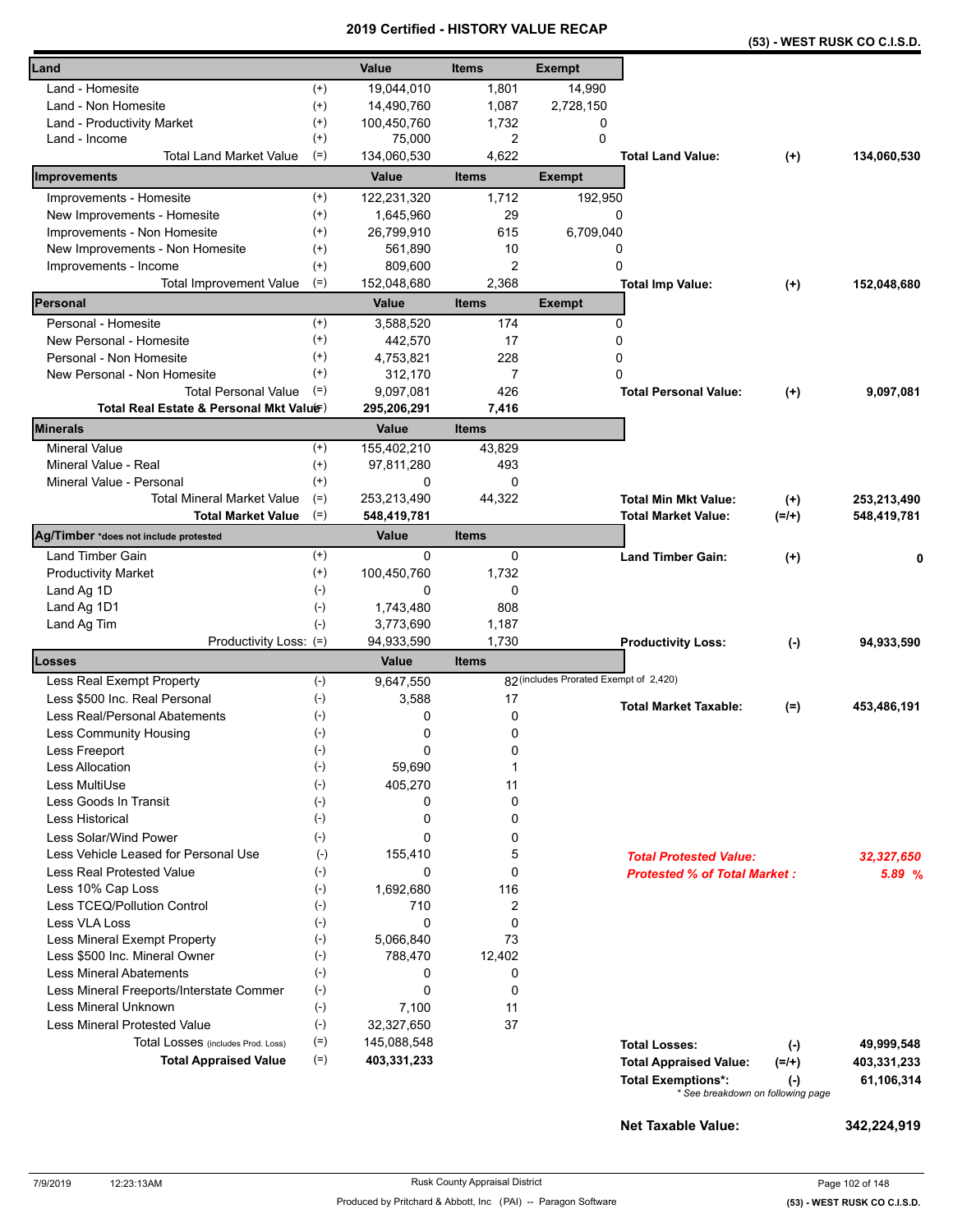|                                                                                                                                     |                      |                                                                     |                                              |                      | (53) - WEST RUSK CO C.I.S.D.                                                              |
|-------------------------------------------------------------------------------------------------------------------------------------|----------------------|---------------------------------------------------------------------|----------------------------------------------|----------------------|-------------------------------------------------------------------------------------------|
| *** Freeze Totals: (This is only for Effective Tax Rate Calculation)                                                                |                      |                                                                     |                                              |                      |                                                                                           |
| <b>Total Ceiling Tax:</b>                                                                                                           |                      | 180,292.60                                                          |                                              |                      |                                                                                           |
| <b>Total Freeze Taxable:</b>                                                                                                        |                      | 21,005,206                                                          |                                              |                      |                                                                                           |
| New Imp/Pers with Ceiling: +                                                                                                        |                      | 98,720                                                              |                                              |                      |                                                                                           |
| **Freeze Adjusted Taxable:                                                                                                          |                      |                                                                     |                                              |                      | 321,318,433**This number DOES NOT represent any Jurisdiction's Certified Taxable Value**  |
| Estimated Total Levy: ((Net Taxable Value - Total Freeze Taxable + New Imp/Pers with Ceiling) * Tax Rate / 100) + Total Ceiling Tax |                      |                                                                     |                                              |                      |                                                                                           |
| or (Freeze Adjusted Taxable * Tax Rate / 100) + Total Ceiling Tax                                                                   |                      |                                                                     |                                              |                      |                                                                                           |
|                                                                                                                                     |                      |                                                                     |                                              |                      |                                                                                           |
| <b>Count of Homesteads</b>                                                                                                          |                      |                                                                     |                                              |                      |                                                                                           |
| F<br>s<br>н<br>в                                                                                                                    | D                    | w<br>o                                                              | DV<br><b>DV100</b>                           | <b>SS First Resp</b> | <b>SS Svc Member</b>                                                                      |
| 699<br>577<br>$\mathbf{1}$<br>59                                                                                                    | 0                    | $\mathbf{2}$<br>$\mathbf{1}$                                        | 64<br>26                                     | 0                    | 0                                                                                         |
| <b>Owner and Parcel Counts</b>                                                                                                      |                      |                                                                     |                                              |                      |                                                                                           |
| <b>Total Parcels*:</b>                                                                                                              |                      | 48,970 * Parcel count is figured by parcel per ownership sequences. |                                              |                      |                                                                                           |
| <b>Total Owners:</b>                                                                                                                | 14,446               |                                                                     |                                              |                      |                                                                                           |
| <b>Ported Homestead/Charity Amounts</b>                                                                                             |                      | Value                                                               | <b>Items</b>                                 |                      |                                                                                           |
| DV Donated Home (Charity)                                                                                                           | $^{(+)}$             | 0                                                                   |                                              | 0                    |                                                                                           |
| SS of a Service Member Ported Amount                                                                                                | $(+)$                | 0                                                                   |                                              | 0                    |                                                                                           |
| SS of a First Responder Ported Amount                                                                                               | $^{(+)}$             | 0                                                                   | 0                                            |                      |                                                                                           |
| SS of DV Donated Home Ported Amount<br>SS of 100% DV Ported Amount                                                                  | $^{(+)}$<br>$^{(+)}$ | 0<br>0                                                              |                                              | 0<br>0               |                                                                                           |
| <b>Homestead Exemptions</b>                                                                                                         |                      | Value                                                               | <b>Items</b>                                 |                      |                                                                                           |
| Homestead H.S                                                                                                                       | $^{(+)}$             | 31,097,166                                                          | 1,363                                        |                      |                                                                                           |
| Senior S                                                                                                                            | $^{(+)}$             | 4,696,288                                                           | 512                                          |                      | D - Disabled Only<br>H - Homestead                                                        |
| Disabled B                                                                                                                          | $^{(+)}$             | 343,030                                                             | 39                                           |                      | W - Widow<br>S - Over 65                                                                  |
| DV 100%                                                                                                                             | $^{(+)}$             | 2,722,930                                                           | 24                                           |                      | F - Disabled Widow<br>O - Over 65 (No HS)<br><b>B</b> - Disabled<br>DV - Disabled Veteran |
| Surviving Spouse of a Service Member                                                                                                | $^{(+)}$             | 0                                                                   | 0                                            |                      | DV100 (1, 2, 3) - 100% Disabled Veteran                                                   |
| Survivng Spouse of a First Responder                                                                                                | $^{(+)}$             | 0                                                                   |                                              | 0                    | 4 (4B, 4H, 4S) - Surviving Spouse of a Service Member                                     |
| Total Reimbursable (=)                                                                                                              |                      | 38,859,414                                                          | 1,938                                        |                      | 5* (5B, 5H, 5S) - Surviving Spouse of a First Responder                                   |
| <b>Local Discount</b>                                                                                                               | $^{(+)}$             | 21,859,390                                                          | 1,063                                        |                      |                                                                                           |
| Disabled Veteran                                                                                                                    | $^{(+)}$             | 387,510                                                             | 38                                           |                      |                                                                                           |
| Optional 65                                                                                                                         | $^{(+)}$             | 0                                                                   | 0                                            |                      |                                                                                           |
| <b>Local Disabled</b><br>State Homestead                                                                                            | $^{(+)}$<br>$^{(+)}$ | 0<br>0                                                              |                                              | 0<br>0               |                                                                                           |
|                                                                                                                                     |                      |                                                                     |                                              |                      |                                                                                           |
| <b>Total Exemptions</b>                                                                                                             | $(=)$                |                                                                     | 61,106,314 (includes Ported/Charity Amounts) |                      |                                                                                           |
| <b>Special Certified Totals</b>                                                                                                     |                      |                                                                     |                                              |                      |                                                                                           |
|                                                                                                                                     |                      |                                                                     |                                              |                      |                                                                                           |
| <b>Exempt Value of First Time Absolute Exemption</b>                                                                                |                      |                                                                     | \$2,400                                      |                      |                                                                                           |
| <b>Exempt Value of First Time Partial Exemption</b>                                                                                 |                      |                                                                     | \$423,870                                    |                      |                                                                                           |
| <b>New AG/Timber</b>                                                                                                                |                      |                                                                     |                                              |                      |                                                                                           |
| Market                                                                                                                              |                      |                                                                     | \$0                                          |                      |                                                                                           |
| Taxable                                                                                                                             |                      |                                                                     | \$0                                          |                      |                                                                                           |
| Value Loss                                                                                                                          |                      |                                                                     | \$0                                          |                      |                                                                                           |
| New Improvement/Personal                                                                                                            |                      |                                                                     |                                              |                      |                                                                                           |
| Market                                                                                                                              |                      |                                                                     | \$2,962,590                                  |                      |                                                                                           |
| Taxable                                                                                                                             |                      |                                                                     | \$2,413,050                                  |                      |                                                                                           |
|                                                                                                                                     |                      |                                                                     |                                              |                      |                                                                                           |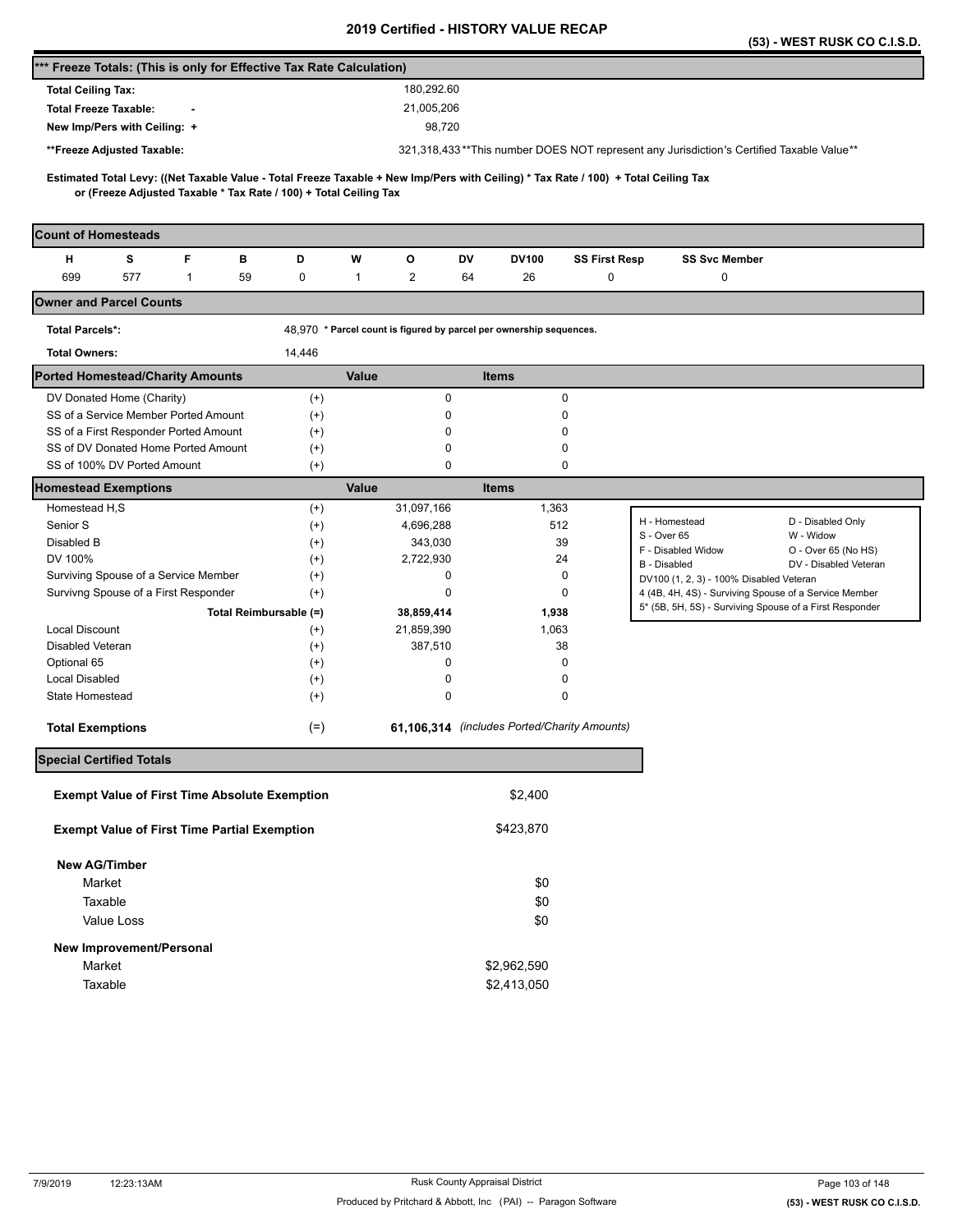|                                   | Average Values* (includes protested & exempt value) |                |                                        |
|-----------------------------------|-----------------------------------------------------|----------------|----------------------------------------|
| Average Homestead Value A*        |                                                     | <b>Parcels</b> | Total Homestead Value A*               |
| Market                            | \$71,103                                            | 1.449          | \$103,029,630<br>Market                |
| Taxable                           | \$31,216                                            |                | \$59,756,740<br>Taxable                |
| Average Homestead Value A* and E* |                                                     | <b>Parcels</b> | Total Homestead Value A* and E*        |
| \$72,449<br><b>Market</b>         |                                                     | 1,485          | \$107,587,710<br>Market                |
| Taxable                           | \$32,304                                            |                | \$62,997,490<br>Taxable                |
|                                   | Average Homestead Value A* and E* and M1            | <b>Parcels</b> | Total Homestead Value A* and E* and M1 |
| <b>Market</b>                     | \$66,730                                            | 1,671          | \$111,507,230<br>Market                |
| Taxable                           | \$27,784                                            |                | \$64,454,090<br>Taxable                |
| <b>Average Homestead Value M1</b> |                                                     | <b>Parcels</b> | <b>Total Homestead Value M1</b>        |
| Market                            | \$21,072                                            | 186            | \$3,919,520<br>Market                  |
| Taxable                           | \$0                                                 |                | \$1,456,600<br>Taxable                 |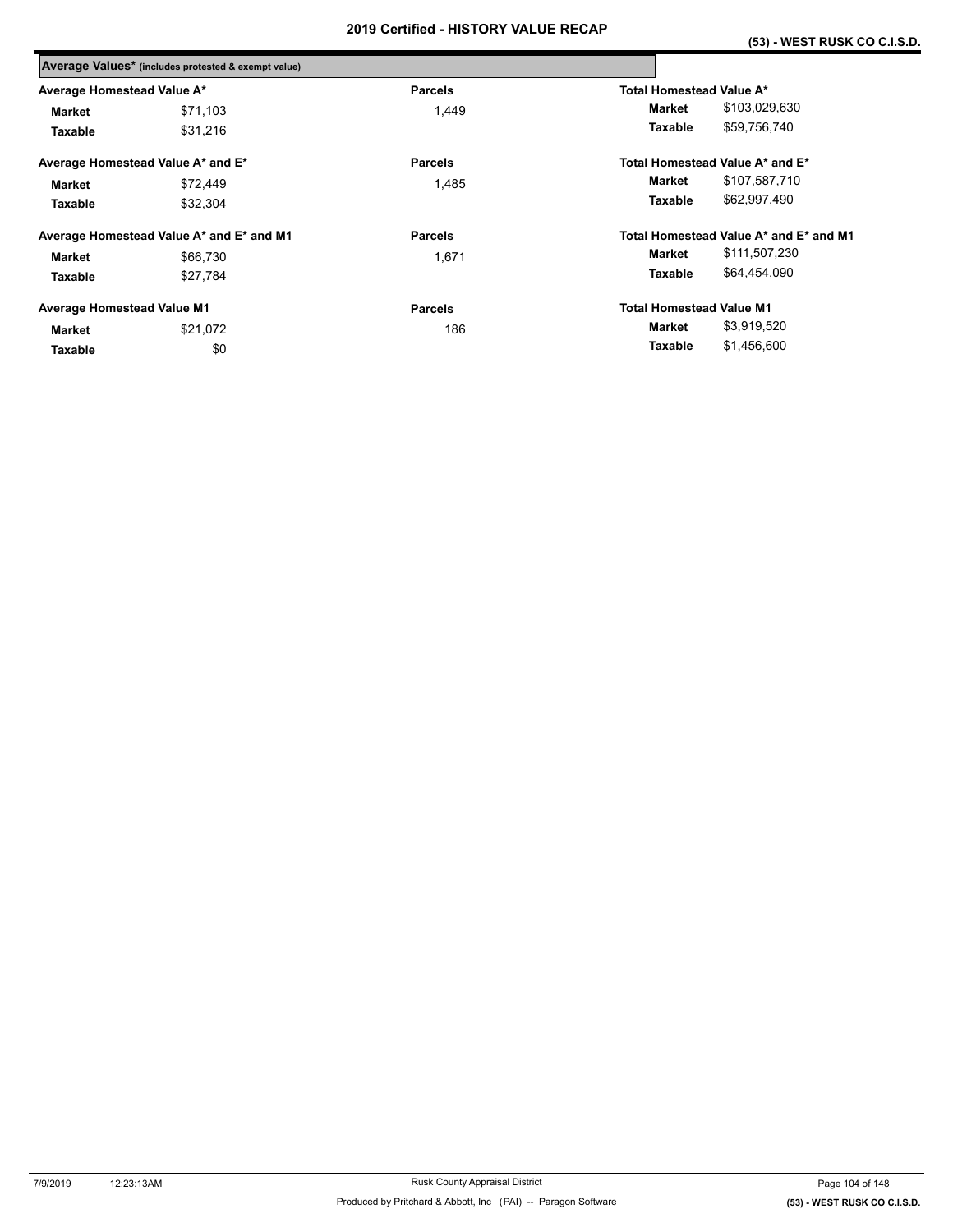#### **(53) - WEST RUSK CO C.I.S.D.**

|                      |                |                  |                    |               |                                      | <b>Category Code Breakdown</b> |                     |           |                |                                    |                                    |
|----------------------|----------------|------------------|--------------------|---------------|--------------------------------------|--------------------------------|---------------------|-----------|----------------|------------------------------------|------------------------------------|
| Cat<br>Code          | <b>Items</b>   | Acres            | Land               | Ag/Timber     | <b>Productivity</b><br><b>Market</b> | <b>Taxable</b><br>Land         | <b>Improvements</b> | Personal  | <b>Mineral</b> | <b>Total Mkt</b><br><b>Taxable</b> | <b>Total Net</b><br><b>Taxable</b> |
| A1                   | 1,162          | 2,656.027        | 12,997,280         | 0             | 0                                    | 12,997,280                     | 84,502,350          | 0         | 0              | 97,499,630                         | 59,021,520                         |
| A2                   | 416            | 854.261          | 4,351,760          | 0             | 0                                    | 4,351,760                      | 5,926,330           | 0         | 0              | 10,278,090                         | 5,179,680                          |
| A <sub>3</sub>       | 68             | 28.112           | 134,000            | 0             | 0                                    | 134,000                        | 2,256,680           | 157,160   | 0              | 2,547,840                          | 1,423,230                          |
| A4                   | 36             | 58.166           | 194,020            | 0             | 0                                    | 194,020                        | 521,560             | $\pmb{0}$ | 0              | 715,580                            | 691,240                            |
| А*                   | 1,682          | 3,596.566        | 17,677,060         | 0             | 0                                    | 17,677,060                     | 93,206,920          | 157,160   | 0              | 111,041,140                        | 66,315,670                         |
| <b>B1</b>            | 4              | 12.558           | 217,050            | 0             | 0                                    | 217,050                        | 1,567,900           | 0         | 0              | 1,784,950                          | 1,784,950                          |
| <b>B2</b>            | 1              | 0.720            | 4,320              | 0             | 0                                    | 4,320                          | 64,720              | 0         | 0              | 69,040                             | 69,040                             |
| B*                   | 5              | 13.278           | 221,370            | 0             | 0                                    | 221,370                        | 1,632,620           | 0         | 0              | 1,853,990                          | 1,853,990                          |
| C <sub>1</sub>       | 82             | 84.333           | 454,750            | 0             | 0                                    | 454,750                        | 8,620               | 0         | 0              | 463,370                            | 450,830                            |
| C <sub>1</sub> B     | $\overline{7}$ | 28.330           | 71,520             | 0             | 0                                    | 71,520                         | 0                   | 0         | 0              | 71,520                             | 71,520                             |
| C <sub>1</sub> R     | 403            | 799.458          | 2,588,190          | 0             | 0                                    | 2,588,190                      | 176,360             | 0         | 0              | 2,764,550                          | 2,731,850                          |
| C <sub>3</sub>       | $\mathbf{1}$   | 3.420            | 10,940             | 0             | 0                                    | 10,940                         | $\pmb{0}$           | 0         | 0              | 10,940                             | 10,940                             |
| $\mathbf{C}^{\star}$ | 493            | 915.541          | 3,125,400          | 0             | 0                                    | 3,125,400                      | 184,980             | 0         | 0              | 3,310,380                          | 3,265,140                          |
| D1                   | 1,732          | 53,866.850       | 0                  | 5,517,170     | 100,450,760                          | 5,517,170                      | 0                   | 0         | 0              | 5,517,170                          | 5,503,460                          |
| D <sub>2</sub>       | 180            | 0.000            | 0                  | $\pmb{0}$     | 0                                    | 0                              | 5,495,620           | 0         | 0              | 5,495,620                          | 5,489,420                          |
| D*                   | 1,912          | 53,866.850       | 0                  | 5,517,170     | 100,450,760                          | 5,517,170                      | 5,495,620           | 0         | 0              | 11,012,790                         | 10,992,880                         |
| Е                    | 136            | 946.315          | 2,127,140          | 0             | 0                                    | 2,127,140                      | 4,143,410           | 0         | 0              | 6,270,550                          | 4,736,860                          |
| E <sub>1</sub>       | 386            | 962.999          | 3,534,490          | 0             | 0                                    | 3,534,490                      | 31,628,840          | 0         | 0              | 35,163,330                         | 21,722,356                         |
| E <sub>2</sub>       | 33             | 55.766           | 246,730            | 0             | 0                                    | 246,730                        | 625,850             | 0         | 0              | 872,580                            | 311,920                            |
| <b>ENQ</b>           | 37             | 838.976          | 1,652,550          | 0             | 0                                    | 1,652,550                      | 8,540               | 0         | 0              | 1,661,090                          | 1,661,090                          |
| E*                   | 592            | 2,804.056        | 7,560,910          | 0             | 0                                    | 7,560,910                      | 36,406,640          | 0         | 0              | 43,967,550                         | 28,432,226                         |
|                      |                |                  |                    |               |                                      |                                |                     |           |                |                                    |                                    |
| F1<br>F <sub>1</sub> | 57<br>57       | 92.053<br>92.053 | 919,040<br>919,040 | 0<br>$\bf{0}$ | 0<br>$\pmb{0}$                       | 919,040                        | 3,965,980           | 0         | 0<br>$\pmb{0}$ | 4,885,020                          | 4,885,020                          |
|                      |                |                  |                    |               |                                      | 919,040                        | 3,965,980           | 0         |                | 4,885,020                          | 4,885,020                          |
| F <sub>2</sub>       | 34             | 408.114          | 1,120,240          | $\pmb{0}$     | $\mathbf 0$                          | 1,120,240                      | 1,864,970           | 0         | 716,740        | 3,701,950                          | 2,985,210                          |
| F <sub>2</sub>       | 34             | 408.114          | 1,120,240          | $\pmb{0}$     | $\pmb{0}$                            | 1,120,240                      | 1,864,970           | 0         | 716,740        | 3,701,950                          | 2,985,210                          |
| $F^*$                | 91             | 500.167          | 2,039,280          | 0             | 0                                    | 2,039,280                      | 5,830,950           | 0         | 716,740        | 8,586,970                          | 7,870,230                          |
| G1                   | 31,363         | 0.000            | 0                  | 0             | 0                                    | 0                              | 0                   | 0         | 153,527,340    | 153,527,340                        | 153,520,240                        |
| G*                   | 31,363         | 0.000            | 0                  | 0             | 0                                    | 0                              | 0                   | 0         | 153,527,340    | 153,527,340                        | 153,520,240                        |
| J1                   | 7              | 0.000            | 0                  | 0             | 0                                    | 0                              | 0                   | 0         | 507,360        | 507,360                            | 1,500                              |
| J2                   | 4              | 1.046            | 4,620              | 0             | 0                                    | 4,620                          | 840                 | 0         | 213,870        | 219,330                            | 219,330                            |
| J3                   | 14             | 11.184           | 46,070             | 0             | 0                                    | 46,070                         | 0                   | 0         | 11,804,480     | 11,850,550                         | 11,850,550                         |
| J3A                  | 1              | 0.000            | 0                  | $\pmb{0}$     | 0                                    | $\pmb{0}$                      | $\pmb{0}$           | 0         | 224,740        | 224,740                            | 224,740                            |
| J <sub>4</sub>       | 10             | 38.743           | 182,350            | 0             | 0                                    | 182,350                        | 2,342,530           | 0         | 905,890        | 3,430,770                          | 3,430,770                          |
| J4A                  | $\overline{c}$ | 0.000            | 0                  | 0             | 0                                    | 0                              | 0                   | 0         | 2,596,760      | 2,596,760                          | 2,596,760                          |
| J5                   | 3              | 0.000            | 0                  | 0             | 0                                    | 0                              | 0                   | 0         | 3,474,580      | 3,474,580                          | $\pmb{0}$                          |
| J6                   | 305            | 11.966           | 9,570              | 0             | 0                                    | 9,570                          | 0                   | 0         | 17,450,720     | 17,460,290                         | 13,539,530                         |
| J6A                  | 56             | 0.000            | 0                  | 0             | 0                                    | 0                              | 0                   | 0         | 8,015,180      | 8,015,180                          | 4,776,050                          |
| J7                   | $\overline{7}$ | 0.000            | 0                  | 0             | 0                                    | 0                              | $\pmb{0}$           | 0         | 431,330        | 431,330                            | 431,330                            |
| J*                   | 409            | 62.939           | 242,610            | 0             | 0                                    | 242,610                        | 2,343,370           | 0         | 45,624,910     | 48,210,890                         | 37,070,560                         |
| L1                   | 108            | 0.000            | 0                  | 0             | 0                                    | $\pmb{0}$                      | 0                   | 3,569,373 | 0              | 3,569,373                          | 2,949,003                          |
| L1                   | 108            | 0.000            | 0                  | $\pmb{0}$     | 0                                    | $\pmb{0}$                      | 0                   | 3,569,373 | $\pmb{0}$      | 3,569,373                          | 2,949,003                          |
| L2A                  | 12             | 0.000            | 0                  | $\pmb{0}$     | 0                                    | 0                              | $\mathbf 0$         | 0         | 4,608,640      | 4,608,640                          | 4,599,890                          |
| L2C                  | 11             | 0.000            | 0                  | 0             | 0                                    | 0                              | 0                   | 0         | 7,594,640      | 7,594,640                          | 7,191,050                          |
| L2D                  | 9              | 0.000            | 0                  | 0             | 0                                    | 0                              | $\pmb{0}$           | 0         | 1,297,350      | 1,297,350                          | 1,297,350                          |
| L <sub>2</sub> G     | 20             | 0.000            | 0                  | 0             | 0                                    | 0                              | 0                   | 0         | 28,122,800     | 28,122,800                         | 4,102,160                          |
| L <sub>2</sub> H     | 5              | 0.000            | 0                  | 0             | 0                                    | 0                              | 0                   | 0         | 283,280        | 283,280                            | 283,280                            |
| L2J                  | 13             | 0.000            | 0                  | 0             | 0                                    | 0                              | 0                   | 0         | 29,840         | 29,840                             | 27,840                             |
| L <sub>2L</sub>      | $\overline{c}$ | 0.000            | 0                  | 0             | 0                                    | 0                              | 0                   | 0         | 7,274,560      | 7,274,560                          | 7,274,560                          |
| L <sub>2</sub> M     | 9              | 0.000            | 0                  | 0             | 0                                    | 0                              | $\pmb{0}$           | 0         | 605,090        | 605,090                            | 589,590                            |
| L2O                  | $\overline{c}$ | 0.000            | 0                  | 0             | 0                                    | 0                              | $\pmb{0}$           | 0         | 6,250          | 6,250                              | 5,000                              |
| L <sub>2</sub> P     | 3              | 0.000            | 0                  | 0             | 0                                    | 0                              | 0                   | 0         | 640,360        | 640,360                            | 640,360                            |
| 7/9/2019             | 12:23:13AM     |                  |                    |               |                                      | Rusk County Appraisal District |                     |           |                |                                    | Page 105 of 148                    |

Produced by Pritchard & Abbott, Inc (PAI) -- Paragon Software **(53) - WEST RUSK CO C.I.S.D.**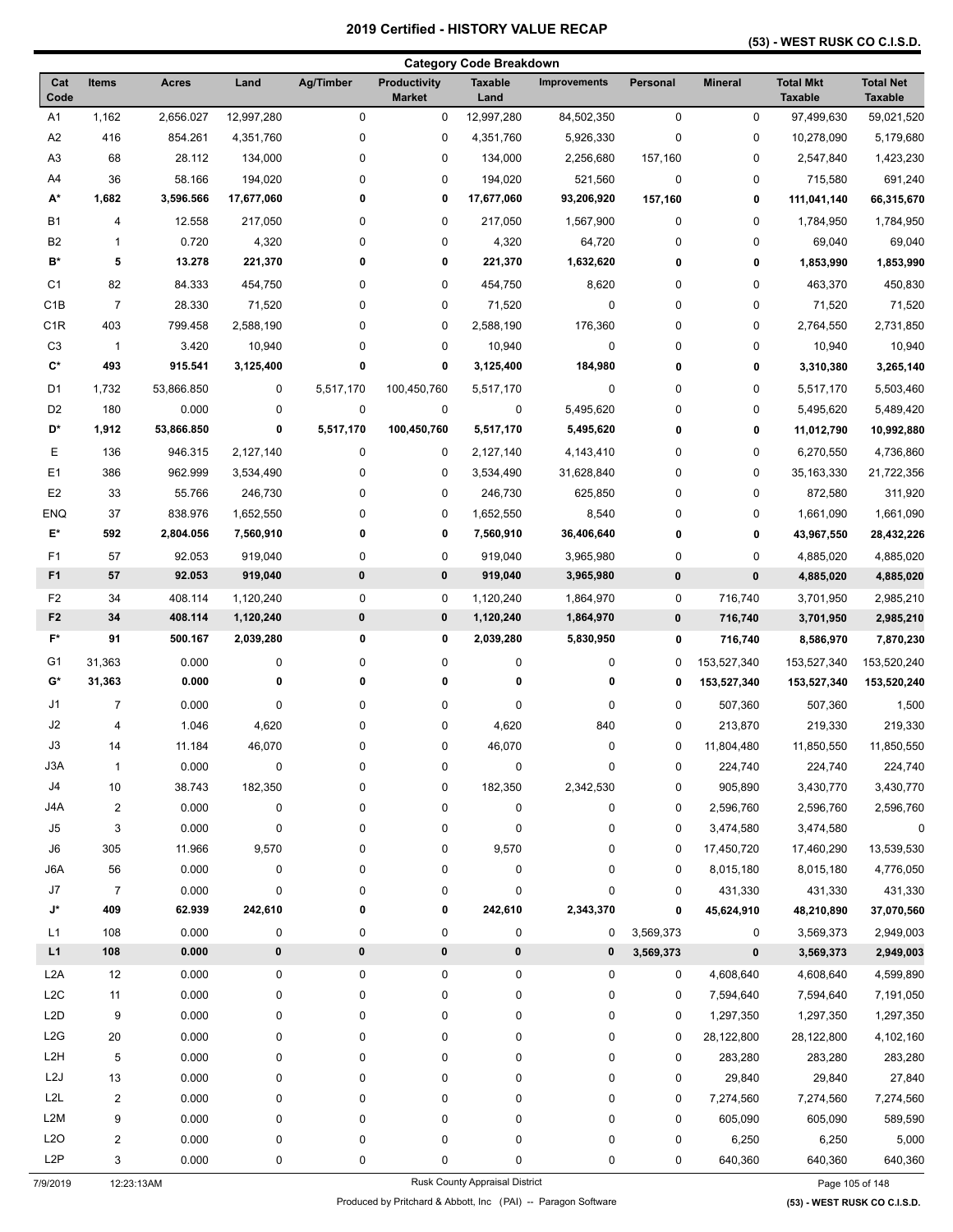## **(53) - WEST RUSK CO C.I.S.D.**

|                    |                |              |            |                  |                               | <b>Category Code Breakdown</b> |                     |             |                |                                    |                                    |
|--------------------|----------------|--------------|------------|------------------|-------------------------------|--------------------------------|---------------------|-------------|----------------|------------------------------------|------------------------------------|
| Cat<br>Code        | <b>Items</b>   | <b>Acres</b> | Land       | <b>Ag/Timber</b> | Productivity<br><b>Market</b> | <b>Taxable</b><br>Land         | <b>Improvements</b> | Personal    | <b>Mineral</b> | <b>Total Mkt</b><br><b>Taxable</b> | <b>Total Net</b><br><b>Taxable</b> |
| L2Q                | 8              | 0.000        | 0          | 0                | $\mathbf 0$                   | $\pmb{0}$                      | 0                   | 0           | 614,150        | 614,150                            | 614,150                            |
| L <sub>2</sub> T   | $\overline{4}$ | 0.000        | 0          | 0                | 0                             | $\pmb{0}$                      | 0                   | 0           | 392,670        | 392,670                            | 392,670                            |
| L2                 | 98             | 0.000        | $\pmb{0}$  | $\bf{0}$         | 0                             | $\mathbf 0$                    | $\pmb{0}$           | $\pmb{0}$   | 51,469,630     | 51,469,630                         | 27,017,900                         |
| L*                 | 206            | 0.000        | 0          | 0                | 0                             | $\pmb{0}$                      | 0                   | 3,569,373   | 51,469,630     | 55,039,003                         | 29,966,903                         |
| M1                 | 293            | 0.000        | 0          | 0                | 0                             | $\mathbf 0$                    | 45,590              | 5,350,410   | 0              | 5,396,000                          | 2,920,530                          |
| M*                 | 293            | 0.000        | 0          | 0                | 0                             | 0                              | 45,590              | 5,350,410   | 0              | 5,396,000                          | 2,920,530                          |
| S                  | $\mathbf{1}$   | 0.000        | 0          | 0                | 0                             | $\mathbf 0$                    | 0                   | 16,550      | 0              | 16,550                             | 16,550                             |
| $S^*$              | 1              | 0.000        | 0          | 0                | 0                             | 0                              | 0                   | 16,550      | 0              | 16,550                             | 16,550                             |
| XB                 | 17             | 0.000        | 0          | 0                | 0                             | $\mathbf 0$                    | 0                   | 3,588       | 0              | 3,588                              | n                                  |
| XC                 | 12,402         | 0.000        | 0          | 0                | 0                             | $\mathbf 0$                    | 0                   | $\mathbf 0$ | 788,470        | 788,470                            |                                    |
| XV                 | 64             | 0.000        | 0          | 0                | $\pmb{0}$                     | $\pmb{0}$                      | 0                   | 0           | 1,086,400      | 1,086,400                          |                                    |
| <b>XVA</b>         | 27             | 66.990       | 292,900    | 0                | 0                             | 292,900                        | 2,564,870           | 0           | $\pmb{0}$      | 2,857,770                          |                                    |
| <b>XVB</b>         | 11             | 196.863      | 475,420    | 0                | 0                             | 475,420                        | 9,550               | 0           | 0              | 484,970                            | <sup>0</sup>                       |
| <b>XVC</b>         | $\overline{7}$ | 77.771       | 166,090    | 0                | 0                             | 166,090                        | 3,510               | 0           | 0              | 169,600                            | 0                                  |
| <b>XVD</b>         | 11             | 476.570      | 1,483,730  | 0                | 0                             | 1,483,730                      | 2,435,430           | 0           | 0              | 3,919,160                          | 0                                  |
| <b>XVE</b>         | 11             | 7.954        | 46,540     | 0                | 0                             | 46,540                         | 22,190              | 0           | 0              | 68,730                             | 0                                  |
| <b>XVF</b>         | $\overline{7}$ | 18.869       | 101,800    | 0                | 0                             | 101,800                        | 0                   | 0           | 0              | 101,800                            |                                    |
| <b>XVG</b>         | 2              | 6.029        | 49,390     | 0                | 0                             | 49,390                         | 740,460             | 0           | 0              | 789,850                            |                                    |
| <b>XVH</b>         | $\overline{2}$ | 26.374       | 83,020     | 0                | 0                             | 83,020                         | 100,000             | 0           | 0              | 183,020                            |                                    |
| <b>XVK</b>         | $\mathbf{1}$   | 1.000        | 13,600     | 0                | 0                             | 13,600                         | 637,570             | 0           | 0              | 651,170                            |                                    |
| <b>XVP</b>         | $\overline{2}$ | 1.324        | 30,650     | 0                | 0                             | 30,650                         | 388,410             | $\mathbf 0$ | 0              | 419,060                            |                                    |
| $\mathsf{X}^\star$ | 12,564         | 879.744      | 2,743,140  | 0                | 0                             | 2,743,140                      | 6,901,990           | 3,588       | 1,874,870      | 11,523,588                         |                                    |
|                    | 49,611         | 62,639.141   | 33,609,770 | 5,517,170        | 100,450,760                   | 39,126,940                     | 152,048,680         | 9,097,081   | 253,213,490    | 453,486,191                        | 342,224,919                        |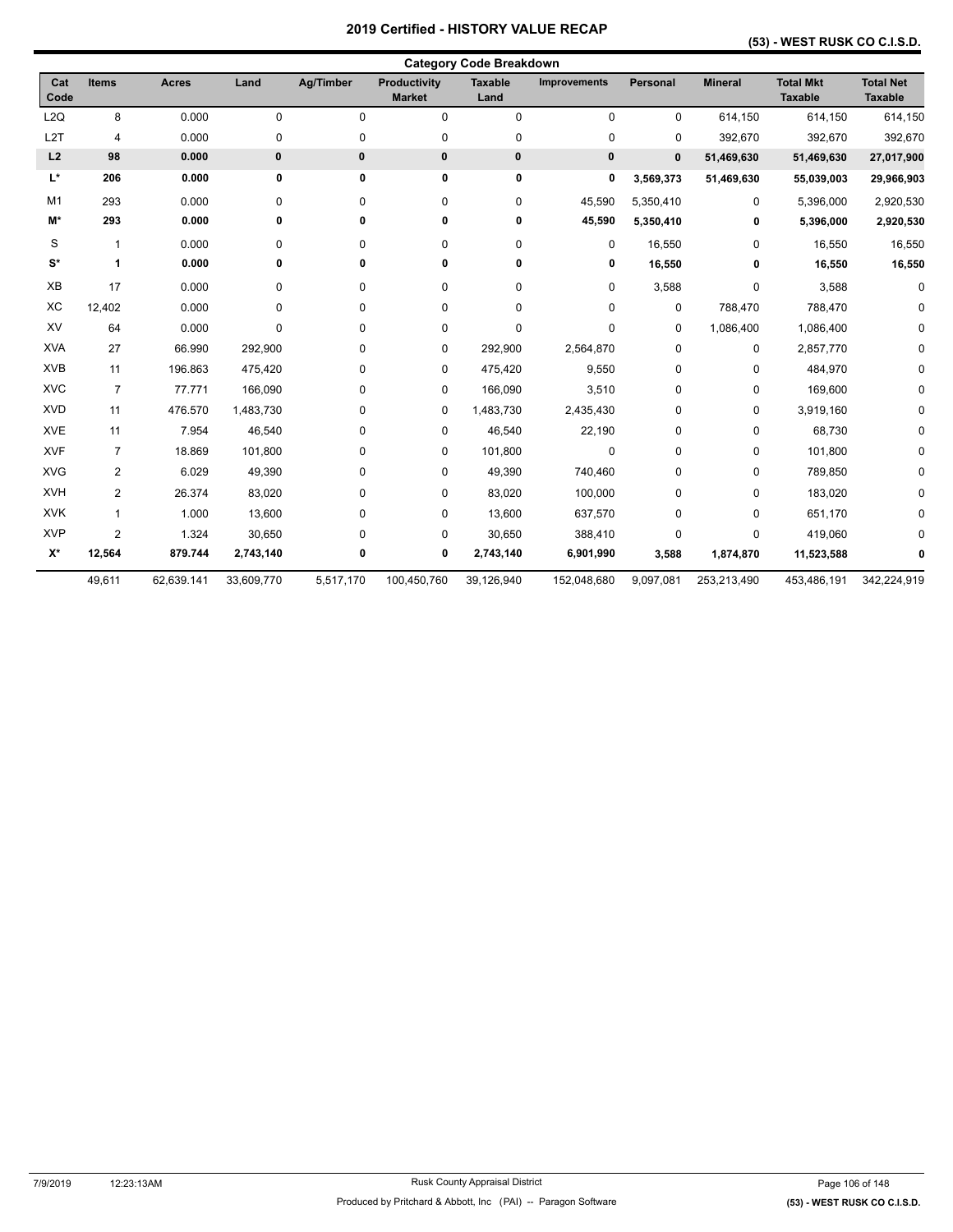|                                          |                | 20 I J                   | <b>CEILIIIEU - NIJ I URT VALUE RECAP</b> |                                          |                                     |                                   | (60) - KILGORE JR COLLEGE |
|------------------------------------------|----------------|--------------------------|------------------------------------------|------------------------------------------|-------------------------------------|-----------------------------------|---------------------------|
| Land                                     |                | Value                    | <b>Items</b>                             | <b>Exempt</b>                            |                                     |                                   |                           |
| Land - Homesite                          | $^{(+)}$       | 66,304,250               | 5,767                                    | 23,520                                   |                                     |                                   |                           |
| Land - Non Homesite                      | $^{(+)}$       | 51,776,500               | 3,151                                    | 8,391,410                                |                                     |                                   |                           |
| Land - Productivity Market               | $^{(+)}$       | 199,433,720              | 3,479                                    | 0                                        |                                     |                                   |                           |
| Land - Income                            | $^{(+)}$       | 262,490                  | 7                                        | $\Omega$                                 |                                     |                                   |                           |
| <b>Total Land Market Value</b>           | $(=)$          | 317,776,960              | 12,408                                   |                                          | <b>Total Land Value:</b>            | $^{(+)}$                          | 317,776,960               |
| Improvements                             |                | Value                    | <b>Items</b>                             | <b>Exempt</b>                            |                                     |                                   |                           |
| Improvements - Homesite                  | $^{(+)}$       | 531,167,640              | 5,793                                    | 573,400                                  |                                     |                                   |                           |
| New Improvements - Homesite              | $^{(+)}$       | 6,675,700                | 110                                      | 0                                        |                                     |                                   |                           |
| Improvements - Non Homesite              | $^{(+)}$       | 110,874,760              | 1,615                                    | 38,794,190                               |                                     |                                   |                           |
| New Improvements - Non Homesite          | $^{(+)}$       | 2,135,280                | 23                                       | 257,600                                  |                                     |                                   |                           |
| Improvements - Income                    | $^{(+)}$       | 3,699,810                | 11                                       | 0                                        |                                     |                                   |                           |
| <b>Total Improvement Value</b>           | $(=)$          | 654,553,190              | 7,552                                    |                                          | <b>Total Imp Value:</b>             | $^{(+)}$                          | 654,553,190               |
| Personal                                 |                | Value                    | <b>Items</b>                             | <b>Exempt</b>                            |                                     |                                   |                           |
| Personal - Homesite                      | $^{(+)}$       | 9,804,860                | 490                                      | 0                                        |                                     |                                   |                           |
| New Personal - Homesite                  | $^{(+)}$       | 1,045,980                | 32                                       | 0                                        |                                     |                                   |                           |
| Personal - Non Homesite                  | $^{(+)}$       | 18,717,598               | 732                                      | 62,334                                   |                                     |                                   |                           |
| New Personal - Non Homesite              | $^{(+)}$       | 447.690                  | 10                                       | 0                                        |                                     |                                   |                           |
| <b>Total Personal Value</b>              | $(=)$          | 30,016,128               | 1,264                                    |                                          | <b>Total Personal Value:</b>        | $^{(+)}$                          | 30,016,128                |
| Total Real Estate & Personal Mkt Valuer) |                | 1,002,346,278            | 21,224                                   |                                          |                                     |                                   |                           |
| Minerals                                 |                | Value                    | <b>Items</b>                             |                                          |                                     |                                   |                           |
| <b>Mineral Value</b>                     | $^{(+)}$       | 201,576,520              | 59,232                                   |                                          |                                     |                                   |                           |
| Mineral Value - Real                     | $^{(+)}$       | 190,020,820              | 1,058                                    |                                          |                                     |                                   |                           |
| Mineral Value - Personal                 | $^{(+)}$       | 0                        | 0                                        |                                          |                                     |                                   |                           |
| <b>Total Mineral Market Value</b>        | $(=)$          | 391,597,340              | 60,290                                   |                                          | <b>Total Min Mkt Value:</b>         | $^{(+)}$                          | 391,597,340               |
| <b>Total Market Value</b>                | $(=)$          | 1,393,943,618            |                                          |                                          | <b>Total Market Value:</b>          | $(=/+)$                           | 1,393,943,618             |
| Ag/Timber *does not include protested    |                | <b>Value</b>             | <b>Items</b>                             |                                          |                                     |                                   |                           |
| Land Timber Gain                         | $^{(+)}$       | 0                        | 0                                        |                                          | <b>Land Timber Gain:</b>            | $^{(+)}$                          | 0                         |
| <b>Productivity Market</b>               | $^{(+)}$       | 199,433,720              | 3,479                                    |                                          |                                     |                                   |                           |
| Land Ag 1D                               | $(-)$          | 0                        | 0                                        |                                          |                                     |                                   |                           |
| Land Ag 1D1                              | $(-)$<br>$(-)$ | 3,001,630                | 1,509                                    |                                          |                                     |                                   |                           |
| Land Ag Tim<br>Productivity Loss: (=)    |                | 7,118,940<br>189,313,150 | 2,448<br>3,477                           |                                          | <b>Productivity Loss:</b>           |                                   | 189,313,150               |
| Losses                                   |                | Value                    | <b>Items</b>                             |                                          |                                     | $(-)$                             |                           |
| Less Real Exempt Property                | $(-)$          | 48, 154, 754             |                                          | 330 (includes Prorated Exempt of 36,380) |                                     |                                   |                           |
| Less \$500 Inc. Real Personal            | $(-)$          | 7,271                    | 42                                       |                                          |                                     |                                   |                           |
| Less Real/Personal Abatements            | $(-)$          | 0                        | 0                                        |                                          | <b>Total Market Taxable:</b>        | $(=)$                             | 1,204,630,468             |
| Less Community Housing                   | $(-)$          | 0                        | 0                                        |                                          |                                     |                                   |                           |
| Less Freeport                            | $(-)$          | 0                        | 0                                        |                                          |                                     |                                   |                           |
| <b>Less Allocation</b>                   | $(-)$          | 59,690                   | 1                                        |                                          |                                     |                                   |                           |
| Less MultiUse                            | $(-)$          | 978,300                  | 39                                       |                                          |                                     |                                   |                           |
| Less Goods In Transit                    | $(-)$          | 0                        | 0                                        |                                          |                                     |                                   |                           |
| <b>Less Historical</b>                   | $(-)$          | 0                        | 0                                        |                                          |                                     |                                   |                           |
| Less Solar/Wind Power                    | $(-)$          | 0                        | 0                                        |                                          |                                     |                                   |                           |
| Less Vehicle Leased for Personal Use     | $(-)$          | 1,026,840                | 23                                       |                                          | <b>Total Protested Value:</b>       |                                   | 32,364,640                |
| Less Real Protested Value                | $(-)$          | 0                        | 0                                        |                                          | <b>Protested % of Total Market:</b> |                                   | 2.32%                     |
| Less 10% Cap Loss                        | $(-)$          | 2,570,770                | 184                                      |                                          |                                     |                                   |                           |
| Less TCEQ/Pollution Control              | $(-)$          | 511,040                  | 6                                        |                                          |                                     |                                   |                           |
| Less VLA Loss                            | $(-)$          | 0                        | $\mathbf 0$                              |                                          |                                     |                                   |                           |
| Less Mineral Exempt Property             | $(-)$          | 7,056,260                | 126                                      |                                          |                                     |                                   |                           |
| Less \$500 Inc. Mineral Owner            | $(-)$          | 1,041,210                | 16,059                                   |                                          |                                     |                                   |                           |
| <b>Less Mineral Abatements</b>           | $(-)$          | 0                        | 0                                        |                                          |                                     |                                   |                           |
| Less Mineral Freeports/Interstate Commer | $(\text{-})$   | 0                        | $\mathbf 0$                              |                                          |                                     |                                   |                           |
| Less Mineral Unknown                     | $(-)$          | 12,780                   | 15                                       |                                          |                                     |                                   |                           |
| <b>Less Mineral Protested Value</b>      | $(\text{-})$   | 32,364,640               | 44                                       |                                          |                                     |                                   |                           |
| Total Losses (includes Prod. Loss)       | $(=)$          | 283,096,705              |                                          |                                          | <b>Total Losses:</b>                | $(-)$                             | 92,756,715                |
| <b>Total Appraised Value</b>             | $(=)$          | 1,110,846,913            |                                          |                                          | <b>Total Appraised Value:</b>       | $(=/+)$                           | 1,110,846,913             |
|                                          |                |                          |                                          |                                          | <b>Total Exemptions*:</b>           | $(\cdot)$                         | 65,326,900                |
|                                          |                |                          |                                          |                                          |                                     | * See breakdown on following page |                           |

**Net Taxable Value: 1,045,520,013**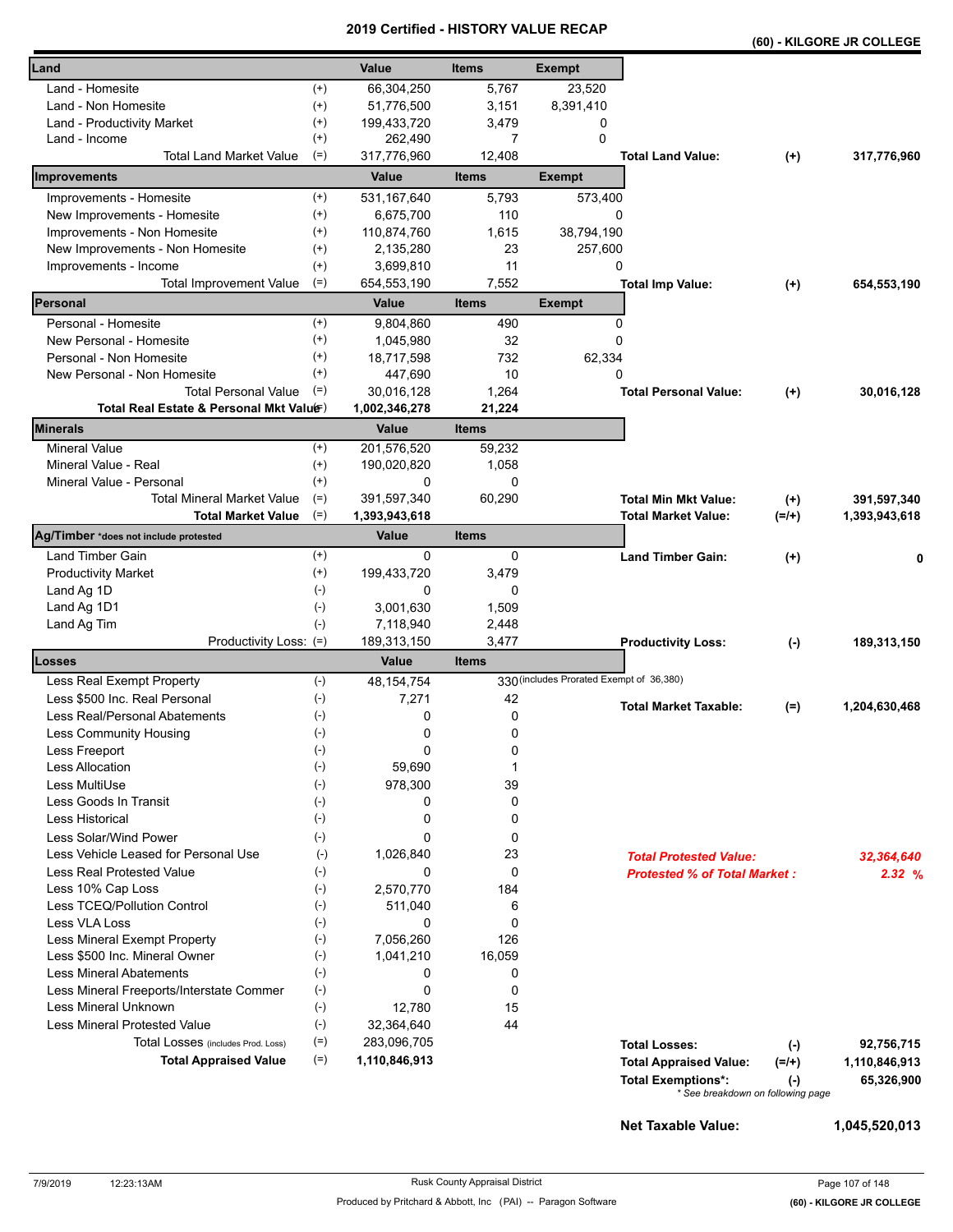**(60) - KILGORE JR COLLEGE** 

| <b>Count of Homesteads</b>                                                                    |            |                                                     |                                                      |                   |          |                |             |                                              |                                 |                                         |                      |                                                         |
|-----------------------------------------------------------------------------------------------|------------|-----------------------------------------------------|------------------------------------------------------|-------------------|----------|----------------|-------------|----------------------------------------------|---------------------------------|-----------------------------------------|----------------------|---------------------------------------------------------|
| н                                                                                             | s          | F                                                   | в                                                    | D                 | W        | O              | <b>DV</b>   | DV100                                        | <b>SS First Resp</b>            |                                         | <b>SS Svc Member</b> |                                                         |
| 2,320                                                                                         | 1,888      | $\mathbf{1}$                                        | 166                                                  | 0                 | 2        | 5              | 168         | 86                                           | 0                               |                                         | 1                    |                                                         |
| <b>Owner and Parcel Counts</b>                                                                |            |                                                     |                                                      |                   |          |                |             |                                              |                                 |                                         |                      |                                                         |
| 73,489 * Parcel count is figured by parcel per ownership sequences.<br><b>Total Parcels*:</b> |            |                                                     |                                                      |                   |          |                |             |                                              |                                 |                                         |                      |                                                         |
| <b>Total Owners:</b>                                                                          |            |                                                     |                                                      | 23,990            |          |                |             |                                              |                                 |                                         |                      |                                                         |
| <b>Ported Homestead/Charity Amounts</b>                                                       |            |                                                     |                                                      |                   | Value    |                |             | <b>Items</b>                                 |                                 |                                         |                      |                                                         |
| DV Donated Home (Charity)                                                                     |            |                                                     |                                                      | $(+)$             |          | 0              |             |                                              | 0                               |                                         |                      |                                                         |
| SS of a Service Member Ported Amount                                                          |            |                                                     |                                                      | $(+)$             |          | 0              |             |                                              | 0                               |                                         |                      |                                                         |
| SS of a First Responder Ported Amount<br>SS of DV Donated Home Ported Amount                  |            |                                                     | $^{(+)}$                                             |                   | $\Omega$ |                |             | 0                                            |                                 |                                         |                      |                                                         |
| SS of 100% DV Ported Amount                                                                   |            |                                                     |                                                      | $^{(+)}$<br>$(+)$ |          | 0<br>0         |             |                                              | 0<br>0                          |                                         |                      |                                                         |
| <b>Homestead Exemptions</b>                                                                   |            |                                                     |                                                      |                   | Value    |                |             | <b>Items</b>                                 |                                 |                                         |                      |                                                         |
| Homestead H,S                                                                                 |            |                                                     |                                                      | $^{(+)}$          |          | $\mathbf 0$    |             |                                              | $\mathbf 0$                     |                                         |                      |                                                         |
| Senior S                                                                                      |            |                                                     |                                                      | $^{(+)}$          |          | 0              |             | $\mathbf 0$                                  |                                 | H - Homestead                           |                      | D - Disabled Only                                       |
| Disabled B                                                                                    |            |                                                     |                                                      | $^{(+)}$          |          | 0              |             | 0                                            |                                 | S - Over 65<br>F - Disabled Widow       |                      | W - Widow<br>O - Over 65 (No HS)                        |
| DV 100%                                                                                       |            |                                                     |                                                      | $(+)$             |          | 11,082,520     |             | 86                                           |                                 | <b>B</b> - Disabled                     |                      | DV - Disabled Veteran                                   |
| Surviving Spouse of a Service Member                                                          |            |                                                     |                                                      | $^{(+)}$          |          | 42,730         |             |                                              | 1                               | DV100 (1, 2, 3) - 100% Disabled Veteran |                      |                                                         |
| Survivng Spouse of a First Responder                                                          |            |                                                     |                                                      | $^{(+)}$          |          | $\mathbf 0$    |             | 0                                            |                                 |                                         |                      | 4 (4B, 4H, 4S) - Surviving Spouse of a Service Member   |
|                                                                                               |            |                                                     | Total Reimbursable (=)                               |                   |          | 11,125,250     |             | 42,816                                       |                                 |                                         |                      | 5* (5B, 5H, 5S) - Surviving Spouse of a First Responder |
| <b>Local Discount</b>                                                                         |            |                                                     |                                                      | $^{(+)}$          |          | 0              |             | 0                                            |                                 |                                         |                      |                                                         |
| Disabled Veteran                                                                              |            |                                                     |                                                      | $^{(+)}$          |          | 1,207,300      |             | 116                                          |                                 |                                         |                      |                                                         |
| Optional 65                                                                                   |            |                                                     |                                                      | $(+)$             |          | 52,994,350     |             | 1,895                                        |                                 |                                         |                      |                                                         |
| Local Disabled                                                                                |            |                                                     |                                                      | $^{(+)}$          |          | 0              |             | 0                                            |                                 |                                         |                      |                                                         |
| State Homestead                                                                               |            |                                                     |                                                      | $^{(+)}$          |          | 0              |             |                                              | 0                               |                                         |                      |                                                         |
| <b>Total Exemptions</b>                                                                       |            |                                                     |                                                      | $(=)$             |          |                |             | 65,326,900 (includes Ported/Charity Amounts) |                                 |                                         |                      |                                                         |
| <b>Special Certified Totals</b>                                                               |            |                                                     |                                                      |                   |          |                |             |                                              |                                 |                                         |                      |                                                         |
|                                                                                               |            |                                                     | <b>Exempt Value of First Time Absolute Exemption</b> |                   |          |                |             | \$58,990                                     |                                 |                                         |                      |                                                         |
|                                                                                               |            | <b>Exempt Value of First Time Partial Exemption</b> |                                                      |                   |          |                | \$3,542,380 |                                              |                                 |                                         |                      |                                                         |
|                                                                                               |            |                                                     |                                                      |                   |          |                |             |                                              |                                 |                                         |                      |                                                         |
| <b>New AG/Timber</b>                                                                          |            |                                                     |                                                      |                   |          |                |             |                                              |                                 |                                         |                      |                                                         |
| Market                                                                                        |            |                                                     |                                                      |                   |          |                |             | \$0                                          |                                 |                                         |                      |                                                         |
| Taxable                                                                                       |            |                                                     |                                                      | \$0               |          |                |             |                                              |                                 |                                         |                      |                                                         |
|                                                                                               | Value Loss |                                                     |                                                      |                   |          |                |             | \$0                                          |                                 |                                         |                      |                                                         |
|                                                                                               |            |                                                     |                                                      |                   |          |                |             |                                              |                                 |                                         |                      |                                                         |
| New Improvement/Personal<br>Market                                                            |            |                                                     |                                                      |                   |          |                |             | \$10,047,050                                 |                                 |                                         |                      |                                                         |
| Taxable                                                                                       |            |                                                     |                                                      | \$9,885,570       |          |                |             |                                              |                                 |                                         |                      |                                                         |
|                                                                                               |            |                                                     |                                                      |                   |          |                |             |                                              |                                 |                                         |                      |                                                         |
| Average Values* (includes protested & exempt value)                                           |            |                                                     |                                                      |                   |          |                |             |                                              |                                 |                                         |                      |                                                         |
| Average Homestead Value A*                                                                    |            |                                                     |                                                      |                   |          | <b>Parcels</b> |             |                                              |                                 | <b>Total Homestead Value A*</b>         |                      |                                                         |
| <b>Market</b>                                                                                 |            | \$95,864                                            |                                                      |                   |          | 5,259          |             |                                              |                                 | <b>Market</b>                           | \$504,152,090        |                                                         |
| <b>Taxable</b>                                                                                |            | \$95,541                                            |                                                      |                   |          |                |             |                                              |                                 | Taxable                                 | \$453,479,470        |                                                         |
| Average Homestead Value A* and E*                                                             |            |                                                     |                                                      |                   |          | <b>Parcels</b> |             |                                              | Total Homestead Value A* and E* |                                         |                      |                                                         |
| Market                                                                                        |            | \$96,472                                            |                                                      |                   |          | 5,353          |             |                                              |                                 | <b>Market</b>                           | \$516,418,630        |                                                         |
| Taxable                                                                                       |            | \$96,151                                            |                                                      |                   |          |                |             |                                              |                                 | Taxable                                 | \$465,787,720        |                                                         |
| Average Homestead Value A* and E* and M1                                                      |            |                                                     |                                                      |                   |          | <b>Parcels</b> |             |                                              |                                 |                                         |                      | Total Homestead Value A* and E* and M1                  |
|                                                                                               |            |                                                     |                                                      |                   |          |                |             |                                              |                                 | <b>Market</b>                           | \$527,157,900        |                                                         |
| <b>Market</b>                                                                                 |            | \$89,897                                            |                                                      |                   |          | 5,864          |             |                                              |                                 |                                         | \$474,797,780        |                                                         |
| Taxable                                                                                       |            | \$89,592                                            |                                                      |                   |          |                |             |                                              |                                 | Taxable                                 |                      |                                                         |
| <b>Average Homestead Value M1</b>                                                             |            |                                                     |                                                      |                   |          | <b>Parcels</b> |             |                                              |                                 | <b>Total Homestead Value M1</b>         |                      |                                                         |
| <b>Market</b>                                                                                 |            | \$21,016                                            |                                                      |                   |          |                | 511         |                                              |                                 | <b>Market</b>                           | \$10,739,270         |                                                         |
| Taxable                                                                                       |            | \$20,887                                            |                                                      |                   |          |                |             |                                              |                                 | Taxable                                 | \$9,010,060          |                                                         |
|                                                                                               |            |                                                     |                                                      |                   |          |                |             |                                              |                                 |                                         |                      |                                                         |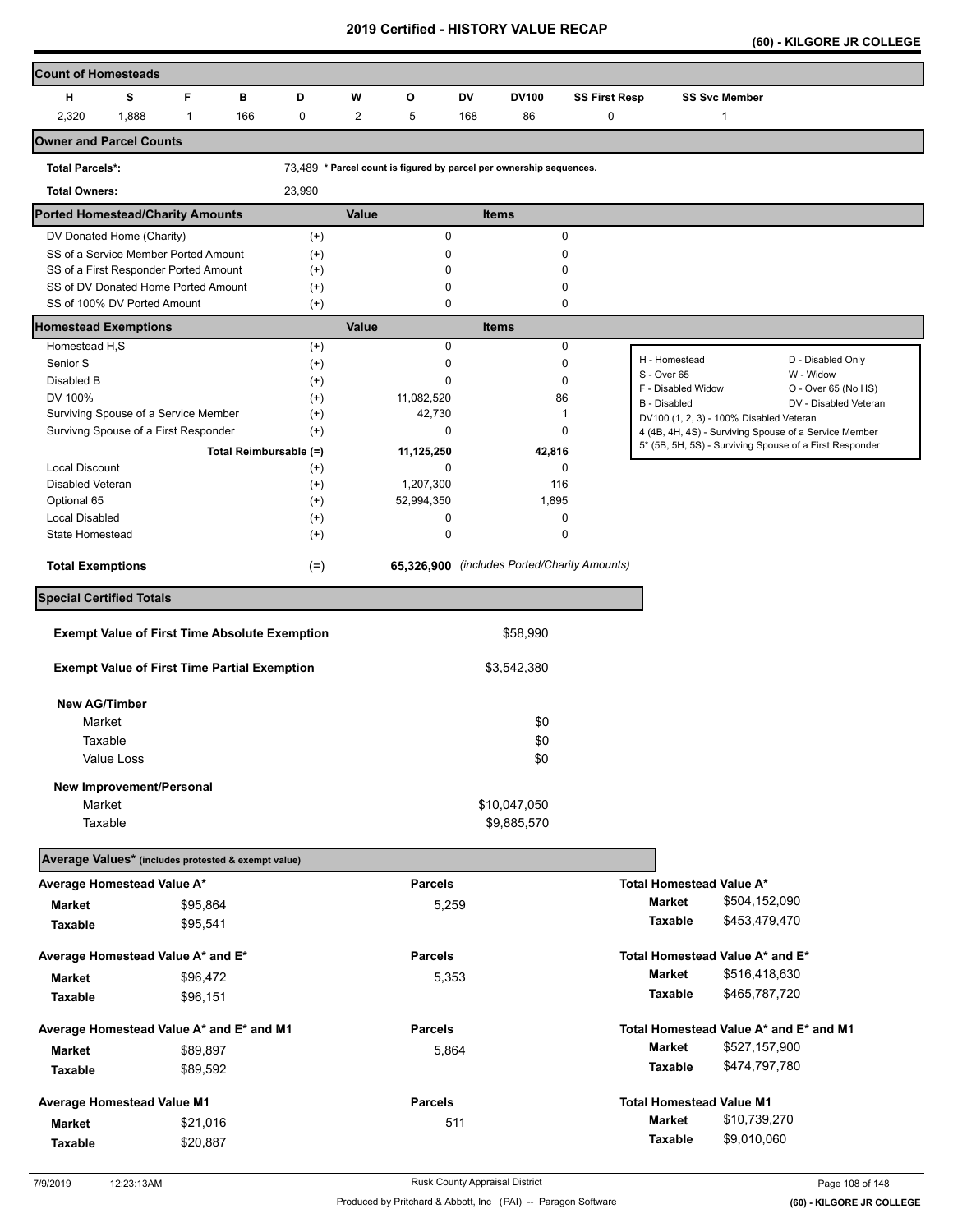## **(60) - KILGORE JR COLLEGE**

|                  |                |              |             |             |                                      | <b>Category Code Breakdown</b> |                     |                |                |                                    |                                    |
|------------------|----------------|--------------|-------------|-------------|--------------------------------------|--------------------------------|---------------------|----------------|----------------|------------------------------------|------------------------------------|
| Cat<br>Code      | <b>Items</b>   | <b>Acres</b> | Land        | Ag/Timber   | <b>Productivity</b><br><b>Market</b> | <b>Taxable</b><br>Land         | <b>Improvements</b> | Personal       | <b>Mineral</b> | <b>Total Mkt</b><br><b>Taxable</b> | <b>Total Net</b><br><b>Taxable</b> |
| A1               | 4,451          | 6,773.005    | 52,429,720  | 0           | 0                                    | 52,429,720                     | 392,817,260         | $\mathbf 0$    | 0              | 445,246,980                        | 398,768,610                        |
| A2               | 946            | 1,863.028    | 10,638,120  | 0           | 0                                    | 10,638,120                     | 17,094,880          | $\mathbf 0$    | 0              | 27,733,000                         | 22,612,370                         |
| A <sub>3</sub>   | 499            | 49.688       | 306,070     | 0           | 0                                    | 306,070                        | 61,975,170          | 157,160        | 0              | 62,438,400                         | 58,678,030                         |
| A4               | 69             | 100.198      | 438,070     | 0           | 0                                    | 438,070                        | 1,568,040           | 0              | 0              | 2,006,110                          | 1,936,470                          |
| A*               | 5,965          | 8,785.919    | 63,811,980  | 0           | 0                                    | 63,811,980                     | 473,455,350         | 157,160        | 0              | 537,424,490                        | 481,995,480                        |
| <b>B1</b>        | $\overline{7}$ | 13.445       | 240,260     | 0           | 0                                    | 240,260                        | 1,865,620           | 0              | 0              | 2,105,880                          | 2,105,880                          |
| B <sub>2</sub>   | 25             | 20.785       | 274,360     | 0           | 0                                    | 274,360                        | 2,310,270           | 0              | 0              | 2,584,630                          | 2,554,630                          |
| B*               | 32             | 34.230       | 514,620     | 0           | 0                                    | 514,620                        | 4,175,890           | 0              | 0              | 4,690,510                          | 4,660,510                          |
| C <sub>1</sub>   | 419            | 316.311      | 2,744,170   | 0           | 0                                    | 2,744,170                      | 9,720               | 0              | 0              | 2,753,890                          | 2,741,350                          |
| C <sub>10</sub>  | $\overline{7}$ | 310.357      | 8,629,570   | 0           | 0                                    | 8,629,570                      | 0                   | 0              | 0              | 8,629,570                          | 8,629,570                          |
| C <sub>1</sub> B | 34             | 119.548      | 539,950     | 0           | 0                                    | 539,950                        | $\mathbf 0$         | 0              | 0              | 539,950                            | 539,950                            |
| C <sub>1</sub> R | 1,046          | 3,090.907    | 8,310,960   | 0           | 0                                    | 8,310,960                      | 313,840             | 0              | 0              | 8,624,800                          | 8,581,330                          |
| C <sub>2</sub>   | 1              | 1.000        | 10,000      | 0           | 0                                    | 10,000                         | $\pmb{0}$           | 0              | 0              | 10,000                             | 10,000                             |
| C <sub>3</sub>   | $\mathbf{1}$   | 3.420        | 10,940      | 0           | 0                                    | 10,940                         | 0                   | 0              | 0              | 10,940                             | 10,940                             |
| C*               | 1,508          | 3,841.543    | 20,245,590  | 0           | 0                                    | 20,245,590                     | 323,560             | 0              | 0              | 20,569,150                         | 20,513,140                         |
|                  |                |              |             |             |                                      |                                |                     |                |                |                                    |                                    |
| D <sub>1</sub>   | 3,479          | 98,767.963   | $\mathbf 0$ | 10,120,570  | 199,433,720                          | 10,120,570                     | $\pmb{0}$           | 0              | 0              | 10,120,570                         | 10,099,660                         |
| D <sub>2</sub>   | 342            | 0.000        | 0           | $\mathbf 0$ | 0                                    | 0                              | 12,609,040          | 0              | 0              | 12,609,040                         | 12,592,840                         |
| D*               | 3,821          | 98,767.963   | 0           | 10,120,570  | 199,433,720                          | 10,120,570                     | 12,609,040          | 0              | 0              | 22,729,610                         | 22,692,500                         |
| Ε                | 269            | 1,899.458    | 4,787,110   | 0           | 0                                    | 4,787,110                      | 10,874,060          | 0              | 0              | 15,661,170                         | 15,136,220                         |
| E <sub>1</sub>   | 816            | 2,546.457    | 8,514,970   | 0           | 0                                    | 8,514,970                      | 79,170,460          | 0              | 0              | 87,685,430                         | 78,152,110                         |
| E <sub>2</sub>   | 81             | 144.810      | 681,190     | 0           | 0                                    | 681,190                        | 1,372,040           | 0              | 0              | 2,053,230                          | 1,501,530                          |
| E4               | $\mathbf{1}$   | 1.000        | 7,400       | 0           | 0                                    | 7,400                          | 37,380              | 0              | 0              | 44,780                             | 44,780                             |
| <b>ENQ</b>       | 77             | 2,143.725    | 4,357,410   | 0           | 0                                    | 4,357,410                      | 98,530              | 0              | 0              | 4,455,940                          | 4,455,940                          |
| E*               | 1,244          | 6,735.450    | 18,348,080  | 0           | 0                                    | 18,348,080                     | 91,552,470          | 0              | 0              | 109,900,550                        | 99,290,580                         |
| F1               | 209            | 336.138      | 3,269,520   | 0           | 0                                    | 3,269,520                      | 18,504,730          | 0              | 0              | 21,774,250                         | 21,774,250                         |
| F <sub>1</sub>   | 209            | 336.138      | 3,269,520   | $\pmb{0}$   | 0                                    | 3,269,520                      | 18,504,730          | $\pmb{0}$      | 0              | 21,774,250                         | 21,774,250                         |
| F2               | 104            | 1,122.362    | 3,314,690   | 0           | 0                                    | 3,314,690                      | 11,784,780          | 0              | 716,740        | 15,816,210                         | 15,099,470                         |
| F <sub>2</sub>   | 104            | 1,122.362    | 3,314,690   | 0           | 0                                    | 3,314,690                      | 11,784,780          | $\pmb{0}$      | 716,740        | 15,816,210                         | 15,099,470                         |
| F*               | 313            | 1,458.500    | 6,584,210   | 0           | 0                                    | 6,584,210                      | 30,289,510          | 0              | 716,740        | 37,590,460                         | 36,873,720                         |
| G1               | 43,067         | 0.000        | 0           | 0           | 0                                    | 0                              | 0                   | 0              | 199,411,790    | 199,411,790                        | 199,399,010                        |
| G*               | 43,067         | 0.000        | 0           | 0           | 0                                    | 0                              | 0                   | 0              | 199,411,790    | 199,411,790                        | 199,399,010                        |
| J1               | 19             | 0.000        | 0           | $\pmb{0}$   | 0                                    | $\pmb{0}$                      | $\pmb{0}$           | 0              | 1,873,440      | 1,873,440                          | 69,500                             |
| J2               | 13             | 23.546       | 56,120      | 0           | 0                                    | 56,120                         | 840                 | 0              | 947,910        | 1,004,870                          | 1,004,870                          |
| J3               | 40             | 24.230       | 96,130      | 0           | 0                                    | 96,130                         | $\pmb{0}$           | 0              | 25,718,120     | 25,814,250                         | 25,814,250                         |
| J3A              | $\overline{1}$ | 0.000        | 0           | 0           | 0                                    | 0                              | 0                   | 0              | 224,740        | 224,740                            | 224,740                            |
| J4               | 29             | 46.337       | 223,750     | 0           |                                      |                                | 2,473,890           | 0              | 1,652,800      | 4,350,440                          | 4,350,440                          |
| J4A              | $\overline{2}$ |              |             | $\pmb{0}$   | 0                                    | 223,750                        |                     |                |                |                                    |                                    |
| J5               |                | 0.000        | $\pmb{0}$   |             | 0                                    | 0                              | $\pmb{0}$           | 0              | 2,596,760      | 2,596,760                          | 2,596,760                          |
|                  | 12             | 1.278        | 7,500       | 0           | 0                                    | 7,500                          | 1,860               | 0              | 10,909,090     | 10,918,450                         | 6,789,650                          |
| J5A              | $\mathbf{1}$   | 0.000        | $\pmb{0}$   | 0           | 0                                    | 0                              | $\pmb{0}$           | 0              | 20,000         | 20,000                             | 20,000                             |
| J6               | 528            | 14.587       | 17,960      | 0           | 0                                    | 17,960                         | 0                   | 0              | 25,698,040     | 25,716,000                         | 21,757,700                         |
| J6A              | 88             | 0.000        | $\pmb{0}$   | 0           | 0                                    | 0                              | $\pmb{0}$           | 0              | 13,157,560     | 13,157,560                         | 9,918,430                          |
| J7               | 8              | 0.000        | $\pmb{0}$   | 0           | 0                                    | 0                              | $\pmb{0}$           | 0              | 492,850        | 492,850                            | 492,850                            |
| J8               | $\mathbf{1}$   | 1.467        | 6,450       | 0           | 0                                    | 6,450                          | $\pmb{0}$           | 0              | 0              | 6,450                              | 6,450                              |
| J*               | 742            | 111.446      | 407,910     | 0           | 0                                    | 407,910                        | 2,476,590           | 0              | 83,291,310     | 86,175,810                         | 73,045,640                         |
| L1               | 443            | 0.000        | 0           | 0           | 0                                    | 0                              |                     | 0 15,610,393   | 0              | 15,610,393                         | 13,545,563                         |
| L1               | 443            | 0.000        | $\pmb{0}$   | $\pmb{0}$   | 0                                    | 0                              |                     | $0$ 15,610,393 | $\pmb{0}$      | 15,610,393                         | 13,545,563                         |
| L <sub>2</sub> A | 39             | 0.000        | 0           | 0           | 0                                    | 0                              | 0                   | 0              | 11,497,370     | 11,497,370                         | 11,488,620                         |
| L2B              | 5              | 0.000        | 0           | 0           | 0                                    | 0                              | $\pmb{0}$           | 0              | 806,500        | 806,500                            | 806,500                            |
| L2C              | 44             | 0.000        | 0           | 0           | 0                                    | 0                              | $\pmb{0}$           | 0              | 19,230,810     | 19,230,810                         | 18,827,220                         |
| L <sub>2</sub> D | 39             | 0.000        | 0           | 0           | 0                                    | 0                              | $\pmb{0}$           | 0              | 2,656,890      | 2,656,890                          | 2,656,890                          |
| L2G              | 71             | 0.000        | 0           | 0           | 0                                    | 0                              | 0                   | 0              | 54,552,030     | 54,552,030                         | 30,021,610                         |

7/9/2019 12:23:13AM Rusk County Appraisal District Page 109 of 148

Produced by Pritchard & Abbott, Inc (PAI) -- Paragon Software **(60) - KILGORE JR COLLEGE**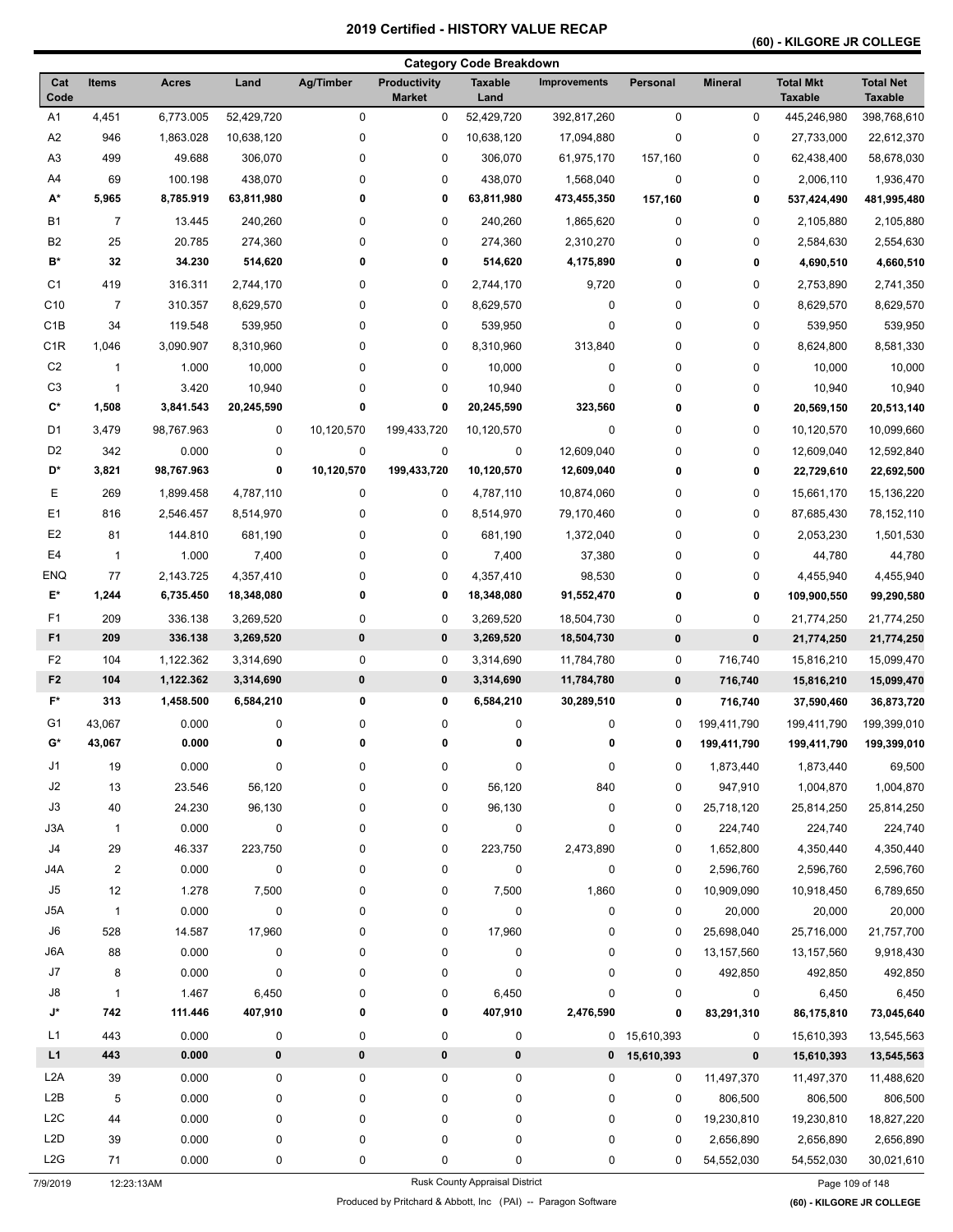## **(60) - KILGORE JR COLLEGE**

|                    |                |              |             |                  |                               | <b>Category Code Breakdown</b> |                     |             |                |                                    |                                    |
|--------------------|----------------|--------------|-------------|------------------|-------------------------------|--------------------------------|---------------------|-------------|----------------|------------------------------------|------------------------------------|
| Cat<br>Code        | <b>Items</b>   | <b>Acres</b> | Land        | <b>Ag/Timber</b> | Productivity<br><b>Market</b> | <b>Taxable</b><br>Land         | <b>Improvements</b> | Personal    | <b>Mineral</b> | <b>Total Mkt</b><br><b>Taxable</b> | <b>Total Net</b><br><b>Taxable</b> |
| L <sub>2</sub> H   | 10             | 0.000        | 0           | $\mathsf 0$      | 0                             | $\pmb{0}$                      | $\pmb{0}$           | 0           | 950,140        | 950,140                            | 950,140                            |
| L <sub>2</sub> J   | 42             | 0.000        | $\pmb{0}$   | $\mathbf 0$      | $\mathsf 0$                   | 0                              | $\pmb{0}$           | 0           | 485,220        | 485,220                            | 483,220                            |
| L <sub>2</sub> L   | 3              | 0.000        | $\pmb{0}$   | $\mathbf 0$      | 0                             | 0                              | $\pmb{0}$           | 0           | 7,286,180      | 7,286,180                          | 7,286,180                          |
| L <sub>2</sub> M   | 32             | 0.000        | $\pmb{0}$   | 0                | 0                             | 0                              | $\pmb{0}$           | 0           | 4,841,960      | 4,841,960                          | 4,826,460                          |
| L2O                | 14             | 0.000        | $\pmb{0}$   | 0                | 0                             | 0                              | $\pmb{0}$           | 0           | 230,460        | 230,460                            | 229,210                            |
| L <sub>2</sub> P   | 13             | 0.000        | $\pmb{0}$   | 0                | 0                             | 0                              | $\pmb{0}$           | 0           | 1,205,850      | 1,205,850                          | 1,205,850                          |
| L2Q                | 26             | 0.000        | $\pmb{0}$   | 0                | 0                             | 0                              | $\pmb{0}$           | 0           | 1,807,270      | 1,807,270                          | 1,807,270                          |
| L <sub>2</sub> T   | 6              | 0.000        | $\pmb{0}$   | 0                | 0                             | 0                              | $\pmb{0}$           | 0           | 462,040        | 462,040                            | 462,040                            |
| L2                 | 344            | 0.000        | 0           | $\pmb{0}$        | 0                             | $\pmb{0}$                      | $\pmb{0}$           | $\mathbf 0$ | 106,012,720    | 106,012,720                        | 81,051,210                         |
| L*                 | 787            | 0.000        | 0           | 0                | 0                             | 0                              | 0                   | 15,610,393  | 106,012,720    | 121,623,113                        | 94,596,773                         |
| M <sub>1</sub>     | 751            | 0.000        | $\pmb{0}$   | 0                | $\pmb{0}$                     | 0                              | 45,590              | 14,047,960  | $\pmb{0}$      | 14,093,550                         | 12,321,600                         |
| M*                 | 751            | 0.000        | 0           | 0                | $\bf{0}$                      | 0                              | 45,590              | 14,047,960  | 0              | 14,093,550                         | 12,321,600                         |
| S                  | 4              | 0.000        | 0           | 0                | 0                             | 0                              | 0                   | 131,060     | 0              | 131,060                            | 131,060                            |
| $S^*$              | 4              | 0.000        | 0           | $\mathbf 0$      | $\pmb{0}$                     | 0                              | 0                   | 131,060     | 0              | 131,060                            | 131,060                            |
| XB                 | 42             | 0.000        | 0           | 0                | 0                             | 0                              | 0                   | 7,221       | 50             | 7,271                              | $\mathbf 0$                        |
| XC                 | 16,059         | 0.000        | $\pmb{0}$   | 0                | 0                             | 0                              | $\pmb{0}$           | 0           | 1,041,210      | 1,041,210                          | $\mathbf 0$                        |
| XV                 | 106            | 0.000        | $\pmb{0}$   | 0                | 0                             | 0                              | $\pmb{0}$           | 0           | 1,123,520      | 1,123,520                          | $\Omega$                           |
| <b>XVA</b>         | 92             | 251.849      | 1,485,390   | 0                | 0                             | 1,485,390                      | 9,395,440           | 0           | 0              | 10,880,830                         | $\Omega$                           |
| <b>XVB</b>         | 100            | 321.968      | 2,231,510   | 0                | 0                             | 2,231,510                      | 2,320,900           | 0           | 0              | 4,552,410                          | $\Omega$                           |
| <b>XVC</b>         | 41             | 370.176      | 1,061,880   | 0                | 0                             | 1,061,880                      | 6,293,120           | 0           | 0              | 7,355,000                          |                                    |
| <b>XVD</b>         | 23             | 533.682      | 1,665,940   | 0                | 0                             | 1,665,940                      | 2,772,230           | 0           | 0              | 4,438,170                          | $\Omega$                           |
| <b>XVE</b>         | 27             | 58.369       | 282,110     | 0                | 0                             | 282,110                        | 109,870             | 0           | 0              | 391,980                            | $\Omega$                           |
| <b>XVF</b>         | 12             | 37.027       | 236,360     | 0                | 0                             | 236,360                        | $\pmb{0}$           | 0           | 0              | 236,360                            | $\Omega$                           |
| <b>XVG</b>         | 9              | 63.425       | 209,750     | 0                | 0                             | 209,750                        | 1,430,390           | 62,334      | 0              | 1,702,474                          | ŋ                                  |
| <b>XVH</b>         | 13             | 387.872      | 1,152,980   | 0                | 0                             | 1,152,980                      | 15,856,840          | 0           | $\pmb{0}$      | 17,009,820                         |                                    |
| XVJ                | $\mathbf{1}$   | 7.572        | 25,740      | 0                | 0                             | 25,740                         | 328,520             | 0           | 0              | 354,260                            |                                    |
| <b>XVK</b>         | $\overline{2}$ | 1.066        | 15,760      | 0                | 0                             | 15,760                         | 668,240             | 0           | 0              | 684,000                            | ŋ                                  |
| <b>XVM</b>         | $\overline{2}$ | 0.189        | 830         | $\mathbf 0$      | 0                             | 830                            | 61,230              | 0           | 0              | 62,060                             | $\Omega$                           |
| <b>XVO</b>         | 1              | 0.000        | $\pmb{0}$   | 0                | $\pmb{0}$                     | $\pmb{0}$                      | $\pmb{0}$           | 0           | 0              | 0                                  | $\Omega$                           |
| <b>XVP</b>         | $\overline{2}$ | 1.324        | 30,650      | 0                | 0                             | 30,650                         | 388,410             | 0           | 0              | 419,060                            | O                                  |
| <b>XVQ</b>         | $\mathbf{1}$   | 9.397        | 31,950      | 0                | 0                             | 31,950                         | $\pmb{0}$           | 0           | 0              | 31,950                             |                                    |
| $\mathsf{X}^\star$ | 16,533         | 2,043.916    | 8,430,850   | 0                | 0                             | 8,430,850                      | 39,625,190          | 69,555      | 2,164,780      | 50,290,375                         | 0                                  |
|                    | 74,767         | 121,778.966  | 118,343,240 | 10,120,570       | 199,433,720                   | 128,463,810                    | 654,553,190         | 30,016,128  | 391,597,340    | 1,204,630,468 1,045,520,013        |                                    |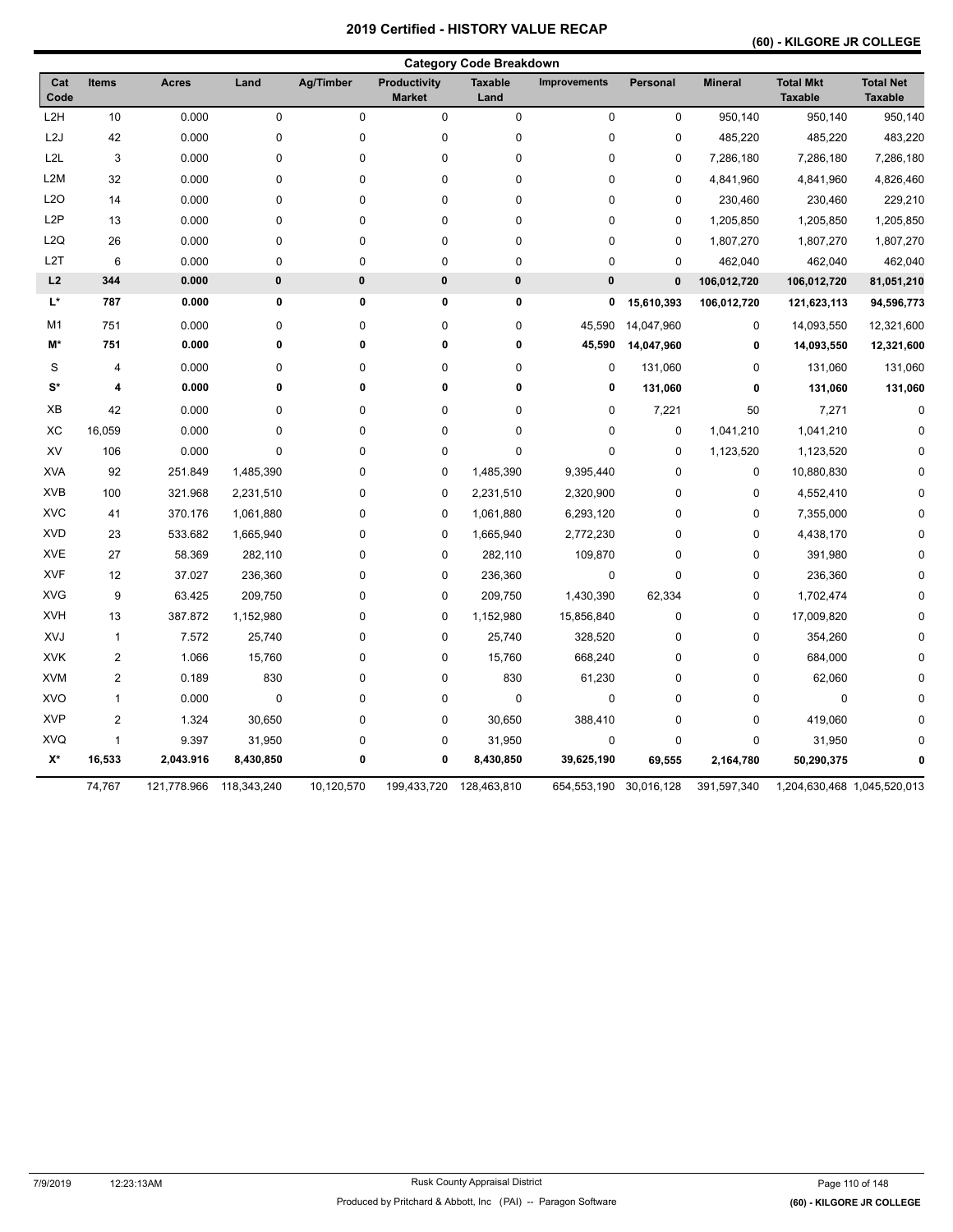|                                          |                      |                 |              |                                         |                                     |           | (61) - GREGG CO ESD #1 |
|------------------------------------------|----------------------|-----------------|--------------|-----------------------------------------|-------------------------------------|-----------|------------------------|
| Land                                     |                      | Value           | <b>Items</b> | <b>Exempt</b>                           |                                     |           |                        |
| Land - Homesite                          | $^{(+)}$             | 14,334,230      | 1,007        | 0                                       |                                     |           |                        |
| Land - Non Homesite                      | $^{(+)}$             | 23,061,500      | 540          | 782,600                                 |                                     |           |                        |
| Land - Productivity Market               | $^{(+)}$             | 32,749,730      | 520          | 0                                       |                                     |           |                        |
| Land - Income                            | $^{(+)}$             | 0               | 0            | $\Omega$                                |                                     |           |                        |
| <b>Total Land Market Value</b>           | $(=)$                | 70,145,460      | 2,067        |                                         | <b>Total Land Value:</b>            | $(+)$     | 70,145,460             |
| Improvements                             |                      | Value           | <b>Items</b> | <b>Exempt</b>                           |                                     |           |                        |
| Improvements - Homesite                  | $^{(+)}$             | 216,265,400     | 1,672        | 0                                       |                                     |           |                        |
| New Improvements - Homesite              | $^{(+)}$             | 4,357,460       | 70           | 0                                       |                                     |           |                        |
| Improvements - Non Homesite              | $^{(+)}$             | 26,844,900      | 395          | 1,958,850                               |                                     |           |                        |
| New Improvements - Non Homesite          | $^{(+)}$             | 722,300         | 11           | 0                                       |                                     |           |                        |
| Improvements - Income                    | $^{(+)}$             | 0               | $\mathbf 0$  | 0                                       |                                     |           |                        |
| <b>Total Improvement Value</b>           | $(=)$                | 248,190,060     | 2,148        |                                         | <b>Total Imp Value:</b>             | $(+)$     | 248,190,060            |
| Personal                                 |                      | Value           | <b>Items</b> | <b>Exempt</b>                           |                                     |           |                        |
| Personal - Homesite                      | $^{(+)}$             | 2,699,080       | 117          | 0                                       |                                     |           |                        |
| New Personal - Homesite                  | $^{(+)}$             | 241,680         | 5            | 0                                       |                                     |           |                        |
| Personal - Non Homesite                  | $^{(+)}$             | 3,262,289       | 157          | 0                                       |                                     |           |                        |
| New Personal - Non Homesite              | $^{(+)}$             | 0               | $\mathbf 0$  | 0                                       |                                     |           |                        |
| <b>Total Personal Value</b>              | $(=)$                | 6,203,049       | 279          |                                         | <b>Total Personal Value:</b>        | $^{(+)}$  | 6.203.049              |
| Total Real Estate & Personal Mkt Valuer) |                      | 324,538,569     | 4,494        |                                         |                                     |           |                        |
| Minerals                                 |                      | Value           | <b>Items</b> |                                         |                                     |           |                        |
| <b>Mineral Value</b>                     | $^{(+)}$             | 21,400,340      | 26,280       |                                         |                                     |           |                        |
| Mineral Value - Real                     | $^{(+)}$             | 6,754,160       | 47           |                                         |                                     |           |                        |
| Mineral Value - Personal                 | $^{(+)}$             | 0               | $\Omega$     |                                         |                                     |           |                        |
| <b>Total Mineral Market Value</b>        | $(=)$                | 28,154,500      | 26,327       |                                         | <b>Total Min Mkt Value:</b>         | $(+)$     | 28,154,500             |
| <b>Total Market Value</b>                | $(=)$                | 352,693,069     |              |                                         | <b>Total Market Value:</b>          | $(=/+)$   | 352,693,069            |
| Ag/Timber *does not include protested    |                      | <b>Value</b>    | <b>Items</b> |                                         |                                     |           |                        |
| Land Timber Gain                         | $^{(+)}$<br>$^{(+)}$ | 0<br>32,749,730 | 0<br>520     |                                         | <b>Land Timber Gain:</b>            | $^{(+)}$  |                        |
| <b>Productivity Market</b>               | $(-)$                | 0               | 0            |                                         |                                     |           |                        |
| Land Ag 1D                               | $(-)$                | 376,740         | 280          |                                         |                                     |           |                        |
| Land Ag 1D1<br>Land Ag Tim               | $(-)$                | 1,105,440       | 332          |                                         |                                     |           |                        |
| Productivity Loss: (=)                   |                      | 31,267,550      | 520          |                                         | <b>Productivity Loss:</b>           | $(\cdot)$ | 31,267,550             |
| Losses                                   |                      | <b>Value</b>    | <b>Items</b> |                                         |                                     |           |                        |
| Less Real Exempt Property                | $(-)$                | 2,763,100       |              | 36 (includes Prorated Exempt of 21,650) |                                     |           |                        |
| Less \$500 Inc. Real Personal            | $(-)$                | 2,956           | 14           |                                         |                                     |           |                        |
| Less Real/Personal Abatements            | $(-)$                | 0               | 0            |                                         | <b>Total Market Taxable:</b>        | $(=)$     | 321,425,519            |
| <b>Less Community Housing</b>            | $(\text{-})$         | 0               | 0            |                                         |                                     |           |                        |
| Less Freeport                            | $(-)$                | 0               | 0            |                                         |                                     |           |                        |
| <b>Less Allocation</b>                   | $(-)$                | 0               | 0            |                                         |                                     |           |                        |
| Less MultiUse                            | $(-)$                | 351,820         | 10           |                                         |                                     |           |                        |
| Less Goods In Transit                    | $(\cdot)$            | 0               | 0            |                                         |                                     |           |                        |
| Less Historical                          | $(-)$                | 0               | 0            |                                         |                                     |           |                        |
| Less Solar/Wind Power                    | $(-)$                | 0               | 0            |                                         |                                     |           |                        |
| Less Vehicle Leased for Personal Use     | $(-)$                | 503,090         | 8            |                                         | <b>Total Protested Value:</b>       |           | 10,290                 |
| <b>Less Real Protested Value</b>         | $(-)$                | 0               | 0            |                                         | <b>Protested % of Total Market:</b> |           | 0.00%                  |
| Less 10% Cap Loss                        | $(-)$                | 514,610         | 30           |                                         |                                     |           |                        |
| Less TCEQ/Pollution Control              | $(-)$                | 23,610          | 1            |                                         |                                     |           |                        |
| Less VLA Loss                            | $(\cdot)$            | 0               | $\mathbf 0$  |                                         |                                     |           |                        |
| Less Mineral Exempt Property             | $(-)$                | 491,580         | 17           |                                         |                                     |           |                        |
| Less \$500 Inc. Mineral Owner            | $(-)$                | 213,840         | 6,734        |                                         |                                     |           |                        |
| <b>Less Mineral Abatements</b>           | $(-)$                | 0               | 0            |                                         |                                     |           |                        |
| Less Mineral Freeports/Interstate Commer | $(-)$                | 0               | $\mathbf 0$  |                                         |                                     |           |                        |
| Less Mineral Unknown                     | $(-)$                | 2,210           | 12           |                                         |                                     |           |                        |
| <b>Less Mineral Protested Value</b>      | $(\text{-})$         | 10,290          | 4            |                                         |                                     |           |                        |
| Total Losses (includes Prod. Loss)       | $(=)$                | 36,144,656      |              |                                         | <b>Total Losses:</b>                | $(\cdot)$ | 4,374,016              |
| <b>Total Appraised Value</b>             | $(=)$                | 316,548,413     |              |                                         | <b>Total Appraised Value:</b>       | $(=/+)$   | 316,548,413            |
|                                          |                      |                 |              |                                         | <b>Total Exemptions*:</b>           | $(\cdot)$ | 2,692,570              |
|                                          |                      |                 |              |                                         | * See breakdown on following page   |           |                        |
|                                          |                      |                 |              |                                         |                                     |           |                        |

**Net Taxable Value: 313,855,843**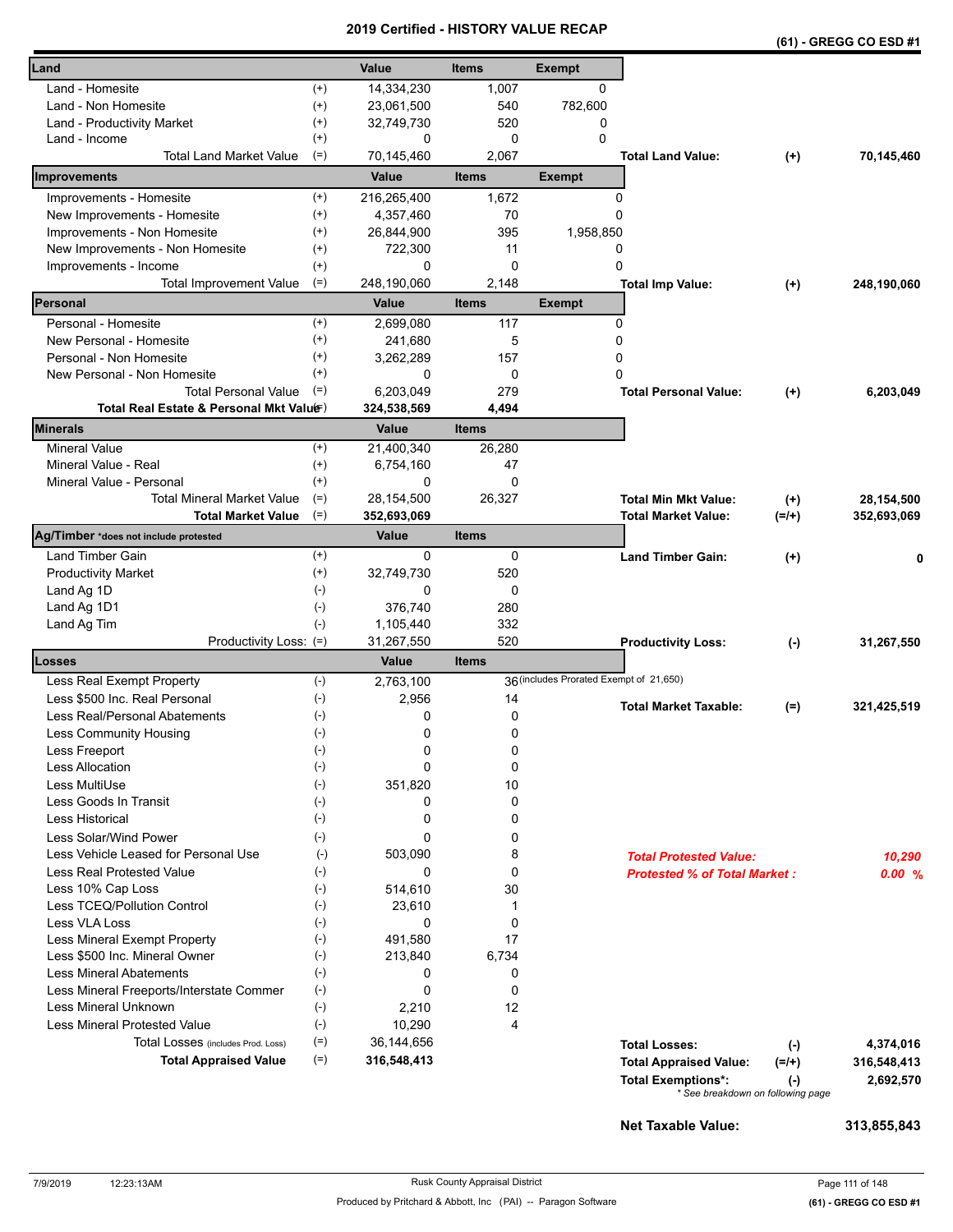| (61) - GREGG CO ESD #1 |
|------------------------|
|------------------------|

| <b>Count of Homesteads</b>              |            |              |                                                      |                      |       |                |       |                                                                     |                      |                                         |                      |                                                                                                                  |
|-----------------------------------------|------------|--------------|------------------------------------------------------|----------------------|-------|----------------|-------|---------------------------------------------------------------------|----------------------|-----------------------------------------|----------------------|------------------------------------------------------------------------------------------------------------------|
| н                                       | s          | F            | в                                                    | D                    | W     | O              | DV    | <b>DV100</b>                                                        | <b>SS First Resp</b> |                                         | <b>SS Svc Member</b> |                                                                                                                  |
| 606                                     | 624        | $\mathbf{1}$ | 36                                                   | 0                    | 0     | 0              | 44    | 15                                                                  | 0                    |                                         | 0                    |                                                                                                                  |
| <b>Owner and Parcel Counts</b>          |            |              |                                                      |                      |       |                |       |                                                                     |                      |                                         |                      |                                                                                                                  |
| <b>Total Parcels*:</b>                  |            |              |                                                      |                      |       |                |       | 29,435 * Parcel count is figured by parcel per ownership sequences. |                      |                                         |                      |                                                                                                                  |
| <b>Total Owners:</b>                    |            |              |                                                      | 5,621                |       |                |       |                                                                     |                      |                                         |                      |                                                                                                                  |
| <b>Ported Homestead/Charity Amounts</b> |            |              |                                                      |                      | Value |                |       | <b>Items</b>                                                        |                      |                                         |                      |                                                                                                                  |
| DV Donated Home (Charity)               |            |              |                                                      | $^{(+)}$             |       | 0              |       |                                                                     | 0                    |                                         |                      |                                                                                                                  |
| SS of a Service Member Ported Amount    |            |              |                                                      | $^{(+)}$             |       | 0              |       |                                                                     | 0                    |                                         |                      |                                                                                                                  |
| SS of a First Responder Ported Amount   |            |              |                                                      | $^{(+)}$             |       | 0              |       |                                                                     | $\mathbf 0$          |                                         |                      |                                                                                                                  |
| SS of DV Donated Home Ported Amount     |            |              |                                                      | $^{(+)}$             |       | 0              |       |                                                                     | 0                    |                                         |                      |                                                                                                                  |
| SS of 100% DV Ported Amount             |            |              |                                                      | $^{(+)}$             |       | 0              |       |                                                                     | 0                    |                                         |                      |                                                                                                                  |
| <b>Homestead Exemptions</b>             |            |              |                                                      |                      | Value |                |       | <b>Items</b>                                                        |                      |                                         |                      |                                                                                                                  |
| Homestead H,S                           |            |              |                                                      | $^{(+)}$             |       | $\mathbf 0$    |       |                                                                     | 0                    |                                         |                      |                                                                                                                  |
| Senior S                                |            |              |                                                      | $^{(+)}$             |       | 0              |       |                                                                     | $\pmb{0}$            | H - Homestead<br>S - Over 65            |                      | D - Disabled Only<br>W - Widow                                                                                   |
| Disabled B                              |            |              |                                                      | $^{(+)}$             |       | 0              |       |                                                                     | $\mathbf 0$          | F - Disabled Widow                      |                      | O - Over 65 (No HS)                                                                                              |
| DV 100%                                 |            |              |                                                      | $^{(+)}$             |       | 2,279,570      |       |                                                                     | 15                   | <b>B</b> - Disabled                     |                      | DV - Disabled Veteran                                                                                            |
| Surviving Spouse of a Service Member    |            |              |                                                      | $^{(+)}$             |       | 0              |       |                                                                     | 0                    | DV100 (1, 2, 3) - 100% Disabled Veteran |                      |                                                                                                                  |
| Survivng Spouse of a First Responder    |            |              |                                                      | $^{(+)}$             |       | 0              |       |                                                                     | 0                    |                                         |                      | 4 (4B, 4H, 4S) - Surviving Spouse of a Service Member<br>5* (5B, 5H, 5S) - Surviving Spouse of a First Responder |
| Local Discount                          |            |              | Total Reimbursable (=)                               |                      |       | 2,279,570<br>0 |       |                                                                     | 15<br>0              |                                         |                      |                                                                                                                  |
| Disabled Veteran                        |            |              |                                                      | $^{(+)}$<br>$^{(+)}$ |       | 413,000        |       |                                                                     | 37                   |                                         |                      |                                                                                                                  |
| Optional 65                             |            |              |                                                      | $^{(+)}$             |       | 0              |       |                                                                     | 0                    |                                         |                      |                                                                                                                  |
| <b>Local Disabled</b>                   |            |              |                                                      | $^{(+)}$             |       | 0              |       |                                                                     | $\mathbf 0$          |                                         |                      |                                                                                                                  |
| State Homestead                         |            |              |                                                      | $^{(+)}$             |       | 0              |       |                                                                     | 0                    |                                         |                      |                                                                                                                  |
|                                         |            |              |                                                      |                      |       |                |       | 2,692,570 (includes Ported/Charity Amounts)                         |                      |                                         |                      |                                                                                                                  |
| <b>Total Exemptions</b>                 |            |              |                                                      | $(=)$                |       |                |       |                                                                     |                      |                                         |                      |                                                                                                                  |
| <b>Special Certified Totals</b>         |            |              |                                                      |                      |       |                |       |                                                                     |                      |                                         |                      |                                                                                                                  |
|                                         |            |              | <b>Exempt Value of First Time Absolute Exemption</b> |                      |       |                |       | \$0                                                                 |                      |                                         |                      |                                                                                                                  |
|                                         |            |              | <b>Exempt Value of First Time Partial Exemption</b>  |                      |       |                |       | \$294,120                                                           |                      |                                         |                      |                                                                                                                  |
|                                         |            |              |                                                      |                      |       |                |       |                                                                     |                      |                                         |                      |                                                                                                                  |
| <b>New AG/Timber</b>                    |            |              |                                                      |                      |       |                |       |                                                                     |                      |                                         |                      |                                                                                                                  |
| Market                                  |            |              |                                                      |                      |       |                |       | \$0                                                                 |                      |                                         |                      |                                                                                                                  |
| Taxable                                 |            |              |                                                      |                      |       |                |       | \$0                                                                 |                      |                                         |                      |                                                                                                                  |
|                                         | Value Loss |              |                                                      |                      |       |                |       | \$0                                                                 |                      |                                         |                      |                                                                                                                  |
| New Improvement/Personal                |            |              |                                                      |                      |       |                |       |                                                                     |                      |                                         |                      |                                                                                                                  |
| Market                                  |            |              |                                                      |                      |       |                |       | \$5,321,440                                                         |                      |                                         |                      |                                                                                                                  |
| Taxable                                 |            |              |                                                      |                      |       |                |       | \$5,321,440                                                         |                      |                                         |                      |                                                                                                                  |
|                                         |            |              |                                                      |                      |       |                |       |                                                                     |                      |                                         |                      |                                                                                                                  |
|                                         |            |              | Average Values* (includes protested & exempt value)  |                      |       |                |       |                                                                     |                      |                                         |                      |                                                                                                                  |
| Average Homestead Value A*              |            |              |                                                      |                      |       | <b>Parcels</b> |       |                                                                     |                      | <b>Total Homestead Value A*</b>         |                      |                                                                                                                  |
| Market                                  |            | \$137,069    |                                                      |                      |       |                | 1,585 |                                                                     |                      | <b>Market</b>                           | \$217,254,370        |                                                                                                                  |
| <b>Taxable</b>                          |            | \$136,882    |                                                      |                      |       |                |       |                                                                     |                      | Taxable                                 | \$215,632,250        |                                                                                                                  |
| Average Homestead Value A* and E*       |            |              |                                                      |                      |       | <b>Parcels</b> |       |                                                                     |                      | Total Homestead Value A* and E*         |                      |                                                                                                                  |
| Market                                  |            | \$136,904    |                                                      |                      |       |                | 1,603 |                                                                     |                      | Market                                  | \$219,457,850        |                                                                                                                  |
| <b>Taxable</b>                          |            | \$136,720    |                                                      |                      |       |                |       |                                                                     |                      | Taxable                                 | \$217,878,420        |                                                                                                                  |
|                                         |            |              |                                                      |                      |       |                |       |                                                                     |                      |                                         |                      |                                                                                                                  |
|                                         |            |              | Average Homestead Value A* and E* and M1             |                      |       | <b>Parcels</b> |       |                                                                     |                      |                                         |                      | Total Homestead Value A* and E* and M1                                                                           |
| <b>Market</b>                           |            | \$129,076    |                                                      |                      |       |                | 1,723 |                                                                     |                      | Market                                  | \$222,398,610        |                                                                                                                  |
| <b>Taxable</b>                          |            | \$128,900    |                                                      |                      |       |                |       |                                                                     |                      | Taxable                                 | \$220,816,870        |                                                                                                                  |
| Average Homestead Value M1              |            |              |                                                      |                      |       | <b>Parcels</b> |       |                                                                     |                      | <b>Total Homestead Value M1</b>         |                      |                                                                                                                  |
| <b>Market</b>                           |            |              | \$24,506                                             |                      |       |                | 120   |                                                                     |                      | Market                                  | \$2,940,760          |                                                                                                                  |
| <b>Taxable</b>                          |            |              | \$24,449                                             |                      |       |                |       |                                                                     |                      | Taxable                                 | \$2,938,450          |                                                                                                                  |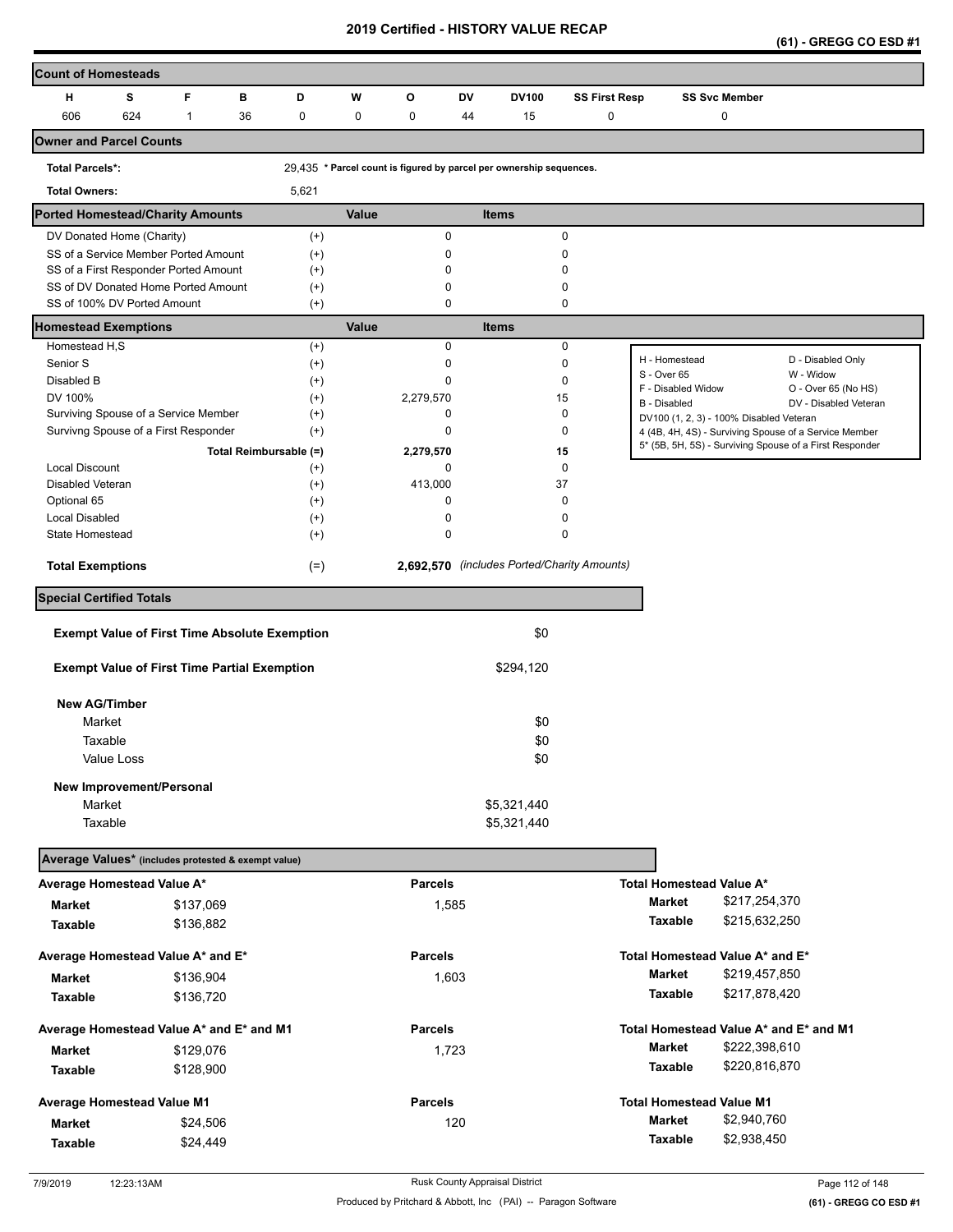|                  |                         |              |            |             |                                      | <b>Category Code Breakdown</b> |                     |           |                |                                    |                                    |
|------------------|-------------------------|--------------|------------|-------------|--------------------------------------|--------------------------------|---------------------|-----------|----------------|------------------------------------|------------------------------------|
| Cat<br>Code      | <b>Items</b>            | <b>Acres</b> | Land       | Ag/Timber   | <b>Productivity</b><br><b>Market</b> | <b>Taxable</b><br>Land         | <b>Improvements</b> | Personal  | <b>Mineral</b> | <b>Total Mkt</b><br><b>Taxable</b> | <b>Total Net</b><br><b>Taxable</b> |
| A <sub>1</sub>   | 649                     | 1,321.644    | 10,171,590 | $\mathbf 0$ | 0                                    | 10,171,590                     | 70,925,950          | $\pmb{0}$ | 0              | 81,097,540                         | 78,975,750                         |
| A2               | 289                     | 410.465      | 3,501,620  | 0           | $\pmb{0}$                            | 3,501,620                      | 6,343,590           | 0         | 0              | 9,845,210                          | 9,624,180                          |
| A <sub>3</sub>   | 874                     | 6.300        | 52,600     | 0           | $\pmb{0}$                            | 52,600                         | 143,722,700         | 0         | 0              | 143,775,300                        | 143,450,960                        |
| A4               | 34                      | 22.418       | 127,210    | 0           | $\pmb{0}$                            | 127,210                        | 2,693,770           | 0         | 0              | 2,820,980                          | 2,756,160                          |
| A <sub>5</sub>   | $\mathbf{1}$            | 0.000        | $\pmb{0}$  | 0           | $\pmb{0}$                            | $\mathbf 0$                    | 820                 | 0         | 0              | 820                                | 820                                |
| A*               | 1,847                   | 1,760.827    | 13,853,020 | 0           | 0                                    | 13,853,020                     | 223,686,830         | 0         | 0              | 237,539,850                        | 234,807,870                        |
| B <sub>2</sub>   | 1                       | 1.047        | 25,000     | 0           | $\pmb{0}$                            | 25,000                         | 218,480             | 0         | 0              | 243,480                            | 243,480                            |
| B*               | 1                       | 1.047        | 25,000     | 0           | 0                                    | 25,000                         | 218,480             | 0         | 0              | 243,480                            | 243,480                            |
| C <sub>1</sub>   | 65                      | 71.643       | 581,080    | 0           | 0                                    | 581,080                        | 0                   | 0         | 0              | 581,080                            | 581,080                            |
| C <sub>10</sub>  | 13                      | 812.347      | 16,018,460 | 0           | 0                                    | 16,018,460                     | 0                   | 0         | 0              | 16,018,460                         | 16,018,460                         |
| C <sub>1</sub> B | $\overline{\mathbf{c}}$ | 3.100        | 22,570     | 0           | $\pmb{0}$                            | 22,570                         | $\pmb{0}$           | 0         | 0              | 22,570                             | 22,570                             |
| C <sub>1R</sub>  | 256                     | 3,174.813    | 2,512,970  | 0           | 0                                    | 2,512,970                      | 5,700               | 0         | 0              | 2,518,670                          | 2,498,950                          |
| C <sub>2</sub>   | $\mathbf{1}$            | 1.000        | 10,000     | 0           | 0                                    | 10,000                         | $\pmb{0}$           | 0         | 0              | 10,000                             | 10,000                             |
| C*               | 337                     | 4,062.903    | 19,145,080 | $\mathbf 0$ | 0                                    | 19,145,080                     | 5,700               | 0         | 0              | 19,150,780                         | 19,131,060                         |
| D <sub>1</sub>   | 520                     | 13,847.681   | 0          | 1,482,180   | 32,749,730                           | 1,482,180                      | $\pmb{0}$           | 0         | 0              | 1,482,180                          | 1,482,180                          |
| D <sub>2</sub>   | 51                      | 0.000        | 0          | 0           | $\pmb{0}$                            | 0                              | 2,938,930           | 0         | 0              | 2,938,930                          | 2,938,930                          |
| D*               | 571                     | 13,847.681   | 0          | 1,482,180   | 32,749,730                           | 1,482,180                      | 2,938,930           | 0         | 0              | 4,421,110                          | 4,421,110                          |
| Е                | 60                      | 456.178      | 1,241,430  | 0           | 0                                    | 1,241,430                      | 747,040             | 0         | 0              | 1,988,470                          | 1,988,470                          |
| E <sub>1</sub>   | 141                     | 580.740      | 1,369,130  | 0           | 0                                    | 1,369,130                      | 15,248,030          | 0         | 0              | 16,617,160                         | 16,207,890                         |
| E <sub>2</sub>   | 18                      | 33.770       | 183,150    | 0           | $\pmb{0}$                            | 183,150                        | 446,930             | 0         | 0              | 630,080                            | 581,030                            |
| E4               | $\mathbf{1}$            | 1.000        | 7,400      | 0           | 0                                    |                                |                     | 0         | 0              | 44,780                             | 44,780                             |
| <b>ENQ</b>       | 9                       | 120.850      | 324,940    | 0           | 0                                    | 7,400<br>324,940               | 37,380<br>0         | 0         | 0              |                                    | 324,940                            |
| E*               | 229                     | 1,192.538    | 3,126,050  | 0           | 0                                    | 3,126,050                      | 16,479,380          | 0         | 0              | 324,940<br>19,605,430              | 19,147,110                         |
|                  |                         |              |            |             |                                      |                                |                     |           |                |                                    |                                    |
| F1               | 18                      | 46.346       | 259,690    | 0           | 0                                    | 259,690                        | 1,238,130           | 0         | 0              | 1,497,820                          | 1,497,820                          |
| F <sub>1</sub>   | 18                      | 46.346       | 259,690    | $\pmb{0}$   | 0                                    | 259,690                        | 1,238,130           | $\pmb{0}$ | $\pmb{0}$      | 1,497,820                          | 1,497,820                          |
| F <sub>2</sub>   | 5                       | 55.002       | 186,790    | 0           | 0                                    | 186,790                        | 1,638,670           | 0         | 0              | 1,825,460                          | 1,825,460                          |
| F <sub>2</sub>   | 5                       | 55.002       | 186,790    | $\bf{0}$    | 0                                    | 186,790                        | 1,638,670           | $\pmb{0}$ | 0              | 1,825,460                          | 1,825,460                          |
| $F^*$            | 23                      | 101.348      | 446,480    | 0           | 0                                    | 446,480                        | 2,876,800           | 0         | 0              | 3,323,280                          | 3,323,280                          |
| G1               | 19,536                  | 0.000        | 0          | 0           | 0                                    | 0                              | 0                   | 0         | 21,186,010     | 21,186,010                         | 21,183,800                         |
| G*               | 19,536                  | 0.000        | 0          | 0           | 0                                    | 0                              | 0                   | 0         | 21,186,010     | 21,186,010                         | 21,183,800                         |
| J1               | 7                       | 0.000        | 0          | 0           | 0                                    | 0                              | 0                   | 0         | 491,090        | 491,090                            | 0                                  |
| J2               | $\mathbf{1}$            | 0.000        | $\pmb{0}$  | $\pmb{0}$   | $\pmb{0}$                            | 0                              | $\pmb{0}$           | 0         | 8,310          | 8,310                              | 8,310                              |
| J3               | 6                       | 4.250        | 17,500     | 0           | $\pmb{0}$                            | 17,500                         | $\pmb{0}$           | 0         | 2,455,770      | 2,473,270                          | 2,473,270                          |
| J4               | $\overline{\mathbf{c}}$ | 0.000        | $\pmb{0}$  | 0           | $\pmb{0}$                            | 0                              | 0                   | 0         | 276,940        | 276,940                            | 276,940                            |
| J6               | 13                      | 0.000        | 0          | 0           | $\pmb{0}$                            | 0                              | 0                   | 0         | 641,470        | 641,470                            | 631,180                            |
| J6A              | $\overline{\mathbf{4}}$ | 0.000        | $\pmb{0}$  | 0           | $\pmb{0}$                            | 0                              | $\pmb{0}$           | 0         | 592,430        | 592,430                            | 592,430                            |
| J*               | 33                      | 4.250        | 17,500     | 0           | 0                                    | 17,500                         | 0                   | 0         | 4,466,010      | 4,483,510                          | 3,982,130                          |
| L1               | 78                      | 0.000        | 0          | 0           | $\pmb{0}$                            | 0                              | 0                   | 2,454,283 | 0              | 2,454,283                          | 1,599,373                          |
| L1               | 78                      | 0.000        | $\pmb{0}$  | $\pmb{0}$   | 0                                    | 0                              | 0                   | 2,454,283 | 0              | 2,454,283                          | 1,599,373                          |
| L <sub>2</sub> A | $\mathbf{1}$            | 0.000        | 0          | 0           | $\pmb{0}$                            | 0                              | 0                   | 0         | 37,080         | 37,080                             | 37,080                             |
| L <sub>2</sub> C | $\overline{\mathbf{c}}$ | 0.000        | 0          | 0           | $\pmb{0}$                            | 0                              | $\pmb{0}$           | 0         | 700,820        | 700,820                            | 700,820                            |
| L <sub>2</sub> D | $\overline{\mathbf{c}}$ | 0.000        | 0          | 0           | $\pmb{0}$                            | 0                              | $\pmb{0}$           | 0         | 29,800         | 29,800                             | 29,800                             |
| L2G              | 3                       | 0.000        | 0          | 0           | 0                                    | 0                              | 0                   | 0         | 1,222,590      | 1,222,590                          | 1,198,980                          |
| L2H              | $\overline{\mathbf{c}}$ | 0.000        | 0          | 0           | $\pmb{0}$                            | 0                              | $\pmb{0}$           | 0         | 55,980         | 55,980                             | 55,980                             |
| L <sub>2</sub> J | 3                       | 0.000        | 0          | 0           | $\pmb{0}$                            | 0                              | $\pmb{0}$           | 0         | 31,110         | 31,110                             | 31,110                             |
| L2M              | $\overline{\mathbf{c}}$ | 0.000        | 0          | $\pmb{0}$   | $\pmb{0}$                            | 0                              | $\pmb{0}$           | 0         | 210,640        | 210,640                            | 210,640                            |
| L2               | ${\bf 15}$              | 0.000        | $\pmb{0}$  | $\pmb{0}$   | 0                                    | 0                              | 0                   | $\pmb{0}$ | 2,288,020      | 2,288,020                          | 2,264,410                          |
| L*               | 93                      | 0.000        | 0          | 0           | 0                                    | 0                              | 0                   | 2,454,283 | 2,288,020      | 4,742,303                          | 3,863,783                          |
| M1               | 184                     | 0.000        | 0          | 0           | $\pmb{0}$                            | 0                              | 25,090              | 3,745,940 | 0              | 3,771,030                          | 3,752,220                          |
| M*               | 184                     | 0.000        | 0          | 0           | 0                                    | 0                              | 25,090              | 3,745,940 | 0              | 3,771,030                          | 3,752,220                          |
|                  |                         |              |            |             |                                      |                                |                     |           |                |                                    |                                    |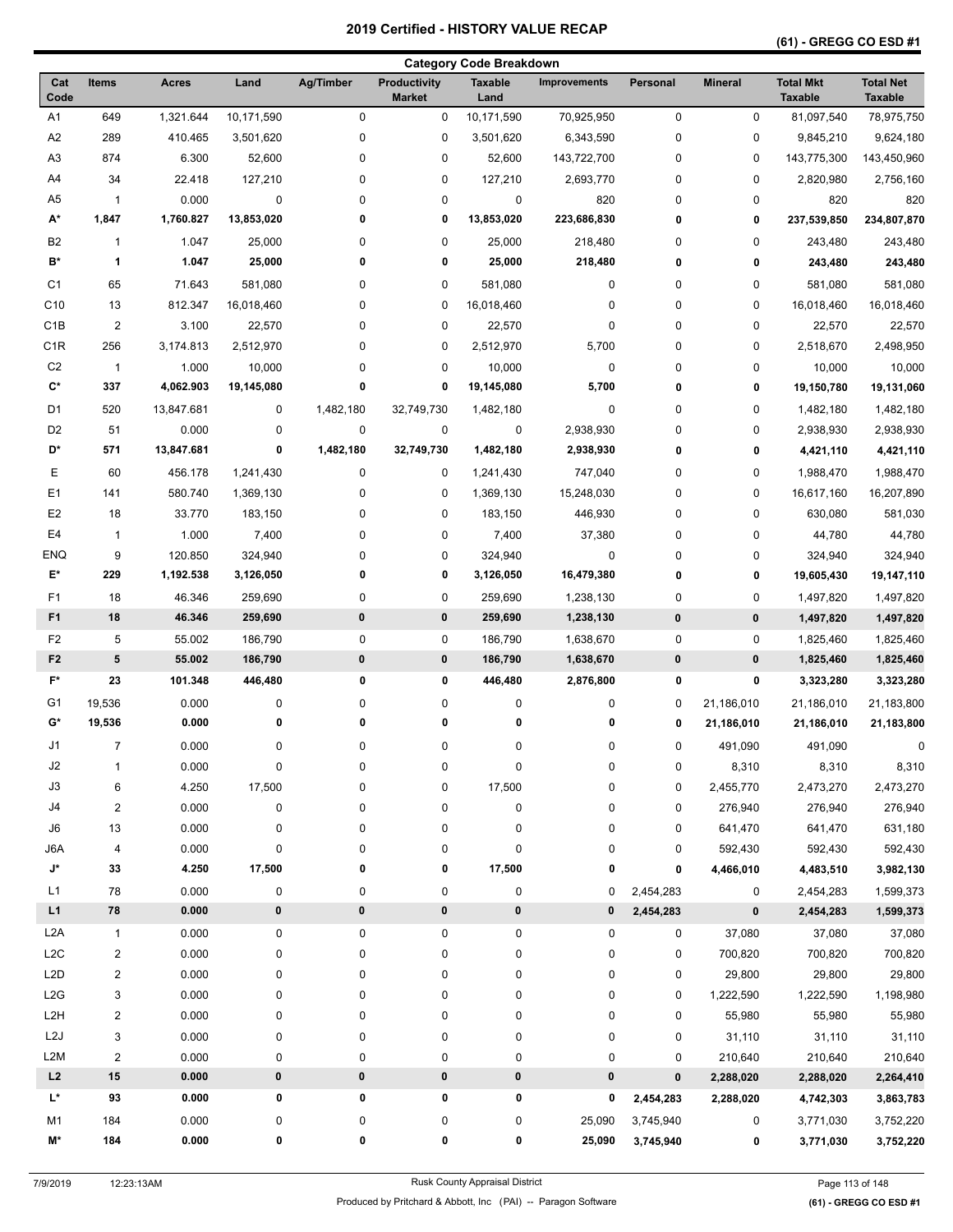|                    |              |              |             |           |                                      | <b>Category Code Breakdown</b> |                     |                 |                |                                    |                                    |
|--------------------|--------------|--------------|-------------|-----------|--------------------------------------|--------------------------------|---------------------|-----------------|----------------|------------------------------------|------------------------------------|
| Cat<br>Code        | <b>Items</b> | <b>Acres</b> | Land        | Ag/Timber | <b>Productivity</b><br><b>Market</b> | <b>Taxable</b><br>Land         | <b>Improvements</b> | <b>Personal</b> | <b>Mineral</b> | <b>Total Mkt</b><br><b>Taxable</b> | <b>Total Net</b><br><b>Taxable</b> |
| XB                 | 14           | 0.000        | 0           | $\Omega$  | 0                                    | 0                              | 0                   | 2,826           | 130            | 2,956                              |                                    |
| XC                 | 6,734        | 0.000        | 0           | 0         | 0                                    | 0                              | 0                   | 0               | 213,840        | 213,840                            | 0                                  |
| XV                 | 10           | 0.000        | $\mathbf 0$ | 0         | 0                                    | 0                              | $\mathbf 0$         | 0               | 490            | 490                                | 0                                  |
| <b>XVA</b>         | 11           | 47.234       | 246,640     | 0         | 0                                    | 246,640                        | 1,313,660           | 0               | 0              | 1,560,300                          | 0                                  |
| <b>XVC</b>         |              | 1.000        | 7,600       | 0         | 0                                    | 7,600                          | 0                   | 0               | 0              | 7,600                              | 0                                  |
| <b>XVD</b>         | 3            | 39.098       | 113,790     | 0         | 0                                    | 113,790                        | 283,070             | 0               | 0              | 396,860                            | 0                                  |
| <b>XVE</b>         | 12           | 43.989       | 192,460     | 0         | 0                                    | 192,460                        | 0                   | 0               | 0              | 192,460                            | 0                                  |
| <b>XVF</b>         | 2            | 5.003        | 38,420      | 0         | 0                                    | 38,420                         | 0                   | 0               | 0              | 38,420                             | 0                                  |
| <b>XVG</b>         |              | 0.000        | 0           | $\Omega$  | 0                                    | 0                              | 33,600              | 0               | 0              | 33,600                             | 0                                  |
| <b>XVH</b>         | 3            | 50.580       | 157,950     | 0         | 0                                    | 157,950                        | 0                   | 0               | 0              | 157,950                            | 0                                  |
| XVJ                |              | 7.572        | 25,740      | 0         | 0                                    | 25,740                         | 328,520             | 0               | 0              | 354,260                            | 0                                  |
| $\mathsf{X}^\star$ | 6,792        | 194.476      | 782,600     | 0         | 0                                    | 782,600                        | 1,958,850           | 2,826           | 214,460        | 2,958,736                          | 0                                  |
|                    | 29,646       | 21,165.070   | 37,395,730  | 1,482,180 | 32,749,730                           | 38,877,910                     | 248,190,060         | 6,203,049       | 28,154,500     | 321,425,519                        | 313,855,843                        |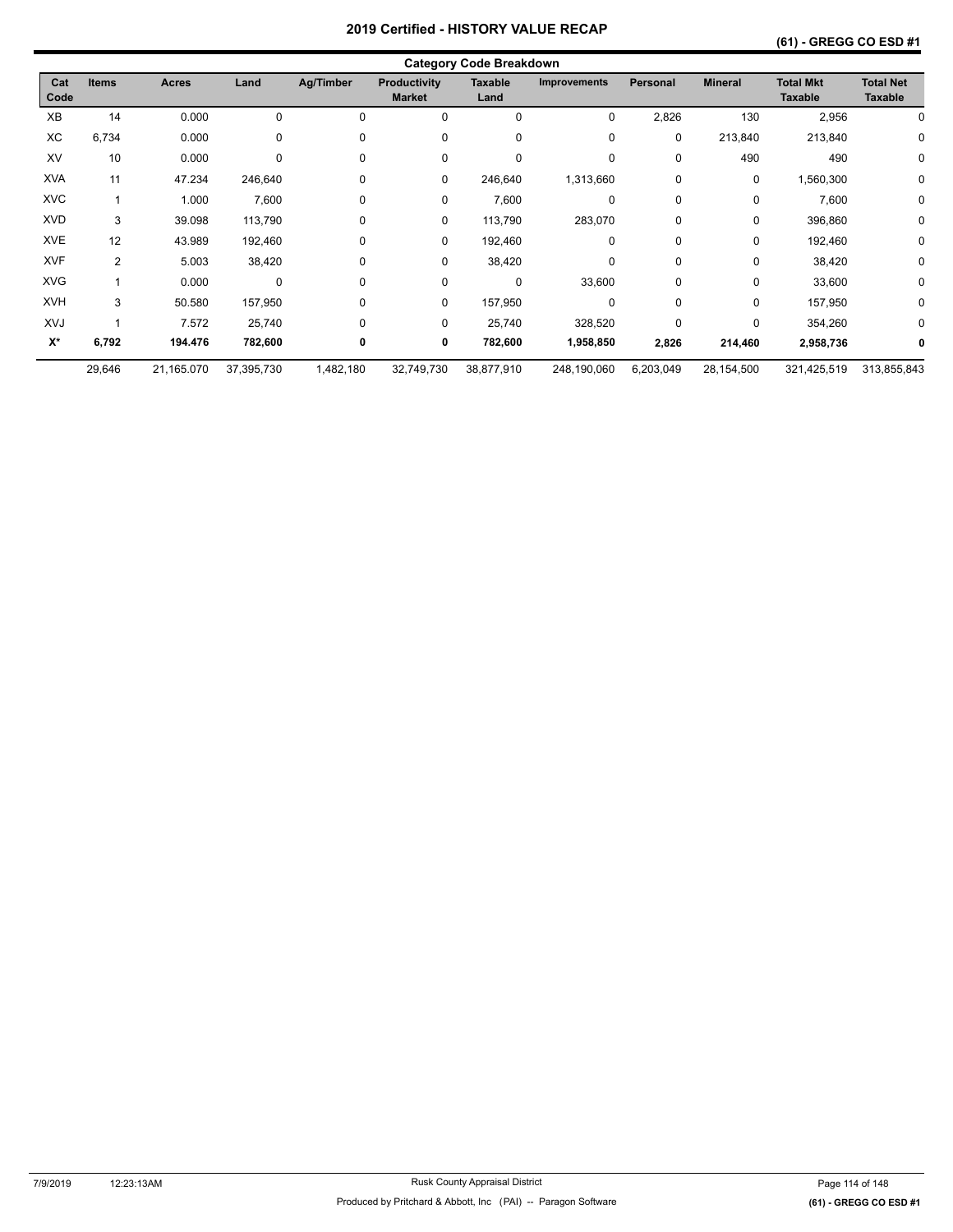|                                                               |                |                      |                        |                                          |                                                                |          | (65) - RUSK CO ESD#1 |
|---------------------------------------------------------------|----------------|----------------------|------------------------|------------------------------------------|----------------------------------------------------------------|----------|----------------------|
| Land                                                          |                | Value                | <b>Items</b>           | <b>Exempt</b>                            |                                                                |          |                      |
| Land - Homesite                                               | $^{(+)}$       | 105,523,670          | 8,853                  | 34,700                                   |                                                                |          |                      |
| Land - Non Homesite                                           | $^{(+)}$       | 113,198,410          | 6,404                  | 12,850,840                               |                                                                |          |                      |
| Land - Productivity Market                                    | $^{(+)}$       | 809,529,280          | 12,085                 | 0                                        |                                                                |          |                      |
| Land - Income                                                 | $^{(+)}$       | 462,240              | 10                     | 0                                        |                                                                |          |                      |
| <b>Total Land Market Value</b>                                | $(=)$          | 1,028,713,600        | 27,356                 |                                          | <b>Total Land Value:</b>                                       | $^{(+)}$ | 1,028,713,600        |
| Improvements                                                  |                | Value                | <b>Items</b>           | <b>Exempt</b>                            |                                                                |          |                      |
| Improvements - Homesite                                       | $^{(+)}$       | 755,389,160          | 8,411                  | 521,680                                  |                                                                |          |                      |
| New Improvements - Homesite                                   | $^{(+)}$       | 15,735,980           | 244                    | 0                                        |                                                                |          |                      |
| Improvements - Non Homesite                                   | $^{(+)}$       | 200,915,200          | 2,893                  | 101,899,770                              |                                                                |          |                      |
| New Improvements - Non Homesite                               | $^{(+)}$       | 2,457,230            | 55                     | 0                                        |                                                                |          |                      |
| Improvements - Income                                         | $^{(+)}$       | 4,563,710            | 14                     | 0                                        |                                                                |          |                      |
| <b>Total Improvement Value</b>                                | $(=)$          | 979,061,280          | 11,617                 |                                          | <b>Total Imp Value:</b>                                        | $(+)$    | 979,061,280          |
| Personal                                                      |                | Value                | <b>Items</b>           | <b>Exempt</b>                            |                                                                |          |                      |
| Personal - Homesite                                           | $^{(+)}$       | 24,275,250           | 1,175                  | 0                                        |                                                                |          |                      |
| New Personal - Homesite                                       | $^{(+)}$       | 1,080,610            | 35                     | 0                                        |                                                                |          |                      |
| Personal - Non Homesite                                       | $^{(+)}$       | 31, 157, 114         | 1,291                  | 23,800                                   |                                                                |          |                      |
| New Personal - Non Homesite                                   | $^{(+)}$       | 577,290              | 16                     | 0                                        |                                                                |          |                      |
| <b>Total Personal Value</b>                                   | $(=)$          | 57,090,264           | 2,517                  |                                          | <b>Total Personal Value:</b>                                   | $(+)$    | 57,090,264           |
| Total Real Estate & Personal Mkt Valuer)                      |                | 2,064,865,144        | 41,490                 |                                          |                                                                |          |                      |
| Minerals                                                      |                | Value                | <b>Items</b>           |                                          |                                                                |          |                      |
| <b>Mineral Value</b>                                          | $^{(+)}$       | 524,524,760          | 149,100                |                                          |                                                                |          |                      |
| Mineral Value - Real                                          | $^{(+)}$       | 725,314,140          | 2,170                  |                                          |                                                                |          |                      |
| Mineral Value - Personal                                      | $^{(+)}$       | 0                    | 0                      |                                          |                                                                |          |                      |
| <b>Total Mineral Market Value</b>                             | $(=)$          | 1,249,838,900        | 151,270                |                                          | <b>Total Min Mkt Value:</b>                                    | $(+)$    | 1,249,838,900        |
| <b>Total Market Value</b>                                     | $(=)$          | 3,314,704,044        |                        |                                          | <b>Total Market Value:</b>                                     | $(=/+)$  | 3,314,704,044        |
| Ag/Timber *does not include protested                         |                | Value                | <b>Items</b>           |                                          |                                                                |          |                      |
| Land Timber Gain                                              | $^{(+)}$       | 0                    | 0                      |                                          | <b>Land Timber Gain:</b>                                       | $(+)$    |                      |
| <b>Productivity Market</b>                                    | $^{(+)}$       | 809,529,280          | 12,085                 |                                          |                                                                |          |                      |
| Land Ag 1D                                                    | $(-)$          | 60                   | 1                      |                                          |                                                                |          |                      |
| Land Ag 1D1                                                   | $(-)$          | 13,809,910           | 6,142                  |                                          |                                                                |          |                      |
| Land Ag Tim                                                   | $(-)$          | 39,096,220           | 8,117                  |                                          |                                                                |          |                      |
| Productivity Loss: (=)<br>Losses                              |                | 756,623,090<br>Value | 12,083<br><b>Items</b> |                                          | <b>Productivity Loss:</b>                                      | $(-)$    | 756,623,090          |
|                                                               |                |                      |                        | 619 (includes Prorated Exempt of 19,690) |                                                                |          |                      |
| Less Real Exempt Property                                     | $(-)$          | 115,434,010          |                        |                                          |                                                                |          |                      |
| Less \$500 Inc. Real Personal                                 | $(-)$          | 12,820               | 59                     |                                          | <b>Total Market Taxable:</b>                                   | $(=)$    | 2,558,080,954        |
| Less Real/Personal Abatements                                 | $(-)$          | 0                    | 0                      |                                          |                                                                |          |                      |
| Less Community Housing                                        | $(\hbox{-})$   | 0<br>$\Omega$        | 0                      |                                          |                                                                |          |                      |
| Less Freeport<br><b>Less Allocation</b>                       | $(-)$          |                      | 0<br>$\overline{7}$    |                                          |                                                                |          |                      |
|                                                               | $(-)$          | 168,540              |                        |                                          |                                                                |          |                      |
| Less MultiUse<br>Less Goods In Transit                        | $(-)$<br>$(-)$ | 1,625,075<br>0       | 56<br>0                |                                          |                                                                |          |                      |
| Less Historical                                               | $(-)$          | 0                    |                        |                                          |                                                                |          |                      |
|                                                               |                |                      | 0                      |                                          |                                                                |          |                      |
| Less Solar/Wind Power<br>Less Vehicle Leased for Personal Use | $(-)$<br>$(-)$ | 0                    | 0<br>25                |                                          |                                                                |          |                      |
| <b>Less Real Protested Value</b>                              | $(-)$          | 1,011,060<br>0       | 0                      |                                          | <b>Total Protested Value:</b>                                  |          | 71,139,440           |
|                                                               |                | 4,842,620            | 335                    |                                          | <b>Protested % of Total Market:</b>                            |          | 2.15%                |
| Less 10% Cap Loss<br>Less TCEQ/Pollution Control              | $(-)$          |                      | 49                     |                                          |                                                                |          |                      |
| Less VLA Loss                                                 | $(-)$<br>$(-)$ | 30,854,560<br>0      | 0                      |                                          |                                                                |          |                      |
| Less Mineral Exempt Property                                  | $(-)$          | 8,284,620            | 274                    |                                          |                                                                |          |                      |
| Less \$500 Inc. Mineral Owner                                 | $(-)$          | 1,880,020            | 33,447                 |                                          |                                                                |          |                      |
| <b>Less Mineral Abatements</b>                                | $(-)$          | 0                    | 0                      |                                          |                                                                |          |                      |
| Less Mineral Freeports/Interstate Commer                      | $(-)$          | 0                    | 0                      |                                          |                                                                |          |                      |
| Less Mineral Unknown                                          | $(-)$          | 23,080               | 30                     |                                          |                                                                |          |                      |
| <b>Less Mineral Protested Value</b>                           | $(-)$          | 71,139,440           | 140                    |                                          |                                                                |          |                      |
| Total Losses (includes Prod. Loss)                            | $(=)$          | 991,898,935          |                        |                                          |                                                                |          |                      |
| <b>Total Appraised Value</b>                                  | $(=)$          | 2,322,805,109        |                        |                                          | <b>Total Losses:</b>                                           | $(-)$    | 234,264,785          |
|                                                               |                |                      |                        |                                          | <b>Total Appraised Value:</b>                                  | $(=/+)$  | 2,322,805,109        |
|                                                               |                |                      |                        |                                          | <b>Total Exemptions*:</b><br>* See breakdown on following page | $(-)$    | 14,881,090           |
|                                                               |                |                      |                        |                                          |                                                                |          |                      |

**Net Taxable Value: 2,307,924,019**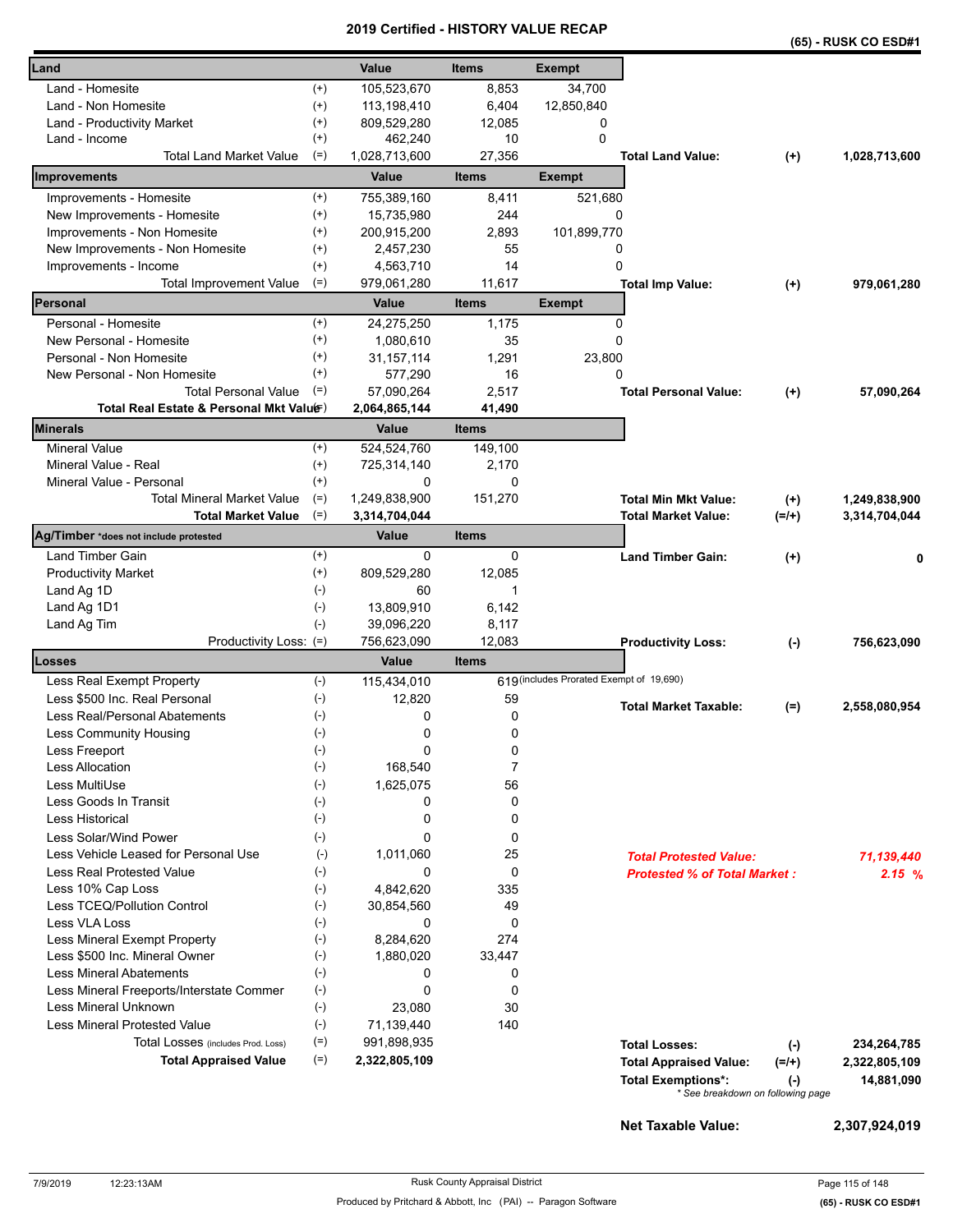**(65) - RUSK CO ESD#1** 

| <b>Count of Homesteads</b>                                         |                                                     |                |          |     |                                                      |       |                |     |                                                                      |                      |                                   |                                           |                                                                                                                  |
|--------------------------------------------------------------------|-----------------------------------------------------|----------------|----------|-----|------------------------------------------------------|-------|----------------|-----|----------------------------------------------------------------------|----------------------|-----------------------------------|-------------------------------------------|------------------------------------------------------------------------------------------------------------------|
| н                                                                  | s                                                   | F              |          | в   | D                                                    | W     | O              | DV  | <b>DV100</b>                                                         | <b>SS First Resp</b> |                                   | <b>SS Svc Member</b>                      |                                                                                                                  |
| 3,538                                                              | 3,054                                               | $\overline{c}$ |          | 239 | $\mathbf{1}$                                         | 3     | 5              | 276 | 113                                                                  | 0                    |                                   | 0                                         |                                                                                                                  |
| <b>Owner and Parcel Counts</b>                                     |                                                     |                |          |     |                                                      |       |                |     |                                                                      |                      |                                   |                                           |                                                                                                                  |
| <b>Total Parcels*:</b>                                             |                                                     |                |          |     |                                                      |       |                |     | 178,702 * Parcel count is figured by parcel per ownership sequences. |                      |                                   |                                           |                                                                                                                  |
| <b>Total Owners:</b>                                               |                                                     |                |          |     | 44,267                                               |       |                |     |                                                                      |                      |                                   |                                           |                                                                                                                  |
| <b>Ported Homestead/Charity Amounts</b>                            |                                                     |                |          |     |                                                      | Value |                |     | <b>Items</b>                                                         |                      |                                   |                                           |                                                                                                                  |
| DV Donated Home (Charity)                                          |                                                     |                |          |     | $^{(+)}$                                             |       | 0              |     |                                                                      | 0                    |                                   |                                           |                                                                                                                  |
| SS of a Service Member Ported Amount                               |                                                     |                |          |     | $^{(+)}$                                             |       | 0              |     |                                                                      | 0                    |                                   |                                           |                                                                                                                  |
| SS of a First Responder Ported Amount                              |                                                     |                |          |     | $^{(+)}$                                             |       | 0              |     |                                                                      | 0                    |                                   |                                           |                                                                                                                  |
| SS of DV Donated Home Ported Amount<br>SS of 100% DV Ported Amount |                                                     |                |          |     | $^{(+)}$<br>$^{(+)}$                                 |       | 0<br>0         |     |                                                                      | 0<br>0               |                                   |                                           |                                                                                                                  |
| <b>Homestead Exemptions</b>                                        |                                                     |                |          |     |                                                      | Value |                |     | <b>Items</b>                                                         |                      |                                   |                                           |                                                                                                                  |
| Homestead H,S                                                      |                                                     |                |          |     | $^{(+)}$                                             |       | 0              |     |                                                                      | 0                    |                                   |                                           |                                                                                                                  |
| Senior S                                                           |                                                     |                |          |     | $^{(+)}$                                             |       | 0              |     |                                                                      | 0                    | H - Homestead                     |                                           | D - Disabled Only                                                                                                |
| Disabled B                                                         |                                                     |                |          |     | $^{(+)}$                                             |       | 0              |     |                                                                      | 0                    | S - Over 65<br>F - Disabled Widow |                                           | W - Widow<br>O - Over 65 (No HS)                                                                                 |
| DV 100%                                                            |                                                     |                |          |     | $^{(+)}$                                             |       | 12,796,890     |     | 113                                                                  |                      | B - Disabled                      |                                           | DV - Disabled Veteran                                                                                            |
| Surviving Spouse of a Service Member                               |                                                     |                |          |     | $^{(+)}$                                             |       | 0              |     |                                                                      | 0                    |                                   | DV100 (1, 2, 3) - 100% Disabled Veteran   |                                                                                                                  |
| Survivng Spouse of a First Responder                               |                                                     |                |          |     | $^{(+)}$                                             |       | 0              |     |                                                                      | 0                    |                                   |                                           | 4 (4B, 4H, 4S) - Surviving Spouse of a Service Member<br>5* (5B, 5H, 5S) - Surviving Spouse of a First Responder |
|                                                                    |                                                     |                |          |     | Total Reimbursable (=)                               |       | 12,796,890     |     | 113                                                                  |                      |                                   |                                           |                                                                                                                  |
| <b>Local Discount</b>                                              |                                                     |                |          |     | $^{(+)}$                                             |       | 0              |     |                                                                      | 0                    |                                   |                                           |                                                                                                                  |
| Disabled Veteran                                                   |                                                     |                |          |     | $^{(+)}$                                             |       | 2,084,200      |     | 199                                                                  |                      |                                   |                                           |                                                                                                                  |
| Optional 65<br>Local Disabled                                      |                                                     |                |          |     | $^{(+)}$<br>$^{(+)}$                                 |       | 0<br>0         |     |                                                                      | $\mathbf 0$<br>0     |                                   |                                           |                                                                                                                  |
| <b>State Homestead</b>                                             |                                                     |                |          |     | $^{(+)}$                                             |       | 0              |     |                                                                      | 0                    |                                   |                                           |                                                                                                                  |
|                                                                    |                                                     |                |          |     |                                                      |       |                |     |                                                                      |                      |                                   |                                           |                                                                                                                  |
| <b>Total Exemptions</b>                                            |                                                     |                |          |     | $(=)$                                                |       |                |     | 14,881,090 (includes Ported/Charity Amounts)                         |                      |                                   |                                           |                                                                                                                  |
| <b>Special Certified Totals</b>                                    |                                                     |                |          |     |                                                      |       |                |     |                                                                      |                      |                                   |                                           |                                                                                                                  |
|                                                                    |                                                     |                |          |     | <b>Exempt Value of First Time Absolute Exemption</b> |       |                |     | \$82,280                                                             |                      |                                   |                                           |                                                                                                                  |
|                                                                    | <b>Exempt Value of First Time Partial Exemption</b> |                |          |     |                                                      |       |                |     | \$1,302,200                                                          |                      |                                   |                                           |                                                                                                                  |
| <b>New AG/Timber</b>                                               |                                                     |                |          |     |                                                      |       |                |     |                                                                      |                      |                                   |                                           |                                                                                                                  |
| Market                                                             |                                                     |                |          |     |                                                      |       |                |     | \$121,950                                                            |                      |                                   |                                           |                                                                                                                  |
| Taxable                                                            |                                                     |                |          |     |                                                      |       |                |     | \$7,290                                                              |                      |                                   |                                           |                                                                                                                  |
|                                                                    | Value Loss                                          |                |          |     |                                                      |       |                |     | \$114,660                                                            |                      |                                   |                                           |                                                                                                                  |
|                                                                    | New Improvement/Personal                            |                |          |     |                                                      |       |                |     |                                                                      |                      |                                   |                                           |                                                                                                                  |
| Market                                                             |                                                     |                |          |     |                                                      |       |                |     | \$19,851,110                                                         |                      |                                   |                                           |                                                                                                                  |
| Taxable                                                            |                                                     |                |          |     |                                                      |       |                |     | \$19,543,790                                                         |                      |                                   |                                           |                                                                                                                  |
|                                                                    |                                                     |                |          |     |                                                      |       |                |     |                                                                      |                      |                                   |                                           |                                                                                                                  |
| Average Values* (includes protested & exempt value)                |                                                     |                |          |     |                                                      |       | <b>Parcels</b> |     |                                                                      |                      |                                   |                                           |                                                                                                                  |
| Average Homestead Value A*                                         |                                                     |                |          |     |                                                      |       |                |     |                                                                      |                      | <b>Market</b>                     | Total Homestead Value A*<br>\$585,598,340 |                                                                                                                  |
| <b>Market</b>                                                      |                                                     |                | \$90,161 |     |                                                      |       | 6,495          |     |                                                                      |                      |                                   | \$580,715,440                             |                                                                                                                  |
| <b>Taxable</b>                                                     |                                                     |                | \$89,680 |     |                                                      |       |                |     |                                                                      |                      | Taxable                           |                                           |                                                                                                                  |
| Average Homestead Value A* and E*                                  |                                                     |                |          |     |                                                      |       | <b>Parcels</b> |     |                                                                      |                      |                                   | Total Homestead Value A* and E*           |                                                                                                                  |
| <b>Market</b>                                                      |                                                     |                | \$91,050 |     |                                                      |       | 6,817          |     |                                                                      |                      | Market                            | \$620,689,730                             |                                                                                                                  |
| Taxable                                                            |                                                     |                | \$90,570 |     |                                                      |       |                |     |                                                                      |                      | Taxable                           | \$618,962,000                             |                                                                                                                  |
| Average Homestead Value A* and E* and M1                           |                                                     |                |          |     |                                                      |       | <b>Parcels</b> |     |                                                                      |                      |                                   |                                           | Total Homestead Value A* and E* and M1                                                                           |
| <b>Market</b>                                                      |                                                     |                | \$80,465 |     |                                                      |       | 8,038          |     |                                                                      |                      | <b>Market</b>                     | \$646,781,930                             |                                                                                                                  |
| Taxable                                                            |                                                     |                | \$80,049 |     |                                                      |       |                |     |                                                                      |                      | Taxable                           | \$644,790,350                             |                                                                                                                  |
| <b>Average Homestead Value M1</b>                                  |                                                     |                |          |     |                                                      |       | <b>Parcels</b> |     |                                                                      |                      |                                   | <b>Total Homestead Value M1</b>           |                                                                                                                  |
|                                                                    |                                                     |                |          |     |                                                      |       |                |     |                                                                      |                      | <b>Market</b>                     | \$26,092,200                              |                                                                                                                  |
| <b>Market</b>                                                      |                                                     |                | \$21,369 |     |                                                      |       | 1,221          |     |                                                                      |                      | Taxable                           | \$25,828,350                              |                                                                                                                  |
| Taxable                                                            |                                                     |                | \$21,309 |     |                                                      |       |                |     |                                                                      |                      |                                   |                                           |                                                                                                                  |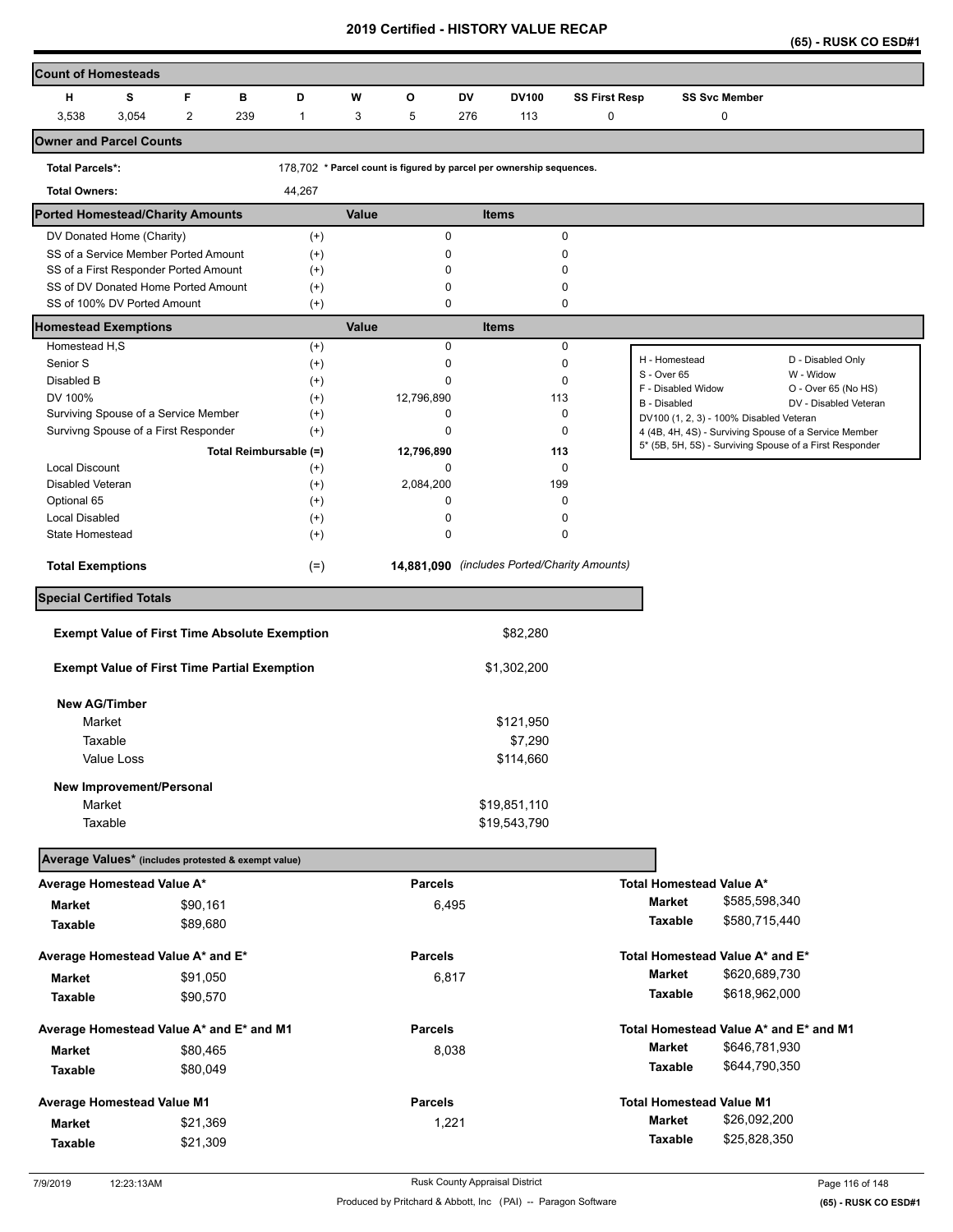|                        | <b>Category Code Breakdown</b> |                |             |             |                                      |                                |                     |                |                |                                    |                                    |
|------------------------|--------------------------------|----------------|-------------|-------------|--------------------------------------|--------------------------------|---------------------|----------------|----------------|------------------------------------|------------------------------------|
| Cat<br>Code            | <b>Items</b>                   | <b>Acres</b>   | Land        | Ag/Timber   | <b>Productivity</b><br><b>Market</b> | <b>Taxable</b><br>Land         | <b>Improvements</b> | Personal       | <b>Mineral</b> | <b>Total Mkt</b><br><b>Taxable</b> | <b>Total Net</b><br><b>Taxable</b> |
| M1                     | $\mathbf{1}$                   | 0.000          | $\mathbf 0$ | $\mathbf 0$ | 0                                    | $\pmb{0}$                      | 38,530              | 0              | $\mathbf 0$    | 38,530                             | 38,530                             |
| $\star$                | 1                              | 0.000          | 0           | 0           | 0                                    | 0                              | 38,530              | 0              | 0              | 38,530                             | 38,530                             |
| A1                     | 5,238                          | 13,505.410     | 72,427,640  | 0           | 0                                    | 72,427,640                     | 476,817,450         | 0              | 0              | 549,245,090                        | 537,221,150                        |
| A <sub>2</sub>         | 1,588                          | 3,482.426      | 17,098,370  | 0           | 0                                    | 17,098,370                     | 25,985,820          | 100,600        | 0              | 43,184,790                         | 42,020,600                         |
| A <sub>3</sub>         | 441                            | 63.078         | 321,550     | 0           | 0                                    | 321,550                        | 20,529,560          | 318,370        | 0              | 21,169,480                         | 20,784,450                         |
| A4                     | 107                            | 221.524        | 817,710     | 0           | 0                                    | 817,710                        | 2,113,790           | 0              | 0              | 2,931,500                          | 2,919,500                          |
| A5                     | 126                            | 0.000          | 1,811,000   | 0           | 0                                    | 1,811,000                      | 7,050,270           | 0              | 0              | 8,861,270                          | 8,731,660                          |
| А*                     | 7,500                          | 17,272.438     | 92,476,270  | 0           | 0                                    | 92,476,270                     | 532,496,890         | 418,970        | 0              | 625,392,130                        | 611,677,360                        |
| <b>B1</b>              | 5                              | 6.384          | 132,050     | 0           | 0                                    | 132,050                        | 888,290             | 0              | 0              | 1,020,340                          | 1,020,340                          |
| B <sub>2</sub>         | 13                             | 19.164         | 216,540     | 0           | 0                                    | 216,540                        | 1,889,510           | 0              | 0              | 2,106,050                          | 2,106,050                          |
| B*                     | 18                             | 25.548         | 348,590     | 0           | 0                                    | 348,590                        | 2,777,800           | 0              | 0              | 3,126,390                          | 3,126,390                          |
| C <sub>1</sub>         | 456                            | 525.901        | 3,832,550   | 0           | 0                                    | 3,832,550                      | 153,400             | 0              | 0              | 3,985,950                          | 3,985,950                          |
| C <sub>1</sub> B       | 31                             | 321.502        | 635,560     | 0           | 0                                    | 635,560                        | $\pmb{0}$           | 0              | 0              | 635,560                            | 635,560                            |
| C <sub>1</sub> R       | 2,463                          | 5,646.529      | 17,523,750  | 0           | 0                                    | 17,523,750                     | 918,400             | 0              | 0              | 18,442,150                         | 18,385,290                         |
| C <sub>1</sub> S       | 33                             | 0.000          | 183,350     | 0           | 0                                    | 183,350                        | 3,410               | 0              | 0              | 186,760                            | 186,760                            |
| C <sub>3</sub>         | $\mathbf{1}$                   | 3.420          | 10,940      | 0           | 0                                    | 10,940                         | 0                   | 0              | 0              | 10,940                             | 10,940                             |
| <b>CIR</b>             | $\mathbf{1}$                   | 2.720          | 12,700      | 0           | 0                                    | 12,700                         | 0                   | 0              | 0              | 12,700                             | 12,700                             |
| $\mathbf{C}^{\star}$   | 2,985                          | 6,500.072      | 22,198,850  | 0           | 0                                    | 22,198,850                     | 1,075,210           | 0              | 0              | 23,274,060                         | 23,217,200                         |
| D1                     | 12,085                         | 474,259.489    | 0           | 52,906,190  | 809,529,280                          | 52,906,190                     | 0                   | 0              | 0              | 52,906,190                         | 52,811,330                         |
| D <sub>2</sub>         | 1,062                          | 0.000          | 0           | 0           | 0                                    | 0                              | 30,951,760          | 0              | 0              | 30,951,760                         | 30,908,370                         |
| D*                     | 13,147                         | 474,259.489    | 0           | 52,906,190  | 809,529,280                          | 52,906,190                     | 30,951,760          | 0              | 0              | 83,857,950                         | 83,719,700                         |
| Е                      | 715                            | 6,243.579      | 13,067,480  | 0           | 0                                    | 13,067,480                     | 27,912,680          | 0              | 0              | 40,980,160                         | 40,509,040                         |
| E <sub>1</sub>         | 2,602                          | 11,050.832     | 30,875,810  | 0           | 0                                    | 30,875,810                     | 236,645,040         | 0              | 0              | 267,520,850                        | 262,720,320                        |
| E <sub>2</sub>         | 222                            | 425.583        | 1,644,990   | 0           | 0                                    | 1,644,990                      | 4,200,570           | 0              | 0              | 5,845,560                          | 5,649,700                          |
| E <sub>4</sub>         | $\mathbf{1}$                   | 5.000          | 19,500      | 0           | 0                                    | 19,500                         | 0                   | 0              | 0              | 19,500                             | 19,500                             |
| ENQ                    | 304                            | 8,460.086      | 15,652,250  | 0           | 0                                    | 15,652,250                     | 266,220             | 0              | 0              | 15,918,470                         | 15,918,470                         |
| E*                     | 3,844                          | 26,185.080     | 61,260,030  | 0           | 0                                    | 61,260,030                     | 269,024,510         | 0              | 0              | 330,284,540                        | 324,817,030                        |
| F1                     | 261                            | 498.531        | 4,237,270   | 0           | 0                                    | 4,237,270                      | 21,886,420          | 0              | 0              | 26,123,690                         | 26,123,690                         |
| F <sub>1</sub>         | 261                            | 498.531        | 4,237,270   | $\bf{0}$    | $\pmb{0}$                            | 4,237,270                      | 21,886,420          | 0              | $\bf{0}$       | 26,123,690                         | 26,123,690                         |
| F <sub>2</sub>         | 381                            | 14,069.180     | 22,958,350  | 0           | 0                                    | 22,958,350                     | 12,460,050          | 0              | 121,418,420    | 156,836,820                        | 134,936,960                        |
| F <sub>2</sub>         | 381                            | 14,069.180     | 22,958,350  | 0           | $\bf{0}$                             | 22,958,350                     | 12,460,050          | 0              | 121,418,420    | 156,836,820                        | 134,936,960                        |
| F*                     | 642                            | 14,567.711     | 27,195,620  | 0           | 0                                    | 27,195,620                     | 34,346,470          | 0              | 121,418,420    | 182,960,510                        | 161,060,650                        |
|                        |                                |                |             |             |                                      |                                |                     |                |                |                                    |                                    |
| G1<br>G <sub>2</sub> A | 115,435                        | 0.000          | 0           | 0           | 0                                    | 0                              | 0                   | 0              | 521,296,890    | 521,296,890                        | 521,273,810                        |
| G*                     | $\overline{2}$<br>115,437      | 0.000<br>0.000 | 0<br>0      | 0<br>0      | 0<br>0                               | 0<br>0                         | 0<br>0              | 0              | 5,323,970      | 5,323,970                          | 5,323,970                          |
|                        |                                |                |             |             |                                      |                                |                     | 0              | 526,620,860    | 526,620,860                        | 526,597,780                        |
| J1                     | 56                             | 0.000          | 0           | 0           | 0                                    | 0                              | 0                   | 0              | 3,045,020      | 3,045,020                          | 108,230                            |
| J2                     | 20                             | 33.558         | 80,810      | 0           | 0                                    | 80,810                         | 840                 | 0              | 572,540        | 654,190                            | 654,190                            |
| $\sf J3$               | 73                             | 387.697        | 728,790     | 0           | 0                                    | 728,790                        | 1,827,610           | 0              | 68,480,930     | 71,037,330                         | 71,037,330                         |
| J3A                    | 5                              | 0.000          | 0           | 0           | 0                                    | 0                              | $\pmb{0}$           | 0              | 4,274,680      | 4,274,680                          | 4,274,680                          |
| J4                     | 68                             | 84.425         | 374,200     | 0           | 0                                    | 374,200                        | 2,609,750           | 0              | 12,823,250     | 15,807,200                         | 15,807,200                         |
| J4A                    | 4                              | 0.000          | 0           | 0           | 0                                    | 0                              | 0                   | 0              | 2,618,850      | 2,618,850                          | 2,618,850                          |
| J5                     | 35                             | 959.146        | 1,341,120   | 0           | 0                                    | 1,341,120                      | 0                   | 0              | 13,976,410     | 15,317,530                         | 11,328,350                         |
| J5A                    | $\overline{2}$                 | 0.000          | 0           | 0           | 0                                    | 0                              | $\mathbf 0$         | 0              | 36,000         | 36,000                             | 36,000                             |
| J6                     | 1,215                          | 88.393         | 209,770     | 0           | 0                                    | 209,770                        | 23,800              | 0              | 239,616,370    | 239,849,940                        | 194,386,510                        |
| J6A                    | 207                            | 0.000          | $\mathbf 0$ | 0           | 0                                    | $\pmb{0}$                      | 0                   | 0              | 61,033,780     | 61,033,780                         | 53,101,400                         |
| J7                     | 6                              | 0.000          | 0           | 0           | 0                                    | 0                              | 0                   | 0              | 693,960        | 693,960                            | 693,960                            |
| J8                     | $\mathbf{1}$                   | 0.230          | 1,100       | 0           | 0                                    | 1,100                          | 0                   | 0              | $\pmb{0}$      | 1,100                              | 1,100                              |
| $\mathsf{J}^\star$     | 1,692                          | 1,553.449      | 2,735,790   | 0           | 0                                    | 2,735,790                      | 4,462,000           | 0              | 407,171,790    | 414,369,580                        | 354,047,800                        |
| L1                     | 661                            | 0.000          | 0           | 0           | 0                                    | 0                              |                     | 0 23,800,724   | 0              | 23,800,724                         | 20,996,049                         |
| L1                     | 661                            | 0.000          | $\pmb{0}$   | $\pmb{0}$   | $\pmb{0}$                            | $\pmb{0}$                      |                     | $0$ 23,800,724 | $\pmb{0}$      | 23,800,724                         | 20,996,049                         |
| L <sub>2</sub> A       | 44                             | 0.000          | 0           | 0           | 0                                    | 0                              | 0                   | 0              | 8,931,660      | 8,931,660                          | 8,922,910                          |
| 7/9/2019               |                                | 12:23:13AM     |             |             |                                      | Rusk County Appraisal District |                     |                |                |                                    | Page 117 of 148                    |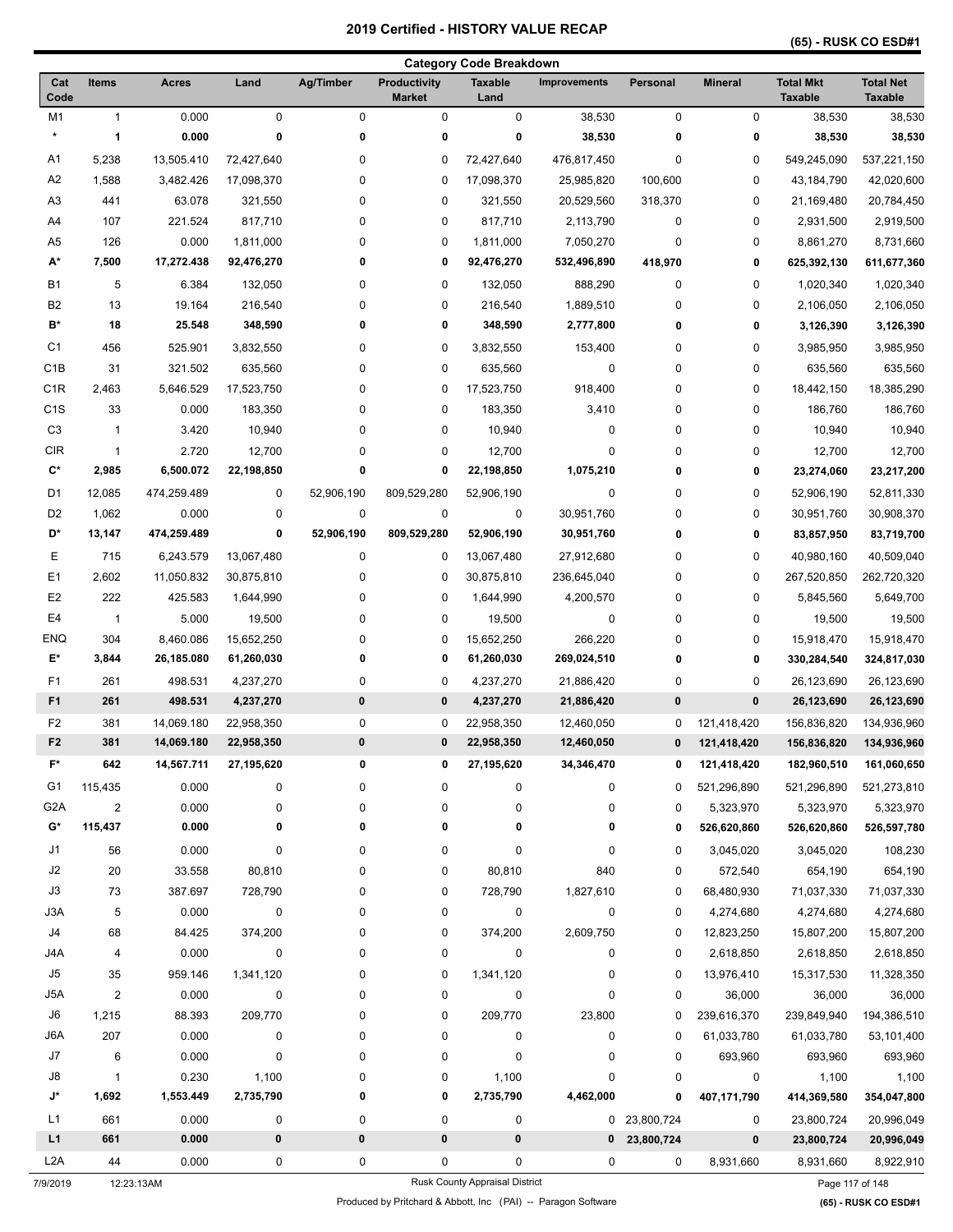| <b>Category Code Breakdown</b> |                         |              |                         |             |                               |                        |                     |             |                                      |                                    |                                    |
|--------------------------------|-------------------------|--------------|-------------------------|-------------|-------------------------------|------------------------|---------------------|-------------|--------------------------------------|------------------------------------|------------------------------------|
| Cat<br>Code                    | Items                   | <b>Acres</b> | Land                    | Ag/Timber   | Productivity<br><b>Market</b> | <b>Taxable</b><br>Land | <b>Improvements</b> | Personal    | <b>Mineral</b>                       | <b>Total Mkt</b><br><b>Taxable</b> | <b>Total Net</b><br><b>Taxable</b> |
| L2B                            | $\overline{c}$          | 0.000        | $\pmb{0}$               | $\pmb{0}$   | 0                             | 0                      | $\pmb{0}$           | 0           | 104,720                              | 104,720                            | 104,720                            |
| L <sub>2</sub> C               | 50                      | 0.000        | $\pmb{0}$               | 0           | $\pmb{0}$                     | 0                      | $\pmb{0}$           | 0           | 25,524,560                           | 25,524,560                         | 25,120,970                         |
| L <sub>2</sub> D               | 58                      | 0.000        | $\pmb{0}$               | 0           | $\pmb{0}$                     | 0                      | $\pmb{0}$           | 0           | 3,808,440                            | 3,808,440                          | 3,808,440                          |
| L <sub>2</sub> F               | $\overline{\mathbf{c}}$ | 0.000        | 0                       | 0           | 0                             | 0                      | 0                   | 0           | 9,872,500                            | 9,872,500                          | 9,872,500                          |
| L2G                            | 110                     | 0.000        | 0                       | 0           | 0                             | 0                      | 0                   | 0           | 110,412,310                          | 110,412,310                        | 84,172,480                         |
| L <sub>2</sub> H               | 37                      | 0.000        | 0                       | 0           | 0                             | 0                      | 0                   | 0           | 4,888,880                            | 4,888,880                          | 4,888,880                          |
| L2I                            | 4                       | 0.000        | 0                       | 0           | $\pmb{0}$                     | 0                      | $\pmb{0}$           | 0           | 38,640                               | 38,640                             | 13,140                             |
| L <sub>2</sub> J               | 44                      | 0.000        | 0                       | 0           | $\pmb{0}$                     | 0                      | $\pmb{0}$           | 0           | 143,930                              | 143,930                            | 141,930                            |
| L <sub>2</sub> L               | 5                       | 0.000        | 0                       | 0           | $\pmb{0}$                     | 0                      | 0                   | 0           | 11,286,070                           | 11,286,070                         | 11,286,070                         |
| L <sub>2</sub> M               | 37                      | 0.000        | 0                       | 0           | 0                             | 0                      | 0                   | 0           | 3,112,370                            | 3,112,370                          | 3,096,870                          |
| L2O                            | 24                      | 0.000        | 0                       | 0           | 0                             | 0                      | 0                   | 0           | 135,880                              | 135,880                            | 134,630                            |
| L <sub>2</sub> P               | 41                      | 0.000        | 0                       | 0           | 0                             | 0                      | 0                   | 0           | 3,482,990                            | 3,482,990                          | 3,482,990                          |
| L2Q                            | 89                      | 0.000        | 0                       | 0           | $\pmb{0}$                     | 0                      | 0                   | 0           | 7,009,960                            | 7,009,960                          | 6,997,250                          |
| L <sub>2</sub> S               | $\mathbf{1}$            | 0.000        | 0                       | 0           | $\pmb{0}$                     | 0                      | $\pmb{0}$           | 0           | 189,140                              | 189,140                            | 189,140                            |
| L2T                            | 15                      | 0.000        | 0                       | 0           | $\pmb{0}$                     | 0                      | $\pmb{0}$           | 0           | 2,457,370                            | 2,457,370                          | 2,457,370                          |
| L2                             | 563                     | 0.000        | $\pmb{0}$               | 0           | $\pmb{0}$                     | 0                      | 0                   | $\mathbf 0$ | 191,399,420                          | 191,399,420                        | 164,690,290                        |
| L*                             | 1,224                   | 0.000        | 0                       | 0           | 0                             | 0                      | 0                   | 23,800,724  | 191,399,420                          | 215,200,144                        | 185,686,339                        |
| M1                             | 1,800                   | 0.000        | 0                       | 0           | 0                             | 0                      | 1,466,660           | 32,713,780  | 0                                    | 34,180,440                         | 33,814,430                         |
| M*                             | 1,800                   | 0.000        | 0                       | 0           | 0                             | 0                      | 1,466,660           | 32,713,780  | 0                                    | 34,180,440                         | 33,814,430                         |
| S                              | 6                       | 0.000        | 0                       | 0           | 0                             | 0                      | 0                   | 120,810     | 0                                    | 120,810                            | 120,810                            |
| $\mathbf{S}^{\star}$           | 6                       | 0.000        | 0                       | $\mathbf 0$ | 0                             | 0                      | 0                   | 120,810     | 0                                    | 120,810                            | 120,810                            |
| ХB                             | 59                      | 0.019        | 100                     | 0           | 0                             | 100                    | 0                   | 12,180      | 540                                  | 12,820                             | $\Omega$                           |
| XC                             | 33,447                  | 0.000        | 0                       | 0           | 0                             | 0                      | 0                   | 0           | 1,880,020                            | 1,880,020                          | U                                  |
| XJ                             | $\mathbf{1}$            | 31.100       | 96,410                  | 0           | $\pmb{0}$                     | 96,410                 | 949,890             | 0           | 0                                    | 1,046,300                          |                                    |
| XV                             | 218                     | 0.000        | $\mathbf 0$             | 0           | 0                             | $\pmb{0}$              | 0                   | 0           | 1,347,850                            | 1,347,850                          |                                    |
| <b>XVA</b>                     | 216                     | 475.954      | 2,337,640               | 0           | 0                             | 2,337,640              | 18,501,360          | 0           | 0                                    | 20,839,000                         |                                    |
| <b>XVB</b>                     | 44                      | 505.645      | 1,359,220               | 0           | 0                             | 1,359,220              | 2,942,320           | 0           | 0                                    | 4,301,540                          |                                    |
| <b>XVC</b>                     | 52                      | 476.062      | 1,292,040               | 0           | 0                             | 1,292,040              | 28,637,010          | 0           | 0                                    | 29,929,050                         |                                    |
| <b>XVD</b>                     | 49                      | 558.505      | 1,719,730               | 0           | 0                             | 1,719,730              | 3,003,620           | 0           | 0                                    | 4,723,350                          |                                    |
| <b>XVE</b>                     | 91                      | 1,131.107    | 1,872,470               | 0           | 0                             | 1,872,470              | 288,680             | 0           | 0                                    | 2,161,150                          |                                    |
| <b>XVF</b>                     | 87                      | 248.507      | 907,270                 | 0           | 0                             | 907,270                | 1,125,430           | 0           | 0                                    | 2,032,700                          | 0                                  |
| <b>XVG</b>                     | 17                      | 152.655      | 393,880                 | 0           | $\pmb{0}$                     | 393,880                | 698,260             | 23,800      | 0                                    | 1,115,940                          | 0                                  |
| <b>XVH</b>                     | 38                      | 1,266.531    | 2,805,060               | 0           | 0                             | 2,805,060              | 44,824,530          | 0           | 0                                    | 47,629,590                         | $\Omega$                           |
| XVJ                            | 6                       | 8.779        | 64,860                  | 0           | 0                             | 64,860                 | 245,000             | 0           | 0                                    | 309,860                            | $\Omega$                           |
| XVK                            | 5                       | 4.373        | 47,490                  | 0           | 0                             | 47,490                 | 716,130             | 0           | 0                                    | 763,620                            | O                                  |
| <b>XVL</b>                     | $\overline{c}$          | 14.000       | 35,400                  | 0           | 0                             | 35,400                 | 306,390             | 0           | 0                                    | 341,790                            |                                    |
| <b>XVM</b>                     | 1                       | 0.000        | 0                       | 0           | 0                             | 0                      | 490                 | 0           | 0                                    | 490                                | 0                                  |
| <b>XVO</b>                     | 3                       | 0.000        | 0                       | 0           | 0                             | 0                      | 0                   | 0           | 0                                    | 0                                  | O                                  |
| <b>XVP</b>                     | 1                       | 1.283        | 5,650                   | 0           | 0                             | 5,650                  | 182,340             | 0           | 0                                    | 187,990                            | 0                                  |
| <b>XVQ</b>                     | 2                       | 9.397        | 31,950                  | 0           | 0                             | 31,950                 | 0                   | 0           | 0                                    | 31,950                             | 0                                  |
| X*                             | 34,339                  | 4,883.917    | 12,969,170              | 0           | 0                             | 12,969,170             | 102,421,450         | 35,980      | 3,228,410                            | 118,655,010                        | 0                                  |
|                                | 182,635                 |              | 545,247.703 219,184,320 | 52,906,190  | 809,529,280 272,090,510       |                        |                     |             | 979,061,280 57,090,264 1,249,838,900 | 2,558,080,954 2,307,924,019        |                                    |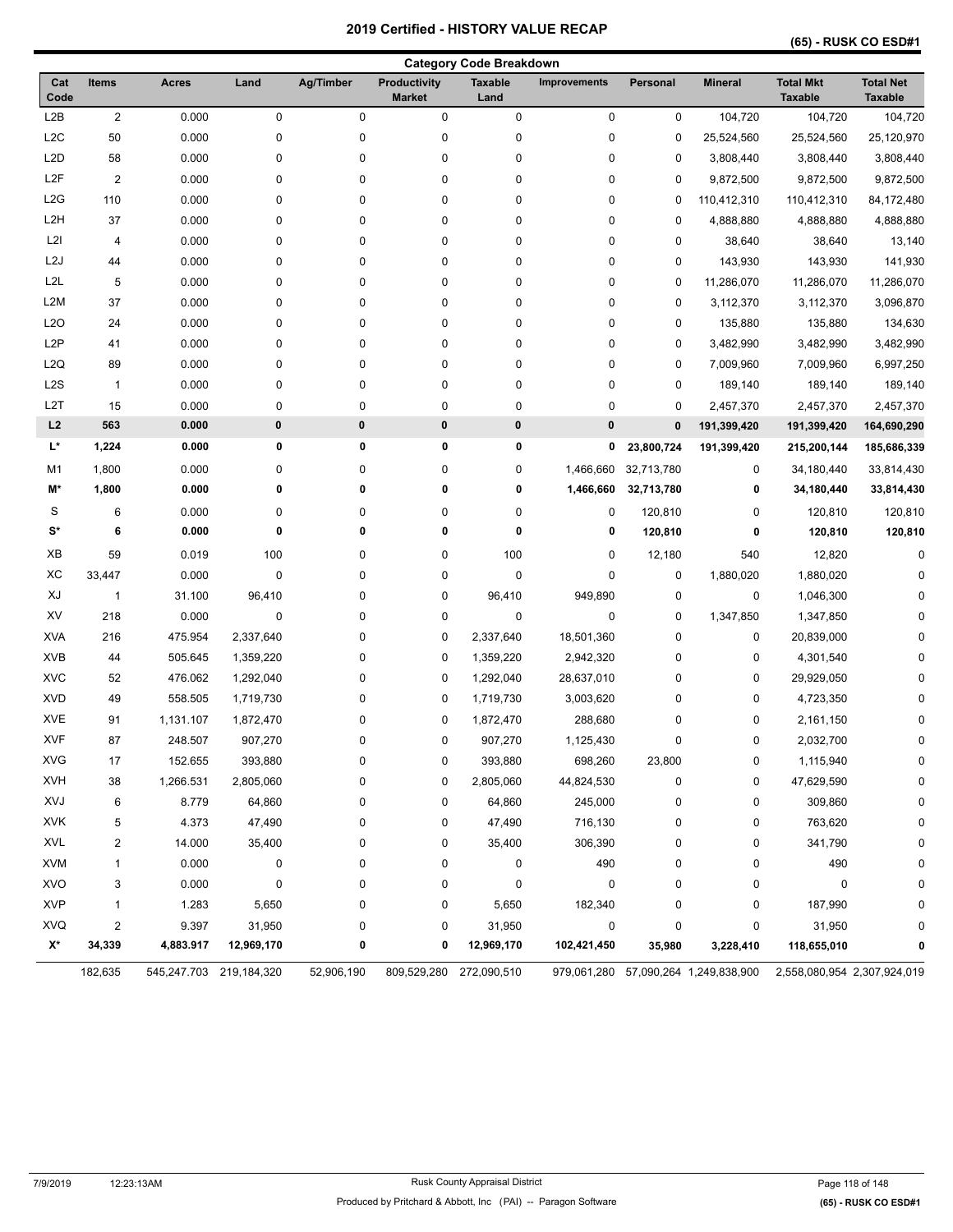|  | (66) - RUSK CO GROUNDWATER CONSV DIST |  |
|--|---------------------------------------|--|
|  |                                       |  |

| Land                                     |              | Value         | <b>Items</b> | <b>Exempt</b>                              |                                                                |           |               |
|------------------------------------------|--------------|---------------|--------------|--------------------------------------------|----------------------------------------------------------------|-----------|---------------|
| Land - Homesite                          | $^{(+)}$     | 176,422,540   | 15,586       | 62,060                                     |                                                                |           |               |
| Land - Non Homesite                      | $^{(+)}$     | 210,804,780   | 10,673       | 26,830,280                                 |                                                                |           |               |
| Land - Productivity Market               | $^{(+)}$     | 864,287,550   | 13,067       | 0                                          |                                                                |           |               |
| Land - Income                            | $^{(+)}$     | 4,328,850     | 46           | $\Omega$                                   |                                                                |           |               |
| <b>Total Land Market Value</b>           | $(=)$        | 1,255,843,720 | 39,398       |                                            | <b>Total Land Value:</b>                                       | $(+)$     | 1,255,843,720 |
|                                          |              |               |              |                                            |                                                                |           |               |
| Improvements                             |              | Value         | <b>Items</b> | <b>Exempt</b>                              |                                                                |           |               |
| Improvements - Homesite                  | $^{(+)}$     | 1,504,541,630 | 15,674       | 1,844,280                                  |                                                                |           |               |
| New Improvements - Homesite              | $^{(+)}$     | 21,293,850    | 389          | 0                                          |                                                                |           |               |
| Improvements - Non Homesite              | $^{(+)}$     | 608,865,070   | 4,999        | 274,235,020                                |                                                                |           |               |
| New Improvements - Non Homesite          | $^{(+)}$     | 7,673,900     | 101          | 257,600                                    |                                                                |           |               |
| Improvements - Income                    | $^{(+)}$     | 32,488,640    | 73           | 0                                          |                                                                |           |               |
| <b>Total Improvement Value</b>           | $(=)$        | 2,174,863,090 | 21,236       |                                            | <b>Total Imp Value:</b>                                        | $^{(+)}$  | 2,174,863,090 |
| Personal                                 |              | Value         | <b>Items</b> | <b>Exempt</b>                              |                                                                |           |               |
| Personal - Homesite                      | $^{(+)}$     | 27,988,080    | 1,367        | $\Omega$                                   |                                                                |           |               |
| New Personal - Homesite                  | $^{(+)}$     | 1,442,930     | 45           | 0                                          |                                                                |           |               |
| Personal - Non Homesite                  | $^{(+)}$     | 109,502,335   | 2,453        | 169,932                                    |                                                                |           |               |
| New Personal - Non Homesite              | $^{(+)}$     | 601,320       | 17           | 0                                          |                                                                |           |               |
| <b>Total Personal Value</b>              | $(=)$        | 139,534,665   | 3,882        |                                            | <b>Total Personal Value:</b>                                   |           |               |
| Total Real Estate & Personal Mkt Valuer) |              |               |              |                                            |                                                                | $(+)$     | 139,534,665   |
|                                          |              | 3,570,241,475 | 64,516       |                                            |                                                                |           |               |
| <b>Minerals</b>                          |              | <b>Value</b>  | <b>Items</b> |                                            |                                                                |           |               |
| <b>Mineral Value</b>                     | $^{(+)}$     | 566,782,370   | 167,634      |                                            |                                                                |           |               |
| Mineral Value - Real                     | $^{(+)}$     | 1,389,109,750 | 2,638        |                                            |                                                                |           |               |
| Mineral Value - Personal                 | $(+)$        | 0             | $\mathbf{0}$ |                                            |                                                                |           |               |
| <b>Total Mineral Market Value</b>        | $(=)$        | 1,955,892,120 | 170,272      |                                            | <b>Total Min Mkt Value:</b>                                    | $(+)$     | 1,955,892,120 |
| <b>Total Market Value</b>                | $(=)$        | 5,526,133,595 |              |                                            | <b>Total Market Value:</b>                                     | $(=/+)$   | 5,526,133,595 |
| Ag/Timber *does not include protested    |              | <b>Value</b>  | <b>Items</b> |                                            |                                                                |           |               |
| <b>Land Timber Gain</b>                  | $^{(+)}$     | $\Omega$      | 0            |                                            | <b>Land Timber Gain:</b>                                       | $^{(+)}$  | 0             |
| <b>Productivity Market</b>               | $^{(+)}$     | 864,287,550   | 13,067       |                                            |                                                                |           |               |
| Land Ag 1D                               | $(-)$        | 60            | 1            |                                            |                                                                |           |               |
| Land Ag 1D1                              | $(-)$        | 14,427,570    | 6,643        |                                            |                                                                |           |               |
| Land Ag Tim                              | $(-)$        | 40,930,700    | 8,730        |                                            |                                                                |           |               |
| Productivity Loss: (=)                   |              | 808,929,220   | 13,065       |                                            | <b>Productivity Loss:</b>                                      | $(\cdot)$ | 808,929,220   |
| <b>Losses</b>                            |              | Value         | <b>Items</b> |                                            |                                                                |           |               |
|                                          |              |               |              | 1,147 (includes Prorated Exempt of 70,730) |                                                                |           |               |
| Less Real Exempt Property                | $(-)$        | 303,619,402   |              |                                            |                                                                |           |               |
| Less \$500 Inc. Real Personal            | $(\text{-})$ | 24,982        | 105          |                                            | <b>Total Market Taxable:</b>                                   | $(=)$     | 4,717,204,375 |
| Less Real/Personal Abatements            | $(-)$        | 0             | 0            |                                            |                                                                |           |               |
| Less Community Housing                   | $(\text{-})$ | 0             | 0            |                                            |                                                                |           |               |
| Less Freeport                            | $(\cdot)$    | 14,050        |              |                                            |                                                                |           |               |
| <b>Less Allocation</b>                   | $(-)$        | 1,936,270     | 9            |                                            |                                                                |           |               |
| Less MultiUse                            | $(-)$        | 3,287,275     | 108          |                                            |                                                                |           |               |
| Less Goods In Transit                    | $(\text{-})$ | 0             | 0            |                                            |                                                                |           |               |
| <b>Less Historical</b>                   | $(-)$        | 0             | 0            |                                            |                                                                |           |               |
| Less Solar/Wind Power                    | $(-)$        | 0             | 0            |                                            |                                                                |           |               |
| Less Vehicle Leased for Personal Use     | $(-)$        | 2,412,840     | 49           |                                            | <b>Total Protested Value:</b>                                  |           | 71,163,290    |
| Less Real Protested Value                | $(\cdot)$    | 0             | 0            |                                            | <b>Protested % of Total Market:</b>                            |           | 1.29%         |
| Less 10% Cap Loss                        | $(-)$        | 6,235,560     | 444          |                                            |                                                                |           |               |
| Less TCEQ/Pollution Control              | $(-)$        | 135, 172, 370 | 56           |                                            |                                                                |           |               |
| Less VLA Loss                            | $(-)$        | 0             | $\mathbf 0$  |                                            |                                                                |           |               |
| Less Mineral Exempt Property             | $(-)$        | 11,330,600    | 315          |                                            |                                                                |           |               |
| Less \$500 Inc. Mineral Owner            | $(\cdot)$    | 2,002,350     | 36,597       |                                            |                                                                |           |               |
| <b>Less Mineral Abatements</b>           | $(-)$        | 0             | 0            |                                            |                                                                |           |               |
| Less Mineral Freeports/Interstate Commer | $(\text{-})$ | 0             | 0            |                                            |                                                                |           |               |
| Less Mineral Unknown                     | $(-)$        | 27,610        | 38           |                                            |                                                                |           |               |
| <b>Less Mineral Protested Value</b>      | $(-)$        | 71,163,290    | 145          |                                            |                                                                |           |               |
| Total Losses (includes Prod. Loss)       | $(=)$        | 1,346,155,819 |              |                                            | <b>Total Losses:</b>                                           |           |               |
| <b>Total Appraised Value</b>             | $(=)$        | 4,179,977,776 |              |                                            |                                                                | $(-)$     | 534,813,759   |
|                                          |              |               |              |                                            | <b>Total Appraised Value:</b>                                  | $(=/+)$   | 4,179,977,776 |
|                                          |              |               |              |                                            | <b>Total Exemptions*:</b><br>* See breakdown on following page | $(\cdot)$ | 377,373,180   |
|                                          |              |               |              |                                            |                                                                |           |               |
|                                          |              |               |              |                                            | Net Taxable Value:                                             |           | 3,802,604,596 |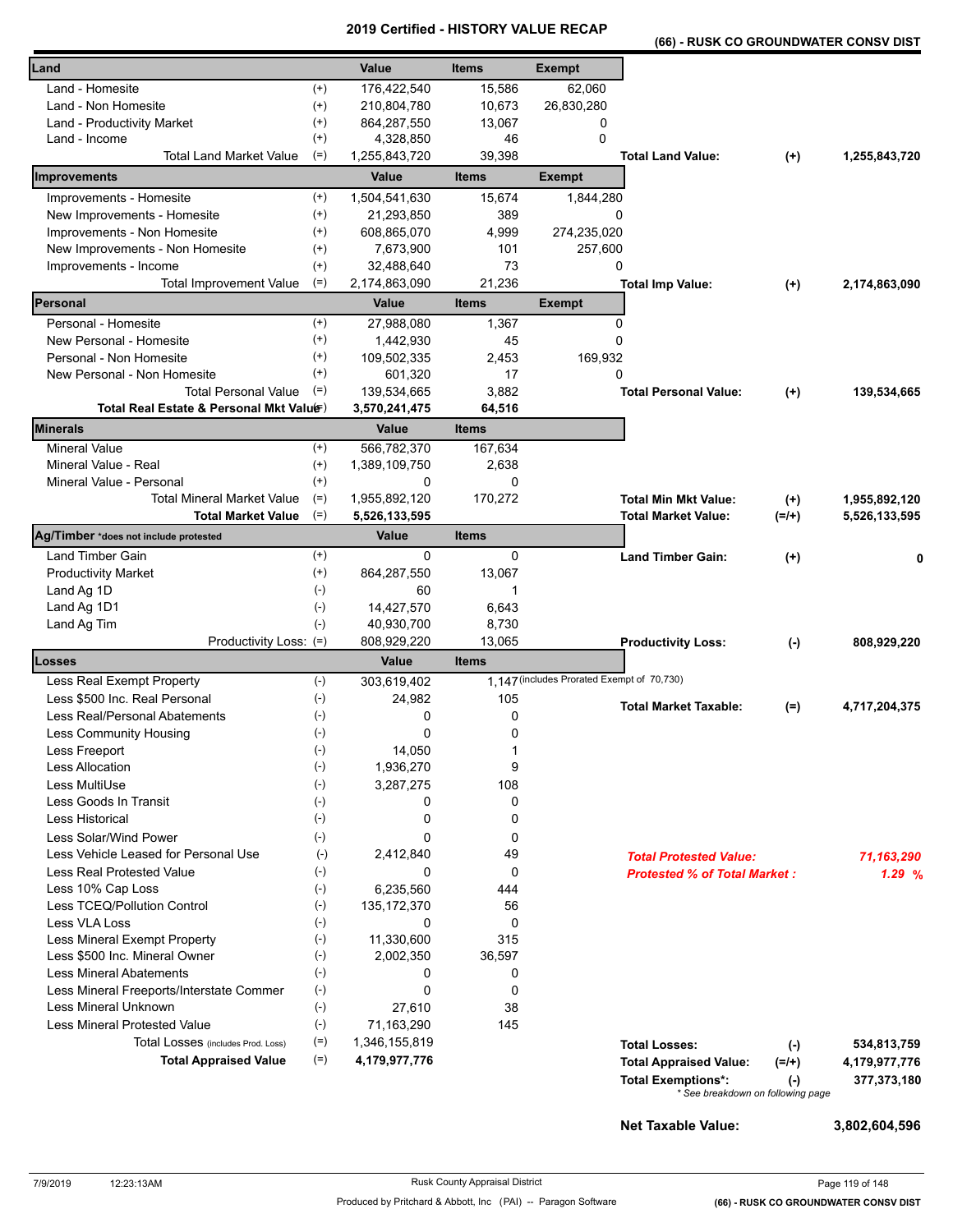**(66) - RUSK CO GROUNDWATER CONSV DIST** 

| <b>Count of Homesteads</b>                                         |       |           |                                                      |              |                |     |                                                                      |                      |                                         |                      |                                                                                                                  |
|--------------------------------------------------------------------|-------|-----------|------------------------------------------------------|--------------|----------------|-----|----------------------------------------------------------------------|----------------------|-----------------------------------------|----------------------|------------------------------------------------------------------------------------------------------------------|
| н                                                                  | s     | F<br>B    | D                                                    | W            | O              | DV  | <b>DV100</b>                                                         | <b>SS First Resp</b> |                                         | <b>SS Svc Member</b> |                                                                                                                  |
| 6,271                                                              | 5,440 | 4         | 398<br>1                                             | 3            | 8              | 442 | 181                                                                  | 0                    |                                         | $\overline{c}$       |                                                                                                                  |
| <b>Owner and Parcel Counts</b>                                     |       |           |                                                      |              |                |     |                                                                      |                      |                                         |                      |                                                                                                                  |
|                                                                    |       |           |                                                      |              |                |     |                                                                      |                      |                                         |                      |                                                                                                                  |
| <b>Total Parcels*:</b>                                             |       |           |                                                      |              |                |     | 211,842 * Parcel count is figured by parcel per ownership sequences. |                      |                                         |                      |                                                                                                                  |
| <b>Total Owners:</b>                                               |       |           | 55,606                                               |              |                |     |                                                                      |                      |                                         |                      |                                                                                                                  |
| <b>Ported Homestead/Charity Amounts</b>                            |       |           |                                                      | <b>Value</b> |                |     | <b>Items</b>                                                         |                      |                                         |                      |                                                                                                                  |
| DV Donated Home (Charity)                                          |       |           | $^{(+)}$                                             |              | 0              |     |                                                                      | 0                    |                                         |                      |                                                                                                                  |
| SS of a Service Member Ported Amount                               |       |           | $^{(+)}$                                             |              | $\mathbf 0$    |     |                                                                      | 0                    |                                         |                      |                                                                                                                  |
| SS of a First Responder Ported Amount                              |       |           | $^{(+)}$                                             |              | 0              |     |                                                                      | 0                    |                                         |                      |                                                                                                                  |
| SS of DV Donated Home Ported Amount<br>SS of 100% DV Ported Amount |       |           | $^{(+)}$                                             |              | $\Omega$       |     |                                                                      | 0<br>3               |                                         |                      |                                                                                                                  |
|                                                                    |       |           | $^{(+)}$                                             |              | 355,530        |     |                                                                      |                      |                                         |                      |                                                                                                                  |
| <b>Homestead Exemptions</b>                                        |       |           |                                                      | <b>Value</b> |                |     | <b>Items</b>                                                         |                      |                                         |                      |                                                                                                                  |
| Homestead H,S                                                      |       |           | $^{(+)}$                                             |              | $\mathbf 0$    |     |                                                                      | 0                    | H - Homestead                           |                      | D - Disabled Only                                                                                                |
| Senior S                                                           |       |           | $^{(+)}$                                             |              | 0              |     |                                                                      | 0                    | S - Over 65                             |                      | W - Widow                                                                                                        |
| Disabled B                                                         |       |           | $^{(+)}$                                             |              | $\Omega$       |     |                                                                      | 0                    | F - Disabled Widow                      |                      | O - Over 65 (No HS)                                                                                              |
| DV 100%                                                            |       |           | $^{(+)}$                                             |              | 21,867,210     |     | 181                                                                  |                      | B - Disabled                            |                      | DV - Disabled Veteran                                                                                            |
| Surviving Spouse of a Service Member                               |       |           | $^{(+)}$                                             |              | 66,970         |     |                                                                      | 2<br>$\mathbf{0}$    | DV100 (1, 2, 3) - 100% Disabled Veteran |                      |                                                                                                                  |
| Survivng Spouse of a First Responder                               |       |           | $^{(+)}$                                             |              | $\mathbf 0$    |     |                                                                      |                      |                                         |                      | 4 (4B, 4H, 4S) - Surviving Spouse of a Service Member<br>5* (5B, 5H, 5S) - Surviving Spouse of a First Responder |
|                                                                    |       |           | Total Reimbursable (=)                               |              | 21,934,180     |     | 67,151                                                               |                      |                                         |                      |                                                                                                                  |
| <b>Local Discount</b>                                              |       |           | $^{(+)}$                                             |              | 274,418,580    |     | 12,115                                                               |                      |                                         |                      |                                                                                                                  |
| Disabled Veteran                                                   |       |           | $^{(+)}$                                             |              | 3,490,720      |     | 334                                                                  |                      |                                         |                      |                                                                                                                  |
| Optional 65                                                        |       |           | $^{(+)}$                                             |              | 77, 174, 170   |     | 5,404                                                                |                      |                                         |                      |                                                                                                                  |
| <b>Local Disabled</b>                                              |       |           | $^{(+)}$                                             |              | 0              |     |                                                                      | 0                    |                                         |                      |                                                                                                                  |
| State Homestead                                                    |       |           | $^{(+)}$                                             |              | 0              |     |                                                                      | 0                    |                                         |                      |                                                                                                                  |
| <b>Total Exemptions</b>                                            |       |           | $(=)$                                                |              |                |     | 377,373,180 (includes Ported/Charity Amounts)                        |                      |                                         |                      |                                                                                                                  |
| <b>Special Certified Totals</b>                                    |       |           |                                                      |              |                |     |                                                                      |                      |                                         |                      |                                                                                                                  |
|                                                                    |       |           | <b>Exempt Value of First Time Absolute Exemption</b> |              |                |     | \$441,980                                                            |                      |                                         |                      |                                                                                                                  |
| <b>Exempt Value of First Time Partial Exemption</b>                |       |           |                                                      |              |                |     | \$5,556,180                                                          |                      |                                         |                      |                                                                                                                  |
|                                                                    |       |           |                                                      |              |                |     |                                                                      |                      |                                         |                      |                                                                                                                  |
| <b>New AG/Timber</b>                                               |       |           |                                                      |              |                |     |                                                                      |                      |                                         |                      |                                                                                                                  |
| Market                                                             |       |           |                                                      |              |                |     | \$121,950                                                            |                      |                                         |                      |                                                                                                                  |
| Taxable                                                            |       |           |                                                      |              |                |     | \$7,290                                                              |                      |                                         |                      |                                                                                                                  |
| Value Loss                                                         |       |           |                                                      |              |                |     | \$114,660                                                            |                      |                                         |                      |                                                                                                                  |
| New Improvement/Personal                                           |       |           |                                                      |              |                |     |                                                                      |                      |                                         |                      |                                                                                                                  |
| Market                                                             |       |           |                                                      |              |                |     | \$30,754,400                                                         |                      |                                         |                      |                                                                                                                  |
| Taxable                                                            |       |           |                                                      |              |                |     | \$27,157,020                                                         |                      |                                         |                      |                                                                                                                  |
|                                                                    |       |           |                                                      |              |                |     |                                                                      |                      |                                         |                      |                                                                                                                  |
| Average Values* (includes protested & exempt value)                |       |           |                                                      |              |                |     |                                                                      |                      |                                         |                      |                                                                                                                  |
| Average Homestead Value A*                                         |       |           |                                                      |              | <b>Parcels</b> |     |                                                                      |                      | <b>Total Homestead Value A*</b>         |                      |                                                                                                                  |
| Market                                                             |       | \$100,964 |                                                      |              | 13,636         |     |                                                                      |                      | <b>Market</b>                           | \$1,376,758,490      |                                                                                                                  |
| <b>Taxable</b>                                                     |       | \$80,523  |                                                      |              |                |     |                                                                      |                      | Taxable                                 | \$1,086,749,400      |                                                                                                                  |
| Average Homestead Value A* and E*                                  |       |           |                                                      |              | <b>Parcels</b> |     |                                                                      |                      | Total Homestead Value A* and E*         |                      |                                                                                                                  |
| Market                                                             |       | \$101,259 |                                                      |              | 13,991         |     |                                                                      |                      | <b>Market</b>                           | \$1,416,720,860      |                                                                                                                  |
|                                                                    |       |           |                                                      |              |                |     |                                                                      |                      | Taxable                                 | \$1,122,804,990      |                                                                                                                  |
| Taxable                                                            |       | \$80,755  |                                                      |              |                |     |                                                                      |                      |                                         |                      |                                                                                                                  |
| Average Homestead Value A* and E* and M1                           |       |           |                                                      |              | <b>Parcels</b> |     |                                                                      |                      |                                         |                      | Total Homestead Value A* and E* and M1                                                                           |
| Market                                                             |       | \$93,898  |                                                      |              | 15,409         |     |                                                                      |                      | <b>Market</b>                           | \$1,446,888,210      |                                                                                                                  |
| Taxable                                                            |       | \$74,887  |                                                      |              |                |     |                                                                      |                      | Taxable                                 | \$1,145,089,620      |                                                                                                                  |
| <b>Average Homestead Value M1</b>                                  |       |           |                                                      |              | <b>Parcels</b> |     |                                                                      |                      | <b>Total Homestead Value M1</b>         |                      |                                                                                                                  |
|                                                                    |       | \$21,274  |                                                      |              | 1,418          |     |                                                                      |                      | <b>Market</b>                           | \$30,167,350         |                                                                                                                  |
| <b>Market</b>                                                      |       |           |                                                      |              |                |     |                                                                      |                      | Taxable                                 | \$22,284,630         |                                                                                                                  |
| Taxable                                                            |       | \$16,209  |                                                      |              |                |     |                                                                      |                      |                                         |                      |                                                                                                                  |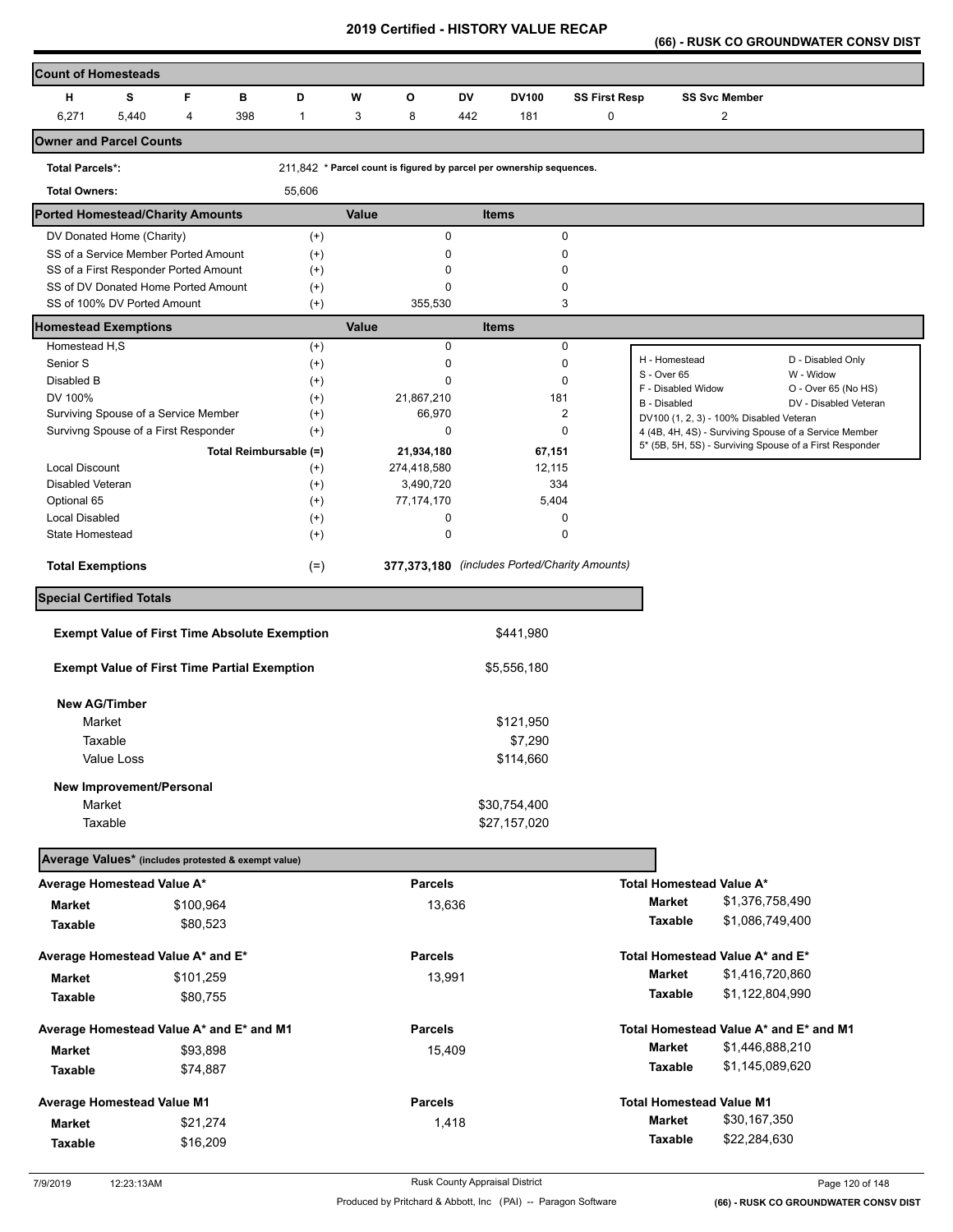## **(66) - RUSK CO GROUNDWATER CONSV DIST**

|                  |                         |                          |                          |                        |                                      | <b>Category Code Breakdown</b> |                            |               |                |                                    |                                    |
|------------------|-------------------------|--------------------------|--------------------------|------------------------|--------------------------------------|--------------------------------|----------------------------|---------------|----------------|------------------------------------|------------------------------------|
| Cat<br>Code      | <b>Items</b>            | <b>Acres</b>             | Land                     | Ag/Timber              | <b>Productivity</b><br><b>Market</b> | <b>Taxable</b><br>Land         | <b>Improvements</b>        | Personal      | <b>Mineral</b> | <b>Total Mkt</b><br><b>Taxable</b> | <b>Total Net</b><br><b>Taxable</b> |
| M1               | $\mathbf{1}$            | 0.000                    | 0                        | $\pmb{0}$              | 0                                    | 0                              | 38,530                     | $\pmb{0}$     | 0              | 38,530                             | 38,530                             |
| $\star$          | 1                       | 0.000                    | 0                        | 0                      | 0                                    | 0                              | 38,530                     | $\bf{0}$      | 0              | 38,530                             | 38,530                             |
| A1               | 11,962                  | 18,120.173               | 140,054,820              | 0                      | 0                                    | 140,054,820                    | 1,089,490,460              | 0             | 0              | 1,229,545,280                      | 970,363,770                        |
| A <sub>2</sub>   | 1,988                   | 4,076.082                | 21,504,830               | 0                      | 0                                    | 21,504,830                     | 33,957,790                 | 100,600       | 0              | 55,563,220                         | 42,264,340                         |
| A <sub>3</sub>   | 1,360                   | 80.853                   | 455,970                  | 0                      | 0                                    | 455,970                        | 165,873,190                | 318,370       | 0              | 166,647,530                        | 138,970,760                        |
| A4               | 163                     | 284.164                  | 1,170,700                | 0                      | 0                                    | 1,170,700                      | 5,041,660                  | $\mathbf 0$   | 0              | 6,212,360                          | 5,666,440                          |
| A5               | 127                     | 0.000                    | 1,811,000                | $\pmb{0}$              | 0                                    | 1,811,000                      | 7,051,090                  | $\mathbf 0$   | 0              | 8,862,090                          | 7,354,360                          |
| A*               | 15,600                  | 22,561.272               | 164,997,320              | 0                      | 0                                    | 164,997,320                    | 1,301,414,190              | 418,970       | 0              | 1,466,830,480                      | 1,164,619,670                      |
| <b>B1</b>        | 31                      | 65.574                   | 1,530,060                | 0                      | 0                                    | 1,530,060                      | 15,920,540                 | $\mathbf 0$   | 0              | 17,450,600                         | 17,450,600                         |
| B <sub>2</sub>   | 87                      | 50.577                   | 990,030                  | $\pmb{0}$              | 0                                    | 990,030                        | 8,228,850                  | 0             | 0              | 9,218,880                          | 9,182,790                          |
| B*               | 118                     | 116.151                  | 2,520,090                | 0                      | 0                                    | 2,520,090                      | 24,149,390                 | 0             | 0              | 26,669,480                         | 26,633,390                         |
| C <sub>1</sub>   | 2,020                   | 1,341.722                | 10,514,920               | 0                      | 0                                    | 10,514,920                     | 154,510                    | 0             | 0              | 10,669,430                         | 10,642,270                         |
| C <sub>10</sub>  | 13                      | 812.347                  | 16,018,460               | 0                      | 0                                    | 16,018,460                     | 0                          | 0             | 0              | 16,018,460                         | 16,018,460                         |
| C <sub>1</sub> B | 134                     | 461.830                  | 2,813,640                | $\mathbf 0$            | 0                                    | 2,813,640                      | 35,520                     | 0             | 0              | 2,849,160                          | 2,849,160                          |
| C <sub>1</sub> R | 2,916                   | 9,143.847                | 21,381,760               | 0                      | 0                                    | 21,381,760                     | 924,100                    | 0             | 0              | 22,305,860                         | 22,166,880                         |
| C <sub>1</sub> S | 33                      | 0.000                    | 183,350                  | 0                      | 0                                    | 183,350                        | 3,410                      | 0             | 0              | 186,760                            | 183,130                            |
| C <sub>2</sub>   | $\mathbf{1}$            | 1.000                    | 10,000                   | 0                      | 0                                    | 10,000                         | 0                          | 0             | 0              | 10,000                             | 10,000                             |
| C <sub>3</sub>   | $\mathbf{1}$            | 3.420                    | 10,940                   | 0                      | 0                                    | 10,940                         | 0                          | 0             | 0              | 10,940                             | 10,940                             |
| <b>CIR</b>       | $\mathbf{1}$            | 2.720                    | 12,700                   | 0                      | 0                                    | 12,700                         | 0                          | 0             | 0              | 12,700                             | 12,700                             |
| C*               | 5,119                   | 11,766.885               | 50,945,770               | 0                      | 0                                    | 50,945,770                     | 1,117,540                  | 0             | 0              | 52,063,310                         | 51,893,540                         |
| D1               | 13,067                  | 497,463.114              | 0                        | 55,358,330             | 864,287,550                          | 55,358,330                     | 0                          | 0             | 0              | 55,358,330                         | 55,262,680                         |
| D <sub>2</sub>   | 1,153                   | 0.000                    | 0                        | $\pmb{0}$              | 0                                    | 0                              | 34,724,100                 | 0             | 0              | 34,724,100                         | 34,680,710                         |
| D*               | 14,220                  | 497,463.114              | 0                        | 55,358,330             | 864,287,550                          | 55,358,330                     | 34,724,100                 | 0             | 0              | 90,082,430                         | 89,943,390                         |
| Ε                | 818                     | 7,041.212                | 15,158,900               | 0                      | 0                                    | 15,158,900                     | 30,061,120                 | 0             | 0              | 45,220,020                         | 39,172,770                         |
| E <sub>1</sub>   | 2,842                   | 11,964.735               | 33,696,920               | 0                      | 0                                    | 33,696,920                     | 263,156,810                | 0             | 0              | 296,853,730                        | 231,641,360                        |
| E <sub>2</sub>   | 246                     | 467.137                  | 1,870,310                | 0                      | 0                                    | 1,870,310                      | 4,726,750                  | 0             | 0              | 6,597,060                          | 4,787,520                          |
| E <sub>4</sub>   | $\mathbf 2$             | 6.000                    | 26,900                   | 0                      | 0                                    | 26,900                         | 37,380                     | 0             | 0              | 64,280                             | 55,320                             |
| ENQ              | 320                     | 8,716.696                | 16,861,840               | 0                      | 0                                    | 16,861,840                     | 266,220                    | 0             | 0              | 17,128,060                         | 17,103,170                         |
| E*               | 4,228                   | 28,195.780               | 67,614,870               | 0                      | 0                                    | 67,614,870                     | 298,248,280                | 0             | 0              | 365,863,150                        | 292,760,140                        |
| F <sub>1</sub>   | 916                     |                          | 36,618,640               | 0                      | 0                                    | 36,618,640                     |                            | 0             | 0              | 221,677,700                        | 221,669,100                        |
| F <sub>1</sub>   | 916                     | 1,316.300<br>1,316.300   | 36,618,640               | 0                      | 0                                    | 36,618,640                     | 185,059,060<br>185,059,060 | $\pmb{0}$     | 0              | 221,677,700                        | 221,669,100                        |
| F <sub>2</sub>   |                         |                          |                          |                        |                                      |                                |                            |               |                |                                    |                                    |
| F <sub>2</sub>   | 506<br>506              | 14,700.130<br>14,700.130 | 28,076,570<br>28,076,570 | $\pmb{0}$<br>$\pmb{0}$ | 0<br>0                               | 28,076,570<br>28,076,570       | 47,434,930<br>47,434,930   | 0<br>$\bf{0}$ | 579,271,730    | 654,783,230<br>654,783,230         | 529,866,600<br>529,866,600         |
| F*               | 1,422                   | 16,016.430               | 64,695,210               | 0                      | 0                                    | 64,695,210                     | 232,493,990                |               | 579,271,730    |                                    |                                    |
|                  |                         |                          |                          |                        |                                      |                                |                            | 0             | 579,271,730    | 876,460,930                        | 751,535,700                        |
| G1               | 130,789                 | 0.000                    | 0                        | 0                      | 0                                    | 0                              | 0                          | 0             | 563,386,480    | 563,386,480                        | 563,358,870                        |
| G <sub>2</sub> A | $\overline{2}$          | 0.000                    | 0                        | 0                      | 0                                    | 0                              | 0                          | 0             | 5,323,970      | 5,323,970                          | 5,323,970                          |
| G*               | 130,791                 | 0.000                    | 0                        | 0                      | 0                                    | 0                              | 0                          | 0             | 568,710,450    | 568,710,450                        | 568,682,840                        |
| J1               | 63                      | 0.000                    | 0                        | 0                      | 0                                    | 0                              | 0                          | 0             | 3,536,110      | 3,536,110                          | 108,230                            |
| J2               | 28                      | 34.103                   | 84,290                   | 0                      | 0                                    | 84,290                         | 840                        | 0             | 2,843,260      | 2,928,390                          | 2,928,390                          |
| J2A              | 3                       | 0.000                    | 0                        | 0                      | 0                                    | $\mathbf 0$                    | 0                          | $\pmb{0}$     | 207,840        | 207,840                            | 207,840                            |
| J3               | 130                     | 8,108.848                | 11,611,350               | 0                      | 0                                    | 11,611,350                     | 1,911,100                  | 0             | 84,476,150     | 97,998,600                         | 97,998,600                         |
| J3A              | 8                       | 0.000                    | 0                        | 0                      | 0                                    | 0                              | 0                          | 0             | 4,753,990      | 4,753,990                          | 4,753,990                          |
| J4               | 88                      | 93.305                   | 442,990                  | 0                      | 0                                    | 442,990                        | 2,910,820                  | 0             | 14,710,440     | 18,064,250                         | 18,064,250                         |
| J4A              | 4                       | 0.000                    | 0                        | 0                      | 0                                    | 0                              | 0                          | 0             | 2,618,850      | 2,618,850                          | 2,618,850                          |
| J5               | 45                      | 964.986                  | 1,385,120                | 0                      | 0                                    | 1,385,120                      | 1,860                      | 0             | 18,798,010     | 20,184,990                         | 13,686,610                         |
| J5A              | $\overline{\mathbf{c}}$ | 0.000                    | 0                        | $\pmb{0}$              | 0                                    | 0                              | 0                          | $\pmb{0}$     | 36,000         | 36,000                             | 36,000                             |
| J6               | 1,262                   | 88.393                   | 209,770                  | 0                      | 0                                    | 209,770                        | 23,800                     | 0             | 240,860,350    | 241,093,920                        | 195,606,570                        |
| J6A              | 223                     | 0.000                    | 0                        | 0                      | 0                                    | 0                              | 0                          | 0             | 62,464,390     | 62,464,390                         | 54,532,010                         |
| J7               | 16                      | 0.000                    | 0                        | 0                      | 0                                    | 0                              | 0                          | 0             | 7,235,300      | 7,235,300                          | 7,235,300                          |
| J8               | $\overline{2}$          | 1.697                    | 7,550                    | 0                      | 0                                    | 7,550                          | 0                          | 0             | 0              | 7,550                              | 7,550                              |
| J*               | 1,874                   | 9,291.333                | 13,741,070               | 0                      | 0                                    | 13,741,070                     | 4,848,420                  | 0             | 442,540,690    | 461,130,180                        | 397,784,190                        |

7/9/2019 12:23:13AM Rusk County Appraisal District Page 121 of 148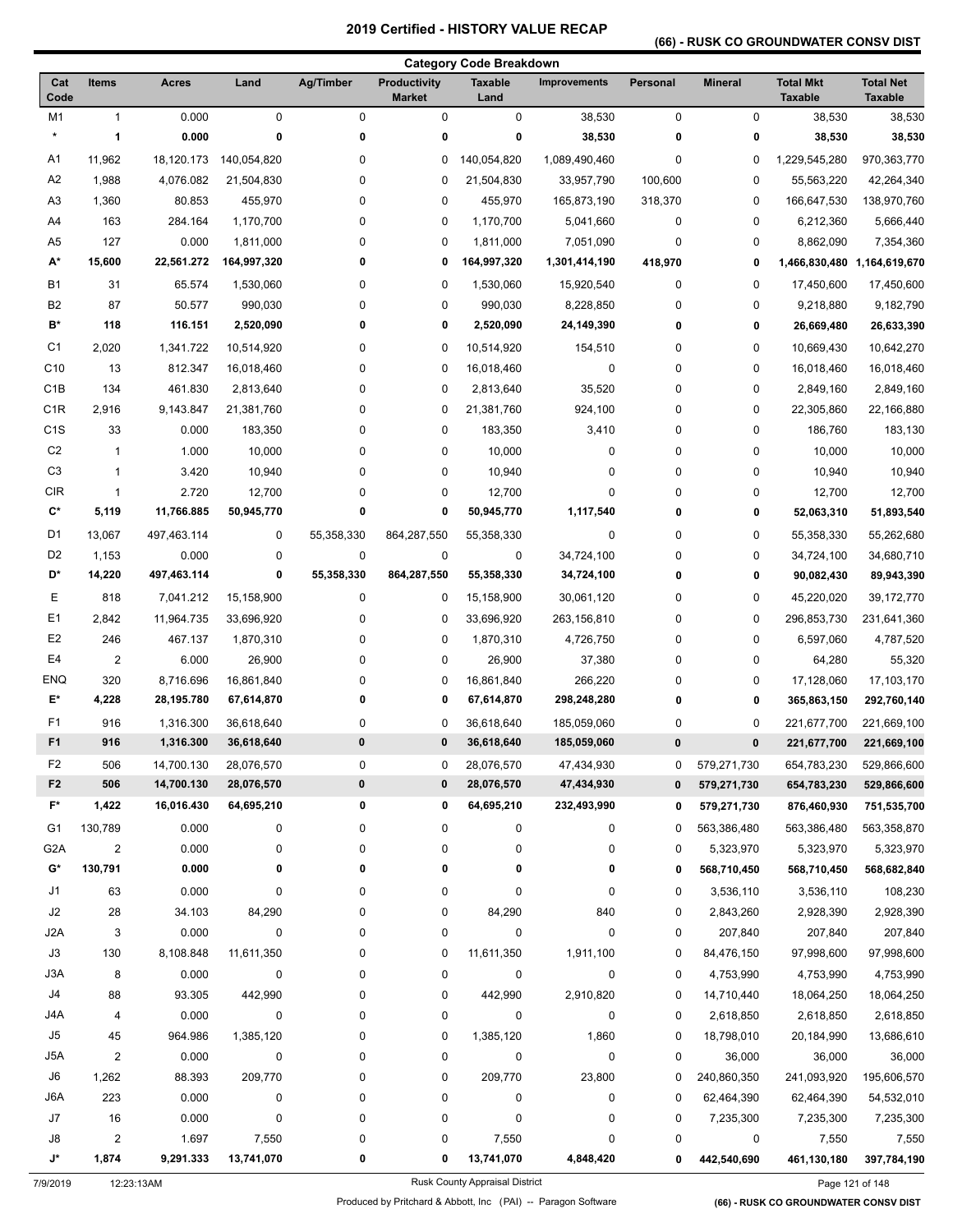## **(66) - RUSK CO GROUNDWATER CONSV DIST**

|                  |                         |              |             |             |                                      | <b>Category Code Breakdown</b> |              |             |                                         |                                    |                                    |
|------------------|-------------------------|--------------|-------------|-------------|--------------------------------------|--------------------------------|--------------|-------------|-----------------------------------------|------------------------------------|------------------------------------|
| Cat<br>Code      | <b>Items</b>            | <b>Acres</b> | Land        | Ag/Timber   | <b>Productivity</b><br><b>Market</b> | <b>Taxable</b><br>Land         | Improvements | Personal    | <b>Mineral</b>                          | <b>Total Mkt</b><br><b>Taxable</b> | <b>Total Net</b><br><b>Taxable</b> |
| L1               | 1,658                   | 0.000        | 0           | 0           | $\pmb{0}$                            | $\pmb{0}$                      | 0            | 93,274,931  | 0                                       | 93,274,931                         | 85,624,496                         |
| L1               | 1,658                   | 0.000        | 0           | $\pmb{0}$   | $\pmb{0}$                            | 0                              | 0            | 93,274,931  | 0                                       | 93,274,931                         | 85,624,496                         |
| L2               | $\mathbf{1}$            | 0.000        | 0           | 0           | 0                                    | 0                              | 0            | 170,769     | 0                                       | 170,769                            | 170,769                            |
| L <sub>2</sub> A | 71                      | 0.000        | 0           | 0           | 0                                    | $\pmb{0}$                      | 0            | $\mathbf 0$ | 17,290,170                              | 17,290,170                         | 17,281,420                         |
| L <sub>2</sub> B | 5                       | 0.000        | 0           | 0           | $\pmb{0}$                            | $\pmb{0}$                      | 0            | $\mathbf 0$ | 806,500                                 | 806,500                            | 806,500                            |
| L <sub>2</sub> C | 109                     | 0.000        | 0           | 0           | $\pmb{0}$                            | $\pmb{0}$                      | 0            | 0           | 93,214,630                              | 93,214,630                         | 92,811,040                         |
| L <sub>2</sub> D | 90                      | 0.000        | 0           | 0           | 0                                    | 0                              | 0            | $\mathbf 0$ | 5,361,460                               | 5,361,460                          | 5,361,460                          |
| L <sub>2</sub> F | $\boldsymbol{2}$        | 0.000        | 0           | 0           | 0                                    | 0                              | 0            | 0           | 9,872,500                               | 9,872,500                          | 9,872,500                          |
| L <sub>2</sub> G | 188                     | 0.000        | 0           | 0           | 0                                    | 0                              | 0            | 0           | 193,191,600                             | 193,191,600                        | 165,650,800                        |
| L <sub>2</sub> H | 59                      | 0.000        | 0           | 0           | 0                                    | 0                              | 0            | 0           | 5,951,040                               | 5,951,040                          | 5,951,040                          |
| L2I              | 6                       | 0.000        | 0           | 0           | 0                                    | $\pmb{0}$                      | 0            | 0           | 129,320                                 | 129,320                            | 103,820                            |
| L <sub>2</sub> J | 85                      | 0.000        | 0           | 0           | $\pmb{0}$                            | $\pmb{0}$                      | 0            | 0           | 1,149,860                               | 1,149,860                          | 1,147,860                          |
| L <sub>2</sub> L | $\overline{7}$          | 0.000        | 0           | 0           | 0                                    | 0                              | 0            | 0           | 11,306,440                              | 11,306,440                         | 11,306,440                         |
| L2M              | 75                      | 0.000        | 0           | 0           | 0                                    | 0                              | 0            | 0           | 8,698,520                               | 8,698,520                          | 8,683,020                          |
| L <sub>20</sub>  | 40                      | 0.000        | 0           | 0           | 0                                    | 0                              | 0            | 0           | 444,810                                 | 444,810                            | 443,560                            |
| L <sub>2</sub> P | 47                      | 0.000        | 0           | 0           | 0                                    | 0                              | 0            | 0           | 3,961,660                               | 3,961,660                          | 3,961,660                          |
| L <sub>2</sub> Q | 101                     | 0.000        | 0           | 0           | 0                                    | $\pmb{0}$                      | 0            | 0           | 7,943,800                               | 7,943,800                          | 7,931,090                          |
| L <sub>2</sub> S | $\overline{1}$          | 0.000        | 0           | 0           | $\pmb{0}$                            | $\pmb{0}$                      | 0            | 0           | 189,140                                 | 189,140                            | 189,140                            |
| L <sub>2</sub> T | 16                      | 0.000        | 0           | $\mathbf 0$ | $\pmb{0}$                            | 0                              | 0            | $\mathbf 0$ | 2,460,960                               | 2,460,960                          | 2,460,960                          |
| L2               | 903                     | 0.000        | 0           | $\pmb{0}$   | $\pmb{0}$                            | $\pmb{0}$                      | $\pmb{0}$    | 170,769     | 361,972,410                             | 362, 143, 179                      | 334,133,079                        |
| L*               | 2,561                   | 0.000        | 0           | 0           | 0                                    | 0                              | 0            | 93,445,700  | 361,972,410                             | 455,418,110                        | 419,757,575                        |
| M1               | 2,094                   | 0.000        | 0           | 0           | $\pmb{0}$                            | $\pmb{0}$                      | 1,491,750    | 37,878,770  | 0                                       | 39,370,520                         | 31,358,370                         |
| M*               | 2,094                   | 0.000        | 0           | 0           | 0                                    | 0                              | 1,491,750    | 37,878,770  | 0                                       | 39,370,520                         | 31,358,370                         |
| S                | 19                      | 0.000        | 0           | 0           | 0                                    | 0                              | 0            | 7,597,261   | 0                                       | 7,597,261                          | 7,597,261                          |
| S*               | 19                      | 0.000        | 0           | 0           | 0                                    | 0                              | 0            | 7,597,261   | 0                                       | 7,597,261                          | 7,597,261                          |
| XB               | 105                     | 0.000        | 0           | 0           | 0                                    | $\pmb{0}$                      | 0            | 24,032      | 950                                     | 24,982                             | 0                                  |
| XC               | 36,597                  | 0.000        | 0           | 0           | 0                                    | $\pmb{0}$                      | 0            | 0           | 2,002,350                               | 2,002,350                          | 0                                  |
| <b>XD</b>        | 1                       | 0.205        | 2,000       | 0           | 0                                    | 2,000                          | 0            | 0           | 0                                       | 2,000                              | $\Omega$                           |
| XJ               | $\mathbf{1}$            | 31.100       | 96,410      | 0           | $\pmb{0}$                            | 96,410                         | 949,890      | 0           | 0                                       | 1,046,300                          | <sup>0</sup>                       |
| XV               | 250                     | 0.107        | 13,750      | 0           | 0                                    | 13,750                         | 81,620       | 3,500       | 1,393,540                               | 1,492,410                          | $\Omega$                           |
| <b>XVA</b>       | 406                     | 698.823      | 6,079,160   | 0           | 0                                    | 6,079,160                      | 46,364,680   | $\mathbf 0$ | 0                                       | 52,443,840                         | 0                                  |
| XVB              | 206                     | 944.326      | 5,302,530   | 0           | 0                                    | 5,302,530                      | 19,669,710   | 1,390       | 0                                       | 24,973,630                         | 0                                  |
| <b>XVC</b>       | 129                     | 844.901      | 4,330,640   | 0           | 0                                    | 4,330,640                      | 139,276,190  | 0           | 0                                       | 143,606,830                        | 0                                  |
| <b>XVD</b>       | 82                      | 623.249      | 3,644,880   | 0           | 0                                    | 3,644,880                      | 15,188,690   | 0           | 0                                       | 18,833,570                         | 0                                  |
| <b>XVE</b>       | 103                     | 1,175.096    | 2,064,930   | 0           | 0                                    | 2,064,930                      | 288,680      | 0           | 0                                       | 2,353,610                          | 0                                  |
| <b>XVF</b>       | 91                      | 267.618      | 1,101,570   | 0           | 0                                    | 1,101,570                      | 1,125,430    | 0           | 0                                       | 2,227,000                          | 0                                  |
| <b>XVG</b>       | 37                      | 218.395      | 925,790     | 0           | 0                                    | 925,790                        | 4,352,670    | 165,042     | 0                                       | 5,443,502                          | 0                                  |
| <b>XVH</b>       | 48                      | 1,327.146    | 3,122,970   | 0           | 0                                    | 3,122,970                      | 46,124,380   | 0           | 0                                       | 49,247,350                         | 0                                  |
| <b>XVJ</b>       | $\overline{7}$          | 16.351       | 90,600      | 0           | 0                                    | 90,600                         | 573,520      | 0           | 0                                       | 664,120                            | 0                                  |
| <b>XVK</b>       | 6                       | 4.439        | 49,650      | 0           | 0                                    | 49,650                         | 746,800      | 0           | 0                                       | 796,450                            | 0                                  |
| <b>XVL</b>       | 4                       | 15.315       | 68,350      | 0           | 0                                    | 68,350                         | 633,760      | 0           | 0                                       | 702,110                            | 0                                  |
| <b>XVM</b>       | 4                       | 0.189        | 40,830      | 0           | $\pmb{0}$                            | 40,830                         | 549,030      | 0           | 0                                       | 589,860                            | 0                                  |
| <b>XVO</b>       | 3                       | 0.000        | 0           | 0           | 0                                    | 0                              | 0            | 0           | 0                                       | 0                                  | 0                                  |
| <b>XVP</b>       | 2                       | 1.324        | 30,650      | 0           | 0                                    | 30,650                         | 388,410      | 0           | 0                                       | 419,060                            | 0                                  |
| <b>XVQ</b>       | $\overline{\mathbf{c}}$ | 9.397        | 31,950      | 0           | 0                                    | 31,950                         | 0            | 0           | 0                                       | 31,950                             | 0                                  |
| <b>XVR</b>       | $\overline{2}$          | 4.190        | 45,180      | 0           | 0                                    | 45,180                         | 23,440       | 0           | 0                                       | 68,620                             | <sup>0</sup>                       |
| X*               | 38,086                  | 6,182.172    | 27,041,840  | 0           | 0                                    | 27,041,840                     | 276,336,900  | 193,964     | 3,396,840                               | 306,969,544                        |                                    |
|                  | 216,133                 | 591,593.137  | 391,556,170 | 55,358,330  | 864,287,550                          | 446,914,500                    |              |             | 2,174,863,090 139,534,665 1,955,892,120 | 4,717,204,375 3,802,604,596        |                                    |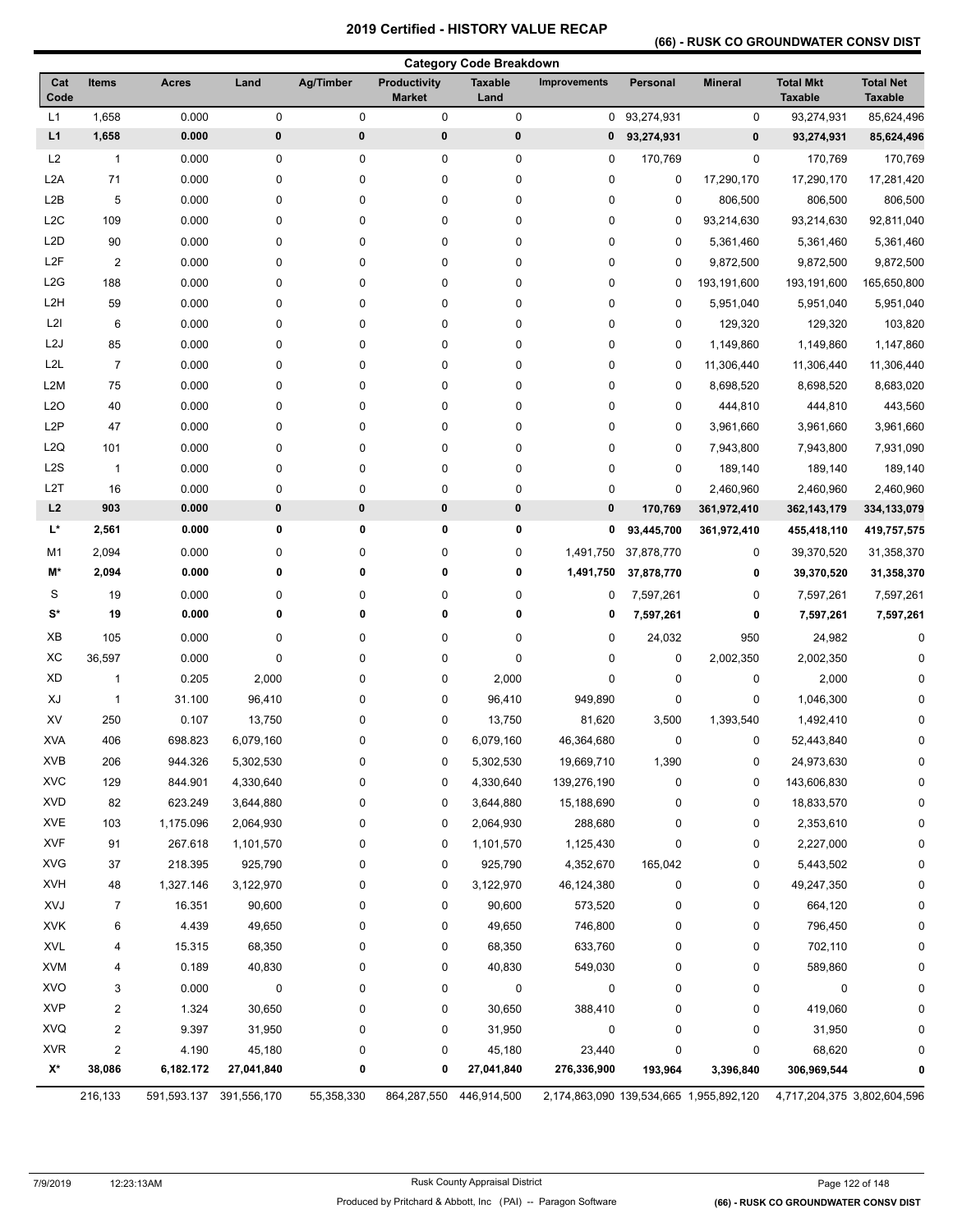|                                                         |                    | 20 I J   |              |          | <b>VEILIIIEU - FIIO I URT VALUE REUAP</b> |                                                                |           | (85) - RUSK AD (SMITH) |
|---------------------------------------------------------|--------------------|----------|--------------|----------|-------------------------------------------|----------------------------------------------------------------|-----------|------------------------|
| Land                                                    |                    | Value    | <b>Items</b> |          | <b>Exempt</b>                             |                                                                |           |                        |
| Land - Homesite                                         | $^{(+)}$           | 0        |              | 0        | 0                                         |                                                                |           |                        |
| Land - Non Homesite                                     | $^{(+)}$           | 0        |              | 0        | 0                                         |                                                                |           |                        |
| Land - Productivity Market                              | $^{(+)}$           | 0        |              | 0        | 0                                         |                                                                |           |                        |
| Land - Income                                           | $^{(+)}$           | 0        |              | 0        | $\Omega$                                  |                                                                |           |                        |
| <b>Total Land Market Value</b>                          | $(=)$              | 0        |              | $\Omega$ |                                           | <b>Total Land Value:</b>                                       | $(+)$     | 0                      |
| Improvements                                            |                    | Value    | <b>Items</b> |          | <b>Exempt</b>                             |                                                                |           |                        |
| Improvements - Homesite                                 | $^{(+)}$           | 0        |              | 0        |                                           | 0                                                              |           |                        |
| New Improvements - Homesite                             | $^{(+)}$           | 0        |              | 0        |                                           | 0                                                              |           |                        |
| Improvements - Non Homesite                             | $^{(+)}$           | 0        |              | 0        |                                           | 0                                                              |           |                        |
| New Improvements - Non Homesite                         | $^{(+)}$           | 0<br>0   |              | 0        |                                           | 0<br>0                                                         |           |                        |
| Improvements - Income<br><b>Total Improvement Value</b> | $^{(+)}$<br>$(=)$  | $\Omega$ |              | 0<br>0   |                                           | <b>Total Imp Value:</b>                                        | $(+)$     |                        |
| Personal                                                |                    | Value    | <b>Items</b> |          | <b>Exempt</b>                             |                                                                |           |                        |
| Personal - Homesite                                     | $(+)$              | 0        |              | 0        |                                           | 0                                                              |           |                        |
| New Personal - Homesite                                 | $^{(+)}$           | 0        |              | 0        |                                           | 0                                                              |           |                        |
| Personal - Non Homesite                                 | $^{(+)}$           | 0        |              | 0        |                                           | 0                                                              |           |                        |
| New Personal - Non Homesite                             | $(+)$              | 0        |              | 0        |                                           | 0                                                              |           |                        |
| <b>Total Personal Value</b>                             | $(=)$              | 0        |              | 0        |                                           | <b>Total Personal Value:</b>                                   | $(+)$     |                        |
| Total Real Estate & Personal Mkt Valuer)                |                    | 0        |              | 0        |                                           |                                                                |           |                        |
| Minerals                                                |                    | Value    | <b>Items</b> |          |                                           |                                                                |           |                        |
| <b>Mineral Value</b>                                    | $^{(+)}$           | 9,660    |              | 110      |                                           |                                                                |           |                        |
| Mineral Value - Real                                    | $^{(+)}$           | 0        |              | 0        |                                           |                                                                |           |                        |
| Mineral Value - Personal                                | $^{(+)}$           | 0        |              | 0        |                                           |                                                                |           |                        |
| <b>Total Mineral Market Value</b>                       | $(=)$              | 9,660    |              | 110      |                                           | <b>Total Min Mkt Value:</b>                                    | $(+)$     | 9,660                  |
| <b>Total Market Value</b>                               | $(=)$              | 9,660    |              |          |                                           | Total Market Value:                                            | $(=/+)$   | 9,660                  |
| Ag/Timber *does not include protested                   |                    | Value    | <b>Items</b> |          |                                           |                                                                |           |                        |
| <b>Land Timber Gain</b>                                 | $^{(+)}$           | 0<br>0   |              | 0        |                                           | <b>Land Timber Gain:</b>                                       | $^{(+)}$  | O                      |
| <b>Productivity Market</b>                              | $^{(+)}$<br>$(-)$  |          |              | 0        |                                           |                                                                |           |                        |
| Land Ag 1D                                              | $(-)$              | 0<br>0   |              | 0<br>0   |                                           |                                                                |           |                        |
| Land Ag 1D1<br>Land Ag Tim                              | $(-)$              | 0        |              | 0        |                                           |                                                                |           |                        |
| Productivity Loss: (=)                                  |                    | 0        |              | 0        |                                           | <b>Productivity Loss:</b>                                      | $(\cdot)$ | 0                      |
| Losses                                                  |                    | Value    | <b>Items</b> |          |                                           |                                                                |           |                        |
| Less Real Exempt Property                               | $(-)$              | 0        |              | 0        |                                           |                                                                |           |                        |
| Less \$500 Inc. Real Personal                           | $(-)$              | 0        |              | 0        |                                           |                                                                |           |                        |
| Less Real/Personal Abatements                           | $(\text{-})$       | 0        |              | 0        |                                           | <b>Total Market Taxable:</b>                                   | $(=)$     | 9,660                  |
| Less Community Housing                                  | $(\textnormal{-})$ | 0        |              | 0        |                                           |                                                                |           |                        |
| Less Freeport                                           | $(-)$              | 0        |              | 0        |                                           |                                                                |           |                        |
| Less Allocation                                         | $(-)$              | 0        |              | 0        |                                           |                                                                |           |                        |
| Less MultiUse                                           | $(-)$              | 0        |              | 0        |                                           |                                                                |           |                        |
| Less Goods In Transit                                   | $(-)$              | 0        |              | 0        |                                           |                                                                |           |                        |
| <b>Less Historical</b>                                  | $(-)$              | 0        |              | 0        |                                           |                                                                |           |                        |
| Less Solar/Wind Power                                   | $(-)$              | 0        |              | 0        |                                           |                                                                |           |                        |
| Less Vehicle Leased for Personal Use                    | $(-)$              | 0        |              | 0        |                                           | <b>Total Protested Value:</b>                                  |           | 0                      |
| Less Real Protested Value                               | $(-)$              | 0        |              | 0        |                                           | <b>Protested % of Total Market:</b>                            |           | 0.00%                  |
| Less 10% Cap Loss                                       | $(-)$              | 0        |              | 0        |                                           |                                                                |           |                        |
| Less TCEQ/Pollution Control                             | $(-)$              | 0        |              | 0        |                                           |                                                                |           |                        |
| Less VLA Loss                                           | $(-)$              | 0        |              | 0        |                                           |                                                                |           |                        |
| Less Mineral Exempt Property                            | $(\cdot)$          | 0        |              | 0        |                                           |                                                                |           |                        |
| Less \$500 Inc. Mineral Owner                           | $(-)$              | 4,640    |              | 105      |                                           |                                                                |           |                        |
| <b>Less Mineral Abatements</b>                          | $(-)$              | 0        |              | 0        |                                           |                                                                |           |                        |
| Less Mineral Freeports/Interstate Commer                | $(\text{-})$       | 0        |              | 0        |                                           |                                                                |           |                        |
| Less Mineral Unknown                                    | $(-)$              | 0        |              | 0        |                                           |                                                                |           |                        |
| <b>Less Mineral Protested Value</b>                     | $(-)$              | 0        |              | 0        |                                           |                                                                |           |                        |
| Total Losses (includes Prod. Loss)                      | $(=)$              | 4,640    |              |          |                                           | <b>Total Losses:</b>                                           | $(-)$     | 4,640                  |
| <b>Total Appraised Value</b>                            | $(=)$              | 5,020    |              |          |                                           | <b>Total Appraised Value:</b>                                  | $(=/+)$   | 5,020                  |
|                                                         |                    |          |              |          |                                           | <b>Total Exemptions*:</b><br>* See breakdown on following page | $(\cdot)$ | 0                      |

**Net Taxable Value: 5,020**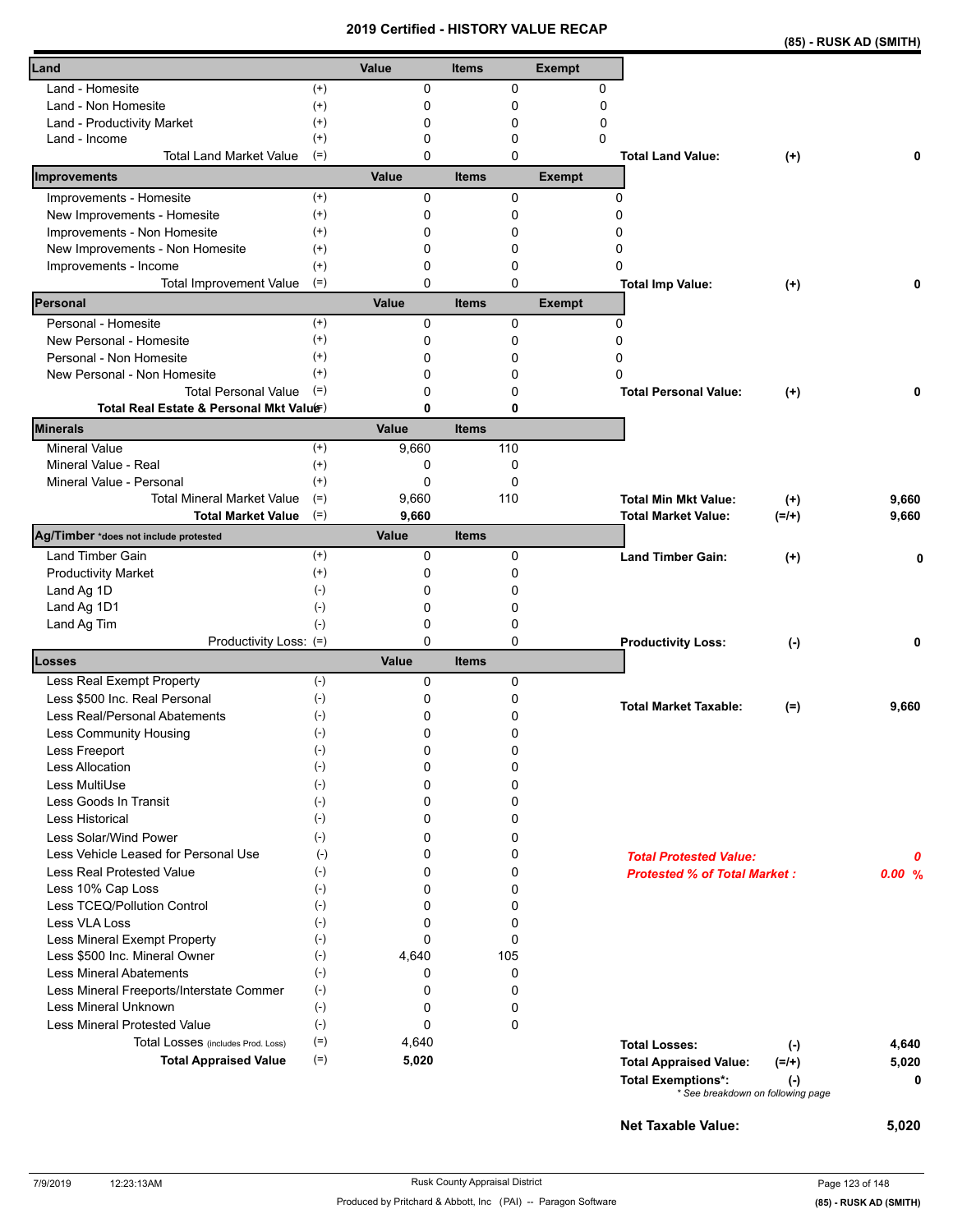| (85) - RUSK AD (SMITH) |  |
|------------------------|--|
|                        |  |

| <b>Count of Homesteads</b>              |   |             |          |                        |             |          |              |                                                                  |                                            |                                                         |                                  |
|-----------------------------------------|---|-------------|----------|------------------------|-------------|----------|--------------|------------------------------------------------------------------|--------------------------------------------|---------------------------------------------------------|----------------------------------|
| н                                       | s | F           | B        | D                      | W           | O        | <b>DV</b>    | <b>DV100</b>                                                     | <b>SS First Resp</b>                       | <b>SS Svc Member</b>                                    |                                  |
| $\Omega$                                | 0 | $\mathbf 0$ | $\Omega$ | 0                      | $\mathbf 0$ | $\Omega$ | 0            | 0                                                                | 0                                          | 0                                                       |                                  |
| <b>Owner and Parcel Counts</b>          |   |             |          |                        |             |          |              |                                                                  |                                            |                                                         |                                  |
| <b>Total Parcels*:</b>                  |   |             |          |                        |             |          |              | 110 * Parcel count is figured by parcel per ownership sequences. |                                            |                                                         |                                  |
| <b>Total Owners:</b>                    |   |             |          | 109                    |             |          |              |                                                                  |                                            |                                                         |                                  |
| <b>Ported Homestead/Charity Amounts</b> |   |             |          |                        | Value       |          |              | <b>Items</b>                                                     |                                            |                                                         |                                  |
| DV Donated Home (Charity)               |   |             |          | $(+)$                  |             |          | $\Omega$     |                                                                  | $\mathbf 0$                                |                                                         |                                  |
| SS of a Service Member Ported Amount    |   |             |          | $(+)$                  |             |          | <sup>0</sup> |                                                                  | 0                                          |                                                         |                                  |
| SS of a First Responder Ported Amount   |   |             |          | $(+)$                  |             |          |              |                                                                  | 0                                          |                                                         |                                  |
| SS of DV Donated Home Ported Amount     |   |             |          | $(+)$                  |             |          | 0            |                                                                  | 0                                          |                                                         |                                  |
| SS of 100% DV Ported Amount             |   |             |          | $^{(+)}$               |             |          | 0            |                                                                  | 0                                          |                                                         |                                  |
| <b>Homestead Exemptions</b>             |   |             |          |                        | Value       |          |              | <b>Items</b>                                                     |                                            |                                                         |                                  |
| Homestead H,S                           |   |             |          | $(+)$                  |             |          | $\Omega$     |                                                                  | 0                                          |                                                         |                                  |
| Senior S                                |   |             |          | $(+)$                  |             |          | <sup>0</sup> |                                                                  | 0                                          | H - Homestead                                           | D - Disabled Only                |
| Disabled B                              |   |             |          | $(+)$                  |             |          | n            |                                                                  | 0                                          | S - Over 65<br>F - Disabled Widow                       | W - Widow<br>O - Over 65 (No HS) |
| DV 100%                                 |   |             |          | $(+)$                  |             |          |              |                                                                  | 0                                          | <b>B</b> - Disabled                                     | DV - Disabled Veteran            |
| Surviving Spouse of a Service Member    |   |             |          | $(+)$                  |             |          |              |                                                                  | 0                                          | DV100 (1, 2, 3) - 100% Disabled Veteran                 |                                  |
| Survivng Spouse of a First Responder    |   |             |          | $(+)$                  |             |          |              |                                                                  | 0                                          | 4 (4B, 4H, 4S) - Surviving Spouse of a Service Member   |                                  |
|                                         |   |             |          | Total Reimbursable (=) |             |          | ŋ            |                                                                  | 0                                          | 5* (5B, 5H, 5S) - Surviving Spouse of a First Responder |                                  |
| <b>Local Discount</b>                   |   |             |          | $^{(+)}$               |             |          | ŋ            |                                                                  | n                                          |                                                         |                                  |
| <b>Disabled Veteran</b>                 |   |             |          | $(+)$                  |             |          | <sup>0</sup> |                                                                  | n                                          |                                                         |                                  |
| Optional 65                             |   |             |          | $(+)$                  |             |          |              |                                                                  | n                                          |                                                         |                                  |
| <b>Local Disabled</b>                   |   |             |          | $(+)$                  |             |          | n            |                                                                  | 0                                          |                                                         |                                  |
| State Homestead                         |   |             |          | $(+)$                  |             |          | 0            |                                                                  | 0                                          |                                                         |                                  |
| <b>Total Exemptions</b>                 |   |             |          | $(=)$                  |             |          |              |                                                                  | <b>0</b> (includes Ported/Charity Amounts) |                                                         |                                  |
| <b>Special Certified Totals</b>         |   |             |          |                        |             |          |              |                                                                  |                                            |                                                         |                                  |

#### **Exempt Value of First Time Absolute Exemption**

**Exempt Value of First Time Partial Exemption**

 **New AG/Timber**

Value Loss Market Taxable

#### **New Improvement/Personal**

Market

Taxable

## **Average Values\* (includes protested & exempt value)**

## **Market**

**Taxable** 

#### **Parcels**

**Market Taxable** 

|                | <b>Category Code Breakdown</b> |              |      |           |                                      |                 |              |                 |                |                                    |                                    |  |
|----------------|--------------------------------|--------------|------|-----------|--------------------------------------|-----------------|--------------|-----------------|----------------|------------------------------------|------------------------------------|--|
| Cat<br>Code    | <b>Items</b>                   | <b>Acres</b> | Land | Ag/Timber | <b>Productivity</b><br><b>Market</b> | Taxable<br>Land | Improvements | <b>Personal</b> | <b>Mineral</b> | <b>Total Mkt</b><br><b>Taxable</b> | <b>Total Net</b><br><b>Taxable</b> |  |
| G <sub>1</sub> | 5                              | 0.000        | 0    | 0         | 0                                    | 0               | 0            | 0               | 5,020          | 5,020                              | 5,020                              |  |
| G*             | 5                              | 0.000        | 0    | 0         | 0                                    | 0               | 0            | 0               | 5,020          | 5,020                              | 5,020                              |  |
| XC             | 105                            | 0.000        | 0    |           | 0                                    | 0               | 0            | 0               | 4,640          | 4,640                              | $\mathbf 0$                        |  |
| $X^*$          | 105                            | 0.000        | 0    | 0         | 0                                    | 0               | 0            | 0               | 4,640          | 4,640                              | 0                                  |  |
|                | 110                            | .000         |      |           |                                      |                 |              |                 | 9,660          | 9,660                              | 5,020                              |  |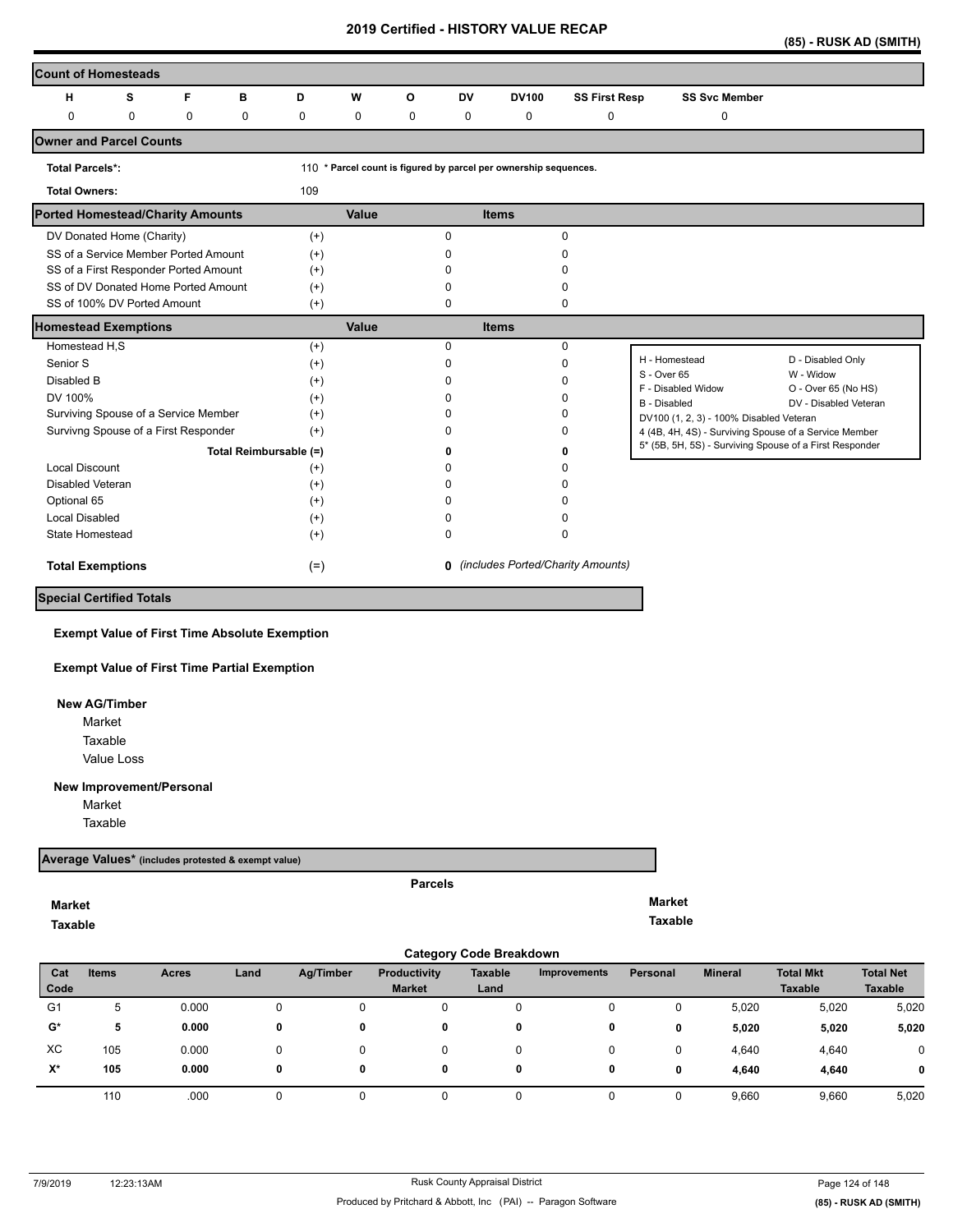|  | (84) - RUSK AD (CHEROKEE) |  |
|--|---------------------------|--|
|  |                           |  |

| Land                                        |                      | Value   | <b>Items</b> |        | <b>Exempt</b> |                                     |           |         |
|---------------------------------------------|----------------------|---------|--------------|--------|---------------|-------------------------------------|-----------|---------|
|                                             |                      |         |              |        |               |                                     |           |         |
| Land - Homesite                             | $^{(+)}$             | 0       |              | 0      | 0             |                                     |           |         |
| Land - Non Homesite                         | $^{(+)}$             | 0       |              | 0      | $\mathbf 0$   |                                     |           |         |
| Land - Productivity Market<br>Land - Income | $^{(+)}$<br>$^{(+)}$ | 0<br>0  |              | 0<br>0 | 0<br>0        |                                     |           |         |
| <b>Total Land Market Value</b>              | $(=)$                | 0       |              | 0      |               | <b>Total Land Value:</b>            | $(+)$     | 0       |
| Improvements                                |                      | Value   | <b>Items</b> |        | <b>Exempt</b> |                                     |           |         |
| Improvements - Homesite                     | $(+)$                | 0       |              | 0      |               | 0                                   |           |         |
| New Improvements - Homesite                 | $^{(+)}$             | 0       |              | 0      |               | 0                                   |           |         |
| Improvements - Non Homesite                 | $^{(+)}$             | 0       |              | 0      |               | 0                                   |           |         |
| New Improvements - Non Homesite             | $^{(+)}$             | 0       |              | 0      |               | 0                                   |           |         |
| Improvements - Income                       | $^{(+)}$             | 0       |              | 0      |               | 0                                   |           |         |
| <b>Total Improvement Value</b>              | $(=)$                | 0       |              | 0      |               | <b>Total Imp Value:</b>             | $(+)$     | 0       |
| Personal                                    |                      | Value   | <b>Items</b> |        | <b>Exempt</b> |                                     |           |         |
| Personal - Homesite                         | $(+)$                | 0       |              | 0      |               | 0                                   |           |         |
| New Personal - Homesite                     | $^{(+)}$             | 0       |              | 0      |               | 0                                   |           |         |
| Personal - Non Homesite                     | $^{(+)}$             | 0       |              | 0      |               | 0                                   |           |         |
| New Personal - Non Homesite                 | $^{(+)}$             | 0       |              | 0      |               | 0                                   |           |         |
| <b>Total Personal Value</b>                 | $(=)$                | 0       |              | 0      |               | <b>Total Personal Value:</b>        | $(+)$     | 0       |
| Total Real Estate & Personal Mkt Valuer)    |                      | 0       |              | 0      |               |                                     |           |         |
| <b>Minerals</b>                             |                      | Value   | <b>Items</b> |        |               |                                     |           |         |
| <b>Mineral Value</b>                        | $^{(+)}$             | 101.450 |              | 23     |               |                                     |           |         |
| Mineral Value - Real                        | $^{(+)}$             | 0       |              | 0      |               |                                     |           |         |
| Mineral Value - Personal                    | $(+)$                | 0       |              | 0      |               |                                     |           |         |
| <b>Total Mineral Market Value</b>           | $(=)$                | 101,450 |              | 23     |               | <b>Total Min Mkt Value:</b>         | $(+)$     | 101,450 |
| <b>Total Market Value</b>                   | $(=)$                | 101,450 |              |        |               | <b>Total Market Value:</b>          | $(=/+)$   | 101,450 |
| Ag/Timber *does not include protested       |                      | Value   | <b>Items</b> |        |               |                                     |           |         |
| Land Timber Gain                            | $^{(+)}$             | 0       |              | 0      |               | <b>Land Timber Gain:</b>            | $(+)$     | 0       |
| <b>Productivity Market</b>                  | $^{(+)}$             | 0       |              | 0      |               |                                     |           |         |
| Land Ag 1D                                  | $(-)$                | 0       |              | 0      |               |                                     |           |         |
| Land Ag 1D1                                 | $(-)$                | 0       |              | 0      |               |                                     |           |         |
| Land Ag Tim                                 | $(-)$                | 0       |              | 0      |               |                                     |           |         |
| Productivity Loss: (=)                      |                      | 0       |              | 0      |               | <b>Productivity Loss:</b>           | $(\cdot)$ | 0       |
| <b>Losses</b>                               |                      | Value   | <b>Items</b> |        |               |                                     |           |         |
| Less Real Exempt Property                   | $(-)$                | 0       |              | 0      |               |                                     |           |         |
| Less \$500 Inc. Real Personal               | $(-)$                | 0       |              | 0      |               | <b>Total Market Taxable:</b>        | $(=)$     | 101,450 |
| Less Real/Personal Abatements               | $(-)$                | 0       |              | 0      |               |                                     |           |         |
| Less Community Housing                      | $(-)$                | 0       |              | 0      |               |                                     |           |         |
| Less Freeport                               | $(\text{-})$         | 0       |              | 0      |               |                                     |           |         |
| <b>Less Allocation</b>                      | $(-)$                | 0       |              | 0      |               |                                     |           |         |
| Less MultiUse                               | $(-)$                | 0       |              | 0      |               |                                     |           |         |
| Less Goods In Transit                       | $(\cdot)$            | 0       |              | 0      |               |                                     |           |         |
| Less Historical                             | $(-)$                | 0       |              | 0      |               |                                     |           |         |
| Less Solar/Wind Power                       | $(-)$                | 0       |              | 0      |               |                                     |           |         |
| Less Vehicle Leased for Personal Use        | $(-)$                | 0       |              | 0      |               | <b>Total Protested Value:</b>       |           | 0       |
| Less Real Protested Value                   | $(-)$                | 0       |              | 0      |               | <b>Protested % of Total Market:</b> |           | 0.00%   |
| Less 10% Cap Loss                           | $(-)$                | 0       |              | 0      |               |                                     |           |         |
| Less TCEQ/Pollution Control                 | $(-)$                | 0       |              | 0      |               |                                     |           |         |
| <b>Less VLA Loss</b>                        | $(-)$                | 0       |              | 0      |               |                                     |           |         |
| Less Mineral Exempt Property                | $(-)$                | 0       |              | 0      |               |                                     |           |         |
| Less \$500 Inc. Mineral Owner               | $(-)$                | 480     |              | 6      |               |                                     |           |         |
| <b>Less Mineral Abatements</b>              | $(-)$                | 0       |              | 0      |               |                                     |           |         |
| Less Mineral Freeports/Interstate Commer    | $(-)$                | 0       |              | 0      |               |                                     |           |         |
| Less Mineral Unknown                        | $(-)$                | 0       |              | 0      |               |                                     |           |         |
| <b>Less Mineral Protested Value</b>         | $(-)$                | 0       |              | 0      |               |                                     |           |         |
| Total Losses (includes Prod. Loss)          | $(=)$                | 480     |              |        |               | <b>Total Losses:</b>                | $(-)$     | 480     |
| <b>Total Appraised Value</b>                | $(=)$                | 100,970 |              |        |               | <b>Total Appraised Value:</b>       | $(=/+)$   | 100,970 |
|                                             |                      |         |              |        |               | <b>Total Exemptions*:</b>           | $(\cdot)$ | 0       |
|                                             |                      |         |              |        |               | * See breakdown on following page   |           |         |
|                                             |                      |         |              |        |               | <b>Net Taxable Value:</b>           |           | 100,970 |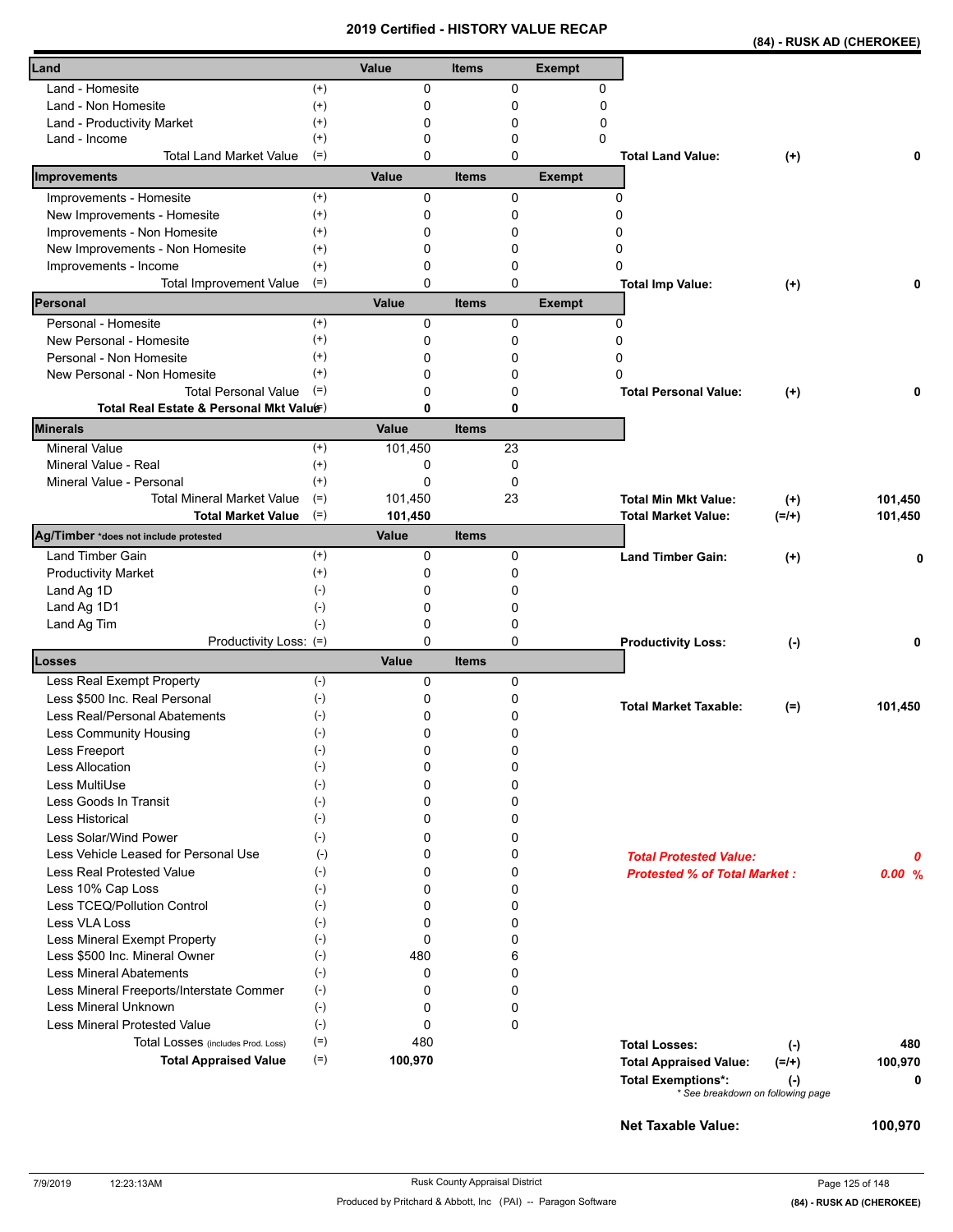| (84) - RUSK AD (CHEROKEE) |
|---------------------------|
|---------------------------|

|                                         | <b>Count of Homesteads</b> |                                       |                        |          |             |          |              |                                                                 |                                            |                                                         |                                  |
|-----------------------------------------|----------------------------|---------------------------------------|------------------------|----------|-------------|----------|--------------|-----------------------------------------------------------------|--------------------------------------------|---------------------------------------------------------|----------------------------------|
| н                                       | s                          | F                                     | в                      | D        | W           | $\Omega$ | <b>DV</b>    | <b>DV100</b>                                                    | <b>SS First Resp</b>                       | <b>SS Svc Member</b>                                    |                                  |
| $\mathbf{0}$                            | $\mathbf 0$                | 0                                     | $\Omega$               | 0        | $\mathbf 0$ | $\Omega$ | $\mathbf 0$  | $\mathbf 0$                                                     | 0                                          | 0                                                       |                                  |
| <b>Owner and Parcel Counts</b>          |                            |                                       |                        |          |             |          |              |                                                                 |                                            |                                                         |                                  |
| <b>Total Parcels*:</b>                  |                            |                                       |                        |          |             |          |              | 23 * Parcel count is figured by parcel per ownership sequences. |                                            |                                                         |                                  |
| <b>Total Owners:</b>                    |                            |                                       |                        | 23       |             |          |              |                                                                 |                                            |                                                         |                                  |
| <b>Ported Homestead/Charity Amounts</b> |                            |                                       |                        |          | Value       |          |              | <b>Items</b>                                                    |                                            |                                                         |                                  |
| DV Donated Home (Charity)               |                            |                                       |                        | $(+)$    |             |          | 0            |                                                                 | 0                                          |                                                         |                                  |
|                                         |                            | SS of a Service Member Ported Amount  |                        | $^{(+)}$ |             |          | <sup>0</sup> |                                                                 | O                                          |                                                         |                                  |
|                                         |                            | SS of a First Responder Ported Amount |                        | $(+)$    |             |          |              |                                                                 | ŋ                                          |                                                         |                                  |
|                                         |                            | SS of DV Donated Home Ported Amount   |                        | $(+)$    |             |          |              |                                                                 | ŋ                                          |                                                         |                                  |
| SS of 100% DV Ported Amount             |                            |                                       |                        | $(+)$    |             |          | 0            |                                                                 | 0                                          |                                                         |                                  |
| <b>Homestead Exemptions</b>             |                            |                                       |                        |          | Value       |          |              | <b>Items</b>                                                    |                                            |                                                         |                                  |
| Homestead H,S                           |                            |                                       |                        | $(+)$    |             |          | $\Omega$     |                                                                 | 0                                          |                                                         |                                  |
| Senior S                                |                            |                                       |                        | $^{(+)}$ |             |          | <sup>0</sup> |                                                                 | $\Omega$                                   | H - Homestead                                           | D - Disabled Only                |
| Disabled B                              |                            |                                       |                        | $^{(+)}$ |             |          |              |                                                                 | O                                          | S - Over 65<br>F - Disabled Widow                       | W - Widow<br>O - Over 65 (No HS) |
| DV 100%                                 |                            |                                       |                        | $^{(+)}$ |             |          |              |                                                                 | O                                          | B - Disabled                                            | DV - Disabled Veteran            |
|                                         |                            | Surviving Spouse of a Service Member  |                        | $^{(+)}$ |             |          |              |                                                                 | ŋ                                          | DV100 (1, 2, 3) - 100% Disabled Veteran                 |                                  |
|                                         |                            | Survivng Spouse of a First Responder  |                        | $(+)$    |             |          |              |                                                                 | 0                                          | 4 (4B, 4H, 4S) - Surviving Spouse of a Service Member   |                                  |
|                                         |                            |                                       | Total Reimbursable (=) |          |             |          |              |                                                                 | 0                                          | 5* (5B, 5H, 5S) - Surviving Spouse of a First Responder |                                  |
| <b>Local Discount</b>                   |                            |                                       |                        | $^{(+)}$ |             |          |              |                                                                 | ŋ                                          |                                                         |                                  |
| Disabled Veteran                        |                            |                                       |                        | $^{(+)}$ |             |          |              |                                                                 | n                                          |                                                         |                                  |
| Optional 65                             |                            |                                       |                        | $^{(+)}$ |             |          |              |                                                                 |                                            |                                                         |                                  |
| <b>Local Disabled</b>                   |                            |                                       |                        | $(+)$    |             |          |              |                                                                 | O                                          |                                                         |                                  |
| State Homestead                         |                            |                                       |                        | $(+)$    |             |          | 0            |                                                                 | 0                                          |                                                         |                                  |
| <b>Total Exemptions</b>                 |                            |                                       |                        | $(=)$    |             |          |              |                                                                 | <b>0</b> (includes Ported/Charity Amounts) |                                                         |                                  |
| <b>Special Certified Totals</b>         |                            |                                       |                        |          |             |          |              |                                                                 |                                            |                                                         |                                  |

**Exempt Value of First Time Absolute Exemption**

**Exempt Value of First Time Partial Exemption**

 **New AG/Timber**

Value Loss Market Taxable

**New Improvement/Personal** 

Market

Taxable

## **Average Values\* (includes protested & exempt value)**

## **Market**

**Taxable** 

**Parcels**

**Market Taxable** 

|                |              |       |      |           |                     | <b>Category Code Breakdown</b> |                     |          |                |                  |                  |
|----------------|--------------|-------|------|-----------|---------------------|--------------------------------|---------------------|----------|----------------|------------------|------------------|
| Cat            | <b>Items</b> | Acres | Land | Ag/Timber | <b>Productivity</b> | <b>Taxable</b>                 | <b>Improvements</b> | Personal | <b>Mineral</b> | <b>Total Mkt</b> | <b>Total Net</b> |
| Code           |              |       |      |           | <b>Market</b>       | Land                           |                     |          |                | <b>Taxable</b>   | <b>Taxable</b>   |
| G <sub>1</sub> | 17           | 0.000 | 0    |           |                     |                                | 0                   |          | 100,970        | 100.970          | 100,970          |
| $\mathbf{G}^*$ | 17           | 0.000 | 0    | 0         | 0                   | 0                              | 0                   | 0        | 100,970        | 100,970          | 100,970          |
| XC             | 6            | 0.000 |      |           |                     |                                | 0                   |          | 480            | 480              | 0                |
| $X^*$          | 6            | 0.000 | 0    | 0         | 0                   | 0                              | 0                   | 0        | 480            | 480              | 0                |
|                | 23           | .000  |      |           |                     |                                | 0                   |          | 101,450        | 101,450          | 100,970          |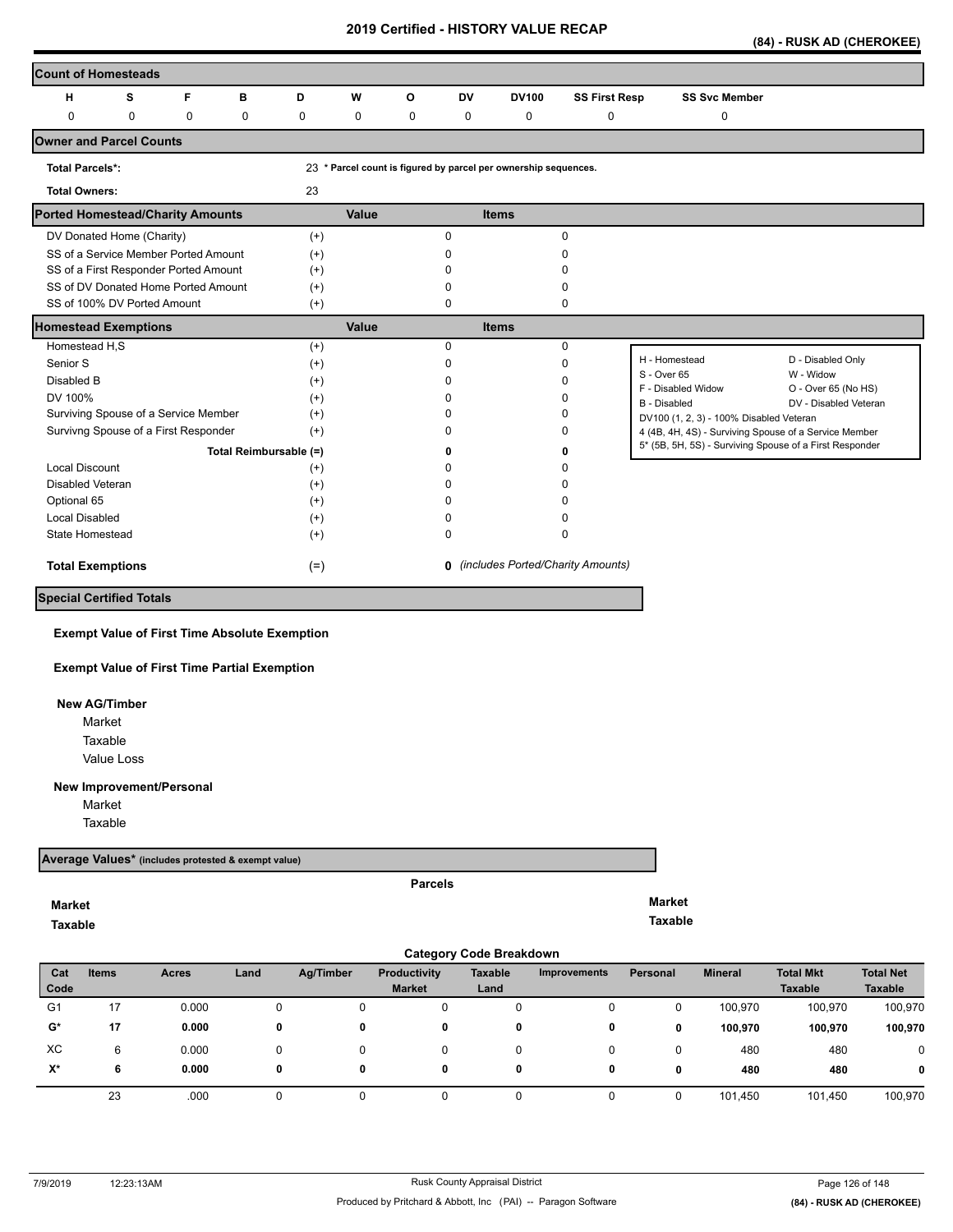|                                                                             |                             |            |                          | <b>VEILIIIEU - NIJ I URT VALUE REUAP</b> |                                                                                                 |                      | (86) - RUSK AD (PANOLA) |
|-----------------------------------------------------------------------------|-----------------------------|------------|--------------------------|------------------------------------------|-------------------------------------------------------------------------------------------------|----------------------|-------------------------|
| Land                                                                        |                             | Value      | <b>Items</b>             | <b>Exempt</b>                            |                                                                                                 |                      |                         |
| Land - Homesite                                                             | $^{(+)}$                    | 0          | 0                        | 0                                        |                                                                                                 |                      |                         |
| Land - Non Homesite                                                         | $^{(+)}$                    | 0          | 0                        | 0                                        |                                                                                                 |                      |                         |
| Land - Productivity Market                                                  | $^{(+)}$                    | 0          | 0                        | 0                                        |                                                                                                 |                      |                         |
| Land - Income                                                               | $^{(+)}$                    | 0          | $\mathbf 0$              | 0                                        |                                                                                                 |                      |                         |
| <b>Total Land Market Value</b><br>Improvements                              | $(=)$                       | 0<br>Value | $\Omega$<br><b>Items</b> | <b>Exempt</b>                            | <b>Total Land Value:</b>                                                                        | $(+)$                | 0                       |
| Improvements - Homesite                                                     | $^{(+)}$                    | 0          | 0                        |                                          | 0                                                                                               |                      |                         |
| New Improvements - Homesite                                                 | $^{(+)}$                    | 0          | 0                        |                                          | $\Omega$                                                                                        |                      |                         |
| Improvements - Non Homesite                                                 | $^{(+)}$                    | 0          | 0                        |                                          | $\Omega$                                                                                        |                      |                         |
| New Improvements - Non Homesite                                             | $^{(+)}$                    | 0          | 0                        |                                          | 0                                                                                               |                      |                         |
| Improvements - Income                                                       | $^{(+)}$                    | 0          | 0                        |                                          | 0                                                                                               |                      |                         |
| <b>Total Improvement Value</b>                                              | $(=)$                       | 0          | $\mathbf 0$              |                                          | <b>Total Imp Value:</b>                                                                         | $(+)$                |                         |
| Personal                                                                    |                             | Value      | <b>Items</b>             | <b>Exempt</b>                            |                                                                                                 |                      |                         |
| Personal - Homesite                                                         | $(+)$                       | 0          | 0                        |                                          | 0                                                                                               |                      |                         |
| New Personal - Homesite                                                     | $^{(+)}$                    | 0          | 0                        |                                          | 0                                                                                               |                      |                         |
| Personal - Non Homesite                                                     | $^{(+)}$                    | 0          | 0                        |                                          | 0                                                                                               |                      |                         |
| New Personal - Non Homesite                                                 | $(+)$                       | 0          | 0                        |                                          | $\mathbf{0}$                                                                                    |                      |                         |
| <b>Total Personal Value</b>                                                 | $(=)$                       | 0          | 0                        |                                          | <b>Total Personal Value:</b>                                                                    | $(+)$                |                         |
| Total Real Estate & Personal Mkt Valuer)<br>Minerals                        |                             | 0<br>Value | 0<br><b>Items</b>        |                                          |                                                                                                 |                      |                         |
| <b>Mineral Value</b>                                                        | $^{(+)}$                    | 24,258,100 | 5,019                    |                                          |                                                                                                 |                      |                         |
| Mineral Value - Real                                                        | $^{(+)}$                    | 35,262,610 | 70                       |                                          |                                                                                                 |                      |                         |
| Mineral Value - Personal                                                    | $^{(+)}$                    | 0          | $\Omega$                 |                                          |                                                                                                 |                      |                         |
| <b>Total Mineral Market Value</b>                                           | $(=)$                       | 59,520,710 | 5,089                    |                                          | <b>Total Min Mkt Value:</b>                                                                     | $(+)$                | 59,520,710              |
| $(=)$<br><b>Total Market Value</b><br>Ag/Timber *does not include protested |                             | 59,520,710 |                          |                                          | Total Market Value:                                                                             | $(=/+)$              | 59,520,710              |
|                                                                             |                             | Value      | <b>Items</b>             |                                          |                                                                                                 |                      |                         |
| <b>Land Timber Gain</b>                                                     | $^{(+)}$                    | 0          | 0                        |                                          | <b>Land Timber Gain:</b>                                                                        | $^{(+)}$             |                         |
| <b>Productivity Market</b>                                                  | $(+)$                       | 0          | 0                        |                                          |                                                                                                 |                      |                         |
| Land Ag 1D                                                                  | $(-)$                       | 0          | 0                        |                                          |                                                                                                 |                      |                         |
| Land Ag 1D1                                                                 | $(-)$                       | 0          | 0                        |                                          |                                                                                                 |                      |                         |
| Land Ag Tim                                                                 | $(-)$                       | 0          | 0                        |                                          |                                                                                                 |                      |                         |
| Productivity Loss: (=)<br>Losses                                            |                             | 0          | $\mathbf 0$              |                                          | <b>Productivity Loss:</b>                                                                       | $(\cdot)$            | 0                       |
|                                                                             |                             | Value      | <b>Items</b>             |                                          |                                                                                                 |                      |                         |
| Less Real Exempt Property                                                   | $(-)$                       | 0          | 0                        |                                          |                                                                                                 |                      |                         |
| Less \$500 Inc. Real Personal                                               | $(-)$                       | 190        | 1                        |                                          | <b>Total Market Taxable:</b>                                                                    | $(=)$                | 59,520,710              |
| Less Real/Personal Abatements                                               | $(\text{-})$                | 0          | 0                        |                                          |                                                                                                 |                      |                         |
| Less Community Housing<br>Less Freeport                                     | $(\textnormal{-})$<br>$(-)$ | 0<br>0     | 0<br>0                   |                                          |                                                                                                 |                      |                         |
| <b>Less Allocation</b>                                                      | $(-)$                       | 0          | 0                        |                                          |                                                                                                 |                      |                         |
| Less MultiUse                                                               | $(-)$                       | 0          | 0                        |                                          |                                                                                                 |                      |                         |
| Less Goods In Transit                                                       | $(-)$                       | 0          | $\mathbf 0$              |                                          |                                                                                                 |                      |                         |
| Less Historical                                                             | $(-)$                       | 0          | 0                        |                                          |                                                                                                 |                      |                         |
| Less Solar/Wind Power                                                       | $(-)$                       | 0          | 0                        |                                          |                                                                                                 |                      |                         |
| Less Vehicle Leased for Personal Use                                        | $(-)$                       | 0          | 0                        |                                          | <b>Total Protested Value:</b>                                                                   |                      | 0                       |
| <b>Less Real Protested Value</b>                                            | $(-)$                       | 0          | 0                        |                                          | <b>Protested % of Total Market:</b>                                                             |                      | 0.00%                   |
| Less 10% Cap Loss                                                           | $(-)$                       | 0          | 0                        |                                          |                                                                                                 |                      |                         |
| Less TCEQ/Pollution Control                                                 | $(-)$                       | 1,169,120  | 2                        |                                          |                                                                                                 |                      |                         |
| Less VLA Loss                                                               | $(-)$                       | 0          | $\mathbf 0$              |                                          |                                                                                                 |                      |                         |
| Less Mineral Exempt Property                                                | $(\cdot)$                   | 76,940     | 25                       |                                          |                                                                                                 |                      |                         |
| Less \$500 Inc. Mineral Owner                                               | $(-)$                       | 86,230     | 1,104                    |                                          |                                                                                                 |                      |                         |
| <b>Less Mineral Abatements</b>                                              | $(-)$                       | 0          | 0                        |                                          |                                                                                                 |                      |                         |
| Less Mineral Freeports/Interstate Commer                                    | $(\text{-})$                | 0          | 0                        |                                          |                                                                                                 |                      |                         |
| Less Mineral Unknown                                                        | $(-)$                       | 0          | 0                        |                                          |                                                                                                 |                      |                         |
| <b>Less Mineral Protested Value</b>                                         | $(\text{-})$                | 0          | $\mathbf 0$              |                                          |                                                                                                 |                      |                         |
| Total Losses (includes Prod. Loss)                                          | $(=)$                       | 1,332,480  |                          |                                          | <b>Total Losses:</b>                                                                            | $(-)$                | 1,332,480               |
| <b>Total Appraised Value</b>                                                | $(=)$                       | 58,188,230 |                          |                                          | <b>Total Appraised Value:</b><br><b>Total Exemptions*:</b><br>* See breakdown on following page | $(=/+)$<br>$(\cdot)$ | 58,188,230<br>0         |
|                                                                             |                             |            |                          |                                          |                                                                                                 |                      |                         |

**Net Taxable Value: 58,188,230**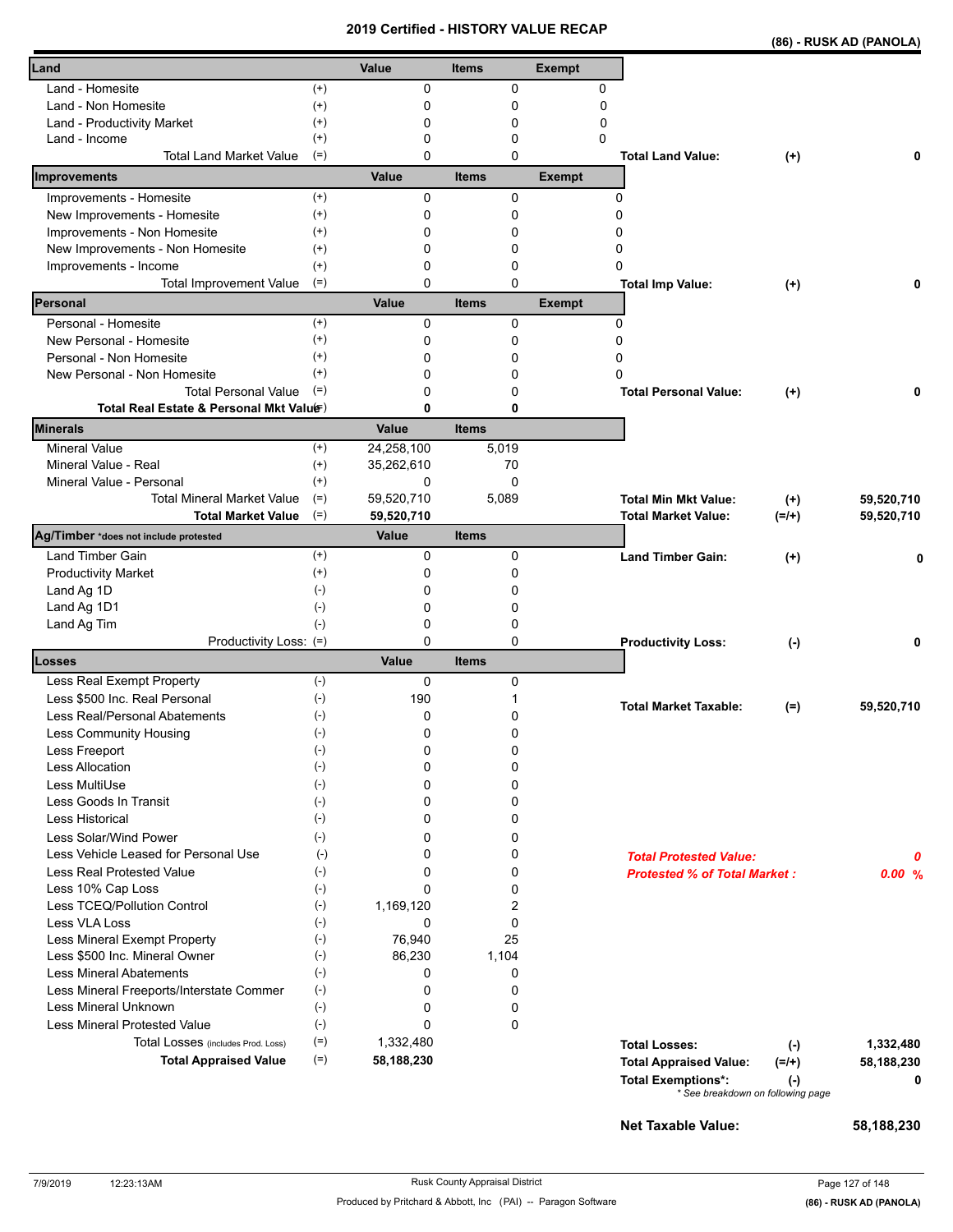|                                                                                                                                                                                                          |        |                        |              |                                                                    |                                            |                      |                                                                                         | (86) - RUSK AD (PANOLA)                      |
|----------------------------------------------------------------------------------------------------------------------------------------------------------------------------------------------------------|--------|------------------------|--------------|--------------------------------------------------------------------|--------------------------------------------|----------------------|-----------------------------------------------------------------------------------------|----------------------------------------------|
| *** Freeze Totals: (This is only for Effective Tax Rate Calculation)                                                                                                                                     |        |                        |              |                                                                    |                                            |                      |                                                                                         |                                              |
| <b>Total Ceiling Tax:</b>                                                                                                                                                                                |        |                        |              | 0.00                                                               |                                            |                      |                                                                                         |                                              |
| <b>Total Freeze Taxable:</b>                                                                                                                                                                             |        |                        |              | 0                                                                  |                                            |                      |                                                                                         |                                              |
| New Imp/Pers with Ceiling: +                                                                                                                                                                             |        |                        |              | 0                                                                  |                                            |                      |                                                                                         |                                              |
|                                                                                                                                                                                                          |        |                        |              |                                                                    |                                            |                      |                                                                                         |                                              |
| **Freeze Adjusted Taxable:                                                                                                                                                                               |        |                        |              |                                                                    |                                            |                      | 58,188,230**This number DOES NOT represent any Jurisdiction's Certified Taxable Value** |                                              |
| Estimated Total Levy: ((Net Taxable Value - Total Freeze Taxable + New Imp/Pers with Ceiling) * Tax Rate / 100) + Total Ceiling Tax<br>or (Freeze Adjusted Taxable * Tax Rate / 100) + Total Ceiling Tax |        |                        |              |                                                                    |                                            |                      |                                                                                         |                                              |
| <b>Count of Homesteads</b>                                                                                                                                                                               |        |                        |              |                                                                    |                                            |                      |                                                                                         |                                              |
| F<br>н<br>s                                                                                                                                                                                              | в      | D                      | W            | О<br>DV                                                            | <b>DV100</b>                               | <b>SS First Resp</b> | <b>SS Svc Member</b>                                                                    |                                              |
| 0<br>0                                                                                                                                                                                                   | 0<br>0 | 0                      | 0            | 0<br>0                                                             | 0                                          | 0                    | 0                                                                                       |                                              |
| <b>Owner and Parcel Counts</b>                                                                                                                                                                           |        |                        |              |                                                                    |                                            |                      |                                                                                         |                                              |
| <b>Total Parcels*:</b>                                                                                                                                                                                   |        |                        |              | 5,089 * Parcel count is figured by parcel per ownership sequences. |                                            |                      |                                                                                         |                                              |
| <b>Total Owners:</b>                                                                                                                                                                                     |        | 1,330                  |              |                                                                    |                                            |                      |                                                                                         |                                              |
| <b>Ported Homestead/Charity Amounts</b>                                                                                                                                                                  |        |                        | Value        |                                                                    | <b>Items</b>                               |                      |                                                                                         |                                              |
| DV Donated Home (Charity)                                                                                                                                                                                |        | $^{(+)}$               |              | 0                                                                  |                                            | 0                    |                                                                                         |                                              |
| SS of a Service Member Ported Amount                                                                                                                                                                     |        | $(+)$                  |              | 0                                                                  |                                            | 0                    |                                                                                         |                                              |
| SS of a First Responder Ported Amount                                                                                                                                                                    |        | $^{(+)}$               |              | 0                                                                  |                                            | 0                    |                                                                                         |                                              |
| SS of DV Donated Home Ported Amount                                                                                                                                                                      |        | $^{(+)}$               |              | 0                                                                  |                                            | 0                    |                                                                                         |                                              |
| SS of 100% DV Ported Amount                                                                                                                                                                              |        | $^{(+)}$               |              | 0                                                                  |                                            | 0                    |                                                                                         |                                              |
| <b>Homestead Exemptions</b>                                                                                                                                                                              |        |                        | <b>Value</b> |                                                                    | <b>Items</b>                               |                      |                                                                                         |                                              |
| Homestead H,S                                                                                                                                                                                            |        | $^{(+)}$               |              | 0                                                                  |                                            | 0                    |                                                                                         |                                              |
| Senior S                                                                                                                                                                                                 |        | $^{(+)}$               |              | 0                                                                  |                                            | 0                    | H - Homestead                                                                           | D - Disabled Only                            |
| Disabled B                                                                                                                                                                                               |        | $^{(+)}$               |              | 0                                                                  |                                            | 0                    | S - Over 65                                                                             | W - Widow                                    |
| DV 100%                                                                                                                                                                                                  |        | $^{(+)}$               |              | 0                                                                  |                                            | 0                    | F - Disabled Widow<br>B - Disabled                                                      | O - Over 65 (No HS)<br>DV - Disabled Veteran |
| Surviving Spouse of a Service Member                                                                                                                                                                     |        | $^{(+)}$               |              | $\Omega$                                                           |                                            | 0                    | DV100 (1, 2, 3) - 100% Disabled Veteran                                                 |                                              |
| Survivng Spouse of a First Responder                                                                                                                                                                     |        | $^{(+)}$               |              | <sup>0</sup>                                                       |                                            | 0                    | 4 (4B, 4H, 4S) - Surviving Spouse of a Service Member                                   |                                              |
|                                                                                                                                                                                                          |        | Total Reimbursable (=) |              | 0                                                                  |                                            | 0                    | 5* (5B, 5H, 5S) - Surviving Spouse of a First Responder                                 |                                              |
| <b>Local Discount</b>                                                                                                                                                                                    |        | $^{(+)}$               |              | n                                                                  |                                            | 0                    |                                                                                         |                                              |
| Disabled Veteran                                                                                                                                                                                         |        | $^{(+)}$               |              | n                                                                  |                                            | 0                    |                                                                                         |                                              |
| Optional 65                                                                                                                                                                                              |        | $^{(+)}$               |              | <sup>0</sup>                                                       |                                            | 0                    |                                                                                         |                                              |
| <b>Local Disabled</b>                                                                                                                                                                                    |        | $^{(+)}$               |              | 0                                                                  |                                            | 0                    |                                                                                         |                                              |
| State Homestead                                                                                                                                                                                          |        | $^{(+)}$               |              | 0                                                                  |                                            | 0                    |                                                                                         |                                              |
| <b>Total Exemptions</b>                                                                                                                                                                                  |        | $(=)$                  |              |                                                                    | <b>0</b> (includes Ported/Charity Amounts) |                      |                                                                                         |                                              |
| <b>Special Certified Totals</b>                                                                                                                                                                          |        |                        |              |                                                                    |                                            |                      |                                                                                         |                                              |
|                                                                                                                                                                                                          |        |                        |              |                                                                    |                                            |                      |                                                                                         |                                              |
| <b>Exempt Value of First Time Absolute Exemption</b>                                                                                                                                                     |        |                        |              |                                                                    |                                            |                      |                                                                                         |                                              |
| <b>Exempt Value of First Time Partial Exemption</b>                                                                                                                                                      |        |                        |              |                                                                    |                                            |                      |                                                                                         |                                              |
| <b>New AG/Timber</b>                                                                                                                                                                                     |        |                        |              |                                                                    |                                            |                      |                                                                                         |                                              |
| Market                                                                                                                                                                                                   |        |                        |              |                                                                    |                                            |                      |                                                                                         |                                              |
| Taxable                                                                                                                                                                                                  |        |                        |              |                                                                    |                                            |                      |                                                                                         |                                              |
|                                                                                                                                                                                                          |        |                        |              |                                                                    |                                            |                      |                                                                                         |                                              |

Value Loss

## **New Improvement/Personal**

Market

Taxable

**Average Values\* (includes protested & exempt value)**

**Market**

**Taxable** 

**Parcels**

**Market Taxable**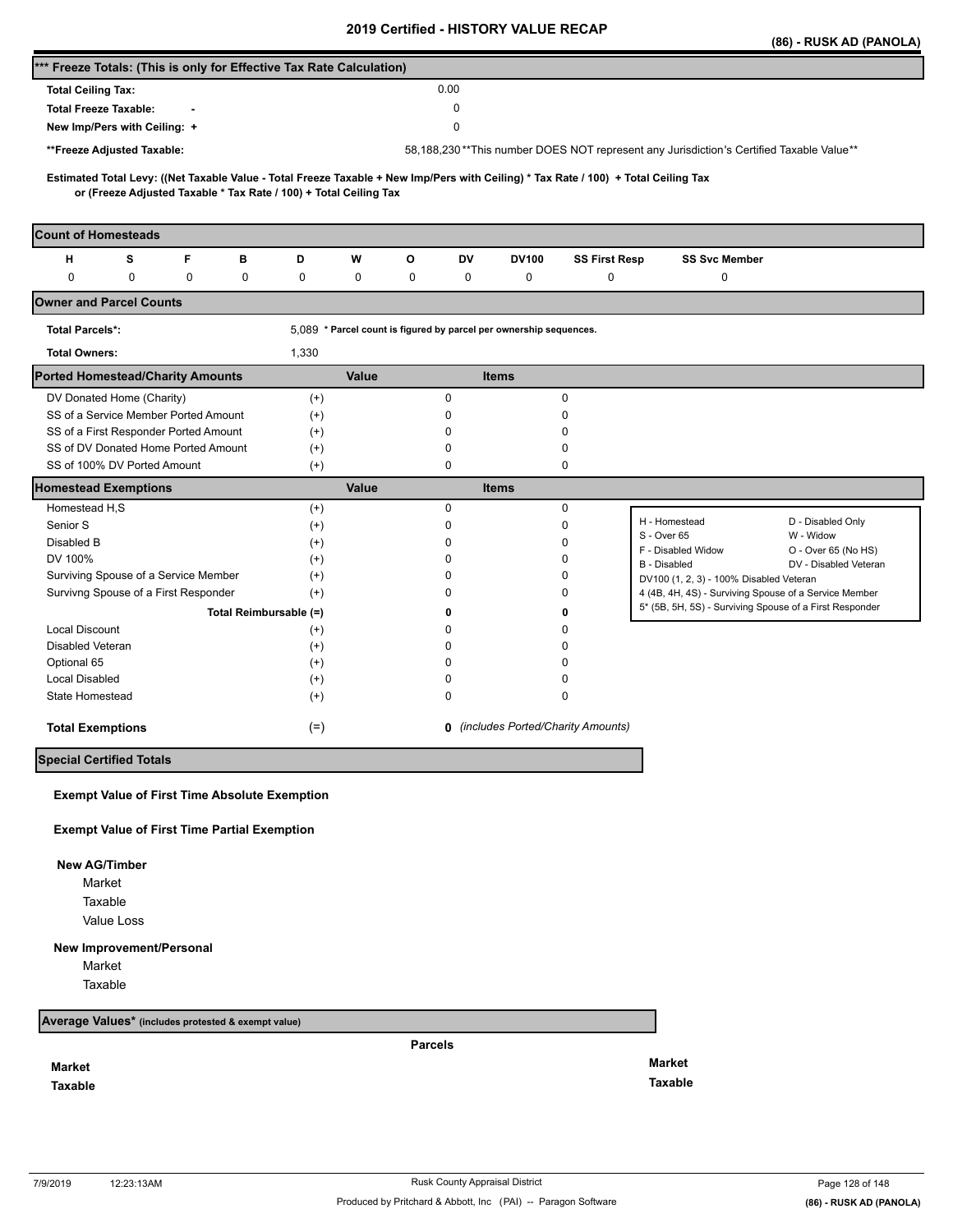## **(86) - RUSK AD (PANOLA)**

|                    | <b>Category Code Breakdown</b> |              |             |             |                               |                        |                     |             |                |                                    |                                    |
|--------------------|--------------------------------|--------------|-------------|-------------|-------------------------------|------------------------|---------------------|-------------|----------------|------------------------------------|------------------------------------|
| Cat<br>Code        | <b>Items</b>                   | <b>Acres</b> | Land        | Ag/Timber   | Productivity<br><b>Market</b> | <b>Taxable</b><br>Land | <b>Improvements</b> | Personal    | <b>Mineral</b> | <b>Total Mkt</b><br><b>Taxable</b> | <b>Total Net</b><br><b>Taxable</b> |
| F <sub>2</sub>     | $\mathbf{1}$                   | 0.000        | $\mathbf 0$ | $\mathbf 0$ | 0                             | 0                      | 0                   | $\mathbf 0$ | 15,500,000     | 15,500,000                         | 15,500,000                         |
| F <sub>2</sub>     | $\mathbf{1}$                   | 0.000        | 0           | 0           | 0                             | $\pmb{0}$              | 0                   | $\mathbf 0$ | 15,500,000     | 15,500,000                         | 15,500,000                         |
| $F^*$              | 1                              | 0.000        | 0           | 0           | 0                             | 0                      | 0                   | 0           | 15,500,000     | 15,500,000                         | 15,500,000                         |
| G <sub>1</sub>     | 3,890                          | 0.000        | 0           | 0           | 0                             | 0                      | 0                   | $\mathbf 0$ | 24,094,930     | 24,094,930                         | 24,094,930                         |
| G <sub>2</sub> A   | $\overline{2}$                 | 0.000        | 0           | 0           | 0                             | 0                      | 0                   | $\mathbf 0$ | 2,174,200      | 2,174,200                          | 2,174,200                          |
| $G^*$              | 3,892                          | 0.000        | 0           | 0           | 0                             | 0                      | 0                   | $\mathbf 0$ | 26,269,130     | 26,269,130                         | 26,269,130                         |
| J3                 | 3                              | 0.000        | 0           | 0           | 0                             | 0                      | 0                   | 0           | 1,142,370      | 1,142,370                          | 1,142,370                          |
| J <sub>4</sub>     | $\overline{2}$                 | 0.000        | 0           | 0           | 0                             | 0                      | 0                   | 0           | 50,760         | 50,760                             | 50,760                             |
| J5                 | 3                              | 0.000        | 0           | $\mathbf 0$ | 0                             | 0                      | 0                   | 0           | 1,396,580      | 1,396,580                          | 1,396,580                          |
| J6                 | 45                             | 0.000        | 0           | $\mathbf 0$ | 0                             | 0                      | 0                   | 0           | 4,420,330      | 4,420,330                          | 4,420,330                          |
| J6A                | $\mathbf{1}$                   | 0.000        | 0           | $\mathbf 0$ | 0                             | 0                      | 0                   | 0           | 38,960         | 38,960                             | 38,960                             |
| J7                 | $\mathbf{1}$                   | 0.000        | 0           | 0           | 0                             | 0                      | 0                   | 0           | 18,840         | 18,840                             | 18,840                             |
| $\mathsf{J}^\star$ | 55                             | 0.000        | 0           | 0           | 0                             | 0                      | 0                   | 0           | 7,067,840      | 7,067,840                          | 7,067,840                          |
| L <sub>2</sub> C   | $\mathbf{1}$                   | 0.000        | $\pmb{0}$   | $\mathbf 0$ | 0                             | 0                      | 0                   | 0           | 5,000          | 5,000                              | 5,000                              |
| L2G                | 4                              | 0.000        | 0           | $\mathbf 0$ | 0                             | 0                      | 0                   | $\mathbf 0$ | 10,022,770     | 10,022,770                         | 8,853,650                          |
| L2J                | 1                              | 0.000        | $\pmb{0}$   | $\mathbf 0$ | 0                             | 0                      | 0                   | 0           | 5,060          | 5,060                              | 5,060                              |
| L2O                | 1                              | 0.000        | $\pmb{0}$   | $\mathbf 0$ | 0                             | 0                      | 0                   | 0           | 2,500          | 2,500                              | 2,500                              |
| L <sub>2</sub> P   | $\mathbf{1}$                   | 0.000        | $\pmb{0}$   | $\pmb{0}$   | 0                             | 0                      | 0                   | 0           | 60,000         | 60,000                             | 60,000                             |
| L2Q                | 3                              | 0.000        | $\pmb{0}$   | $\pmb{0}$   | 0                             | 0                      | 0                   | 0           | 425,050        | 425,050                            | 425,050                            |
| L2                 | 11                             | 0.000        | 0           | 0           | 0                             | 0                      | 0                   | $\mathbf 0$ | 10,520,380     | 10,520,380                         | 9,351,260                          |
| $\mathsf{L}^\star$ | 11                             | 0.000        | 0           | 0           | 0                             | 0                      | 0                   | 0           | 10,520,380     | 10,520,380                         | 9,351,260                          |
| XB                 | $\mathbf{1}$                   | 0.000        | 0           | $\mathbf 0$ | 0                             | 0                      | 0                   | 0           | 190            | 190                                | $\mathbf 0$                        |
| XC                 | 1,104                          | 0.000        | 0           | $\mathbf 0$ | 0                             | 0                      | 0                   | 0           | 86,230         | 86,230                             |                                    |
| XV                 | 25                             | 0.000        | $\pmb{0}$   | $\pmb{0}$   | 0                             | 0                      | 0                   | 0           | 76,940         | 76,940                             |                                    |
| $X^*$              | 1,130                          | 0.000        | 0           | 0           | 0                             | 0                      | 0                   | 0           | 163,360        | 163,360                            |                                    |
|                    | 5,089                          | .000         | $\pmb{0}$   | $\mathbf 0$ | 0                             | 0                      | 0                   | 0           | 59,520,710     | 59,520,710                         | 58,188,230                         |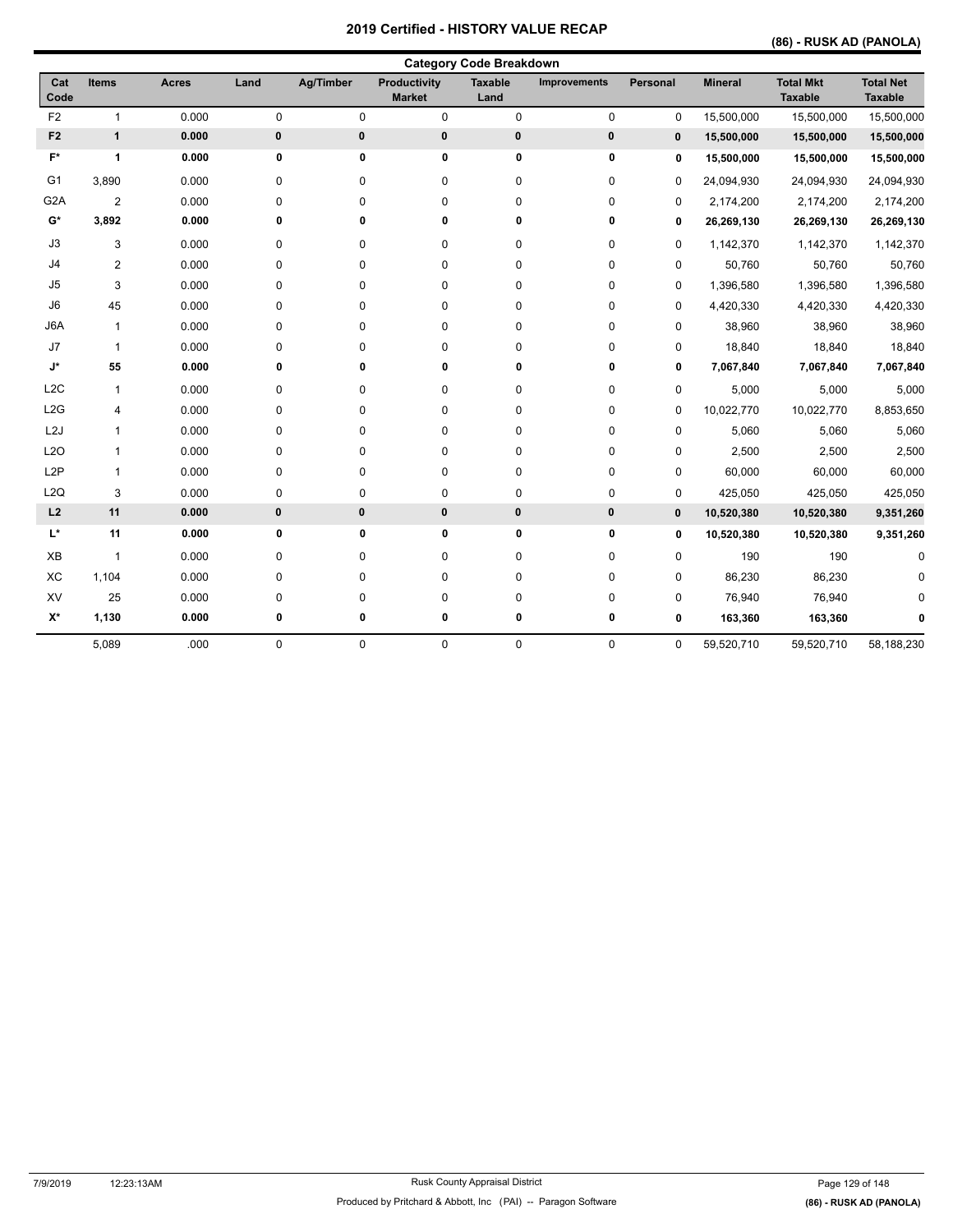|--|

| Land                                                          |                    | Value           | <b>Items</b> | <b>Exempt</b> |                                                                             |            |
|---------------------------------------------------------------|--------------------|-----------------|--------------|---------------|-----------------------------------------------------------------------------|------------|
| Land - Homesite                                               | $^{(+)}$           | 0               | $\mathbf 0$  | 0             |                                                                             |            |
| Land - Non Homesite                                           | $^{(+)}$           | 0               | 0            | $\mathbf 0$   |                                                                             |            |
| Land - Productivity Market                                    | $^{(+)}$           | 0               | 0            | 0             |                                                                             |            |
| Land - Income                                                 | $^{(+)}$           | 0               | 0            | 0             |                                                                             |            |
| <b>Total Land Market Value</b>                                | $(=)$              | 0               | $\mathbf 0$  |               | <b>Total Land Value:</b><br>$^{(+)}$                                        | 0          |
| Improvements                                                  |                    | Value           | <b>Items</b> | <b>Exempt</b> |                                                                             |            |
| Improvements - Homesite                                       | $^{(+)}$           | 0               | 0            |               | 0                                                                           |            |
| New Improvements - Homesite                                   | $^{(+)}$           | 0               | 0            |               | 0                                                                           |            |
| Improvements - Non Homesite                                   | $^{(+)}$           | 0               | 0            |               | 0                                                                           |            |
| New Improvements - Non Homesite                               | $^{(+)}$           | 0               | 0            |               | 0                                                                           |            |
| Improvements - Income                                         | $^{(+)}$           | 0               | 0            |               | 0                                                                           |            |
| <b>Total Improvement Value</b>                                | $(=)$              | 0               | $\Omega$     |               | <b>Total Imp Value:</b><br>$^{(+)}$                                         | 0          |
| Personal                                                      |                    | Value           | <b>Items</b> | <b>Exempt</b> |                                                                             |            |
| Personal - Homesite                                           | $^{(+)}$           | $\Omega$        | 0            |               | 0                                                                           |            |
| New Personal - Homesite                                       | $^{(+)}$           | 0               | 0            |               | 0                                                                           |            |
| Personal - Non Homesite                                       | $^{(+)}$           | 0               | 0            |               | 0                                                                           |            |
| New Personal - Non Homesite                                   | $^{(+)}$           | 0               | 0            |               | 0                                                                           |            |
| <b>Total Personal Value</b>                                   | $(=)$              | 0               | 0            |               | <b>Total Personal Value:</b><br>$(+)$                                       | 0          |
| Total Real Estate & Personal Mkt Valuer)                      |                    | 0               | 0            |               |                                                                             |            |
| <b>Minerals</b>                                               |                    | Value           | <b>Items</b> |               |                                                                             |            |
| <b>Mineral Value</b>                                          | $^{(+)}$           | 68,967,050      | 10,185       |               |                                                                             |            |
| Mineral Value - Real                                          | $^{(+)}$           | 0               | 0            |               |                                                                             |            |
| Mineral Value - Personal                                      | $(+)$              | 0               | $\Omega$     |               |                                                                             |            |
| <b>Total Mineral Market Value</b>                             | $(=)$              | 68,967,050      | 10,185       |               | <b>Total Min Mkt Value:</b><br>$^{(+)}$                                     | 68,967,050 |
| <b>Total Market Value</b>                                     | $(=)$              | 68,967,050      |              |               | <b>Total Market Value:</b><br>$(=/+)$                                       | 68,967,050 |
| Ag/Timber *does not include protested                         |                    | <b>Value</b>    | <b>Items</b> |               |                                                                             |            |
| Land Timber Gain                                              | $^{(+)}$           | 0               | 0            |               | <b>Land Timber Gain:</b><br>$^{(+)}$                                        | 0          |
| <b>Productivity Market</b>                                    | $^{(+)}$           | 0               | 0            |               |                                                                             |            |
| Land Ag 1D                                                    | $(\text{-})$       | 0               | 0            |               |                                                                             |            |
| Land Ag 1D1                                                   | $(-)$              | 0               | 0            |               |                                                                             |            |
| Land Ag Tim                                                   | $(-)$              | 0               | 0            |               |                                                                             |            |
| Productivity Loss: (=)                                        |                    | 0               | 0            |               | <b>Productivity Loss:</b><br>$(-)$                                          | 0          |
| Losses                                                        |                    | Value           | <b>Items</b> |               |                                                                             |            |
| Less Real Exempt Property                                     | $(-)$              | 0               | 0            |               |                                                                             |            |
| Less \$500 Inc. Real Personal                                 | $(-)$              | 0               | 0            |               | <b>Total Market Taxable:</b><br>$(=)$                                       | 68,967,050 |
| Less Real/Personal Abatements                                 | $(\text{-})$       | 0               | 0            |               |                                                                             |            |
| Less Community Housing                                        | $(-)$              | 0               | 0            |               |                                                                             |            |
| Less Freeport                                                 | $(-)$              | 0               | 0            |               |                                                                             |            |
| Less Allocation                                               | $(\textnormal{-})$ | 0               | 0            |               |                                                                             |            |
| Less MultiUse                                                 | $(-)$              | 0               | 0            |               |                                                                             |            |
| Less Goods In Transit                                         | $(-)$              | 0               | 0            |               |                                                                             |            |
| Less Historical                                               | $(-)$              | 0               | 0            |               |                                                                             |            |
| Less Solar/Wind Power                                         | $(-)$              | 0               | 0            |               |                                                                             |            |
| Less Vehicle Leased for Personal Use                          | $(-)$              | 0               | 0            |               | <b>Total Protested Value:</b>                                               | 0          |
| Less Real Protested Value                                     | $(-)$              | 0               | 0            |               | <b>Protested % of Total Market:</b>                                         | 0.00%      |
| Less 10% Cap Loss                                             | $(\cdot)$          | 0               | 0            |               |                                                                             |            |
| Less TCEQ/Pollution Control                                   | $(-)$              | 0               | 0            |               |                                                                             |            |
| Less VLA Loss                                                 | $(-)$              | 0               | 0<br>11      |               |                                                                             |            |
| Less Mineral Exempt Property<br>Less \$500 Inc. Mineral Owner | $(-)$<br>$(-)$     | 6,340<br>89,050 | 1,546        |               |                                                                             |            |
| <b>Less Mineral Abatements</b>                                |                    | 0               |              |               |                                                                             |            |
| Less Mineral Freeports/Interstate Commer                      | $(\cdot)$<br>$(-)$ | 0               | 0<br>0       |               |                                                                             |            |
| Less Mineral Unknown                                          | $(-)$              | 0               | 0            |               |                                                                             |            |
| <b>Less Mineral Protested Value</b>                           | $(-)$              | 0               | 0            |               |                                                                             |            |
| Total Losses (includes Prod. Loss)                            | $(=)$              | 95,390          |              |               |                                                                             |            |
| <b>Total Appraised Value</b>                                  | $(=)$              | 68,871,660      |              |               | <b>Total Losses:</b><br>$(\cdot)$                                           | 95,390     |
|                                                               |                    |                 |              |               | <b>Total Appraised Value:</b><br>$(=/+)$                                    | 68,871,660 |
|                                                               |                    |                 |              |               | <b>Total Exemptions*:</b><br>$(\cdot)$<br>* See breakdown on following page | 0          |
|                                                               |                    |                 |              |               |                                                                             |            |
|                                                               |                    |                 |              |               | Net Taxable Value:                                                          | 68,871,660 |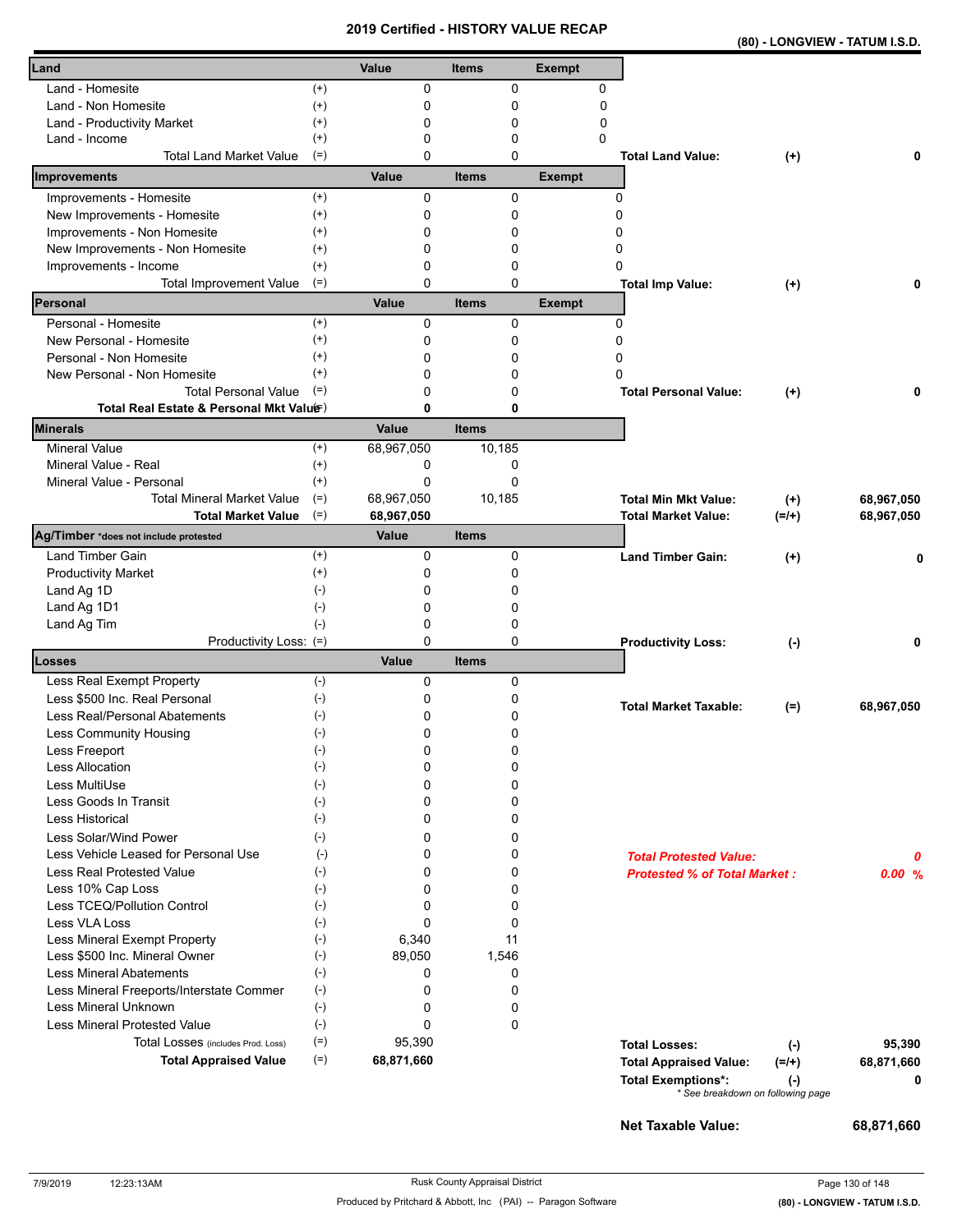**(80) - LONGVIEW - TATUM I.S.D.** 

| <b>Count of Homesteads</b>              |   |                                       |                        |          |       |             |              |                                                                     |                                            |                                                         |                                  |
|-----------------------------------------|---|---------------------------------------|------------------------|----------|-------|-------------|--------------|---------------------------------------------------------------------|--------------------------------------------|---------------------------------------------------------|----------------------------------|
| н                                       | s | F                                     | в                      | D        | W     | O           | <b>DV</b>    | <b>DV100</b>                                                        | <b>SS First Resp</b>                       | <b>SS Svc Member</b>                                    |                                  |
| 0                                       | 0 | 0                                     | 0                      | 0        | 0     | $\mathbf 0$ | 0            | $\mathbf 0$                                                         | 0                                          | 0                                                       |                                  |
| <b>Owner and Parcel Counts</b>          |   |                                       |                        |          |       |             |              |                                                                     |                                            |                                                         |                                  |
| <b>Total Parcels*:</b>                  |   |                                       |                        |          |       |             |              | 10,185 * Parcel count is figured by parcel per ownership sequences. |                                            |                                                         |                                  |
| <b>Total Owners:</b>                    |   |                                       |                        | 1,396    |       |             |              |                                                                     |                                            |                                                         |                                  |
| <b>Ported Homestead/Charity Amounts</b> |   |                                       |                        |          | Value |             |              | <b>Items</b>                                                        |                                            |                                                         |                                  |
| DV Donated Home (Charity)               |   |                                       |                        | $(+)$    |       |             | $\Omega$     |                                                                     | $\Omega$                                   |                                                         |                                  |
|                                         |   | SS of a Service Member Ported Amount  |                        | $(+)$    |       |             | $\Omega$     |                                                                     | n                                          |                                                         |                                  |
|                                         |   | SS of a First Responder Ported Amount |                        | $^{(+)}$ |       |             |              |                                                                     |                                            |                                                         |                                  |
|                                         |   | SS of DV Donated Home Ported Amount   |                        | $(+)$    |       |             | n            |                                                                     | n                                          |                                                         |                                  |
| SS of 100% DV Ported Amount             |   |                                       |                        | $(+)$    |       |             | 0            |                                                                     | 0                                          |                                                         |                                  |
| <b>Homestead Exemptions</b>             |   |                                       |                        |          | Value |             |              | <b>Items</b>                                                        |                                            |                                                         |                                  |
| Homestead H,S                           |   |                                       |                        | $(+)$    |       |             | $\Omega$     |                                                                     | $\Omega$                                   |                                                         |                                  |
| Senior S                                |   |                                       |                        | $^{(+)}$ |       |             | $\Omega$     |                                                                     | $\Omega$                                   | H - Homestead                                           | D - Disabled Only                |
| Disabled B                              |   |                                       |                        | $^{(+)}$ |       |             |              |                                                                     | n                                          | S - Over 65<br>F - Disabled Widow                       | W - Widow<br>O - Over 65 (No HS) |
| DV 100%                                 |   |                                       |                        | $^{(+)}$ |       |             |              |                                                                     | <sup>0</sup>                               | <b>B</b> - Disabled                                     | DV - Disabled Veteran            |
|                                         |   | Surviving Spouse of a Service Member  |                        | $(+)$    |       |             |              |                                                                     | n                                          | DV100 (1, 2, 3) - 100% Disabled Veteran                 |                                  |
|                                         |   | Survivng Spouse of a First Responder  |                        | $(+)$    |       |             |              |                                                                     | 0                                          | 4 (4B, 4H, 4S) - Surviving Spouse of a Service Member   |                                  |
|                                         |   |                                       | Total Reimbursable (=) |          |       |             |              |                                                                     | 0                                          | 5* (5B, 5H, 5S) - Surviving Spouse of a First Responder |                                  |
| <b>Local Discount</b>                   |   |                                       |                        | $^{(+)}$ |       |             |              |                                                                     |                                            |                                                         |                                  |
| <b>Disabled Veteran</b>                 |   |                                       |                        | $^{(+)}$ |       |             |              |                                                                     |                                            |                                                         |                                  |
| Optional 65                             |   |                                       |                        | $^{(+)}$ |       |             |              |                                                                     |                                            |                                                         |                                  |
| <b>Local Disabled</b>                   |   |                                       |                        | $^{(+)}$ |       |             |              |                                                                     |                                            |                                                         |                                  |
| <b>State Homestead</b>                  |   |                                       |                        | $^{(+)}$ |       |             | <sup>0</sup> |                                                                     | 0                                          |                                                         |                                  |
| $(=)$<br><b>Total Exemptions</b>        |   |                                       |                        |          |       |             |              |                                                                     | <b>0</b> (includes Ported/Charity Amounts) |                                                         |                                  |
| <b>Special Certified Totals</b>         |   |                                       |                        |          |       |             |              |                                                                     |                                            |                                                         |                                  |

#### **Exempt Value of First Time Absolute Exemption**

**Exempt Value of First Time Partial Exemption**

 **New AG/Timber**

Value Loss Market Taxable

#### **New Improvement/Personal**

Market

Taxable

**Market Taxable** 

#### **Average Values\* (includes protested & exempt value)**

# **Parcels**

**Market**

**Taxable** 

|                |              |       |      |           |                                      | <b>Category Code Breakdown</b> |                     |          |                |                                    |                                    |
|----------------|--------------|-------|------|-----------|--------------------------------------|--------------------------------|---------------------|----------|----------------|------------------------------------|------------------------------------|
| Cat<br>Code    | <b>Items</b> | Acres | Land | Ag/Timber | <b>Productivity</b><br><b>Market</b> | Taxable<br>Land                | <b>Improvements</b> | Personal | <b>Mineral</b> | <b>Total Mkt</b><br><b>Taxable</b> | <b>Total Net</b><br><b>Taxable</b> |
| G <sub>1</sub> | 8,628        | 0.000 | 0    | υ         | 0                                    | 0                              | 0                   |          | 68,871,660     | 68,871,660                         | 68,871,660                         |
| $\mathbf{G}^*$ | 8,628        | 0.000 | 0    | 0         | 0                                    | 0                              | 0                   | 0        | 68,871,660     | 68,871,660                         | 68,871,660                         |
| XC             | .546         | 0.000 | 0    | 0         | 0                                    | 0                              | 0                   |          | 89,050         | 89,050                             | 0                                  |
| XV             | 11           | 0.000 | 0    | 0         | 0                                    | 0                              | 0                   |          | 6,340          | 6,340                              | 0                                  |
| $X^*$          | l.557        | 0.000 | 0    | 0         | 0                                    | 0                              | 0                   | 0        | 95,390         | 95,390                             | $\mathbf 0$                        |
|                | 10.185       | .000  |      |           | 0                                    |                                | $\Omega$            |          | 68.967.050     | 68.967.050                         | 68,871,660                         |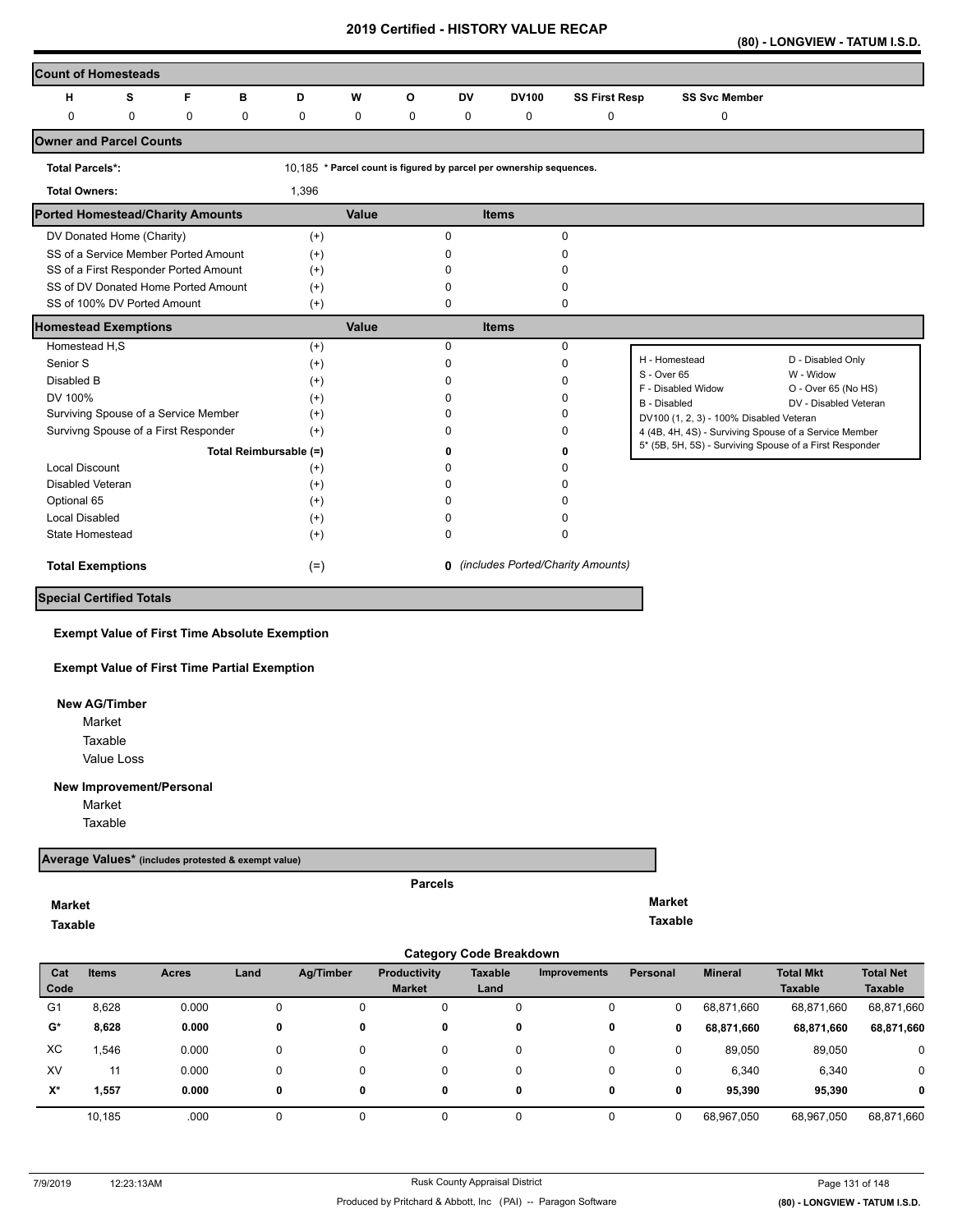| Land - Homesite<br>0<br>$^{(+)}$<br>0<br>0<br>$^{(+)}$<br>0<br>$\mathbf 0$<br>Land - Non Homesite<br>0<br>0<br>0<br>$^{(+)}$<br>0<br>Land - Productivity Market<br>0<br>$^{(+)}$<br>0<br>0<br>Land - Income<br>0<br><b>Total Land Market Value</b><br>$(=)$<br>0<br><b>Total Land Value:</b><br>$(+)$<br>0<br>Value<br><b>Items</b><br><b>Exempt</b><br>0<br>0<br>0<br>Improvements - Homesite<br>$^{(+)}$<br>$^{(+)}$<br>0<br>0<br>0<br>New Improvements - Homesite<br>Improvements - Non Homesite<br>$^{(+)}$<br>0<br>0<br>0<br>0<br>New Improvements - Non Homesite<br>$^{(+)}$<br>0<br>0<br>Improvements - Income<br>$^{(+)}$<br>0<br>0<br>0<br>$(=)$<br>0<br><b>Total Improvement Value</b><br>0<br><b>Total Imp Value:</b><br>0<br>$^{(+)}$<br>Value<br><b>Items</b><br><b>Exempt</b><br>$(+)$<br>Personal - Homesite<br>0<br>0<br>0<br>$^{(+)}$<br>New Personal - Homesite<br>0<br>0<br>0<br>$^{(+)}$<br>Personal - Non Homesite<br>0<br>0<br>0<br>$^{(+)}$<br>0<br>0<br>New Personal - Non Homesite<br>0<br><b>Total Personal Value</b><br>$(=)$<br>0<br>0<br><b>Total Personal Value:</b><br>$(+)$<br>0<br>Total Real Estate & Personal Mkt Valuer)<br>0<br>0<br><b>Minerals</b><br>Value<br><b>Items</b><br><b>Mineral Value</b><br>$^{(+)}$<br>172,090<br>473<br>Mineral Value - Real<br>$^{(+)}$<br>0<br>0<br>0<br>$\mathbf 0$<br>Mineral Value - Personal<br>$^{(+)}$<br><b>Total Mineral Market Value</b><br>$(=)$<br>172,090<br>473<br>172,090<br><b>Total Min Mkt Value:</b><br>$^{(+)}$<br>$(=)$<br>172,090<br>172,090<br><b>Total Market Value</b><br><b>Total Market Value:</b><br>$(=/+)$<br>Ag/Timber *does not include protested<br>Value<br><b>Items</b><br><b>Land Timber Gain</b><br>0<br>0<br>$^{(+)}$<br><b>Land Timber Gain:</b><br>$(+)$<br>0<br><b>Productivity Market</b><br>$^{(+)}$<br>0<br>0<br>$(-)$<br>Land Ag 1D<br>0<br>0<br>0<br>Land Ag 1D1<br>$(-)$<br>0<br>$(-)$<br>0<br>Land Ag Tim<br>0<br>0<br>Productivity Loss: (=)<br>0<br><b>Productivity Loss:</b><br>$(-)$<br>0<br>Losses<br>Value<br><b>Items</b><br>$(-)$<br>Less Real Exempt Property<br>0<br>0<br>$(-)$<br>0<br>Less \$500 Inc. Real Personal<br>0<br><b>Total Market Taxable:</b><br>172,090<br>$(=)$<br>Less Real/Personal Abatements<br>$(\text{-})$<br>0<br>0<br>0<br>0<br>Less Community Housing<br>$(\cdot)$<br>Less Freeport<br>$(\textnormal{-})$<br>0<br>0<br>0<br><b>Less Allocation</b><br>$(-)$<br>0<br>Less MultiUse<br>$(-)$<br>0<br>0<br>0<br>Less Goods In Transit<br>$(-)$<br>0<br>$(-)$<br><b>Less Historical</b><br>0<br>0<br>Less Solar/Wind Power<br>$(-)$<br>0<br>0<br>Less Vehicle Leased for Personal Use<br>$(-)$<br>0<br>0<br><b>Total Protested Value:</b><br>0<br>Less Real Protested Value<br>$(-)$<br>0<br>0<br><b>Protested % of Total Market:</b><br>0.00%<br>Less 10% Cap Loss<br>$(-)$<br>0<br>0<br>Less TCEQ/Pollution Control<br>0<br>0<br>$(\cdot)$<br>Less VLA Loss<br>$(-)$<br>0<br>0<br>$\overline{2}$<br>200<br>Less Mineral Exempt Property<br>$(-)$<br>$(-)$<br>233<br>Less \$500 Inc. Mineral Owner<br>8,130<br><b>Less Mineral Abatements</b><br>$(-)$<br>0<br>0<br>0<br>0<br>Less Mineral Freeports/Interstate Commer<br>$(-)$<br>$(-)$<br>Less Mineral Unknown<br>0<br>0<br>Less Mineral Protested Value<br>$(-)$<br>0<br>$\mathbf 0$<br>$(=)$<br>8,330<br>Total Losses (includes Prod. Loss)<br><b>Total Losses:</b><br>8,330<br>$(-)$<br>$(=)$<br>163,760<br><b>Total Appraised Value</b><br><b>Total Appraised Value:</b><br>$(=/+)$<br>163,760<br><b>Total Exemptions*:</b><br>0<br>$(\cdot)$<br>* See breakdown on following page<br>Net Taxable Value:<br>163,760 |              |       |              |               |  |  |
|-------------------------------------------------------------------------------------------------------------------------------------------------------------------------------------------------------------------------------------------------------------------------------------------------------------------------------------------------------------------------------------------------------------------------------------------------------------------------------------------------------------------------------------------------------------------------------------------------------------------------------------------------------------------------------------------------------------------------------------------------------------------------------------------------------------------------------------------------------------------------------------------------------------------------------------------------------------------------------------------------------------------------------------------------------------------------------------------------------------------------------------------------------------------------------------------------------------------------------------------------------------------------------------------------------------------------------------------------------------------------------------------------------------------------------------------------------------------------------------------------------------------------------------------------------------------------------------------------------------------------------------------------------------------------------------------------------------------------------------------------------------------------------------------------------------------------------------------------------------------------------------------------------------------------------------------------------------------------------------------------------------------------------------------------------------------------------------------------------------------------------------------------------------------------------------------------------------------------------------------------------------------------------------------------------------------------------------------------------------------------------------------------------------------------------------------------------------------------------------------------------------------------------------------------------------------------------------------------------------------------------------------------------------------------------------------------------------------------------------------------------------------------------------------------------------------------------------------------------------------------------------------------------------------------------------------------------------------------------------------------------------------------------------------------------------------------------------------------------------------------------------------------------------------------------------------------------------------------------------------------------------------------------------------------------------------------------------------------------------------------------------------------------------------------------------------------------------------------------------------------------------------------------------------------------------------------------------------------------------------------------|--------------|-------|--------------|---------------|--|--|
|                                                                                                                                                                                                                                                                                                                                                                                                                                                                                                                                                                                                                                                                                                                                                                                                                                                                                                                                                                                                                                                                                                                                                                                                                                                                                                                                                                                                                                                                                                                                                                                                                                                                                                                                                                                                                                                                                                                                                                                                                                                                                                                                                                                                                                                                                                                                                                                                                                                                                                                                                                                                                                                                                                                                                                                                                                                                                                                                                                                                                                                                                                                                                                                                                                                                                                                                                                                                                                                                                                                                                                                                                               | Land         | Value | <b>Items</b> | <b>Exempt</b> |  |  |
|                                                                                                                                                                                                                                                                                                                                                                                                                                                                                                                                                                                                                                                                                                                                                                                                                                                                                                                                                                                                                                                                                                                                                                                                                                                                                                                                                                                                                                                                                                                                                                                                                                                                                                                                                                                                                                                                                                                                                                                                                                                                                                                                                                                                                                                                                                                                                                                                                                                                                                                                                                                                                                                                                                                                                                                                                                                                                                                                                                                                                                                                                                                                                                                                                                                                                                                                                                                                                                                                                                                                                                                                                               |              |       |              |               |  |  |
|                                                                                                                                                                                                                                                                                                                                                                                                                                                                                                                                                                                                                                                                                                                                                                                                                                                                                                                                                                                                                                                                                                                                                                                                                                                                                                                                                                                                                                                                                                                                                                                                                                                                                                                                                                                                                                                                                                                                                                                                                                                                                                                                                                                                                                                                                                                                                                                                                                                                                                                                                                                                                                                                                                                                                                                                                                                                                                                                                                                                                                                                                                                                                                                                                                                                                                                                                                                                                                                                                                                                                                                                                               |              |       |              |               |  |  |
|                                                                                                                                                                                                                                                                                                                                                                                                                                                                                                                                                                                                                                                                                                                                                                                                                                                                                                                                                                                                                                                                                                                                                                                                                                                                                                                                                                                                                                                                                                                                                                                                                                                                                                                                                                                                                                                                                                                                                                                                                                                                                                                                                                                                                                                                                                                                                                                                                                                                                                                                                                                                                                                                                                                                                                                                                                                                                                                                                                                                                                                                                                                                                                                                                                                                                                                                                                                                                                                                                                                                                                                                                               |              |       |              |               |  |  |
|                                                                                                                                                                                                                                                                                                                                                                                                                                                                                                                                                                                                                                                                                                                                                                                                                                                                                                                                                                                                                                                                                                                                                                                                                                                                                                                                                                                                                                                                                                                                                                                                                                                                                                                                                                                                                                                                                                                                                                                                                                                                                                                                                                                                                                                                                                                                                                                                                                                                                                                                                                                                                                                                                                                                                                                                                                                                                                                                                                                                                                                                                                                                                                                                                                                                                                                                                                                                                                                                                                                                                                                                                               |              |       |              |               |  |  |
|                                                                                                                                                                                                                                                                                                                                                                                                                                                                                                                                                                                                                                                                                                                                                                                                                                                                                                                                                                                                                                                                                                                                                                                                                                                                                                                                                                                                                                                                                                                                                                                                                                                                                                                                                                                                                                                                                                                                                                                                                                                                                                                                                                                                                                                                                                                                                                                                                                                                                                                                                                                                                                                                                                                                                                                                                                                                                                                                                                                                                                                                                                                                                                                                                                                                                                                                                                                                                                                                                                                                                                                                                               |              |       |              |               |  |  |
|                                                                                                                                                                                                                                                                                                                                                                                                                                                                                                                                                                                                                                                                                                                                                                                                                                                                                                                                                                                                                                                                                                                                                                                                                                                                                                                                                                                                                                                                                                                                                                                                                                                                                                                                                                                                                                                                                                                                                                                                                                                                                                                                                                                                                                                                                                                                                                                                                                                                                                                                                                                                                                                                                                                                                                                                                                                                                                                                                                                                                                                                                                                                                                                                                                                                                                                                                                                                                                                                                                                                                                                                                               | Improvements |       |              |               |  |  |
|                                                                                                                                                                                                                                                                                                                                                                                                                                                                                                                                                                                                                                                                                                                                                                                                                                                                                                                                                                                                                                                                                                                                                                                                                                                                                                                                                                                                                                                                                                                                                                                                                                                                                                                                                                                                                                                                                                                                                                                                                                                                                                                                                                                                                                                                                                                                                                                                                                                                                                                                                                                                                                                                                                                                                                                                                                                                                                                                                                                                                                                                                                                                                                                                                                                                                                                                                                                                                                                                                                                                                                                                                               |              |       |              |               |  |  |
|                                                                                                                                                                                                                                                                                                                                                                                                                                                                                                                                                                                                                                                                                                                                                                                                                                                                                                                                                                                                                                                                                                                                                                                                                                                                                                                                                                                                                                                                                                                                                                                                                                                                                                                                                                                                                                                                                                                                                                                                                                                                                                                                                                                                                                                                                                                                                                                                                                                                                                                                                                                                                                                                                                                                                                                                                                                                                                                                                                                                                                                                                                                                                                                                                                                                                                                                                                                                                                                                                                                                                                                                                               |              |       |              |               |  |  |
|                                                                                                                                                                                                                                                                                                                                                                                                                                                                                                                                                                                                                                                                                                                                                                                                                                                                                                                                                                                                                                                                                                                                                                                                                                                                                                                                                                                                                                                                                                                                                                                                                                                                                                                                                                                                                                                                                                                                                                                                                                                                                                                                                                                                                                                                                                                                                                                                                                                                                                                                                                                                                                                                                                                                                                                                                                                                                                                                                                                                                                                                                                                                                                                                                                                                                                                                                                                                                                                                                                                                                                                                                               |              |       |              |               |  |  |
|                                                                                                                                                                                                                                                                                                                                                                                                                                                                                                                                                                                                                                                                                                                                                                                                                                                                                                                                                                                                                                                                                                                                                                                                                                                                                                                                                                                                                                                                                                                                                                                                                                                                                                                                                                                                                                                                                                                                                                                                                                                                                                                                                                                                                                                                                                                                                                                                                                                                                                                                                                                                                                                                                                                                                                                                                                                                                                                                                                                                                                                                                                                                                                                                                                                                                                                                                                                                                                                                                                                                                                                                                               |              |       |              |               |  |  |
|                                                                                                                                                                                                                                                                                                                                                                                                                                                                                                                                                                                                                                                                                                                                                                                                                                                                                                                                                                                                                                                                                                                                                                                                                                                                                                                                                                                                                                                                                                                                                                                                                                                                                                                                                                                                                                                                                                                                                                                                                                                                                                                                                                                                                                                                                                                                                                                                                                                                                                                                                                                                                                                                                                                                                                                                                                                                                                                                                                                                                                                                                                                                                                                                                                                                                                                                                                                                                                                                                                                                                                                                                               |              |       |              |               |  |  |
|                                                                                                                                                                                                                                                                                                                                                                                                                                                                                                                                                                                                                                                                                                                                                                                                                                                                                                                                                                                                                                                                                                                                                                                                                                                                                                                                                                                                                                                                                                                                                                                                                                                                                                                                                                                                                                                                                                                                                                                                                                                                                                                                                                                                                                                                                                                                                                                                                                                                                                                                                                                                                                                                                                                                                                                                                                                                                                                                                                                                                                                                                                                                                                                                                                                                                                                                                                                                                                                                                                                                                                                                                               |              |       |              |               |  |  |
|                                                                                                                                                                                                                                                                                                                                                                                                                                                                                                                                                                                                                                                                                                                                                                                                                                                                                                                                                                                                                                                                                                                                                                                                                                                                                                                                                                                                                                                                                                                                                                                                                                                                                                                                                                                                                                                                                                                                                                                                                                                                                                                                                                                                                                                                                                                                                                                                                                                                                                                                                                                                                                                                                                                                                                                                                                                                                                                                                                                                                                                                                                                                                                                                                                                                                                                                                                                                                                                                                                                                                                                                                               | Personal     |       |              |               |  |  |
|                                                                                                                                                                                                                                                                                                                                                                                                                                                                                                                                                                                                                                                                                                                                                                                                                                                                                                                                                                                                                                                                                                                                                                                                                                                                                                                                                                                                                                                                                                                                                                                                                                                                                                                                                                                                                                                                                                                                                                                                                                                                                                                                                                                                                                                                                                                                                                                                                                                                                                                                                                                                                                                                                                                                                                                                                                                                                                                                                                                                                                                                                                                                                                                                                                                                                                                                                                                                                                                                                                                                                                                                                               |              |       |              |               |  |  |
|                                                                                                                                                                                                                                                                                                                                                                                                                                                                                                                                                                                                                                                                                                                                                                                                                                                                                                                                                                                                                                                                                                                                                                                                                                                                                                                                                                                                                                                                                                                                                                                                                                                                                                                                                                                                                                                                                                                                                                                                                                                                                                                                                                                                                                                                                                                                                                                                                                                                                                                                                                                                                                                                                                                                                                                                                                                                                                                                                                                                                                                                                                                                                                                                                                                                                                                                                                                                                                                                                                                                                                                                                               |              |       |              |               |  |  |
|                                                                                                                                                                                                                                                                                                                                                                                                                                                                                                                                                                                                                                                                                                                                                                                                                                                                                                                                                                                                                                                                                                                                                                                                                                                                                                                                                                                                                                                                                                                                                                                                                                                                                                                                                                                                                                                                                                                                                                                                                                                                                                                                                                                                                                                                                                                                                                                                                                                                                                                                                                                                                                                                                                                                                                                                                                                                                                                                                                                                                                                                                                                                                                                                                                                                                                                                                                                                                                                                                                                                                                                                                               |              |       |              |               |  |  |
|                                                                                                                                                                                                                                                                                                                                                                                                                                                                                                                                                                                                                                                                                                                                                                                                                                                                                                                                                                                                                                                                                                                                                                                                                                                                                                                                                                                                                                                                                                                                                                                                                                                                                                                                                                                                                                                                                                                                                                                                                                                                                                                                                                                                                                                                                                                                                                                                                                                                                                                                                                                                                                                                                                                                                                                                                                                                                                                                                                                                                                                                                                                                                                                                                                                                                                                                                                                                                                                                                                                                                                                                                               |              |       |              |               |  |  |
|                                                                                                                                                                                                                                                                                                                                                                                                                                                                                                                                                                                                                                                                                                                                                                                                                                                                                                                                                                                                                                                                                                                                                                                                                                                                                                                                                                                                                                                                                                                                                                                                                                                                                                                                                                                                                                                                                                                                                                                                                                                                                                                                                                                                                                                                                                                                                                                                                                                                                                                                                                                                                                                                                                                                                                                                                                                                                                                                                                                                                                                                                                                                                                                                                                                                                                                                                                                                                                                                                                                                                                                                                               |              |       |              |               |  |  |
|                                                                                                                                                                                                                                                                                                                                                                                                                                                                                                                                                                                                                                                                                                                                                                                                                                                                                                                                                                                                                                                                                                                                                                                                                                                                                                                                                                                                                                                                                                                                                                                                                                                                                                                                                                                                                                                                                                                                                                                                                                                                                                                                                                                                                                                                                                                                                                                                                                                                                                                                                                                                                                                                                                                                                                                                                                                                                                                                                                                                                                                                                                                                                                                                                                                                                                                                                                                                                                                                                                                                                                                                                               |              |       |              |               |  |  |
|                                                                                                                                                                                                                                                                                                                                                                                                                                                                                                                                                                                                                                                                                                                                                                                                                                                                                                                                                                                                                                                                                                                                                                                                                                                                                                                                                                                                                                                                                                                                                                                                                                                                                                                                                                                                                                                                                                                                                                                                                                                                                                                                                                                                                                                                                                                                                                                                                                                                                                                                                                                                                                                                                                                                                                                                                                                                                                                                                                                                                                                                                                                                                                                                                                                                                                                                                                                                                                                                                                                                                                                                                               |              |       |              |               |  |  |
|                                                                                                                                                                                                                                                                                                                                                                                                                                                                                                                                                                                                                                                                                                                                                                                                                                                                                                                                                                                                                                                                                                                                                                                                                                                                                                                                                                                                                                                                                                                                                                                                                                                                                                                                                                                                                                                                                                                                                                                                                                                                                                                                                                                                                                                                                                                                                                                                                                                                                                                                                                                                                                                                                                                                                                                                                                                                                                                                                                                                                                                                                                                                                                                                                                                                                                                                                                                                                                                                                                                                                                                                                               |              |       |              |               |  |  |
|                                                                                                                                                                                                                                                                                                                                                                                                                                                                                                                                                                                                                                                                                                                                                                                                                                                                                                                                                                                                                                                                                                                                                                                                                                                                                                                                                                                                                                                                                                                                                                                                                                                                                                                                                                                                                                                                                                                                                                                                                                                                                                                                                                                                                                                                                                                                                                                                                                                                                                                                                                                                                                                                                                                                                                                                                                                                                                                                                                                                                                                                                                                                                                                                                                                                                                                                                                                                                                                                                                                                                                                                                               |              |       |              |               |  |  |
|                                                                                                                                                                                                                                                                                                                                                                                                                                                                                                                                                                                                                                                                                                                                                                                                                                                                                                                                                                                                                                                                                                                                                                                                                                                                                                                                                                                                                                                                                                                                                                                                                                                                                                                                                                                                                                                                                                                                                                                                                                                                                                                                                                                                                                                                                                                                                                                                                                                                                                                                                                                                                                                                                                                                                                                                                                                                                                                                                                                                                                                                                                                                                                                                                                                                                                                                                                                                                                                                                                                                                                                                                               |              |       |              |               |  |  |
|                                                                                                                                                                                                                                                                                                                                                                                                                                                                                                                                                                                                                                                                                                                                                                                                                                                                                                                                                                                                                                                                                                                                                                                                                                                                                                                                                                                                                                                                                                                                                                                                                                                                                                                                                                                                                                                                                                                                                                                                                                                                                                                                                                                                                                                                                                                                                                                                                                                                                                                                                                                                                                                                                                                                                                                                                                                                                                                                                                                                                                                                                                                                                                                                                                                                                                                                                                                                                                                                                                                                                                                                                               |              |       |              |               |  |  |
|                                                                                                                                                                                                                                                                                                                                                                                                                                                                                                                                                                                                                                                                                                                                                                                                                                                                                                                                                                                                                                                                                                                                                                                                                                                                                                                                                                                                                                                                                                                                                                                                                                                                                                                                                                                                                                                                                                                                                                                                                                                                                                                                                                                                                                                                                                                                                                                                                                                                                                                                                                                                                                                                                                                                                                                                                                                                                                                                                                                                                                                                                                                                                                                                                                                                                                                                                                                                                                                                                                                                                                                                                               |              |       |              |               |  |  |
|                                                                                                                                                                                                                                                                                                                                                                                                                                                                                                                                                                                                                                                                                                                                                                                                                                                                                                                                                                                                                                                                                                                                                                                                                                                                                                                                                                                                                                                                                                                                                                                                                                                                                                                                                                                                                                                                                                                                                                                                                                                                                                                                                                                                                                                                                                                                                                                                                                                                                                                                                                                                                                                                                                                                                                                                                                                                                                                                                                                                                                                                                                                                                                                                                                                                                                                                                                                                                                                                                                                                                                                                                               |              |       |              |               |  |  |
|                                                                                                                                                                                                                                                                                                                                                                                                                                                                                                                                                                                                                                                                                                                                                                                                                                                                                                                                                                                                                                                                                                                                                                                                                                                                                                                                                                                                                                                                                                                                                                                                                                                                                                                                                                                                                                                                                                                                                                                                                                                                                                                                                                                                                                                                                                                                                                                                                                                                                                                                                                                                                                                                                                                                                                                                                                                                                                                                                                                                                                                                                                                                                                                                                                                                                                                                                                                                                                                                                                                                                                                                                               |              |       |              |               |  |  |
|                                                                                                                                                                                                                                                                                                                                                                                                                                                                                                                                                                                                                                                                                                                                                                                                                                                                                                                                                                                                                                                                                                                                                                                                                                                                                                                                                                                                                                                                                                                                                                                                                                                                                                                                                                                                                                                                                                                                                                                                                                                                                                                                                                                                                                                                                                                                                                                                                                                                                                                                                                                                                                                                                                                                                                                                                                                                                                                                                                                                                                                                                                                                                                                                                                                                                                                                                                                                                                                                                                                                                                                                                               |              |       |              |               |  |  |
|                                                                                                                                                                                                                                                                                                                                                                                                                                                                                                                                                                                                                                                                                                                                                                                                                                                                                                                                                                                                                                                                                                                                                                                                                                                                                                                                                                                                                                                                                                                                                                                                                                                                                                                                                                                                                                                                                                                                                                                                                                                                                                                                                                                                                                                                                                                                                                                                                                                                                                                                                                                                                                                                                                                                                                                                                                                                                                                                                                                                                                                                                                                                                                                                                                                                                                                                                                                                                                                                                                                                                                                                                               |              |       |              |               |  |  |
|                                                                                                                                                                                                                                                                                                                                                                                                                                                                                                                                                                                                                                                                                                                                                                                                                                                                                                                                                                                                                                                                                                                                                                                                                                                                                                                                                                                                                                                                                                                                                                                                                                                                                                                                                                                                                                                                                                                                                                                                                                                                                                                                                                                                                                                                                                                                                                                                                                                                                                                                                                                                                                                                                                                                                                                                                                                                                                                                                                                                                                                                                                                                                                                                                                                                                                                                                                                                                                                                                                                                                                                                                               |              |       |              |               |  |  |
|                                                                                                                                                                                                                                                                                                                                                                                                                                                                                                                                                                                                                                                                                                                                                                                                                                                                                                                                                                                                                                                                                                                                                                                                                                                                                                                                                                                                                                                                                                                                                                                                                                                                                                                                                                                                                                                                                                                                                                                                                                                                                                                                                                                                                                                                                                                                                                                                                                                                                                                                                                                                                                                                                                                                                                                                                                                                                                                                                                                                                                                                                                                                                                                                                                                                                                                                                                                                                                                                                                                                                                                                                               |              |       |              |               |  |  |
|                                                                                                                                                                                                                                                                                                                                                                                                                                                                                                                                                                                                                                                                                                                                                                                                                                                                                                                                                                                                                                                                                                                                                                                                                                                                                                                                                                                                                                                                                                                                                                                                                                                                                                                                                                                                                                                                                                                                                                                                                                                                                                                                                                                                                                                                                                                                                                                                                                                                                                                                                                                                                                                                                                                                                                                                                                                                                                                                                                                                                                                                                                                                                                                                                                                                                                                                                                                                                                                                                                                                                                                                                               |              |       |              |               |  |  |
|                                                                                                                                                                                                                                                                                                                                                                                                                                                                                                                                                                                                                                                                                                                                                                                                                                                                                                                                                                                                                                                                                                                                                                                                                                                                                                                                                                                                                                                                                                                                                                                                                                                                                                                                                                                                                                                                                                                                                                                                                                                                                                                                                                                                                                                                                                                                                                                                                                                                                                                                                                                                                                                                                                                                                                                                                                                                                                                                                                                                                                                                                                                                                                                                                                                                                                                                                                                                                                                                                                                                                                                                                               |              |       |              |               |  |  |
|                                                                                                                                                                                                                                                                                                                                                                                                                                                                                                                                                                                                                                                                                                                                                                                                                                                                                                                                                                                                                                                                                                                                                                                                                                                                                                                                                                                                                                                                                                                                                                                                                                                                                                                                                                                                                                                                                                                                                                                                                                                                                                                                                                                                                                                                                                                                                                                                                                                                                                                                                                                                                                                                                                                                                                                                                                                                                                                                                                                                                                                                                                                                                                                                                                                                                                                                                                                                                                                                                                                                                                                                                               |              |       |              |               |  |  |
|                                                                                                                                                                                                                                                                                                                                                                                                                                                                                                                                                                                                                                                                                                                                                                                                                                                                                                                                                                                                                                                                                                                                                                                                                                                                                                                                                                                                                                                                                                                                                                                                                                                                                                                                                                                                                                                                                                                                                                                                                                                                                                                                                                                                                                                                                                                                                                                                                                                                                                                                                                                                                                                                                                                                                                                                                                                                                                                                                                                                                                                                                                                                                                                                                                                                                                                                                                                                                                                                                                                                                                                                                               |              |       |              |               |  |  |
|                                                                                                                                                                                                                                                                                                                                                                                                                                                                                                                                                                                                                                                                                                                                                                                                                                                                                                                                                                                                                                                                                                                                                                                                                                                                                                                                                                                                                                                                                                                                                                                                                                                                                                                                                                                                                                                                                                                                                                                                                                                                                                                                                                                                                                                                                                                                                                                                                                                                                                                                                                                                                                                                                                                                                                                                                                                                                                                                                                                                                                                                                                                                                                                                                                                                                                                                                                                                                                                                                                                                                                                                                               |              |       |              |               |  |  |
|                                                                                                                                                                                                                                                                                                                                                                                                                                                                                                                                                                                                                                                                                                                                                                                                                                                                                                                                                                                                                                                                                                                                                                                                                                                                                                                                                                                                                                                                                                                                                                                                                                                                                                                                                                                                                                                                                                                                                                                                                                                                                                                                                                                                                                                                                                                                                                                                                                                                                                                                                                                                                                                                                                                                                                                                                                                                                                                                                                                                                                                                                                                                                                                                                                                                                                                                                                                                                                                                                                                                                                                                                               |              |       |              |               |  |  |
|                                                                                                                                                                                                                                                                                                                                                                                                                                                                                                                                                                                                                                                                                                                                                                                                                                                                                                                                                                                                                                                                                                                                                                                                                                                                                                                                                                                                                                                                                                                                                                                                                                                                                                                                                                                                                                                                                                                                                                                                                                                                                                                                                                                                                                                                                                                                                                                                                                                                                                                                                                                                                                                                                                                                                                                                                                                                                                                                                                                                                                                                                                                                                                                                                                                                                                                                                                                                                                                                                                                                                                                                                               |              |       |              |               |  |  |
|                                                                                                                                                                                                                                                                                                                                                                                                                                                                                                                                                                                                                                                                                                                                                                                                                                                                                                                                                                                                                                                                                                                                                                                                                                                                                                                                                                                                                                                                                                                                                                                                                                                                                                                                                                                                                                                                                                                                                                                                                                                                                                                                                                                                                                                                                                                                                                                                                                                                                                                                                                                                                                                                                                                                                                                                                                                                                                                                                                                                                                                                                                                                                                                                                                                                                                                                                                                                                                                                                                                                                                                                                               |              |       |              |               |  |  |
|                                                                                                                                                                                                                                                                                                                                                                                                                                                                                                                                                                                                                                                                                                                                                                                                                                                                                                                                                                                                                                                                                                                                                                                                                                                                                                                                                                                                                                                                                                                                                                                                                                                                                                                                                                                                                                                                                                                                                                                                                                                                                                                                                                                                                                                                                                                                                                                                                                                                                                                                                                                                                                                                                                                                                                                                                                                                                                                                                                                                                                                                                                                                                                                                                                                                                                                                                                                                                                                                                                                                                                                                                               |              |       |              |               |  |  |
|                                                                                                                                                                                                                                                                                                                                                                                                                                                                                                                                                                                                                                                                                                                                                                                                                                                                                                                                                                                                                                                                                                                                                                                                                                                                                                                                                                                                                                                                                                                                                                                                                                                                                                                                                                                                                                                                                                                                                                                                                                                                                                                                                                                                                                                                                                                                                                                                                                                                                                                                                                                                                                                                                                                                                                                                                                                                                                                                                                                                                                                                                                                                                                                                                                                                                                                                                                                                                                                                                                                                                                                                                               |              |       |              |               |  |  |
|                                                                                                                                                                                                                                                                                                                                                                                                                                                                                                                                                                                                                                                                                                                                                                                                                                                                                                                                                                                                                                                                                                                                                                                                                                                                                                                                                                                                                                                                                                                                                                                                                                                                                                                                                                                                                                                                                                                                                                                                                                                                                                                                                                                                                                                                                                                                                                                                                                                                                                                                                                                                                                                                                                                                                                                                                                                                                                                                                                                                                                                                                                                                                                                                                                                                                                                                                                                                                                                                                                                                                                                                                               |              |       |              |               |  |  |
|                                                                                                                                                                                                                                                                                                                                                                                                                                                                                                                                                                                                                                                                                                                                                                                                                                                                                                                                                                                                                                                                                                                                                                                                                                                                                                                                                                                                                                                                                                                                                                                                                                                                                                                                                                                                                                                                                                                                                                                                                                                                                                                                                                                                                                                                                                                                                                                                                                                                                                                                                                                                                                                                                                                                                                                                                                                                                                                                                                                                                                                                                                                                                                                                                                                                                                                                                                                                                                                                                                                                                                                                                               |              |       |              |               |  |  |
|                                                                                                                                                                                                                                                                                                                                                                                                                                                                                                                                                                                                                                                                                                                                                                                                                                                                                                                                                                                                                                                                                                                                                                                                                                                                                                                                                                                                                                                                                                                                                                                                                                                                                                                                                                                                                                                                                                                                                                                                                                                                                                                                                                                                                                                                                                                                                                                                                                                                                                                                                                                                                                                                                                                                                                                                                                                                                                                                                                                                                                                                                                                                                                                                                                                                                                                                                                                                                                                                                                                                                                                                                               |              |       |              |               |  |  |
|                                                                                                                                                                                                                                                                                                                                                                                                                                                                                                                                                                                                                                                                                                                                                                                                                                                                                                                                                                                                                                                                                                                                                                                                                                                                                                                                                                                                                                                                                                                                                                                                                                                                                                                                                                                                                                                                                                                                                                                                                                                                                                                                                                                                                                                                                                                                                                                                                                                                                                                                                                                                                                                                                                                                                                                                                                                                                                                                                                                                                                                                                                                                                                                                                                                                                                                                                                                                                                                                                                                                                                                                                               |              |       |              |               |  |  |
|                                                                                                                                                                                                                                                                                                                                                                                                                                                                                                                                                                                                                                                                                                                                                                                                                                                                                                                                                                                                                                                                                                                                                                                                                                                                                                                                                                                                                                                                                                                                                                                                                                                                                                                                                                                                                                                                                                                                                                                                                                                                                                                                                                                                                                                                                                                                                                                                                                                                                                                                                                                                                                                                                                                                                                                                                                                                                                                                                                                                                                                                                                                                                                                                                                                                                                                                                                                                                                                                                                                                                                                                                               |              |       |              |               |  |  |
|                                                                                                                                                                                                                                                                                                                                                                                                                                                                                                                                                                                                                                                                                                                                                                                                                                                                                                                                                                                                                                                                                                                                                                                                                                                                                                                                                                                                                                                                                                                                                                                                                                                                                                                                                                                                                                                                                                                                                                                                                                                                                                                                                                                                                                                                                                                                                                                                                                                                                                                                                                                                                                                                                                                                                                                                                                                                                                                                                                                                                                                                                                                                                                                                                                                                                                                                                                                                                                                                                                                                                                                                                               |              |       |              |               |  |  |
|                                                                                                                                                                                                                                                                                                                                                                                                                                                                                                                                                                                                                                                                                                                                                                                                                                                                                                                                                                                                                                                                                                                                                                                                                                                                                                                                                                                                                                                                                                                                                                                                                                                                                                                                                                                                                                                                                                                                                                                                                                                                                                                                                                                                                                                                                                                                                                                                                                                                                                                                                                                                                                                                                                                                                                                                                                                                                                                                                                                                                                                                                                                                                                                                                                                                                                                                                                                                                                                                                                                                                                                                                               |              |       |              |               |  |  |
|                                                                                                                                                                                                                                                                                                                                                                                                                                                                                                                                                                                                                                                                                                                                                                                                                                                                                                                                                                                                                                                                                                                                                                                                                                                                                                                                                                                                                                                                                                                                                                                                                                                                                                                                                                                                                                                                                                                                                                                                                                                                                                                                                                                                                                                                                                                                                                                                                                                                                                                                                                                                                                                                                                                                                                                                                                                                                                                                                                                                                                                                                                                                                                                                                                                                                                                                                                                                                                                                                                                                                                                                                               |              |       |              |               |  |  |
|                                                                                                                                                                                                                                                                                                                                                                                                                                                                                                                                                                                                                                                                                                                                                                                                                                                                                                                                                                                                                                                                                                                                                                                                                                                                                                                                                                                                                                                                                                                                                                                                                                                                                                                                                                                                                                                                                                                                                                                                                                                                                                                                                                                                                                                                                                                                                                                                                                                                                                                                                                                                                                                                                                                                                                                                                                                                                                                                                                                                                                                                                                                                                                                                                                                                                                                                                                                                                                                                                                                                                                                                                               |              |       |              |               |  |  |
|                                                                                                                                                                                                                                                                                                                                                                                                                                                                                                                                                                                                                                                                                                                                                                                                                                                                                                                                                                                                                                                                                                                                                                                                                                                                                                                                                                                                                                                                                                                                                                                                                                                                                                                                                                                                                                                                                                                                                                                                                                                                                                                                                                                                                                                                                                                                                                                                                                                                                                                                                                                                                                                                                                                                                                                                                                                                                                                                                                                                                                                                                                                                                                                                                                                                                                                                                                                                                                                                                                                                                                                                                               |              |       |              |               |  |  |
|                                                                                                                                                                                                                                                                                                                                                                                                                                                                                                                                                                                                                                                                                                                                                                                                                                                                                                                                                                                                                                                                                                                                                                                                                                                                                                                                                                                                                                                                                                                                                                                                                                                                                                                                                                                                                                                                                                                                                                                                                                                                                                                                                                                                                                                                                                                                                                                                                                                                                                                                                                                                                                                                                                                                                                                                                                                                                                                                                                                                                                                                                                                                                                                                                                                                                                                                                                                                                                                                                                                                                                                                                               |              |       |              |               |  |  |
|                                                                                                                                                                                                                                                                                                                                                                                                                                                                                                                                                                                                                                                                                                                                                                                                                                                                                                                                                                                                                                                                                                                                                                                                                                                                                                                                                                                                                                                                                                                                                                                                                                                                                                                                                                                                                                                                                                                                                                                                                                                                                                                                                                                                                                                                                                                                                                                                                                                                                                                                                                                                                                                                                                                                                                                                                                                                                                                                                                                                                                                                                                                                                                                                                                                                                                                                                                                                                                                                                                                                                                                                                               |              |       |              |               |  |  |
|                                                                                                                                                                                                                                                                                                                                                                                                                                                                                                                                                                                                                                                                                                                                                                                                                                                                                                                                                                                                                                                                                                                                                                                                                                                                                                                                                                                                                                                                                                                                                                                                                                                                                                                                                                                                                                                                                                                                                                                                                                                                                                                                                                                                                                                                                                                                                                                                                                                                                                                                                                                                                                                                                                                                                                                                                                                                                                                                                                                                                                                                                                                                                                                                                                                                                                                                                                                                                                                                                                                                                                                                                               |              |       |              |               |  |  |
|                                                                                                                                                                                                                                                                                                                                                                                                                                                                                                                                                                                                                                                                                                                                                                                                                                                                                                                                                                                                                                                                                                                                                                                                                                                                                                                                                                                                                                                                                                                                                                                                                                                                                                                                                                                                                                                                                                                                                                                                                                                                                                                                                                                                                                                                                                                                                                                                                                                                                                                                                                                                                                                                                                                                                                                                                                                                                                                                                                                                                                                                                                                                                                                                                                                                                                                                                                                                                                                                                                                                                                                                                               |              |       |              |               |  |  |
|                                                                                                                                                                                                                                                                                                                                                                                                                                                                                                                                                                                                                                                                                                                                                                                                                                                                                                                                                                                                                                                                                                                                                                                                                                                                                                                                                                                                                                                                                                                                                                                                                                                                                                                                                                                                                                                                                                                                                                                                                                                                                                                                                                                                                                                                                                                                                                                                                                                                                                                                                                                                                                                                                                                                                                                                                                                                                                                                                                                                                                                                                                                                                                                                                                                                                                                                                                                                                                                                                                                                                                                                                               |              |       |              |               |  |  |
|                                                                                                                                                                                                                                                                                                                                                                                                                                                                                                                                                                                                                                                                                                                                                                                                                                                                                                                                                                                                                                                                                                                                                                                                                                                                                                                                                                                                                                                                                                                                                                                                                                                                                                                                                                                                                                                                                                                                                                                                                                                                                                                                                                                                                                                                                                                                                                                                                                                                                                                                                                                                                                                                                                                                                                                                                                                                                                                                                                                                                                                                                                                                                                                                                                                                                                                                                                                                                                                                                                                                                                                                                               |              |       |              |               |  |  |
|                                                                                                                                                                                                                                                                                                                                                                                                                                                                                                                                                                                                                                                                                                                                                                                                                                                                                                                                                                                                                                                                                                                                                                                                                                                                                                                                                                                                                                                                                                                                                                                                                                                                                                                                                                                                                                                                                                                                                                                                                                                                                                                                                                                                                                                                                                                                                                                                                                                                                                                                                                                                                                                                                                                                                                                                                                                                                                                                                                                                                                                                                                                                                                                                                                                                                                                                                                                                                                                                                                                                                                                                                               |              |       |              |               |  |  |
|                                                                                                                                                                                                                                                                                                                                                                                                                                                                                                                                                                                                                                                                                                                                                                                                                                                                                                                                                                                                                                                                                                                                                                                                                                                                                                                                                                                                                                                                                                                                                                                                                                                                                                                                                                                                                                                                                                                                                                                                                                                                                                                                                                                                                                                                                                                                                                                                                                                                                                                                                                                                                                                                                                                                                                                                                                                                                                                                                                                                                                                                                                                                                                                                                                                                                                                                                                                                                                                                                                                                                                                                                               |              |       |              |               |  |  |
|                                                                                                                                                                                                                                                                                                                                                                                                                                                                                                                                                                                                                                                                                                                                                                                                                                                                                                                                                                                                                                                                                                                                                                                                                                                                                                                                                                                                                                                                                                                                                                                                                                                                                                                                                                                                                                                                                                                                                                                                                                                                                                                                                                                                                                                                                                                                                                                                                                                                                                                                                                                                                                                                                                                                                                                                                                                                                                                                                                                                                                                                                                                                                                                                                                                                                                                                                                                                                                                                                                                                                                                                                               |              |       |              |               |  |  |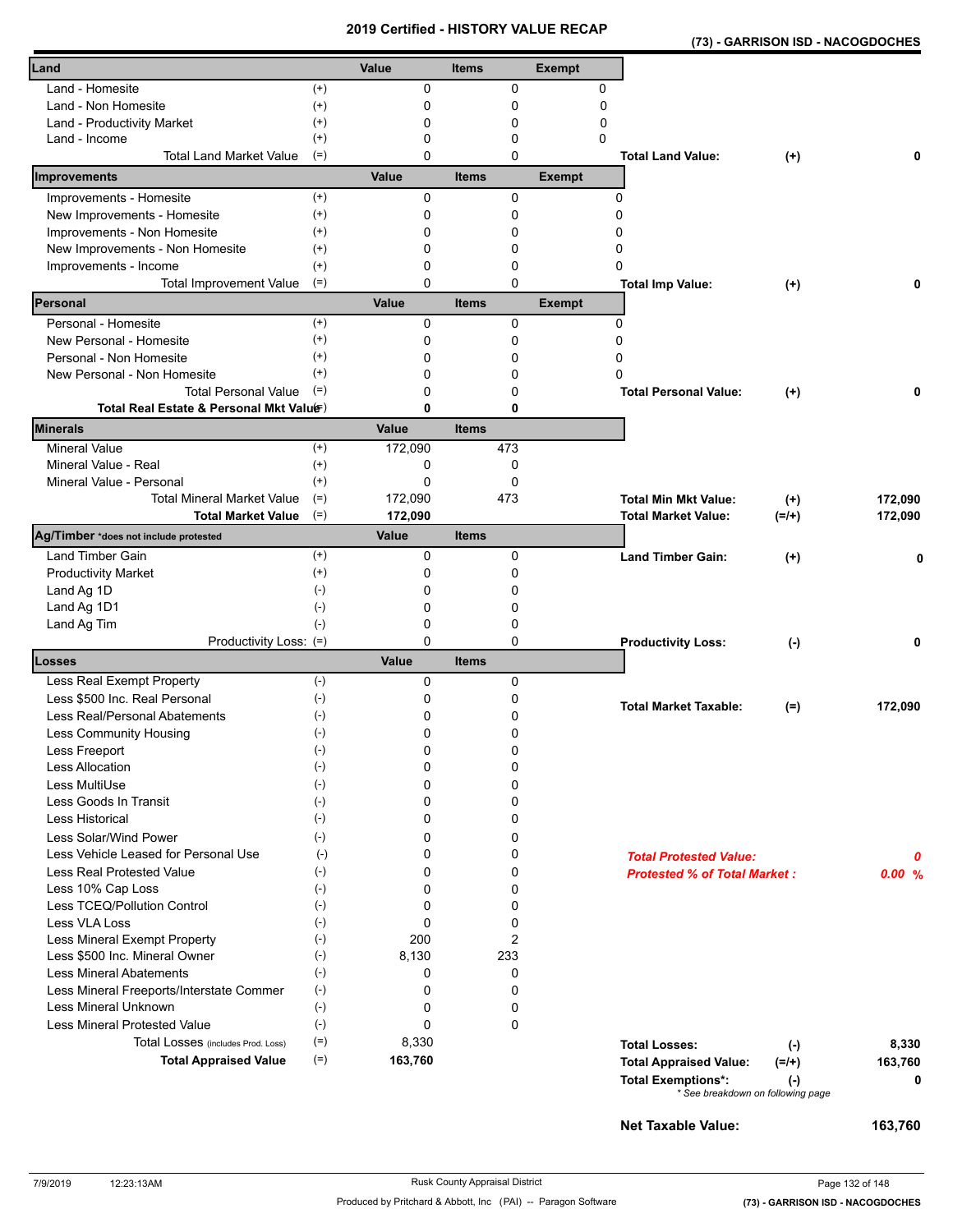**(73) - GARRISON ISD - NACOGDOCHES** 

| <b>Count of Homesteads</b>              |             |             |                        |          |       |                                     |           |                                                                  |                      |                                                         |                                  |
|-----------------------------------------|-------------|-------------|------------------------|----------|-------|-------------------------------------|-----------|------------------------------------------------------------------|----------------------|---------------------------------------------------------|----------------------------------|
| н                                       | s           | F           | в                      | D        | W     | O                                   | <b>DV</b> | <b>DV100</b>                                                     | <b>SS First Resp</b> | <b>SS Svc Member</b>                                    |                                  |
| 0                                       | $\mathbf 0$ | $\mathbf 0$ | $\mathbf 0$            | 0        | 0     | 0                                   | 0         | 0                                                                | $\pmb{0}$            | 0                                                       |                                  |
| <b>Owner and Parcel Counts</b>          |             |             |                        |          |       |                                     |           |                                                                  |                      |                                                         |                                  |
| <b>Total Parcels*:</b>                  |             |             |                        |          |       |                                     |           | 473 * Parcel count is figured by parcel per ownership sequences. |                      |                                                         |                                  |
| <b>Total Owners:</b>                    |             |             |                        | 168      |       |                                     |           |                                                                  |                      |                                                         |                                  |
| <b>Ported Homestead/Charity Amounts</b> |             |             |                        |          | Value |                                     |           | <b>Items</b>                                                     |                      |                                                         |                                  |
| DV Donated Home (Charity)               |             |             |                        | $^{(+)}$ |       |                                     | $\Omega$  |                                                                  | $\Omega$             |                                                         |                                  |
| SS of a Service Member Ported Amount    |             |             |                        | $(+)$    |       |                                     | n         |                                                                  | n                    |                                                         |                                  |
| SS of a First Responder Ported Amount   |             |             |                        | $(+)$    |       |                                     |           |                                                                  |                      |                                                         |                                  |
| SS of DV Donated Home Ported Amount     |             |             |                        | $(+)$    |       |                                     |           |                                                                  | <sup>0</sup>         |                                                         |                                  |
| SS of 100% DV Ported Amount             |             |             |                        | $^{(+)}$ |       |                                     | 0         |                                                                  | 0                    |                                                         |                                  |
| <b>Homestead Exemptions</b>             |             |             |                        |          | Value |                                     |           | <b>Items</b>                                                     |                      |                                                         |                                  |
| Homestead H,S                           |             |             |                        | $(+)$    |       |                                     | $\Omega$  |                                                                  | 0                    |                                                         |                                  |
| Senior S                                |             |             |                        | $^{(+)}$ |       |                                     | n         |                                                                  | $\Omega$             | H - Homestead                                           | D - Disabled Only                |
| Disabled B                              |             |             |                        | $(+)$    |       |                                     |           |                                                                  | n                    | S - Over 65<br>F - Disabled Widow                       | W - Widow<br>O - Over 65 (No HS) |
| DV 100%                                 |             |             |                        | $(+)$    |       |                                     |           |                                                                  | n                    | <b>B</b> - Disabled                                     | DV - Disabled Veteran            |
| Surviving Spouse of a Service Member    |             |             |                        | $(+)$    |       |                                     |           |                                                                  | <sup>0</sup>         | DV100 (1, 2, 3) - 100% Disabled Veteran                 |                                  |
| Survivng Spouse of a First Responder    |             |             |                        | $(+)$    |       |                                     |           |                                                                  | <sup>0</sup>         | 4 (4B, 4H, 4S) - Surviving Spouse of a Service Member   |                                  |
|                                         |             |             | Total Reimbursable (=) |          |       |                                     |           |                                                                  | 0                    | 5* (5B, 5H, 5S) - Surviving Spouse of a First Responder |                                  |
| <b>Local Discount</b>                   |             |             |                        | $^{(+)}$ |       |                                     | n         |                                                                  |                      |                                                         |                                  |
| <b>Disabled Veteran</b>                 |             |             |                        | $^{(+)}$ |       |                                     |           |                                                                  |                      |                                                         |                                  |
| Optional 65                             |             |             |                        | $^{(+)}$ |       |                                     |           |                                                                  | O                    |                                                         |                                  |
| <b>Local Disabled</b>                   |             |             |                        | $^{(+)}$ |       |                                     |           |                                                                  | n                    |                                                         |                                  |
| State Homestead                         |             |             |                        | $(+)$    |       |                                     | 0         |                                                                  | 0                    |                                                         |                                  |
| <b>Total Exemptions</b>                 | $(=)$       |             |                        |          |       | 0 (includes Ported/Charity Amounts) |           |                                                                  |                      |                                                         |                                  |
| <b>Special Certified Totals</b>         |             |             |                        |          |       |                                     |           |                                                                  |                      |                                                         |                                  |

**Exempt Value of First Time Absolute Exemption**

**Exempt Value of First Time Partial Exemption**

 **New AG/Timber**

Value Loss Market Taxable

**New Improvement/Personal** 

Market

Taxable

**Market Taxable** 

#### **Average Values\* (includes protested & exempt value)**

# **Parcels**

**Market**

**Taxable** 

|                |              |              |      |           |                               | <b>Category Code Breakdown</b> |                     |          |                |                                    |                             |
|----------------|--------------|--------------|------|-----------|-------------------------------|--------------------------------|---------------------|----------|----------------|------------------------------------|-----------------------------|
| Cat<br>Code    | <b>Items</b> | <b>Acres</b> | Land | Ag/Timber | Productivity<br><b>Market</b> | <b>Taxable</b><br>Land         | <b>Improvements</b> | Personal | <b>Mineral</b> | <b>Total Mkt</b><br><b>Taxable</b> | <b>Total Net</b><br>Taxable |
| G <sub>1</sub> | 238          | 0.000        | 0    | 0         | 0                             | 0                              | 0                   | 0        | 163,760        | 163,760                            | 163,760                     |
| G*             | 238          | 0.000        | 0    | 0         | 0                             | 0                              | 0                   | 0        | 163,760        | 163,760                            | 163,760                     |
| ХC             | 233          | 0.000        |      | 0         | 0                             | 0                              | 0                   | 0        | 8,130          | 8,130                              | 0                           |
| XV             | 2            | 0.000        |      | 0         | 0                             | 0                              | 0                   | 0        | 200            | 200                                | 0                           |
| X*             | 235          | 0.000        | 0    | 0         | 0                             | 0                              | 0                   | 0        | 8,330          | 8,330                              | $\mathbf 0$                 |
|                | 473          | .000         |      |           |                               |                                | 0                   |          | 172.090        | 172.090                            | 163,760                     |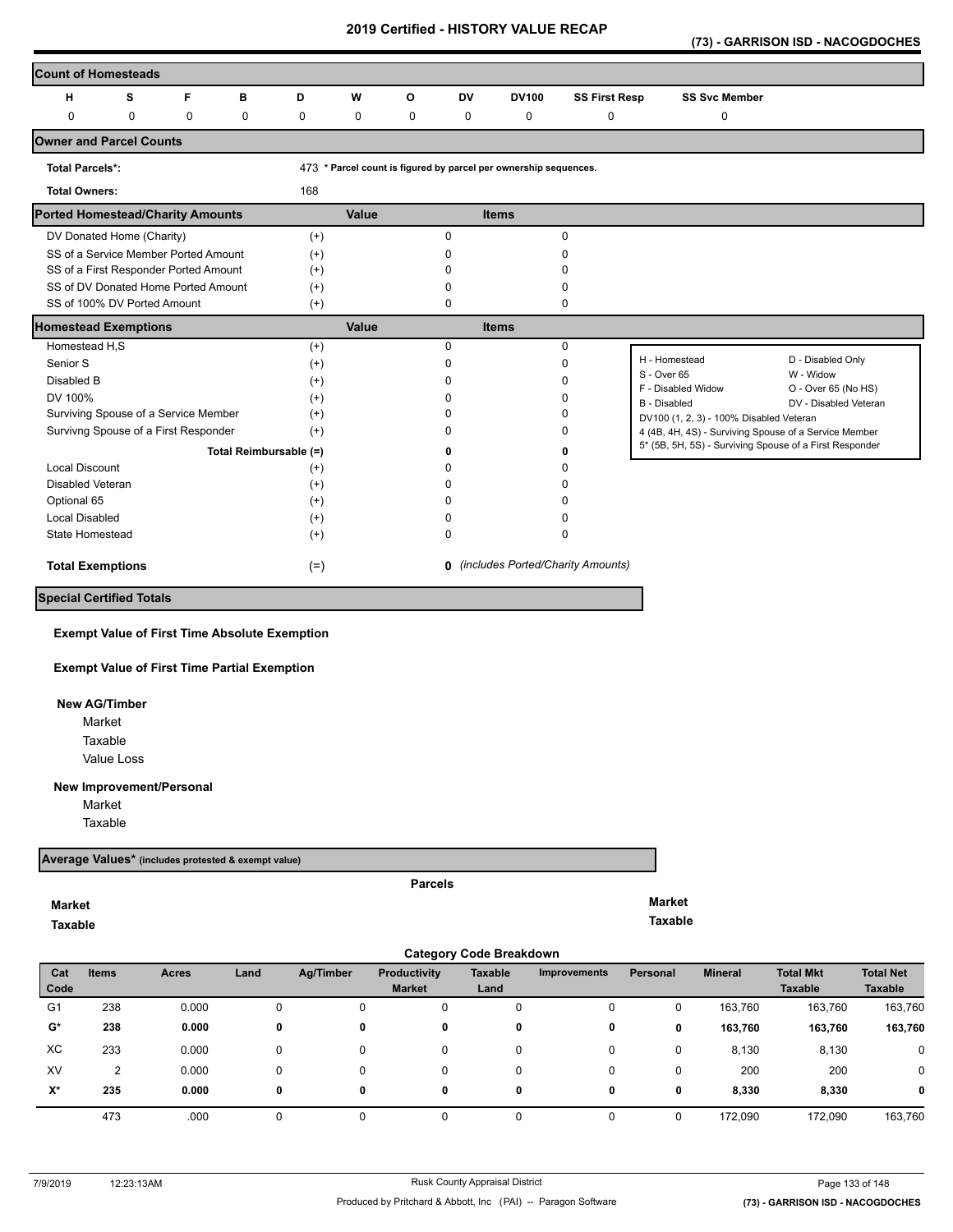|                                                            |                      | 20 I J     |              |        | <b>CEILIIIEU - NIJ I URT VALUE RECAP</b> |                                     | (77) - RUSK ISD - CHEROKEE                     |         |
|------------------------------------------------------------|----------------------|------------|--------------|--------|------------------------------------------|-------------------------------------|------------------------------------------------|---------|
| Land                                                       |                      | Value      | <b>Items</b> |        | <b>Exempt</b>                            |                                     |                                                |         |
| Land - Homesite                                            | $^{(+)}$             | 0          |              | 0      | 0                                        |                                     |                                                |         |
| Land - Non Homesite                                        | $^{(+)}$             | 0          |              | 0      | 0                                        |                                     |                                                |         |
| Land - Productivity Market                                 | $^{(+)}$             | 0          |              | 0      | 0                                        |                                     |                                                |         |
| Land - Income                                              | $^{(+)}$             | 0          |              | 0      | $\Omega$                                 |                                     |                                                |         |
| <b>Total Land Market Value</b>                             | $(=)$                | 0          |              | 0      |                                          | <b>Total Land Value:</b>            | $(+)$                                          | 0       |
| Improvements                                               |                      | Value      | <b>Items</b> |        | <b>Exempt</b>                            |                                     |                                                |         |
| Improvements - Homesite                                    | $^{(+)}$             | 0          |              | 0      |                                          | 0                                   |                                                |         |
| New Improvements - Homesite                                | $^{(+)}$             | 0          |              | 0      |                                          | 0                                   |                                                |         |
| Improvements - Non Homesite                                | $^{(+)}$             | 0          |              | 0      |                                          | 0                                   |                                                |         |
| New Improvements - Non Homesite                            | $^{(+)}$             | 0          |              | 0      |                                          | 0                                   |                                                |         |
| Improvements - Income                                      | $^{(+)}$             | 0          |              | 0      |                                          | 0                                   |                                                |         |
| <b>Total Improvement Value</b><br>Personal                 | $(=)$                | 0          |              | 0      |                                          | <b>Total Imp Value:</b>             | $(+)$                                          |         |
|                                                            |                      | Value<br>0 | <b>Items</b> |        | <b>Exempt</b>                            |                                     |                                                |         |
| Personal - Homesite<br>New Personal - Homesite             | $^{(+)}$<br>$^{(+)}$ |            |              | 0      |                                          | 0<br>0                              |                                                |         |
|                                                            |                      | 0          |              | 0      |                                          |                                     |                                                |         |
| Personal - Non Homesite                                    | $^{(+)}$<br>$^{(+)}$ | 0          |              | 0      |                                          | 0<br>0                              |                                                |         |
| New Personal - Non Homesite<br><b>Total Personal Value</b> |                      | 0          |              | 0      |                                          |                                     |                                                |         |
| Total Real Estate & Personal Mkt Valuer)                   | $(=)$                | 0<br>0     |              | 0<br>0 |                                          | <b>Total Personal Value:</b>        | $(+)$                                          | 0       |
| Minerals                                                   |                      | Value      | <b>Items</b> |        |                                          |                                     |                                                |         |
| <b>Mineral Value</b>                                       | $^{(+)}$             | 361,460    |              | 105    |                                          |                                     |                                                |         |
| Mineral Value - Real                                       | $^{(+)}$             | 0          |              | 0      |                                          |                                     |                                                |         |
| Mineral Value - Personal                                   | $^{(+)}$             | 0          |              | 0      |                                          |                                     |                                                |         |
| <b>Total Mineral Market Value</b>                          | $(=)$                | 361,460    |              | 105    |                                          | <b>Total Min Mkt Value:</b>         | $^{(+)}$                                       | 361,460 |
| <b>Total Market Value</b>                                  | $(=)$                | 361,460    |              |        |                                          | <b>Total Market Value:</b>          | $(=/+)$                                        | 361,460 |
| Ag/Timber *does not include protested                      |                      | Value      | <b>Items</b> |        |                                          |                                     |                                                |         |
| Land Timber Gain                                           | $^{(+)}$             | 0          |              | 0      |                                          | <b>Land Timber Gain:</b>            | $(+)$                                          | 0       |
| <b>Productivity Market</b>                                 | $^{(+)}$             | 0          |              | 0      |                                          |                                     |                                                |         |
| Land Ag 1D                                                 | $(-)$                | 0          |              | 0      |                                          |                                     |                                                |         |
| Land Ag 1D1                                                | $(-)$                | 0          |              | 0      |                                          |                                     |                                                |         |
| Land Ag Tim                                                | $(-)$                | 0          |              | 0      |                                          |                                     |                                                |         |
| Productivity Loss: (=)                                     |                      | 0          |              | 0      |                                          | <b>Productivity Loss:</b>           | $(-)$                                          | 0       |
| Losses                                                     |                      | Value      | <b>Items</b> |        |                                          |                                     |                                                |         |
| Less Real Exempt Property                                  | $(-)$                | 0          |              | 0      |                                          |                                     |                                                |         |
| Less \$500 Inc. Real Personal                              | $(-)$                | 0          |              | 0      |                                          | <b>Total Market Taxable:</b>        | $(=)$                                          | 361,460 |
| Less Real/Personal Abatements                              | $(\text{-})$         | 0          |              | 0      |                                          |                                     |                                                |         |
| Less Community Housing                                     | $(\textnormal{-})$   | 0          |              | 0      |                                          |                                     |                                                |         |
| Less Freeport                                              | $(-)$                | 0          |              | 0      |                                          |                                     |                                                |         |
| <b>Less Allocation</b>                                     | $(-)$                | 0          |              | 0      |                                          |                                     |                                                |         |
| Less MultiUse                                              | $(-)$                | 0          |              | 0      |                                          |                                     |                                                |         |
| Less Goods In Transit                                      | $(-)$                | 0          |              | 0      |                                          |                                     |                                                |         |
| Less Historical                                            | $(-)$                | 0          |              | 0      |                                          |                                     |                                                |         |
| Less Solar/Wind Power                                      | $(-)$                | 0          |              | 0      |                                          |                                     |                                                |         |
| Less Vehicle Leased for Personal Use                       | $(\cdot)$            | 0          |              | 0      |                                          | <b>Total Protested Value:</b>       |                                                | 0       |
| Less Real Protested Value                                  | $(-)$                | 0          |              | 0      |                                          | <b>Protested % of Total Market:</b> |                                                | 0.00%   |
| Less 10% Cap Loss                                          | $(-)$                | 0          |              | 0      |                                          |                                     |                                                |         |
| Less TCEQ/Pollution Control                                | $(-)$                | 0          |              | 0      |                                          |                                     |                                                |         |
| Less VLA Loss                                              | $(-)$                | 0          |              | 0      |                                          |                                     |                                                |         |
| Less Mineral Exempt Property                               | $(\cdot)$            | $\Omega$   |              | 0      |                                          |                                     |                                                |         |
| Less \$500 Inc. Mineral Owner                              | $(-)$                | 10,390     |              | 60     |                                          |                                     |                                                |         |
| <b>Less Mineral Abatements</b>                             | $(-)$                | 0          |              | 0      |                                          |                                     |                                                |         |
| Less Mineral Freeports/Interstate Commer                   | $(-)$                | 0          |              | 0      |                                          |                                     |                                                |         |
| <b>Less Mineral Unknown</b>                                | $(-)$                | 0          |              | 0      |                                          |                                     |                                                |         |
| <b>Less Mineral Protested Value</b>                        | $(-)$                | 0          |              | 0      |                                          |                                     |                                                |         |
| Total Losses (includes Prod. Loss)                         | $(=)$                | 10,390     |              |        |                                          | <b>Total Losses:</b>                | $(-)$                                          | 10,390  |
| <b>Total Appraised Value</b>                               | $(=)$                | 351,070    |              |        |                                          | <b>Total Appraised Value:</b>       | $(=/+)$                                        | 351,070 |
|                                                            |                      |            |              |        |                                          | <b>Total Exemptions*:</b>           | $(\cdot)$<br>* See breakdown on following page | 0       |

**Net Taxable Value: 351,070**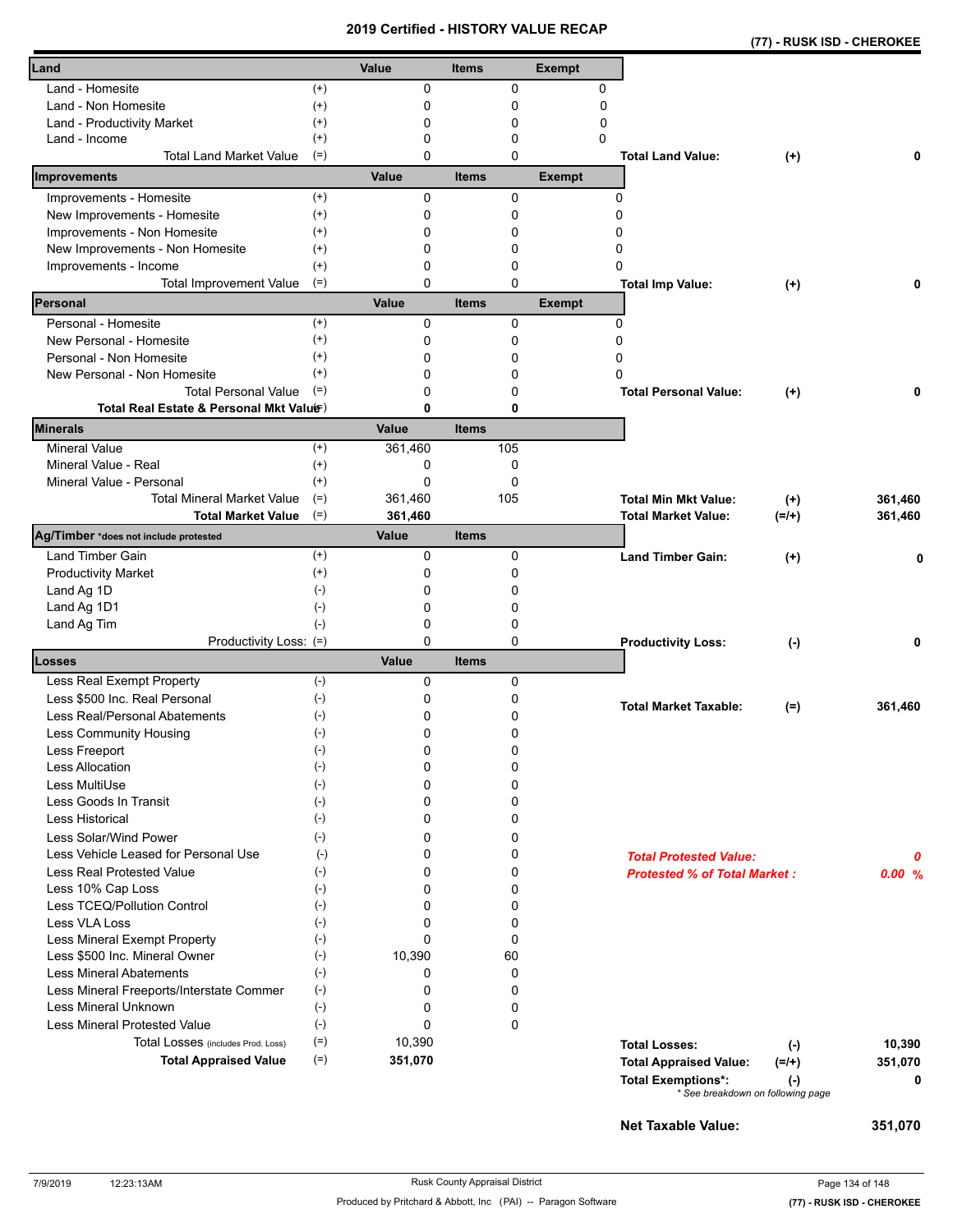|  |  |  | (77) - RUSK ISD - CHEROKEE |
|--|--|--|----------------------------|
|--|--|--|----------------------------|

| <b>Count of Homesteads</b>              |   |                                      |                        |          |       |   |           |                                                                  |                                            |                                                         |                                  |
|-----------------------------------------|---|--------------------------------------|------------------------|----------|-------|---|-----------|------------------------------------------------------------------|--------------------------------------------|---------------------------------------------------------|----------------------------------|
| н                                       | s | F                                    | в                      | D        | W     | O | <b>DV</b> | <b>DV100</b>                                                     | <b>SS First Resp</b>                       | <b>SS Svc Member</b>                                    |                                  |
| 0                                       | 0 | 0                                    | 0                      | 0        | 0     | 0 | 0         | 0                                                                | 0                                          | 0                                                       |                                  |
| <b>Owner and Parcel Counts</b>          |   |                                      |                        |          |       |   |           |                                                                  |                                            |                                                         |                                  |
| <b>Total Parcels*:</b>                  |   |                                      |                        |          |       |   |           | 105 * Parcel count is figured by parcel per ownership sequences. |                                            |                                                         |                                  |
| <b>Total Owners:</b>                    |   |                                      |                        | 103      |       |   |           |                                                                  |                                            |                                                         |                                  |
| <b>Ported Homestead/Charity Amounts</b> |   |                                      |                        |          | Value |   |           | <b>Items</b>                                                     |                                            |                                                         |                                  |
| DV Donated Home (Charity)               |   |                                      |                        | $(+)$    |       |   | 0         |                                                                  | $\Omega$                                   |                                                         |                                  |
| SS of a Service Member Ported Amount    |   |                                      |                        | $(+)$    |       |   | O.        |                                                                  | ŋ                                          |                                                         |                                  |
| SS of a First Responder Ported Amount   |   |                                      |                        | $(+)$    |       |   |           |                                                                  |                                            |                                                         |                                  |
| SS of DV Donated Home Ported Amount     |   |                                      |                        | $(+)$    |       |   | n         |                                                                  | ŋ                                          |                                                         |                                  |
| SS of 100% DV Ported Amount             |   |                                      |                        | $(+)$    |       |   | 0         |                                                                  | 0                                          |                                                         |                                  |
| <b>Homestead Exemptions</b>             |   |                                      |                        |          | Value |   |           | <b>Items</b>                                                     |                                            |                                                         |                                  |
| Homestead H,S                           |   |                                      |                        | $(+)$    |       |   | 0         |                                                                  | $\mathbf 0$                                |                                                         |                                  |
| Senior S                                |   |                                      |                        | $^{(+)}$ |       |   | 0         |                                                                  | $\Omega$                                   | H - Homestead                                           | D - Disabled Only                |
| Disabled B                              |   |                                      |                        | $(+)$    |       |   | ŋ         |                                                                  | ŋ                                          | S - Over 65<br>F - Disabled Widow                       | W - Widow<br>O - Over 65 (No HS) |
| DV 100%                                 |   |                                      |                        | $^{(+)}$ |       |   |           |                                                                  | ŋ                                          | <b>B</b> - Disabled                                     | DV - Disabled Veteran            |
| Surviving Spouse of a Service Member    |   |                                      |                        | $^{(+)}$ |       |   | n         |                                                                  | n                                          | DV100 (1, 2, 3) - 100% Disabled Veteran                 |                                  |
|                                         |   | Survivng Spouse of a First Responder |                        | $(+)$    |       |   | O         |                                                                  | ŋ                                          | 4 (4B, 4H, 4S) - Surviving Spouse of a Service Member   |                                  |
|                                         |   |                                      | Total Reimbursable (=) |          |       |   |           |                                                                  | 0                                          | 5* (5B, 5H, 5S) - Surviving Spouse of a First Responder |                                  |
| <b>Local Discount</b>                   |   |                                      |                        | $(+)$    |       |   | ŋ         |                                                                  | n                                          |                                                         |                                  |
| Disabled Veteran                        |   |                                      |                        | $^{(+)}$ |       |   | n         |                                                                  | n                                          |                                                         |                                  |
| Optional 65                             |   |                                      |                        | $(+)$    |       |   | n         |                                                                  | n                                          |                                                         |                                  |
| <b>Local Disabled</b>                   |   |                                      |                        | $(+)$    |       |   | ŋ         |                                                                  | ŋ                                          |                                                         |                                  |
| State Homestead                         |   |                                      |                        | $(+)$    |       |   | 0         |                                                                  | $\Omega$                                   |                                                         |                                  |
| <b>Total Exemptions</b>                 |   |                                      |                        | $(=)$    |       |   |           |                                                                  | <b>0</b> (includes Ported/Charity Amounts) |                                                         |                                  |
| <b>Special Certified Totals</b>         |   |                                      |                        |          |       |   |           |                                                                  |                                            |                                                         |                                  |

**Exempt Value of First Time Absolute Exemption**

**Exempt Value of First Time Partial Exemption**

 **New AG/Timber** Market

> Value Loss Taxable

#### **New Improvement/Personal**

Market

Taxable

## **Average Values\* (includes protested & exempt value)**

## **Market**

**Taxable** 

**Parcels**

**Market Taxable** 

|                | <b>Category Code Breakdown</b> |              |      |           |                                      |                        |                     |          |                |                                    |                                    |  |  |  |
|----------------|--------------------------------|--------------|------|-----------|--------------------------------------|------------------------|---------------------|----------|----------------|------------------------------------|------------------------------------|--|--|--|
| Cat<br>Code    | <b>Items</b>                   | <b>Acres</b> | Land | Ag/Timber | <b>Productivity</b><br><b>Market</b> | <b>Taxable</b><br>Land | <b>Improvements</b> | Personal | <b>Mineral</b> | <b>Total Mkt</b><br><b>Taxable</b> | <b>Total Net</b><br><b>Taxable</b> |  |  |  |
| G <sub>1</sub> | 45                             | 0.000        | 0    | 0         | 0                                    | 0                      | 0                   |          | 351,070        | 351,070                            | 351,070                            |  |  |  |
| $\mathbf{G}^*$ | 45                             | 0.000        | 0    | 0         | 0                                    | 0                      | 0                   | 0        | 351,070        | 351,070                            | 351,070                            |  |  |  |
| XC             | 60                             | 0.000        | 0    | 0         | 0                                    | 0                      | 0                   |          | 10,390         | 10,390                             | 0                                  |  |  |  |
| $X^*$          | 60                             | 0.000        | 0    | 0         | 0                                    | 0                      | 0                   | 0        | 10,390         | 10,390                             | $\mathbf 0$                        |  |  |  |
|                | 105                            | .000         |      |           |                                      |                        |                     |          | 361,460        | 361,460                            | 351,070                            |  |  |  |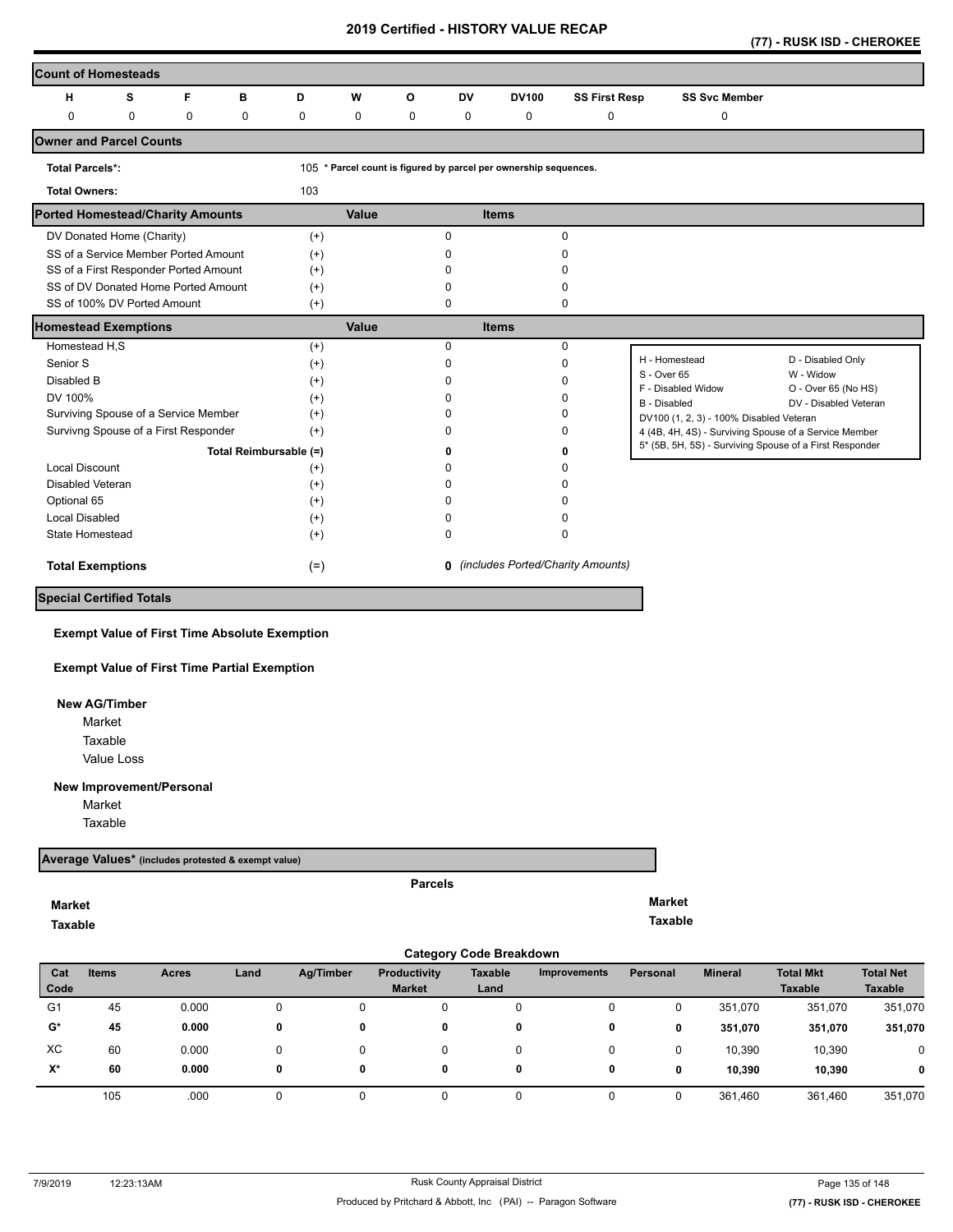|  | (78) - CITY OF TATUM - PANOLA CO |
|--|----------------------------------|
|  |                                  |

| Land                                                            |                       | Value     | <b>Items</b> |         | <b>Exempt</b>    |                                                                                  |
|-----------------------------------------------------------------|-----------------------|-----------|--------------|---------|------------------|----------------------------------------------------------------------------------|
|                                                                 |                       |           |              |         |                  |                                                                                  |
| Land - Homesite                                                 | $^{(+)}$              | 0         |              | 0       | 0                |                                                                                  |
| Land - Non Homesite                                             | $^{(+)}$<br>$(+)$     | 0<br>0    |              | 0<br>0  | 0<br>$\mathbf 0$ |                                                                                  |
| Land - Productivity Market<br>Land - Income                     | $^{(+)}$              | 0         |              | 0       | 0                |                                                                                  |
| <b>Total Land Market Value</b>                                  | $(=)$                 | 0         |              | 0       |                  | <b>Total Land Value:</b><br>$(+)$<br>0                                           |
| Improvements                                                    |                       | Value     | <b>Items</b> |         | <b>Exempt</b>    |                                                                                  |
| Improvements - Homesite                                         | $^{(+)}$              | 0         |              | 0       |                  | 0                                                                                |
| New Improvements - Homesite                                     | $^{(+)}$              | 0         |              | 0       |                  | 0                                                                                |
| Improvements - Non Homesite                                     | $^{(+)}$              | 0         |              | 0       |                  | 0                                                                                |
| New Improvements - Non Homesite                                 | $^{(+)}$              | 0         |              | 0       |                  | 0                                                                                |
| Improvements - Income                                           | $^{(+)}$              | 0         |              | 0       |                  | 0                                                                                |
| Total Improvement Value                                         | $(=)$                 | 0         |              | 0       |                  | <b>Total Imp Value:</b><br>0<br>$^{(+)}$                                         |
| Personal                                                        |                       | Value     | <b>Items</b> |         | <b>Exempt</b>    |                                                                                  |
| Personal - Homesite                                             | $^{(+)}$              | 0         |              | 0       |                  | 0                                                                                |
| New Personal - Homesite                                         | $^{(+)}$              | 0         |              | 0       |                  | 0                                                                                |
| Personal - Non Homesite                                         | $^{(+)}$              | 0         |              | 0       |                  | 0                                                                                |
| New Personal - Non Homesite                                     | $(+)$                 | 0         |              | 0       |                  | 0                                                                                |
| <b>Total Personal Value</b>                                     | $(=)$                 | 0         |              | 0       |                  | <b>Total Personal Value:</b><br>$^{(+)}$<br>0                                    |
| Total Real Estate & Personal Mkt Valuer)                        |                       | 0         |              | 0       |                  |                                                                                  |
| <b>Minerals</b>                                                 |                       | Value     | <b>Items</b> |         |                  |                                                                                  |
| <b>Mineral Value</b>                                            | $^{(+)}$              | 870       |              | 41      |                  |                                                                                  |
| Mineral Value - Real                                            | $(+)$                 | 1,106,760 |              | 10      |                  |                                                                                  |
| Mineral Value - Personal                                        | $^{(+)}$              | 0         |              | 0       |                  |                                                                                  |
| <b>Total Mineral Market Value</b>                               | $(=)$                 | 1,107,630 |              | 51      |                  | <b>Total Min Mkt Value:</b><br>1,107,630<br>$^{(+)}$                             |
| <b>Total Market Value</b>                                       | $(=)$                 | 1,107,630 |              |         |                  | 1,107,630<br><b>Total Market Value:</b><br>$(=/+)$                               |
| Ag/Timber *does not include protested                           |                       | Value     | <b>Items</b> |         |                  |                                                                                  |
| Land Timber Gain                                                | $^{(+)}$              | 0         |              | 0       |                  | <b>Land Timber Gain:</b><br>$^{(+)}$<br>0                                        |
| <b>Productivity Market</b>                                      | $^{(+)}$              | 0         |              | 0       |                  |                                                                                  |
| Land Ag 1D                                                      | $(-)$                 | 0         |              | 0       |                  |                                                                                  |
| Land Ag 1D1                                                     | $(-)$                 | 0         |              | 0       |                  |                                                                                  |
| Land Ag Tim                                                     | $(-)$                 | 0         |              | 0       |                  |                                                                                  |
| Productivity Loss: (=)                                          |                       | 0         |              | 0       |                  | <b>Productivity Loss:</b><br>$(\cdot)$                                           |
| Losses                                                          |                       | Value     | <b>Items</b> |         |                  |                                                                                  |
| Less Real Exempt Property                                       | $(-)$                 | 0         |              | 0       |                  |                                                                                  |
| Less \$500 Inc. Real Personal                                   | $(-)$                 | 190       |              | 1       |                  | <b>Total Market Taxable:</b><br>1,107,630<br>$(=)$                               |
| Less Real/Personal Abatements                                   | $(\cdot)$             | 0         |              | 0       |                  |                                                                                  |
| Less Community Housing                                          | $(-)$                 | 0         |              | 0       |                  |                                                                                  |
| Less Freeport                                                   | $(\hbox{-})$          | 0         |              | U       |                  |                                                                                  |
| Less Allocation                                                 | $(-)$                 | 0         |              | 0       |                  |                                                                                  |
| Less MultiUse                                                   | $(-)$                 | 0         |              | 0       |                  |                                                                                  |
| Less Goods In Transit                                           | $(-)$                 | 0         |              | 0       |                  |                                                                                  |
| Less Historical                                                 | $(\cdot)$             | 0         |              | 0       |                  |                                                                                  |
| Less Solar/Wind Power                                           | $(-)$                 | 0         |              | 0       |                  |                                                                                  |
| Less Vehicle Leased for Personal Use                            | $(-)$                 | 0         |              | 0       |                  | <b>Total Protested Value:</b><br>0                                               |
| Less Real Protested Value                                       | $(-)$                 | 0         |              | 0       |                  | <b>Protested % of Total Market:</b><br>0.00 %                                    |
| Less 10% Cap Loss                                               | $(-)$                 | 0         |              | 0       |                  |                                                                                  |
| Less TCEQ/Pollution Control                                     | $(-)$                 | 0         |              | 0       |                  |                                                                                  |
| Less VLA Loss                                                   | $(-)$                 | 0         |              | 0       |                  |                                                                                  |
| Less Mineral Exempt Property                                    | $(-)$                 | 10        |              | 1       |                  |                                                                                  |
| Less \$500 Inc. Mineral Owner<br><b>Less Mineral Abatements</b> | $(\text{-})$<br>$(-)$ | 860<br>0  |              | 14<br>0 |                  |                                                                                  |
| Less Mineral Freeports/Interstate Commer                        | $(-)$                 | 0         |              | 0       |                  |                                                                                  |
| Less Mineral Unknown                                            | $(\text{-})$          | 0         |              | 0       |                  |                                                                                  |
| Less Mineral Protested Value                                    | $(-)$                 | 0         |              | 0       |                  |                                                                                  |
| Total Losses (includes Prod. Loss)                              | $(=)$                 | 1,060     |              |         |                  |                                                                                  |
| <b>Total Appraised Value</b>                                    | $(=)$                 | 1,106,570 |              |         |                  | <b>Total Losses:</b><br>1,060<br>$(\cdot)$                                       |
|                                                                 |                       |           |              |         |                  | 1,106,570<br><b>Total Appraised Value:</b><br>$(=/+)$                            |
|                                                                 |                       |           |              |         |                  | <b>Total Exemptions*:</b><br>$(\cdot)$<br>0<br>* See breakdown on following page |
|                                                                 |                       |           |              |         |                  |                                                                                  |
|                                                                 |                       |           |              |         |                  | Net Taxable Value:<br>1,106,570                                                  |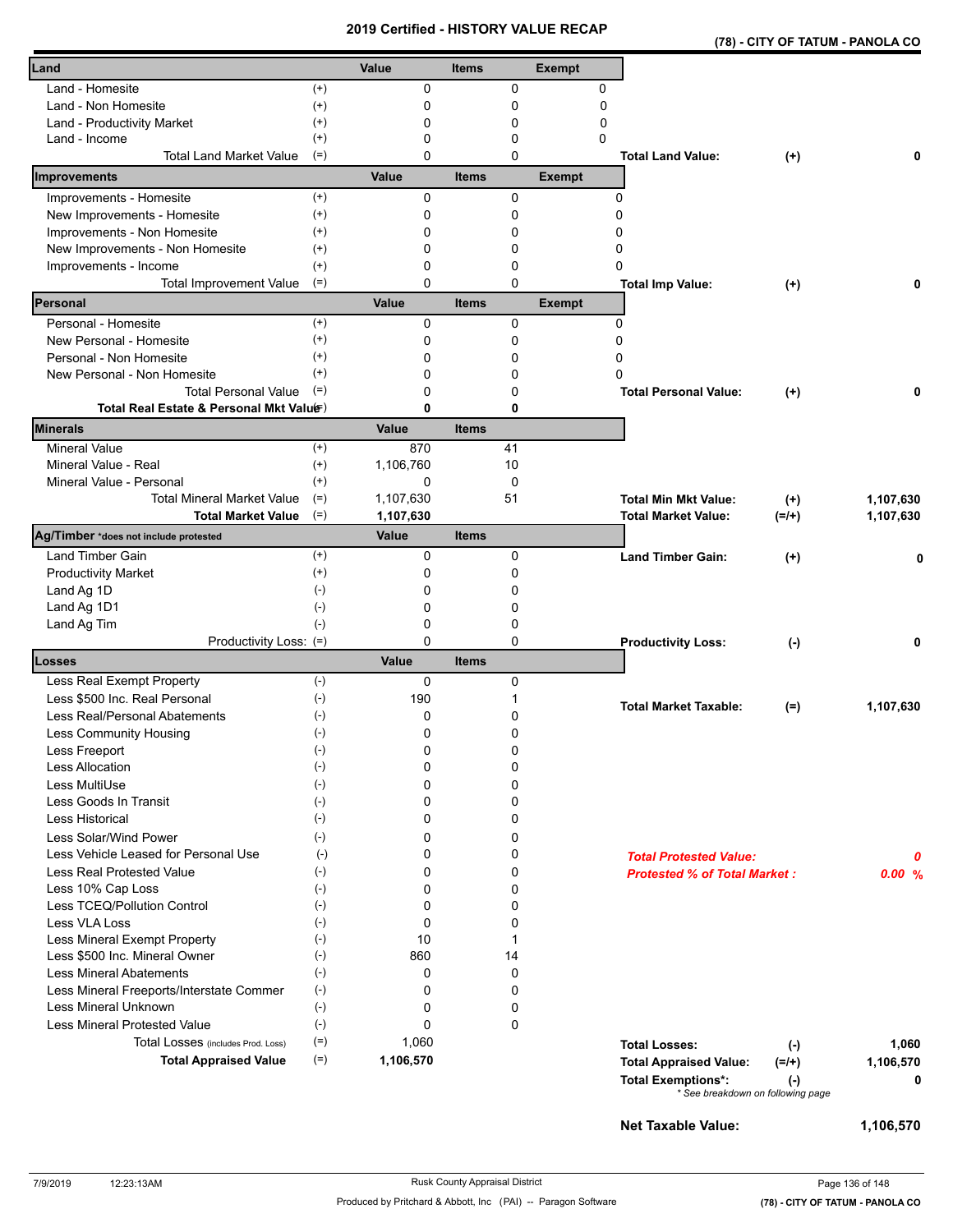|                                                                                                                                                                                                          |                        |          |              |              |                                                                 |                      |                                                                                        | (78) - CITY OF TATUM - PANOLA CO |
|----------------------------------------------------------------------------------------------------------------------------------------------------------------------------------------------------------|------------------------|----------|--------------|--------------|-----------------------------------------------------------------|----------------------|----------------------------------------------------------------------------------------|----------------------------------|
| *** Freeze Totals: (This is only for Effective Tax Rate Calculation)                                                                                                                                     |                        |          |              |              |                                                                 |                      |                                                                                        |                                  |
| <b>Total Ceiling Tax:</b>                                                                                                                                                                                |                        |          |              | 0.00         |                                                                 |                      |                                                                                        |                                  |
| <b>Total Freeze Taxable:</b>                                                                                                                                                                             |                        |          |              | 0            |                                                                 |                      |                                                                                        |                                  |
| New Imp/Pers with Ceiling: +                                                                                                                                                                             |                        |          |              | 0            |                                                                 |                      |                                                                                        |                                  |
| **Freeze Adjusted Taxable:                                                                                                                                                                               |                        |          |              |              |                                                                 |                      | 1,106,570**This number DOES NOT represent any Jurisdiction's Certified Taxable Value** |                                  |
|                                                                                                                                                                                                          |                        |          |              |              |                                                                 |                      |                                                                                        |                                  |
| Estimated Total Levy: ((Net Taxable Value - Total Freeze Taxable + New Imp/Pers with Ceiling) * Tax Rate / 100) + Total Ceiling Tax<br>or (Freeze Adjusted Taxable * Tax Rate / 100) + Total Ceiling Tax |                        |          |              |              |                                                                 |                      |                                                                                        |                                  |
| <b>Count of Homesteads</b>                                                                                                                                                                               |                        |          |              |              |                                                                 |                      |                                                                                        |                                  |
| F<br>н<br>s                                                                                                                                                                                              | в                      | D        | W            | О<br>DV      | <b>DV100</b>                                                    | <b>SS First Resp</b> | <b>SS Svc Member</b>                                                                   |                                  |
| 0<br>0<br>0                                                                                                                                                                                              | 0                      | 0        | 0            | 0<br>0       | 0                                                               | 0                    | 0                                                                                      |                                  |
| <b>Owner and Parcel Counts</b>                                                                                                                                                                           |                        |          |              |              |                                                                 |                      |                                                                                        |                                  |
| <b>Total Parcels*:</b>                                                                                                                                                                                   |                        |          |              |              | 51 * Parcel count is figured by parcel per ownership sequences. |                      |                                                                                        |                                  |
| <b>Total Owners:</b>                                                                                                                                                                                     |                        | 50       |              |              |                                                                 |                      |                                                                                        |                                  |
| <b>Ported Homestead/Charity Amounts</b>                                                                                                                                                                  |                        |          | <b>Value</b> |              | <b>Items</b>                                                    |                      |                                                                                        |                                  |
| DV Donated Home (Charity)                                                                                                                                                                                |                        | $^{(+)}$ |              | 0            |                                                                 | 0                    |                                                                                        |                                  |
| SS of a Service Member Ported Amount                                                                                                                                                                     |                        | $^{(+)}$ |              | 0            |                                                                 | 0                    |                                                                                        |                                  |
| SS of a First Responder Ported Amount                                                                                                                                                                    |                        | $^{(+)}$ |              | 0            |                                                                 | 0                    |                                                                                        |                                  |
| SS of DV Donated Home Ported Amount                                                                                                                                                                      |                        | $^{(+)}$ |              | 0            |                                                                 | 0                    |                                                                                        |                                  |
| SS of 100% DV Ported Amount                                                                                                                                                                              |                        | $^{(+)}$ |              | 0            |                                                                 | 0                    |                                                                                        |                                  |
| <b>Homestead Exemptions</b>                                                                                                                                                                              |                        |          | <b>Value</b> |              | <b>Items</b>                                                    |                      |                                                                                        |                                  |
| Homestead H,S                                                                                                                                                                                            |                        | $^{(+)}$ |              | 0            |                                                                 | 0                    |                                                                                        |                                  |
| Senior S                                                                                                                                                                                                 |                        | $^{(+)}$ |              | 0            |                                                                 | 0                    | H - Homestead<br>S - Over 65                                                           | D - Disabled Only                |
| Disabled B                                                                                                                                                                                               |                        | $^{(+)}$ |              | 0            |                                                                 | 0                    | F - Disabled Widow                                                                     | W - Widow<br>O - Over 65 (No HS) |
| DV 100%                                                                                                                                                                                                  |                        | $^{(+)}$ |              | 0            |                                                                 | 0                    | B - Disabled                                                                           | DV - Disabled Veteran            |
| Surviving Spouse of a Service Member                                                                                                                                                                     |                        | $^{(+)}$ |              | 0            |                                                                 | 0                    | DV100 (1, 2, 3) - 100% Disabled Veteran                                                |                                  |
| Survivng Spouse of a First Responder                                                                                                                                                                     |                        | $^{(+)}$ |              | <sup>0</sup> |                                                                 | 0                    | 4 (4B, 4H, 4S) - Surviving Spouse of a Service Member                                  |                                  |
|                                                                                                                                                                                                          | Total Reimbursable (=) |          |              | 0            |                                                                 | 0                    | 5* (5B, 5H, 5S) - Surviving Spouse of a First Responder                                |                                  |
| <b>Local Discount</b>                                                                                                                                                                                    |                        | $^{(+)}$ |              | n            |                                                                 | 0                    |                                                                                        |                                  |
| Disabled Veteran                                                                                                                                                                                         |                        | $^{(+)}$ |              | n            |                                                                 | 0                    |                                                                                        |                                  |
| Optional 65                                                                                                                                                                                              |                        | $^{(+)}$ |              | n            |                                                                 | 0                    |                                                                                        |                                  |
| <b>Local Disabled</b>                                                                                                                                                                                    |                        | $^{(+)}$ |              | 0            |                                                                 | 0                    |                                                                                        |                                  |
| State Homestead                                                                                                                                                                                          |                        | $^{(+)}$ |              | 0            |                                                                 | 0                    |                                                                                        |                                  |
| <b>Total Exemptions</b>                                                                                                                                                                                  |                        | $(=)$    |              |              | <b>0</b> (includes Ported/Charity Amounts)                      |                      |                                                                                        |                                  |
| <b>Special Certified Totals</b>                                                                                                                                                                          |                        |          |              |              |                                                                 |                      |                                                                                        |                                  |
|                                                                                                                                                                                                          |                        |          |              |              |                                                                 |                      |                                                                                        |                                  |
| <b>Exempt Value of First Time Absolute Exemption</b>                                                                                                                                                     |                        |          |              |              |                                                                 |                      |                                                                                        |                                  |
| <b>Exempt Value of First Time Partial Exemption</b>                                                                                                                                                      |                        |          |              |              |                                                                 |                      |                                                                                        |                                  |
| <b>New AG/Timber</b>                                                                                                                                                                                     |                        |          |              |              |                                                                 |                      |                                                                                        |                                  |
| Market                                                                                                                                                                                                   |                        |          |              |              |                                                                 |                      |                                                                                        |                                  |
| Taxable                                                                                                                                                                                                  |                        |          |              |              |                                                                 |                      |                                                                                        |                                  |

Value Loss

## **New Improvement/Personal**

Market

Taxable

**Average Values\* (includes protested & exempt value)**

**Market**

**Taxable** 

**Parcels**

**Market Taxable**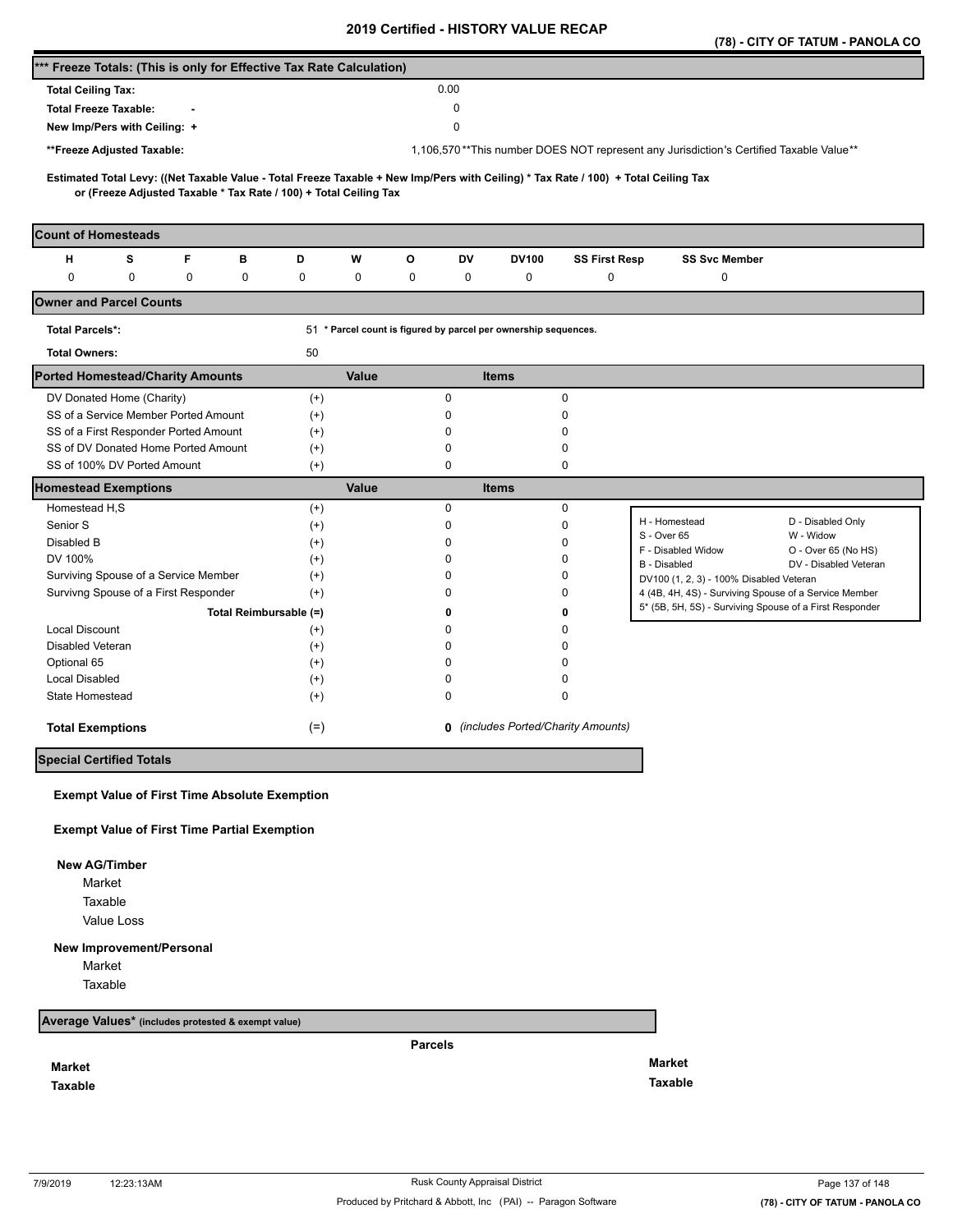## **(78) - CITY OF TATUM - PANOLA CO**

|                    |                |              |          |           |                                      | <b>Category Code Breakdown</b> |                     |              |                |                                    |                                    |
|--------------------|----------------|--------------|----------|-----------|--------------------------------------|--------------------------------|---------------------|--------------|----------------|------------------------------------|------------------------------------|
| Cat<br>Code        | <b>Items</b>   | <b>Acres</b> | Land     | Ag/Timber | <b>Productivity</b><br><b>Market</b> | <b>Taxable</b><br>Land         | <b>Improvements</b> | Personal     | <b>Mineral</b> | <b>Total Mkt</b><br><b>Taxable</b> | <b>Total Net</b><br><b>Taxable</b> |
| G <sub>1</sub>     | 26             | 0.000        | 0        | 0         | 0                                    | $\Omega$                       | 0                   | $\Omega$     | $\Omega$       | <sup>n</sup>                       | 0                                  |
| $G^*$              | 26             | 0.000        | 0        | 0         | 0                                    | 0                              | 0                   | 0            | 0              |                                    |                                    |
| J3                 |                | 0.000        | 0        | 0         | 0                                    | $\mathbf 0$                    | 0                   | 0            | 152,040        | 152,040                            | 152,040                            |
| J <sub>4</sub>     |                | 0.000        | 0        | 0         | $\mathbf 0$                          | 0                              | 0                   | 0            | 35,530         | 35,530                             | 35,530                             |
| J <sub>5</sub>     | $\overline{2}$ | 0.000        | 0        | 0         | $\mathbf 0$                          | 0                              | 0                   | 0            | 415,110        | 415,110                            | 415,110                            |
| J7                 |                | 0.000        | 0        | 0         | 0                                    | 0                              | 0                   | 0            | 18,840         | 18,840                             | 18,840                             |
| J*                 | 5              | 0.000        | 0        | 0         | 0                                    | 0                              | 0                   | 0            | 621,520        | 621,520                            | 621,520                            |
| L <sub>2</sub> P   |                | 0.000        | 0        | 0         | 0                                    | 0                              | 0                   | 0            | 60,000         | 60,000                             | 60,000                             |
| L <sub>2</sub> Q   | 3              | 0.000        | 0        | 0         | 0                                    | 0                              | 0                   | 0            | 425,050        | 425,050                            | 425,050                            |
| L2                 | 4              | 0.000        | $\bf{0}$ | $\bf{0}$  | $\bf{0}$                             | 0                              | $\bf{0}$            | $\mathbf{0}$ | 485,050        | 485,050                            | 485,050                            |
| L*                 | 4              | 0.000        | 0        | 0         | 0                                    | 0                              | 0                   | 0            | 485,050        | 485,050                            | 485,050                            |
| XB                 |                | 0.000        | 0        | 0         | 0                                    | 0                              | 0                   | 0            | 190            | 190                                | 0                                  |
| ХC                 | 14             | 0.000        | 0        | 0         | 0                                    | 0                              | 0                   | 0            | 860            | 860                                | 0                                  |
| <b>XV</b>          | $\overline{1}$ | 0.000        | 0        | 0         | 0                                    | $\mathbf 0$                    | 0                   | 0            | 10             | 10                                 | 0                                  |
| $\mathsf{X}^\star$ | 16             | 0.000        | 0        | 0         | 0                                    | 0                              | 0                   | 0            | 1,060          | 1,060                              |                                    |
|                    | 51             | .000         | 0        | 0         | $\mathbf 0$                          | $\mathbf 0$                    | 0                   | 0            | 1,107,630      | 1,107,630                          | 1,106,570                          |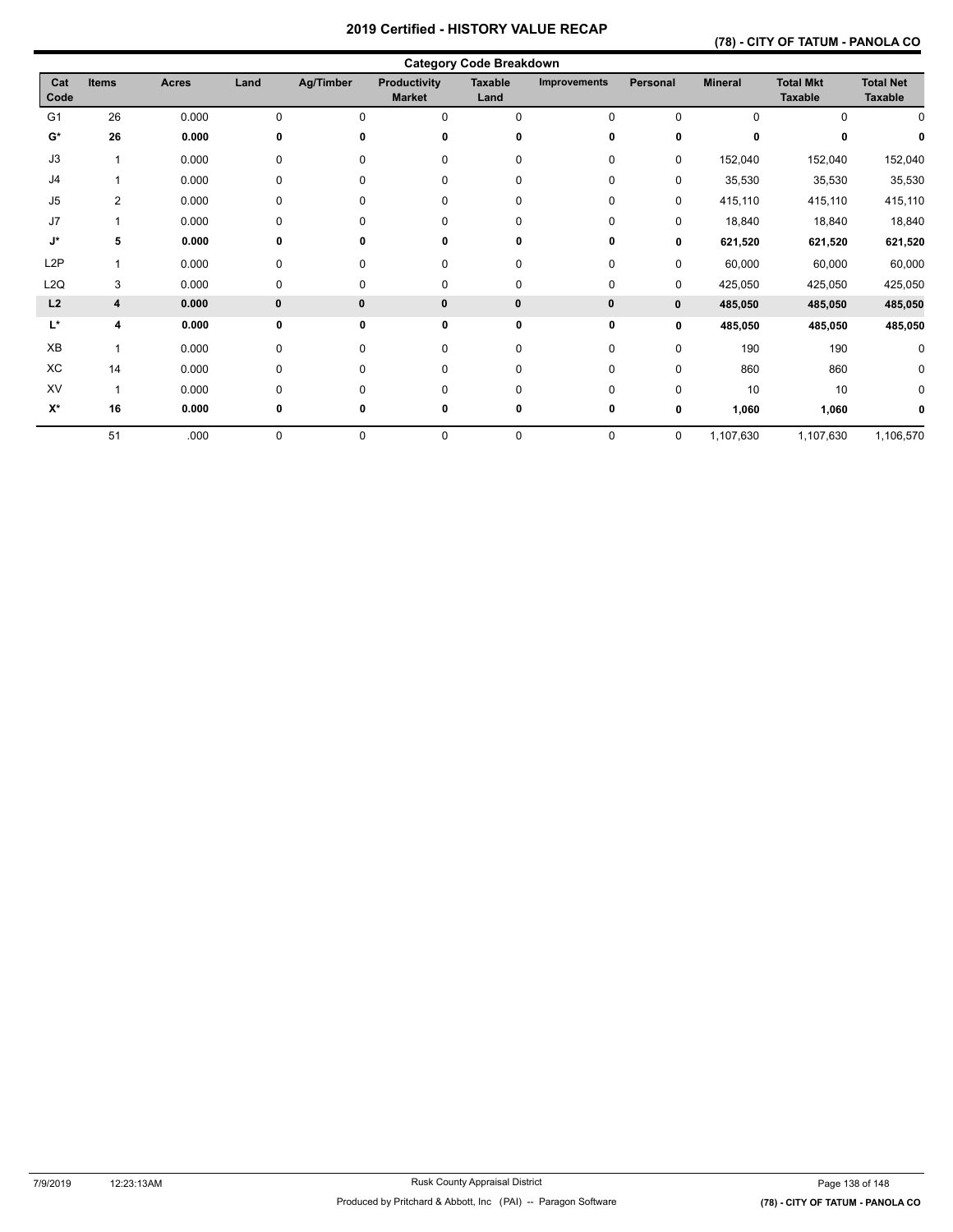| (79) - CARTHAGE ISD - PANOLA CO |
|---------------------------------|
|---------------------------------|

| Land                                            |                      | Value      | <b>Items</b> |        | <b>Exempt</b> |                                          |            |
|-------------------------------------------------|----------------------|------------|--------------|--------|---------------|------------------------------------------|------------|
| Land - Homesite                                 |                      | 0          |              |        |               |                                          |            |
|                                                 | $^{(+)}$             |            |              | 0      | 0             |                                          |            |
| Land - Non Homesite                             | $^{(+)}$             | 0<br>0     | 0            |        | 0             |                                          |            |
| Land - Productivity Market                      | $^{(+)}$<br>$^{(+)}$ | 0          |              | 0<br>0 | 0<br>0        |                                          |            |
| Land - Income<br><b>Total Land Market Value</b> | $(=)$                | 0          |              | 0      |               | <b>Total Land Value:</b><br>$(+)$        | 0          |
| Improvements                                    |                      | Value      | <b>Items</b> |        | <b>Exempt</b> |                                          |            |
| Improvements - Homesite                         | $(+)$                | 0          |              | 0      | 0             |                                          |            |
| New Improvements - Homesite                     | $^{(+)}$             | 0          | $\mathbf 0$  |        | 0             |                                          |            |
| Improvements - Non Homesite                     | $^{(+)}$             | 0          | 0            |        | ŋ             |                                          |            |
| New Improvements - Non Homesite                 | $^{(+)}$             | 0          |              | 0      | 0             |                                          |            |
| Improvements - Income                           | $^{(+)}$             | 0          |              | 0      | 0             |                                          |            |
| <b>Total Improvement Value</b>                  | $(=)$                | 0          | $\Omega$     |        |               | <b>Total Imp Value:</b><br>$^{(+)}$      | 0          |
| Personal                                        |                      | Value      | <b>Items</b> |        | <b>Exempt</b> |                                          |            |
| Personal - Homesite                             | $^{(+)}$             | 0          |              | 0      | 0             |                                          |            |
| New Personal - Homesite                         | $^{(+)}$             | 0          | 0            |        | 0             |                                          |            |
| Personal - Non Homesite                         | $^{(+)}$             | 0          |              | 0      | 0             |                                          |            |
| New Personal - Non Homesite                     | $^{(+)}$             | 0          |              | 0      | O             |                                          |            |
| <b>Total Personal Value</b>                     | $(=)$                | 0          | 0            |        |               | <b>Total Personal Value:</b><br>$(+)$    | 0          |
| Total Real Estate & Personal Mkt Valuer)        |                      | 0          | 0            |        |               |                                          |            |
| <b>Minerals</b>                                 |                      | Value      | <b>Items</b> |        |               |                                          |            |
| <b>Mineral Value</b>                            | $^{(+)}$             | 15,095,160 | 241          |        |               |                                          |            |
| Mineral Value - Real                            | $^{(+)}$             | 0          | 0            |        |               |                                          |            |
| Mineral Value - Personal                        | $^{(+)}$             | 0          | 0            |        |               |                                          |            |
| <b>Total Mineral Market Value</b>               | $(=)$                | 15,095,160 | 241          |        |               | <b>Total Min Mkt Value:</b><br>$(+)$     | 15,095,160 |
| <b>Total Market Value</b>                       | $(=)$                | 15,095,160 |              |        |               | <b>Total Market Value:</b><br>$(=/+)$    | 15,095,160 |
| Ag/Timber *does not include protested           |                      | Value      | <b>Items</b> |        |               |                                          |            |
| <b>Land Timber Gain</b>                         | $^{(+)}$             | 0          |              | 0      |               | <b>Land Timber Gain:</b><br>$(+)$        | 0          |
| <b>Productivity Market</b>                      | $^{(+)}$             | 0          |              | 0      |               |                                          |            |
| Land Ag 1D                                      | $(-)$                | 0          |              | 0      |               |                                          |            |
| Land Ag 1D1                                     | $(-)$                | 0          |              | 0      |               |                                          |            |
| Land Ag Tim                                     | $(-)$                | 0          |              | 0      |               |                                          |            |
| Productivity Loss: (=)                          |                      | 0          |              | 0      |               | <b>Productivity Loss:</b><br>$(\cdot)$   | 0          |
| Losses                                          |                      | Value      | <b>Items</b> |        |               |                                          |            |
| Less Real Exempt Property                       | $(-)$                | 0          |              | 0      |               |                                          |            |
| Less \$500 Inc. Real Personal                   | $(-)$                | 0          |              | 0      |               | <b>Total Market Taxable:</b><br>$(=)$    | 15,095,160 |
| Less Real/Personal Abatements                   | $(-)$                | 0          | 0            |        |               |                                          |            |
| Less Community Housing                          | $(-)$                | 0          |              | 0      |               |                                          |            |
| Less Freeport                                   | $(-)$                | 0          | 0            |        |               |                                          |            |
| <b>Less Allocation</b>                          | $(-)$                | 0          | 0            |        |               |                                          |            |
| Less MultiUse                                   | $(-)$                | 0          | 0            |        |               |                                          |            |
| Less Goods In Transit                           | $(\cdot)$            | 0          |              | 0      |               |                                          |            |
| Less Historical                                 | $(-)$                | 0          |              | 0      |               |                                          |            |
| Less Solar/Wind Power                           | $(-)$                | 0          |              | 0      |               |                                          |            |
| Less Vehicle Leased for Personal Use            | $(\cdot)$            | 0          | 0            |        |               | <b>Total Protested Value:</b>            | 0          |
| <b>Less Real Protested Value</b>                | $(-)$                | 0          |              | 0      |               | <b>Protested % of Total Market:</b>      | 0.00%      |
| Less 10% Cap Loss                               | $(-)$                | 0          |              | 0      |               |                                          |            |
| Less TCEQ/Pollution Control                     | $(-)$                | 0          | 0            |        |               |                                          |            |
| Less VLA Loss                                   | $(\cdot)$            | 0          | $\Omega$     |        |               |                                          |            |
| Less Mineral Exempt Property                    | $(-)$                | 0          | 0            |        |               |                                          |            |
| Less \$500 Inc. Mineral Owner                   | $(\text{-})$         | 15,420     | 210          |        |               |                                          |            |
| <b>Less Mineral Abatements</b>                  | $(-)$                | 0          | 0            |        |               |                                          |            |
| Less Mineral Freeports/Interstate Commer        | $(\text{-})$         | 0          | 0            |        |               |                                          |            |
| Less Mineral Unknown                            | $(\text{-})$         | 0          | 0            |        |               |                                          |            |
| <b>Less Mineral Protested Value</b>             | $(-)$                | 0          | 0            |        |               |                                          |            |
| Total Losses (includes Prod. Loss)              | $(=)$                | 15,420     |              |        |               | <b>Total Losses:</b><br>$(-)$            | 15,420     |
| <b>Total Appraised Value</b>                    | $(=)$                | 15,079,740 |              |        |               | <b>Total Appraised Value:</b><br>$(=/+)$ | 15,079,740 |
|                                                 |                      |            |              |        |               | <b>Total Exemptions*:</b><br>$(\cdot)$   | 0          |
|                                                 |                      |            |              |        |               | * See breakdown on following page        |            |
|                                                 |                      |            |              |        |               | <b>Net Taxable Value:</b>                | 15,079,740 |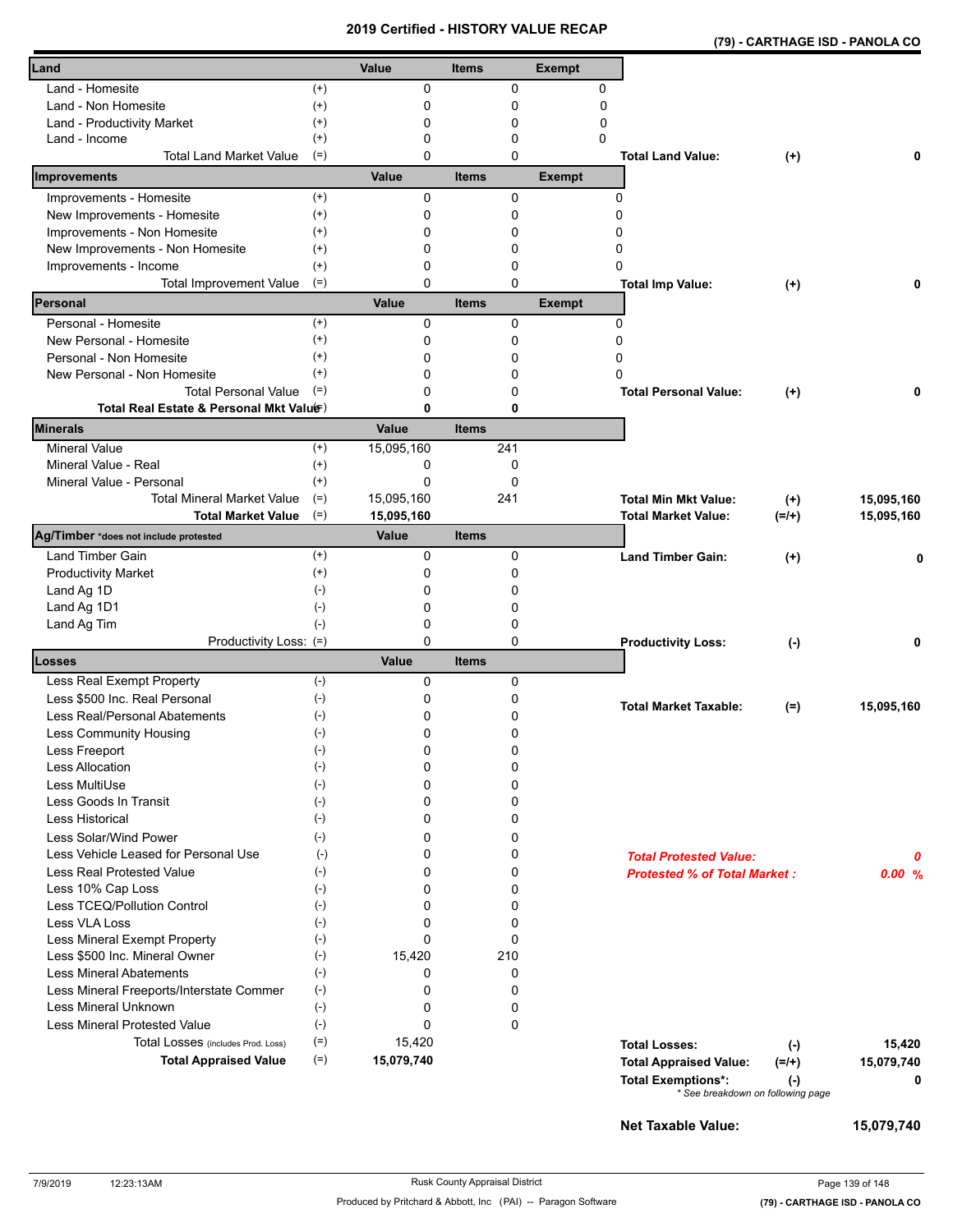**(79) - CARTHAGE ISD - PANOLA CO** 

| <b>Count of Homesteads</b>              |             |             |                        |          |             |   |              |                                                                  |                                     |                                                         |                                  |
|-----------------------------------------|-------------|-------------|------------------------|----------|-------------|---|--------------|------------------------------------------------------------------|-------------------------------------|---------------------------------------------------------|----------------------------------|
| н                                       | s           | F           | B                      | D        | W           | O | <b>DV</b>    | <b>DV100</b>                                                     | <b>SS First Resp</b>                | <b>SS Svc Member</b>                                    |                                  |
| $\Omega$                                | $\mathbf 0$ | $\mathbf 0$ | 0                      | 0        | $\mathbf 0$ | 0 | 0            | 0                                                                | 0                                   | 0                                                       |                                  |
| <b>Owner and Parcel Counts</b>          |             |             |                        |          |             |   |              |                                                                  |                                     |                                                         |                                  |
| <b>Total Parcels*:</b>                  |             |             |                        |          |             |   |              | 241 * Parcel count is figured by parcel per ownership sequences. |                                     |                                                         |                                  |
| <b>Total Owners:</b>                    |             |             |                        | 231      |             |   |              |                                                                  |                                     |                                                         |                                  |
| <b>Ported Homestead/Charity Amounts</b> |             |             |                        |          | Value       |   |              | <b>Items</b>                                                     |                                     |                                                         |                                  |
| DV Donated Home (Charity)               |             |             |                        | $(+)$    |             |   | $\Omega$     |                                                                  | $\Omega$                            |                                                         |                                  |
| SS of a Service Member Ported Amount    |             |             |                        | $(+)$    |             |   | ŋ            |                                                                  | <sup>0</sup>                        |                                                         |                                  |
| SS of a First Responder Ported Amount   |             |             |                        | $(+)$    |             |   |              |                                                                  |                                     |                                                         |                                  |
| SS of DV Donated Home Ported Amount     |             |             |                        | $(+)$    |             |   |              |                                                                  | <sup>0</sup>                        |                                                         |                                  |
| SS of 100% DV Ported Amount             |             |             |                        | $(+)$    |             |   | <sup>0</sup> |                                                                  | $\Omega$                            |                                                         |                                  |
| <b>Homestead Exemptions</b>             |             |             |                        |          | Value       |   |              | <b>Items</b>                                                     |                                     |                                                         |                                  |
| Homestead H,S                           |             |             |                        | $(+)$    |             |   | $\Omega$     |                                                                  | $\mathbf 0$                         |                                                         |                                  |
| Senior S                                |             |             |                        | $^{(+)}$ |             |   | $\Omega$     |                                                                  | $\Omega$                            | H - Homestead                                           | D - Disabled Only                |
| Disabled B                              |             |             |                        | $^{(+)}$ |             |   |              |                                                                  | <sup>0</sup>                        | S - Over 65<br>F - Disabled Widow                       | W - Widow<br>O - Over 65 (No HS) |
| DV 100%                                 |             |             |                        | $(+)$    |             |   |              |                                                                  | <sup>0</sup>                        | <b>B</b> - Disabled                                     | DV - Disabled Veteran            |
| Surviving Spouse of a Service Member    |             |             |                        | $^{(+)}$ |             |   |              |                                                                  | n                                   | DV100 (1, 2, 3) - 100% Disabled Veteran                 |                                  |
| Survivng Spouse of a First Responder    |             |             |                        | $(+)$    |             |   |              |                                                                  | <sup>0</sup>                        | 4 (4B, 4H, 4S) - Surviving Spouse of a Service Member   |                                  |
|                                         |             |             | Total Reimbursable (=) |          |             |   |              |                                                                  | ŋ                                   | 5* (5B, 5H, 5S) - Surviving Spouse of a First Responder |                                  |
| <b>Local Discount</b>                   |             |             |                        | $(+)$    |             |   |              |                                                                  |                                     |                                                         |                                  |
| Disabled Veteran                        |             |             |                        | $^{(+)}$ |             |   |              |                                                                  |                                     |                                                         |                                  |
| Optional 65                             |             |             |                        | $^{(+)}$ |             |   |              |                                                                  |                                     |                                                         |                                  |
| <b>Local Disabled</b>                   |             |             |                        | $^{(+)}$ |             |   |              |                                                                  | n                                   |                                                         |                                  |
| State Homestead                         |             |             |                        | $^{(+)}$ |             |   | <sup>0</sup> |                                                                  | $\Omega$                            |                                                         |                                  |
| <b>Total Exemptions</b>                 |             |             |                        | $(=)$    |             |   |              |                                                                  | 0 (includes Ported/Charity Amounts) |                                                         |                                  |
| <b>Special Certified Totals</b>         |             |             |                        |          |             |   |              |                                                                  |                                     |                                                         |                                  |

## **Exempt Value of First Time Absolute Exemption**

#### **Exempt Value of First Time Partial Exemption**

#### **New AG/Timber**

Value Loss Market Taxable

#### **New Improvement/Personal**

Market

Taxable

#### **Average Values\* (includes protested & exempt value)**

#### **Market**

**Taxable** 

#### **Parcels**

**Market Taxable** 

|                | <b>Category Code Breakdown</b> |              |      |           |                                      |                 |                     |          |                |                                    |                                    |  |  |  |
|----------------|--------------------------------|--------------|------|-----------|--------------------------------------|-----------------|---------------------|----------|----------------|------------------------------------|------------------------------------|--|--|--|
| Cat<br>Code    | <b>Items</b>                   | <b>Acres</b> | Land | Ag/Timber | <b>Productivity</b><br><b>Market</b> | Taxable<br>Land | <b>Improvements</b> | Personal | <b>Mineral</b> | <b>Total Mkt</b><br><b>Taxable</b> | <b>Total Net</b><br><b>Taxable</b> |  |  |  |
| G <sub>1</sub> | 31                             | 0.000        |      |           | 0                                    | 0               | 0                   |          | 15,079,740     | 15,079,740                         | 15,079,740                         |  |  |  |
| $G^*$          | 31                             | 0.000        | 0    | 0         | 0                                    | 0               | 0                   | 0        | 15,079,740     | 15,079,740                         | 15,079,740                         |  |  |  |
| XC             | 210                            | 0.000        |      |           | 0                                    | 0               | 0                   |          | 15.420         | 15,420                             | 0                                  |  |  |  |
| X*             | 210                            | 0.000        |      | 0         | 0                                    | 0               | 0                   | 0        | 15.420         | 15.420                             | 0                                  |  |  |  |
|                | 241                            | .000         |      |           |                                      |                 | 0                   |          | 15.095.160     | 15,095,160                         | 15,079,740                         |  |  |  |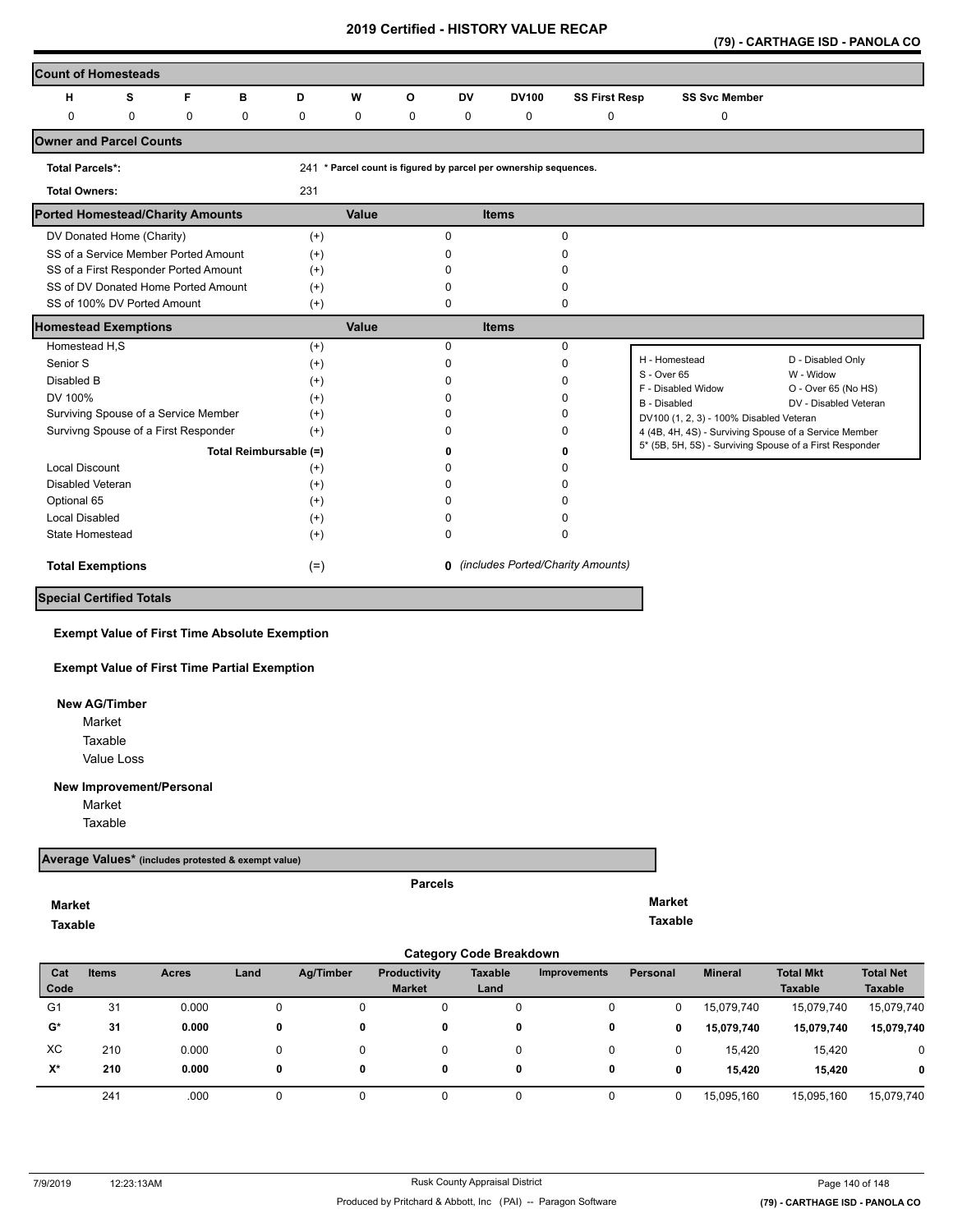| (87) - LONGVIEW - TATUM I.S.D. |
|--------------------------------|
|--------------------------------|

| Land                                                               |                       | Value             | <b>Items</b>                | <b>Exempt</b> |                                                                                                 |                  |              |
|--------------------------------------------------------------------|-----------------------|-------------------|-----------------------------|---------------|-------------------------------------------------------------------------------------------------|------------------|--------------|
| Land - Homesite                                                    | $^{(+)}$              | 0                 | $\mathbf 0$                 | 0             |                                                                                                 |                  |              |
| Land - Non Homesite                                                | $^{(+)}$              | 0                 | 0                           | $\mathbf 0$   |                                                                                                 |                  |              |
| Land - Productivity Market                                         | $^{(+)}$              | 0                 | 0                           | 0             |                                                                                                 |                  |              |
| Land - Income                                                      | $^{(+)}$              | 0                 | 0                           | 0             |                                                                                                 |                  |              |
| <b>Total Land Market Value</b>                                     | $(=)$                 | 0                 | 0                           |               | <b>Total Land Value:</b>                                                                        | $^{(+)}$         | 0            |
| Improvements                                                       |                       | Value             | <b>Items</b>                | <b>Exempt</b> |                                                                                                 |                  |              |
| Improvements - Homesite                                            | $^{(+)}$              | 0                 | 0                           |               | 0                                                                                               |                  |              |
| New Improvements - Homesite                                        | $^{(+)}$              | 0                 | 0                           |               | 0                                                                                               |                  |              |
| Improvements - Non Homesite                                        | $^{(+)}$              | 0                 | 0                           |               | 0                                                                                               |                  |              |
| New Improvements - Non Homesite                                    | $^{(+)}$              | 0                 | 0                           |               | 0                                                                                               |                  |              |
| Improvements - Income                                              | $^{(+)}$              | 0                 | 0                           |               | 0                                                                                               |                  |              |
| <b>Total Improvement Value</b><br>Personal                         | $(=)$                 | $\Omega$<br>Value | $\mathbf 0$<br><b>Items</b> | <b>Exempt</b> | <b>Total Imp Value:</b>                                                                         | $(+)$            | 0            |
|                                                                    |                       |                   |                             |               |                                                                                                 |                  |              |
| Personal - Homesite                                                | $^{(+)}$              | $\Omega$          | 0                           |               | 0                                                                                               |                  |              |
| New Personal - Homesite                                            | $^{(+)}$              | 0                 | 0                           |               | 0                                                                                               |                  |              |
| Personal - Non Homesite                                            | $^{(+)}$<br>$^{(+)}$  | 0<br>0            | 0<br>0                      |               | 0<br>0                                                                                          |                  |              |
| New Personal - Non Homesite<br><b>Total Personal Value</b>         | $(=)$                 | 0                 | 0                           |               | <b>Total Personal Value:</b>                                                                    |                  | 0            |
| Total Real Estate & Personal Mkt Valuer)                           |                       | 0                 | 0                           |               |                                                                                                 | $(+)$            |              |
| <b>Minerals</b>                                                    |                       | Value             | <b>Items</b>                |               |                                                                                                 |                  |              |
| <b>Mineral Value</b>                                               | $^{(+)}$              | 1,025,900         | 1,809                       |               |                                                                                                 |                  |              |
| Mineral Value - Real                                               | $^{(+)}$              | 0                 | 0                           |               |                                                                                                 |                  |              |
| Mineral Value - Personal                                           | $(+)$                 | 0                 | $\Omega$                    |               |                                                                                                 |                  |              |
| <b>Total Mineral Market Value</b>                                  | $(=)$                 | 1,025,900         | 1,809                       |               | <b>Total Min Mkt Value:</b>                                                                     | $^{(+)}$         | 1,025,900    |
| <b>Total Market Value</b>                                          | $(=)$                 | 1,025,900         |                             |               | <b>Total Market Value:</b>                                                                      | $(=/+)$          | 1,025,900    |
| Ag/Timber *does not include protested                              |                       | Value             | <b>Items</b>                |               |                                                                                                 |                  |              |
| <b>Land Timber Gain</b>                                            | $^{(+)}$              | 0                 | 0                           |               | <b>Land Timber Gain:</b>                                                                        | $^{(+)}$         | 0            |
| <b>Productivity Market</b>                                         | $^{(+)}$              | 0                 | 0                           |               |                                                                                                 |                  |              |
| Land Ag 1D                                                         | $(\cdot)$             | 0                 | 0                           |               |                                                                                                 |                  |              |
| Land Ag 1D1                                                        | $(-)$                 | 0                 | 0                           |               |                                                                                                 |                  |              |
| Land Ag Tim                                                        | $(-)$                 | 0                 | 0                           |               |                                                                                                 |                  |              |
| Productivity Loss: (=)<br>Losses                                   |                       | 0<br>Value        | 0<br><b>Items</b>           |               | <b>Productivity Loss:</b>                                                                       | $(\cdot)$        | 0            |
|                                                                    |                       |                   |                             |               |                                                                                                 |                  |              |
| Less Real Exempt Property<br>Less \$500 Inc. Real Personal         | $(-)$<br>$(-)$        | 0<br>0            | 0                           |               |                                                                                                 |                  |              |
| Less Real/Personal Abatements                                      | $(\cdot)$             | 0                 | 0<br>0                      |               | <b>Total Market Taxable:</b>                                                                    | $(=)$            | 1,025,900    |
| Less Community Housing                                             | $(-)$                 | 0                 | 0                           |               |                                                                                                 |                  |              |
| Less Freeport                                                      | $(-)$                 | 0                 | U                           |               |                                                                                                 |                  |              |
| <b>Less Allocation</b>                                             | $(\cdot)$             | 0                 | 0                           |               |                                                                                                 |                  |              |
| Less MultiUse                                                      | $(-)$                 | 0                 | 0                           |               |                                                                                                 |                  |              |
| Less Goods In Transit                                              | $(-)$                 | 0                 | 0                           |               |                                                                                                 |                  |              |
| Less Historical                                                    | $(\text{-})$          | 0                 | 0                           |               |                                                                                                 |                  |              |
| Less Solar/Wind Power                                              | $(-)$                 | 0                 | 0                           |               |                                                                                                 |                  |              |
| Less Vehicle Leased for Personal Use                               | $(-)$                 | 0                 | 0                           |               | <b>Total Protested Value:</b>                                                                   |                  | 0            |
| Less Real Protested Value                                          | $(-)$                 | 0                 | 0                           |               | <b>Protested % of Total Market:</b>                                                             |                  | 0.00%        |
| Less 10% Cap Loss                                                  | $(\cdot)$             | 0                 | 0                           |               |                                                                                                 |                  |              |
| Less TCEQ/Pollution Control                                        | $(-)$                 | 0                 | 0                           |               |                                                                                                 |                  |              |
| Less VLA Loss                                                      | $(-)$                 | 0                 | 0                           |               |                                                                                                 |                  |              |
| Less Mineral Exempt Property                                       | $(-)$                 | 1,110             | 9                           |               |                                                                                                 |                  |              |
| Less \$500 Inc. Mineral Owner                                      | $(-)$                 | 43,730            | 909                         |               |                                                                                                 |                  |              |
| <b>Less Mineral Abatements</b>                                     | $(\cdot)$             | 0                 | 0                           |               |                                                                                                 |                  |              |
| Less Mineral Freeports/Interstate Commer                           | $(-)$                 | 0                 | 0                           |               |                                                                                                 |                  |              |
| Less Mineral Unknown<br><b>Less Mineral Protested Value</b>        | $(\text{-})$          | 0                 | 0                           |               |                                                                                                 |                  |              |
|                                                                    | $(\text{-})$<br>$(=)$ | 0<br>44,840       | 0                           |               |                                                                                                 |                  |              |
| Total Losses (includes Prod. Loss)<br><b>Total Appraised Value</b> | $(=)$                 | 981,060           |                             |               | <b>Total Losses:</b>                                                                            | $(-)$            | 44,840       |
|                                                                    |                       |                   |                             |               | <b>Total Appraised Value:</b><br><b>Total Exemptions*:</b><br>* See breakdown on following page | $(=/+)$<br>$(-)$ | 981,060<br>0 |
|                                                                    |                       |                   |                             |               |                                                                                                 |                  |              |

**Net Taxable Value: 981,060**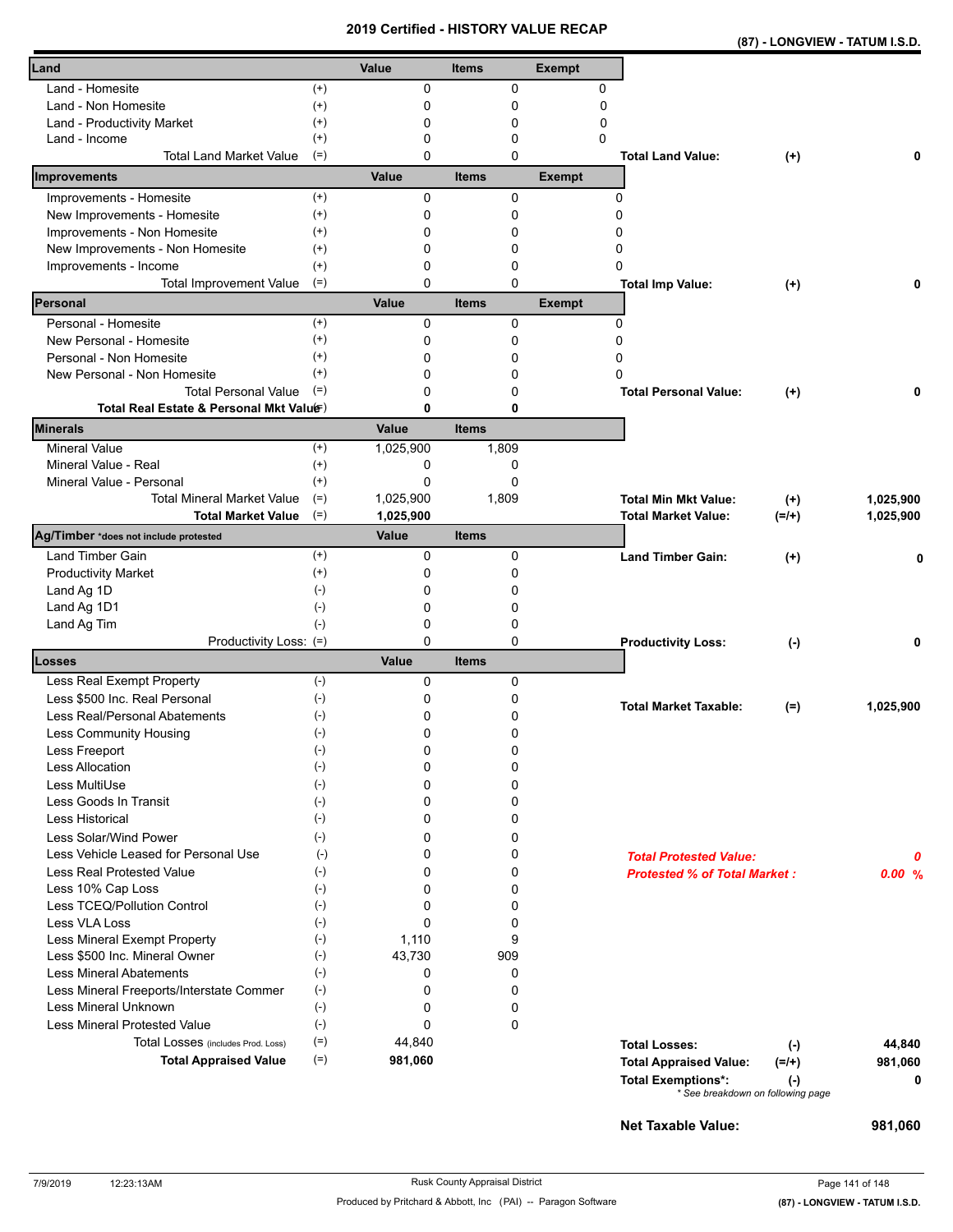**(87) - LONGVIEW - TATUM I.S.D.** 

| <b>Count of Homesteads</b>              |                                       |           |                        |          |       |             |              |                                                                    |                                            |                                                         |                                  |
|-----------------------------------------|---------------------------------------|-----------|------------------------|----------|-------|-------------|--------------|--------------------------------------------------------------------|--------------------------------------------|---------------------------------------------------------|----------------------------------|
| н                                       | s                                     | F         | в                      | D        | W     | O           | <b>DV</b>    | <b>DV100</b>                                                       | <b>SS First Resp</b>                       | <b>SS Svc Member</b>                                    |                                  |
| 0                                       | 0                                     | $\pmb{0}$ | 0                      | 0        | 0     | $\mathbf 0$ | $\pmb{0}$    | 0                                                                  | 0                                          | 0                                                       |                                  |
| <b>Owner and Parcel Counts</b>          |                                       |           |                        |          |       |             |              |                                                                    |                                            |                                                         |                                  |
| <b>Total Parcels*:</b>                  |                                       |           |                        |          |       |             |              | 1,809 * Parcel count is figured by parcel per ownership sequences. |                                            |                                                         |                                  |
| <b>Total Owners:</b>                    |                                       |           |                        | 557      |       |             |              |                                                                    |                                            |                                                         |                                  |
| <b>Ported Homestead/Charity Amounts</b> |                                       |           |                        |          | Value |             |              | <b>Items</b>                                                       |                                            |                                                         |                                  |
|                                         | DV Donated Home (Charity)             |           |                        | $^{(+)}$ |       |             | 0            |                                                                    | $\mathbf 0$                                |                                                         |                                  |
|                                         | SS of a Service Member Ported Amount  |           |                        | $(+)$    |       |             | $\Omega$     |                                                                    | <sup>0</sup>                               |                                                         |                                  |
|                                         | SS of a First Responder Ported Amount |           |                        | $(+)$    |       |             | n            |                                                                    | n                                          |                                                         |                                  |
|                                         | SS of DV Donated Home Ported Amount   |           |                        | $(+)$    |       |             | U            |                                                                    | <sup>0</sup>                               |                                                         |                                  |
|                                         | SS of 100% DV Ported Amount           |           |                        | $(+)$    |       |             | 0            |                                                                    | 0                                          |                                                         |                                  |
| <b>Homestead Exemptions</b>             |                                       |           |                        |          | Value |             |              | <b>Items</b>                                                       |                                            |                                                         |                                  |
| Homestead H,S                           |                                       |           |                        | $(+)$    |       |             | $\Omega$     |                                                                    | $\mathbf 0$                                |                                                         |                                  |
| Senior S                                |                                       |           |                        | $(+)$    |       |             | 0            |                                                                    | 0                                          | H - Homestead                                           | D - Disabled Only                |
| Disabled B                              |                                       |           |                        | $(+)$    |       |             | <sup>0</sup> |                                                                    | <sup>0</sup>                               | S - Over 65<br>F - Disabled Widow                       | W - Widow<br>O - Over 65 (No HS) |
| DV 100%                                 |                                       |           |                        | $(+)$    |       |             | n            |                                                                    | <sup>0</sup>                               | <b>B</b> - Disabled                                     | DV - Disabled Veteran            |
| Surviving Spouse of a Service Member    |                                       |           | $(+)$                  |          |       | n           |              | <sup>0</sup>                                                       | DV100 (1, 2, 3) - 100% Disabled Veteran    |                                                         |                                  |
|                                         | Survivng Spouse of a First Responder  |           |                        | $(+)$    |       |             | n            |                                                                    | 0                                          | 4 (4B, 4H, 4S) - Surviving Spouse of a Service Member   |                                  |
|                                         |                                       |           | Total Reimbursable (=) |          |       |             | n            |                                                                    | n                                          | 5* (5B, 5H, 5S) - Surviving Spouse of a First Responder |                                  |
| Local Discount                          |                                       |           |                        | $^{(+)}$ |       |             | ŋ            |                                                                    | n                                          |                                                         |                                  |
| Disabled Veteran                        |                                       |           |                        | $(+)$    |       |             | n            |                                                                    | n                                          |                                                         |                                  |
| Optional 65                             |                                       |           |                        | $^{(+)}$ |       |             | n            |                                                                    | n                                          |                                                         |                                  |
| <b>Local Disabled</b>                   |                                       |           |                        | $(+)$    |       |             | n            |                                                                    | 0                                          |                                                         |                                  |
| <b>State Homestead</b>                  |                                       |           |                        | $(+)$    |       |             | <sup>0</sup> |                                                                    | 0                                          |                                                         |                                  |
| <b>Total Exemptions</b>                 |                                       |           |                        | $(=)$    |       |             |              |                                                                    | <b>0</b> (includes Ported/Charity Amounts) |                                                         |                                  |
| <b>Special Certified Totals</b>         |                                       |           |                        |          |       |             |              |                                                                    |                                            |                                                         |                                  |

**Exempt Value of First Time Absolute Exemption**

**Exempt Value of First Time Partial Exemption**

 **New AG/Timber**

Value Loss Market Taxable

**New Improvement/Personal** 

Market

Taxable

#### **Average Values\* (includes protested & exempt value)**

**Market Taxable**  **Parcels**

**Market Taxable** 

|                      | <b>Category Code Breakdown</b> |       |      |           |                               |                        |                     |          |                |                                    |                                    |  |  |
|----------------------|--------------------------------|-------|------|-----------|-------------------------------|------------------------|---------------------|----------|----------------|------------------------------------|------------------------------------|--|--|
| Cat<br>Code          | Items                          | Acres | Land | Ag/Timber | Productivity<br><b>Market</b> | <b>Taxable</b><br>Land | <b>Improvements</b> | Personal | <b>Mineral</b> | <b>Total Mkt</b><br><b>Taxable</b> | <b>Total Net</b><br><b>Taxable</b> |  |  |
| G <sub>1</sub>       | 891                            | 0.000 | 0    | 0         | 0                             | 0                      | 0                   | 0        | 981,060        | 981,060                            | 981,060                            |  |  |
| $\mathbf{G}^{\star}$ | 891                            | 0.000 | 0    | 0         | 0                             | 0                      | 0                   | 0        | 981,060        | 981,060                            | 981,060                            |  |  |
| XC                   | 909                            | 0.000 | 0    | 0         | 0                             | 0                      | 0                   | 0        | 43,730         | 43,730                             | 0                                  |  |  |
| XV                   | 9                              | 0.000 | 0    | 0         | 0                             | 0                      | 0                   | 0        | 1,110          | 1,110                              | 0                                  |  |  |
| X*                   | 918                            | 0.000 | 0    | 0         | 0                             | 0                      | 0                   | 0        | 44.840         | 44.840                             | 0                                  |  |  |
|                      | 1,809                          | .000  |      |           |                               |                        | $\Omega$            |          | 1,025,900      | 1,025,900                          | 981,060                            |  |  |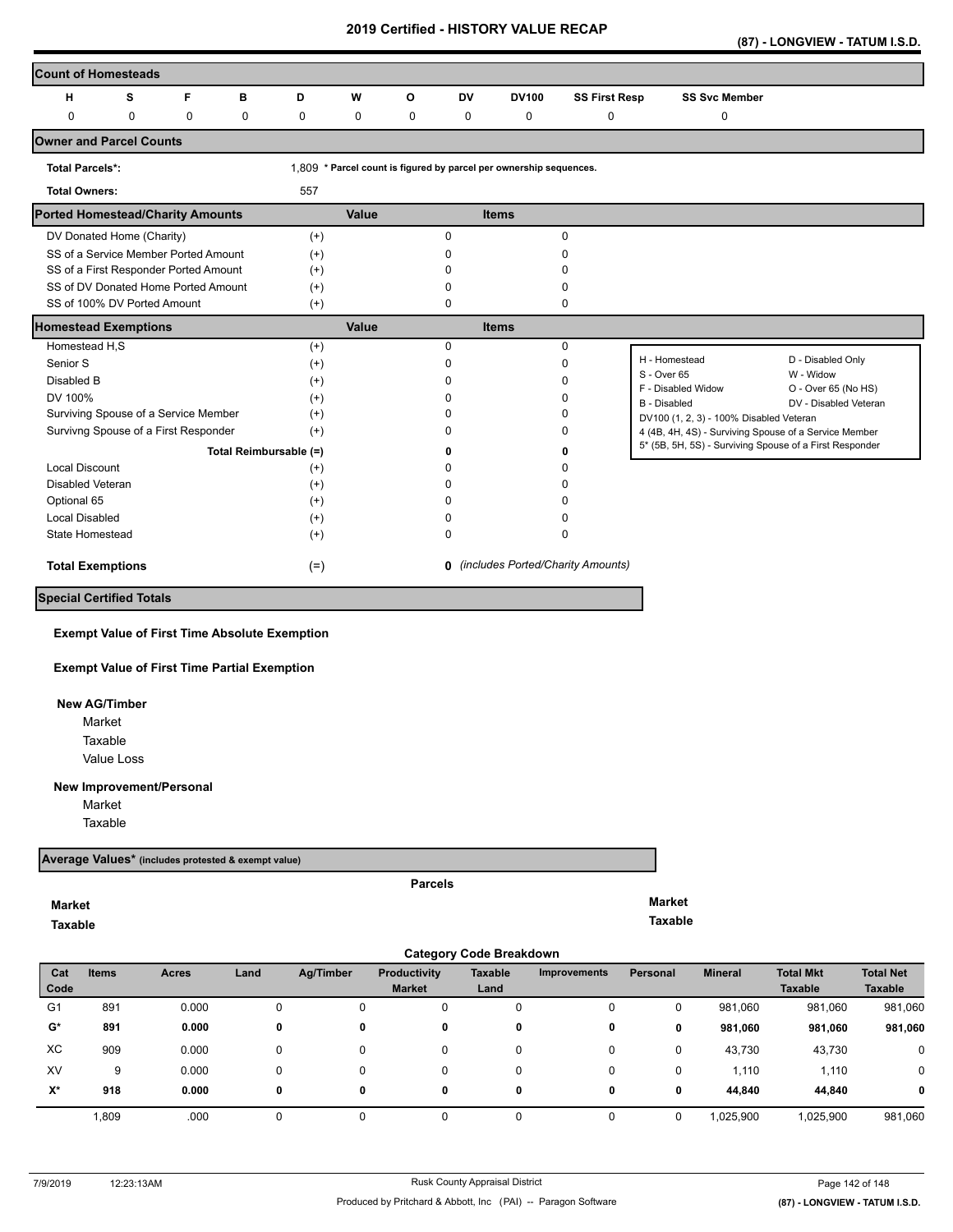|                                                                         |                    |                |              |     |               |                                                           |                     | (27) - CITY OF REKLAW |
|-------------------------------------------------------------------------|--------------------|----------------|--------------|-----|---------------|-----------------------------------------------------------|---------------------|-----------------------|
| Land                                                                    |                    | Value          | <b>Items</b> |     | <b>Exempt</b> |                                                           |                     |                       |
| Land - Homesite                                                         | $^{(+)}$           | 626,170        |              | 62  | 0             |                                                           |                     |                       |
| $^{(+)}$<br>Land - Non Homesite                                         |                    | 89,680         |              | 19  | 0             |                                                           |                     |                       |
| $^{(+)}$<br>Land - Productivity Market                                  |                    | 1,018,120      |              | 39  | 0             |                                                           |                     |                       |
| Land - Income                                                           | $^{(+)}$           | 0              |              | 0   | $\mathbf{0}$  |                                                           |                     |                       |
| <b>Total Land Market Value</b><br>$(=)$                                 |                    | 1,733,970      |              | 120 |               | <b>Total Land Value:</b>                                  | $(+)$               | 1,733,970             |
| Improvements                                                            |                    | Value          | <b>Items</b> |     | <b>Exempt</b> |                                                           |                     |                       |
| Improvements - Homesite                                                 | $^{(+)}$           | 3,607,240      |              | 59  |               | 0                                                         |                     |                       |
| $^{(+)}$<br>New Improvements - Homesite                                 |                    | 0              |              | 0   |               | 0                                                         |                     |                       |
| Improvements - Non Homesite<br>$^{(+)}$                                 |                    | 125,500        |              | 8   |               | 0                                                         |                     |                       |
| New Improvements - Non Homesite<br>$^{(+)}$                             |                    | 0              |              | 0   |               | 0                                                         |                     |                       |
| Improvements - Income<br>$^{(+)}$                                       |                    | 0              |              | 0   |               | 0                                                         |                     |                       |
| $(=)$<br><b>Total Improvement Value</b>                                 |                    | 3,732,740      |              | 67  |               | <b>Total Imp Value:</b>                                   | $(+)$               | 3,732,740             |
| Personal                                                                |                    | Value          | <b>Items</b> |     | <b>Exempt</b> |                                                           |                     |                       |
| Personal - Homesite                                                     | $^{(+)}$           | 104,830        |              | 6   |               | 0                                                         |                     |                       |
| New Personal - Homesite                                                 | $^{(+)}$           | 0              |              | 0   |               | 0                                                         |                     |                       |
| Personal - Non Homesite<br>$^{(+)}$                                     |                    | 10,940         |              | 2   |               | 0                                                         |                     |                       |
| New Personal - Non Homesite                                             | $^{(+)}$           | $\Omega$       |              | 0   |               | 0                                                         |                     |                       |
| <b>Total Personal Value</b><br>$(=)$                                    |                    | 115,770        |              | 8   |               | <b>Total Personal Value:</b>                              | $(+)$               | 115,770               |
| Total Real Estate & Personal Mkt Valuer)                                |                    | 5,582,480      |              | 195 |               |                                                           |                     |                       |
| Minerals                                                                |                    | Value          | <b>Items</b> |     |               |                                                           |                     |                       |
| <b>Mineral Value</b>                                                    | $(+)$              | 0              |              | 0   |               |                                                           |                     |                       |
| Mineral Value - Real                                                    | $^{(+)}$           | 0              |              | 0   |               |                                                           |                     |                       |
| Mineral Value - Personal                                                | $^{(+)}$           | 0              |              | 0   |               |                                                           |                     |                       |
| <b>Total Mineral Market Value</b><br>$(=)$<br><b>Total Market Value</b> | $(=)$              | 0<br>5,582,480 |              | 0   |               | <b>Total Min Mkt Value:</b><br><b>Total Market Value:</b> | $^{(+)}$<br>$(=/+)$ | 5,582,480             |
| Ag/Timber *does not include protested                                   |                    | Value          | <b>Items</b> |     |               |                                                           |                     |                       |
| Land Timber Gain                                                        | $^{(+)}$           | 0              |              | 0   |               | <b>Land Timber Gain:</b>                                  | $^{(+)}$            | 0                     |
| <b>Productivity Market</b>                                              | $^{(+)}$           | 1,018,120      |              | 39  |               |                                                           |                     |                       |
| $(-)$<br>Land Ag 1D                                                     |                    | 0              |              | 0   |               |                                                           |                     |                       |
| $(-)$<br>Land Ag 1D1                                                    |                    | 23,540         |              | 27  |               |                                                           |                     |                       |
| Land Ag Tim                                                             | $(-)$              | 29,530         |              | 17  |               |                                                           |                     |                       |
| Productivity Loss: (=)                                                  |                    | 965,050        |              | 39  |               | <b>Productivity Loss:</b>                                 | $(-)$               | 965,050               |
| Losses                                                                  |                    | Value          | <b>Items</b> |     |               |                                                           |                     |                       |
| Less Real Exempt Property                                               | $(-)$              | 0              |              | 0   |               |                                                           |                     |                       |
| Less \$500 Inc. Real Personal<br>$(-)$                                  |                    | 0              |              | 0   |               | <b>Total Market Taxable:</b>                              |                     |                       |
| Less Real/Personal Abatements<br>$(-)$                                  |                    | 0              |              | 0   |               |                                                           | $(=)$               | 4,617,430             |
| Less Community Housing                                                  | $(\textnormal{-})$ | 0              |              | 0   |               |                                                           |                     |                       |
| Less Freeport<br>$(-)$                                                  |                    | 0              |              | 0   |               |                                                           |                     |                       |
| $(-)$<br><b>Less Allocation</b>                                         |                    | 0              |              | 0   |               |                                                           |                     |                       |
| $(-)$<br>Less MultiUse                                                  |                    | 0              |              | 0   |               |                                                           |                     |                       |
| Less Goods In Transit<br>$(-)$                                          |                    | 0              |              | 0   |               |                                                           |                     |                       |
| $(-)$<br><b>Less Historical</b>                                         |                    | 0              |              | 0   |               |                                                           |                     |                       |
| Less Solar/Wind Power                                                   | $(-)$              | 0              |              | 0   |               |                                                           |                     |                       |
| Less Vehicle Leased for Personal Use                                    | $(-)$              | 0              |              | 0   |               | <b>Total Protested Value:</b>                             |                     | 0                     |
| <b>Less Real Protested Value</b>                                        | $(-)$              | 0              |              | 0   |               | <b>Protested % of Total Market:</b>                       |                     | 0.00%                 |
| Less 10% Cap Loss                                                       | $(-)$              | 20,530         |              | 1   |               |                                                           |                     |                       |
| Less TCEQ/Pollution Control<br>$(-)$                                    |                    | 0              |              | 0   |               |                                                           |                     |                       |
| Less VLA Loss<br>$(-)$                                                  |                    | 0              |              | 0   |               |                                                           |                     |                       |
| Less Mineral Exempt Property<br>$(-)$                                   |                    | 0              |              | 0   |               |                                                           |                     |                       |
| Less \$500 Inc. Mineral Owner                                           | $(-)$              | 0              |              | 0   |               |                                                           |                     |                       |
| <b>Less Mineral Abatements</b>                                          | $(-)$              | 0              |              | 0   |               |                                                           |                     |                       |
| $(-)$<br>Less Mineral Freeports/Interstate Commer                       |                    | 0              |              | 0   |               |                                                           |                     |                       |
| <b>Less Mineral Unknown</b><br>$(\text{-})$                             |                    | 0              |              | 0   |               |                                                           |                     |                       |
| <b>Less Mineral Protested Value</b>                                     | $(-)$              | 0              |              | 0   |               |                                                           |                     |                       |
| Total Losses (includes Prod. Loss)                                      | $(=)$              | 985,580        |              |     |               | <b>Total Losses:</b>                                      | $(\cdot)$           | 20,530                |
| <b>Total Appraised Value</b>                                            | $(=)$              | 4,596,900      |              |     |               | <b>Total Appraised Value:</b>                             | $(=/+)$             | 4,596,900             |
|                                                                         |                    |                |              |     |               | <b>Total Exemptions*:</b>                                 | $(\cdot)$           | 12,000                |
|                                                                         |                    |                |              |     |               | * See breakdown on following page                         |                     |                       |

**Net Taxable Value:** 4,584,900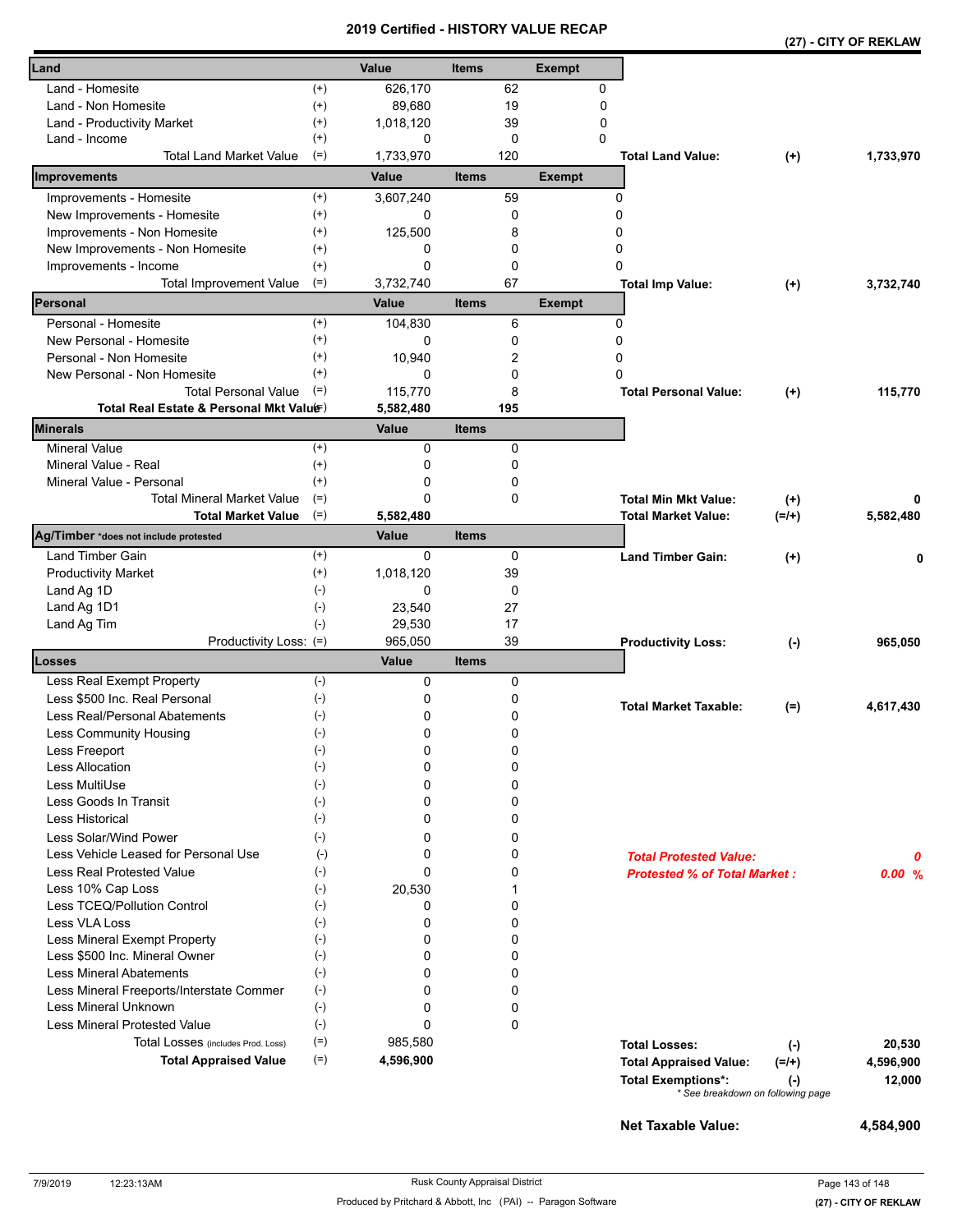**(27) - CITY OF REKLAW** 

| <b>Count of Homesteads</b>                           |            |   |             |   |                        |       |                |    |                                                                  |                      |                                           |                                         |                                                         |
|------------------------------------------------------|------------|---|-------------|---|------------------------|-------|----------------|----|------------------------------------------------------------------|----------------------|-------------------------------------------|-----------------------------------------|---------------------------------------------------------|
| н                                                    | s          | F |             | в | D                      | W     | $\mathbf{o}$   | DV | <b>DV100</b>                                                     | <b>SS First Resp</b> |                                           | <b>SS Svc Member</b>                    |                                                         |
| 17                                                   | 27         |   | $\mathbf 0$ | 3 | $\pmb{0}$              | 0     | 0              | 1  | 0                                                                | 0                    |                                           | 0                                       |                                                         |
| <b>Owner and Parcel Counts</b>                       |            |   |             |   |                        |       |                |    |                                                                  |                      |                                           |                                         |                                                         |
| <b>Total Parcels*:</b>                               |            |   |             |   |                        |       |                |    | 114 * Parcel count is figured by parcel per ownership sequences. |                      |                                           |                                         |                                                         |
| <b>Total Owners:</b>                                 |            |   |             |   | 97                     |       |                |    |                                                                  |                      |                                           |                                         |                                                         |
| <b>Ported Homestead/Charity Amounts</b>              |            |   |             |   |                        | Value |                |    | <b>Items</b>                                                     |                      |                                           |                                         |                                                         |
| DV Donated Home (Charity)                            |            |   |             |   | $^{(+)}$               |       |                | 0  |                                                                  | $\pmb{0}$            |                                           |                                         |                                                         |
| SS of a Service Member Ported Amount                 |            |   |             |   | $^{(+)}$               |       | $\mathbf 0$    |    |                                                                  | 0                    |                                           |                                         |                                                         |
| SS of a First Responder Ported Amount                |            |   |             |   | $^{(+)}$               |       | 0              |    |                                                                  | 0                    |                                           |                                         |                                                         |
| SS of DV Donated Home Ported Amount                  |            |   |             |   | $^{(+)}$               |       | 0              |    |                                                                  | $\mathbf 0$          |                                           |                                         |                                                         |
| SS of 100% DV Ported Amount                          |            |   |             |   | $^{(+)}$               |       | $\Omega$       |    |                                                                  | 0                    |                                           |                                         |                                                         |
| <b>Homestead Exemptions</b>                          |            |   |             |   |                        | Value |                | 0  | <b>Items</b>                                                     |                      |                                           |                                         |                                                         |
| Homestead H,S<br>Senior S                            |            |   |             |   | $^{(+)}$<br>$^{(+)}$   |       | 0              |    |                                                                  | 0<br>0               | H - Homestead                             |                                         | D - Disabled Only                                       |
| Disabled B                                           |            |   |             |   | $^{(+)}$               |       | $\Omega$       |    |                                                                  | $\Omega$             | S - Over 65                               |                                         | W - Widow                                               |
| DV 100%                                              |            |   |             |   | $^{(+)}$               |       | 0              |    |                                                                  | 0                    | F - Disabled Widow<br><b>B</b> - Disabled |                                         | O - Over 65 (No HS)<br>DV - Disabled Veteran            |
| Surviving Spouse of a Service Member                 |            |   |             |   | $^{(+)}$               |       | $\Omega$       |    |                                                                  | $\mathbf 0$          |                                           | DV100 (1, 2, 3) - 100% Disabled Veteran |                                                         |
| Survivng Spouse of a First Responder                 |            |   |             |   | $^{(+)}$               |       | $\Omega$       |    |                                                                  | 0                    |                                           |                                         | 4 (4B, 4H, 4S) - Surviving Spouse of a Service Member   |
|                                                      |            |   |             |   | Total Reimbursable (=) |       | 0              |    |                                                                  | 0                    |                                           |                                         | 5* (5B, 5H, 5S) - Surviving Spouse of a First Responder |
| <b>Local Discount</b>                                |            |   |             |   | $^{(+)}$               |       | 0              |    |                                                                  | $\Omega$             |                                           |                                         |                                                         |
| Disabled Veteran                                     |            |   |             |   | $^{(+)}$               |       | 12,000         |    |                                                                  | 1                    |                                           |                                         |                                                         |
| Optional 65                                          |            |   |             |   | $^{(+)}$               |       | 0              |    |                                                                  | $\Omega$             |                                           |                                         |                                                         |
| <b>Local Disabled</b><br>State Homestead             |            |   |             |   | $^{(+)}$               |       | 0<br>0         |    |                                                                  | 0<br>0               |                                           |                                         |                                                         |
|                                                      |            |   |             |   | $^{(+)}$               |       |                |    |                                                                  |                      |                                           |                                         |                                                         |
| <b>Total Exemptions</b>                              |            |   |             |   | $(=)$                  |       |                |    | 12,000 (includes Ported/Charity Amounts)                         |                      |                                           |                                         |                                                         |
| <b>Special Certified Totals</b>                      |            |   |             |   |                        |       |                |    |                                                                  |                      |                                           |                                         |                                                         |
| <b>Exempt Value of First Time Absolute Exemption</b> |            |   |             |   |                        |       |                |    | \$0                                                              |                      |                                           |                                         |                                                         |
| <b>Exempt Value of First Time Partial Exemption</b>  |            |   |             |   |                        |       |                |    | \$0                                                              |                      |                                           |                                         |                                                         |
| <b>New AG/Timber</b>                                 |            |   |             |   |                        |       |                |    |                                                                  |                      |                                           |                                         |                                                         |
| Market                                               |            |   |             |   |                        |       |                |    | \$0                                                              |                      |                                           |                                         |                                                         |
| Taxable                                              |            |   |             |   |                        |       |                |    | \$0                                                              |                      |                                           |                                         |                                                         |
|                                                      | Value Loss |   |             |   |                        |       |                |    | \$0                                                              |                      |                                           |                                         |                                                         |
| New Improvement/Personal                             |            |   |             |   |                        |       |                |    |                                                                  |                      |                                           |                                         |                                                         |
| Market                                               |            |   |             |   |                        |       |                |    | \$0                                                              |                      |                                           |                                         |                                                         |
| Taxable                                              |            |   |             |   |                        |       |                |    | \$0                                                              |                      |                                           |                                         |                                                         |
| Average Values* (includes protested & exempt value)  |            |   |             |   |                        |       |                |    |                                                                  |                      |                                           |                                         |                                                         |
| Average Homestead Value A*                           |            |   |             |   |                        |       | <b>Parcels</b> |    |                                                                  |                      |                                           | Total Homestead Value A*                |                                                         |
| <b>Market</b>                                        |            |   | \$62,847    |   |                        |       |                | 46 |                                                                  |                      | <b>Market</b>                             | \$2,891,000                             |                                                         |
| <b>Taxable</b>                                       |            |   | \$62,401    |   |                        |       |                |    |                                                                  |                      | Taxable                                   | \$2,864,710                             |                                                         |
| Average Homestead Value A* and E*                    |            |   |             |   |                        |       | <b>Parcels</b> |    |                                                                  |                      |                                           | Total Homestead Value A* and E*         |                                                         |
| <b>Market</b>                                        |            |   | \$65,010    |   |                        |       |                | 47 |                                                                  |                      | Market                                    | \$3,055,470                             |                                                         |
| Taxable                                              |            |   | \$64,573    |   |                        |       |                |    |                                                                  |                      | Taxable                                   | \$3,029,180                             |                                                         |
| Average Homestead Value A* and E* and M1             |            |   |             |   |                        |       | <b>Parcels</b> |    |                                                                  |                      |                                           | Total Homestead Value A* and E* and M1  |                                                         |
| <b>Market</b>                                        |            |   | \$59,628    |   |                        |       |                | 53 |                                                                  |                      | <b>Market</b>                             | \$3,160,300                             |                                                         |
| Taxable                                              |            |   | \$59,240    |   |                        |       |                |    |                                                                  |                      | Taxable                                   | \$3,134,010                             |                                                         |
| Average Homestead Value M1                           |            |   |             |   |                        |       | <b>Parcels</b> |    |                                                                  |                      |                                           | <b>Total Homestead Value M1</b>         |                                                         |
| Market                                               |            |   | \$17,471    |   |                        |       |                | 6  |                                                                  |                      | <b>Market</b>                             | \$104,830                               |                                                         |
| <b>Taxable</b>                                       |            |   | \$17,471    |   |                        |       |                |    |                                                                  |                      | Taxable                                   | \$104,830                               |                                                         |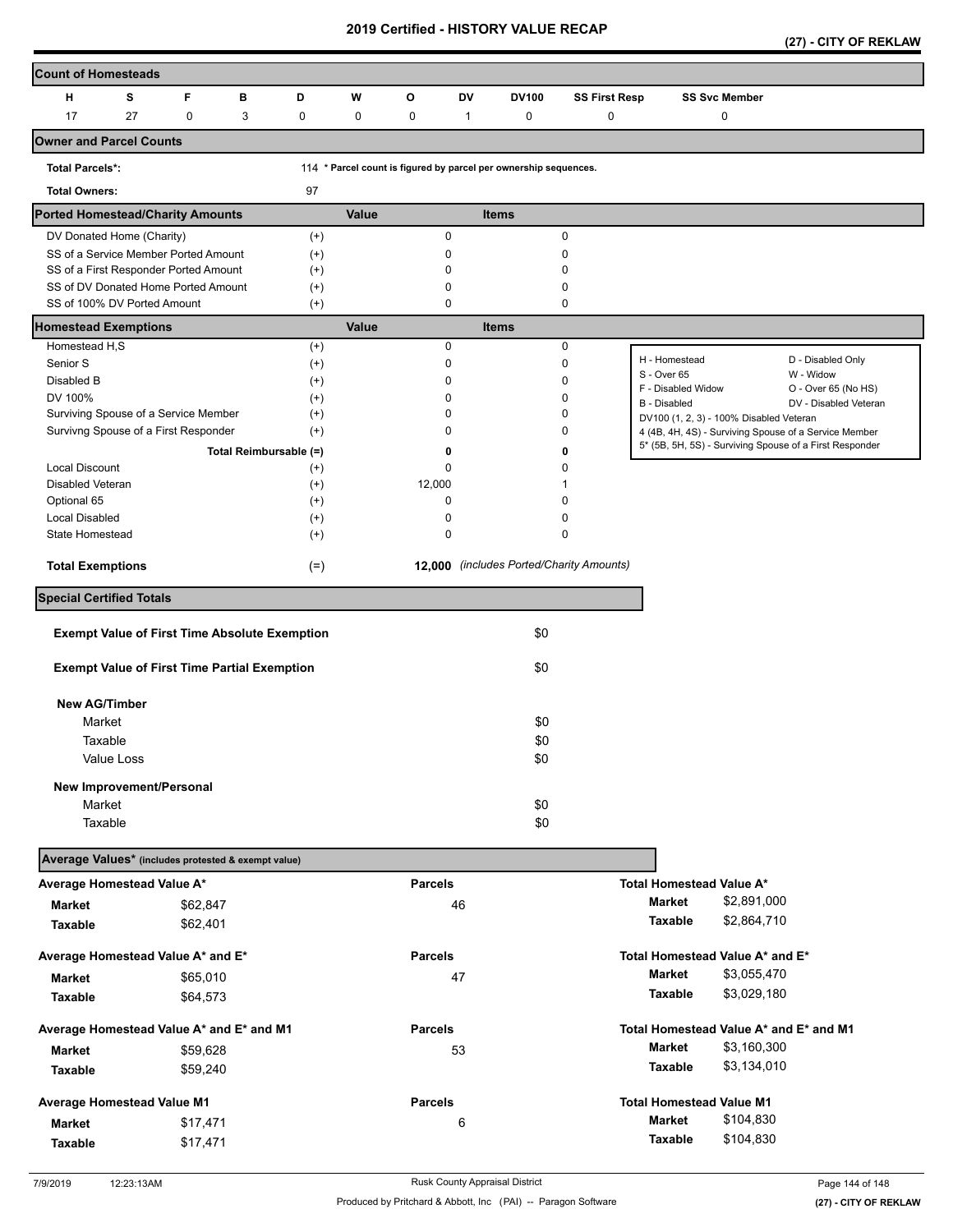| <b>Category Code Breakdown</b> |                |              |             |             |                               |                        |              |             |                |                                    |                                    |  |
|--------------------------------|----------------|--------------|-------------|-------------|-------------------------------|------------------------|--------------|-------------|----------------|------------------------------------|------------------------------------|--|
| Cat<br>Code                    | Items          | <b>Acres</b> | Land        | Ag/Timber   | Productivity<br><b>Market</b> | <b>Taxable</b><br>Land | Improvements | Personal    | <b>Mineral</b> | <b>Total Mkt</b><br><b>Taxable</b> | <b>Total Net</b><br><b>Taxable</b> |  |
| A <sub>1</sub>                 | 37             | 122.418      | 417,300     | $\mathbf 0$ | $\mathbf 0$                   | 417,300                | 2,238,050    | $\mathbf 0$ | $\mathbf 0$    | 2,655,350                          | 2,622,820                          |  |
| A <sub>2</sub>                 | 10             | 21.077       | 94,930      | 0           | 0                             | 94,930                 | 206,520      | 0           | 0              | 301,450                            | 301,450                            |  |
| $\mathsf{A}^\star$             | 47             | 143.495      | 512,230     | 0           | 0                             | 512,230                | 2,444,570    | 0           | 0              | 2,956,800                          | 2,924,270                          |  |
| C <sub>1</sub>                 | 5              | 8.051        | 18,850      | 0           | 0                             | 18,850                 | 0            | 0           | 0              | 18,850                             | 18,850                             |  |
| C <sub>1</sub> R               | $\overline{7}$ | 4.089        | 17,320      | 0           | 0                             | 17,320                 | 0            | 0           | $\mathbf 0$    | 17,320                             | 17,320                             |  |
| $\mathbf{C}^*$                 | 12             | 12.140       | 36,170      | 0           | 0                             | 36,170                 | 0            | 0           | 0              | 36,170                             | 36,170                             |  |
| D <sub>1</sub>                 | 39             | 602.101      | 0           | 53,070      | 1,018,120                     | 53,070                 | 0            | 0           | $\mathbf 0$    | 53,070                             | 53,070                             |  |
| D <sub>2</sub>                 | 2              | 0.000        | 0           | $\mathbf 0$ | $\mathbf 0$                   | 0                      | 36,540       | 0           | $\mathbf 0$    | 36,540                             | 36,540                             |  |
| D*                             | 41             | 602.101      | 0           | 53,070      | 1,018,120                     | 53,070                 | 36,540       | 0           | 0              | 89,610                             | 89,610                             |  |
| Е                              | 2              | 7.620        | 17,910      | 0           | 0                             | 17,910                 | 139,020      | 0           | 0              | 156,930                            | 156,930                            |  |
| E1                             | 15             | 30.120       | 117,800     | 0           | 0                             | 117,800                | 1,063,090    | 0           | 0              | 1,180,890                          | 1,180,890                          |  |
| E <sub>2</sub>                 | $\mathbf{1}$   | 0.000        | $\pmb{0}$   | 0           | 0                             | $\mathbf 0$            | 15,440       | 0           | $\pmb{0}$      | 15,440                             | 15,440                             |  |
| <b>ENQ</b>                     | 2              | 12.490       | 19,740      | 0           | 0                             | 19,740                 | 0            | 0           | 0              | 19,740                             | 19,740                             |  |
| E*                             | 20             | 50.230       | 155,450     | 0           | 0                             | 155,450                | 1,217,550    | 0           | 0              | 1,373,000                          | 1,373,000                          |  |
| F1                             | 4              | 0.234        | 12,000      | 0           | 0                             | 12,000                 | 34,080       | 0           | 0              | 46,080                             | 46,080                             |  |
| F <sub>1</sub>                 | 4              | 0.234        | 12,000      | $\pmb{0}$   | $\mathbf 0$                   | 12,000                 | 34,080       | 0           | 0              | 46,080                             | 46,080                             |  |
| $F^*$                          | 4              | 0.234        | 12,000      | 0           | 0                             | 12,000                 | 34,080       | 0           | 0              | 46,080                             | 46,080                             |  |
| L1                             | $\mathbf{1}$   | 0.000        | 0           | 0           | $\pmb{0}$                     | 0                      | 0            | 1,280       | $\pmb{0}$      | 1,280                              | 1,280                              |  |
| L1                             | $\mathbf{1}$   | 0.000        | $\mathbf 0$ | $\pmb{0}$   | $\mathbf 0$                   | $\pmb{0}$              | $\mathbf 0$  | 1,280       | 0              | 1,280                              | 1,280                              |  |
| L*                             | 1              | 0.000        | 0           | 0           | $\pmb{0}$                     | $\bf{0}$               | 0            | 1,280       | 0              | 1,280                              | 1,280                              |  |
| M <sub>1</sub>                 | $\overline{7}$ | 0.000        | 0           | 0           | 0                             | 0                      | 0            | 114,490     | 0              | 114,490                            | 114,490                            |  |
| M*                             | $\overline{7}$ | 0.000        | 0           | 0           | 0                             | 0                      | 0            | 114,490     | 0              | 114,490                            | 114,490                            |  |
|                                | 132            | 808.200      | 715,850     | 53,070      | 1,018,120                     | 768,920                | 3,732,740    | 115,770     | $\mathbf 0$    | 4,617,430                          | 4,584,900                          |  |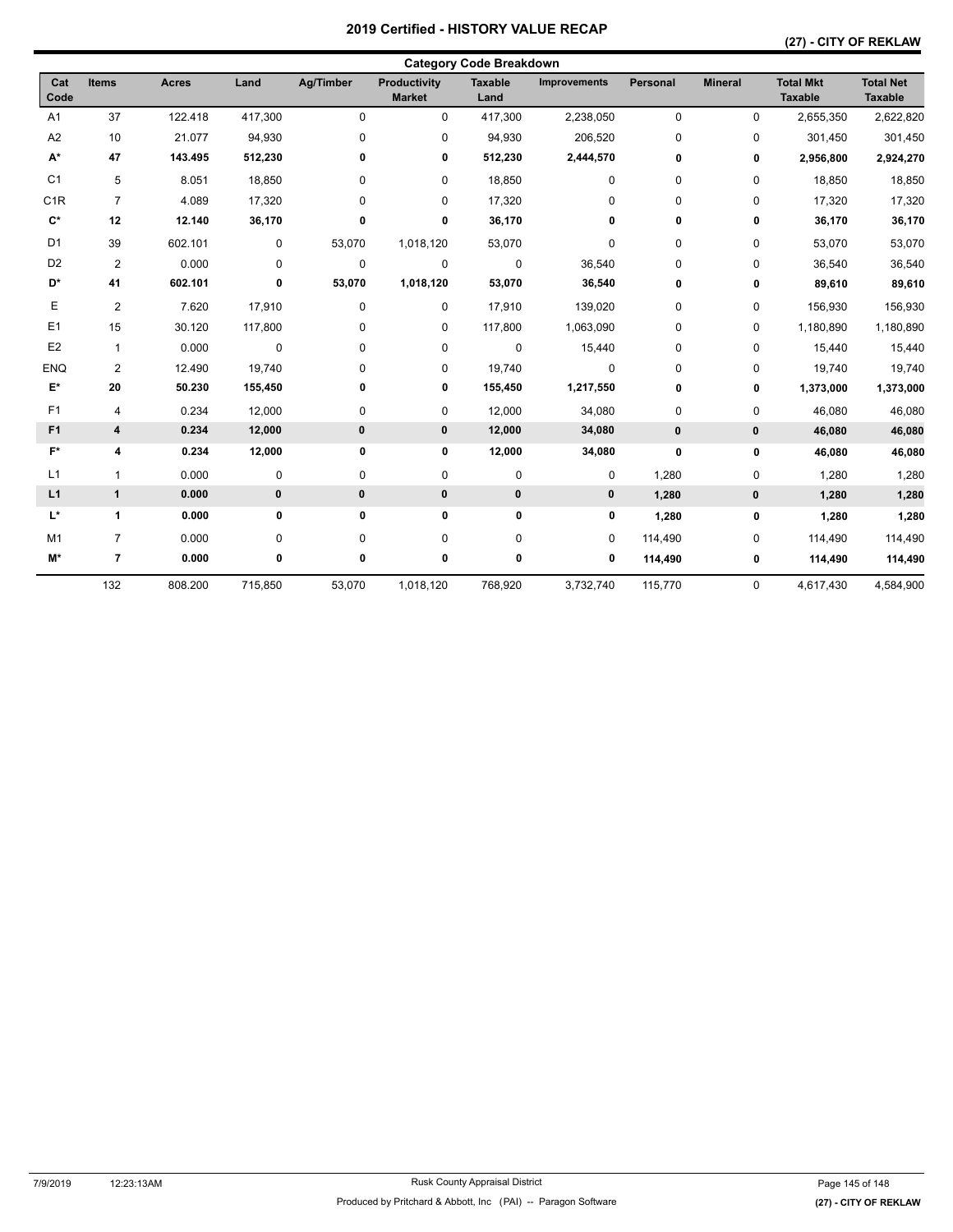|  | (28) - Jur 28 Mineral Load Add |  |
|--|--------------------------------|--|
|  |                                |  |

| Land                                                                    |                      | Value      | <b>Items</b> |             | <b>Exempt</b> |             |                                          |            |
|-------------------------------------------------------------------------|----------------------|------------|--------------|-------------|---------------|-------------|------------------------------------------|------------|
| Land - Homesite                                                         | $^{(+)}$             | 0          |              | 0           |               | 0           |                                          |            |
| Land - Non Homesite                                                     | $(+)$                | 0          |              | 0           |               | $\mathbf 0$ |                                          |            |
| Land - Productivity Market                                              | $^{(+)}$             | 0          |              | 0           |               | 0           |                                          |            |
| Land - Income                                                           | $^{(+)}$<br>$(=)$    | 0          |              | 0           |               | 0           |                                          |            |
| <b>Total Land Market Value</b>                                          |                      | 0          |              | 0           |               |             | <b>Total Land Value:</b><br>$(+)$        | 0          |
| Improvements                                                            |                      | Value      | <b>Items</b> |             | <b>Exempt</b> |             |                                          |            |
| Improvements - Homesite                                                 |                      | 0          |              | 0           |               | 0           |                                          |            |
| New Improvements - Homesite                                             |                      | 0          |              | 0           |               | 0           |                                          |            |
| Improvements - Non Homesite                                             |                      | 0          |              | 0           |               | 0           |                                          |            |
| New Improvements - Non Homesite                                         | $^{(+)}$<br>$^{(+)}$ | 0          |              | 0           |               | 0           |                                          |            |
| Improvements - Income                                                   | $^{(+)}$             | 0          |              | 0           |               | 0           |                                          |            |
| <b>Total Improvement Value</b>                                          | $(=)$                | 0          |              | 0           |               |             | <b>Total Imp Value:</b><br>$^{(+)}$      | 0          |
| Personal                                                                |                      | Value      | <b>Items</b> |             | <b>Exempt</b> |             |                                          |            |
|                                                                         | $(+)$                |            |              |             |               |             |                                          |            |
| Personal - Homesite                                                     | $^{(+)}$             | 0          |              | 0           |               | 0<br>0      |                                          |            |
| New Personal - Homesite                                                 |                      | 0          |              | 0           |               |             |                                          |            |
| Personal - Non Homesite                                                 | $^{(+)}$<br>$(+)$    | 0          |              | 0           |               | 0<br>0      |                                          |            |
| New Personal - Non Homesite                                             | $(=)$                | 0          |              | 0           |               |             |                                          |            |
| <b>Total Personal Value</b><br>Total Real Estate & Personal Mkt Valuer) |                      | 0<br>0     |              | 0           |               |             | <b>Total Personal Value:</b><br>$(+)$    | 0          |
|                                                                         |                      |            |              | 0           |               |             |                                          |            |
| <b>Minerals</b>                                                         |                      | Value      | <b>Items</b> |             |               |             |                                          |            |
| <b>Mineral Value</b>                                                    | $^{(+)}$             | 50,370     |              | 402         |               |             |                                          |            |
| Mineral Value - Real                                                    | $^{(+)}$             | 11,024,510 |              | 42          |               |             |                                          |            |
| Mineral Value - Personal                                                | $^{(+)}$             | 0          |              | $\mathbf 0$ |               |             |                                          |            |
| <b>Total Mineral Market Value</b>                                       | $(=)$                | 11,074,880 |              | 444         |               |             | <b>Total Min Mkt Value:</b><br>$^{(+)}$  | 11,074,880 |
| <b>Total Market Value</b>                                               | $(=)$                | 11,074,880 |              |             |               |             | $(=/+)$<br><b>Total Market Value:</b>    | 11,074,880 |
| Ag/Timber *does not include protested                                   |                      | Value      | <b>Items</b> |             |               |             |                                          |            |
| <b>Land Timber Gain</b>                                                 | $^{(+)}$             | 0          |              | 0           |               |             | <b>Land Timber Gain:</b><br>$(+)$        | 0          |
| <b>Productivity Market</b>                                              | $^{(+)}$             | 0          |              | 0           |               |             |                                          |            |
| Land Ag 1D                                                              | $(-)$                | 0          |              | 0           |               |             |                                          |            |
| Land Ag 1D1                                                             | $(-)$                | 0          |              | 0           |               |             |                                          |            |
| Land Ag Tim                                                             | $(-)$                | 0          |              | 0           |               |             |                                          |            |
| Productivity Loss: (=)                                                  |                      | 0          |              | 0           |               |             | <b>Productivity Loss:</b><br>$(-)$       | 0          |
| Losses                                                                  |                      | Value      | <b>Items</b> |             |               |             |                                          |            |
| Less Real Exempt Property                                               | $(-)$                | 0          |              | 0           |               |             |                                          |            |
| Less \$500 Inc. Real Personal                                           | $(-)$                | 0          |              | 0           |               |             |                                          |            |
| Less Real/Personal Abatements                                           | $(\text{-})$         | 0          |              | 0           |               |             | <b>Total Market Taxable:</b><br>$(=)$    | 11,074,880 |
|                                                                         |                      | 0          |              | 0           |               |             |                                          |            |
| Less Community Housing                                                  | $(\cdot)$            |            |              |             |               |             |                                          |            |
| Less Freeport<br><b>Less Allocation</b>                                 | $(\textnormal{-})$   | 0<br>0     |              | 0<br>0      |               |             |                                          |            |
|                                                                         | $(\text{-})$         |            |              |             |               |             |                                          |            |
| Less MultiUse<br>Less Goods In Transit                                  | $(-)$<br>$(-)$       | 0<br>0     |              | 0<br>0      |               |             |                                          |            |
| Less Historical                                                         | $(-)$                | 0          |              | 0           |               |             |                                          |            |
|                                                                         |                      |            |              |             |               |             |                                          |            |
| Less Solar/Wind Power                                                   | $(-)$                | 0          |              | 0           |               |             |                                          |            |
| Less Vehicle Leased for Personal Use                                    | $(-)$                | 0          |              | 0           |               |             | <b>Total Protested Value:</b>            | 0          |
| Less Real Protested Value                                               | $(-)$                | 0          |              | 0           |               |             | <b>Protested % of Total Market:</b>      | 0.00%      |
| Less 10% Cap Loss                                                       | $(-)$                | 0          |              | 0           |               |             |                                          |            |
| Less TCEQ/Pollution Control                                             | $(-)$                | 0          |              | 0           |               |             |                                          |            |
| Less VLA Loss                                                           | $(-)$                | 0          |              | 0           |               |             |                                          |            |
| Less Mineral Exempt Property                                            | $(-)$                | 470,780    |              | 5           |               |             |                                          |            |
| Less \$500 Inc. Mineral Owner                                           | $(-)$<br>$(-)$       | 10,510     |              | 249         |               |             |                                          |            |
| <b>Less Mineral Abatements</b>                                          |                      | 0          |              | 0           |               |             |                                          |            |
| Less Mineral Freeports/Interstate Commer                                | $(-)$<br>$(-)$       | 0          |              | 0           |               |             |                                          |            |
| Less Mineral Unknown                                                    |                      | 0          |              | 0           |               |             |                                          |            |
| Less Mineral Protested Value                                            | $(-)$                | 0          |              | $\mathbf 0$ |               |             |                                          |            |
| Total Losses (includes Prod. Loss)                                      | $(=)$                | 481,290    |              |             |               |             | <b>Total Losses:</b><br>$(-)$            | 481,290    |
| <b>Total Appraised Value</b>                                            | $(=)$                | 10,593,590 |              |             |               |             | <b>Total Appraised Value:</b><br>$(=/+)$ | 10,593,590 |
|                                                                         |                      |            |              |             |               |             | <b>Total Exemptions*:</b><br>$(\cdot)$   | 0          |
|                                                                         |                      |            |              |             |               |             | * See breakdown on following page        |            |
|                                                                         |                      |            |              |             |               |             |                                          |            |
|                                                                         |                      |            |              |             |               |             | <b>Net Taxable Value:</b>                | 10,593,590 |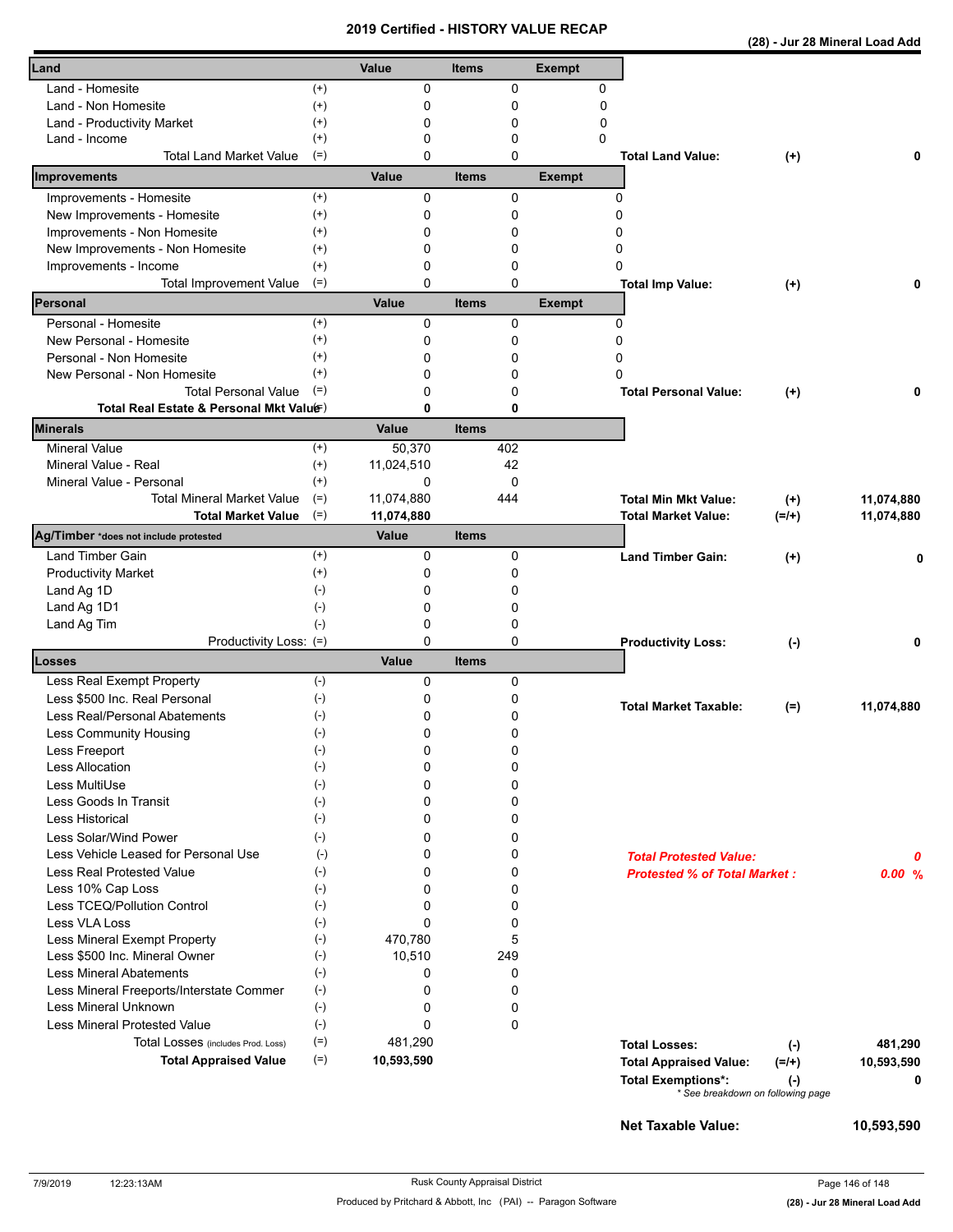**(28) - Jur 28 Mineral Load Add** 

| <b>Count of Homesteads</b>              |             |             |                        |             |               |                   |              |                                                                  |                                            |                                                         |                                  |
|-----------------------------------------|-------------|-------------|------------------------|-------------|---------------|-------------------|--------------|------------------------------------------------------------------|--------------------------------------------|---------------------------------------------------------|----------------------------------|
| н                                       | s           | F           | в                      | D           | W             | $\circ$           | <b>DV</b>    | <b>DV100</b>                                                     | <b>SS First Resp</b>                       | <b>SS Svc Member</b>                                    |                                  |
| 0                                       | $\mathbf 0$ | $\mathbf 0$ | $\mathbf 0$            | $\mathbf 0$ | 0             | $\mathbf 0$       | 0            | $\mathbf 0$                                                      | 0                                          | 0                                                       |                                  |
| <b>Owner and Parcel Counts</b>          |             |             |                        |             |               |                   |              |                                                                  |                                            |                                                         |                                  |
| <b>Total Parcels*:</b>                  |             |             |                        |             |               |                   |              | 444 * Parcel count is figured by parcel per ownership sequences. |                                            |                                                         |                                  |
| <b>Total Owners:</b>                    |             |             |                        | 326         |               |                   |              |                                                                  |                                            |                                                         |                                  |
| <b>Ported Homestead/Charity Amounts</b> |             |             |                        |             | Value         |                   |              | <b>Items</b>                                                     |                                            |                                                         |                                  |
| DV Donated Home (Charity)               |             |             |                        | $(+)$       |               |                   | $\Omega$     |                                                                  | $\mathbf 0$                                |                                                         |                                  |
| SS of a Service Member Ported Amount    |             |             |                        | $^{(+)}$    |               |                   | 0            |                                                                  | O                                          |                                                         |                                  |
| SS of a First Responder Ported Amount   |             |             |                        | $^{(+)}$    |               |                   | n            |                                                                  | n                                          |                                                         |                                  |
| SS of DV Donated Home Ported Amount     |             |             |                        | $(+)$       |               |                   | n            |                                                                  | <sup>0</sup>                               |                                                         |                                  |
| SS of 100% DV Ported Amount             |             |             |                        | $^{(+)}$    |               |                   | 0            |                                                                  | 0                                          |                                                         |                                  |
| <b>Homestead Exemptions</b>             |             |             |                        |             | Value         |                   |              | <b>Items</b>                                                     |                                            |                                                         |                                  |
| Homestead H,S                           |             |             |                        | $^{(+)}$    |               |                   | $\Omega$     |                                                                  | $\mathbf 0$                                |                                                         |                                  |
| Senior S                                |             |             |                        | $^{(+)}$    |               |                   | $\Omega$     |                                                                  | $\Omega$                                   | H - Homestead                                           | D - Disabled Only                |
| Disabled B                              |             |             |                        | $^{(+)}$    |               |                   | <sup>0</sup> |                                                                  | <sup>0</sup>                               | S - Over 65<br>F - Disabled Widow                       | W - Widow<br>O - Over 65 (No HS) |
| DV 100%<br>$^{(+)}$                     |             |             |                        |             |               |                   |              |                                                                  | <sup>0</sup>                               | B - Disabled                                            | DV - Disabled Veteran            |
| Surviving Spouse of a Service Member    |             |             |                        | $^{(+)}$    |               |                   | n            |                                                                  | ŋ                                          | DV100 (1, 2, 3) - 100% Disabled Veteran                 |                                  |
| Survivng Spouse of a First Responder    |             |             |                        | $(+)$       |               |                   | n            |                                                                  | 0                                          | 4 (4B, 4H, 4S) - Surviving Spouse of a Service Member   |                                  |
|                                         |             |             | Total Reimbursable (=) |             |               | ŋ                 |              |                                                                  | ŋ                                          | 5* (5B, 5H, 5S) - Surviving Spouse of a First Responder |                                  |
| <b>Local Discount</b>                   |             |             |                        | $^{(+)}$    |               |                   | <sup>0</sup> |                                                                  |                                            |                                                         |                                  |
| Disabled Veteran                        |             |             |                        | $^{(+)}$    |               |                   | 0            |                                                                  |                                            |                                                         |                                  |
| Optional 65<br>$(+)$                    |             |             |                        |             |               |                   | n            |                                                                  |                                            |                                                         |                                  |
| <b>Local Disabled</b><br>$^{(+)}$       |             |             |                        |             |               | U<br><sup>0</sup> |              |                                                                  |                                            |                                                         |                                  |
| State Homestead                         |             |             |                        | $^{(+)}$    | 0<br>$\Omega$ |                   |              |                                                                  |                                            |                                                         |                                  |
| <b>Total Exemptions</b>                 |             |             |                        | $(=)$       |               |                   |              |                                                                  | <b>0</b> (includes Ported/Charity Amounts) |                                                         |                                  |
| <b>Special Certified Totals</b>         |             |             |                        |             |               |                   |              |                                                                  |                                            |                                                         |                                  |

**Exempt Value of First Time Absolute Exemption**

**Exempt Value of First Time Partial Exemption**

 **New AG/Timber**

Value Loss Market Taxable

## **New Improvement/Personal**

Market Taxable

**Average Values\* (includes protested & exempt value)**

**Parcels**

**Market Taxable**  **Market Taxable**